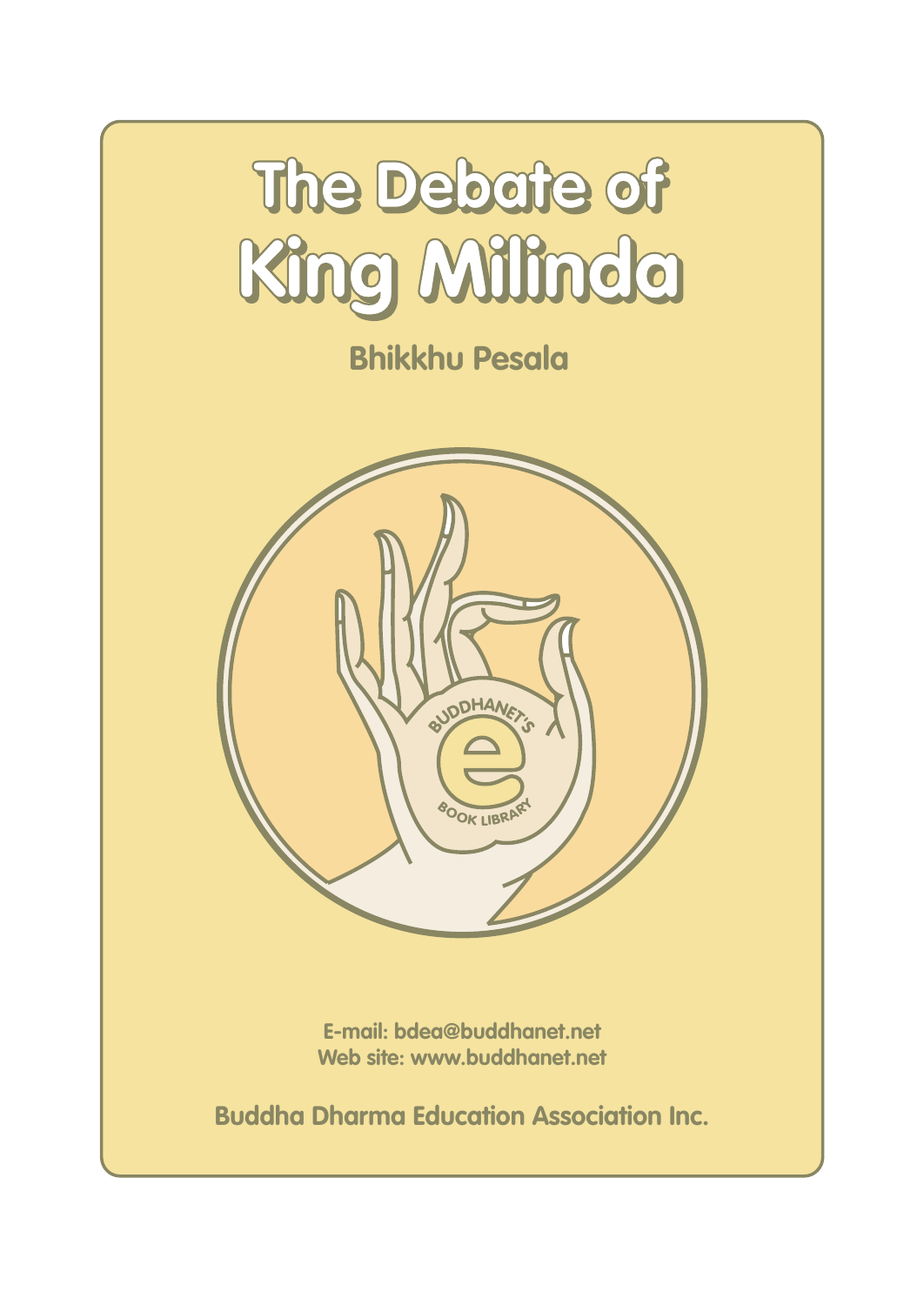#### The Debate Of King Milinda

An Inward Journey Book *Published By* INWARD PATH • P.O. Box 1034, 10830 Penang, Malaysia Tel/Fax: 04-659 6696 Email: sunanda@pc.jaring.my • InwardPath@hotmail.com Websi[te: http://www.buddhanet.net/ipp.htm](http://www.buddhanet.net/ipp.htm)

• Peace House 356V Lengkok Pemancar, 11700 Gelugor, Penang

First Hardback Edition 1991 *published by* Motilal Banarsidass, Delhi. Revised 1998 First Pocket Edition May, 2000 *published by* Association for Insight Meditation, England. This New Revised Edition May, 2001 *published for free distribution by* Inward Path, Penang.

Copyright © 2001 by Bhikkhu Pesala Association for Insight Meditation No. 3 Clifton Way Alperton, Middlesex HA0 4PQ United Kingdom

**All Rights Reserved**. No part of this book may be reproduced in any manner without written permission from the publisher and author. For additional information please contact the publisher.

Perpustakaan Negara Malaysia – Cataloguing-in-Publication Data

The debate of King Milinda: an abridgement of the Milinda Pañha / edited by Bhikkhu Pesala. — Rev. ed.

ISBN 983-9439-50-2

1. Milindapanha—Abridgements. 2. Buddhism—Sacred books. 3. Buddhist literature. I. Pesala, Bhikkhu. II. Title. 294.382

This book is printed for *free distribution*. The publishers wish to thank Bhikkhu Pesala *for the kind permission to reprint this Dhamma book*; thanks also to Venerable Kemmavamsa & Ch'ng Huck Ying *for their support and assistance on this publication;* Sadhu! Sadhu! Sadhu!

Book layout by *Sunanda Lim*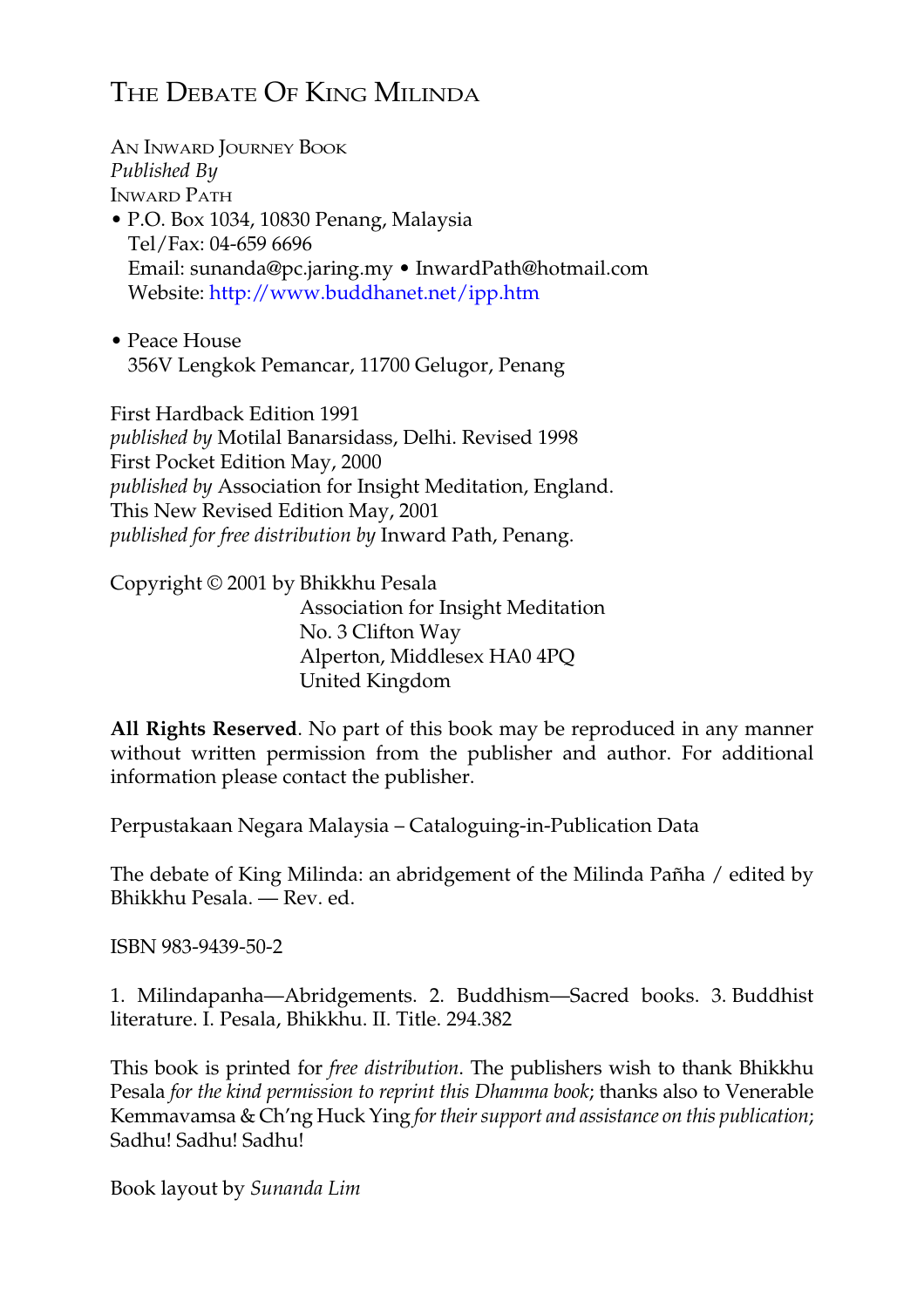#### <span id="page-2-0"></span>**OVERVIEW**

The *Milinda Pa¤ha* is, with good reason, a famous work of Buddhist literature, probably compiled in the first century B.C. It presents Buddhist doctrine in a very attractive and memorable form as a dialogue between a Bactrian Greek king, Milinda, who plays the 'Devil's Advocate' and a Buddhist sage, Nàgasena. The topics covered include most of those questions commonly asked by Westerners such as "If there is no soul, what is it that is reborn?" and "If there is no soul, who is talking to you now?"

This abridgement provides a concise presentation of this masterpiece of Buddhist literature. The introduction outlines the historical background against which the dialogues took place, indicating the meeting of two great cultures, that of ancient Greece and the Buddhism of the Indus valley, which was a legacy of the great Emperor Asoka. It is hoped that the adequate references, glossary, and list of Pali quotations will provide readers with an incentive to read further from the translations of the Pali texts.

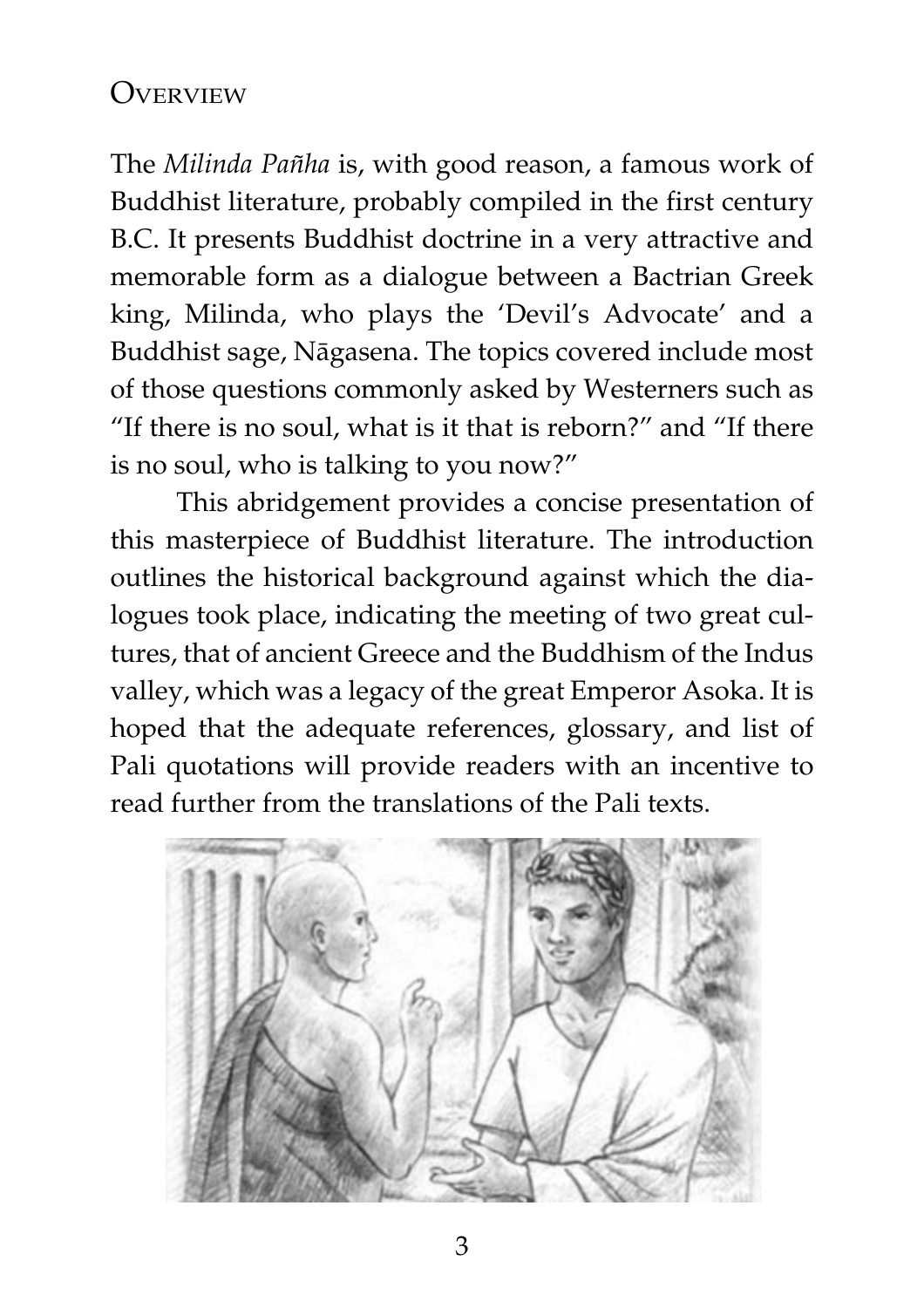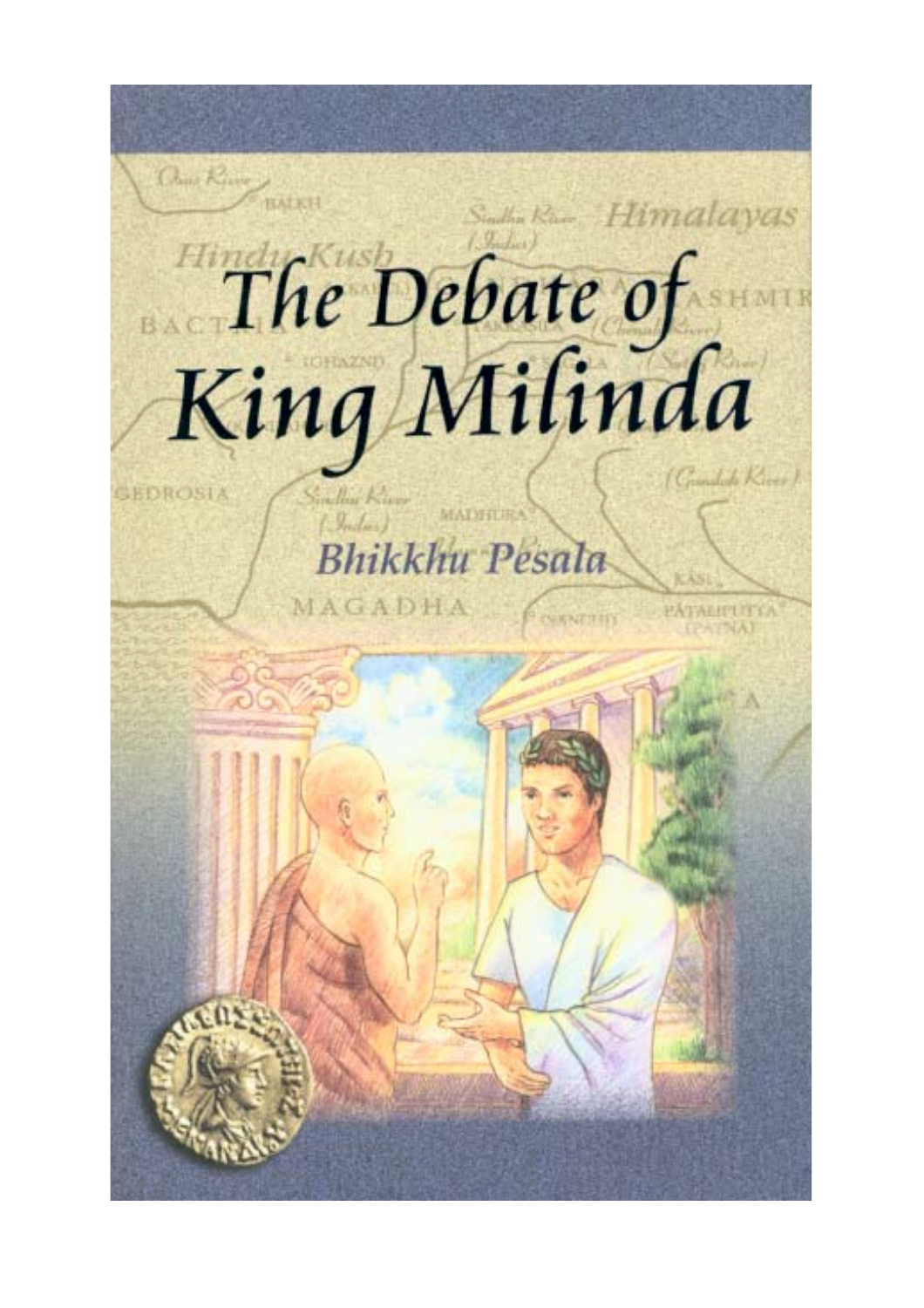

# THE DEBATE OF King Milinda

an Abridgement of

## THE MILINDA PAÑHA

EDITED BY

Bhikkhu Pesala

Previously Published by INWARD PATH Penang • Malaysia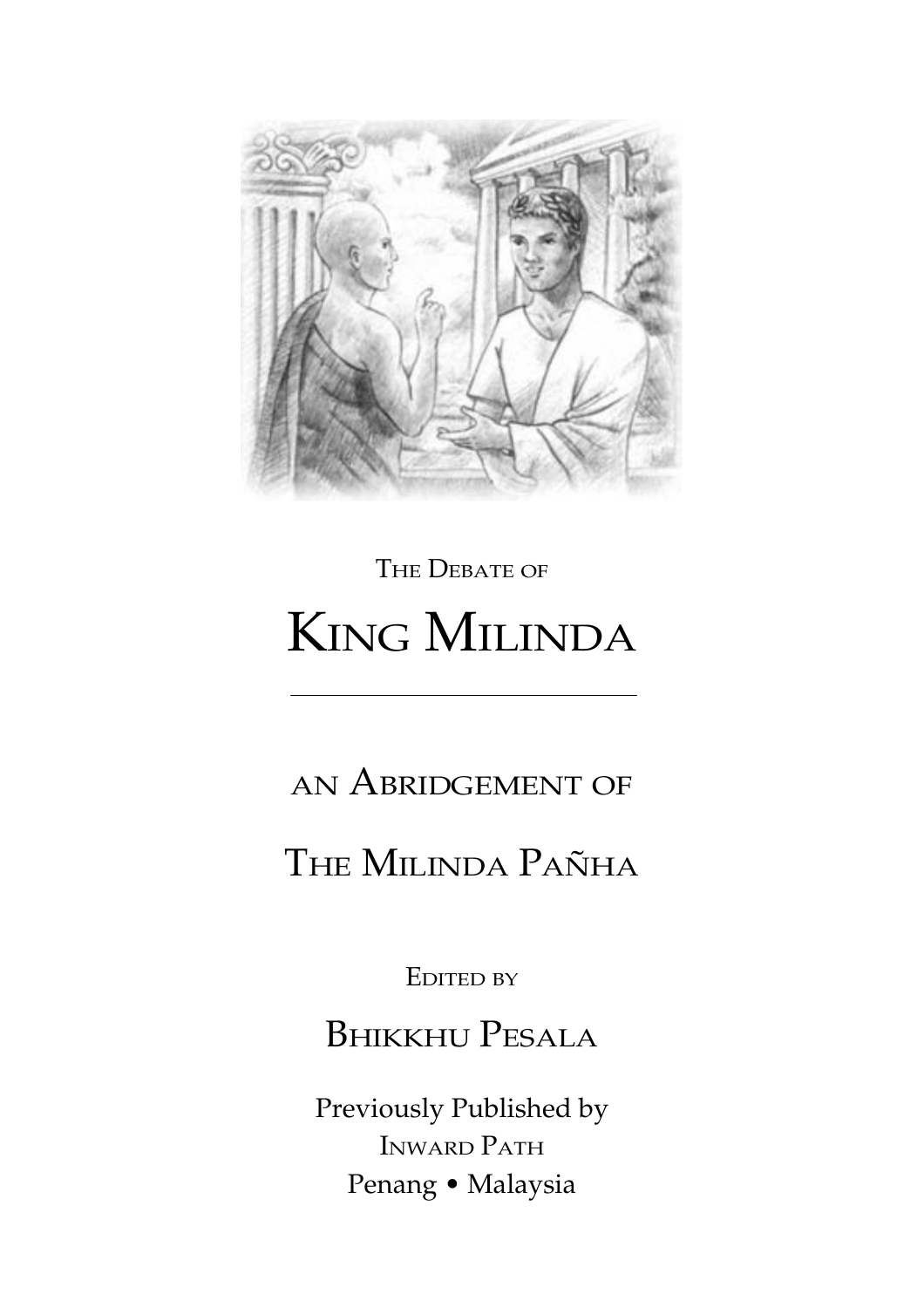#### Bhikkhu Pesala

Bhikkhu Pesala is an English monk ordained in 1979 by Venerable Mahàsã Sayàdaw of Burma while the Venerable Sayàdaw was on a mission to the United Kingdom to teach Vipassanà Meditation.



Bhikkhu Pesala has visited Burma four times to train in Mahàsã Sayàdaw's Vipassanà method.

After returning to the UK in 1985 he worked closely with Venerable Hammalawa Saddhàtissa, helping him to prepare a number of publications including:

'A Buddhist's Manual', '*Abhidhammatthàvibhàvinãñãkà*', '*Pali Literature of South-East Asia*' and '*Facets of Buddhism*'.

In 1995, Bhikkhu Pesala founded the Association for Insight Meditation to promote the Venerable Mahāsī Sayàdaw's teaching and meditation method. The Association holds retreats and publishes literature on insight meditation. For information about the Association's publications or retreats (in the UK) please write to:

Association for Insight Meditation 3 Clifton Way Alperton Middlesex HA0 4PQ United Kingdom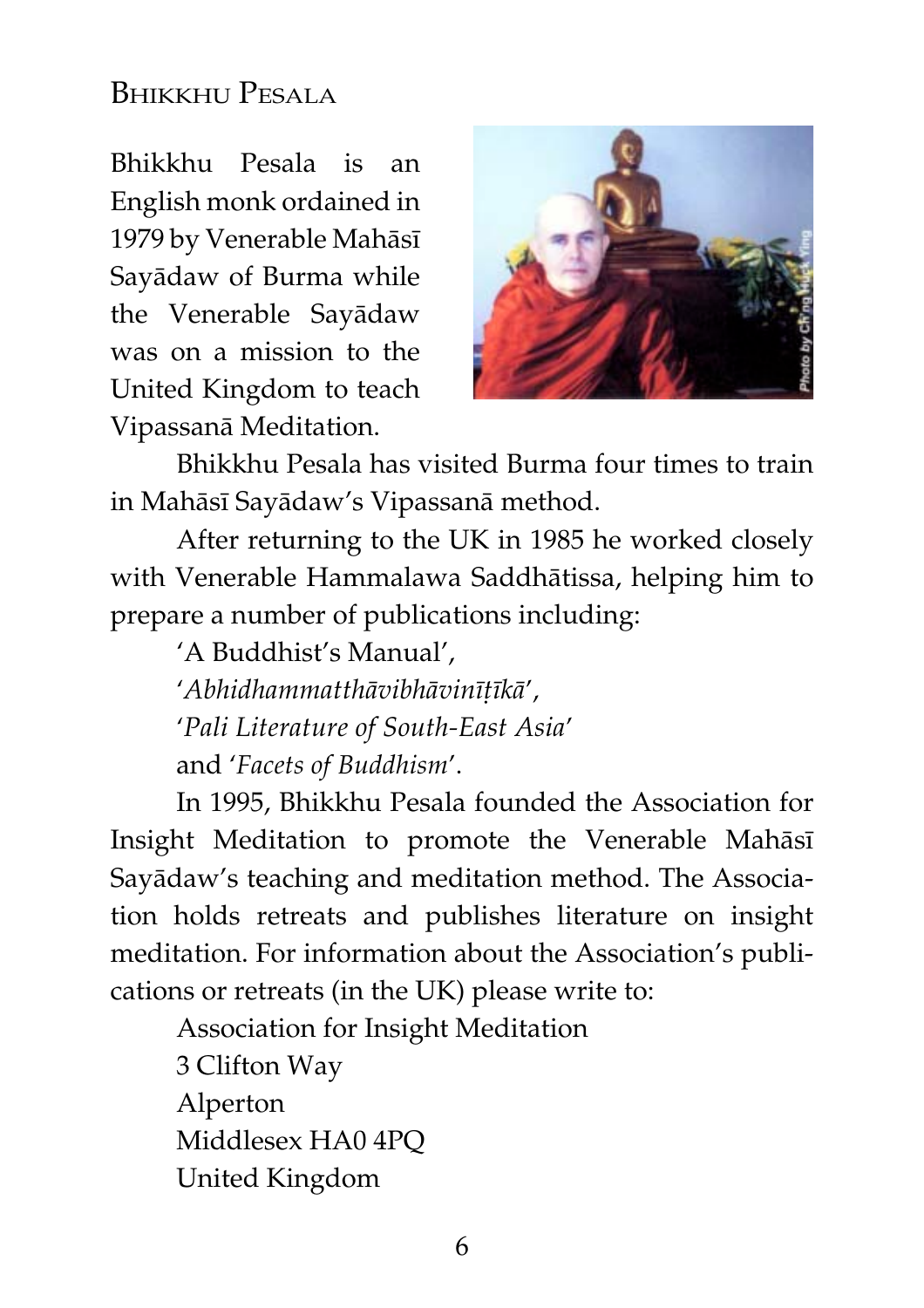

The Association for Insight Meditation was set up in September 1995 to promote the practice of *vipassanà* meditation in the Mahàsã tradition. The Association also aims to publish selected books and booklets on satipațțhāna vipassanā meditation to promote understanding of the practice of mindfulness.

The Spiritual Director of the Association, Bhikkhu Pesala, was ordained by the Venerable Mahāsī Sayādaw in 1979.

If you would like information about other publications or insight meditation retreats in the Burmese tradition, please contact Bhikkhu Pesala, at:

3 Clifton Way Alperton Middlesex HA0 4PQ England E-mail: pesala@aimwell.org Website:<http://www.aimwell.org/html/index.html>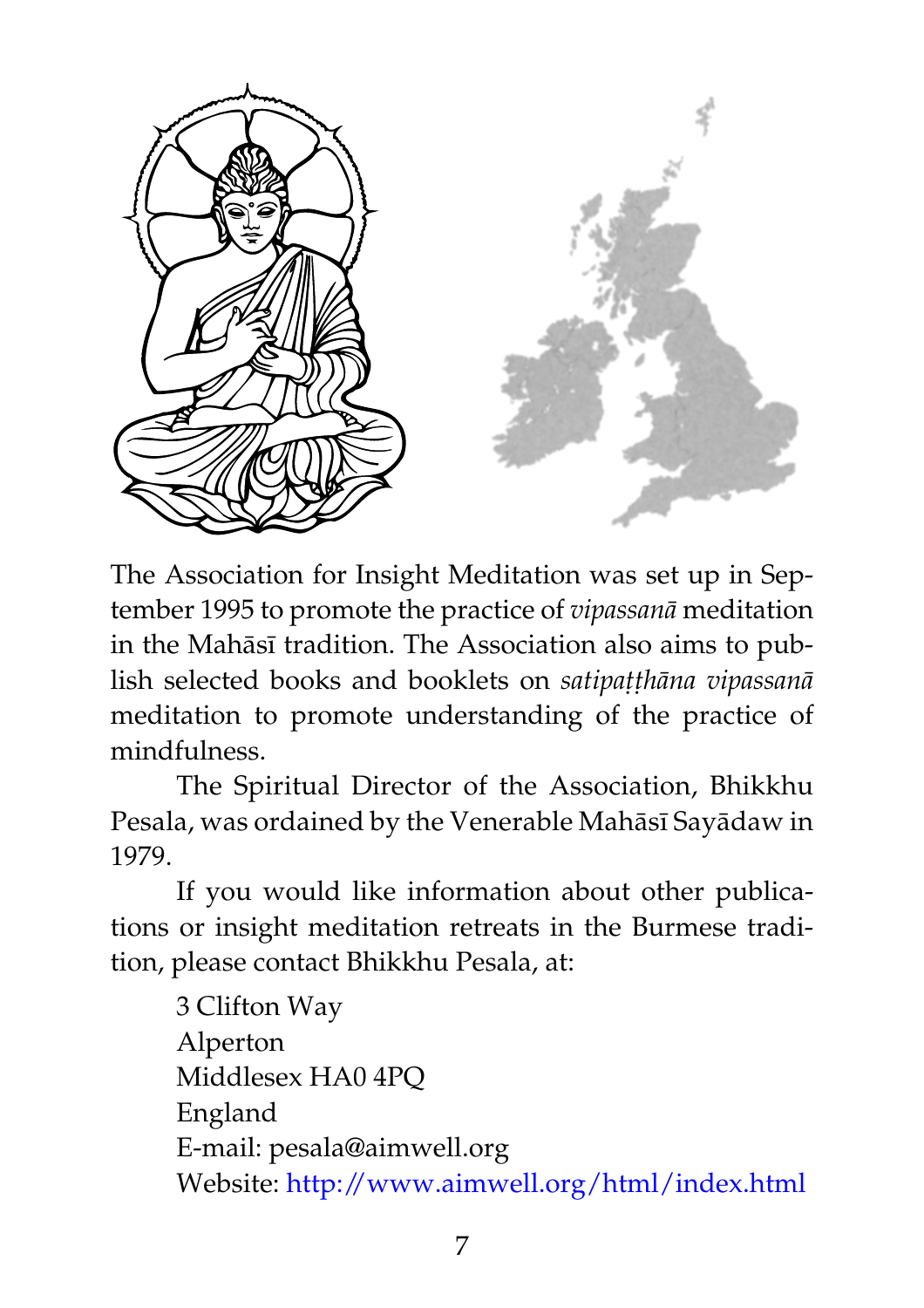#### <span id="page-7-0"></span>**FOREWORD**

#### *by the Late Ven*. *Dr*. *Hammalawa Saddhàtissa*

The Milinda Pañha is a Pali book written in about the 1st century B.C. King Milinda, a Bactrian king who ruled the northeast of India, met a learned monk called Nàgasena and the king put to him a number of questions on the philosophy, psychology, and ethics of Buddhism. I presume this debate was conducted in the Bactrian Greek language, but was later translated into Pali and Sanskrit.

This well-known Pali book, called *Milinda Pa¤ha* or *Questions of King Milinda,* has twice been translated into English: in 1890, and in 1969. Both translations are literary and, in many places, literal; therefore they were mainly confined to scholars. This present work is, however, not a literal but a free rendering, making an abridgement and aimed at the reader who prefers to take a short cut rather than the long way, notwithstanding that the latter may be very beautiful.

The framework remains the same as the original, but in many cases the number of similes used to make a point has been reduced.

The author, Bhikkhu Pesala, is a Buddhist monk who has had training in Burma and Thailand and whose knowledge of Pali has enabled him to check areas of ambiguous translation to compile this concise and readable work in elegant, modern English, while his knowledge of Buddhism has enabled him to clarify some obscure ideas.

This book will certainly serve its intended aim by its uncomplicated presentation of the original work.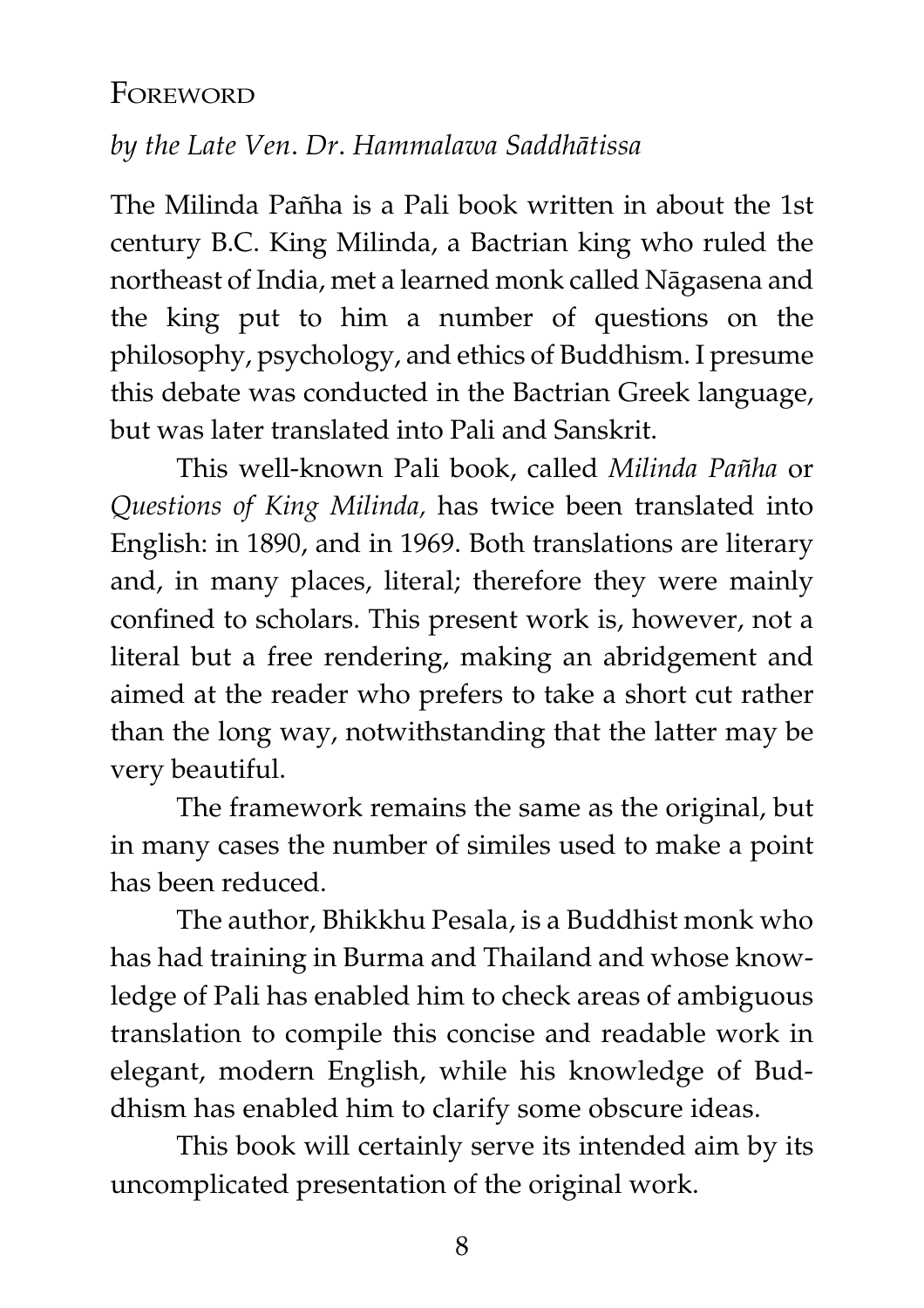#### <span id="page-8-0"></span>Editor's Preface

I started work on the first edition of "The Debate of King Milinda" in 1988 at the instigation of Ven. Dr. Hammalawa Saddhàtissa. A Sri Lankan supporter, Indrajit Samaranayake, gave me the keys to his house, and I typed the first draft on his computer while he and his wife were at work. In 1990 I brought out the first paperback edition of 500 copies for free distribution.

Motilal Banarsidass reprinted this first edition as a hardback in 1991, and in 1998 they printed a revised edition. My original intention in abridging Rhys David's translation was to make this important work of Buddhist literature accessible to as many people as possible, but it is still not widely available. Therefore, I produced a pocket edition, published by the Association for Insight Meditation.

The Milinda Pañha is ideally suited for people educated in the West. Most questions that sceptical Westerners ask me are answered in its pages. The method of reasoned inquiry is the one advised by the Buddha himself in the Discourse to the Kàlàmas. However, one should keep an open mind. Ignorance of the Dhamma is the main reason that we have taken rebirth. The truth is concealed from unenlightened minds: to gain insight and right understanding we need to practise insight meditation, which is the only way to win liberation from the cycle of suffering.

> Bhikkhu Pesala *April*, 2001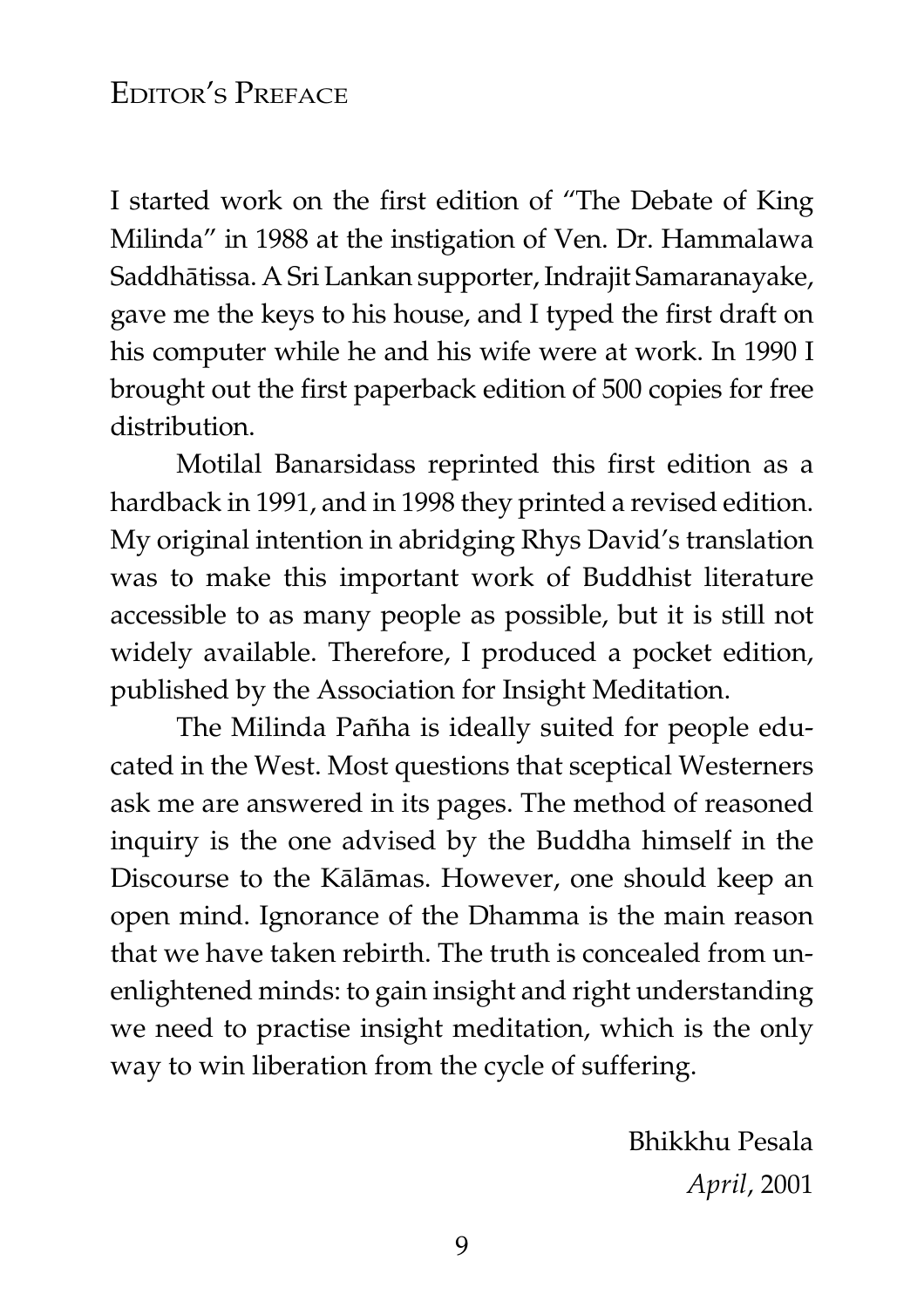### CONTENTS

| CHAPTER 1        | 32 |
|------------------|----|
| <b>CHAPTER 2</b> |    |
| <b>CHAPTER 3</b> | 48 |
| CHAPTER 4        | 55 |
| <b>CHAPTER 5</b> | 58 |
| <b>CHAPTER 6</b> |    |
| CHAPTER 7        |    |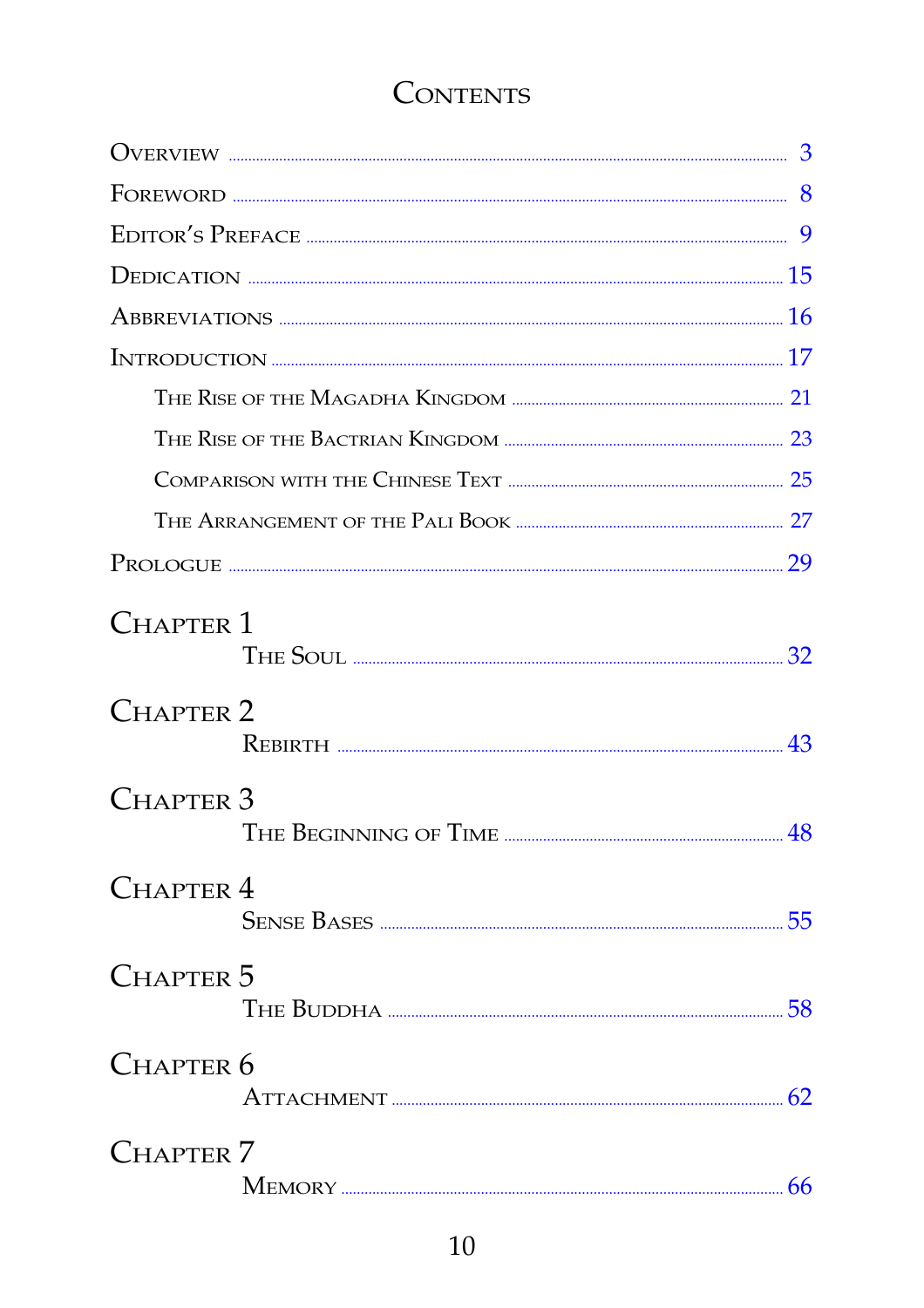## CHAPTER 9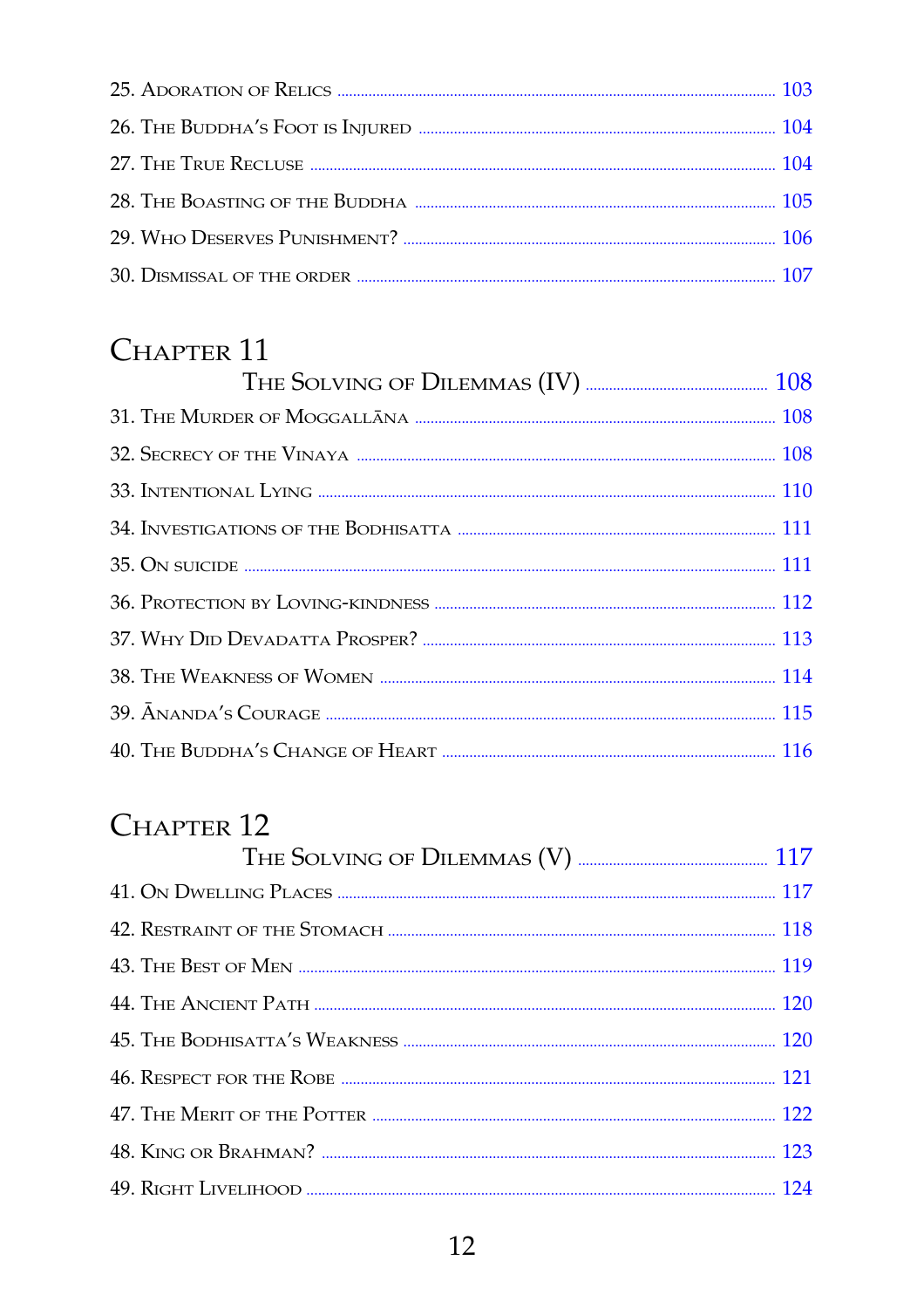## CHAPTER 14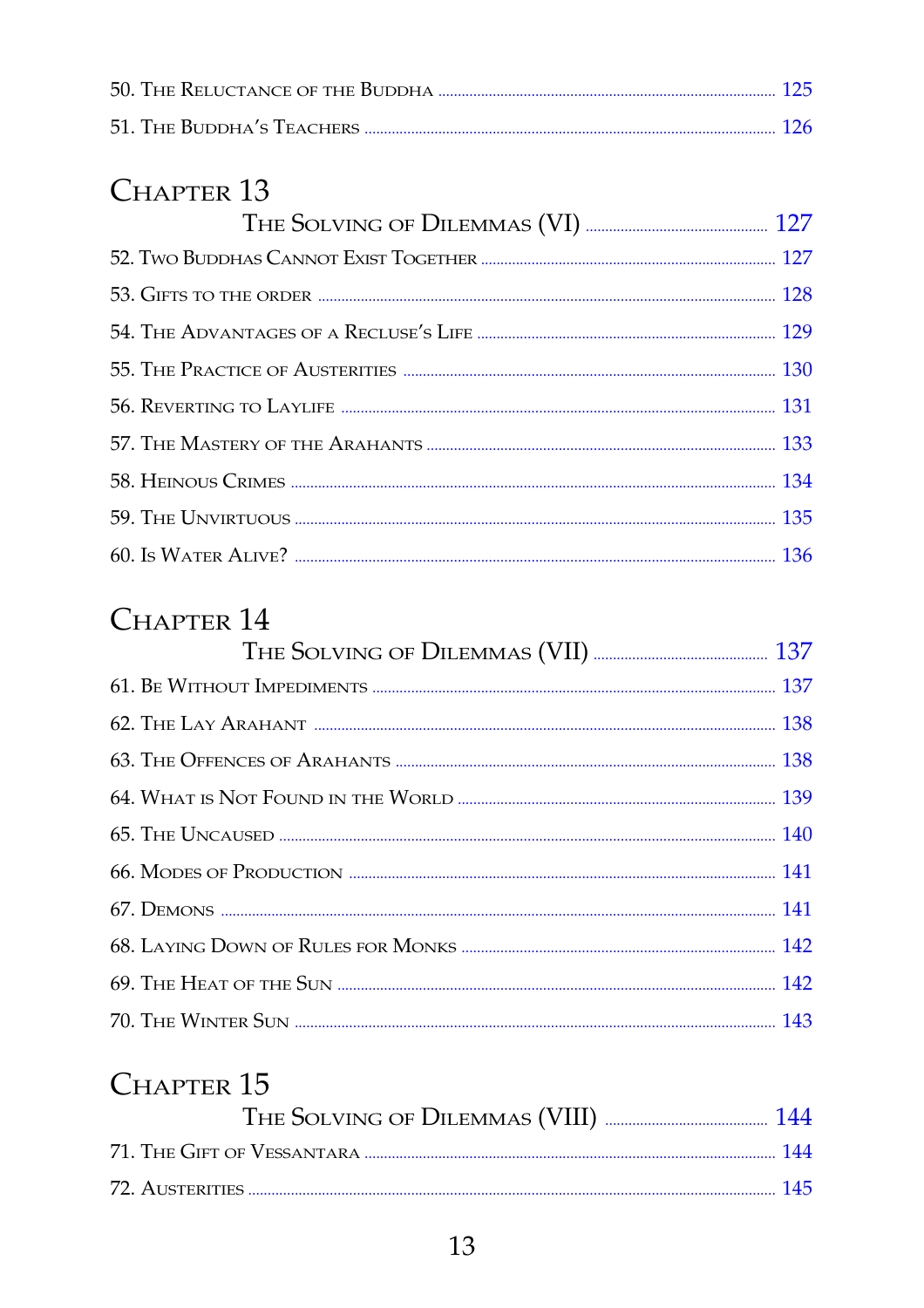| "WHAT ARE THE PRECIOUS JEWELS IN THE CITY OF RIGHTEOUSNESS?"  164 |  |
|-------------------------------------------------------------------|--|

## CHAPTER 17

|--|--|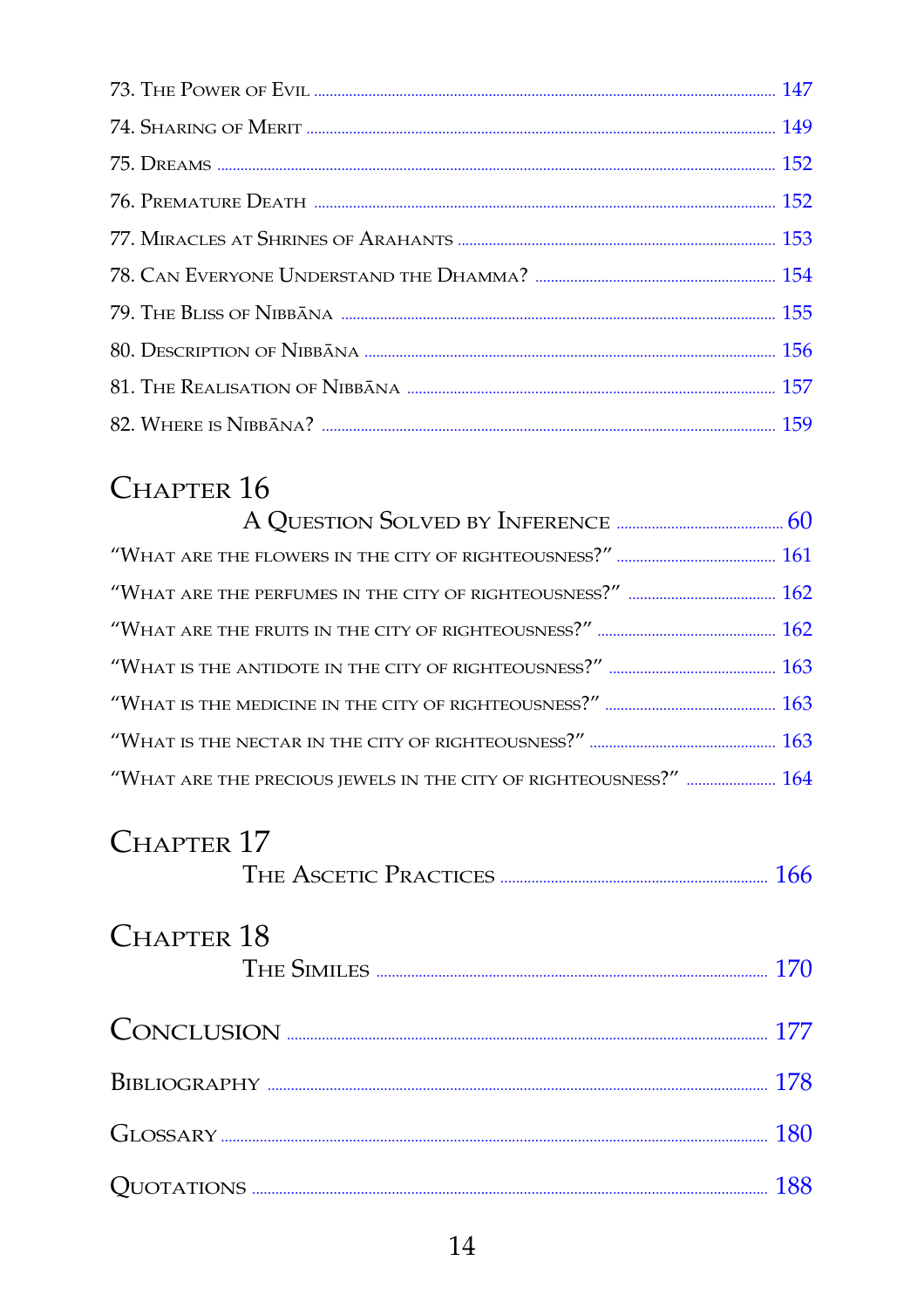#### <span id="page-14-0"></span>Dedication

That I have been able to complete this work at all is due to the dedication of Pali scholars like Professor T.W. Rhys Davids and Miss I.B. Horner, who have done a great service to all Buddhists, and indeed to all who have any true religious aspirations, by translating the Pali texts into English. As the great engineers and architects of Victorian times have built great railways, canals, and bridges, so all that remains for us to do is to travel to our destinations, or perhaps now and then to carry out some modernisation work; so this work of mine is only one of modernisation, wishing that present-day readers can more easily acquire a knowledge of Buddhism and come to appreciate the spiritual legacy left for us by the Buddha and his disciples.

Whatever merit I have acquired by my efforts I share with all those scholars who have dedicated their lives to spreading the knowledge of the Buddha's teachings.

With the aid of this merit may I have the power to change those things that should be changed, the patience to tolerate those things that cannot be changed and above all the wisdom to know the difference.

> Bhikkhu Pesala *November, 2000*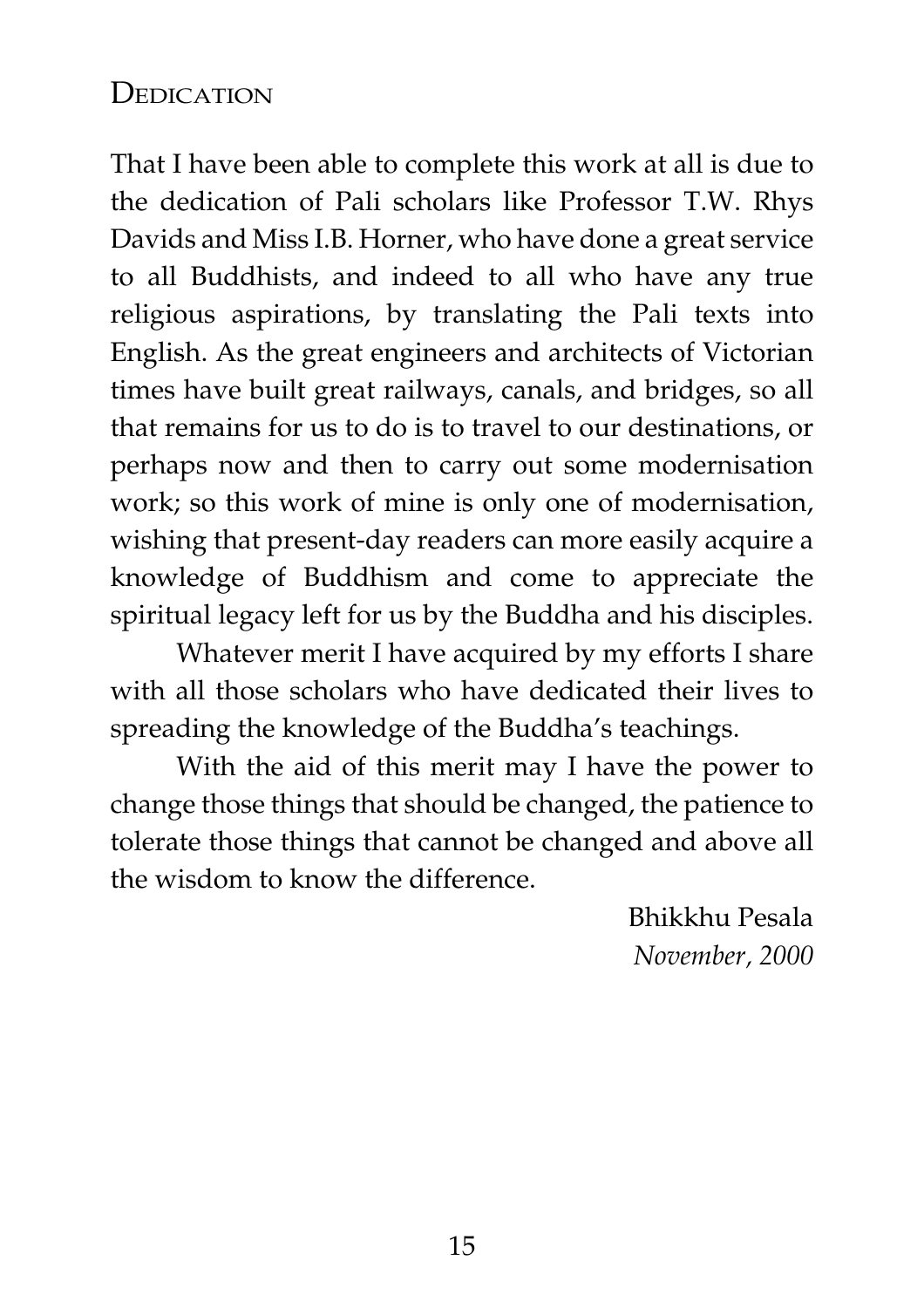### <span id="page-15-0"></span>**ABBREVIATIONS**

|                          | Pali text              | <b>English Translation</b>             |
|--------------------------|------------------------|----------------------------------------|
| А.                       | ANGUTTARA NIKĀYA       | <b>GRADUAL SAYINGS</b>                 |
| $^*A.$                   |                        | COMMENTARY ON <sup>*</sup>             |
| A <sub>P</sub> .         | APADĀNA                |                                        |
| Asl.                     | ATTHASĀLINĪ            | <b>THE EXPOSITOR</b>                   |
| B.D.                     |                        | THE BOOK OF THE DISCIPLINE             |
| BUDV.                    | <b>BUDDHAVAMSA</b>     | <b>CHRONICLE OF THE BUDDHAS</b>        |
| $C_{P}$ .                | CARIYĀPIȚAKA           | <b>BASKET OF CONDUCT</b>               |
| D.                       | Dīgha Nikāya           | <b>DIALOGUES OF THE BUDDHA</b>         |
| D <sub>HP</sub> .        | DHAMMAPADA             | DHAMMAPADA                             |
| D <sub>HS</sub> .        | DHAMMASANGANI          | <b>BUDDHIST PSYCHOLOGICAL ETHICS</b>   |
| DIAL.                    |                        | <b>DIALOGUES OF THE BUDDHA</b>         |
| <b>DPPN</b>              |                        | <b>DICTIONARY OF PALI PROPER NAMES</b> |
| GS.                      |                        | <b>GRADUAL SAYINGS</b>                 |
| ITI.                     | <b>ITIVUTTAKA</b>      | <b>MANUAL OF A MYSTIC</b>              |
| JA.                      | JĀTAKA                 | JĀTAKA                                 |
| KS.                      |                        | <b>KINDRED SAYINGS</b>                 |
| $K_{U}$                  | KHUDDAKA NIKĀYA        |                                        |
| K <sub>VU</sub> .        | KATHĀVATTHU            | POINTS OF CONTROVERSY                  |
| M.                       | MAJJHIMA NIKĀYA        | <b>MIDDLE LENGTH SAYINGS</b>           |
| MHVS.                    | MAHĀVAMSA              | <b>CHRONICLE OF CEYLON</b>             |
| MILN.                    | MILINDA PAÑHA          | QUESTIONS OF KING MILINDA (R.D.)       |
|                          |                        | MILINDA'S QUESTIONS (HORNER)           |
| MILNȚ.                   | MILINDA ȚIKA           |                                        |
| MLS.                     |                        | <b>MIDDLE LENGTH SAYINGS</b>           |
| MQ.                      |                        | MILINDA'S QUESTIONS                    |
| PED.                     |                        | PALI-ENGLISH DICTIONARY                |
| P <sub>PN</sub> .        |                        | PATH OF PURIFICATION                   |
| PTS.                     |                        | PALI TEXT SOCIETY                      |
| P <sub>TS</sub> .        | PAȚISAMBHIDĀMAGGA      | PATH OF DISCRIMINATION                 |
| P <sub>TS</sub> . CONTR. |                        | POINTS OF CONTROVERSY                  |
| P <sub>UG</sub> .        | PUGGALAPAÑÑATTI        | <b>DESIGNATION OF HUMAN TYPES</b>      |
| QKM.                     |                        | <b>QUESTIONS OF KING MILINDA</b>       |
| S.                       | <b>SAMYUTTA NIKĀYA</b> | <b>KINDRED SAYINGS</b>                 |
| Sn.                      | <b>SUTTA NIPĀTA</b>    | <b>THE GROUP OF DISCOURSES</b>         |
| STA.                     | Sutta                  | <b>DISCOURSE</b>                       |
| Thag.                    | THERAGĀTHĀ             | <b>ELDERS' VERSES</b>                  |
| Thig.                    | THERĪGĀTHĀ             | <b>ELDERS' VERSES</b>                  |
| U <sub>D</sub> .         | UDĀNA                  | <b>VERSES OF UPLIFT</b>                |
| V <sub>BH</sub> .        | <b>VIBHANGA</b>        | <b>BOOK OF ANALYSIS</b>                |
| V <sub>IN</sub> .        | VINAYAPITAKA           | <b>BOOK OF THE DISCIPLINE</b>          |
| VISM.                    | <b>VISUDDHIMAGGA</b>   | PATH OF PURIFICATION                   |
| Vv.                      | <b>VIMĀNAVATTHU</b>    | <b>STORIES OF THE MANSIONS</b>         |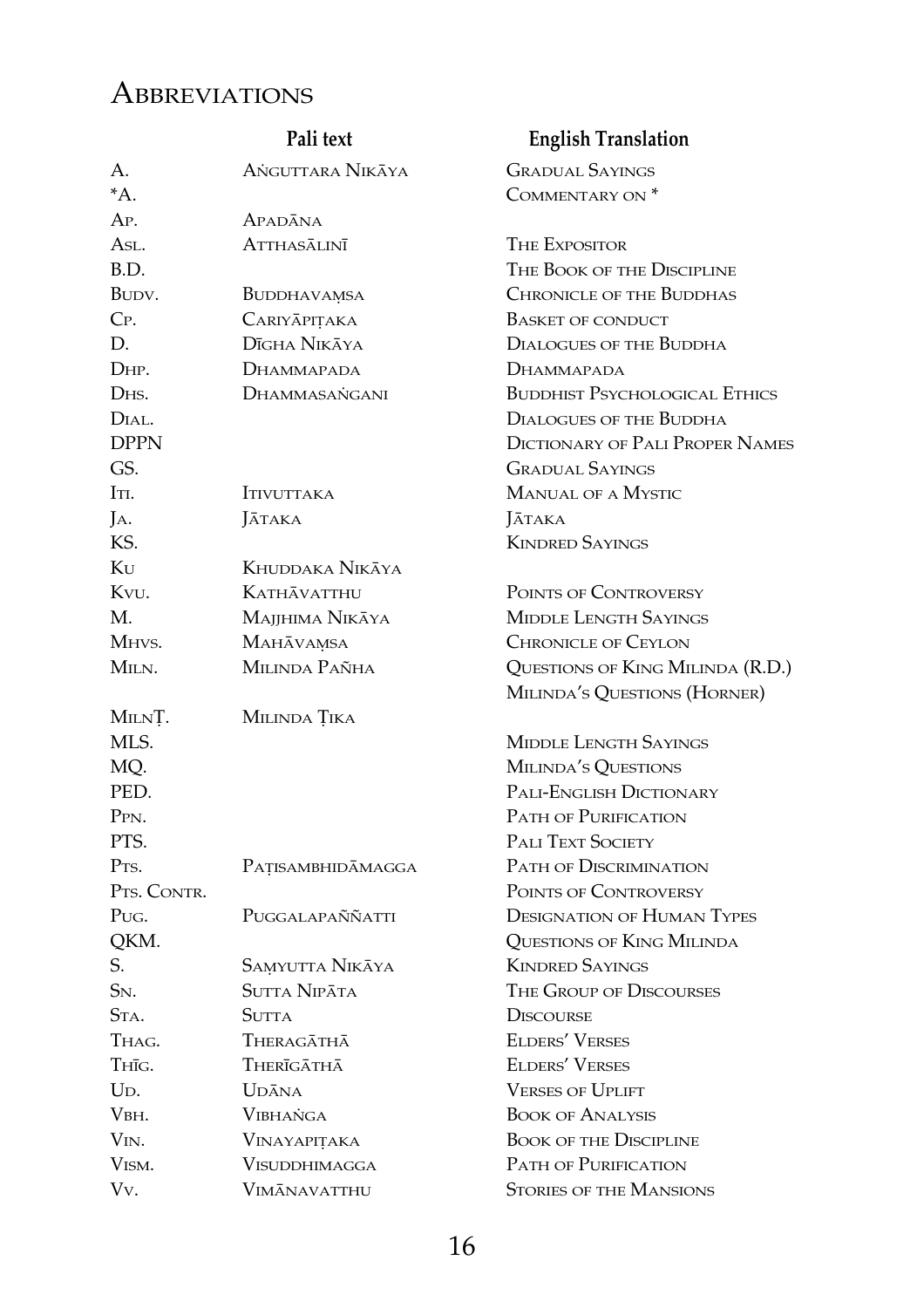#### <span id="page-16-0"></span>**INTRODUCTION**



Milinda's India

The *Milinda Pa¤ha* is an ancient and much venerated book of the Buddhists, indeed regarded so highly as to be included by the Burmese in the Pali Canon. In the Pali book it says that the conversations between King Milinda and Nàgasena took place five hundred years after the *Parinibbàna* of the Buddha. Mr. T.W. Rhys Davids, the most able translator of the Pali texts, regarded the *Milinda Pa¤ha* very highly. He said, "I venture to think that the '*Questions of King Milinda*' is undoubtedly the masterpiece of Indian prose; and indeed the best book of its class, from a literary point of view, that had been produced in any country."<sup>1</sup>

<sup>1.</sup> T.W. Rhys Davids, QKM Introduction.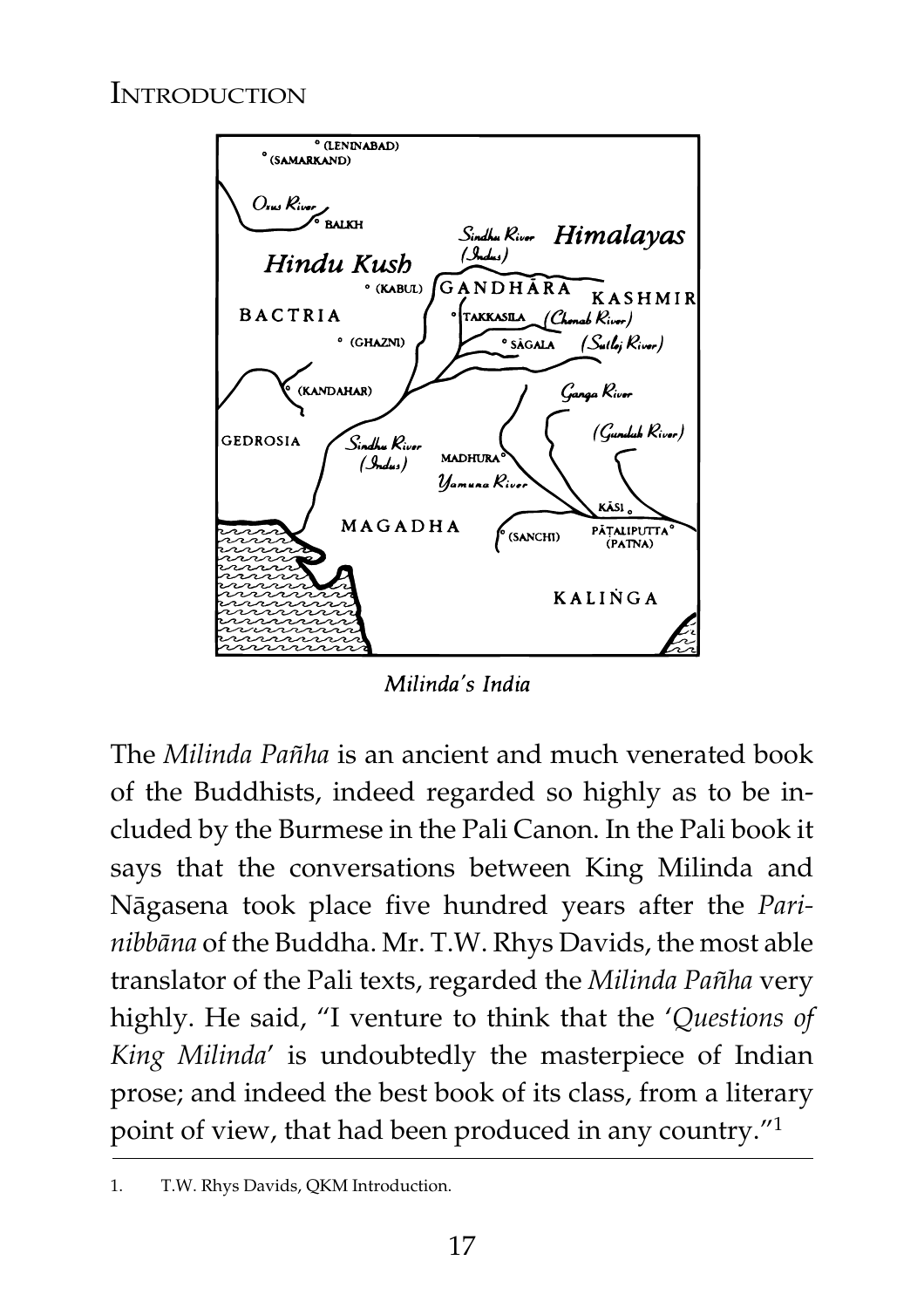The style of the *Milinda Pa¤ha* is very much like a Platonic dialogue, Nàgasena playing the part of Socrates and winning over King Milinda to the Buddhist viewpoint by his sound reasoning and his fitting similes. The author is not known but it is almost certain that he lived in the far northwest of India or in the Punjab, since he mentions no place in the interior of India south of the Ganges.2 This is supported by what is definitely known about King Menander, a Bactrian king identified with Milinda.

Much more is known about King Menander. Many of his coins have been found over a wide area of northern India, as far west as Kabul, as far east as Mathura and as far north as Kashmir. The portrait is sometimes of a young man and other times that of a very old man. Plutarch says, "Menander was a king noted for justice who enjoyed such popularity with his subjects that upon his death, which took place in camp, diverse cities contended for the possession of his ashes. The dispute was settled by the representatives of the different cities agreeing to divide the relics, and then erecting separate monuments to his memory".

The recent publication of the Mir Zakah treasure confirms the rule of Menander in Ghazni and adjoining areas of the Kabul valley in the north (there are 521 coins of Menander in that treasure). The discovery of an Attic Tetradrachm of Menander sets speculation at rest; he must have ruled over the Kabul region. In the north he occupied Hazara and the Swat valley.<sup>3</sup> So Menander was one of the

<sup>2.</sup> A.K. Narain, *The Indo-Greeks*.

<sup>3.</sup> A.K. Narain, *The Indo-Greeks*.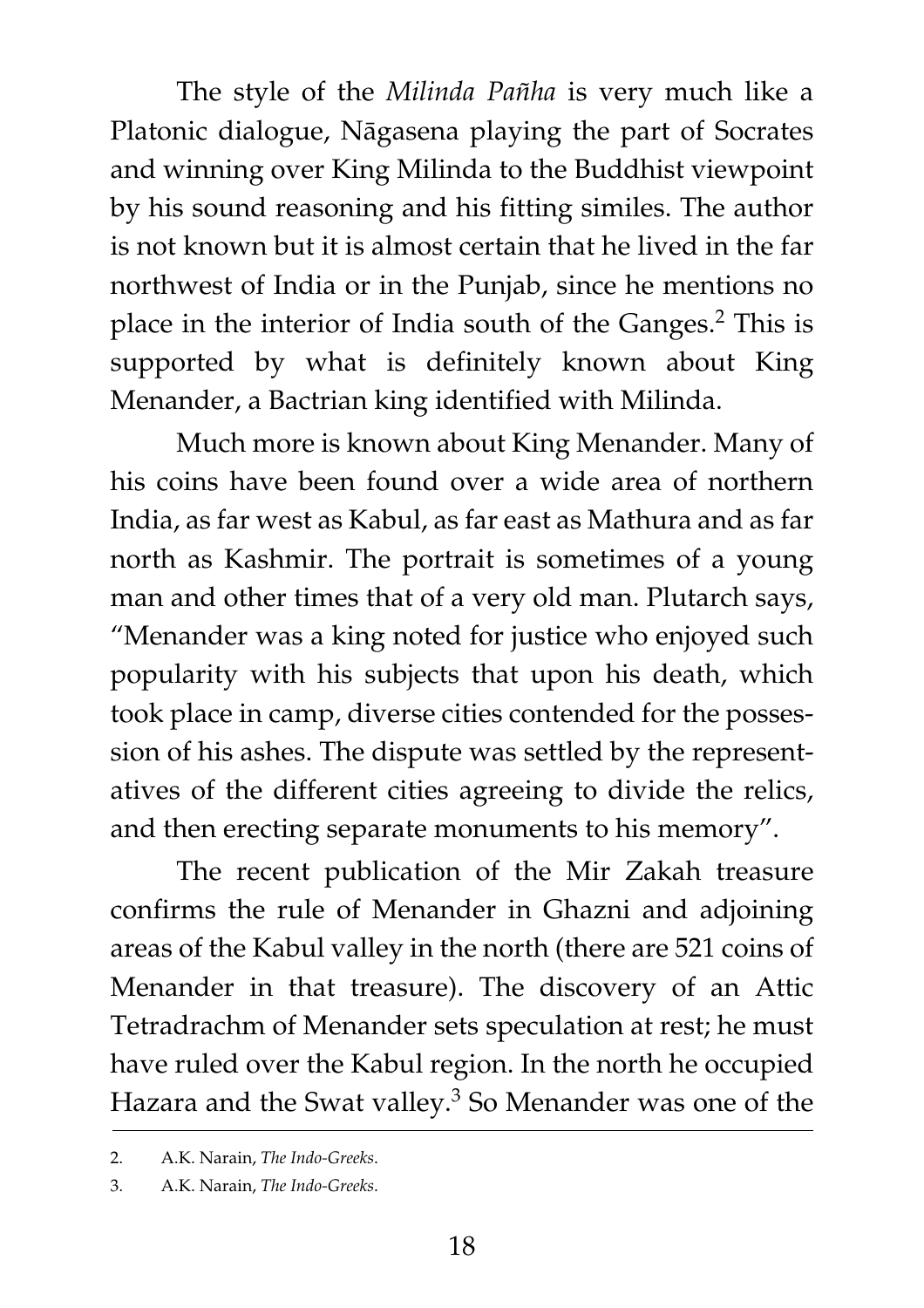most important of those Greek kings who continued in Bactria, the dominion founded by Alexander the Great. He probably reigned from about 150 to 110 B.C. (thus dating his conversations not much more than 400 years after the *Parinibbàna* of the Buddha). Strabo draws attention in passing to the remarkable way in which the kingdom of Bactria expanded beyond its original limits, and he mentions incidentally that the kings chiefly responsible were Demetrius and Menander…. But Menander left a far deeper mark on the tradition of India than did Demetrius.<sup>4</sup>

Menander annexed the Indus delta, the peninsula of Surastra (Kathiavar), occupied Mathura on the Jumna, besieged Madyamika (Nagari near Chitor) and Saketam in southern Oudh, and threatened the capital, Pāṭaliputta. But the invasion was repulsed and Menander was forced to return to his own country.<sup>5</sup> Since the Bactrians later became Buddhists there can be little doubt that King Menander is indeed the King Milinda referred to in the book. However, the conversations may be just a literary device the author used to add interest. His primary aim is to clarify Buddhist doctrine and to refute the wrong views promulgated by various opponents of Buddhism.

The introductory story in the *Milinda Pa¤ha* concerning Nàgasena's upbringing is almost identical to the story of the young Moggaliputta Tissa, which is told in the *Mahàvamsa*, the Ceylon Chronicles. Moggaliputta Tissa Thera lived about a hundred years before Menander and is men-

<sup>4.</sup> Cambridge History of India, Vol. I. P.446

<sup>5.</sup> V.A. Smith, The Early History of India.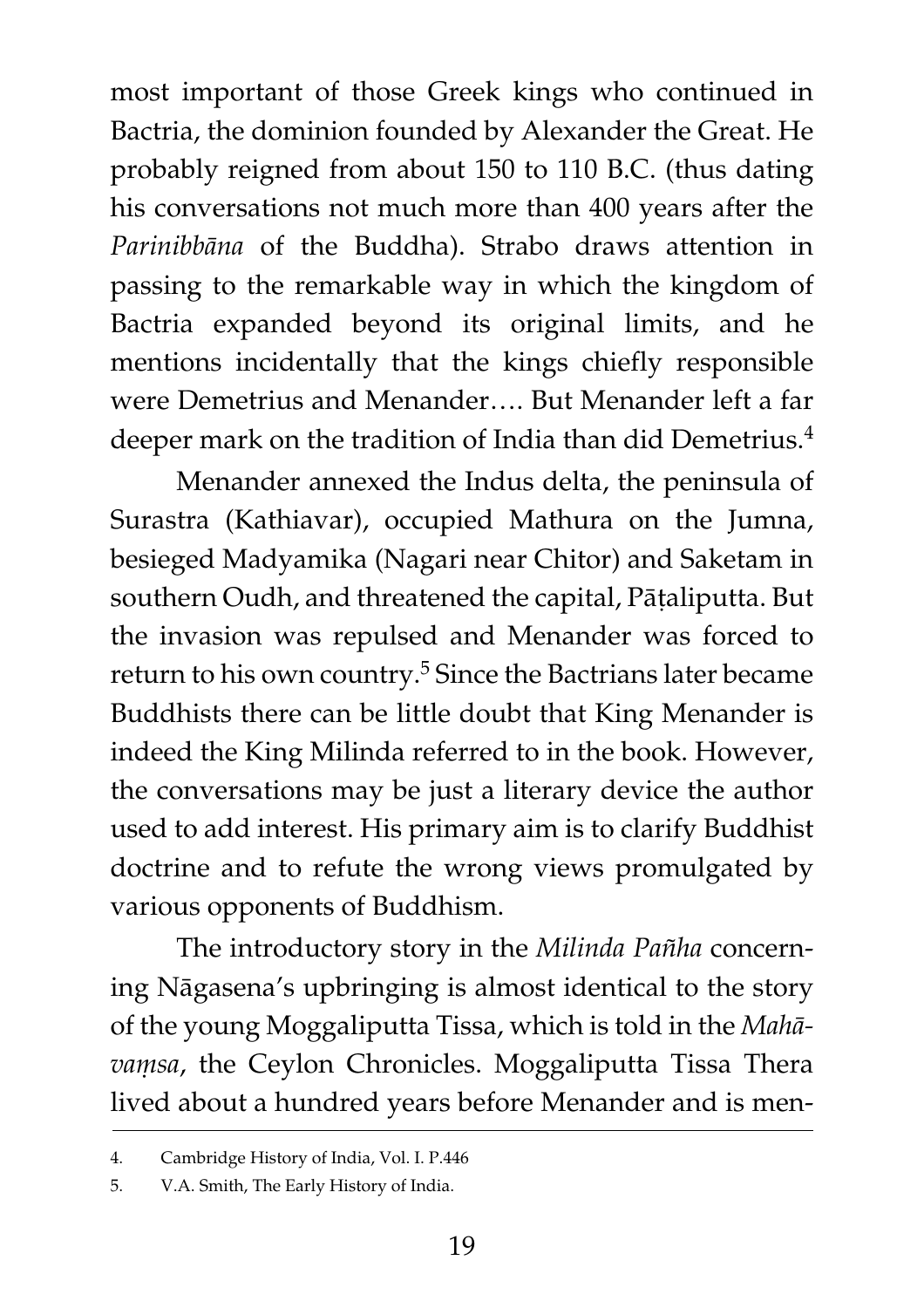tioned twice in the text [Miln. pp 3,71] so it is probably his story that is the older of the two. However, the *Mahāvamsa* was written much later by Mahànàma, at the beginning of the 6th century A.D., so the story could have been borrowed by Mahànàma from the *Milinda Pa¤ha*, which was by then a venerable book edited by Buddhaghosa. (In the *Milinda Țika*, a commentary on the *Milinda Pañha*, it is stated that several verses of prologue and epilogue in the *Milinda Pa¤ha* were composed by Buddhaghosa).

From the supposed conversation that Milinda has with Pūraņa Kassapa, Makkhali Gosala and other ascetics<sup>6</sup> it is obvious that this introductory story was fabricated by the author since these ascetics were contemporaries of the Buddha. The story is based on the *Sàma¤¤a Phala Sutta* of the *Dãgha Nikàya*. One point of difference is noteworthy: in the *Sàma¤¤a Phala Sutta*, 7 Prince Ajàtasattu goes to see the Buddha but is unable to recognise him; whereas in the introduction to the *Milinda Pa¤ha*, King Milinda says of Nàgasena, "There is no need to point him out to me", thus showing his great superiority to Prince Ajàtasattu.



Bactrian coin depicting King Milinda (Menander) 150 to 110 B.C. (National Museum, New Delhi)

- 6. Though this supposed conversation is found in the original text, it adds nothing of substance to the dialogues, and could not have taken place, so I have left it out.
- 7. D. i. 50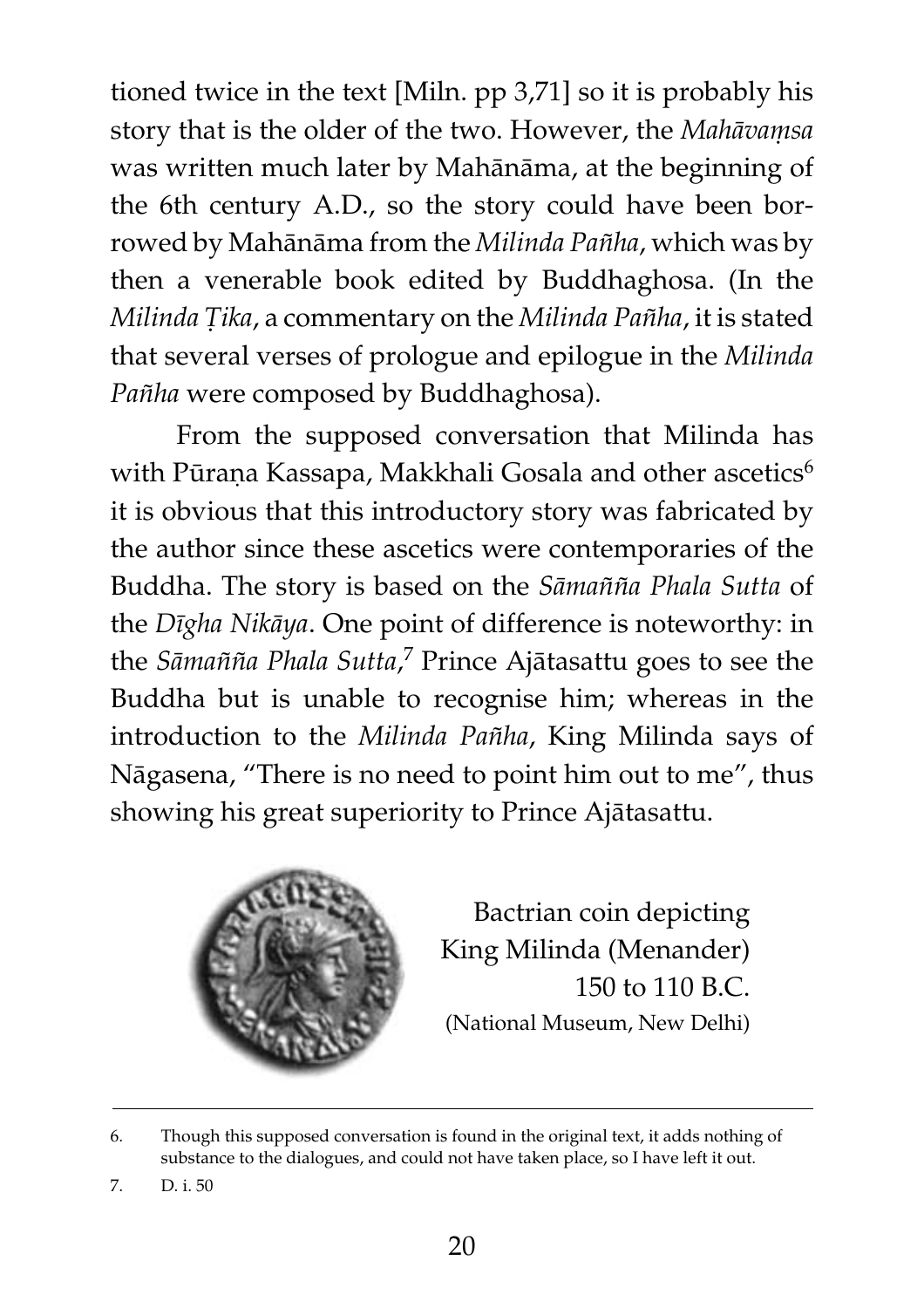#### <span id="page-20-0"></span>The Rise of the Magadha Kingdom

In the *Mahàparinibbàna Sutta* the Buddha predicted that the city of Pāṭaliputta, which was founded shortly before his death, would become a great city, "ânanda, among the towns and cities that are centres of congregation and commerce of people of the Aryan race, this new town will become the greatest city, called Pāṭaliputta, a place where goods are unpacked, sold and distributed, but it will be in danger from flood, fire and internal dissension".<sup>8</sup> The Magadha Kingdom, of which Pāṭaliputta (modern Patna) was the capital, gradually became the most powerful in all India.

In the mid 4th century B.C. a Sudra named Mahàpadma Nanda usurped the throne of the kingdom of Magadha and became the ruler of a kingdom stretching from the Brahmaputra river in the east to the Beas in the west. But beyond the Beas were several small kingdoms.

During this period, Alexander the Great conquered Persia and crossed the Hindu Kush into Bactria (Northern Afghanistan). It took him two years to subdue these inhospitable regions, but in so doing he founded several cities penetrating as far north as Samarkand and Leninabad (in the USSR). Another city has been identified at Charikar (north of Kabul). Hearing about the river Indus he recrossed the Hindu Kush in 327 B.C. and pushed eastwards to Taxila (*Takkasãla*), but when he reached the Jhelum river he encountered the Paurava rajah, who had war elephants. Even the veterans of Macadonia were unable to continue

<sup>8.</sup> D. ii. 87, 88.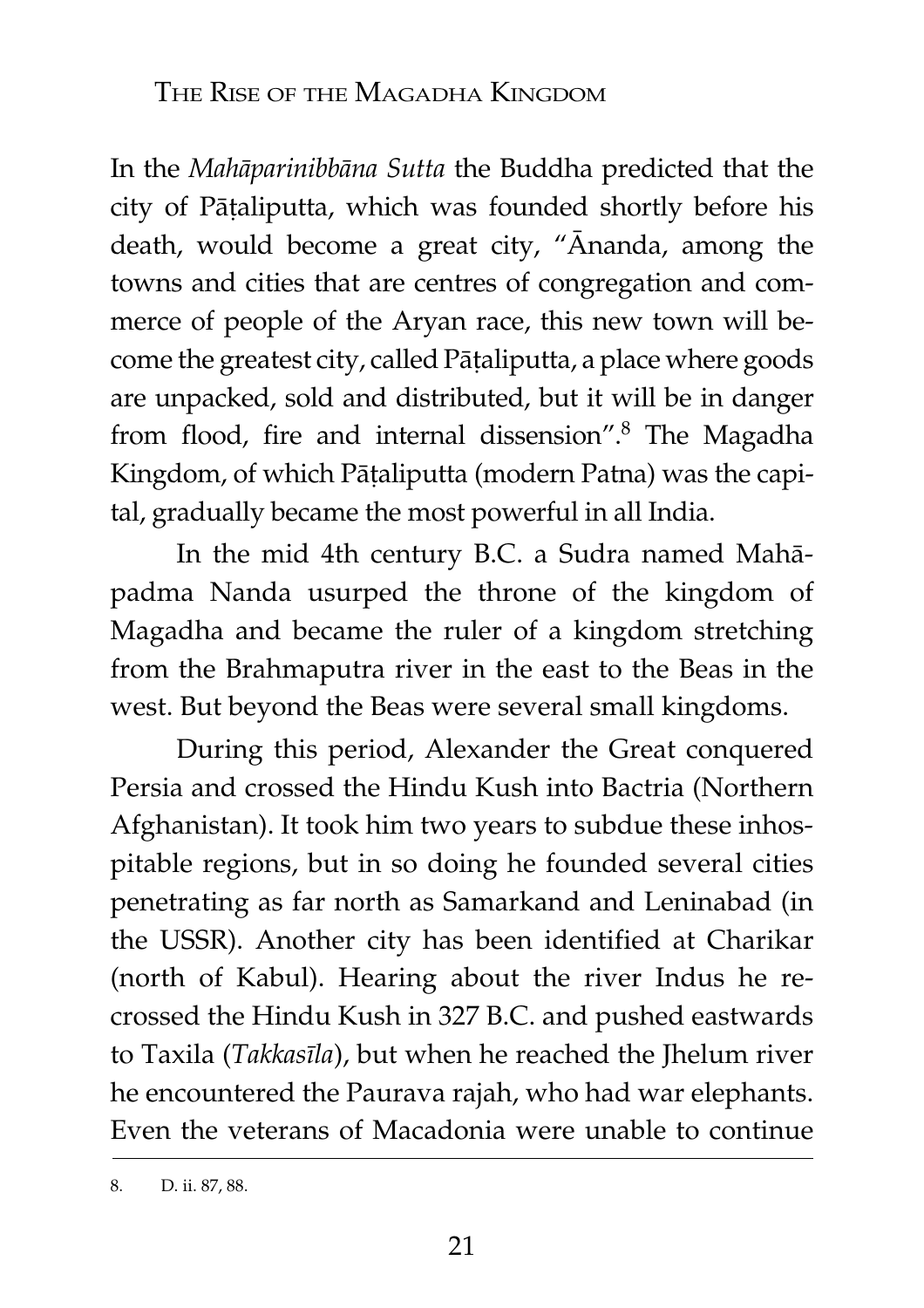against such opposition, so Alexander was forced to retreat down the Indus river and thence back through Persia, where he died at Babylon in 323 B.C. Nevertheless, he had left behind him the foundations of the Bactrian kingdom and had surveyed the Jhelum and Indus rivers.

After Alexander's death, Chandragupta, the founder of the Mauryan dynasty, was able to drive away the Greek garrisons from the Indus valley. In 321 B.C. he defeated Nanda and became the ruler of the Magadha kingdom from the capital at Pāṭaliputta. Alexander's successor, Seleukos I Nikator, led an expedition against the Indians in 311 B.C. hoping to regain the Punjab. However, he was up against the might of Chandragupta. So, by 304 B.C., Seleukos was glad to conclude a treaty with him, giving his daughter in marriage and ceding large areas of what is now Baluchistan and Afghanistan in exchange for 500 war elephants. Seleukos sent his ambassador, Magasthenes, to Pāṭaliputta and from what remains of his writings we know something about the size of the army and the strength of the fortifications there. Chandragupta ruled for 24 years and his son Bindusàra, about whom we know very little, ruled for 28 years until his death in 269 B.C.

At the time of Bindusàra's death his eldest son was the viceroy at *Takkasãla* and his younger son, Asoka, was the viceroy at Ujjeni in the south. Asoka fought with his brother for the right to ascend to the throne, and when his brother was killed in battle, Asoka became the ruler of a vast empire from Bengal to Afghanistan. However, he was still not satisfied and it was only in the ninth year of his reign, after the bloody conquest of the Kalinga kingdom (Orissa)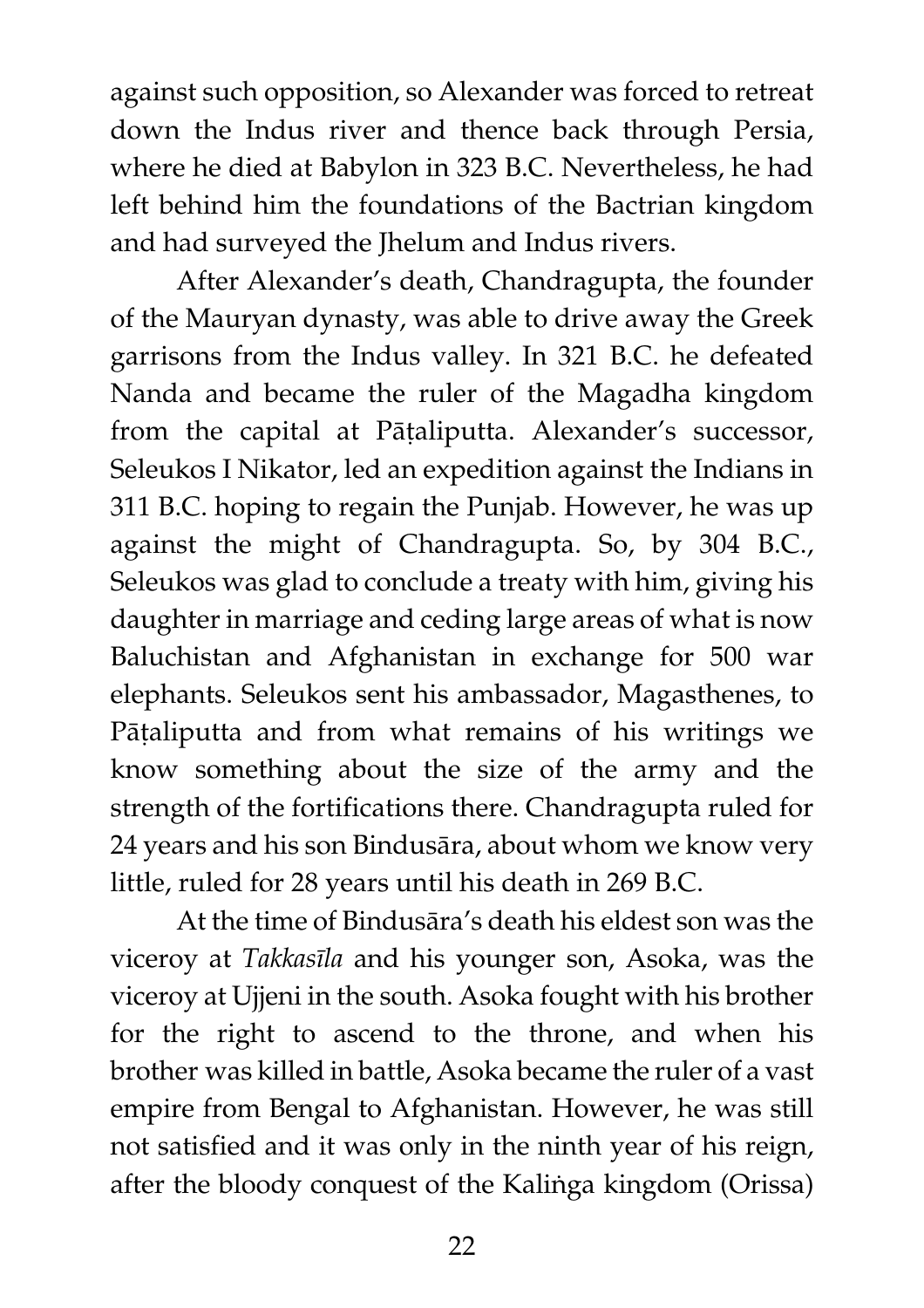that he gave up warfare and became a devoted follower of Buddhism. Emperor Asoka sent missions of monks to the border areas of his great empire. Asokan inscriptions have been found in the Kabul valley written in Greek and Aramaic, and elsewhere his inscriptions say that he had made Dhamma conquests in Egypt, Syria, Macedonia, Greece, Cyprus, Bactria, Kashmir, Gandhāra, etc. The Mahāvamsa says that missionaries were sent to Kashmir, Gandhàra, Bactria, the Himalayas, Sindh (Gujarat), and inscriptions on relic caskets found in *ståpas* at Sanchi record the success of those missions to the Himalayas. Unfortunately, the other *ståpa* records have been vandalised, but we can be sure that the missions to Kashmir and Gandhàra were successful since even in the Buddha's time *Takkasãla* was a renowned centre of learning. The *Mahāvaṃsa* also records that at the consecration of the Great *Ståpa* in 157 B.C. monks came from Alasanda (Charika) in Yona (Bactria).

<span id="page-22-0"></span>The Rise of the Bactrian Kingdom

After the death of Asoka in 227 B.C. the Mauryan empire began to disintegrate. The empire founded by Seleukos had already revolted in 250 B.C. under its governor, Diodotus I and it continued to grow under his successors, Diodotus II and Euthydemus. At the beginning of the 2nd century B.C. the Greek rulers of the new kingdom of Bactria crossed the Hindu Kush and began to invade India from the northwest. Of the Greek kings who ruled to the south of the Kush, Apollodotus would seem to be the first. He is twice mentioned in association with Menander. Their rule extended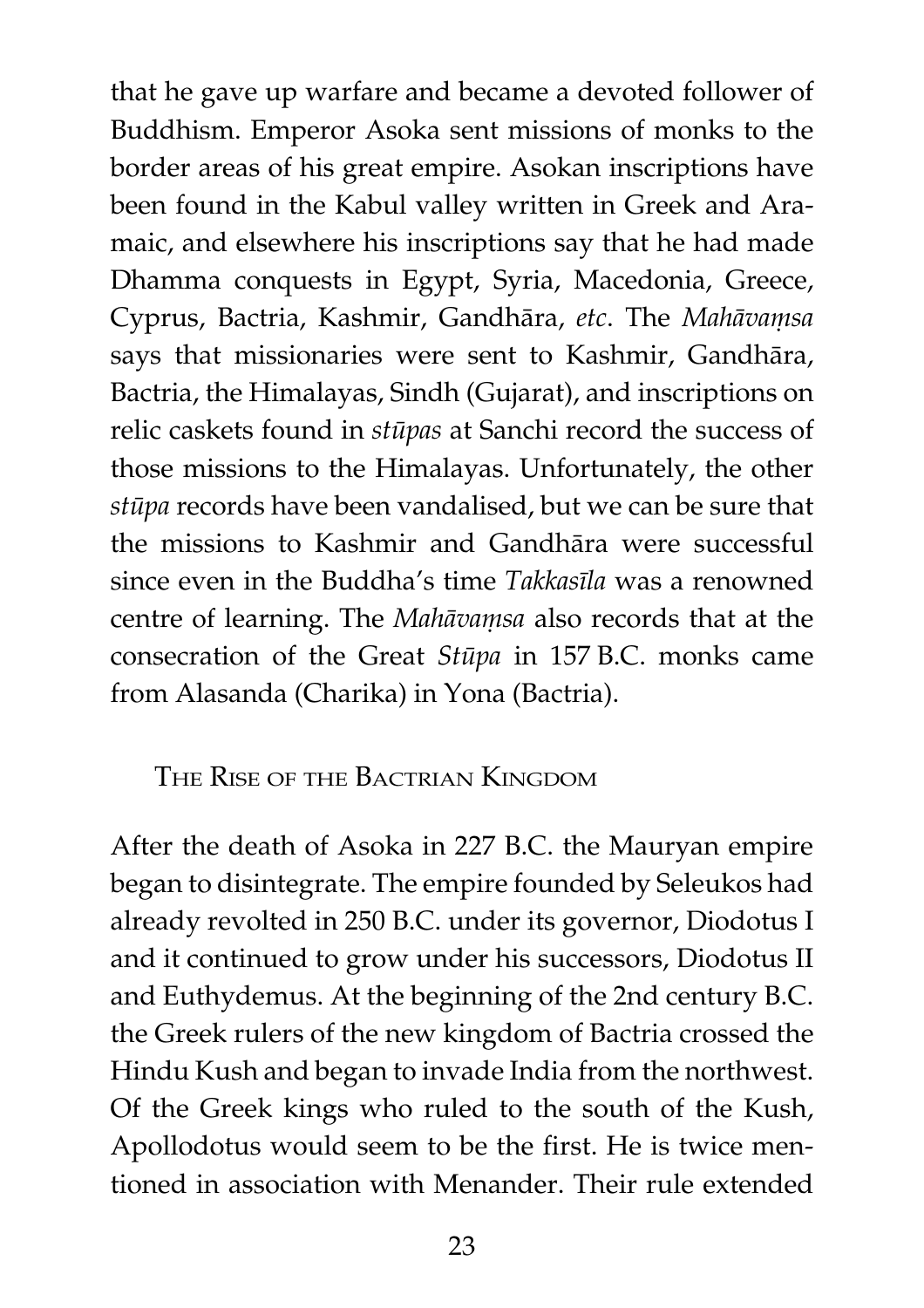on the south west to Ariana (southern Afghanistan) and in the south to the Indus valley.

As mentioned above, Menander must have ruled over the Kabul and Swat valleys and at some time he annexed the Indus valley too. Sàgala, the city mentioned in the *Milinda Pa¤ha* as the place where the dialogues took place, was the ancient city of the Madras who came to the region in about the 6th century B.C. It is now Sialkot, between the Chenab and Ravi rivers, near the border of Kashmir. At Miln. page 83 [\(see Question 5, Chapter Seven\)](#page-68-0) it is mentioned that Kashmir is 12 *yojanas* (84 miles) distant and that Milinda's birthplace on the island of Alasanda is 200 *yojanas* away. There are many cities founded by Alexander during his conquests, several of which might have been the birthplace of Menander. The city founded at Charikar has been suggested by A.K. Narain, but it is rather less than 200 *yojanas* (1,400 miles) at the usual reckoning. Could it perhaps be the Alexandra located at Leninabad or one of the Alexandras further West?

However, from the available evidence we can postulate that Menander was born in Bactria, but brought up in Ariana (the Kabul valley) and in the early years of his rule expanded his father's kingdom to the Indus valley and beyond, perhaps later establishing his capital at Sàgala. Unlike Bactria, which was predominantly influenced by Greek culture, these new areas were already Buddhist. Menander, then, would have been educated in the Greek traditions but would have had direct contact with Buddhism and no doubt often met monks living in his kingdom. Nevertheless, it does seem rather improbable that his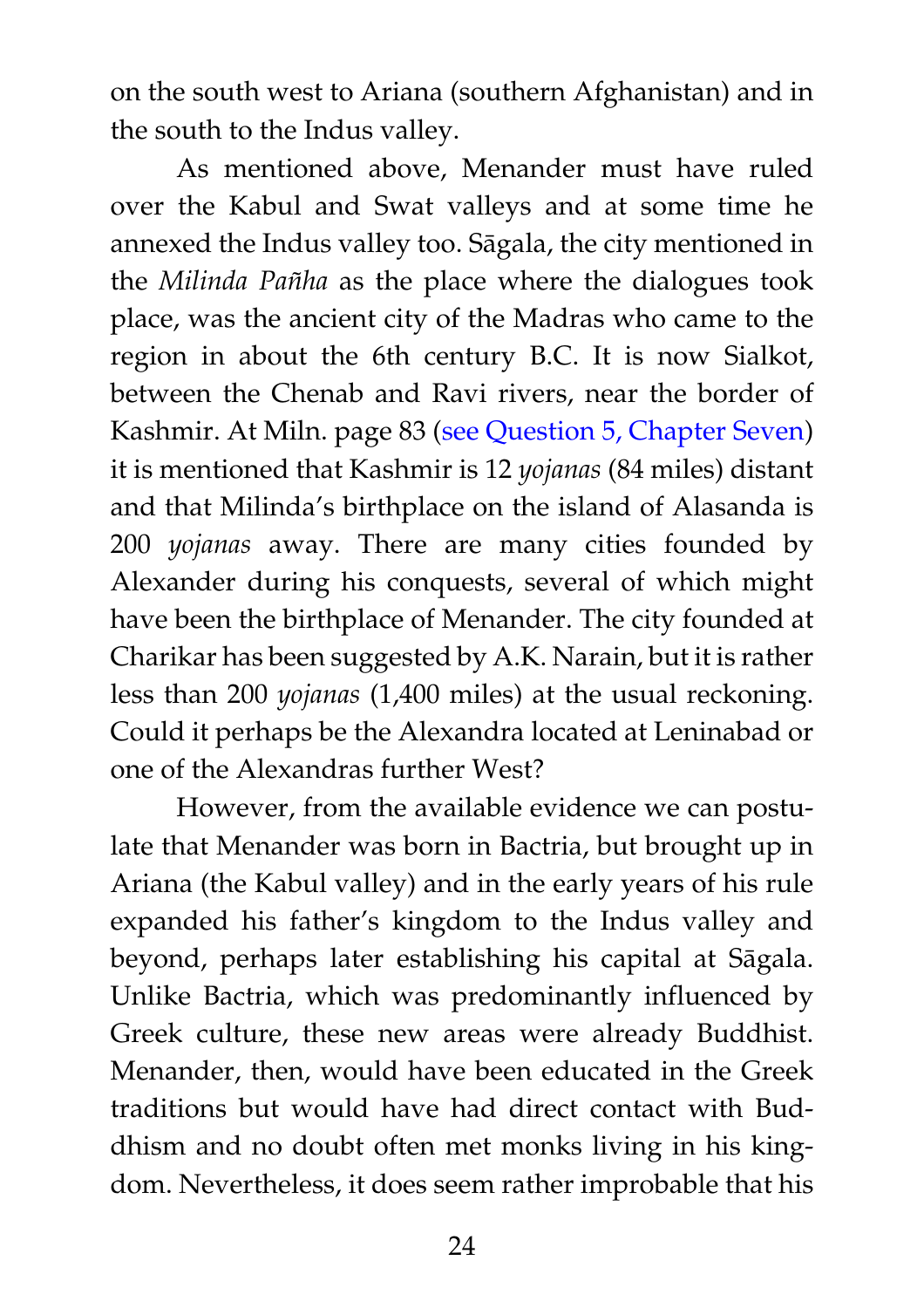knowledge of doctrine would have been sufficient to engage in the dialogues as recorded in the *Milinda Pa¤ha* since Milinda is shown to have a substantial knowledge of the texts. My opinion is that the author had at most a brief acquaintance with Menander, most probably basing his work on an oral tradition of the dialogues and using his own deep knowledge of the texts to extend the dialogues into the longer work that we have now. He might have used the dialogues as a device to add interest to his treatise and to please the Greek king by making him one of the central characters.

This hypothesis gains some support from the existence of Chinese translations that consist of only the first three divisions. They are almost identical with the Pali as to the questions asked but differ in the introductory story, which in neither case looks very authentic.

<span id="page-24-0"></span>Comparison with the Chinese Text

As V. Trenchner pointed out when he transliterated the Pali text in the 1860's, we can be sure that the original *Milinda Pa¤ha* was in Sanskrit because it begins with the words "*Taü yathà nusuyatà*" (thus has it been handed down) rather than the Pali formula "*Evam me sutam*" (thus have I heard). This is confirmed by the presence of Chinese translations of the text which, although they obviously come from the same root source, show a number of notable differences.<sup>9</sup>

<sup>9.</sup> For a detailed and thorough comparison, see *Milinda Pa¤ha and Nàgasenabhikshusåtra* (A Comparative Study) Bhikkhu Thich Mihn Chau.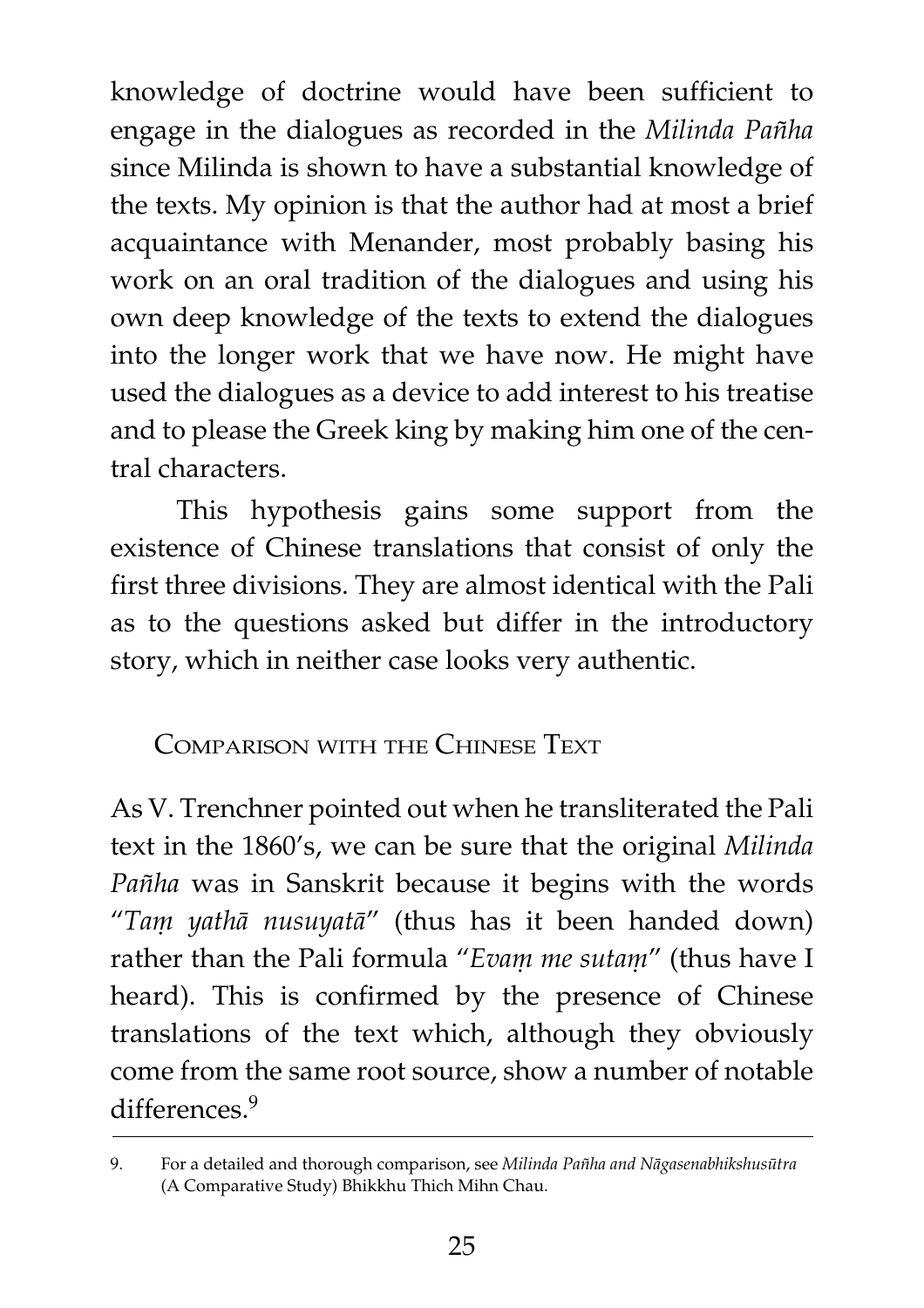- 1. The Chinese versions correspond to the first three divisions of the Pali version, suggesting that the other four divisions (Dilemmas, A Question solved by Inference, Ascetic Practices, and the Similes) were later accretions.
- 2. The Chinese work, the *Nàgasena-bhikshusåtra* takes the name of the monk. The Pali work, the *Milinda Pa¤ha*, the name of the king.
- 3. The Pali work has twelve extra questions.
- 4. The stories of the former lives of Nàgasena and Milinda are different.
- 5. There is no mention of the *Abhidhamma* in the Chinese. It is frequently mentioned in the Pali.
- 6. On the very well known classification of the *Bodhipakkhiya Dhammas* the Chinese translator goes astray on several terms, indicating that he was not familiar with the Pali texts.
- 7. The Pali says that animals have reasoning but not wisdom; the Chinese says they have wisdom but their hearts are different.

Although there are many minor differences between the two texts, the close correlation between the similes used to illustrate the terms defined and the order of the questions, leaves us with no doubt that they are both translations of an older work (probably in Sanskrit). However, we should be cautious when drawing conclusions as to which is the more authentic. Bhikkhu Thich Mihn Chau, in his efforts to prove the greater antiquity of the original on which the Chinese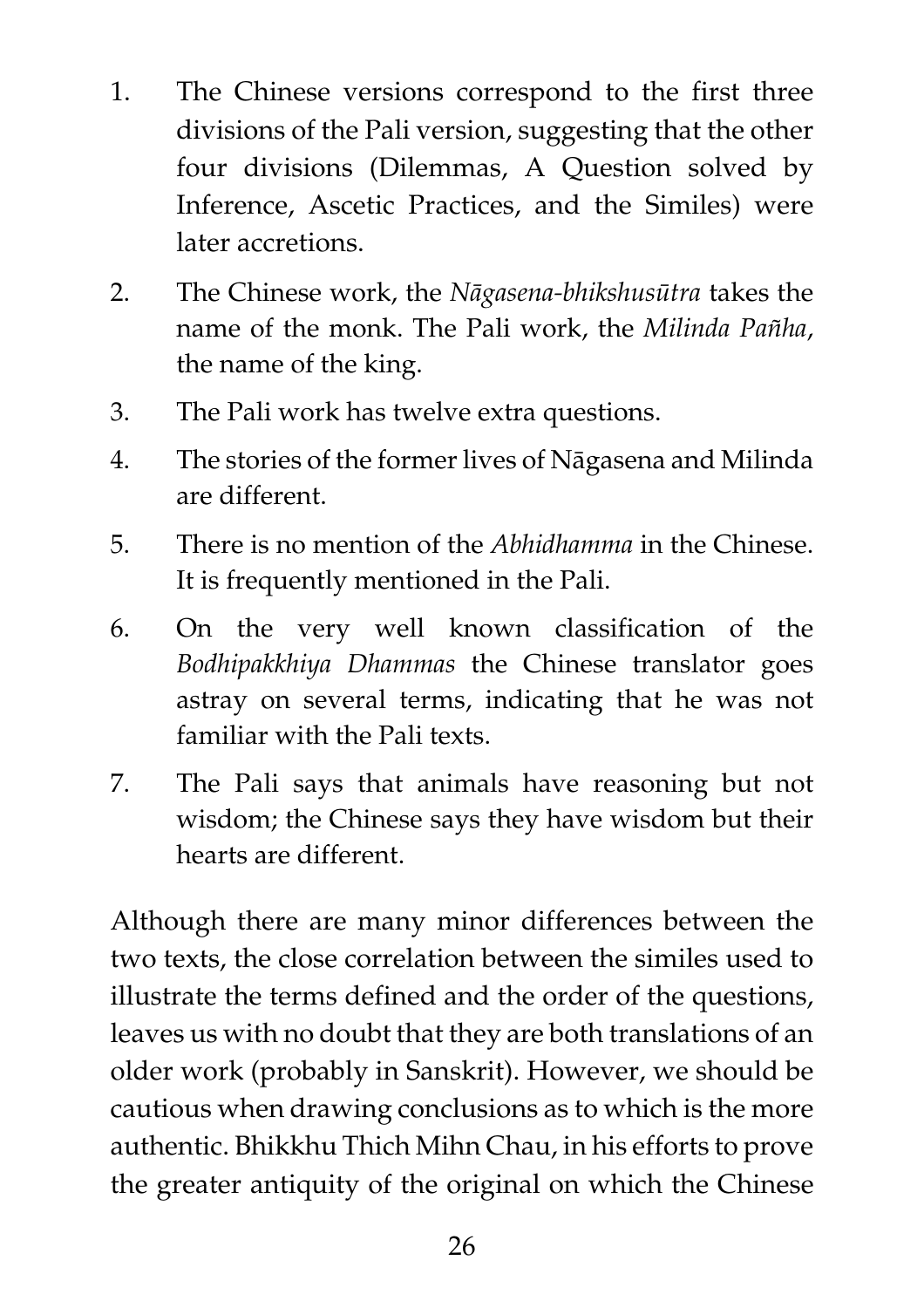translation is based, dates it soon after the demise of the Buddha citing the absence of classification of the texts into *Vinaya*, *Sutta*, *Abhidhamma*, and *Nikàyas*, which were only well defined at the Third Council. Yet, Menander was not even born until 100 years after this council. Clearly, the 'original' is not earlier than the 1st century B.C. and the long gap before the translations appeared, in about 400 A.D., was ample time for numerous accretions and amendments, or omissions and lacunas to occur.

For the reasons already stated above and because the conversations in the *Milinda Pa¤ha* were said to have taken place about 500 years after the Buddha's death, whereas Menander lived at least a hundred years earlier than that, it seems most likely that the *Milinda Pa¤ha* was composed some time after Menander's death, perhaps being based on an oral tradition of actual conversations that did take place between Menander and a monk or several monks.

Menander's successors, Queen Agathocleia and Strato I Soter, continued to reign for at least 40 years after his death, but their lives saw the emergence of a new dynasty in western India, that of the Sakas (Scythians) and Yueh-Chih from central Asia, and the Greek Bactrian era came to an end.

<span id="page-26-0"></span>The Arrangement of the Pali Book

The epilogue says that the book is divided into 6 divisions and 22 chapters containing 262 questions, 42 of which have not been handed down making 304 in all, but it is difficult to see how this is reckoned. There are numerous discrepan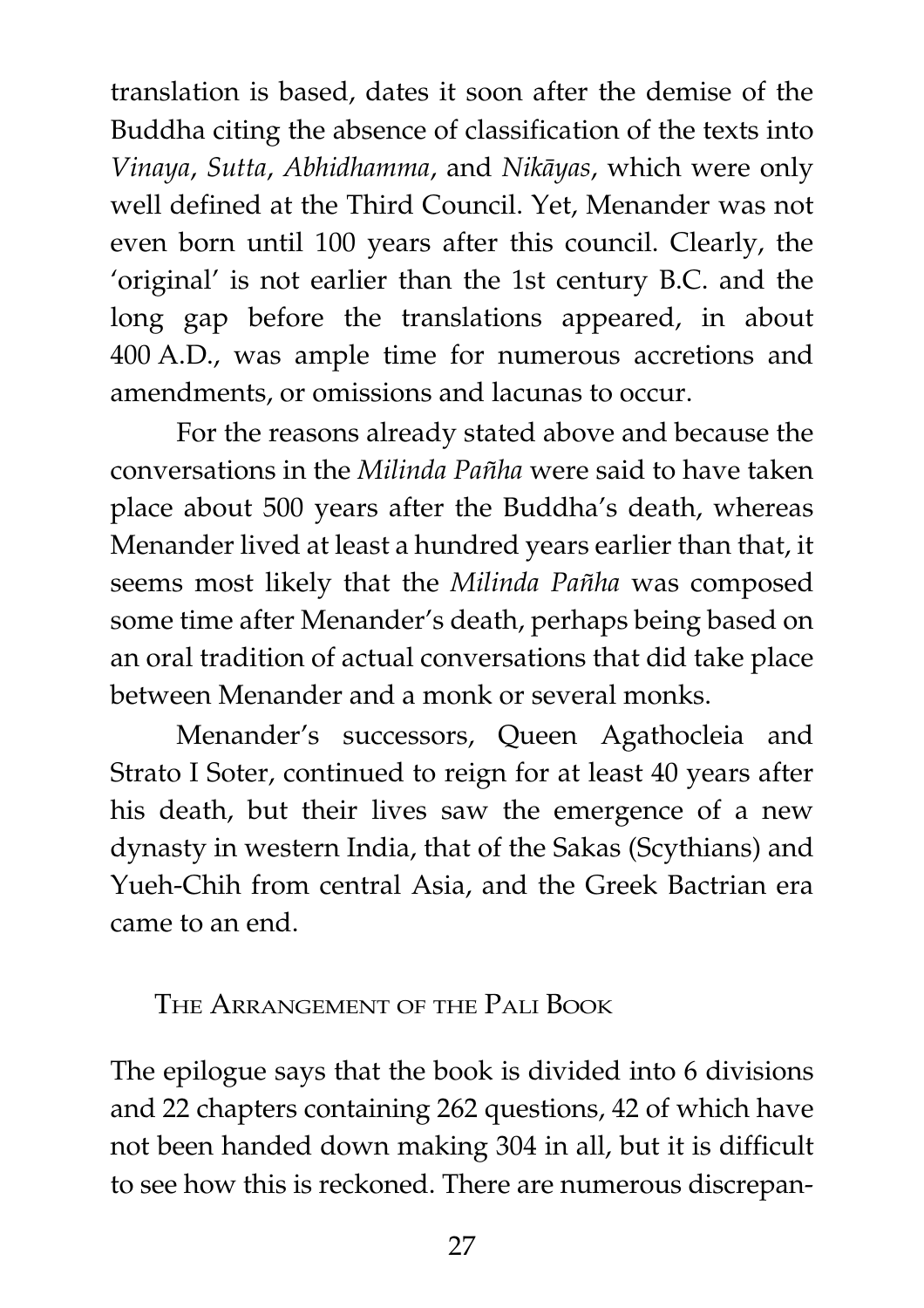cies between the different texts available, which is to be expected in such an old work. Now only 237 questions remain.

To make cross-reference easier I have followed the same sequence as the Pali text in numbering the questions and chapters, except that I have condensed the last seven chapters into chapter eighteen.

In this edition of the *Milinda Pa¤ha*, although I have followed the arrangement of the Pali text, I have left out large numbers of similes and condensed long, though often very eloquent passages, (without, I hope, spoiling the beauty of the original work) in order to make the book reasonably concise and thus make it more appealing to the busy western reader. It is an abridgement, not a translation, therefore here and there I have combined separate paragraphs into one for the sake of brevity, but I have endeavoured to be faithful to the intention of the original author, which was the clarification of the Buddha's teaching and the elucidation of some common misconceptions that one may fall into.

The references in the footnotes are to page numbers of the Pali texts of the Pali Text Society. In the corresponding translations these page numbers are given in square brackets at the top of each left-hand page or, in the case of *Vinaya* and *Jàtaka* books, in the body of the text.

To help those who would like to know the Pali word from which its translation derives (which is sometimes different to that used by Rhys Davids or Miss Horner) I have included Pali words in the index alongside the English reference.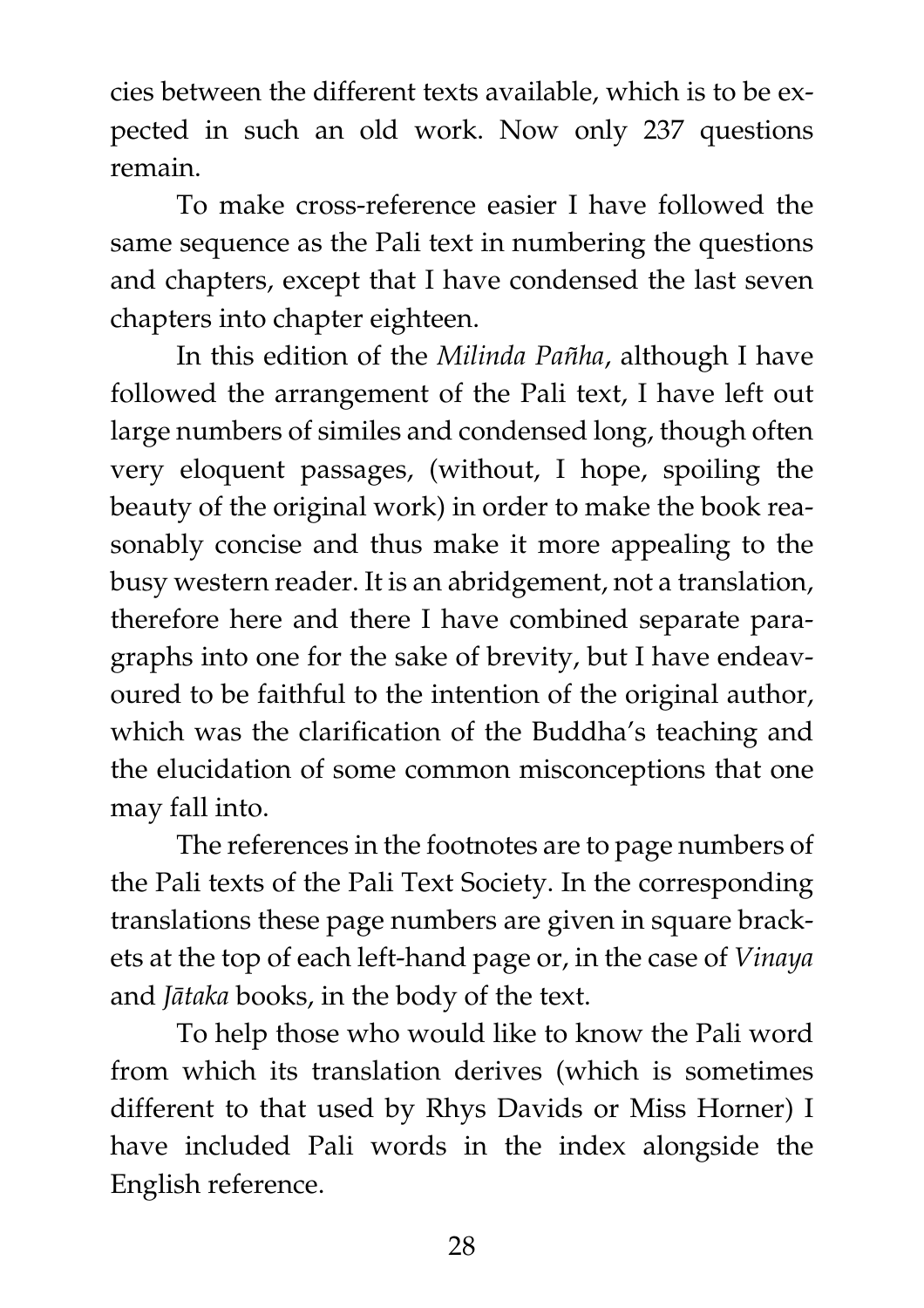## THE DEBATE OF KING MILINDA

### <span id="page-28-0"></span>**PROLOGUE**

Milinda was the king in the city of Sàgala. He was learned in the arts and sciences and was of an inquiring disposition. He was skilled in debating and no one could resolve his doubts about religious matters. Though he questioned all the famous teachers none could satisfy him.

Assagutta, one of a large number of *arahants* living in the Himalayas, knew of the king's doubts by means of supernormal power. So he convened an assembly to ask if there was anyone who could answer the king. There was no one, so the whole assembly ascended to the heaven of the thirty-three and requested the god Mahàsena to take birth as a man in order to protect the religion. One of the monks, Rohaṇa, agreed to go to Kajangalā where Mahā-sena had been reborn and wait for him to grow up. The boy's father, Brahman Sonuttara, had the boy educated in the three Vedas but the boy, Nàgasena, declared:

"Empty are these three Vedas and as chaff. There is in them neither reality, worth nor essential truth."

Realising that the boy was ready, Rohaṇa appeared and the parents consented to their son becoming a novice. So, Nàgasena studied the *Abhidhamma*. After gaining perfect knowledge of the seven books of the *Abhidhamma*, Nàgasena was admitted to the Order of monks and Rohana sent him to Vattaniya Hermitage to study with Assagutta. While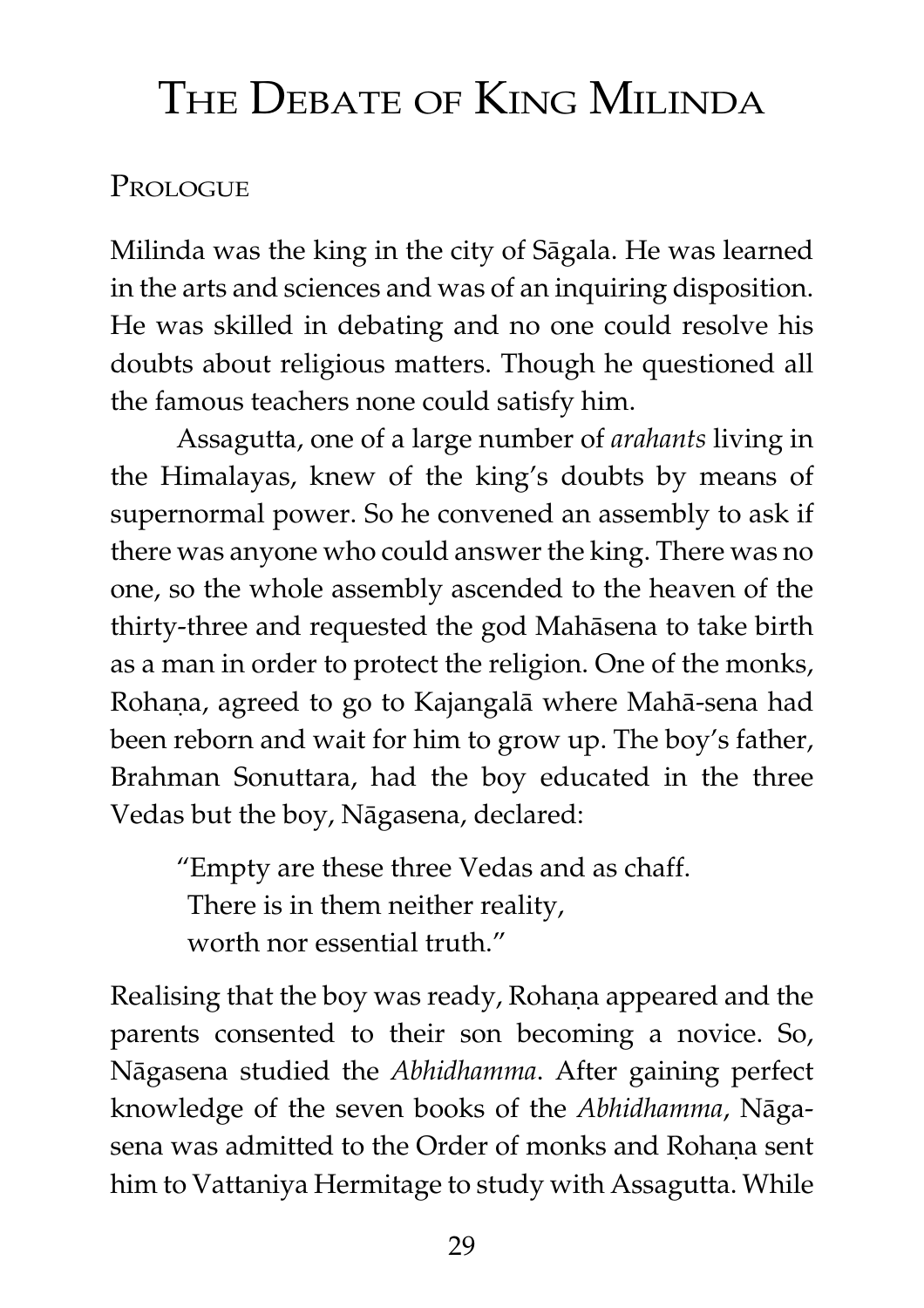spending the rainy season there, Nàgasena was asked to preach a sermon to the pious lady who was Assagutta's supporter. As a result of the discourse both the lady and Nàgasena attained the Eye of the Dhamma, the knowledge that whatsoever has a beginning also has the inherent quality of passing away. Assagutta then sent Nàgasena to Dhammarakkhita at the Asoka Park in Pāṭaliputta where, within the space of three months, he mastered the remainder of the *Tipiṭaka*. Dhammarakkhita admonished his pupil not to be content with mere book knowledge and the very same night the diligent pupil Nàgasena gained *arahantship*. He then went to join the other *arahants* who were still staying in the Himalayas. Having completed his education Nàgasena was ready to meet anyone in debate.

Meanwhile, King Milinda continued his spiritual quest by visiting the *bhikkhu* Ayupala at the Samkheyya Hermitage and asked him why the monks renounced the world. The elder replied, "It is for the sake of being able to live in righteousness and in spiritual calm." Then the king asked, "Is there, venerable sir, any layman who lives so?" The elder admitted that there were many such laymen, and the king retorted:

"Then most venerable  $\bar{A}$ yupāla, your going forth is of no use. It must be in consequence of sins committed in some former birth that recluses renounce the world and even subject themselves to the added constraints of one or other of the ascetic practices such as wearing only ragrobes, eating only one meal a day, or not lying down to sleep. There is no virtue therein, no meritorious abstinence, no righteousness of life!"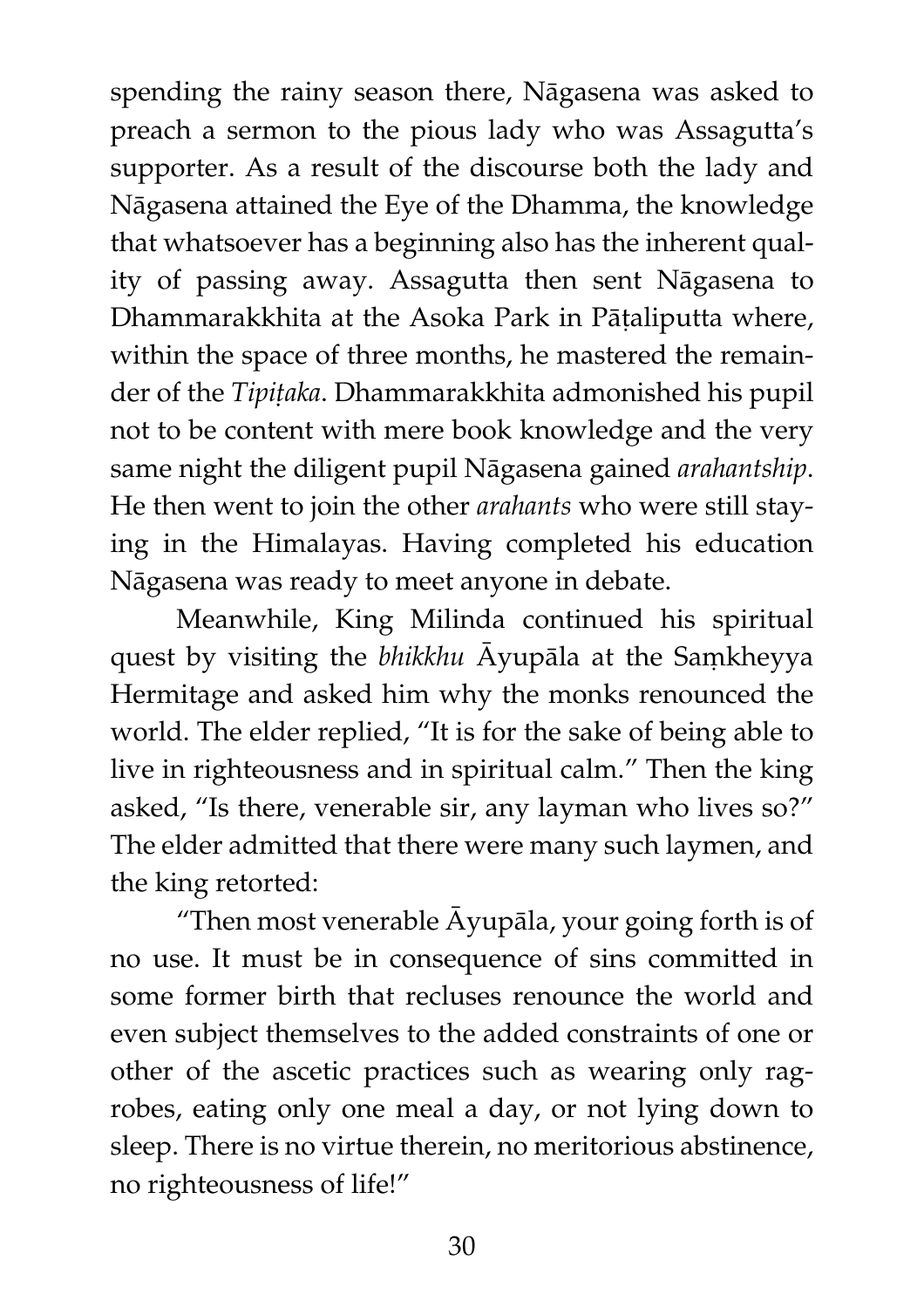When the king had spoken thus the venerable âyupàla was silenced and had not a word to say. Then the five hundred Bactrian Greeks who accompanied the king said, "The elder is learned but he is also diffident, so he makes no reply." To this the king replied by exclaiming: "All India is an empty thing, it is like chaff. There is no one who is capable of debating with me and dispelling my doubts!"

However, the Bactrian Greeks were unmoved so the king asked, "Is there then, my good men, any other learned sage who is able to discuss things with me and dispel my doubts?"

Then the minister Devamantiya said, "There is, Great King, an elder named Nàgasena who is learned, of subdued manners yet full of courage; he is capable of discussing with you. He is now staying at this Samkheyya Hermitage, you should go and put your questions to him." At the mere mention of the name 'Nàgasena' the king became alarmed and the hairs of his body stood on end. Then the king sent a messenger to say that he was coming. Attended on by the five hundred Bactrian Greeks, the king mounted his royal chariot and went to the place where Nàgasena was staying.

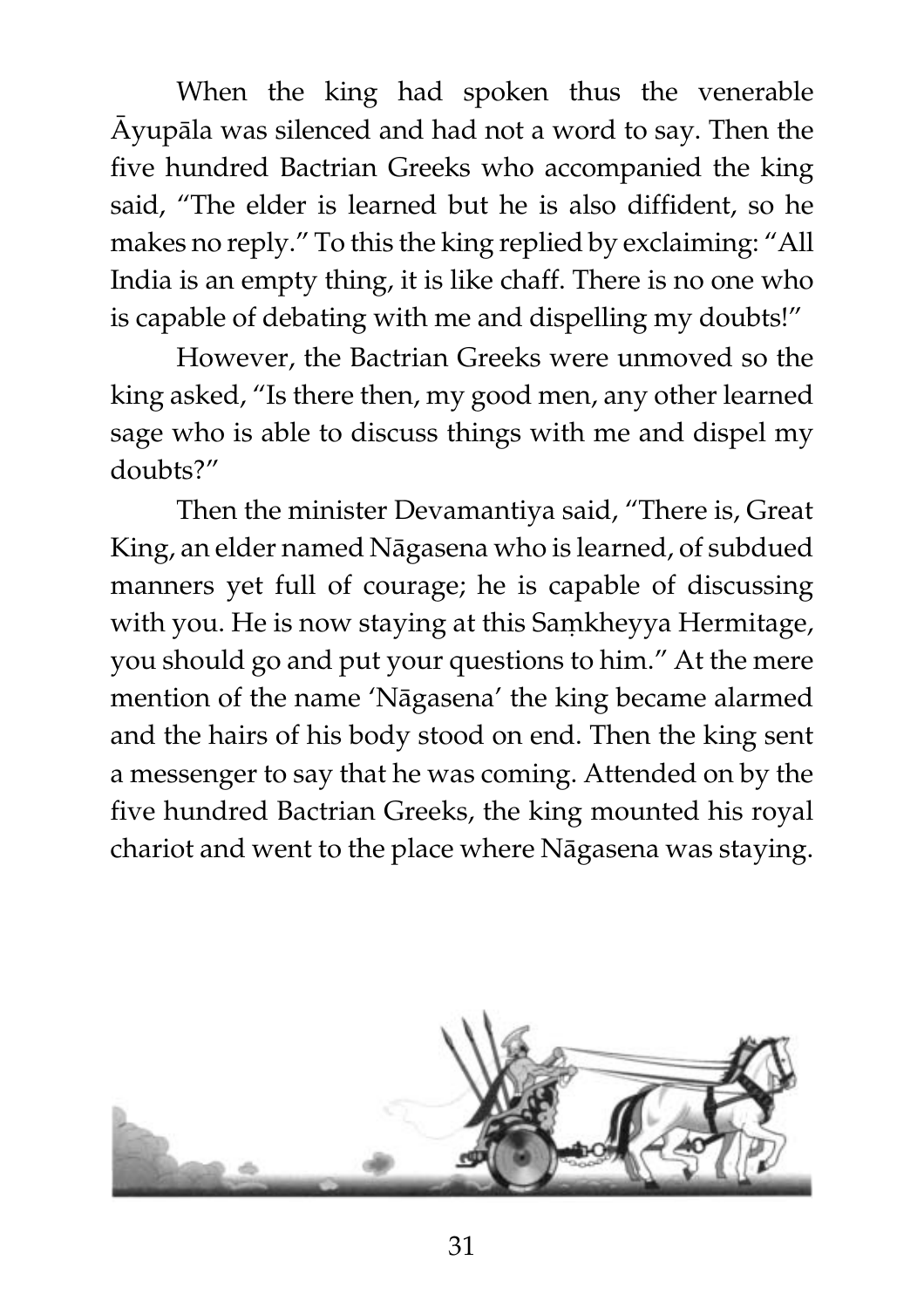## The Soul

<span id="page-31-0"></span>

King Milinda went up to Nàgasena, exchanged polite and friendly greetings, and took his seat respectfully to one side. Then Milinda began by asking:

1. "How is your reverence known, and what sir, is your name?"

"O king, I am known as Nàgasena but that is only a designation in common use, for no permanent individual can be found."

Then Milinda called upon the Bactrian Greeks and the monks to bear witness: "This Nàgasena says that no permanent individual is implied in his name. Is it possible to approve of that?" Then he turned to Nàgasena and said, "If, most venerable Nàgasena, that is true, who is it who gives you robes, food and shelter? Who lives the righteous life? Or again, who kills living beings, steals, commits adultery, tells lies or takes strong drink? If what you say is true then there is neither merit nor demerit, nor is there any doer of good or evil deeds and no result of *kamma*. If, venerable sir, a man were to kill you there would be no murder, and it follows that there are no masters or teachers in your Order. You say that you are called Nàgasena; now what is that Nàgasena? Is it the hair?"

"I don't say that, great king."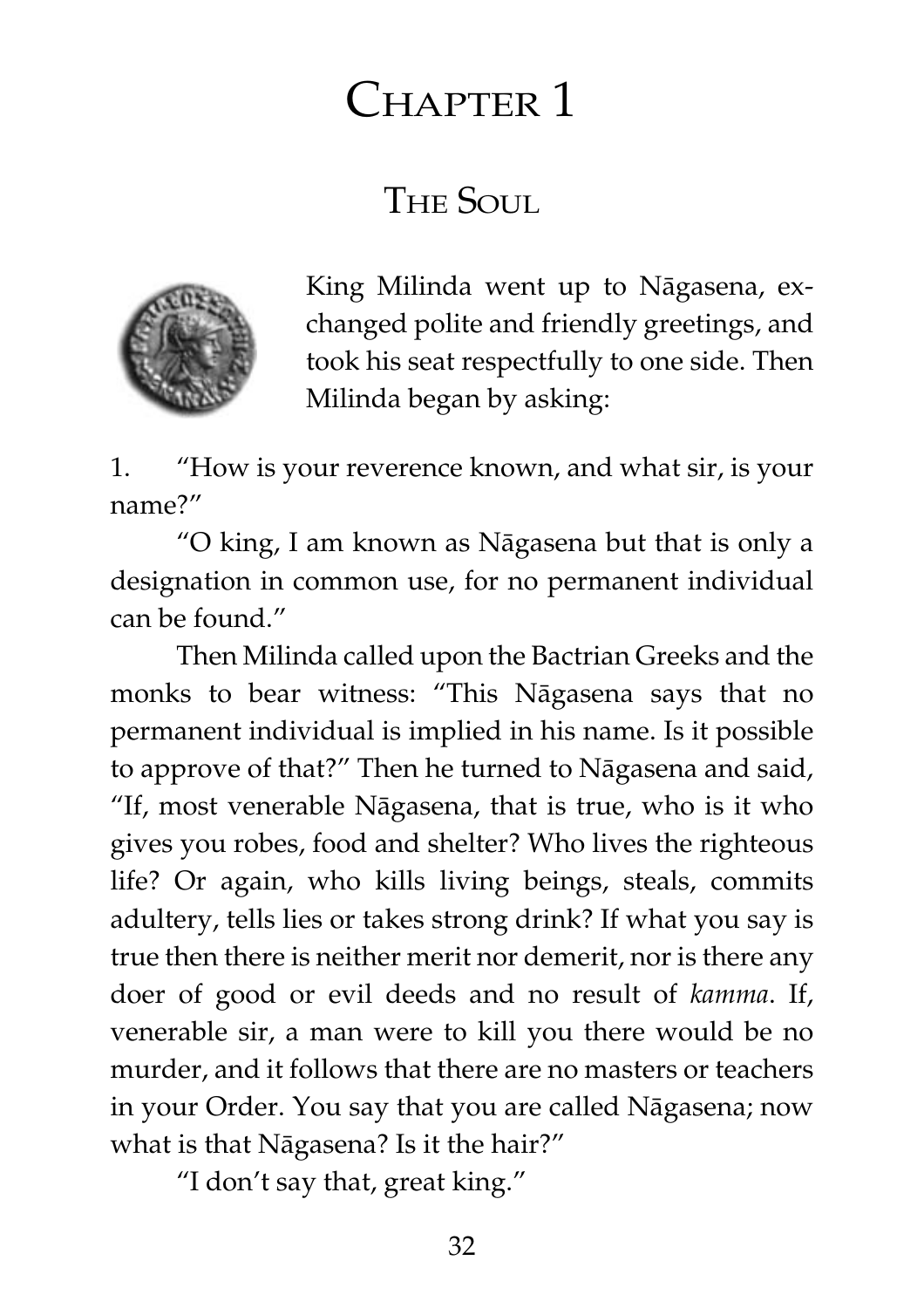"Is it then the nails, teeth, skin or other parts of the body?"

"Certainly not."

"Or is it the body, or feelings, or perceptions, or formations, or consciousness? $10$  Is it all of these combined? Or is it something outside of them that is Nàgasena?"

Still Nàgasena answered: "It is none of these."

"Then, ask as I may, I can discover no Nàgasena. Nàgasena is an empty sound. Who is it we see before us? It is a falsehood that your reverence has spoken."

"You, sir, have been reared in great luxury as becomes your noble birth. How did you come here, by foot or in a chariot?"

"In a chariot, venerable sir."

"Then, explain sir, what that is. Is it the axle? Or the wheels, or the chassis, or reins, or yoke that is the chariot? Is it all of these combined, or is it something apart from them?"

"It is none of these things, venerable sir."

"Then, sir, this chariot is an empty sound. You spoke falsely when you said that you came here in a chariot. You are a great king of India. Who are you afraid of that you don't speak the truth?" Then he called upon the Bactrian Greeks and the monks to bear witness: "This King Milinda has said that he came here in a chariot but when asked what it is, he is unable to show it. Is it possible to approve of that?"

Then the five hundred Bactrian Greeks shouted their approval and said to the king, "Get out of that if you can!"

<sup>10.</sup> [See the note on the Five Aggregates of Being in the glossary.](#page-180-0)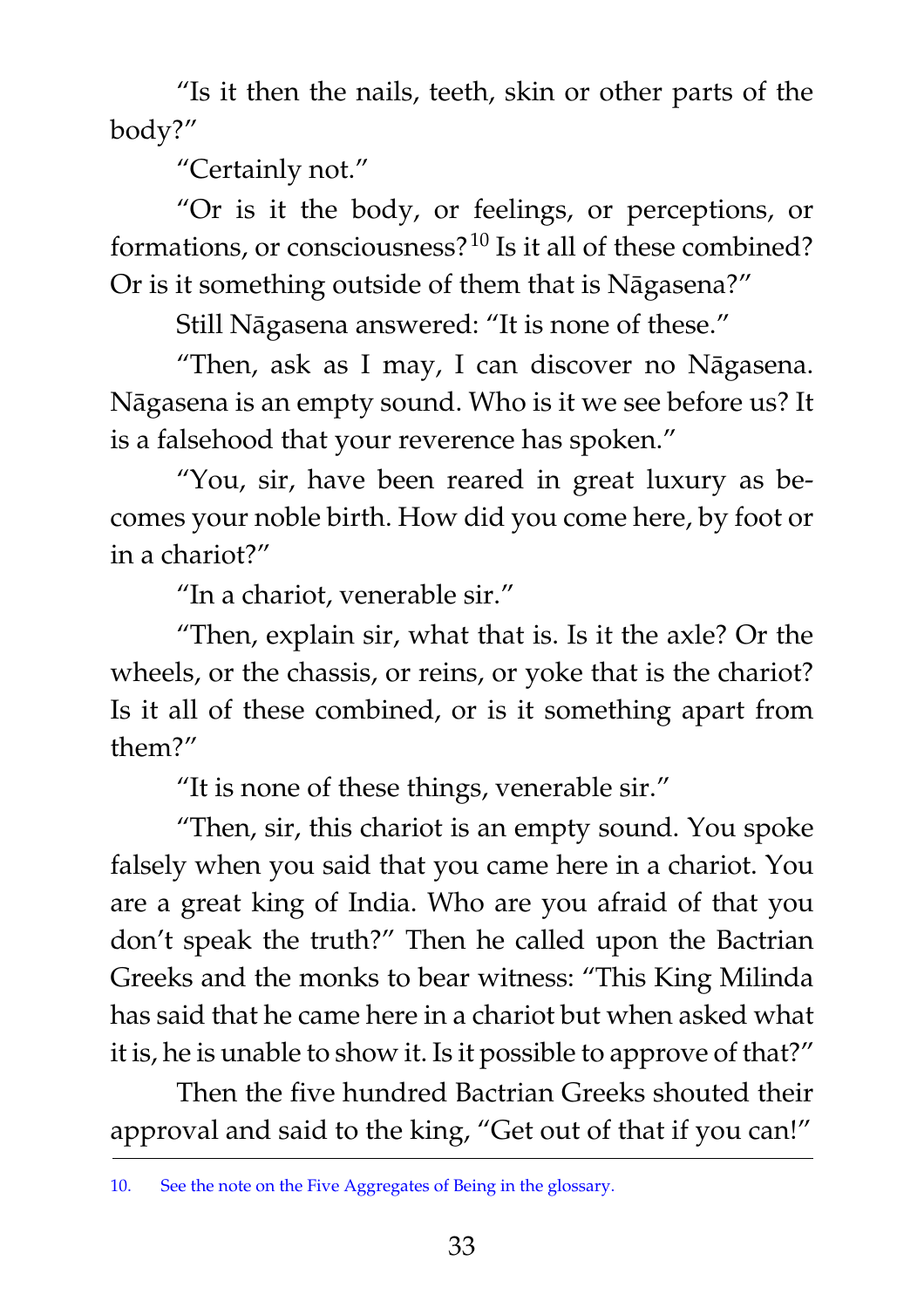<span id="page-33-0"></span>"Venerable sir, I have spoken the truth. It is because it has all these parts that it comes under the term chariot."

"Very good, sir, your majesty has rightly grasped the meaning. Even so it is because of the thirty-two kinds of organic matter in a human body and the five aggregates of being that I come under the term 'Nàgasena'. As it was said by Sister Vajīra in the presence of the Blessed One, 'Just as it is by the existence of the various parts that the word "Chariot" is used, just so is it that when the aggregates of being are there we talk of a being'."<sup>11</sup>

"Most wonderful, Nàgasena, most extraordinary that you have solved this puzzle, difficult though it was. If the Buddha himself were here he would approve of your reply."

King Milinda went up to Nàgasena, exchanged polite and friendly greetings, and took his seat respectfully to one side. Then Milinda began by asking:

2. "How many 'rains'12 do you have Nàgasena?" "Seven, your majesty."

"How can you say it is your seven; is it you who are seven or the number that is seven?"

Then Nàgasena said, "Your shadow is now on the ground. Are you the king, or is the shadow the king?"

"I am the king, Nàgasena, but the shadow comes into being because of me."

"Just so, O king, the number of the years is seven, I am

<sup>11.</sup> S. i. 135.

<sup>12.</sup> A *bhikkhu*'*s* seniority is reckoned by the number of rainy seasons that have passed since his ordination.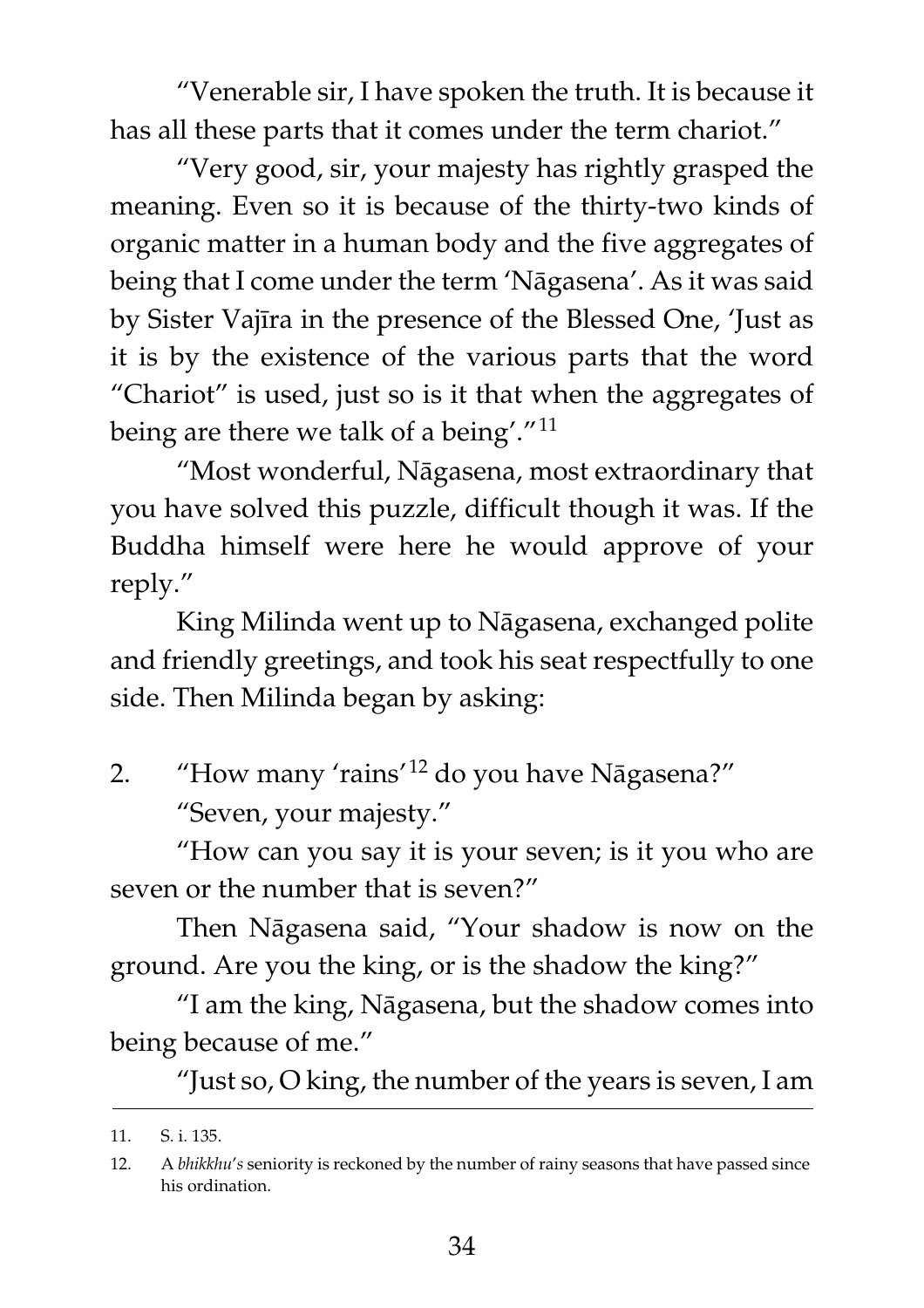not seven, but it is because of me that the number seven comes into being and it is mine in the same sense as the shadow is yours."

"Most wonderful, Nàgasena, and extraordinary. Well has this puzzle been solved by you, difficult as it was."

3. Then the king said, "Venerable sir, will you discuss with me again?"

"If your majesty will discuss as a scholar, yes; but if you will discuss as a king, no."

"How is it then that scholars discuss?"

"When scholars discuss there is a summing up and an unravelling; one or other is shown to be in error. He admits his mistake, yet he does not become angry."

"Then how is it that kings discuss?"

"When a king discusses a matter and advances a point of view, if anyone differs from him on that point he is apt to punish him."

"Very well then, it is as a scholar that I will discuss. Let your reverence talk without fear."

"It is well your majesty."

"Nàgasena, I will ask a question", said the king.

"Ask it sir."

"I have asked it, your reverence."

"Then I have answered."

"What have you answered?"

"What have you asked?"

Thinking, "This monk is a great scholar, he is quite able to discuss things with me", the king instructed his minister, Devamantiya, to invite him to the palace with a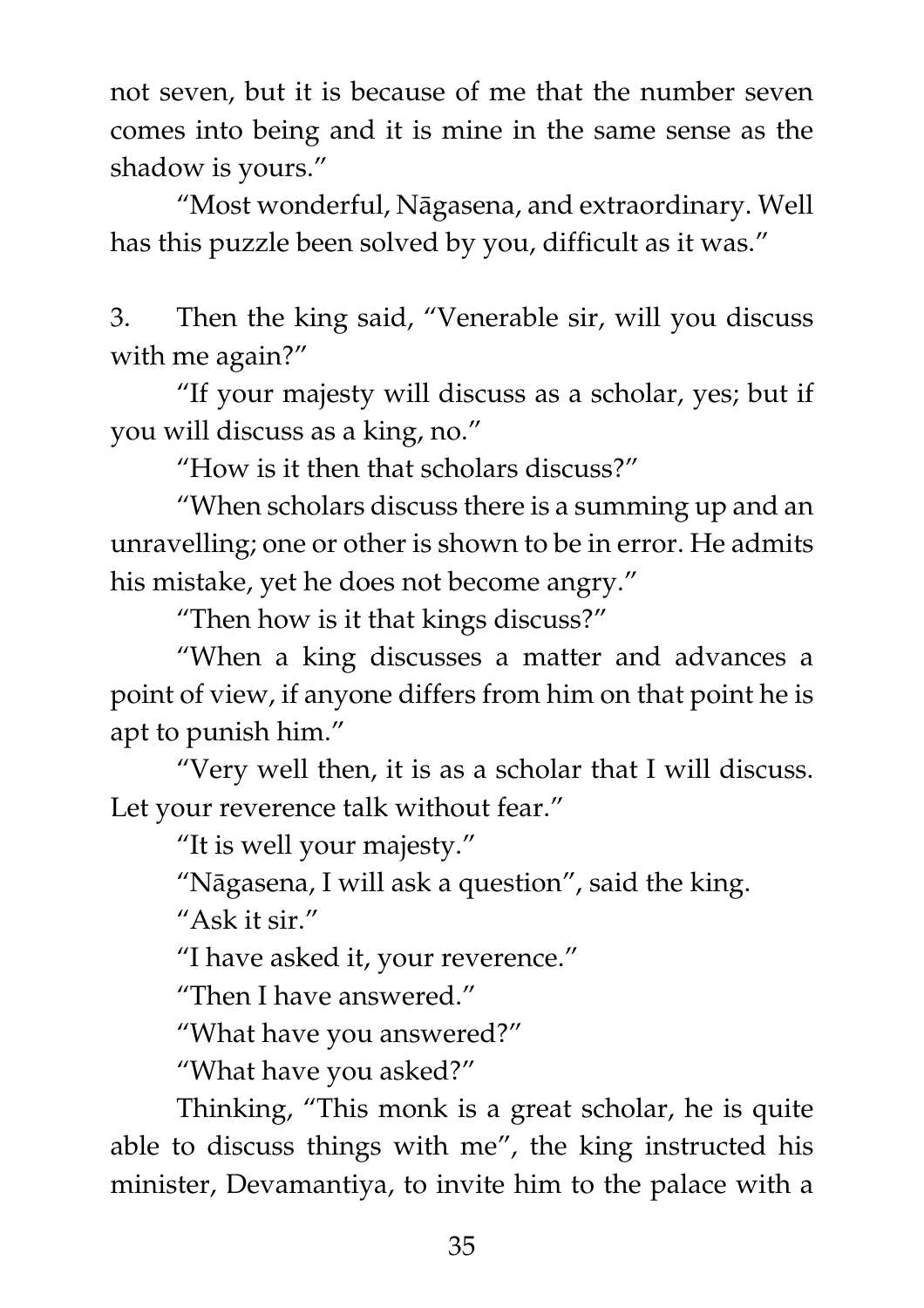large company of monks and went away muttering, "Nàgasena, Nàgasena."

4. So, Devamantiya, Anantakàya and Mankura went to Nàgasena's hermitage to accompany the monks to the palace. As they were walking along together Anantakàya said to Nàgasena, "When, your reverence, I say, 'Nàgasena' what is that Nàgasena?"

"What do you think that Nàgasena is?"

"The soul, the inner breath, which comes and goes."

"But if that breath, having gone out, should not return would that man still be alive?"

"Certainly not."

"And when those trumpeters and the like have blown their trumpets does their breath return to them?"

"No venerable sir, it doesn't."

"Then why don't they die?"

"I am not capable of arguing with you sir, pray tell me how it is."

"There is no soul in the breath. These inhalations and exhalations are merely constituent powers of the bodily frame." Then the elder<sup>13</sup> talked to him on the *Abhidhamma* and Anantakàya was satisfied with his explanation.

5. Then, after the monks had arrived at the palace and finished their meal, the king sat down on a low seat and asked, "What shall we discuss?"

"Let our discussion be about the *Dhamma*."

<sup>13.</sup> *Thera* (elder) is nowadays normally used only for *bhikkhus* of ten or more years standing but Nàgasena was only seven rains. [See Question 2 above.](#page-33-0)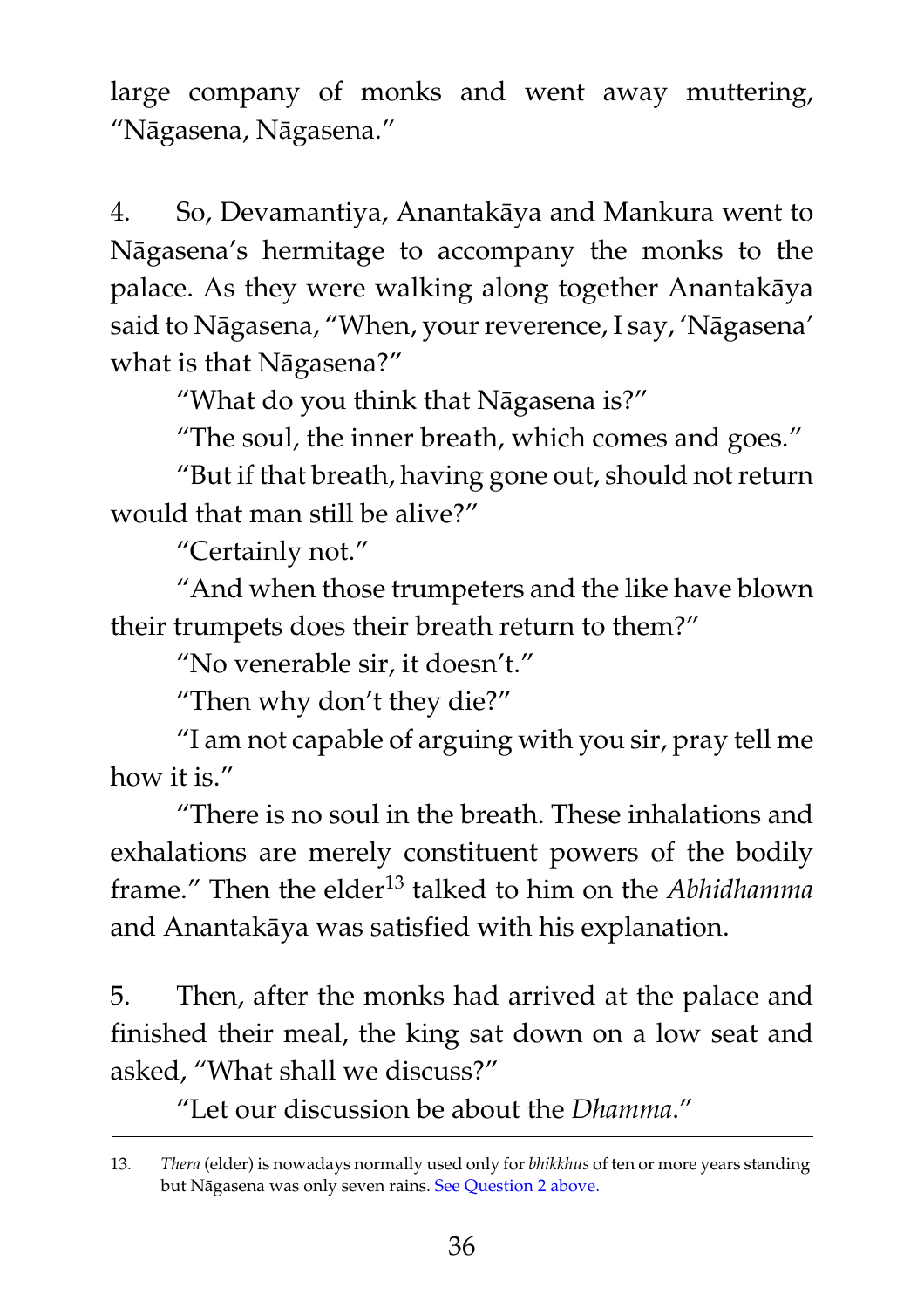Then the king said, "What is the purpose, your reverence, of your going forth and what is the final goal at which you aim?"

"Our going forth is for the purpose that this suffering may be extinguished and that no further suffering may arise; the complete extinction of grasping without remainder is our final goal."

 "Is it, venerable sir, for such noble reasons that everyone joins the Order?"

 "No. Some enter to escape the tyranny of kings, some to be safe from robbers, some to escape from debt and some perhaps to gain a livelihood. However, those who enter rightly do so for the complete extinction of grasping."

 6. The king said, "Is there anyone who is not reborn after death?"

 "Yes there is. The one who has no defilements is not reborn after death; the one who has defilements is reborn."

"Will you be reborn?"

 "If I die with attachment in my mind, yes; but if not, no."

 7. "Does one who escapes from rebirth do so by the power of reasoning?"

 "He escapes both by reasoning and by wisdom, confidence, virtue, mindfulness, energy and concentration."

"Is reasoning the same as wisdom?"

 "No. Animals have reasoning but they do not have wisdom."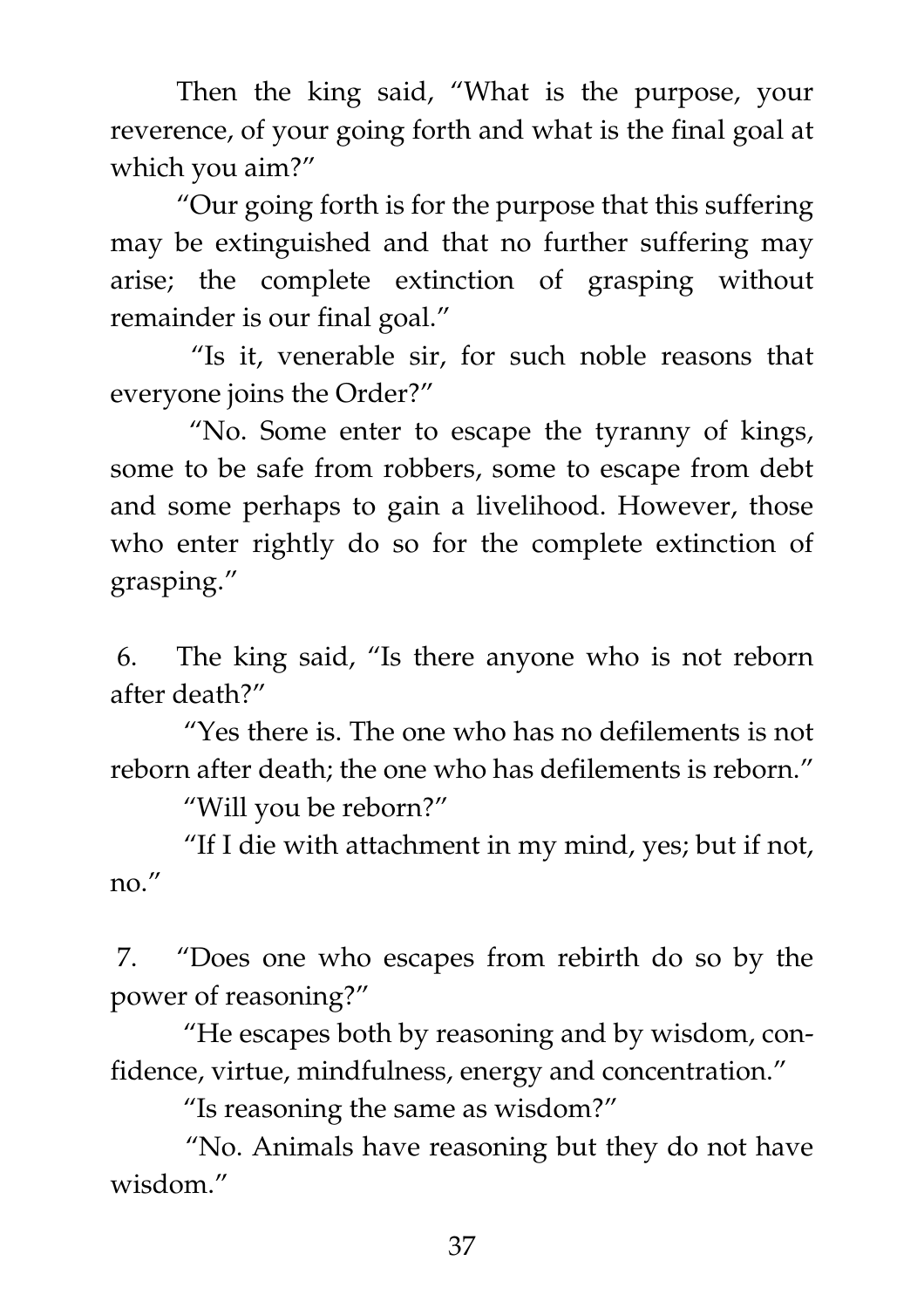8. "What, Nàgasena, is the characteristic mark of reasoning; and what the mark of wisdom?"

 "Taking hold is the mark of reasoning, cutting off is the mark of wisdom."

"Give me an illustration."

"How do barley reapers reap the barley?"

 "They grasp the barley into a bunch with the left hand and, with a sickle in the right hand, they cut the barley."

 "Just so, O king, the recluse takes hold of his mind with reasoning and cuts of the defilements with wisdom."

9. "What, Nàgasena, is the characteristic mark of virtue?"

"Supporting, O king, for it is the basis of all good qualities: the five controlling faculties<sup>14</sup> and the five moral powers, $15$  the seven factors of enlightenment<sup>16</sup> the eight factors of the noble path, $17$  the four foundations of mindfulness<sup>18</sup> the four right efforts,<sup>19</sup> the four bases of success,<sup>20</sup> the four absorptions,<sup>21</sup> the eight freedoms,<sup>22</sup> the four modes of concentration<sup>23</sup> and the eight great

- 18. Mindfulness of the body, feelings, thoughts, and mind-objects.
- 19. Effort to prevent and remove unwholesome states and to develop and maintain wholesome states.
- 20. Eagerness, energy, tenacity, wisdom.
- 21. Four stages of one-pointedness or *jhàna*.
- 22. Eight stages of release of the mind by intense concentration.
- 23. Meditations on love, compassion, sympathetic-joy, and equanimity.

<sup>14.</sup> Confidence, energy, mindfulness, concentration, and wisdom.

<sup>15.</sup> Confidence, energy, mindfulness, concentration, and wisdom.

<sup>16.</sup> Mindfulness, investigation, energy, joy, tranquillity, concentration, and equanimity.

<sup>17.</sup> Right view, –thought, –speech, –action, –livelihood, –effort, –mindfulness, and –concentration.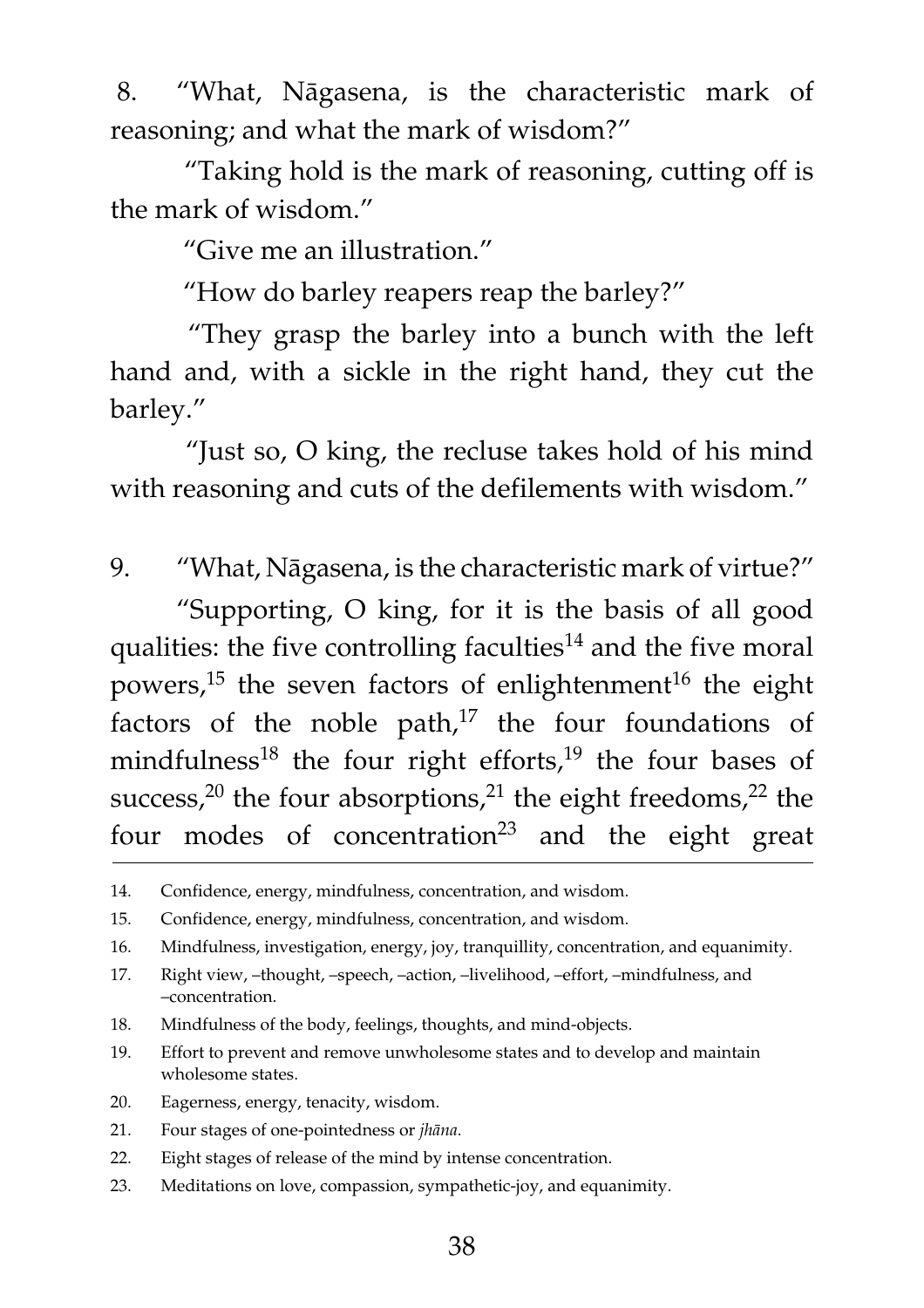attainments.<sup>24</sup> Each of these has virtue as its support and in him who builds on it as the foundation all these good conditions will not decrease."

"Give me an illustration."

"Just, O king, as all forms of animal and plant life flourish with the earth as their support, so does the recluse, with virtue as the support, develop the five controlling faculties and so on.<sup>25</sup> And this was said by the Blessed One:

"When a wise man, established well in virtue, Develops concentration and understanding, Then as a *bhikkhu*, ardent and sagacious, He succeeds in disentangling this tangle."<sup>26</sup>

10. "What is the characteristic mark of confidence?"

"Clarification and inspiration. As confidence springs up in the mind it breaks through the veil of the five hindrances and the mind becomes clear, serene and undisturbed; thus confidence clarifies. Inspiration is the mark when the meditator, perceiving how the minds of others have been set free, aspires to the attainment of what he has not yet reached, to the experience of what he has not yet felt and the realisation of what he has not yet understood. For this was said by the Blessed One:

"By confidence he crosses over the flood, By vigilance the sea of life,

<sup>24.</sup> Four formless *jhànas* and four form *jhànas*.

<sup>25.</sup> cf. S. v. 45.

<sup>26.</sup> S. i. 13, 165, Vism. (opening verse).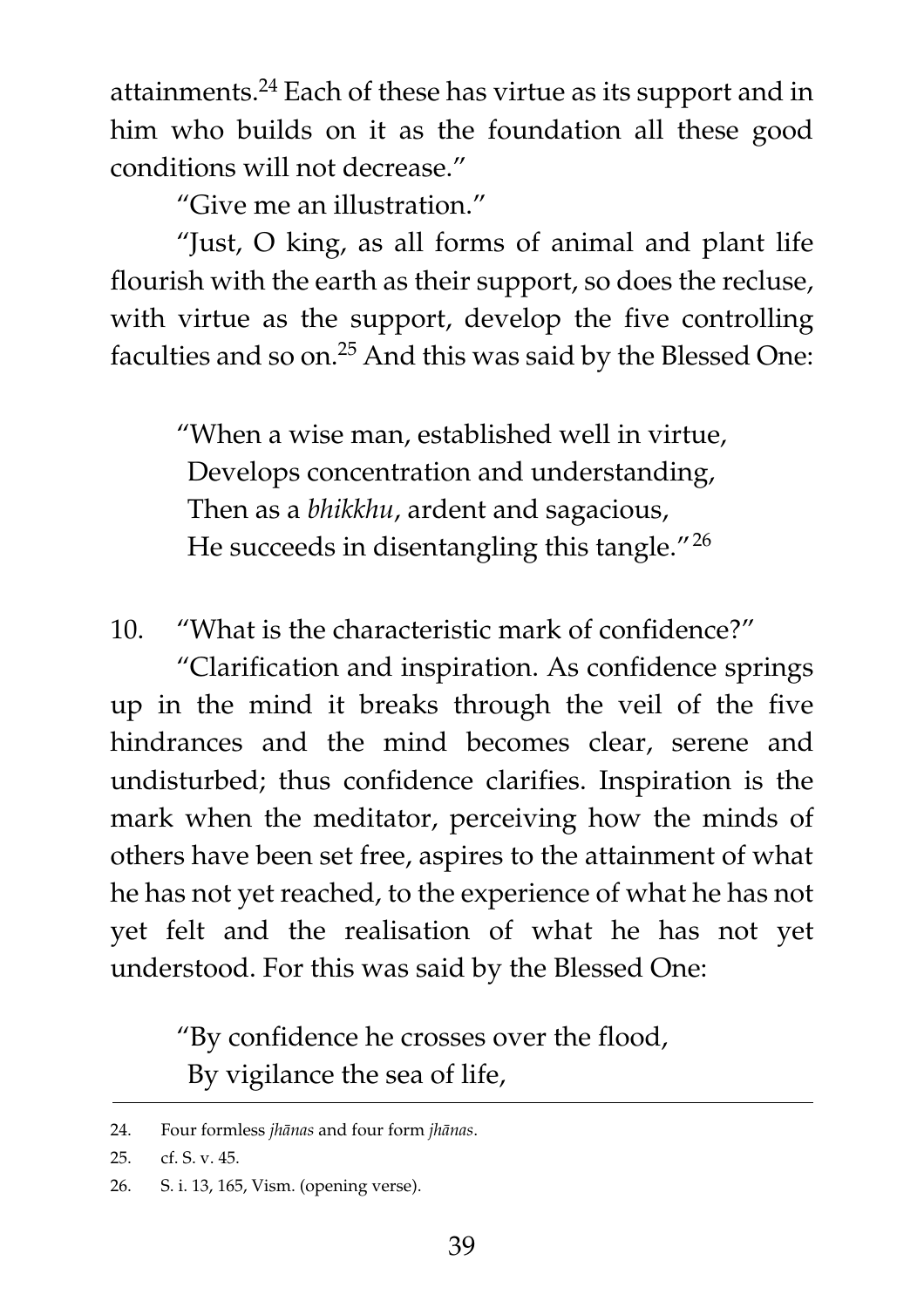By steadfastness all grief he stills, By wisdom he is purified."<sup>27</sup>

11. "What, venerable sir, is the characteristic mark of energy?"

"Reinforcing, O king, so that those good qualities, which it supports, do not fall away."

"Give me an illustration."

"Just as, O king, when his army has been broken up by a larger one the king would call to mind every possible ally to reinforce his army and break up the large army. Thus reinforcing is the mark of energy. For this was said by the Blessed One:

"The energetic noble disciple, O monks,

Puts away unwholesomeness and cultivates good, Shuns the blameworthy and develops the blameless, And thus does he keep his mind pure."<sup>28</sup>

12. "What, Nàgasena, is the characteristic mark of mindfulness?"

"Noting and keeping in mind. As mindfulness springs up in the mind of the recluse, he repeatedly notes the wholesome and unwholesome, blameless and blameworthy, insignificant and important, dark and light qualities and those that resemble them thinking, 'These are the four foundations of mindfulness, these the four right efforts, these the four bases of success, these the five

<sup>27.</sup> S. i. 214; Sn. v 184.

<sup>28.</sup> A. iv. 110.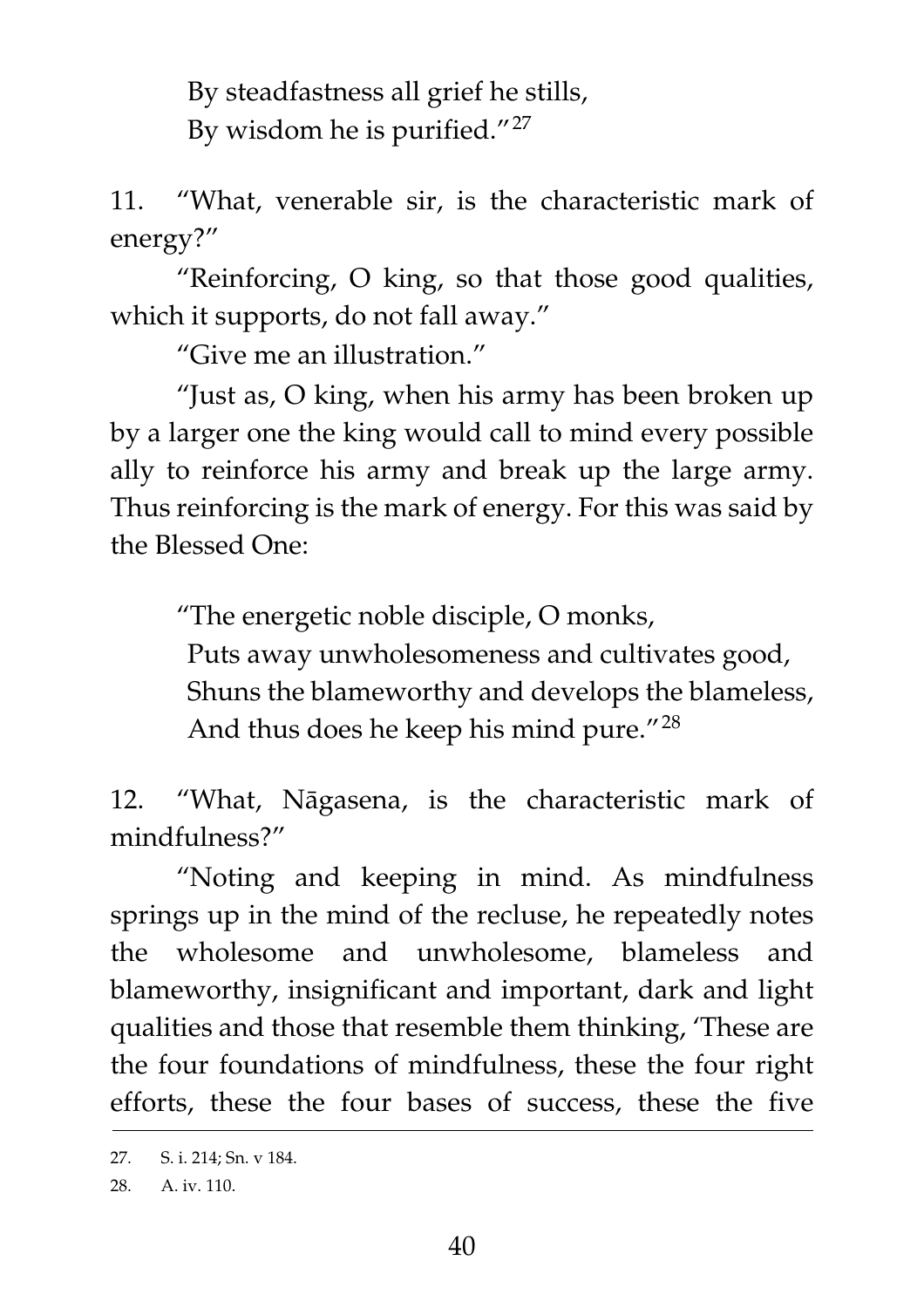controlling faculties, these the five moral powers, these the seven factors of enlightenment, these are the eight factors of the noble path, this is serenity, this insight, this vision and this freedom.' Thus does he cultivate those qualities that are desirable and shun those that should be avoided."

"Give me an illustration."

"It is like a king's treasurer who reminds his master of the size of the army and the amount of wealth in his treasury."

"How is keeping in mind a mark of mindfulness?"

"As mindfulness springs up in the mind, he searches out the categories of good qualities and their opposites thinking, 'Such and such qualities are beneficial and such are harmful'. Thus does he make what is unwholesome in himself disappear and maintain what is good."

"Give me an illustration."

"It is like the Prime Minister of the king who advises him on the right course of action. And this was said by the Blessed One:

"Mindfulness, I declare, O monks, is helpful everywhere."29

13. "What, Nàgasena, is the characteristic mark of concentration?"

"Leading, O king, for all good qualities have concentration as their chief; they incline to it, lead up towards it."

"Give me an illustration."

<sup>29.</sup> S. v. 115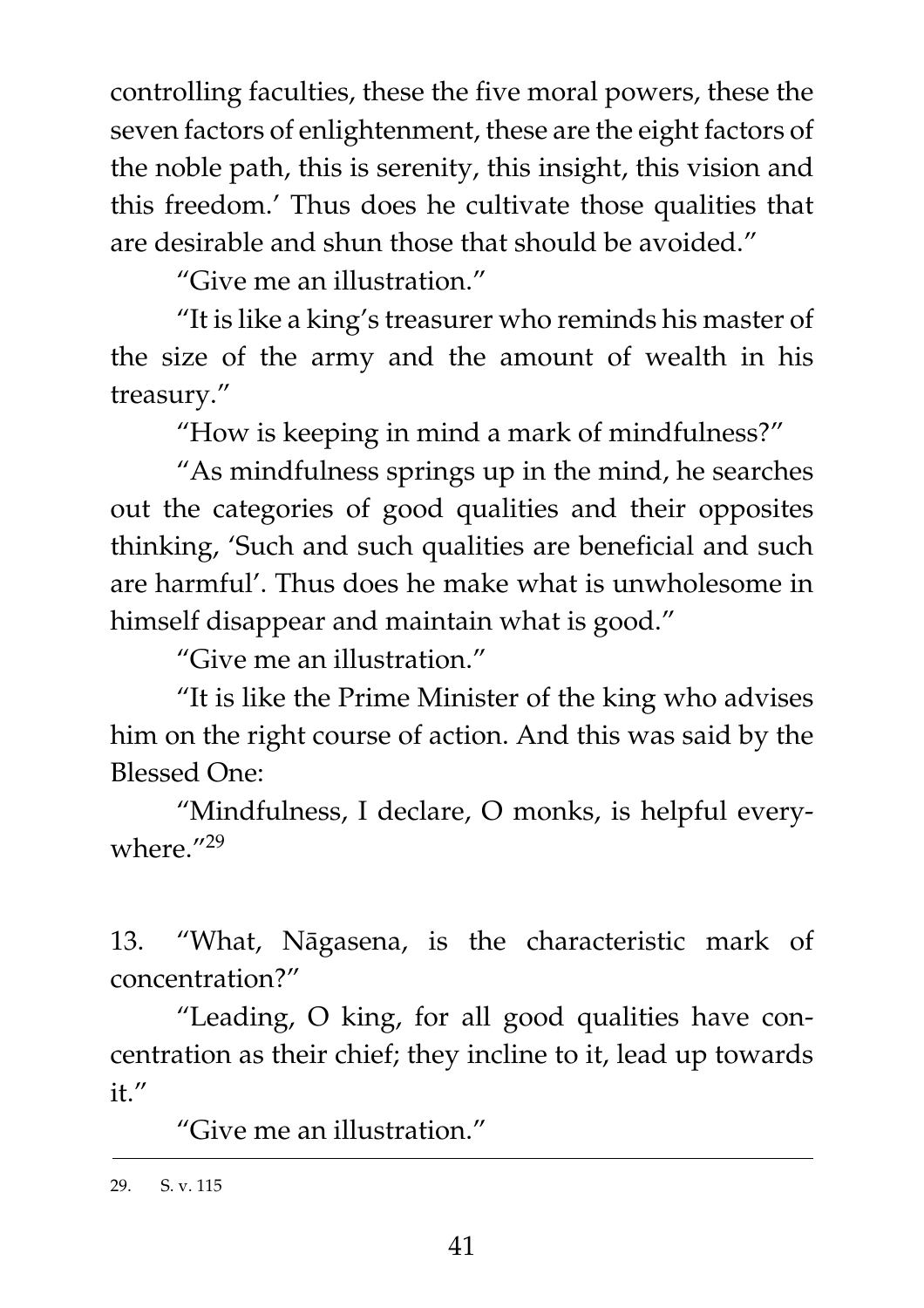"As the rafters of a house incline and lead up to the ridge-pole and the ridge-pole is the highest point of the roof. So too all good qualities incline and lead up to concentration. And this was said by the Blessed One:

"Monks, develop concentration, a monk who is concentrated sees things as they really are."<sup>30</sup>

14. "What, Nàgasena, is the characteristic mark of wisdom?"

"Illuminating, $31$  O king. When wisdom springs up in the mind it dispels the darkness of ignorance, causes the radiance of vision to arise, makes the light of knowledge shine forth and makes the noble truths plain. Thus does the meditator perceive with the clearest wisdom, the impermanence, unsatisfactoriness and soullessness of all formations."

"Give me an illustration."

"It is like a lamp, O king, which in a dark room would illuminate it and make the objects there plainly visible."

15. "These qualities that are so different, Nàgasena, do they bring about one and the same result?"

"They do, the destruction of the defilements of the mind, just as the various parts of an army such as elephants, cavalry, war chariots and archers bring about one result — the conquest of the opposing army."

"Well put Nàgasena, you are clever in reply."

<sup>30.</sup> S. iii. 13, v. 414; *cf*. Asl. 162.

<sup>31.</sup> As well as cutting off already given above.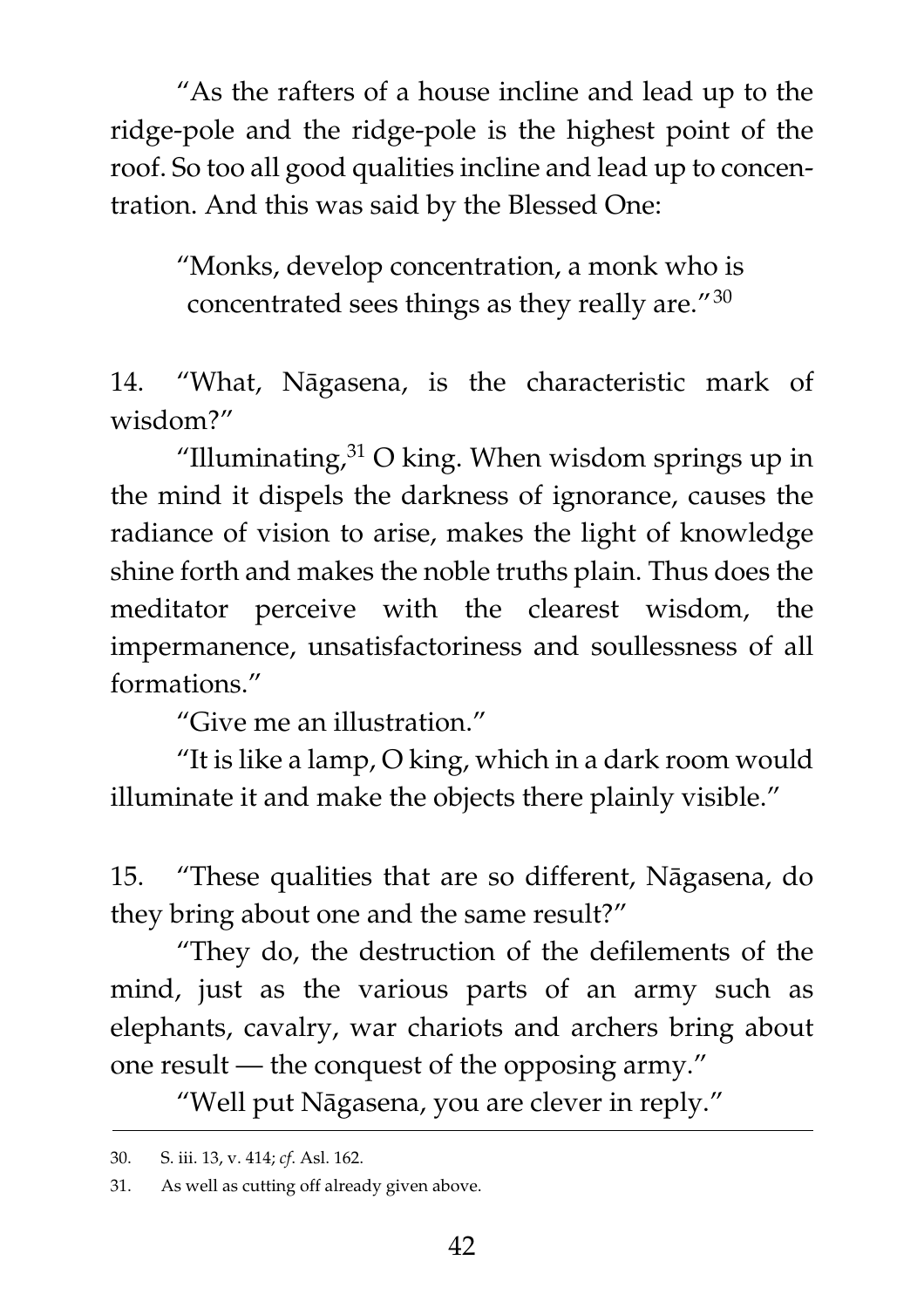## CHAPTER 2

### **REBIRTH**

<span id="page-42-0"></span>

1." He who is reborn, Nàgasena, is he the same person or another?" "Neither the same nor another." "Give me an illustration."

"In the case of a pot of milk that turns first to curds, then to butter, then to ghee; it would not be right to say that the ghee, butter and curds were the same as the milk but they have come from that, so neither would it be right to say that they are something else."

2. "Is the man who will not be reborn aware of the fact?" "Yes, O king."

"How does he know it?"

"By the cessation of all that is cause or condition of rebirth. As a farmer who does not plough or sow or reap would know that his granary is not getting filled up."

3. "In one, Nàgasena, in whom knowledge (*¤àõa*) arises does wisdom (*pa¤¤à*) also arise?"

"Yes, O king."

"Is knowledge the same as wisdom?"

"Yes, O king."

"Then would he with his knowledge and wisdom be in ignorance about anything?"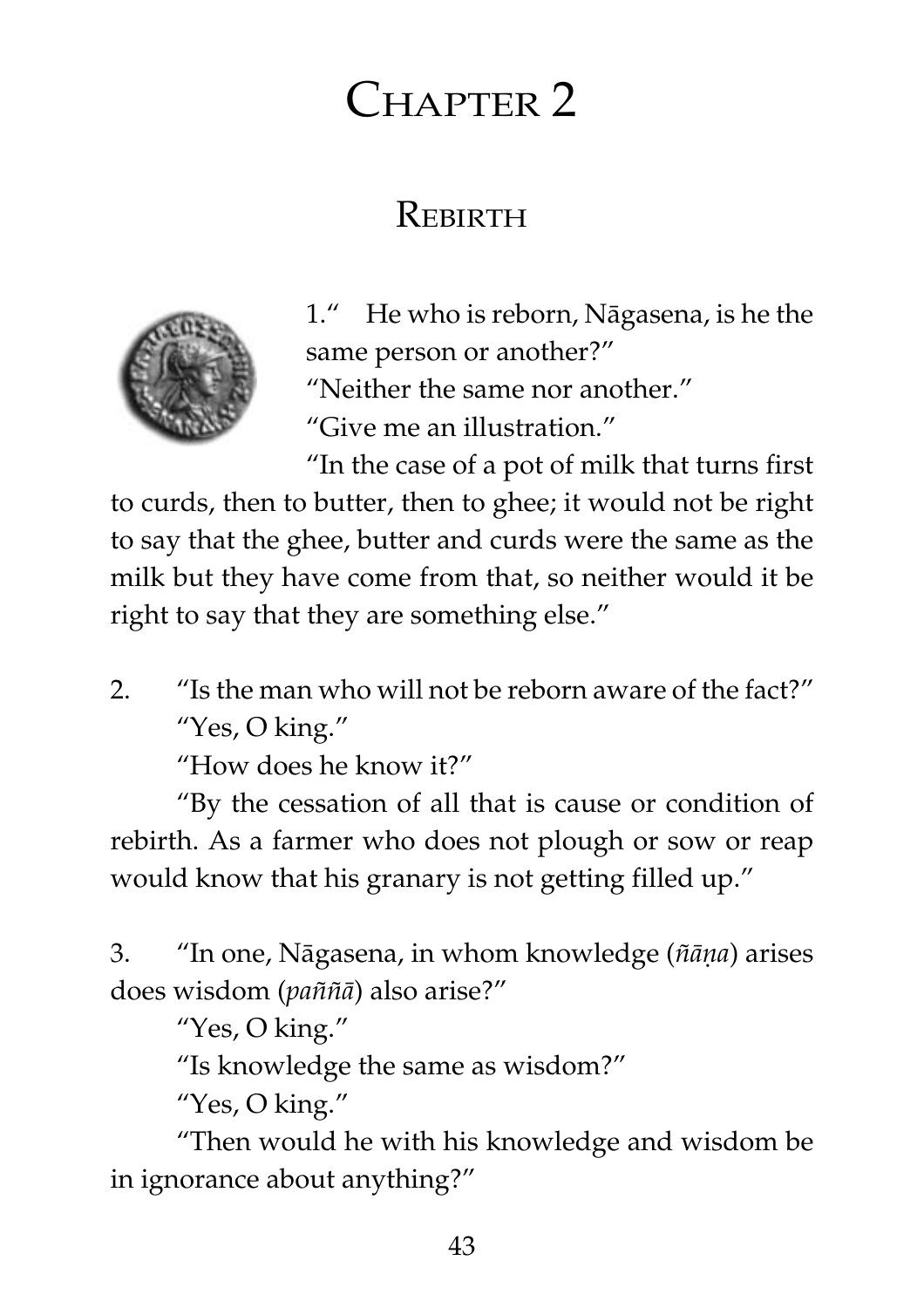"He would still be in ignorance about the things he had not yet learnt but regarding what had been accomplished by wisdom — that is the perception of impermanence, unsatisfactoriness and soullessness — he would not be ignorant."

"Then what would have happened to his delusions on those points?"

"From the moment when knowledge arises, delusion passes away. As when the light comes, darkness disappears."

"But then what has become of his wisdom?"

"When wisdom has accomplished its task then it disappears; but his understanding of impermanence, unsatisfactoriness and soullessness does not disappear."

"Give me an illustration."

"As a man who wants to write a letter at night would have a lamp lit and then write the letter. Then he would put out the lamp, but though the lamp had been put out the letter would remain."

4. "Does he who will not be reborn feel any painful feeling?"

"He may feel physical pain, O king, but not mental pain."

"If he feels painful feelings then why doesn't he just die and attain the extinction of grasping, and put an end to suffering?"

"The *arahant* has no fondness for or aversion to life. He does not shake down the unripe fruit but awaits the time of its maturity. For this was said by Venerable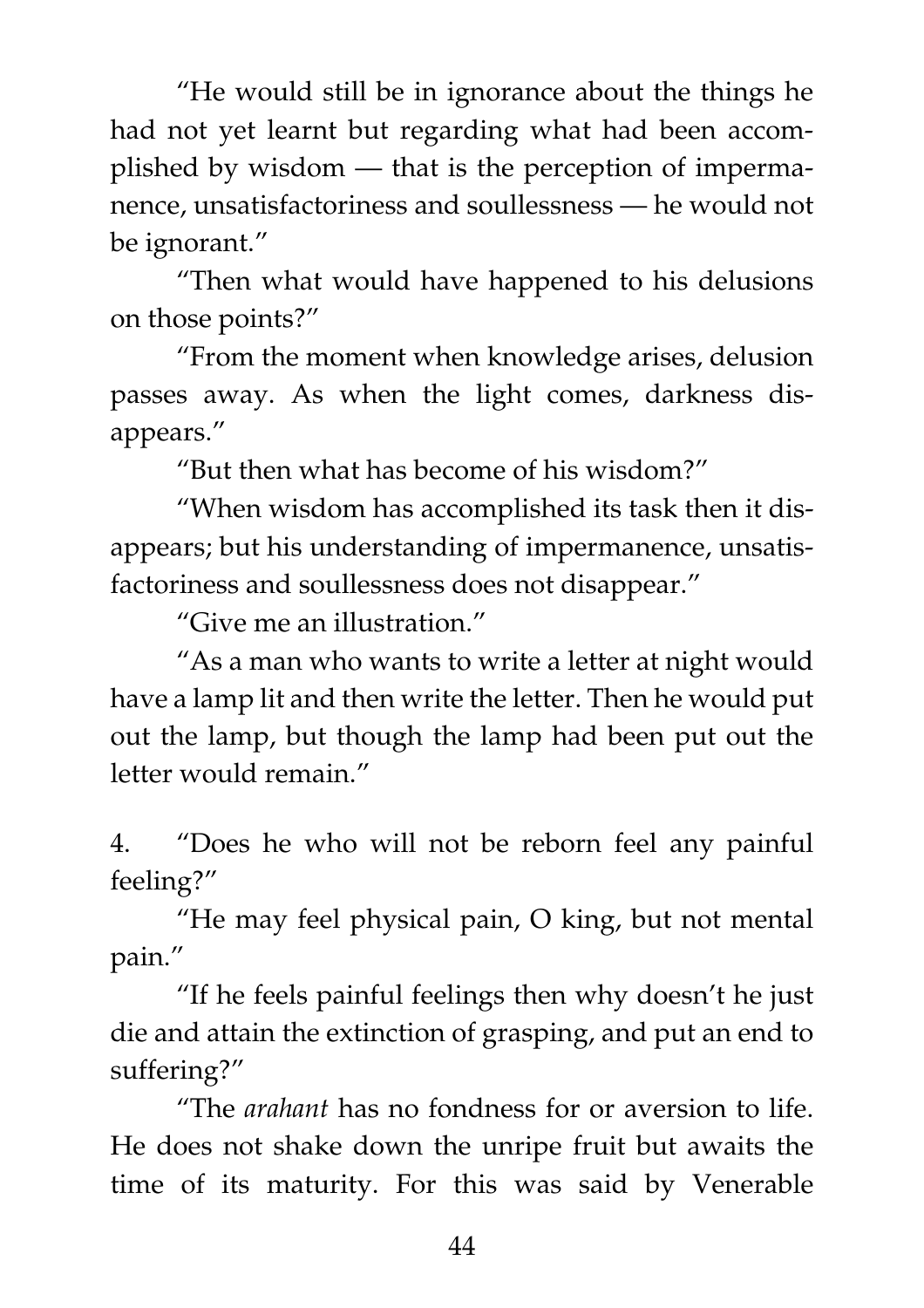Sàriputta, the Buddha's chief disciple:

"It is not death, nor life I cherish; As the hireling his wage, so I bide my time. It is not death nor life I long for, Mindful and clearly comprehending, I bide my time."<sup>32</sup>

5. "Is a pleasant feeling wholesome, unwholesome or neutral?"

"It may be any one of the three."

"But surely, venerable sir, if wholesome conditions are not painful and painful ones are not wholesome, then there can be no wholesome condition that is at the same time painful."<sup>33</sup>

"What do you think, O king? If a man were to hold in one hand a hot iron ball and in the other a ball of ice, would they both hurt him?"

"Indeed they would."

"Then your hypothesis must be wrong. If they are not both hot but the heat hurts, and they are not both cold but the cold hurts then the pain does not come from the heat or the cold."

"I am not able to argue with you. Please explain the matter."

<sup>32.</sup> Thag. 1002, 1003.

<sup>33.</sup> Wholesome deeds are not painful in result but we may find them hard to do because of our attachment and aversion. It is the defilements that cause us to suffer, not the good deeds. Unwholesome deeds are painful in result but we may enjoy doing them due to delusion. When the result comes we have to suffer.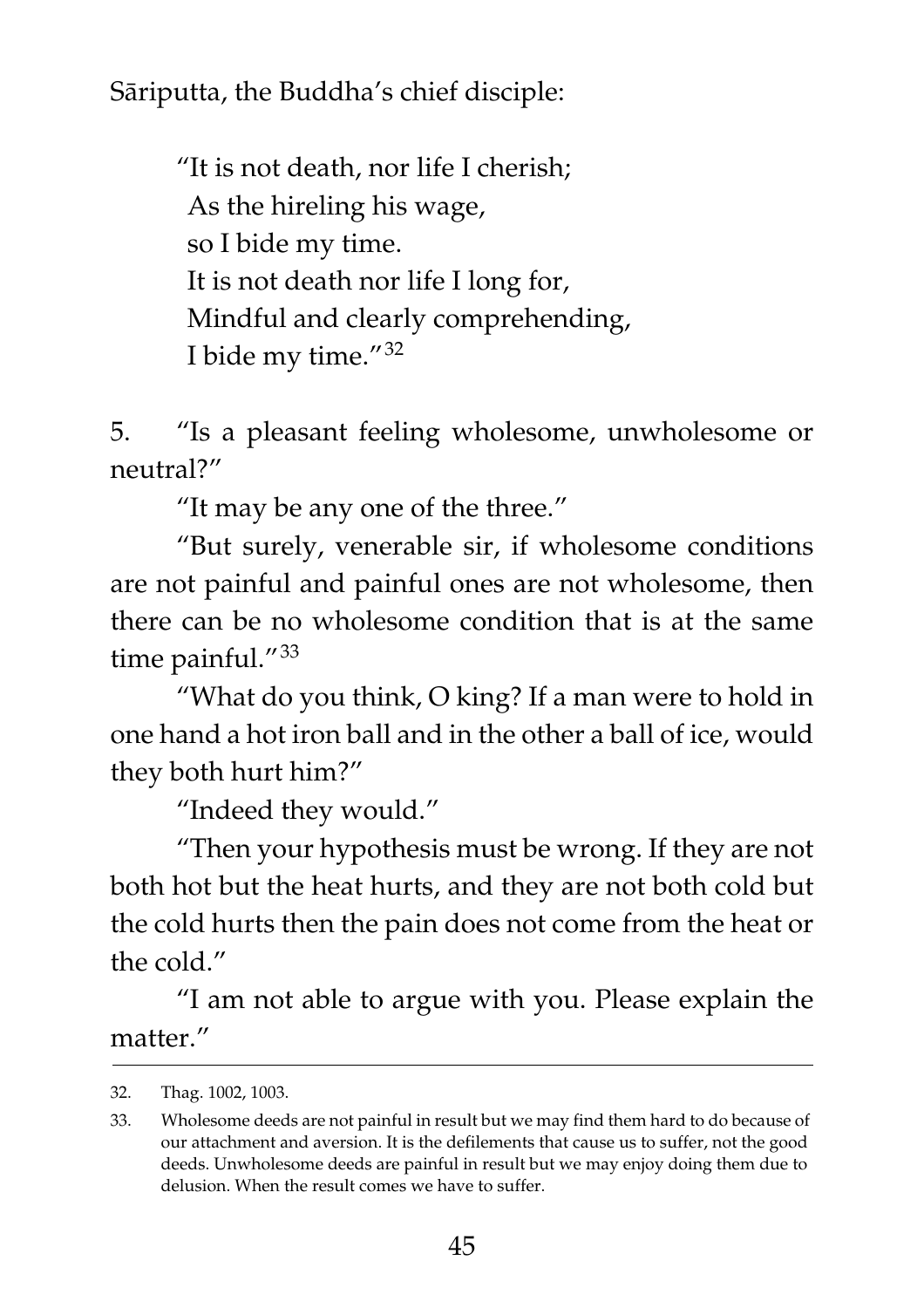Then the elder taught the king the *Abhidhamma*: "There are six pleasures connected with the world and six of renunciation; six worldly sorrows and six of renunciation; and six neutral feelings in each case, altogether thirtysix. Then there are thirty-six feelings in the past, present and future so altogether there are one hundred and eight feelings."

6. "What is it, Nàgasena, that is reborn?" "Mind and matter."

"Is it this very mind and matter that is reborn?"

"No, it is not, but by this mind and matter deeds are done and because of those deeds another mind and matter is reborn; but that mind and matter is not thereby released from the results of its previous deeds."

"Give me an illustration."

"It is like a fire that a man might kindle and, having warmed himself, he might leave it burning and go away. Then, if that fire were to set light to another man's field and the owner were to seize him and accuse him before the king, and he were to say, 'Your majesty, I did not set this man's field on fire. The fire that I left burning was different to that which burnt his field. I am not guilty'. Would he deserve punishment?"

"Indeed, yes, because whatever he might say the latter fire resulted from the former one."

"Just so, O king, by this mind and matter deeds are done and because of those deeds another mind and matter is reborn; but that mind and matter is not thereby released from the results of its previous deeds."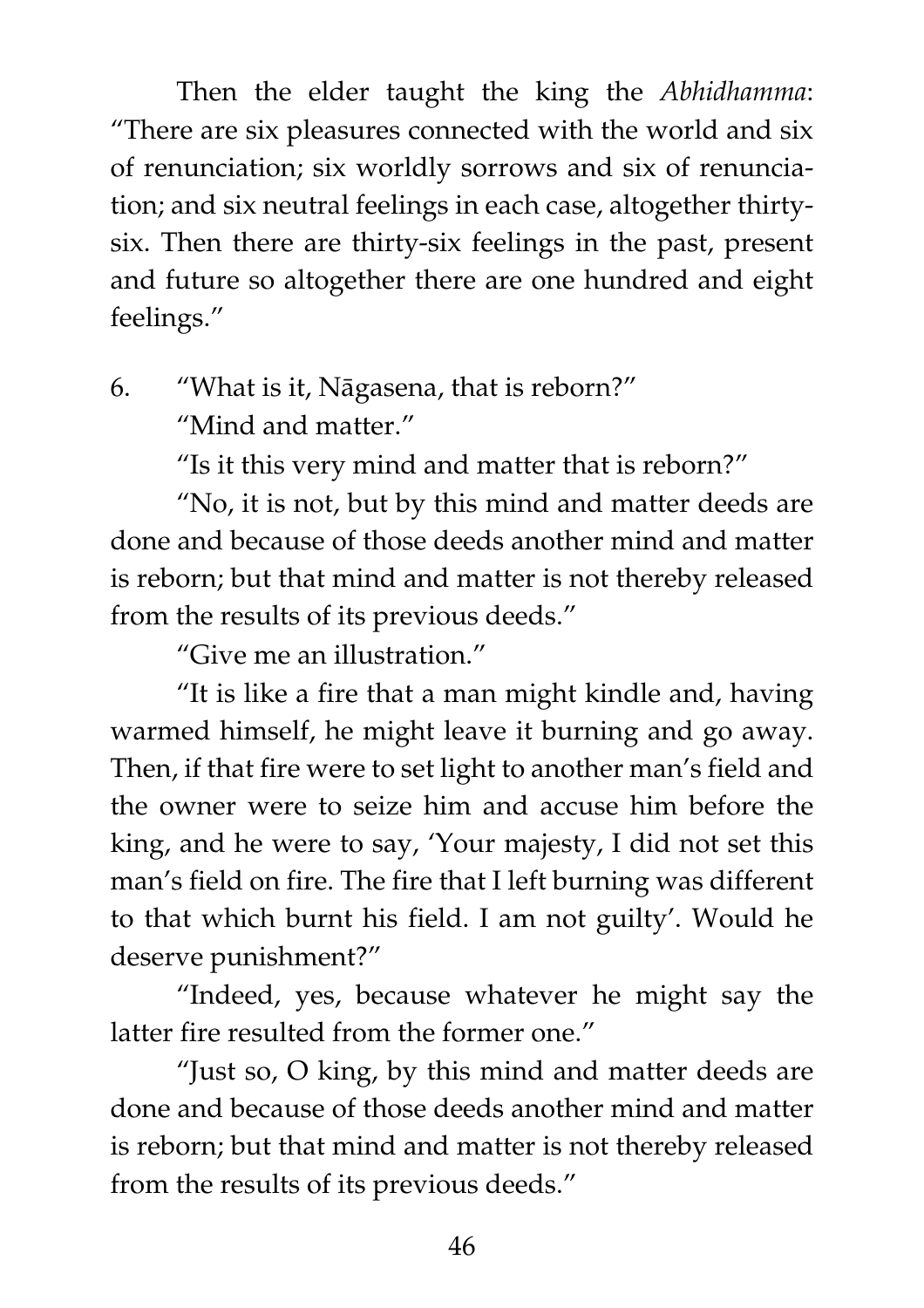7. "Will you, Nàgasena, be reborn?"

"What is the use of asking that question again? Have I not already told you that if I die with attachment in my mind I shall be reborn, if not I shall not."

8. "You were explaining just now about mind and matter. Therein, what is mind and what is matter?"

"Whatever is gross is materiality, whatever is subtle and mind or mental-states is mentality."

"Why are they not born separately?"

"These conditions are related like the yolk of an egg and its shell, they always arise together and thus they have been related through time immemorial."<sup>34</sup>

9. "Nàgasena, when you say, 'Time immemorial', what does time mean? Is there any such thing?"

"Time means past, present and future. There are some for whom time exists and some for whom it doesn't. Where there are beings who will be reborn, for them time exists; where there are beings who will not be reborn, for them time does not exist."

"Well put, Nàgasena, you are clever in reply."



<sup>34.</sup> Rhys Davids and Miss Horner, using the Sinhalese text, both read this sentence as: *evametam dīghamaddhānam sambhāvitam,* which Miss Horner translates, "Thus is produced this long. (*saüsàric*) time". However, the Burmese text has: *sandhàvitaü*, and so I have translated accordingly.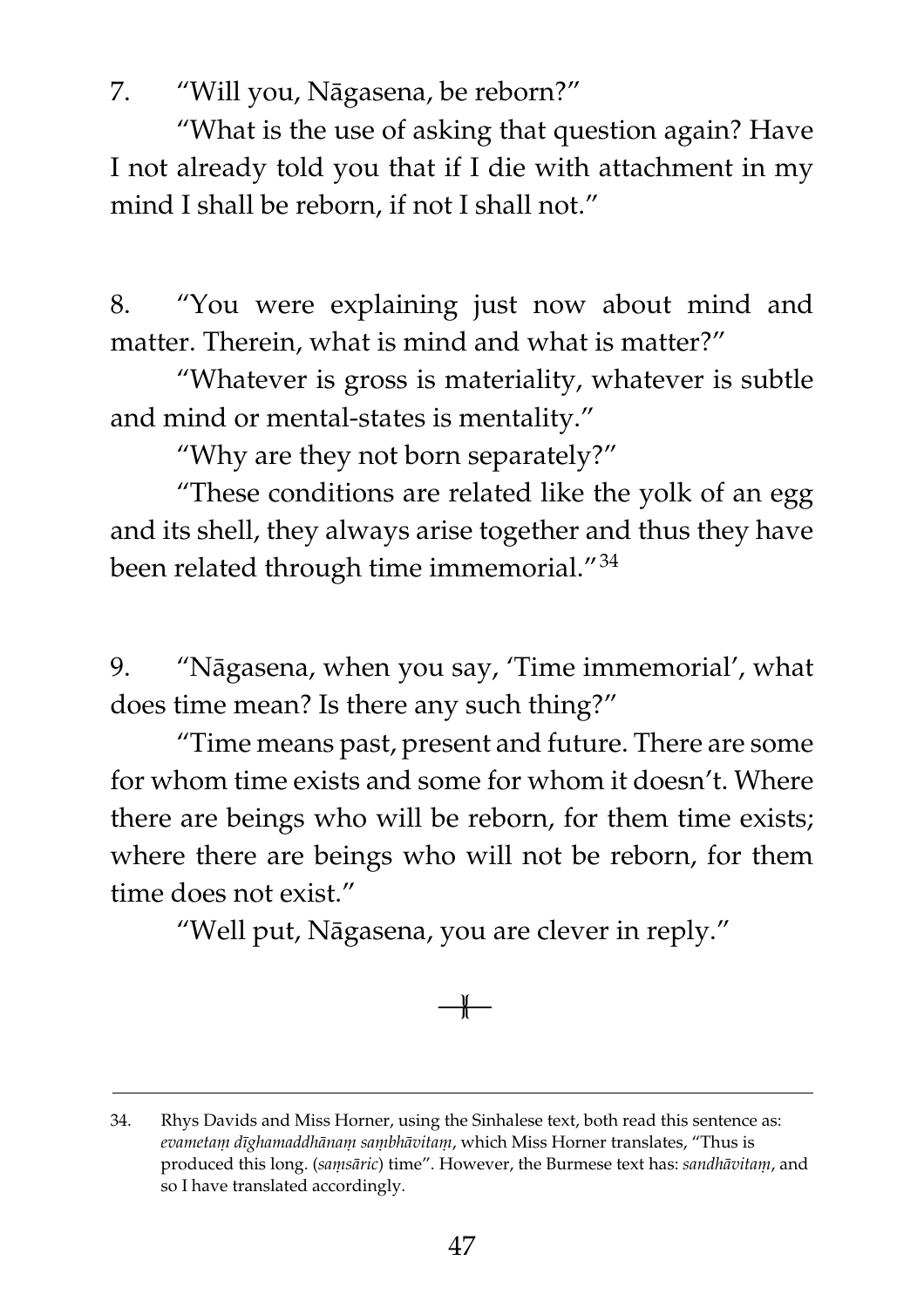# CHAPTER 3

### The Beginning of Time



1." What is the root, Nàgasena, of past, present and future time?"

"Ignorance. By ignorance are conditioned formations; by formations, relinking consciousness; by consciousness, mind and

matter; by mind and matter, the six sense bases; by the six sense bases, contact; by contact, feeling; by feeling, craving; by craving, attachment; by attachment, becoming; by becoming, birth; by birth are conditioned old age, death, grief, lamentation, pain, sorrow and despair."

2. "You say that the ultimate beginning of things is not apparent. Give me an illustration."

"The Blessed One said, 'By reason of the sense bases and the sense objects there arises contact; by reason of contact, feeling; by reason of feeling, craving; and by reason of craving, action (*kamma*). Then, from action, sense bases are once more produced.' Now could there be any end to this series?"

" $No."$ 

"Just so, O king, the ultimate beginning of things cannot be comprehended."<sup>35</sup>

<sup>35.</sup> To search for the origins of life in Super Novae or in DNA is to search in vain, for the root cause lies in the mind. The Buddha said:

<sup>&</sup>quot;For countless births I wandered in *saṃsāra*, seeking, but not finding the builder of this house. Painful is repeated birth! House builder you are seen! You shall build no house again! All your rafters [defilements] are broken! Your ridge-pole [ignorance] is shattered! My mind has gone to *nibbāna*. Achieved is the end of craving." DHAMMAPADA vv153-4.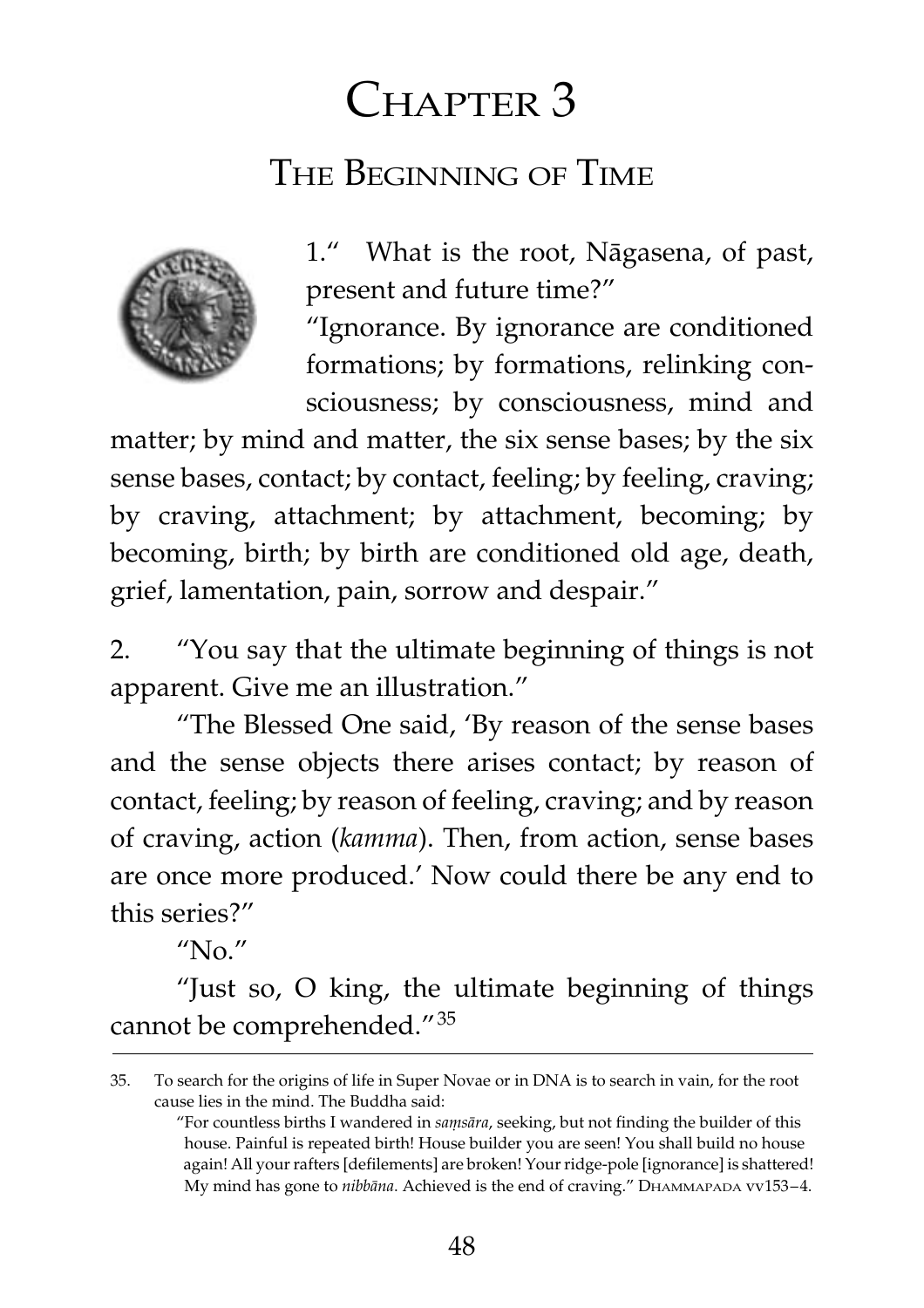3. "Is the ultimate beginning of everything unknown?" "Partly so and partly not."

"Then which is so and which not?"

"Whatever condition preceded this birth, that is to us as if it had not been. In reference to that, the ultimate beginning is not known. However, that which has not been comes into existence, and as soon as it has arisen it disappears again. With reference to that the ultimate beginning can be known."

4. "Are there any formations that are produced?"

"Certainly, O king. Where there is an eye and also forms there is sight; where there is sight there is contact; where there is contact there is feeling; where there is feeling there is craving; where there is craving there is attachment; where there is attachment there is becoming; where there is becoming there is birth, old age, death, grief, lamentation, pain, sorrow and despair. However, where the eye and forms are not, sight is not; contact is not, feeling is not, craving is not, attachment is not, becoming is not; and where there is no becoming there is no birth, old age, death, grief, pain, sorrow or despair."

5. "Are there any formations that are not produced?"

"There are not, O king, for it is just by a process of becoming that they are produced."

"Give me an illustration."

"Was this house where you are sitting produced by a process of becoming?"

"There is nothing here that was not. This wood was in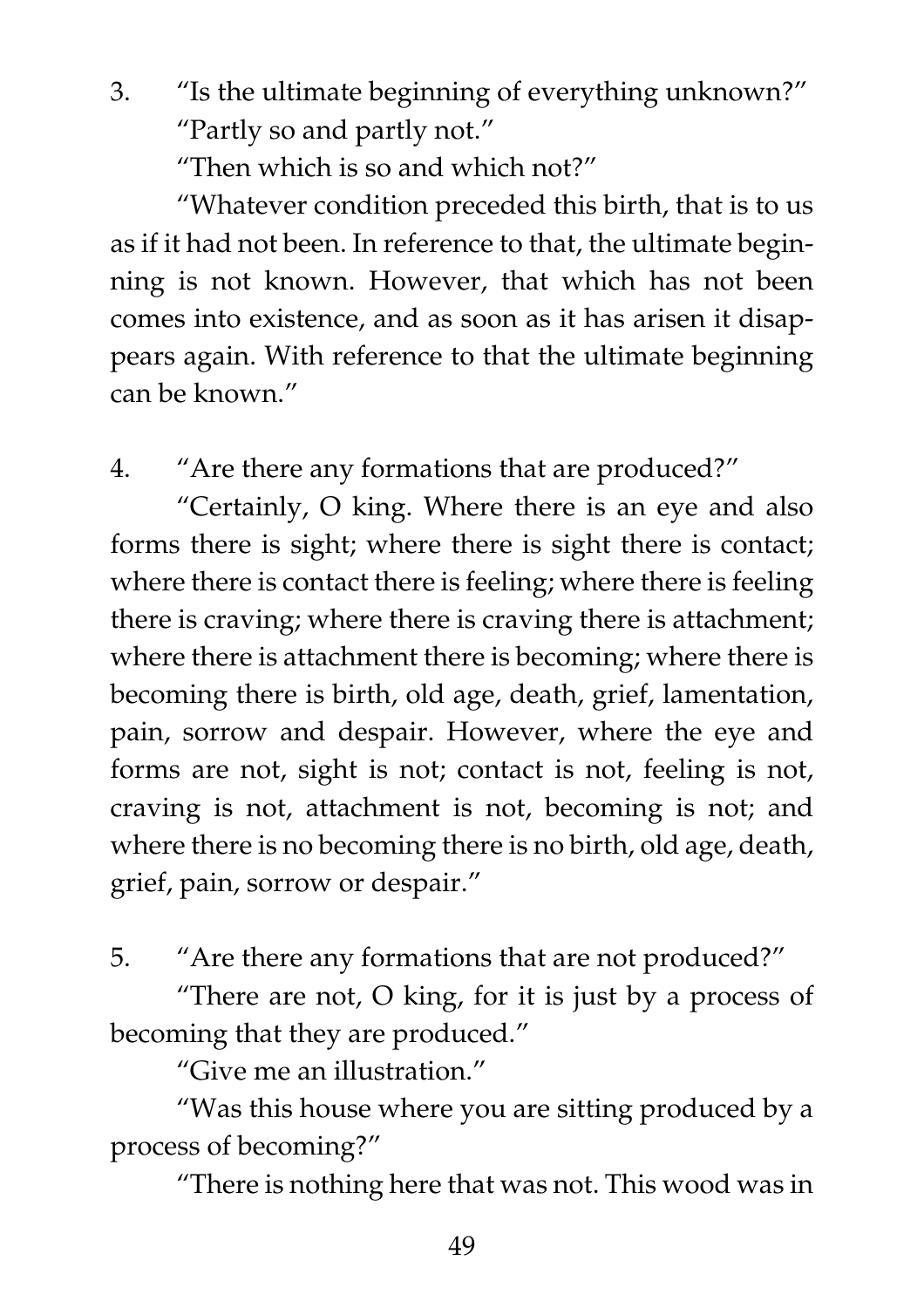the forest and this clay was in the ground and it was through the effort of men and women that this house came to exist."

"Just so, O king there are no formations that are not produced."

6. "Is there, Nàgasena, such a thing as 'The one who knows' (*vedagå*)?"<sup>36</sup>

"What is this thing?"

"The living principle within that sees, hears, tastes, smells, feels and discerns things; just as we, sitting here, can look out of any window we wish to."

"If, O king, the living principle within can see, hear, taste, smell and feel things like you say, can it not also see forms through the ear and so on?"

"No, venerable sir."

"Then, O king, the living principle within cannot make use of whichever sense it pleases as you suggested. It is, O king, by reason of the eye and forms that sight and those other conditions arise, namely; contact, feeling, perception, intention, one pointedness, vitality and attention. Each arises simultaneously with its cause and herein 'The one who knows' cannot be found."

7. "Does mind-consciousness arise wherever eyeconsciousness arises?"

"Yes, O king, where the one is there the other is." "Which arises first?"

<sup>36.</sup> Elsewhere *vedagå* is used as an epithet of the Buddha meaning 'One attained to knowledge'.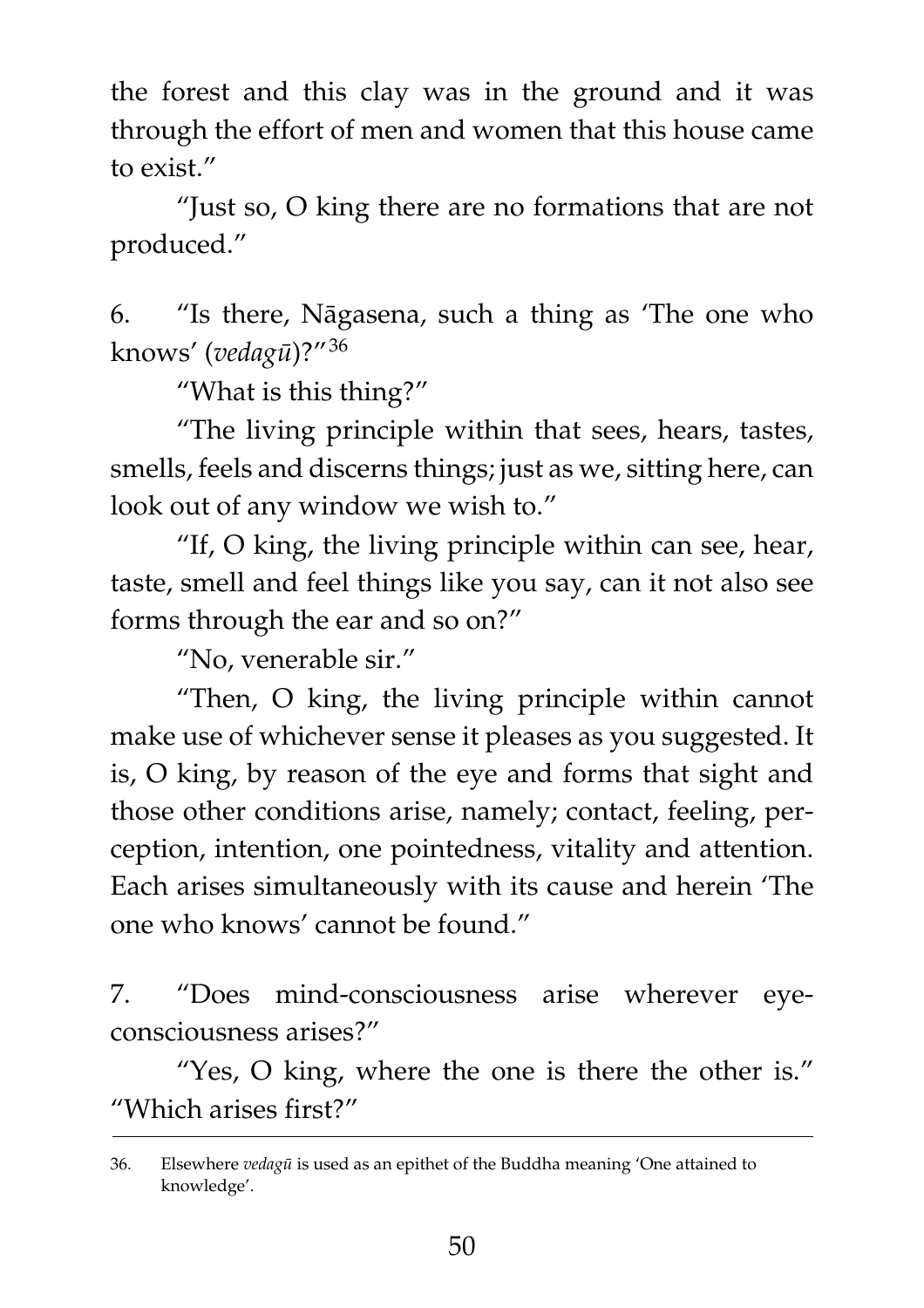"First eye-consciousness then mind-consciousness."

"Does eye-consciousness issue a command to mind consciousness or vice versa?"

"No, there is no communication between them."

"Then why is it, Nàgasena, that mind-consciousness arises wherever there is eye-consciousness?"

"Because, O king, there is a tendency, an opening, a habit and an association."

"Give me an illustration."

"If a king's border town had a strong wall and only one gateway and a man wanted to leave the town, which way would he go?"

"Through the gateway."

"And if another man left, which way would he go?"

"Through the same gateway."

"But does the first man issue a command to the second saying, 'Go out the same way as I do', or does the second man tell the first, 'I will go out the same way as you do'?"

"No venerable sir, there is no communication between them."

"In the same way mind-consciousness arises wherever there is eye-consciousness but there is no communication between them."

8. "Where there is mind-consciousness, Nàgasena, is there always contact and feeling?"

"Yes, where there is mind-consciousness there is contact and feeling. And also perception, intention, initial application and sustained application."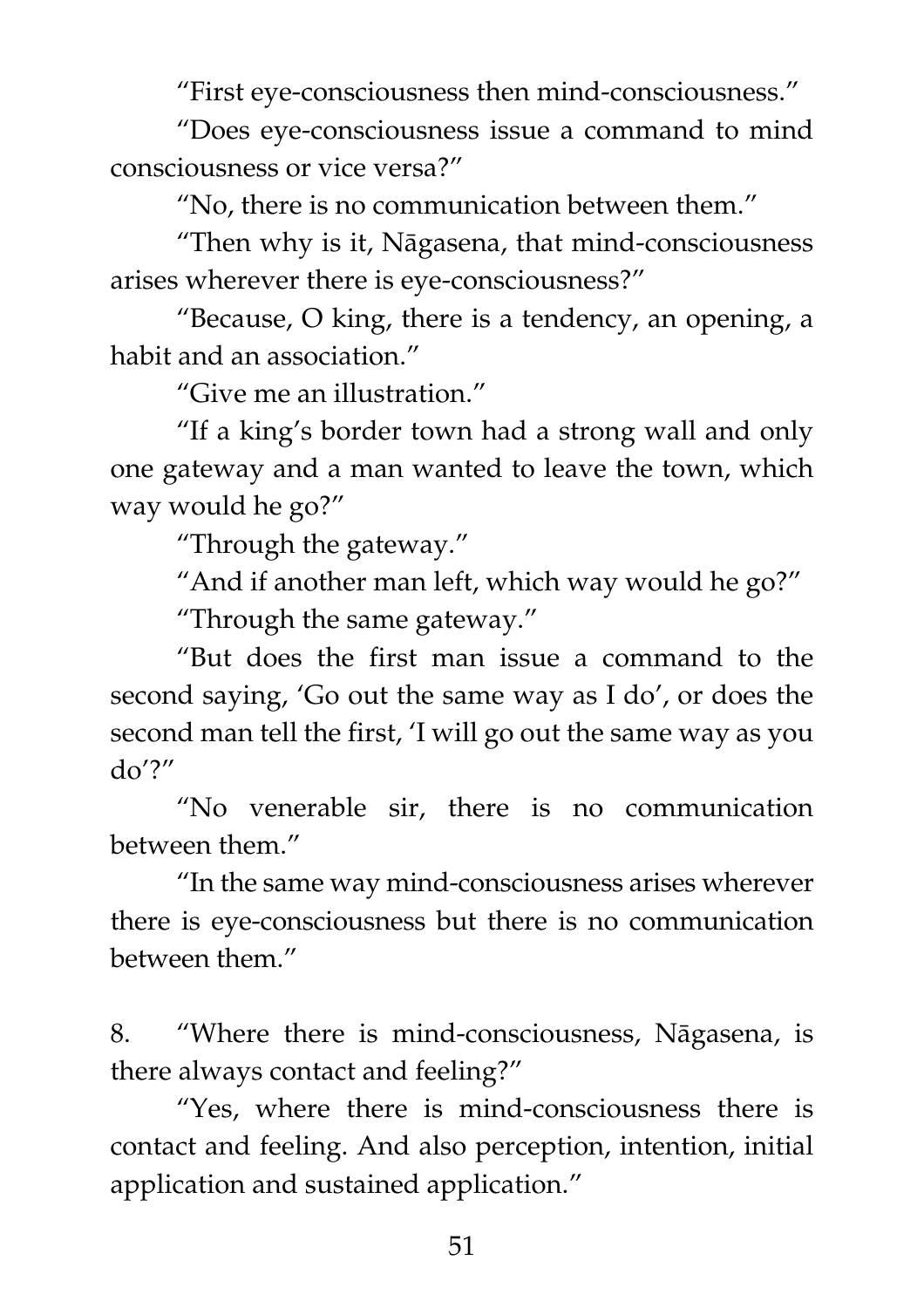"What is the characteristic mark of contact?"

"Touching."

"Give me an illustration."

"As when two rams butt together; the eye is like one ram, visible object is like the other and the butting together of the two is contact."

9. "What is the characteristic mark of feeling?" "The being experienced, O king, and enjoyed." "Give me an illustration."

"As a man, who has been of service to a king and has been granted an official post, afterwards enjoys the benefits of being in office."

10. "What is the characteristic mark of perception?"

"Recognising, $37$  O king, of blueness, yellowness or redness."

"Give me an illustration."

"It is as the king's treasurer recognises the king's goods on seeing their colour and shape."

11. "What is the characteristic mark of intention?"

"Conceiving, O king, and preparing."

"Give me an illustration."

"As a man having prepared poison and having drunk it would suffer pain, so one having thought out some evil deed and having done it, afterwards has to suffer in hell."

<sup>37.</sup> *Saññā, viññāṇa* and *paññā* can be compared respectively to a child, a man and a moneychanger who see a gold coin. The child knows it is round and bright but that is all. The man knows that it has a value too. The money-changer knows everything about it. *See* Vism. 437.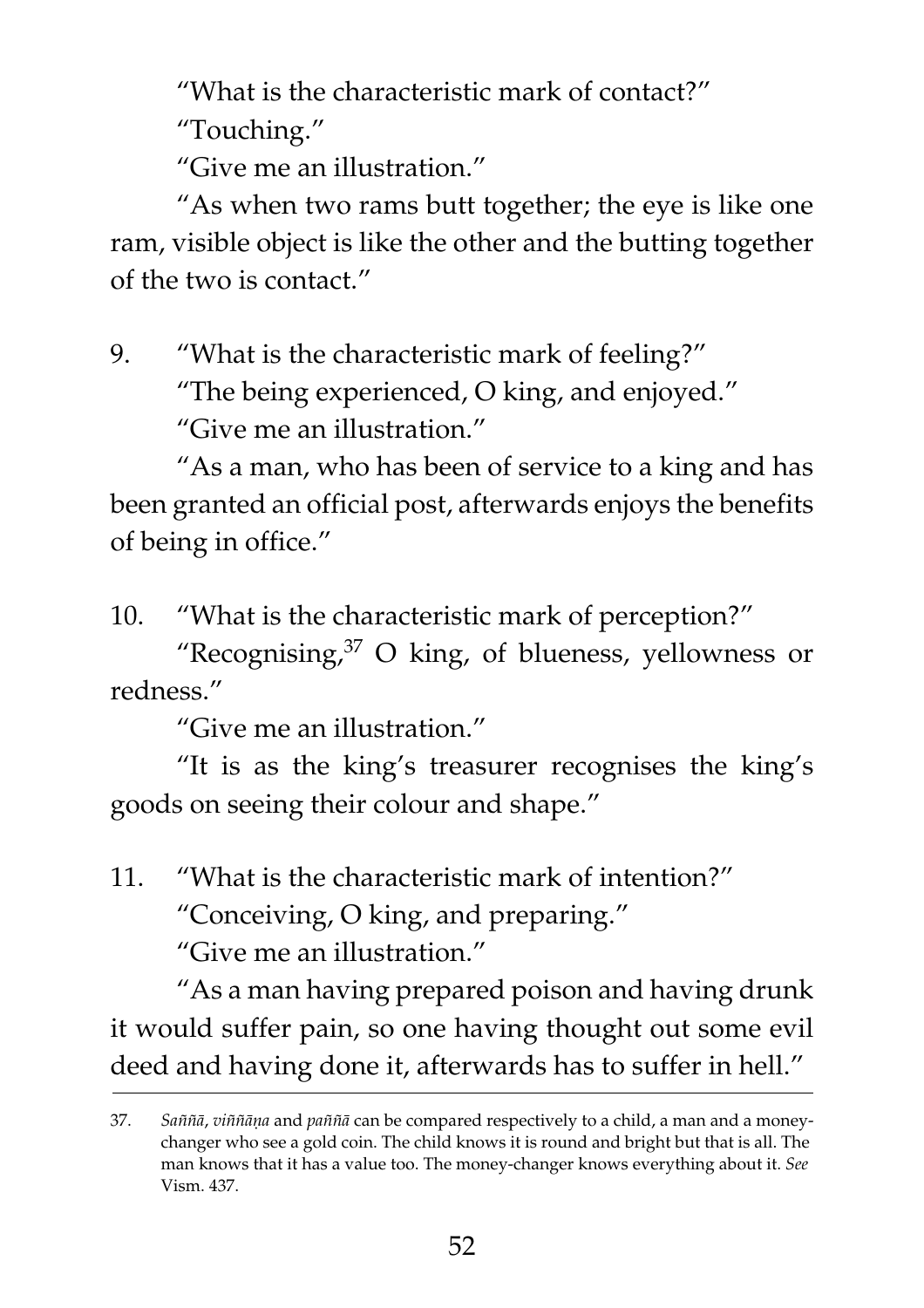12. "What is the characteristic mark of consciousness?" "Knowing, O king."

"Give me an illustration."

"As a watchman in the city square would know someone was coming, whichever direction he came from; so, when a man sees an object, hears a sound, smells an odour, tastes a savour, feels a touch or knows an idea; it is by consciousness that he knows it."

13. "What is the characteristic mark of initial application?"

"Fixing, O king."

"Give me an illustration."

"As a carpenter fixes an accurately cut tenon into a mortice, thus fixing is the characteristic of initial application."

14. "What is the characteristic mark of sustained application?"

"Examining again and again."

"Give me an illustration."

"Like the striking of a gong is initial application; like the reverberation is sustained application."

15. "Is it possible to separate these conditions; saying, 'This is contact, this feeling, this perception, this intention, this consciousness, this initial application, and this sustained application'?"

"No, great king, this cannot be done. If one were to prepare a soup containing curds, salt, ginger, cumin seeds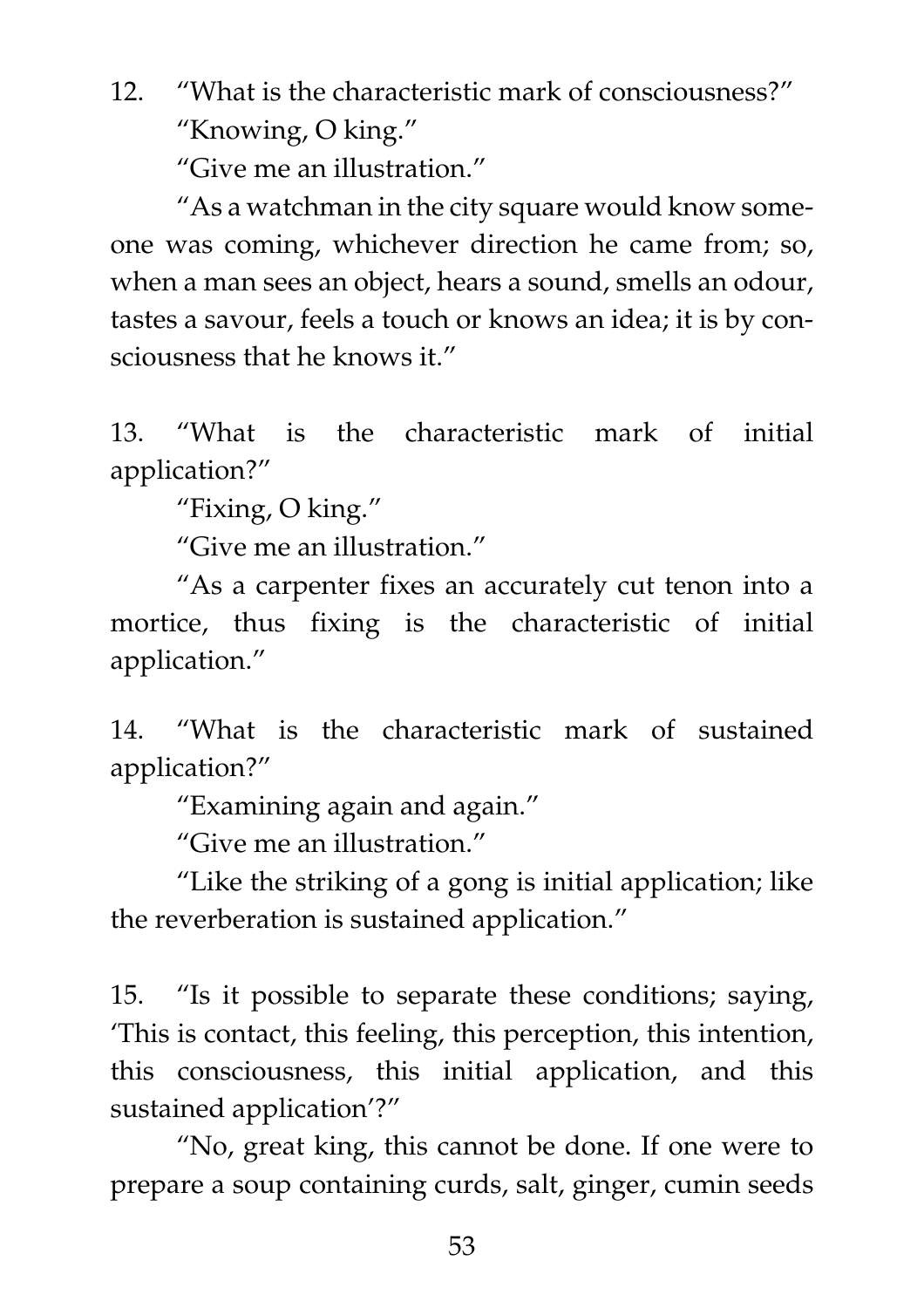and pepper, one could not take out the flavour of the curds and show it saying, 'This is the flavour of the curds' or take out the flavour of the salt and say, 'This is the flavour of the salt', yet each flavour would be distinctly present by its characteristic sign."

16. Then the elder said, "Is salt, O king, recognisable by the eye?"

"Yes, your reverence, it is."

"Be careful, O king, what you say."

"Then it is recognisable by the tongue."

"Yes, that is right."

"But, Nàgasena, is it only by the tongue that every kind of salt is recognisable?"

"Yes, every kind."

"Then why do bullocks bring whole cartloads of it?"

"It is impossible to bring salt by itself. For example, salt also has mass but it is impossible to weigh salt, one can only weigh the mass."

"You are dexterous, Nàgasena, in argument."

 $\frac{1}{\sqrt{2}}$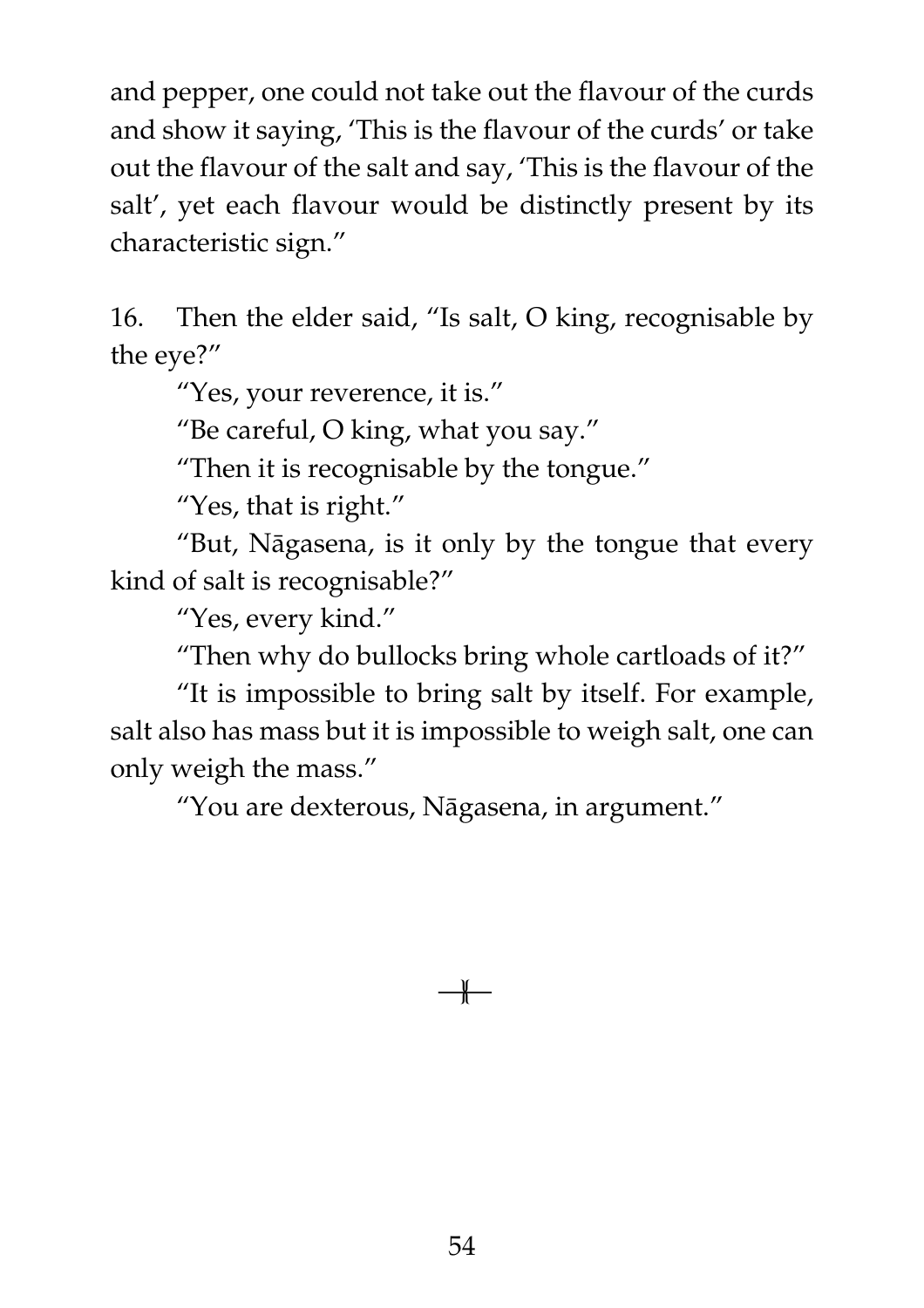## CHAPTER 4

### Sense Bases



1. "What is the root, "Are the five sense bases produced from various *kammas*, or all from one?" "From various *kammas*, O king."

"Give me an illustration."

"If you were to sow five kinds of seeds in a field the produce would be of five kinds."

2. "Why is it, Nàgasena, that all men are not alike; some are short-lived and some long-lived, some sickly and some healthy, some ugly and some handsome, some powerful and some powerless, some poor and some rich, some lowborn and some noble, some foolish and some wise?"

"Why is it that all plants are not alike?"

"Because they come from different seeds."

"Just so, O king, it is because of the variety of *kammas* that beings are not all the same. For this was said by the Blessed One, 'All beings have *kamma* as their own property, are heirs to it, born from it, are relatives of their *kamma* and have *kamma* as their refuge; whatever *kamma* they do divides them into high and low states'."<sup>38</sup>

<sup>38.</sup> M. iii. 203. *cf*. A. v. 87, 288.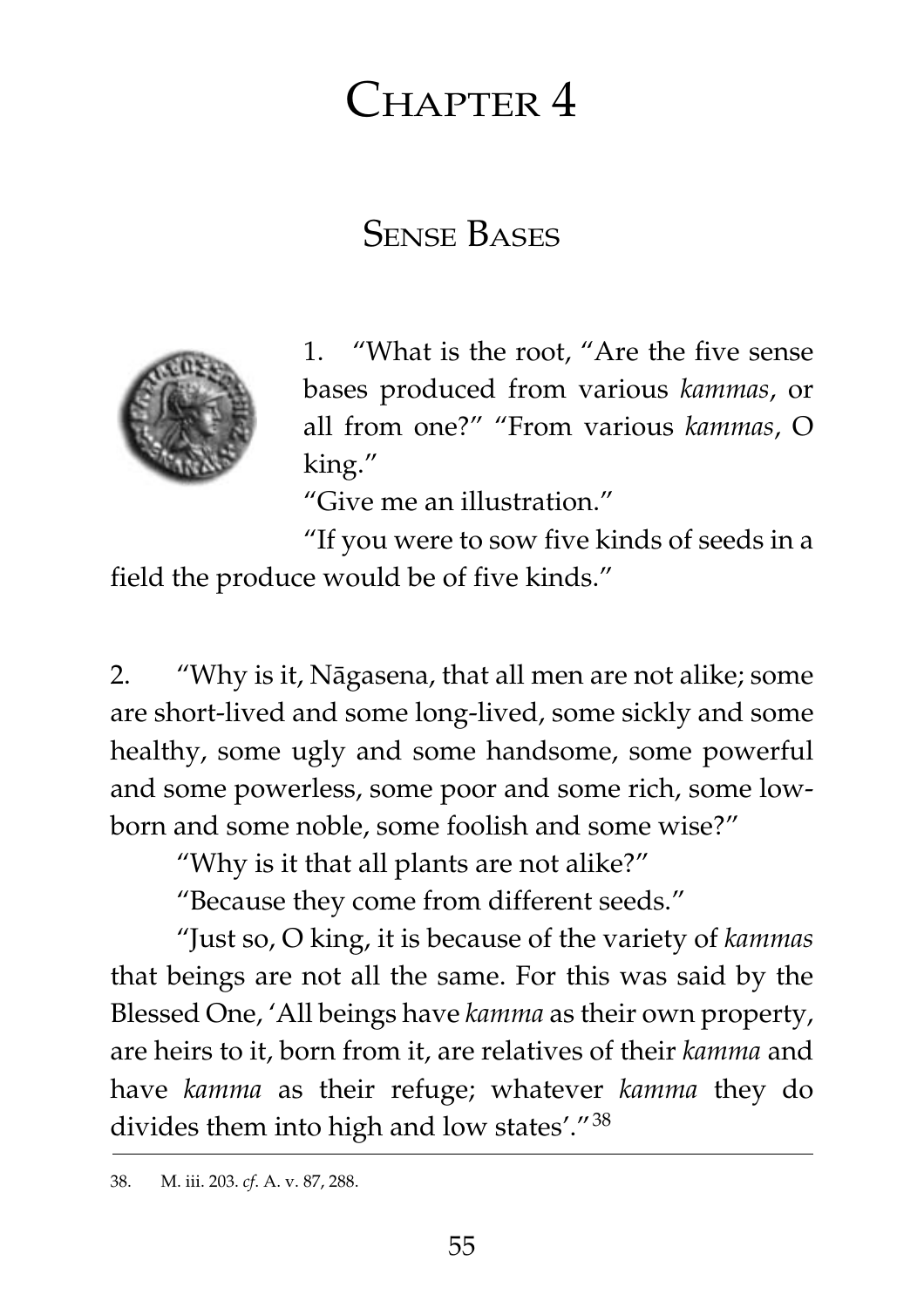3. "You said that your going forth was so that this suffering might be extinguished and no further suffering arise. Is it brought about by previous effort, or to be striven after now, in the present?"

"Effort now is concerned with what remains to be done, former effort has accomplished what it had to do."

"Give me an illustration."

"Is it when the enemy is arrayed against you that you set to work to have a moat dug, a rampart raised, a watchtower built, a stronghold constructed and stores collected?"

"Certainly not your reverence."

"Just so, effort now is concerned with what remains to be done, former effort has accomplished what it had to do."

4. "You say that the fire of purgatory would instantly destroy a boulder the size of a house; but you also say that whatever beings are reborn in hell, though they burn for hundreds of thousands of years they are not destroyed. How can I believe this?"

"Although the food, bones and even stones eaten by various female beings are destroyed inside their abdomens yet their embryos are not destroyed. Just so those beings in hell avoid destruction by the influence of their *kamma*. "

5. "You say that the world rests on water, the water on air and the air on space. This too I cannot believe."

Then the elder showed the king water in a regulation water-filter supported by atmospheric pressure and the king was convinced.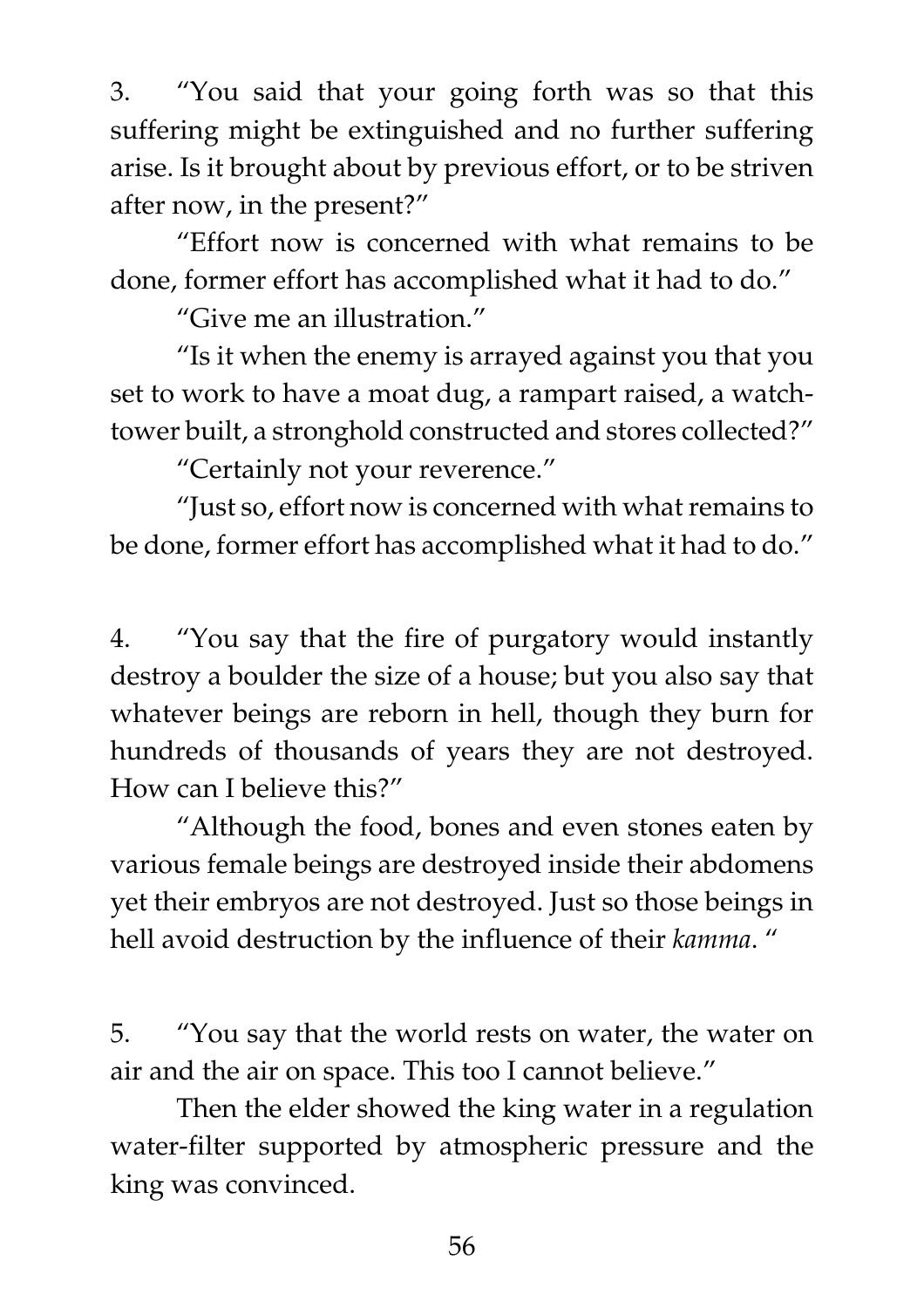#### 6. "Is cessation *nibbàna*?"

"Yes, O king. All foolish worldlings take pleasure in the senses and their objects; they find delight in them and cling to them. Hence they are carried down by the flood [of passion] and are not released from birth and suffering. However, the wise disciple of the noble ones does not delight in those things. So craving ceases in him. Thence, attachment ceases, becoming ceases, birth ceases, old age, death, grief, lamentation, pain, sorrow and despair cease to exist. Thus it is that cessation is *nibbàna*."

#### 7. "Does everyone attain *nibbàna*?"

"Not all, O king; but whoever conducts himself rightly, understands what should be understood, perceives what should be perceived, abandons what should be abandoned, develops what should be developed and realises what should be realised;39 he attains *nibbàna*."

8. "Can one who has not attained *nibbàna* know that it is blissful?"

"Yes indeed, O king. As those who have not had their hands and feet cut off can know how painful a condition it is by the cries of those who have; so can those who have not attained *nibbàna* know it is blissful by hearing the joyful words of those who have attained it."



<sup>39.</sup> Understands the truth of suffering, perceives impermanence, unsatisfactoriness and not-self, abandons craving, and realises *nibbàna*.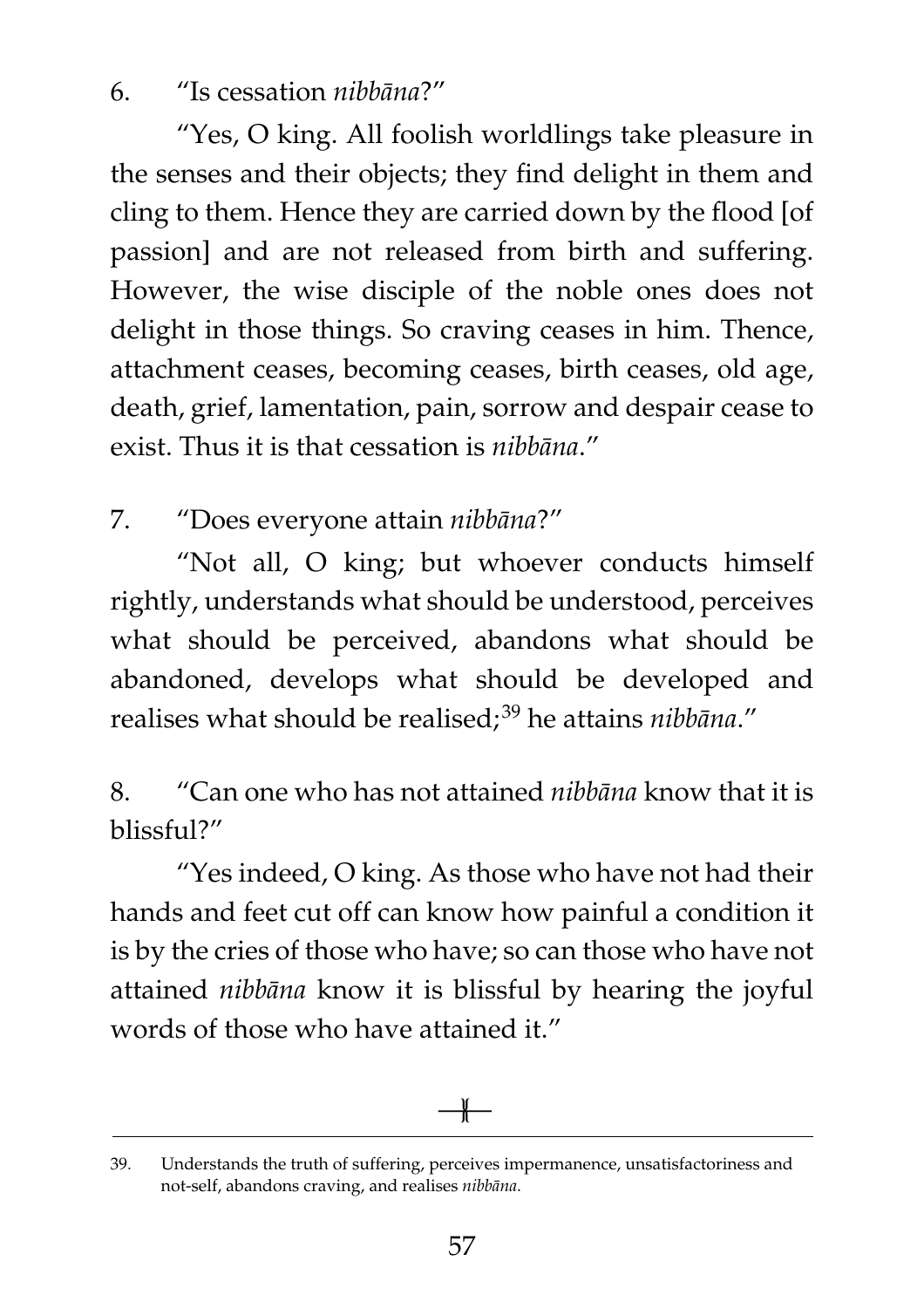# CHAPTER 5

### THE BUDDHA



1. "Have you or your teachers seen the Buddha?"

"No, great king."

"Then, Nàgasena, there is no Buddha!"

"Have you or your father seen the River Ūhā $40$  in the Himalayas?"

"No venerable sir."

"Then would it be right to say there is no river  $\bar{U}h\bar{a}$ ?" "You are dexterous, Nàgasena, in reply."

2. "Is the Buddha incomparable?"

"Yes he is."

"But how can you know if you have never seen him?"

 "Just as those who have never seen the ocean can know how great it is because the five great rivers flow into it but thereby it does not rise; so do I know that the Buddha is incomparable when I think of those great teachers, whom I have seen, who are only his disciples."

 3. "How can others know that the Buddha is incomparable?"

 "Long ago there was a master of writing named Tissa Thera.<sup>41</sup> How can people know about him?"

<sup>40.</sup> The source of the Ganges.

<sup>41.</sup> Possibly a reference to Moggalliputta Tissa Thera, the convenor of the Third Council and author of the *Kathàvatthu*, 'Points of Controversy'.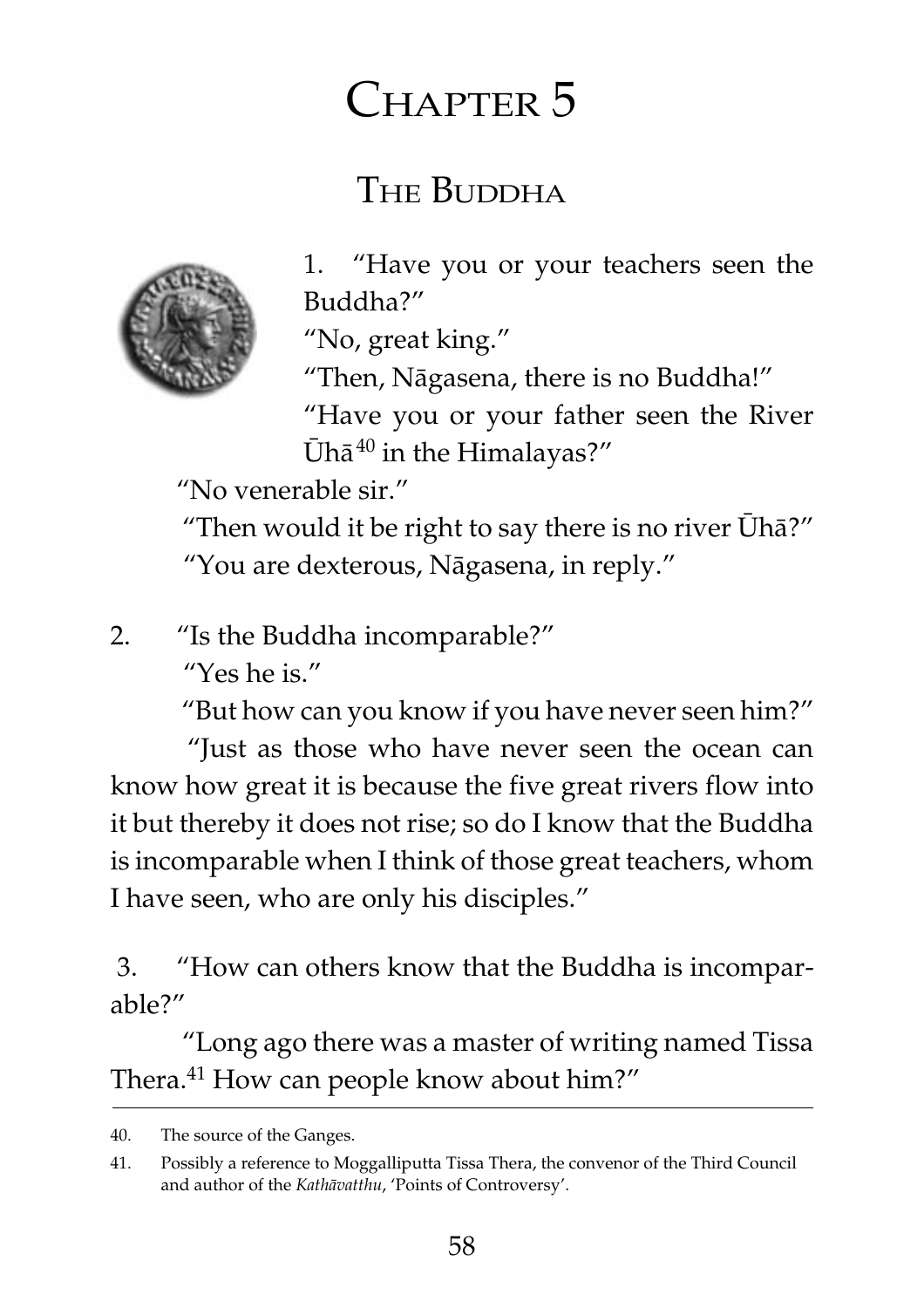"By his writing."

 "Just so, O king, whosoever the sees the Dhamma taught by Blessed One can know that he is incomparable."

4. "Have you, Nàgasena, seen what the truth is?"

"We disciples, O king, have to conduct ourselves according to the rules laid down by the Buddha."<sup>42</sup>

5. "Can there be any rebirth where there is no transmigration?"

"Yes there can, just as a man can light one oil-lamp from another but nothing moves from one lamp to the other; or as a pupil can learn a verse by heart from a teacher but the verse does not transmigrate from teacher to pupil."

6. Then Milinda asked again, "Is there such a thing as 'The one who knows', (*vedagå*)?"

"Not in the ultimate sense."<sup>43</sup>

7. "Is there any being who transmigrates from this body to another?"

"No there is not."

"If so, would there not be an escape from the result of evil deeds?"

"Yes there would be an escape if they were not to be reborn but there would not be if they were to be reborn.

<sup>42.</sup> There is a training rule (*Pàcittiya* No. 8) preventing monks from disclosing any spiritual attainments.

<sup>43.</sup> There are two levels of truth; conventional truth and ultimate truth. In the conventional sense it would be wrong to say that a person does not exist; but in the ultimate sense it is right. In reality there is only a continuously changing stream of mind and matter, which we mistake for a person. (Editor's Note).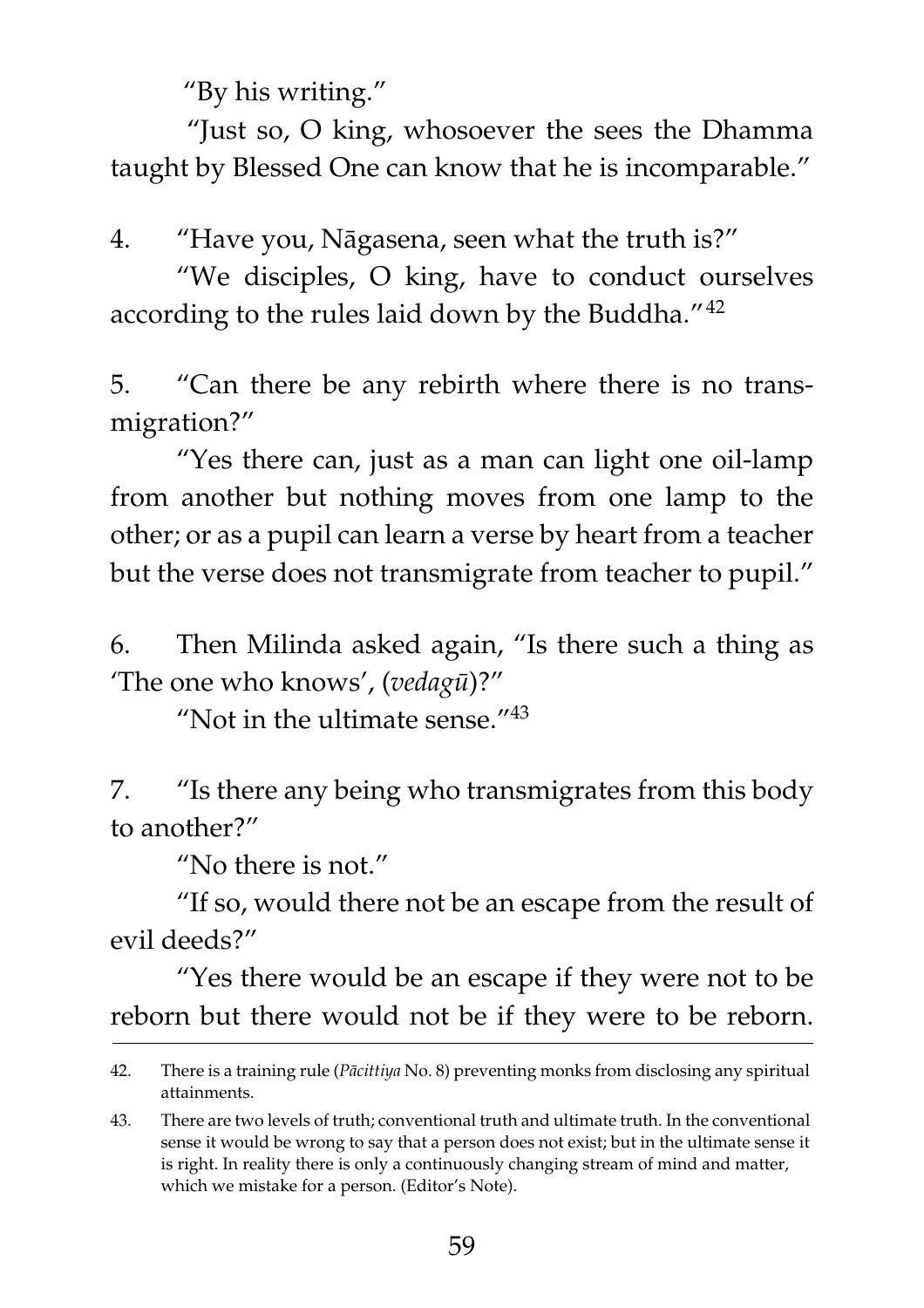This mind and body process commits deeds either pure or impure, and because of that *kamma* another mind and body process is reborn. Therefore this mind and body is not free from its evil deeds."

"Give me an illustration."

"If a thief were to steal another man's mangoes, would he deserve punishment?"

"Indeed he would."

"But the mangoes he stole were not those that the owner had planted; why should he deserve punishment?"

"Because those that he stole resulted from the others."

"Just so, O king, this mind and body process commits deeds either pure or impure, and because of that *kamma* another mind and body process is reborn. Therefore this mind and body is not free from its evil deeds."

8. "When deeds are committed by one mind and body process, where do they remain?"

"The deeds follow them, O king, like a shadow that never leaves. However, one cannot point them out saying, 'Those deeds are here or there', just as the fruits of a tree cannot be pointed out before they are produced."

9. "Would he who is about to be reborn know it?"

"Yes he would, just as a farmer who puts seed into the ground, seeing it rain well, would know that a crop will be produced."<sup>44</sup>

10. "Is there such a person as the Buddha?"

<sup>44.</sup> *cf*[. Question 2 in Chapter Two.](#page-42-0)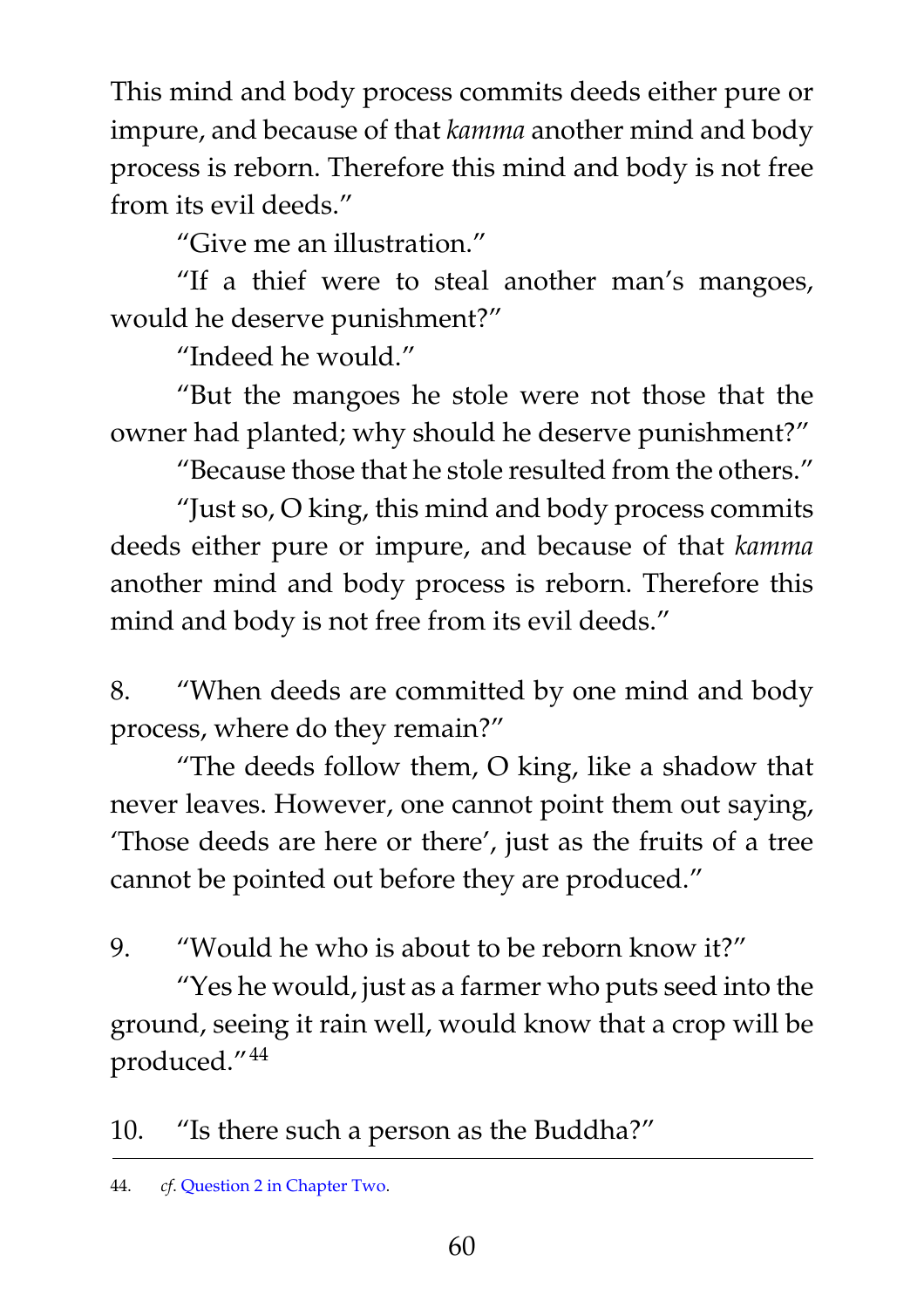"Yes."

"Can he be pointed out as being here or there?"

"The Blessed One has passed away and nothing remains to form another individual. He cannot be pointed out as being here or there just as the flame of a fire that has gone out cannot be pointed out as being here or there. Yet his historical existence<sup>45</sup> can be known by pointing out the body of the doctrine<sup>46</sup> preached by him."

—}{—

<sup>45.</sup> As well as the existence of more Buddhas in the future.

<sup>46.</sup> *Dhammakàya*.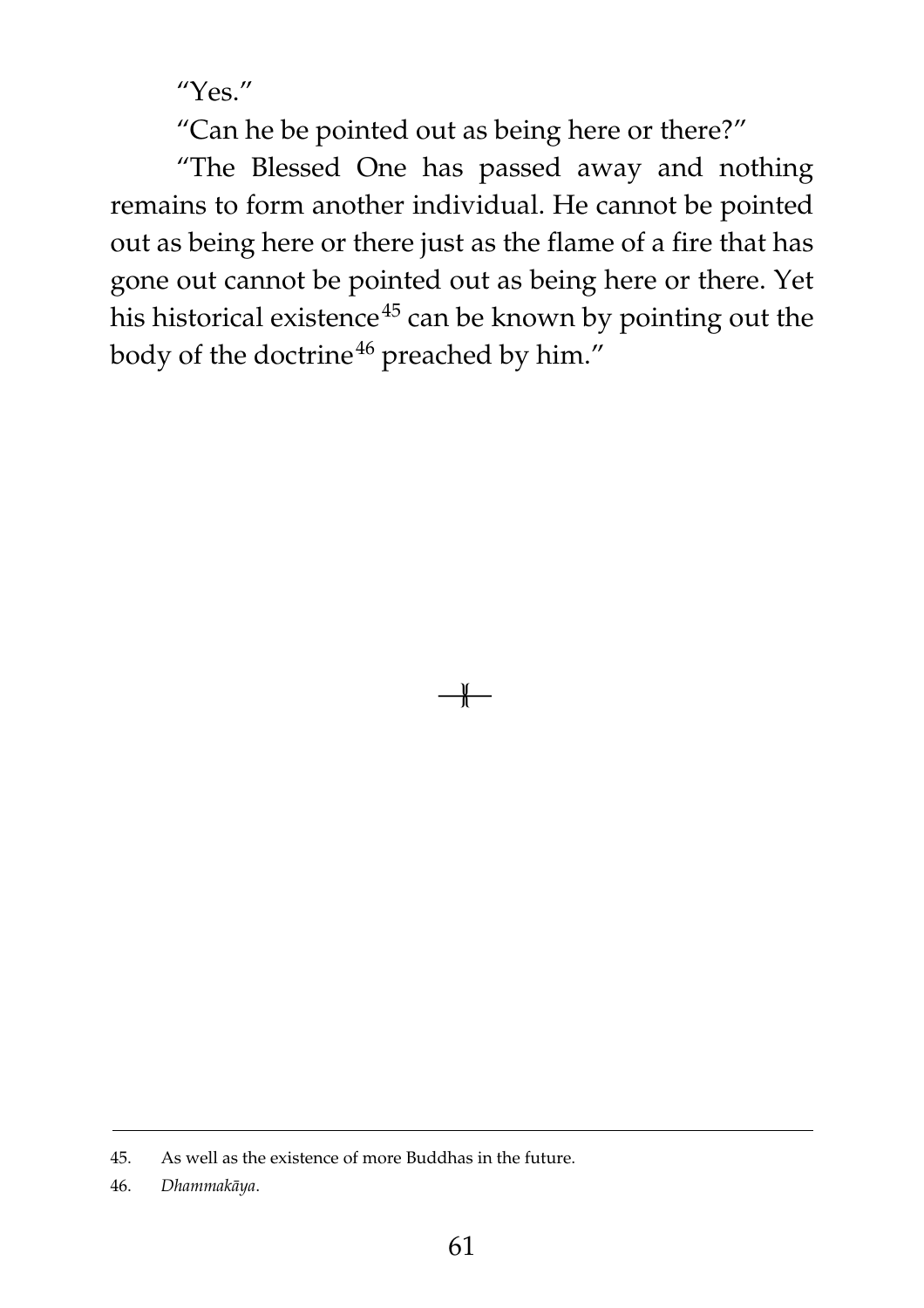## CHAPTER<sub>6</sub>

### ATTACHMENT



1. "Is the body, Nàgasena, dear to you recluses?"

"No great king."

"Then why do you nourish it and lavish attention upon it?"

"We nourish it and care for it as you would care for a wound, not because the wound was dear to you but just so the flesh may grow again. For this was said by the Blessed One:

"This filthy body stinks outright Like ordure, like a privy's site; This body men that have insight, Condemn, is object of a fool's delight.

"A tumour where nine holes abide Wrapped in a coat of clammy hide<sup>47</sup> And trickling filth on every side,

"Polluting the air with stenches far and wide. If it perchance should come about That what is inside it came out Surely a man would need a knout With which to put the dogs and crows to rout'."<sup>48</sup>

<sup>47.</sup> Only these latter two lines are in Miln.

<sup>48.</sup> Vism. 196. Translation, Bhikkhu Ñānamoli.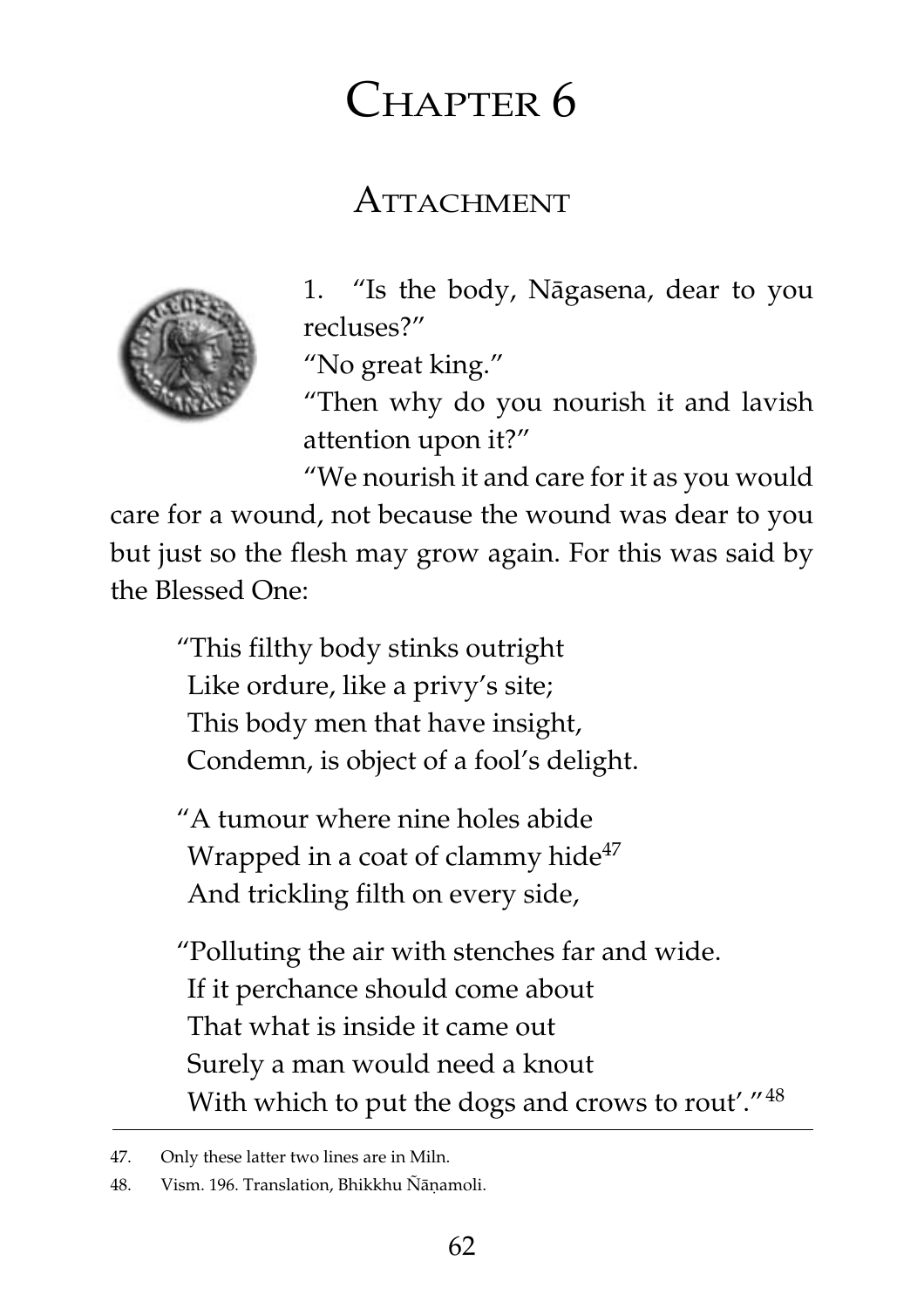2. "If the Buddha was omniscient why did he lay down the rules for the Order only when the occasion arose?"

"He laid down the rules only when the need arose as a skilled doctor only prescribes medicine when the need arises although he knows all the medicines in advance of a disease arising."

3. "If the Buddha was endowed with the thirty-two marks of a great man<sup>49</sup> why were his parents not also so endowed?"

"As a lotus that is born in the mud and comes to perfection in the water does not resemble them, so the Buddha was unlike his parents."

4. "Was the Buddha a *Brahmacàrin*, a celibate?" "Yes he was."

"Then he was a follower of Brahmà!"

"Although an elephant's sound is like a heron's he is not a follower of herons. Tell me, great king, is Brahmà one with intelligence (*buddhi*)?"

 $^{\prime\prime}Y$ es."

"Then surely he is a follower of the Buddha!"

5. "Is ordination a good thing?"

"Yes it is."

"But did the Buddha obtain it or not?"

"Great king, when the Buddha attained omniscience at the foot of the Bodhi tree, that was for him an ordination;

<sup>49.</sup> Physical characteristics that are predicted by astrology. See D. ii. 17; M. ii. 136; Miln<sub>T.</sub> 17.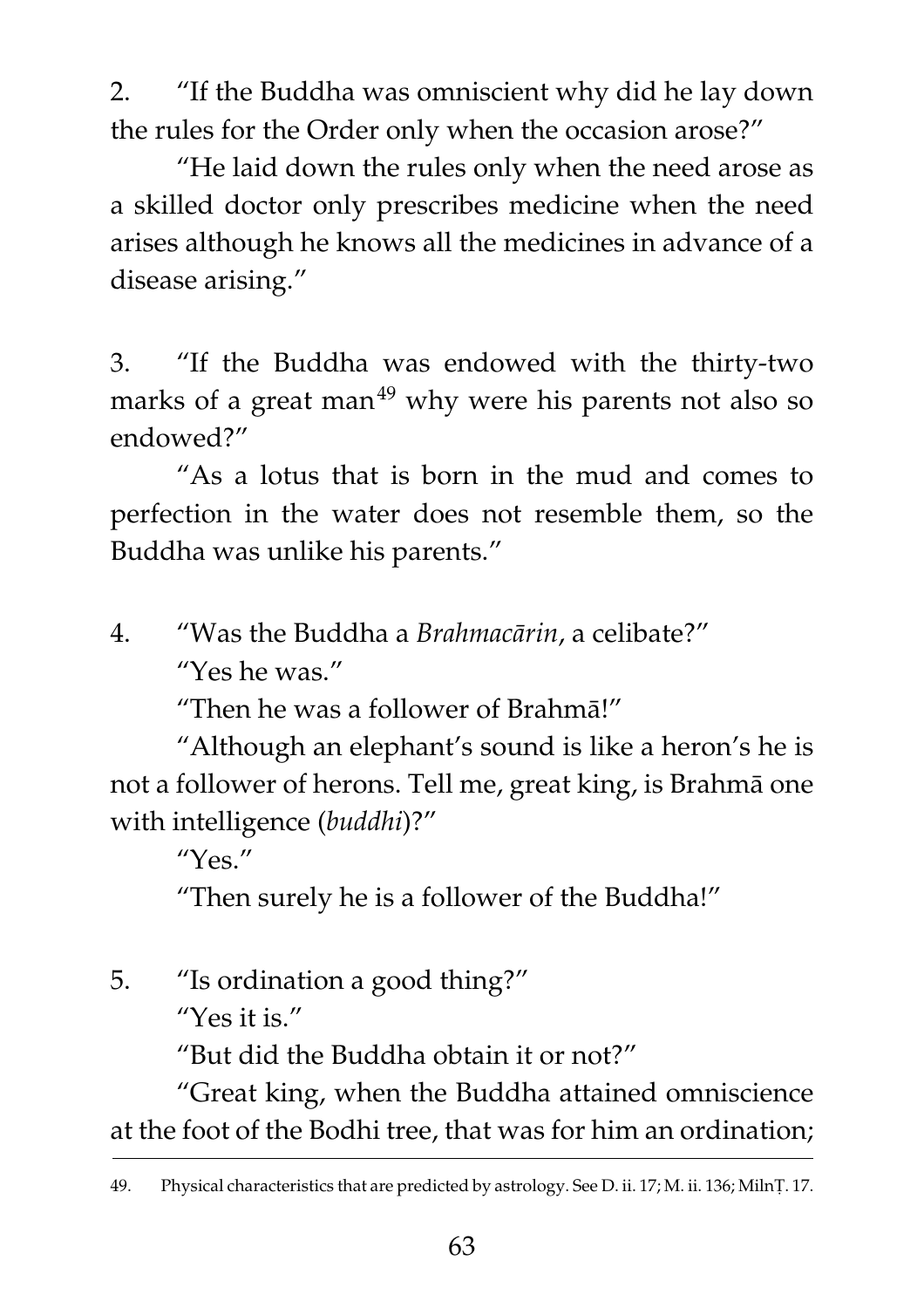there was no conferring of ordination upon him by others in the way that he has laid down for his disciples."

6. "To whom are tears a cure; to the man who weeps at the death of his mother or to him who weeps due to affection for the truth?"

"The tears of the first,  $O$  king, are stained and hot with passion but the tears of the second are stainless and cool. There is a cure in coolness and calm but in heat and passion there can be no cure."

7. "What is the distinction between one who is full of passion and one who is devoid of passion?"

"The one is enslaved, O king, and the other is not enslaved."

"What does that mean?"

"One is in want but the other is not."

"But both of them like good food, neither likes bad food."

"The man who is passionate, O king, eats his food experiencing both the taste and the passion for the taste, but the man without passion experiences only the taste and not the passion arising therefrom."

8. "Where does wisdom dwell?" "Nowhere, O king." "Then there is no wisdom." "Where does the wind dwell?" "Nowhere."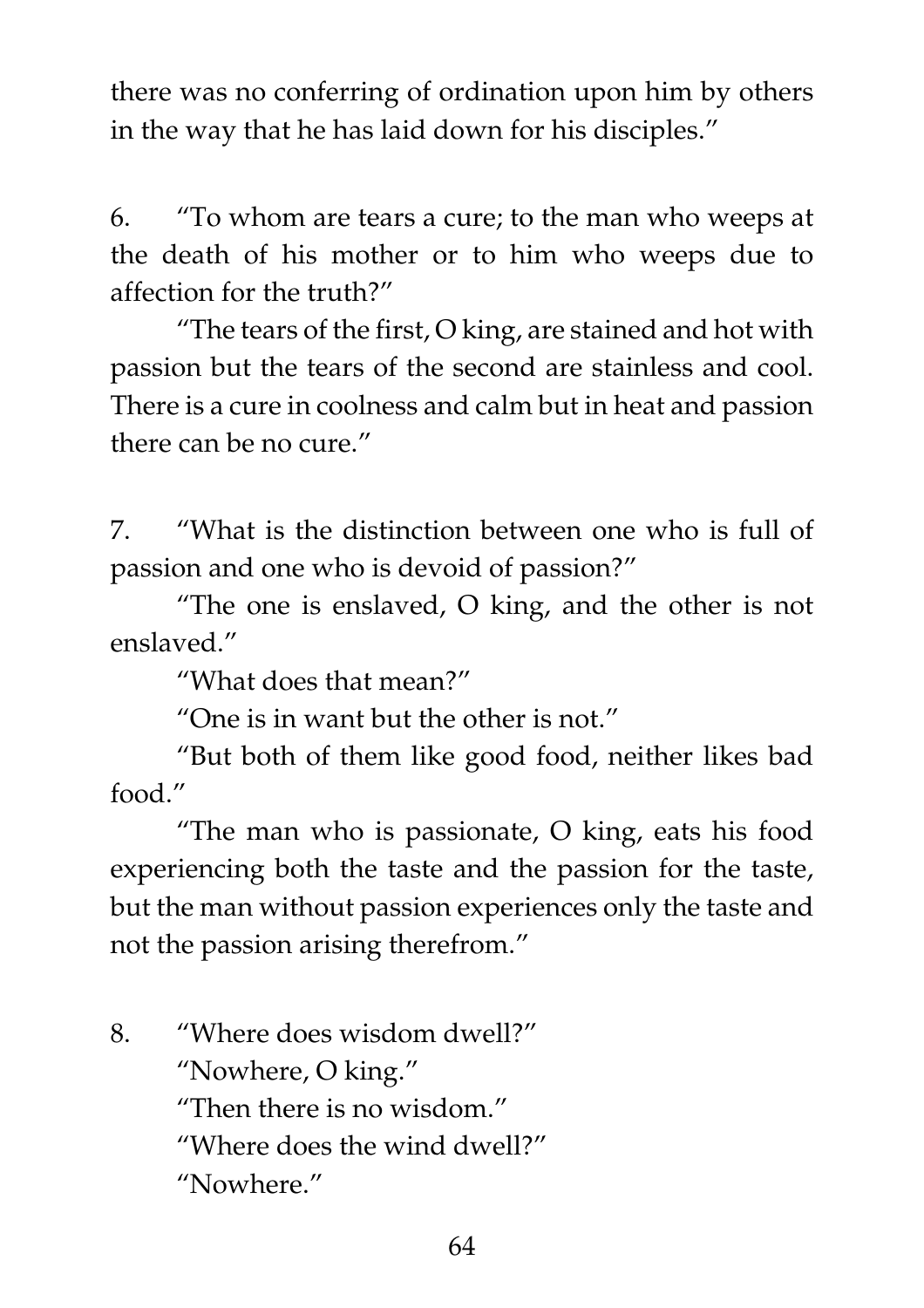"Then there is no wind!" "You are dexterous, Nàgasena, in reply.

9. "What is meant by the round of rebirths (samsara)?" "Whoever is born here, dies here and is born elsewhere. Having been born there they die and are born somewhere else."

10. "By what do we remember what was done long ago?" "By memory (*sati*)."

"Is it not by mind (*citta*) that we recollect?"

"Do you, O king, recollect any business that you have done and then forgotten?"

"Yes."

"Were you then without a mind?"

"No, but my memory failed me."

"Then why do you say that it is by mind that we recollect?"

11. "Does memory always arise subjectively or is it stirred up by suggestion from outside?"

"Both, O king."

"But doesn't that amount to all memory being subjective in origin?"<sup>50</sup>

"If, O king, there were no imparted memory then artisans would have no need of practice or schooling and teachers would be useless, but the contrary is the case."

<sup>50.</sup> It is not clear to me what is meant here. Perhaps King Milinda is suggesting that since a recollection prompted by another afterwards arises by one's own mental effort it is subjective in origin.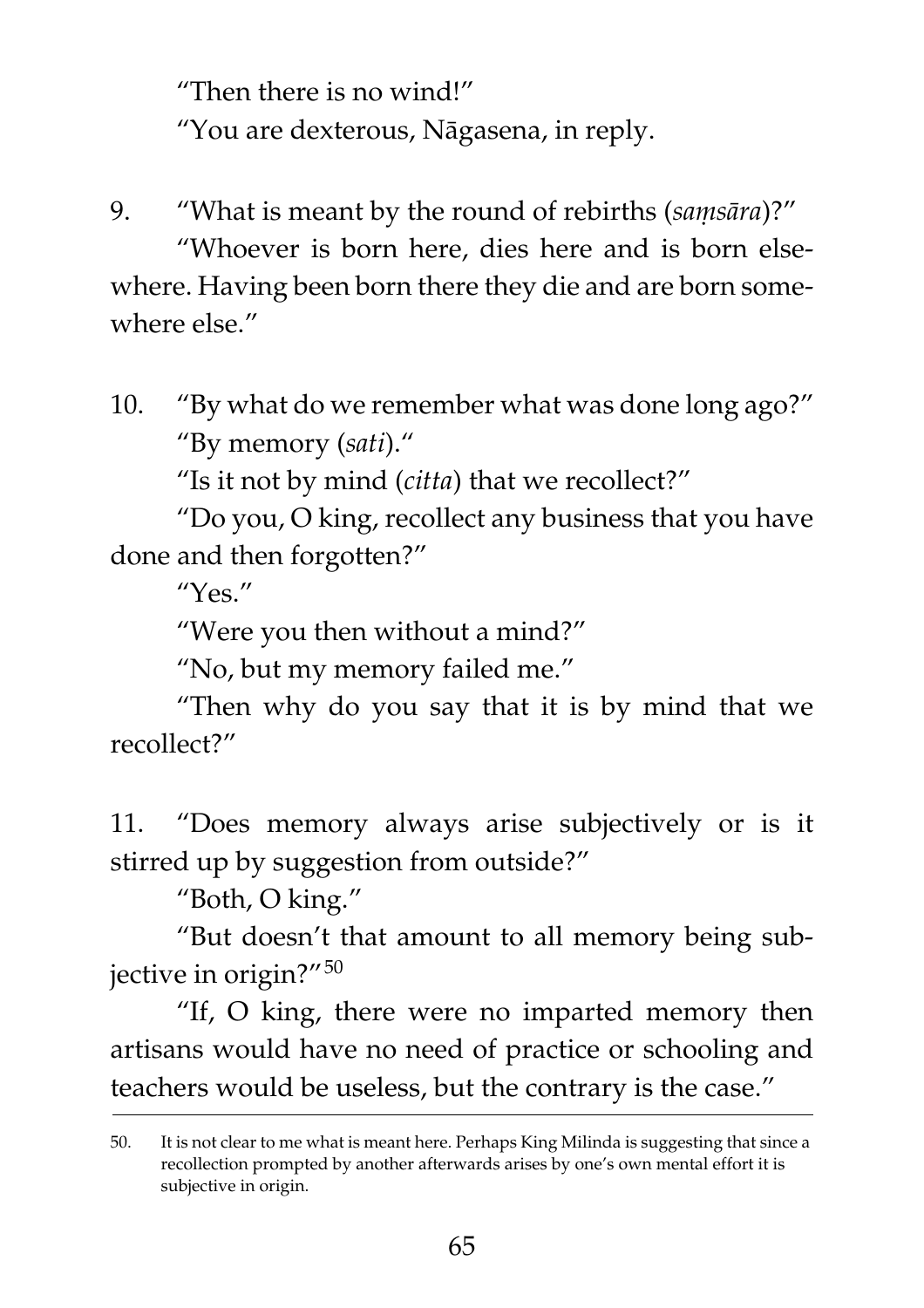## CHAPTER 7

### **MEMORY**



1. "In how many ways, Nàgasena, does memory spring up?"

"In seventeen ways,  $51$  O king. That is to say; by personal experience, as when one like Ananda can recollect his previous lives

(without special development); by outward aid, as when others remind one who is forgetful; by the greatness of some occasion, as when a king remembers his coronation or as one remembers attaining the stage of a stream-winner; by the impression made by benefit, as when one remembers that which gave him pleasure; by the impression made by detriment, as when one remembers that which gave him pain; by similarity of appearance, as one remembers one's mother or father or brother or sister on seeing someone like them; by dissimilarity of appearance, as one remembers someone on seeing one unlike them; by the knowledge of speech, as when one is reminded by others; by a sign, as when one recognises a draught bullock by seeing a brand mark; by effort to recollect, as when one is urged again and again; by knowledge of spelling, as one who knows how to write remembers that such a letter follows another; by arithmetic, as when accountants do large sums by their skill

<sup>51.</sup> Rhys Davids and I.B. Homer have sixteen here but the Burmese edition of the text has *'sattarasa*' (17) and 17 ways are listed.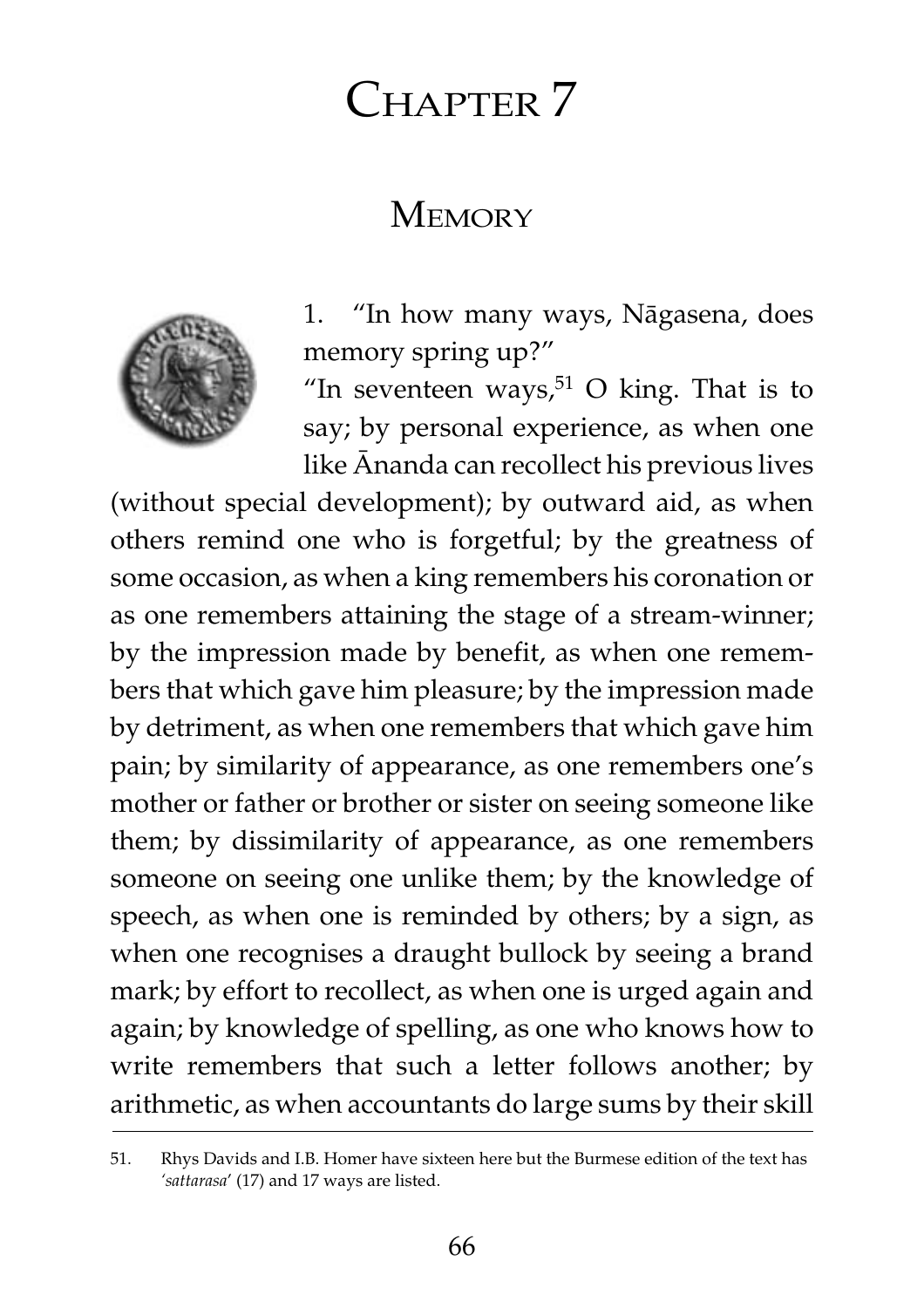with figures; by learning by heart, as reciters of scriptures recollect by their skill in reciting; by meditation, as when a monk recalls his previous lives; by reference to a book, as when kings call to mind a regulation made previously by reference to a book; by a pledge, as when a man recollects by the sight of goods deposited the circumstances under which they were pledged; or by association, as when on seeing or hearing something one remembers other things associated with it."

2. "You say that a man who has lived an evil life for a hundred years can, by thinking of the Buddha at the moment of his death, be reborn among the gods; and that a good man can, by one bad deed, be born in hell. These two things I do not believe."

"What do you think, O king. Would a tiny stone float on water without a boat?"

"No."

"But even a cartload of stones would float in a boat. So you should think of good deeds as a boat."

3. "Do you monks strive after the removal of past, present and future suffering?"

"No. We strive so that this suffering should cease and no other suffering should arise."

"But is there now, Nàgasena, such a thing as future suffering?"

"No."

"Then you are extremely clever to strive after the removal of it!"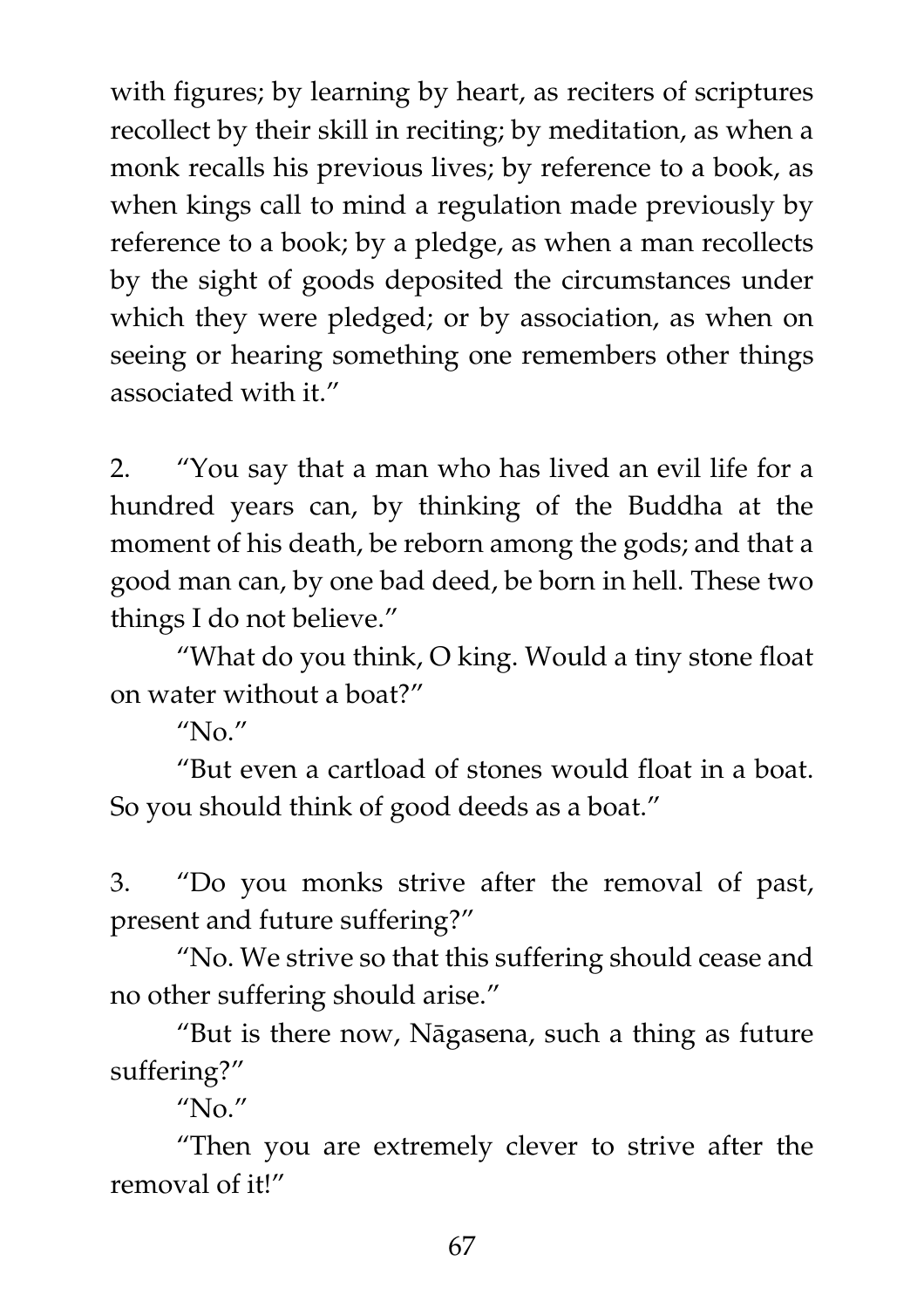"Have rival kings ever risen up to oppose you, O king?"

"Yes they have."

"Was it only then that you made preparations for battle?"

"Not at all. All that had been done beforehand in order to ward off future danger."

"But is there now, O king, such a thing as future danger?"

"No, venerable sir."

"Then you are extremely clever to strive after the removal of it!"

"Well answered, Nàgasena, you are dexterous in reply."

4. "How far is it to the Brahmà realm?"

"Very far, O king; it would take a rock four months to reach the earth from the Brahmà realm even though it fell 48,000 leagues each day."

"So how can a monk travel there so quickly even by supernormal power?"

"Where were you born, O king?"

"There is an island called Alasanda; I was born there."

"How far is it from here?"

"About two hundred leagues."

"Do you recall any business you did there?"

"Yes I do."

"So quickly you have gone two hundred leagues! Just so, the monk can reach the Brahmà realm at once by supernormal power."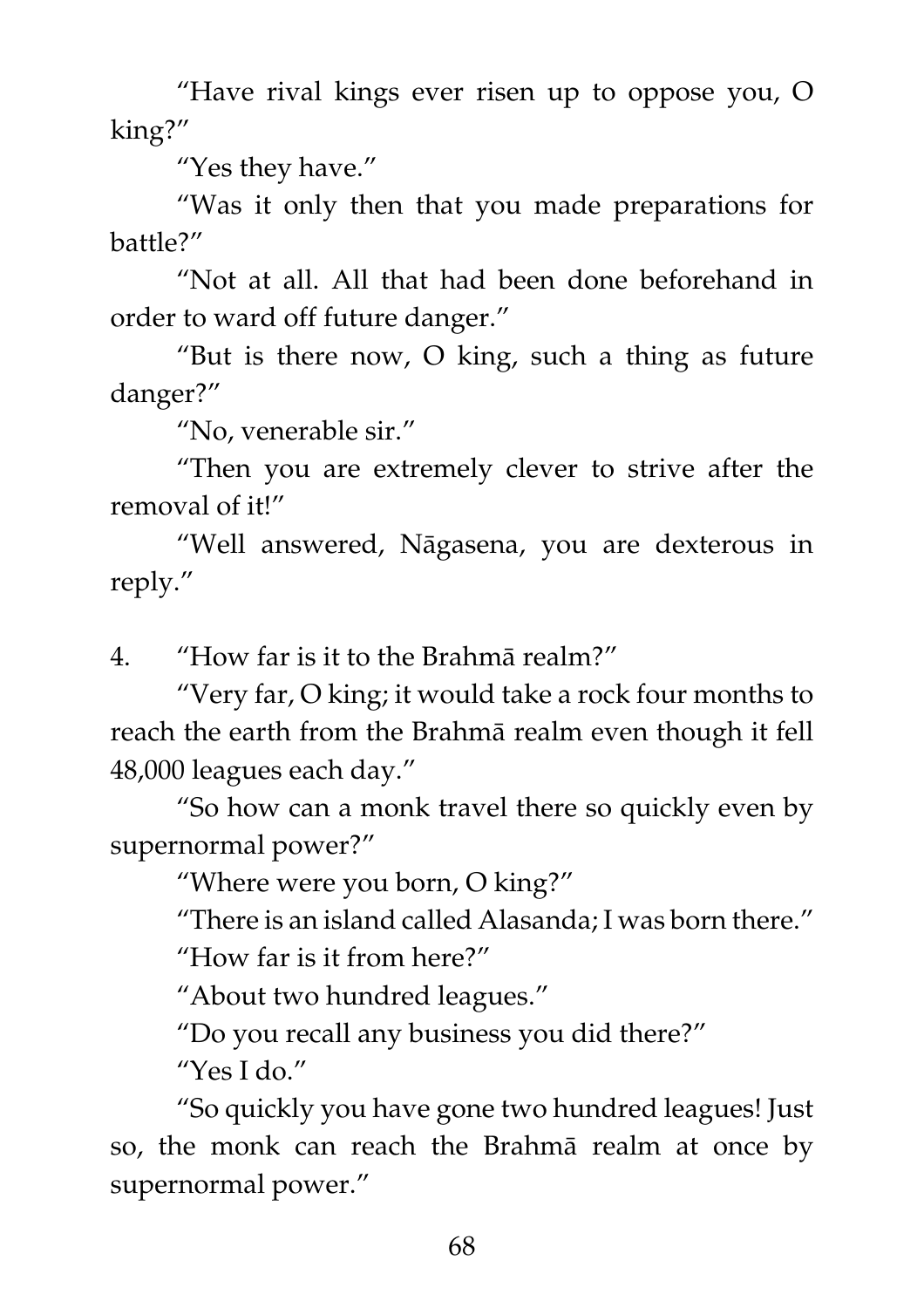5. The king asked, "If one man were to die and be reborn in the Brahmà realm and at the same moment another man were to die and be reborn in Kashmir which man would arrive first?"

"How far is your home town from here?"

"Two hundred leagues."

"And how far is Kashmir?"

"Twelve leagues."

"Which of them did you recall more quickly?"

"Both the same venerable sir."

"Just so, O king, those men who died at the same moment would be reborn at the same moment."

6. "How many factors of enlightenment are there?" "Seven, O king."

"By how many factors does one awaken to the truth?"

"By one, investigation of truth, for nothing can be understood without that."

"Then why is it said that there are seven?"

"Could the sword that is in your scabbard cut anything if it was not taken up in the hand?"

"No venerable sir."

"Just so, O king, without the other factors of enlightenment, investigation of truth could not awaken to the truth."

7. "Which is the greater, merit or demerit?"

"Merit, O king. One who does wrong feels remorse and realises his mistake, thereby demerit does not increase. However, one who does merit feels no remorse; and gladness and joy arise, and so rejoicing he will be at ease, being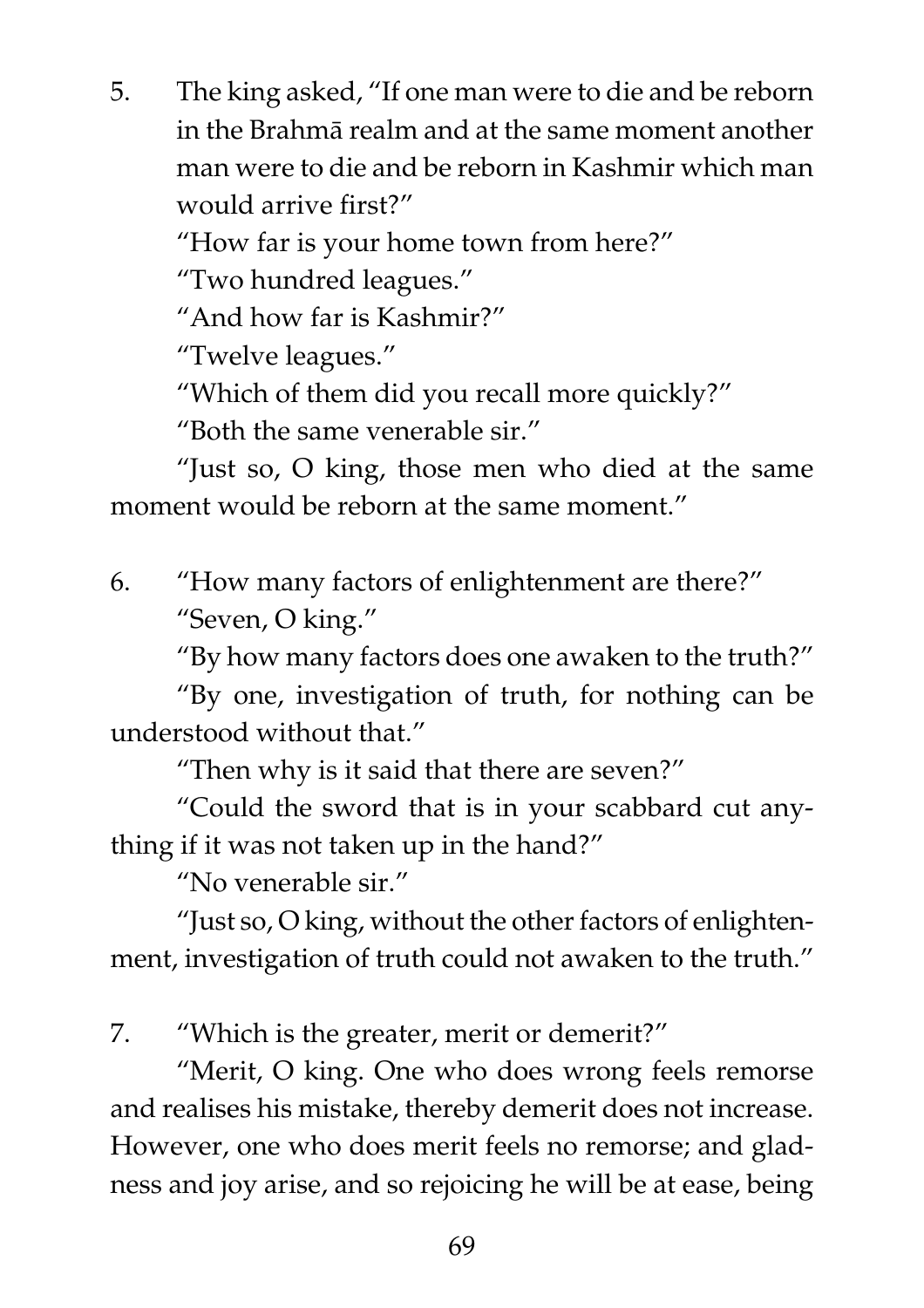relaxed he will feel contented, being content his mind will be easily concentrated, being concentrated he will see things as they really are. In that way merit increases. So merit is much greater. Demerit is relatively insignificant."

8. "Which is the greater demerit, conscious or unconscious wrongdoing?"

"Unconscious wrong-doing, O king."<sup>52</sup>

"Then we should doubly punish those who do wrong unconsciously."

"What do you think, O king, would a man be more seriously burned if he seized a red-hot iron ball not knowing it was hot than he would be if he knew."

"He would be burned more severely if he didn't know it was hot."

"Just so, O king, it is the same with the man who does wrong unconsciously."

9. "Is there anyone who can physically go to the Brahmà realm or to another continent?"

"Yes, O king, there is. As easily as you can jump a short distance by determining in your mind, 'I will land there', so too one who has developed absorption (*jhàna*) can go to the Brahmà realm."

10. "Are there bones 100 leagues long?"

"Yes there are fish in the ocean 500 leagues long (about 3,500 miles!) who have such bones."<sup>53</sup>

<sup>52.</sup> All wrong-doing is rooted in ignorance, so one who does wrong knowingly will feel remorse and correct himself sooner than one who is deluded (Editor's Note).

<sup>53.</sup> The one that got away! *cf* A. iv. 200.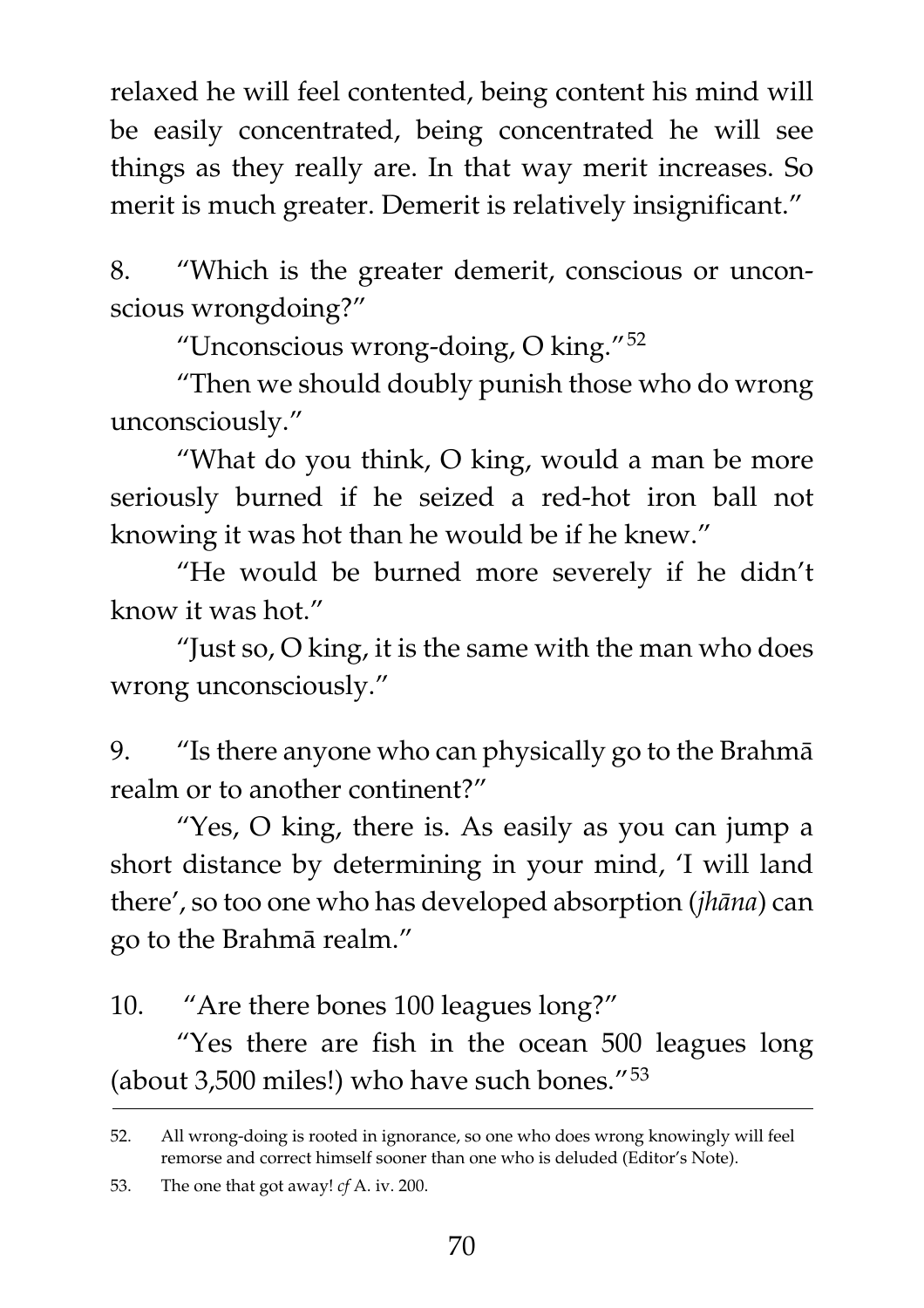11. "Is it possible to suppress the respiration?"

"Yes it is. As it is possible to stop the snoring of one of undeveloped mind by bending his body, so it is possible for one of well developed mind to suppress the respiration."

12. "Why is the ocean so called?"

"Because it is a uniform mixture of salt and water." (*Sama =* even, *Udda =* water, *Samudda =* ocean).

- 13. "Why is the ocean all of one taste?" "Because it has stood for so long." $54$
- 14. "Is it possible to dissect even the most subtle thing?"

"Yes, O king. Wisdom is able to dissect every subtle thing."

"What is meant by every subtle thing?"

"Dhamma<sup>55</sup> is everything subtle. However, not all dhammas are subtle, some are coarse. Subtle and coarse are only concepts. Whatever is divisible can be divided by wisdom. There is nothing else that can dissect wisdom."

15. "These three, Nàgasena, consciousness (*vi¤¤àõa*), wisdom (*paññā*) and the soul (*bhūtasmim jīvo*); are they different in essence or only in name?"

"Knowing, O king, is the mark of consciousness and discrimination<sup>56</sup> is the mark of wisdom. A soul cannot be found."

<sup>54.</sup> *cf*. A. iv. 203 "Just as the ocean is of one taste, the taste of salt; so the Dhamma is of one taste, the taste of freedom [from suffering]."

<sup>55.</sup> Dhamma here is a technical term meaning phenomenon or state. Elsewhere it also means truth, law, doctrine.

<sup>56.</sup> As well as cutting off and illuminating already given above.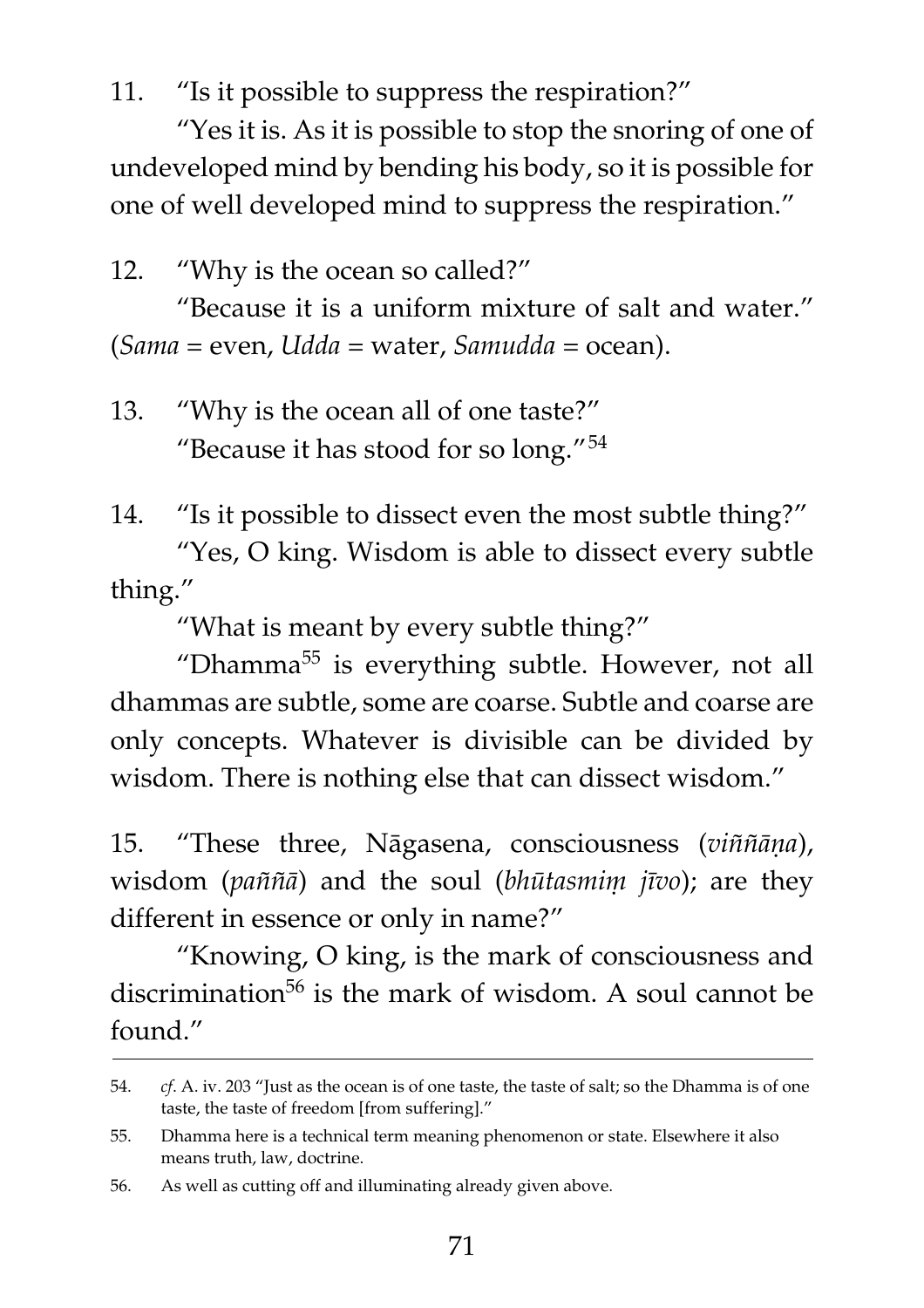16. The elder said, "A hard thing has been done by the Blessed One; the distinguishing of all those mental conditions that depend on an organ of sense, showing such and such is contact, such is feeling, such is perception, such is intention and such is the mind (*citta*)."

"Give me an illustration."

 "If a man were to take a handful of water from the ocean and tasting it could say, 'This water is from the Ganges, this from the Jumna, this from the Gandak, this from the Sarabhu, and this from the Mahi.' More difficult than this is the distinguishing of those mental states that accompany any one of the senses." Since it was midnight the king made offerings to Nàgasena and the king said, "Like a lion in a golden cage longs only for freedom, so do I long for the monk's life but I would not live long, so many are my enemies."

Then Nàgasena, having solved the questions put by King Milinda, arose from his seat and returned to the hermitage. Not long after Nàgasena had gone, King Milinda reflected on the questions and answers and concluded, "Everything was rightly asked by me and everything was properly answered by Nàgasena." Back at his hermitage, Nàgasena reflected and concluded in a similar manner.

 $\frac{1}{\sqrt{2}}$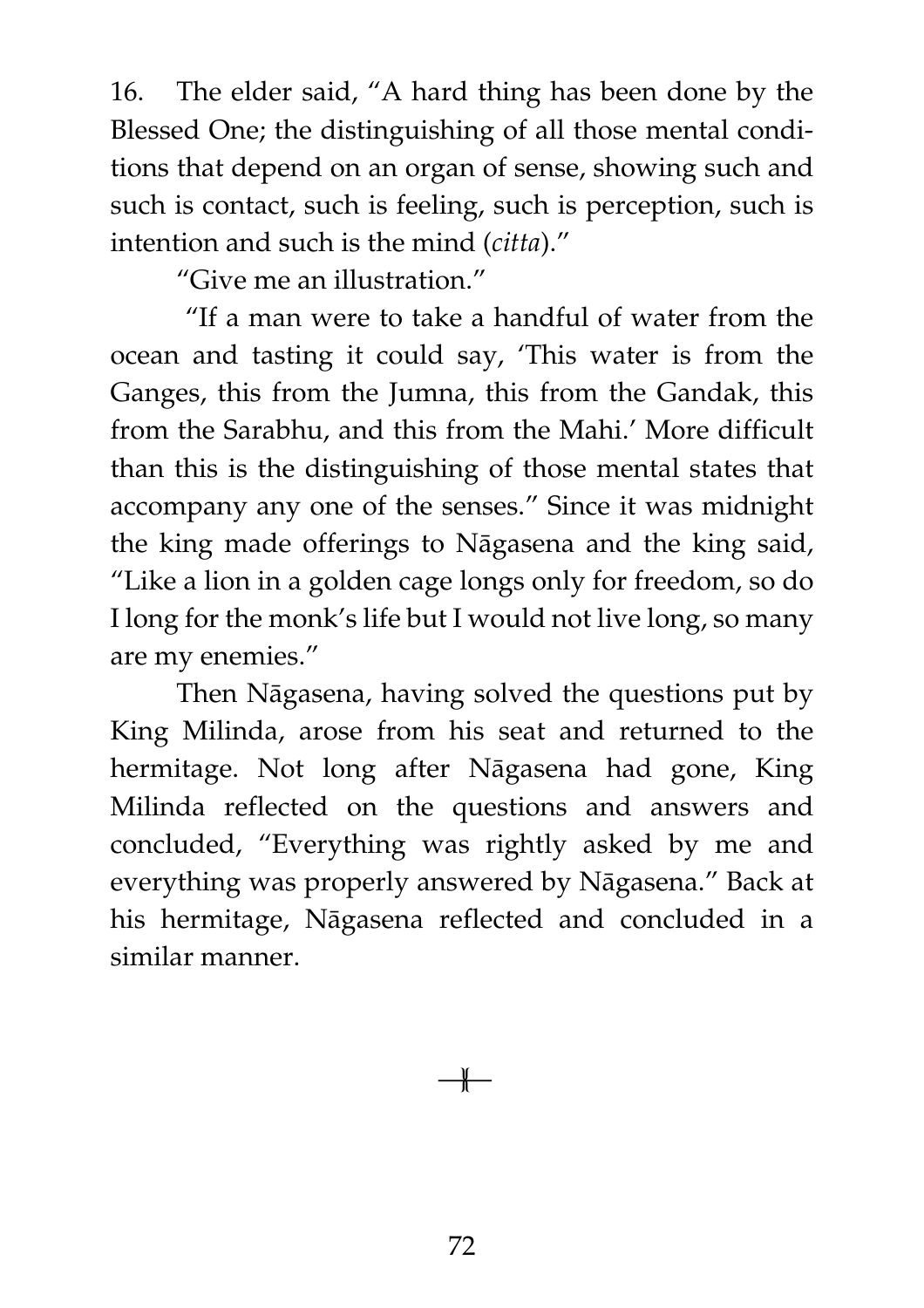# CHAPTER 8

## THE SOLVING OF DILEMMAS (I)



After pondering the whole night on the discussions he had had with Nàgasena, the king took upon himself eight vows: "For these seven days I will decide no case of law, I will harbour no thought of desire,

hatred or delusion. Towards all servants and dependants I shall be humble. I shall watch carefully over every bodily act and my six senses. I shall fill my mind with lovingkindness for all beings."

Then he desired to talk with Nàgasena alone saying, "There are eight places to be avoided by him who wants to discuss deeply: uneven ground where the matter considered becomes scattered, verbose, diffuse and comes to nothing; unsafe places where the mind is disturbed by fear and so does not perceive the meaning clearly; windy places where the voice is indistinct; in secluded places there may be eavesdroppers; in sacred places the subject of discussion may be diverted to the serious surroundings; on a road it may become banal; on a bridge it may become unsteady and wavering; and at a public bathing place it would become a matter of common talk.

"Again there are eight kinds of people, Nàgasena, who are apt to spoil the discussion; the lustful, the angry or deluded man, the proud, the covetous, the sluggard, the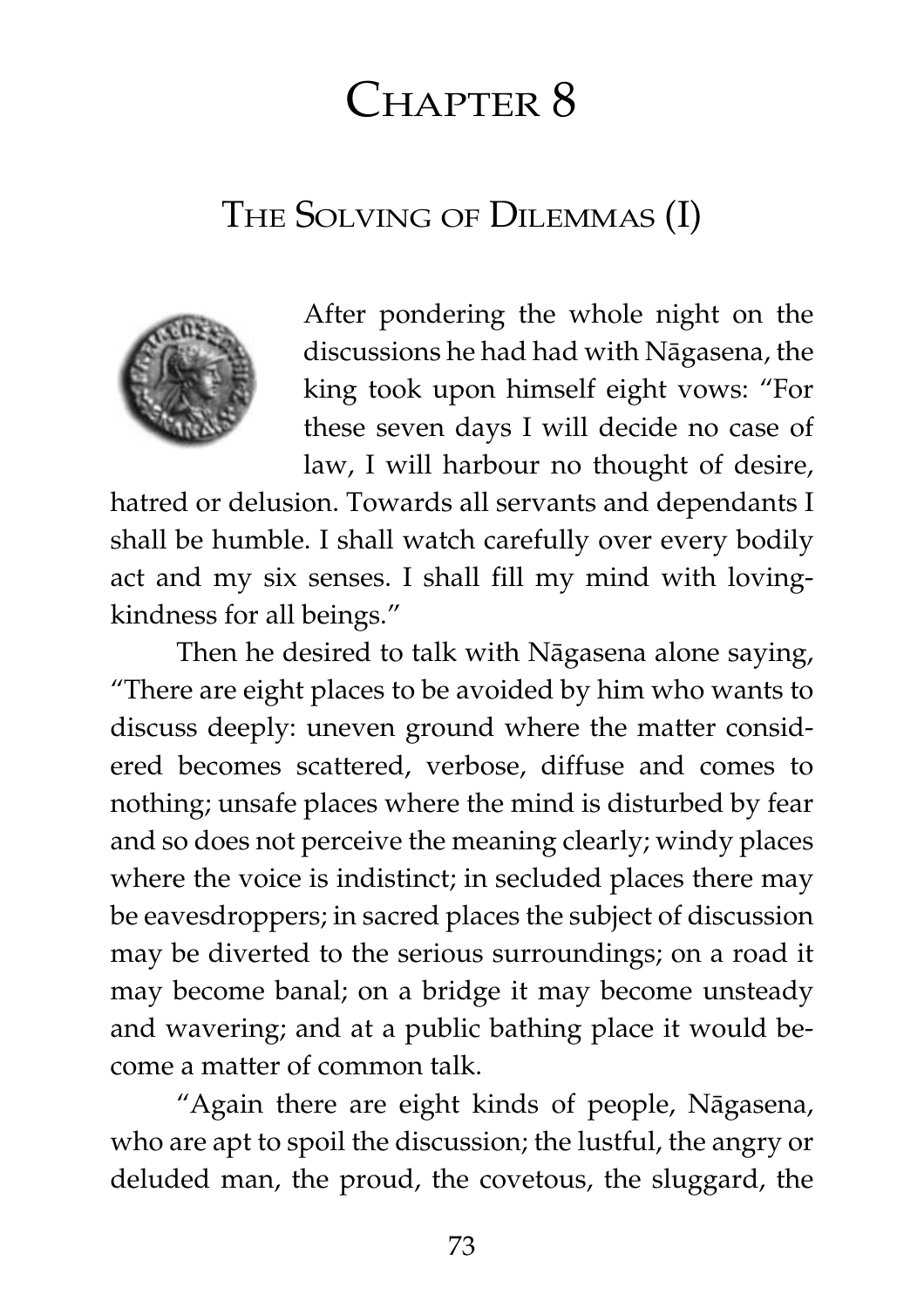man of one idea, and the poor fool — these eight are the spoilers of high argument.

"There are eight causes, Nàgasena, of the development and maturing of intelligence: the advance of years, the growth of reputation, frequent questioning, association with a spiritual guide, one's own reasoning, discussion, association with the virtuous and dwelling in a suitable place. This spot is free from objections to talking matters over and I am a model pupil; I am discreet and my insight is mature.

"These, Nàgasena, are the twenty-five duties of a teacher towards his worthy pupil: he must always protect his pupil, let him know what to cultivate and what to avoid, what he should be earnest about and what neglect. He should instruct him as to sleep, keeping in health, what food to accept or reject, teach him moderation in food, and share with him what he gets in his own almsbowl. He should encourage him when he is discouraged and advise him as to suitable company, villages and monasteries to frequent. He should never indulge in joking or foolish talk with him. Having seen any defect he should be patient with him. He should be diligent, one who fulfils the precepts, worthy of respect and open-hearted. He should regard him as a son, strive to bring him forward, make him strong in knowledge, love him, never desert him in need, never neglect any duty and help him back onto the right path when he stumbles."

"O king, there are these ten qualities of a lay disciple. He should share the joy and sorrow of the Order, take the Dhamma as his guide, delight in giving as far as he is able and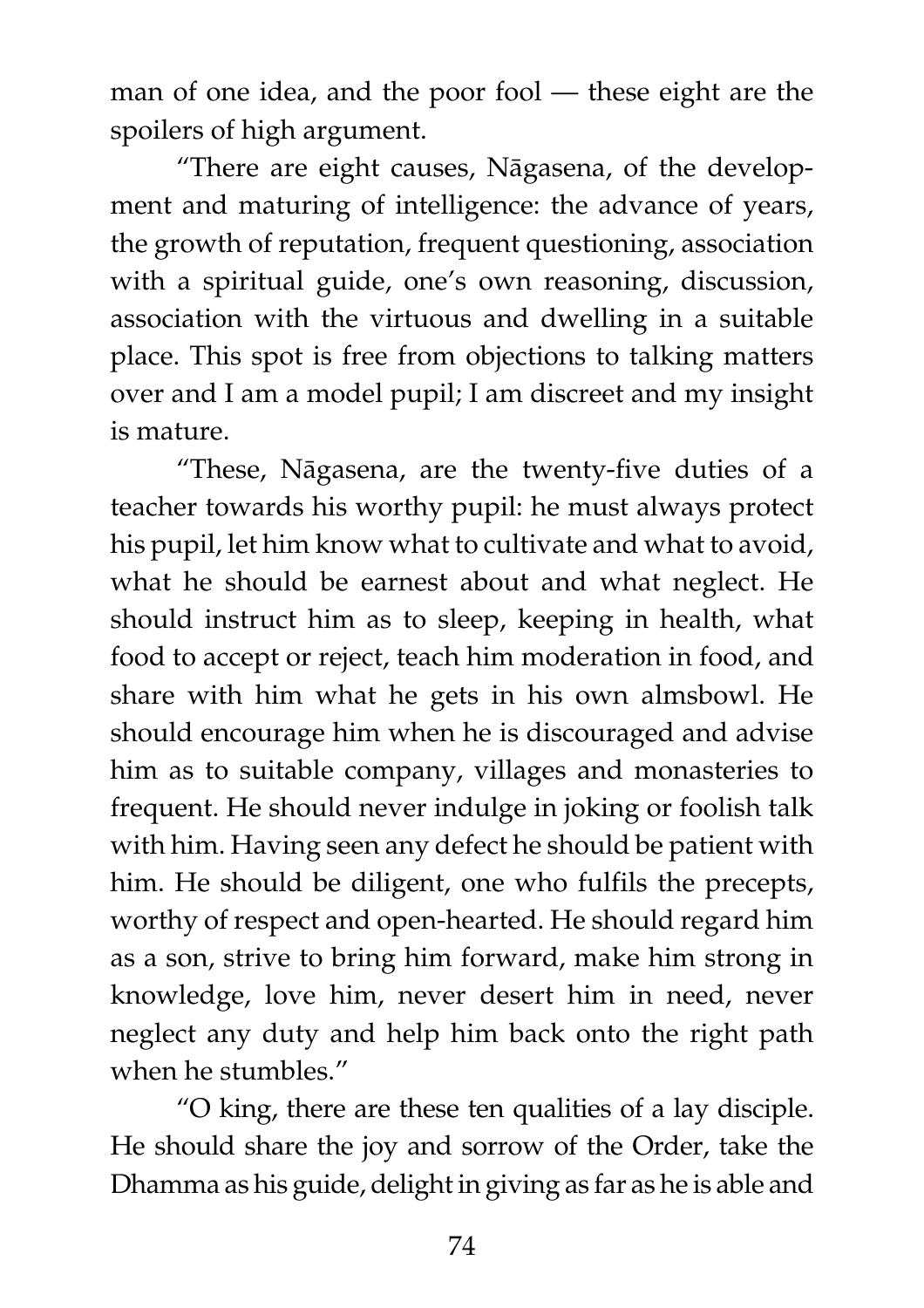should strive to revive the religion if it is in decay. He holds right views and, being one free from the excitement of celebrating festivals, $57$  he does not run after another teacher even for the sake of his life. He keeps watch over his thoughts, words and deeds, delights in harmony and is unbiased. As he is no hypocrite he takes refuge in the Buddha, Dhamma and Saṅgha. All of these qualities are present in you, hence it is proper and becoming in you that, seeing the decay in the religion of the conqueror, you desire its prosperity. I give you leave to ask me whatever you wish."

#### 1. On Honours Paid to the Buddha

Then, when leave had been granted, Milinda paid homage and, with his hands joined in reverence, began by asking:

"Venerable Nàgasena, the leaders of other sects say, 'If the Buddha agrees to honour and gifts then he is not entirely free from the world. Therefore any service rendered to him becomes empty and vain.' Tear apart this tangle of wrongviews, solve this dilemma and give insight to the future sons of the Buddha with which to refute their adversaries."

"The Blessed One, O king, is entirely set free and has no attachment to either gifts or honour paid to him."

"Nàgasena, a son may speak in praise of his father, or a father in praise of his son but that is not sufficient grounds to silence the critics."

<sup>57.</sup> *cf*. A. iii. 206. One of five qualities which lead to one being an outcaste. He is not one who believes in the performance of rituals, or in omens; but he believes in deeds, so he celebrates festivals by observing the eight precepts, listening to the Dhamma and practising meditation.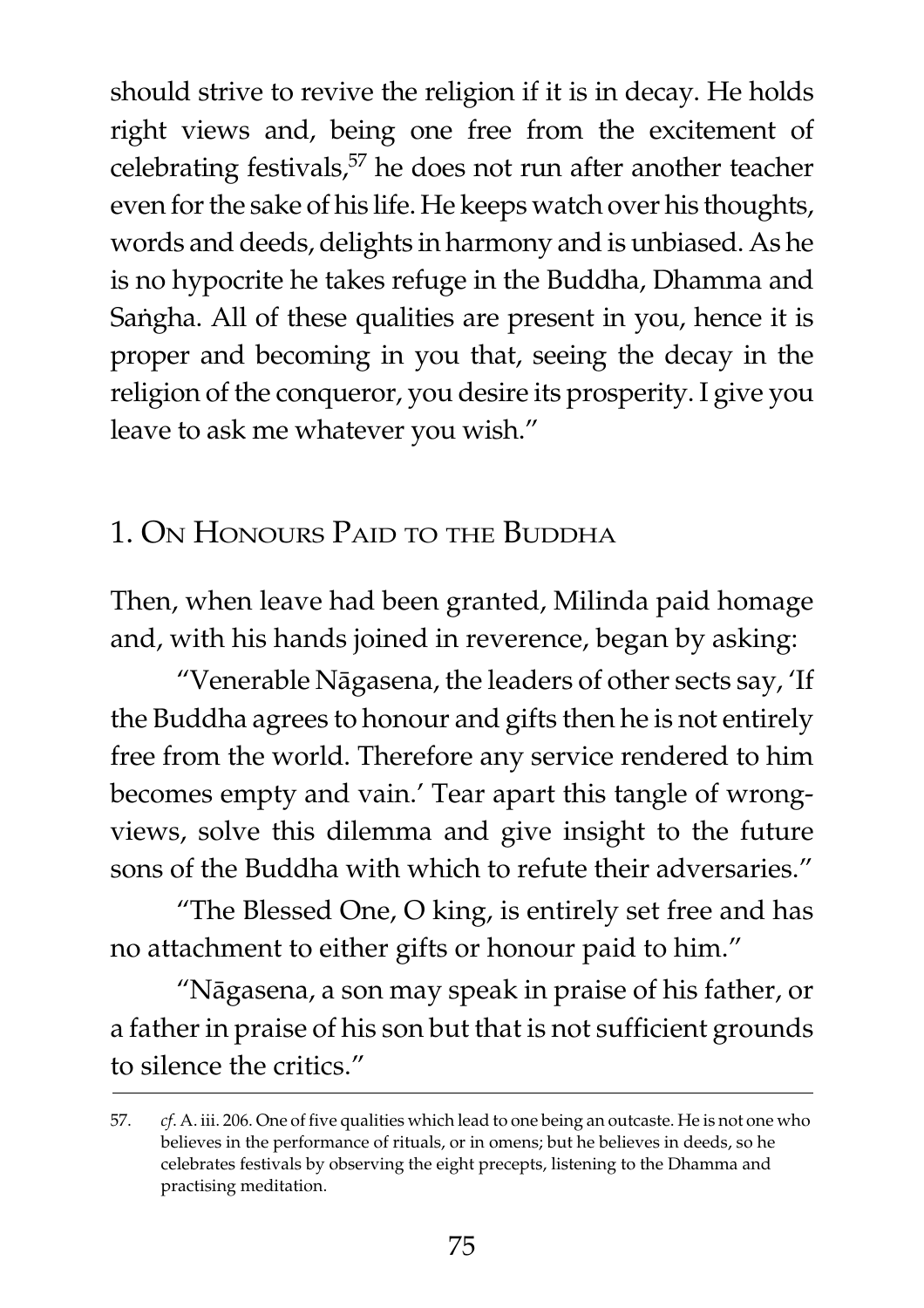"Even though the Blessed One has now passed away and cannot be said to accept gifts and honours paid to him yet deeds done in his name are of value and bear great fruit. As a great and mighty wind that blew, even so the Blessed One has blown over the world with his love, so soothing, so gentle and so pure. Like men tormented by heat and fever are soothed by a cool wind, so, too, beings tormented by the heat of desire, hatred and delusion are pacified by the sublime teaching of the Blessed One. Although, great king, the Blessed One has entirely passed away, he has left behind his doctrine, his discipline and his precious relics whose value derives from his virtue, concentration, wisdom and freedom. Beings afflicted by the sorrows of becoming can still receive the benefits of these things, as those who have fans can still make a breeze although the wind has subsided. This was foreseen by the Blessed One when he said, 'It may be, ânanda, that some of you may think, "The word of the master is ended; we have no teacher any more", but you should not regard it so. The Dhamma that has been preached by me and the rules that I have laid down, let them be your teachers when I am gone'. $58$ 

"Hear another reason, O king. Did you ever hear that the ogre Nandaka, who dared to strike the Elder Sàriputta, was swallowed up by the earth?"

"Yes, venerable sir, that is common knowledge."

"Did Venerable Sàriputta acquiesce in that?"

"Venerable Sàriputta would never agree to any pain being inflicted on a fellow creature, for he had rooted out all anger."

<sup>58.</sup> D. ii. 154.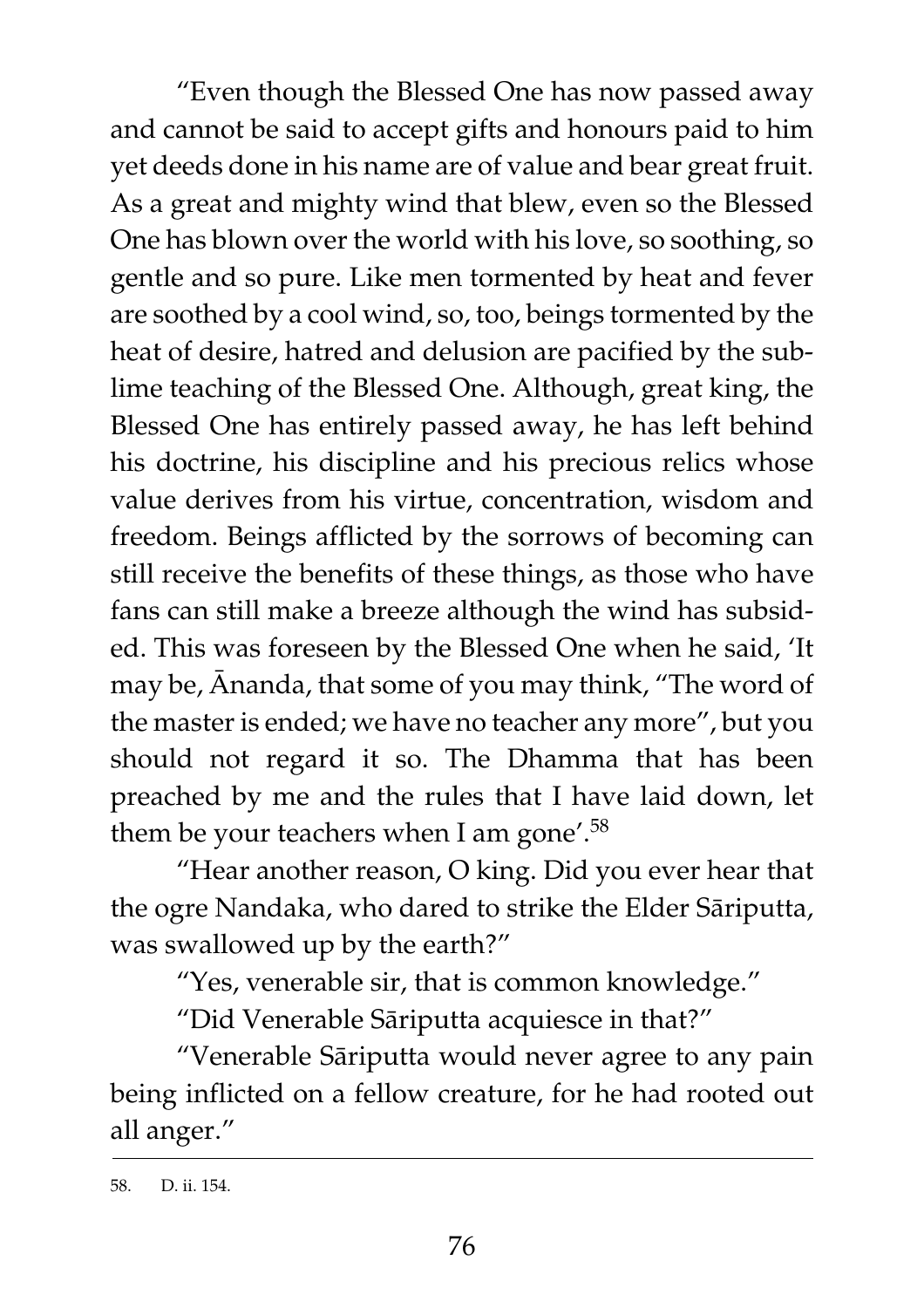"Then, if Sàriputta did not consent to it, why was Nandaka swallowed up by the earth?"

"It was because of the power of his evil deed."

"How many, O king, are those who have been swallowed up by the earth?"

"There are five, venerable sir; Ciñca the Brahmin woman,<sup>59</sup> Suppabuddha the Sākyan,<sup>60</sup> Devadatta,<sup>61</sup> Nandaka the ogre<sup>62</sup> and Nanda the Brahman<sup>63</sup> — these have been swallowed up by the earth."

"And whom, O king, had they wronged?"

"The Blessed One or his disciples."

"Therefore, O king, an act done to the Tathàgata, notwithstanding his having passed away, is nevertheless of value and bears fruit."

"Well has this deep question been explained by you, Nàgasena. You have disclosed that which was hidden, undone the knot, cleared the thicket, refuted the false view and the sectarians have been shrouded in darkness by you, the best of all the leaders of schools."

#### 2. The Omniscience of the Buddha

#### "Nàgasena, was the Buddha omniscient?" "Yes, O king, but the insight of knowledge was not

<sup>59.</sup> DhA. iii. 178, Commentary on Dhp. v 176. She was persuaded by the Buddha's opponents to accuse him of being her lover.

<sup>60.</sup> DhA. iii. 44 f, Commentary on Dhp. v 128. He was the father of Yasodharà and Devadatta and while drunk stood in the road obstructing the Buddha.

<sup>61.</sup> DhA. i. 147 f, Commentary on Dhp. v 17. He attempted to kill the Buddha.

<sup>62.</sup> Vism. 380. He was the *yakkha* who struck Sàriputta on the head.

<sup>63.</sup> DhA. ii. 49, Commentary on Dhp. 69. He was a youth who raped the beautiful nun Upalavanna, who was an *arahant*.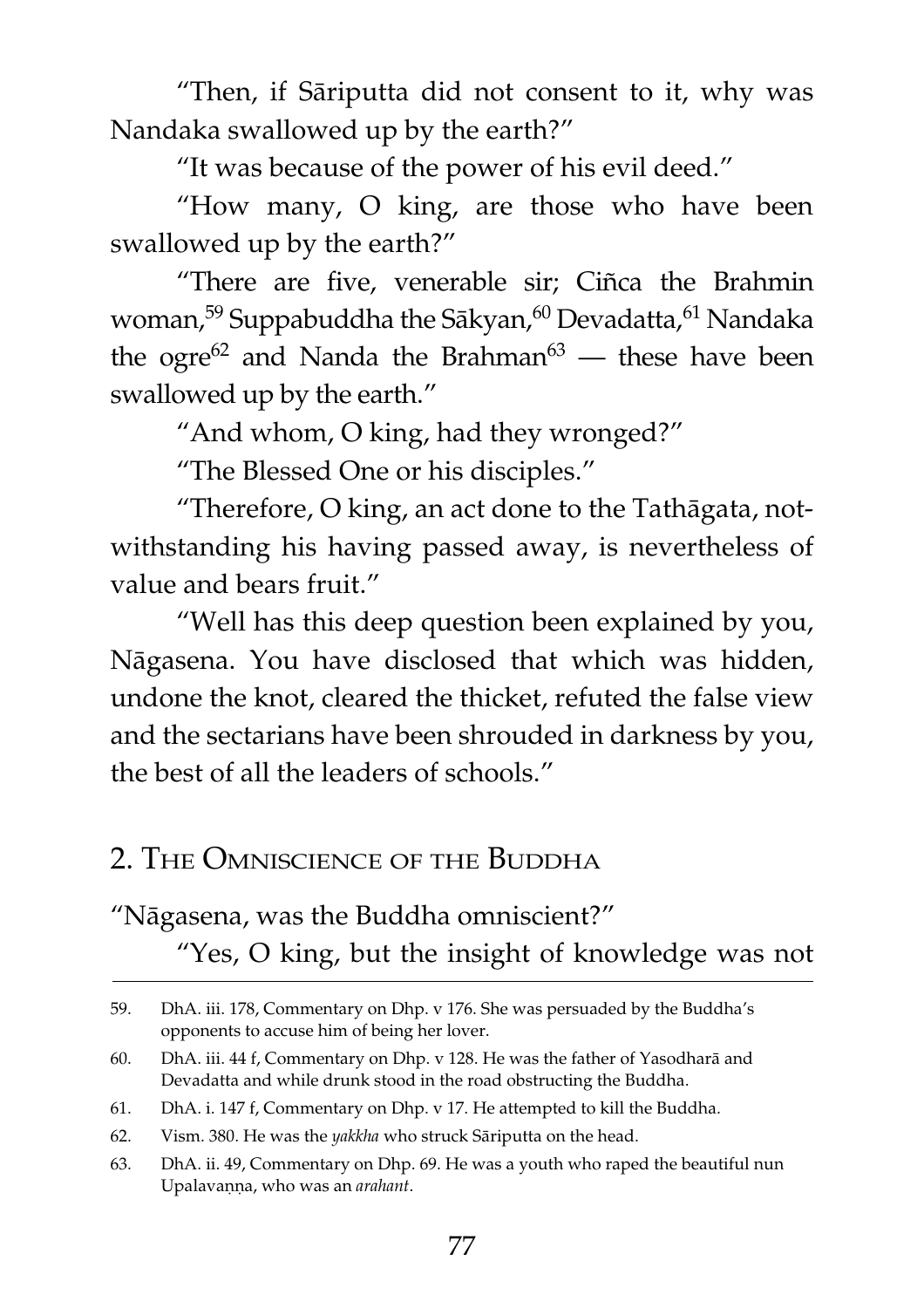always with him. It depended on reflection."

"Then, Nàgasena, the Buddha could not have been omniscient if his knowledge was reached through reflection."

"I will explain further. There are seven classes of mental ability. Firstly, there are ordinary people (*puthujjana*) who are full of desire, hatred and delusion; untrained in their action, speech and thought; their thinking acts slowly and with difficulty.

"Secondly, there are stream-winners who have attained to right view and rightly grasped the Master's teaching. Their thinking powers are quick and function easily as far as the first three fetters are concerned but beyond that they function slowly and with difficulty.

"Thirdly, there are once-returners in whom desire and hatred are reduced. Their thinking powers work quickly and easily as far as the five lower fetters are concerned but slowly and with difficulty beyond that.

"Fourthly, there are non-returners in whom desire and hatred are eliminated. Their thinking powers work quickly and easily as far as the ten fetters but slowly and with difficulty beyond that.

"Fifthly, there are the *arahants* in whom the floods of sensual desire, desire for rebirth, personality-belief and ignorance have ceased, who have lived the holy life and reached their final goal. Their thinking powers work quickly as far as the range of a disciple is concerned but slowly and with difficulty beyond that.<sup>64</sup>

<sup>64.</sup> There is no lack in their wisdom, but as regards knowledge of former lives or knowledge of the spiritual faculties of beings there is.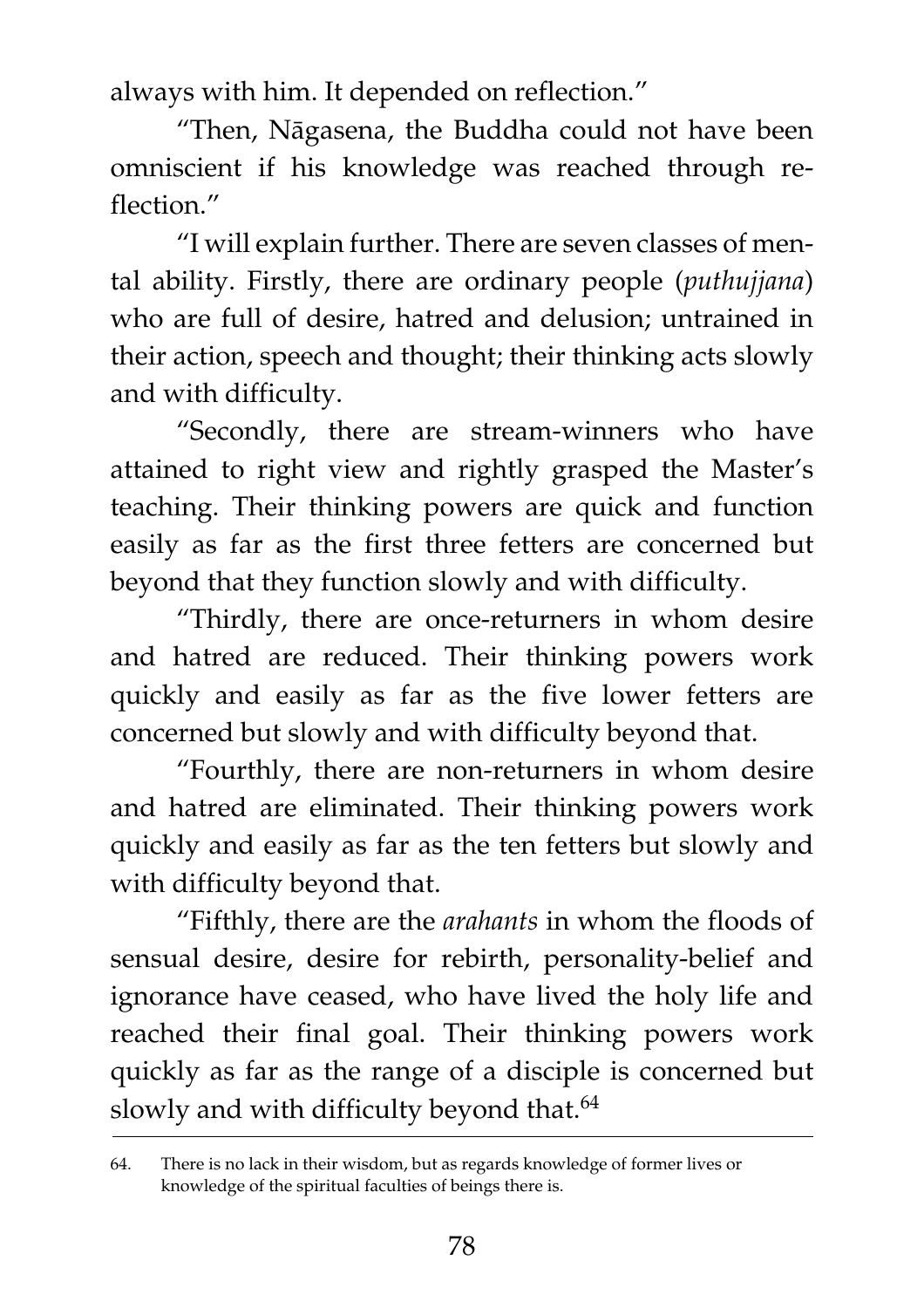"Sixthly, there are Solitary Buddhas who are dependent on themselves alone, needing no teacher. Their thinking powers work quickly as far as their own range is concerned but as regards that which is exclusively the range of the Perfectly Enlightened Ones their thinking works slowly and with difficulty. Like a man who would readily cross a small river that was on his own property but would hesitate to cross the great ocean.

"Lastly, there are Perfectly Enlightened Buddhas who have all knowledge, are endowed with the ten powers, the four modes of fearlessness, and the eighteen characteristics of a Buddha. Their thinking powers are quickly exercised without sluggishness in any area of knowledge. As a sharp bolt on a powerful crossbow would easily pass through a thin cloth, just so their knowledge is unimpeded and easily outclasses the other six. It is because their minds are so clear and agile that the Buddhas can display the Twin Miracle.<sup>65</sup> From that we may only guess how clear and active their powers are. For all these wonders there is no reason other than reflection that can be asserted."

"Nevertheless, Nàgasena, reflection is carried out for the purpose of seeking out what was not already clear before the reflection began."

"A rich man would not be called poor just because there was no food prepared when a traveller arrived at his house unexpectedly; nor would a tree be called barren when it was fully laden just because no fruit had yet fallen

<sup>65.</sup> A feat of supernormal power where fountains of fire and water issue simultaneously from each pore of his body.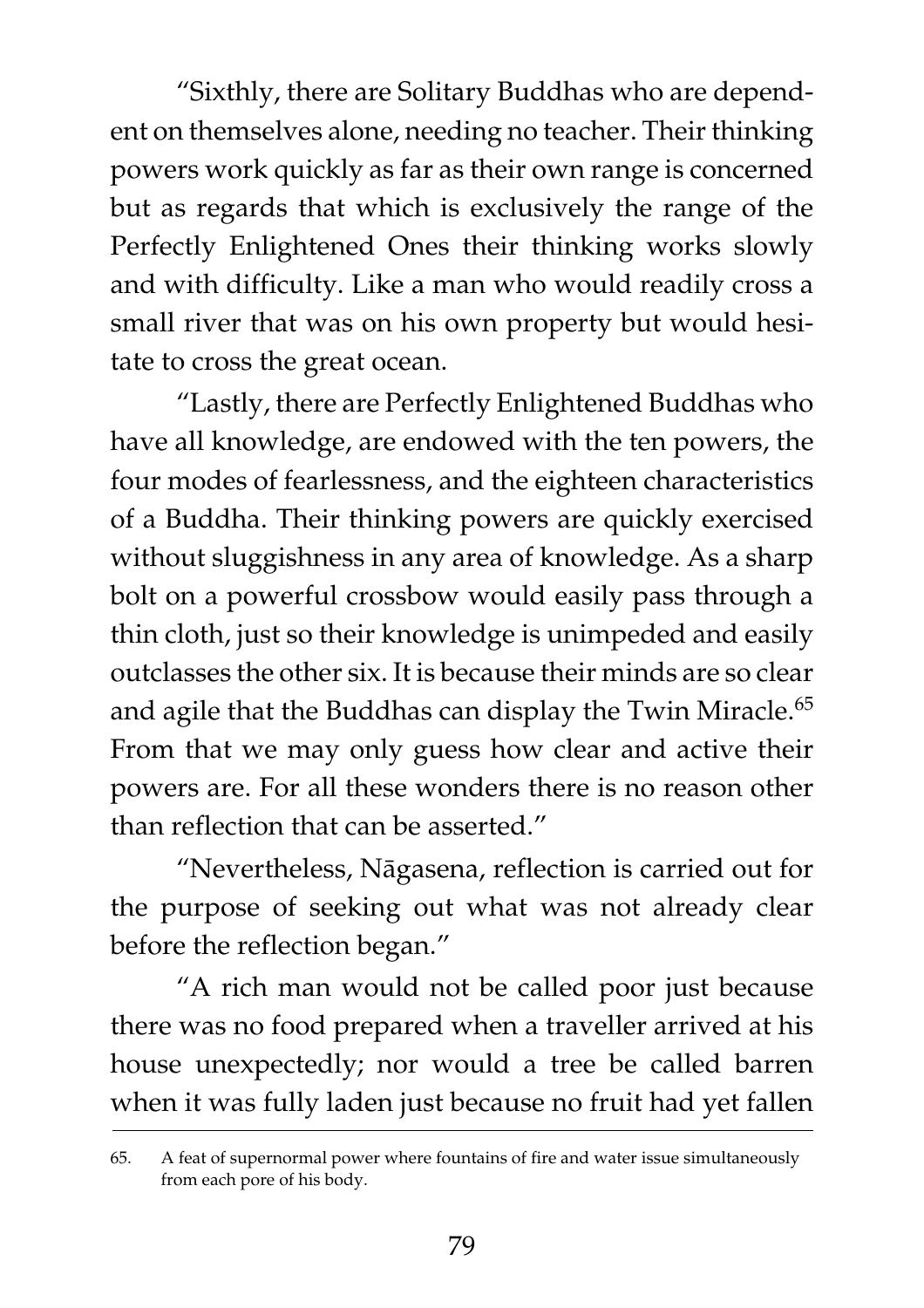on the ground. So too the Buddha is indeed omniscient although his knowledge is gained through reflection."

#### 3. Devadatta's Ordination

"If the Buddha was both omniscient and full of compassion why did he admit Devadatta to the Order, since by causing a schism66 [which only a *bhikkhu* can do] he was thereby consigned to hell for an aeon?<sup>67</sup> If the Buddha did not know what Devadatta would do then he was not omniscient and if he knew then he was not compassionate."

"The Blessed One was both omniscient and full of compassion. It was because he foresaw that Devadatta's suffering would become limited that he admitted him to the Order. As a man of influence might have a criminal's sentence mitigated from execution to the cutting off of hands and feet but would not thereby be responsible for the pain and suffering that that man had to undergo, or as a clever physician would make a critical disease lighter by giving a powerful purgative, so did the Buddha reduce the future suffering of Devadatta by admitting him to the Order. After he has suffered for the rest of the aeon in purgatory Devadatta will be released and become a Solitary Buddha by the name of Aṭṭhissara."

"Great is the gift bestowed, Nàgasena, by the Blessed One on Devadatta. The Tathàgata pointed out the road to him when he was lost in the jungle, he gave him a firm

<sup>66.</sup> Schism occurs when two groups of four or more monks living within the same boundary recite the *Pàtimokkha* separately.

<sup>67.</sup> *Kappa*, or *Kalpa*[, see footnote to Dilemma 10.](#page-87-0)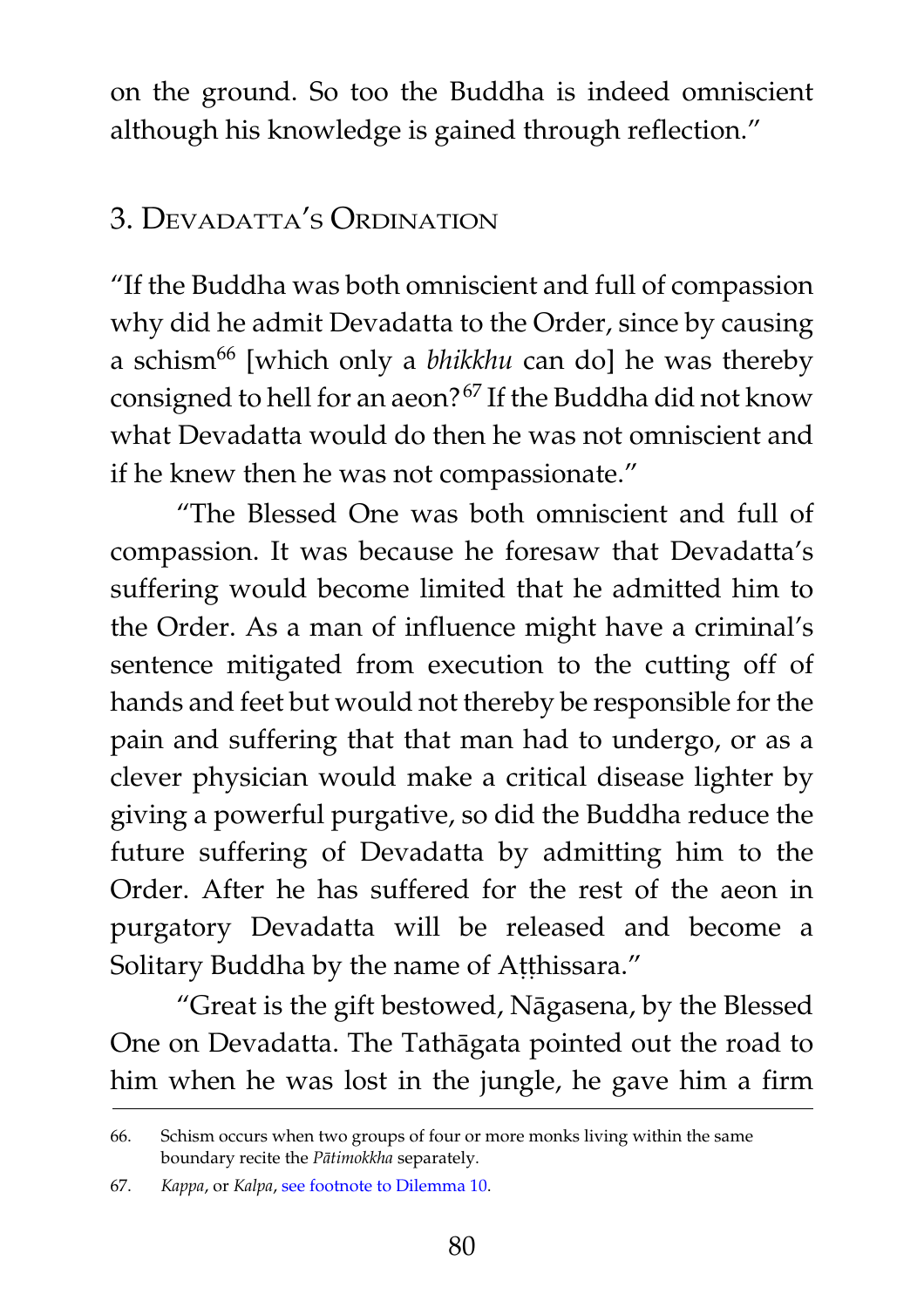foothold when he was falling down a precipice. Yet the reason and meaning for this could only have been pointed out by one as wise as you!"

## 4. Causes of Earthquakes

"The Buddha said, Nàgasena, that there are eight causes of a great earthquake.<sup>68</sup> Yet we find that there is a ninth cause also mentioned in the texts. When the Bodhisatta Vessantara fulfilled the perfection of generosity by giving away his wife and children as servants then, too, did the great earth shake. If the former statement of the Buddha is true then the latter is false."

"Both statements, O king, are correct. The gift of Vessantara was not mentioned as a ninth cause of a great earthquake because it is an extremely rare occurrence. Just as the dried up creek that does not usually hold water is not called a river, but in times of exceptional rainfall it becomes a river, so too the largesse of Vessantara was an isolated and extraordinary occurrence, and for that reason one distinct from the eight usual causes of a great earthquake.

"Have you ever heard, O king, in the history of our religion of any act of devotion that gave its result in this very life?"

"Yes, venerable Nàgasena, there are seven such cases: Sumana the garland maker, $69$  Ekasāṭaka the brahman, $70$ 

<sup>68.</sup> D. ii. 107; A iv. 312.

<sup>69.</sup> DhA. ii. 40f, Dhp. v 68.

<sup>70.</sup> DhA. iii. 1, Dhp. v 116.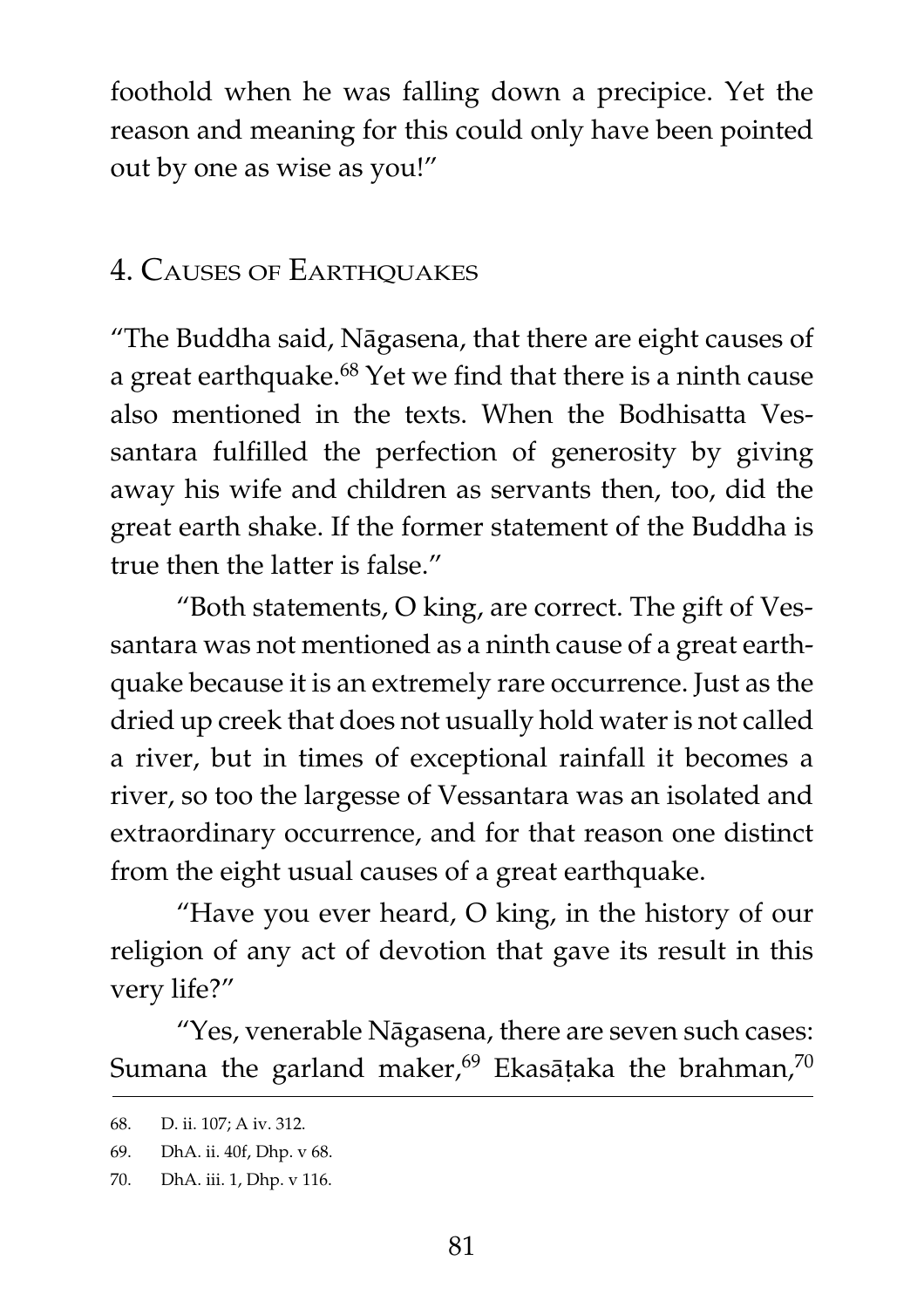Punna the farm worker,<sup>71</sup> Mallika the queen,<sup>72</sup> the queen known as the mother of Gopāla, $73$  Suppiyā the devoted woman $^{74}$  and Puṇṇā the slave-girl." $^{75}$ 

"But have you ever heard, O king, of the earth shaking even once or twice when a gift had been given?"

"No, venerable sir, I have never heard of that."

"I too, O king, have never heard of such a thing, though I have been devoted to study and ready to learn, except for this case of the splendid gift of Vessantara. It is by no common effort, O king, that the great earth is moved. It is when overburdened by the weight of righteousness, overpowered by the burden of the goodness of acts that testify to absolute purity; that, unable to support it, the broad earth quakes and trembles. When Vessantara gave his gift, O king, he was giving things away not for the sake of a glorious rebirth, nor for future wealth, nor to receive gifts in return, nor for flattery, nor for any other personal gain, but only for the sake of supreme wisdom."

## 5. Asseveration of Truth

"King Sãvi gave his eyes to someone who begged for them and new eyes arose in their place.<sup>76</sup> How is this possible?"

<sup>71.</sup> DhA. iii. 302f, Dhp. v 223.

<sup>72.</sup> Jà. iii. 405, Dhp. v 177.

<sup>73.</sup> AA. i. 207f.

<sup>74.</sup> Vin. i. 217-8. Having promised meat broth to a monk she was unable to buy any meat so she cut a piece from her own thigh prepared broth and offered it to the monk. When the Buddha met her the wound healed miraculously. *See also* [Dilemma 73.](#page-146-0)

<sup>75.</sup> DhA. iii. 321, Dhp. v 226.

<sup>76.</sup> Jà. No. 499.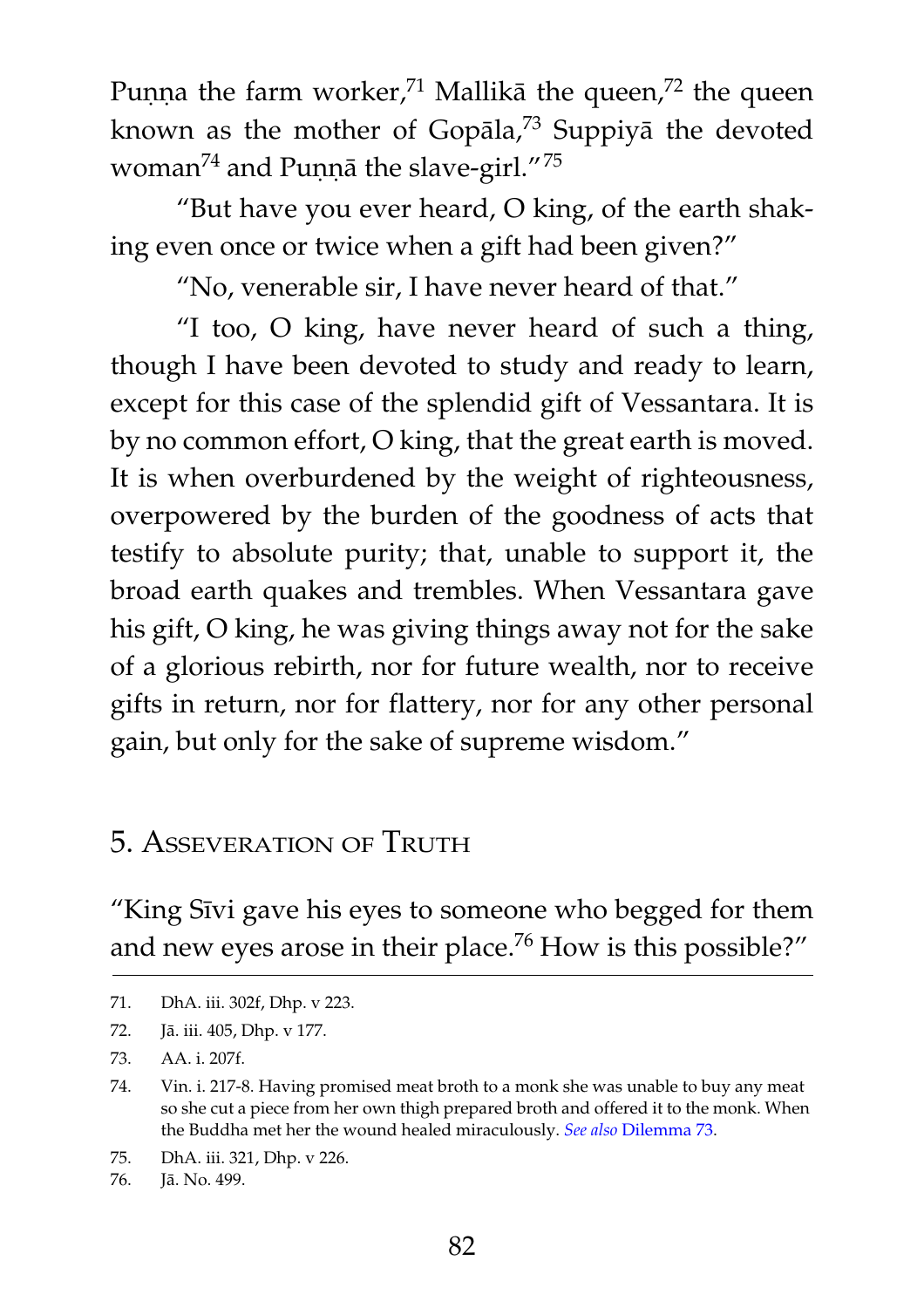"It was by the power of the truth that it happened. As when mystics recite the truth they can make the rain fall, drive back fire or neutralize poison.

"When Asoka the righteous ruler stood one day among the townsfolk of Pāṭaliputta he said to his ministers; 'Is there anyone who could make this great Ganges flow backwards and upstream?' Then a certain courtesan, named Bindumatã, was in the crowd and she performed an act of truth. At that very moment the mighty Ganges, roaring and raging, rolled back upstream in sight of everyone. The king, awestruck, sought out the woman who was the cause of this and asked her, 'What is the act of truth by which you did this?' She replied, 'Whoever pays me, whether he is a brahmin, a noble, a tradesman or a servant, I regard them all alike. Free from bias I do service to him who has paid me. This is the basis of the act of truth<sup>77</sup> by which I turned the Ganges back.'

"There is no ordinary cause for those things to happen but the power of truth is itself the cause. And there is no reason for the realisation of the Four Noble Truths other than the power of truth."

#### 6. The Dilemma Regarding Conception

"The Blessed One said, Nàgasena, that there is conception in a womb with the coincidence of three causes; coitus of the parents, $78$  the mother's season and a being to be born. $79$ 

<sup>77.</sup> There are many examples in the *Jàtaka*, e.g. Jà. i. 214, 215. It is not necessary for the truth averred to be commendable. *cf*. Jà. iv. 31-33.

<sup>78.</sup> *See* Ja. Nos. 497, 523, 526; and Vin. iii. 205f for examples of conception without sexual intercourse.

<sup>79.</sup> M. i. 265, M. ii. 157.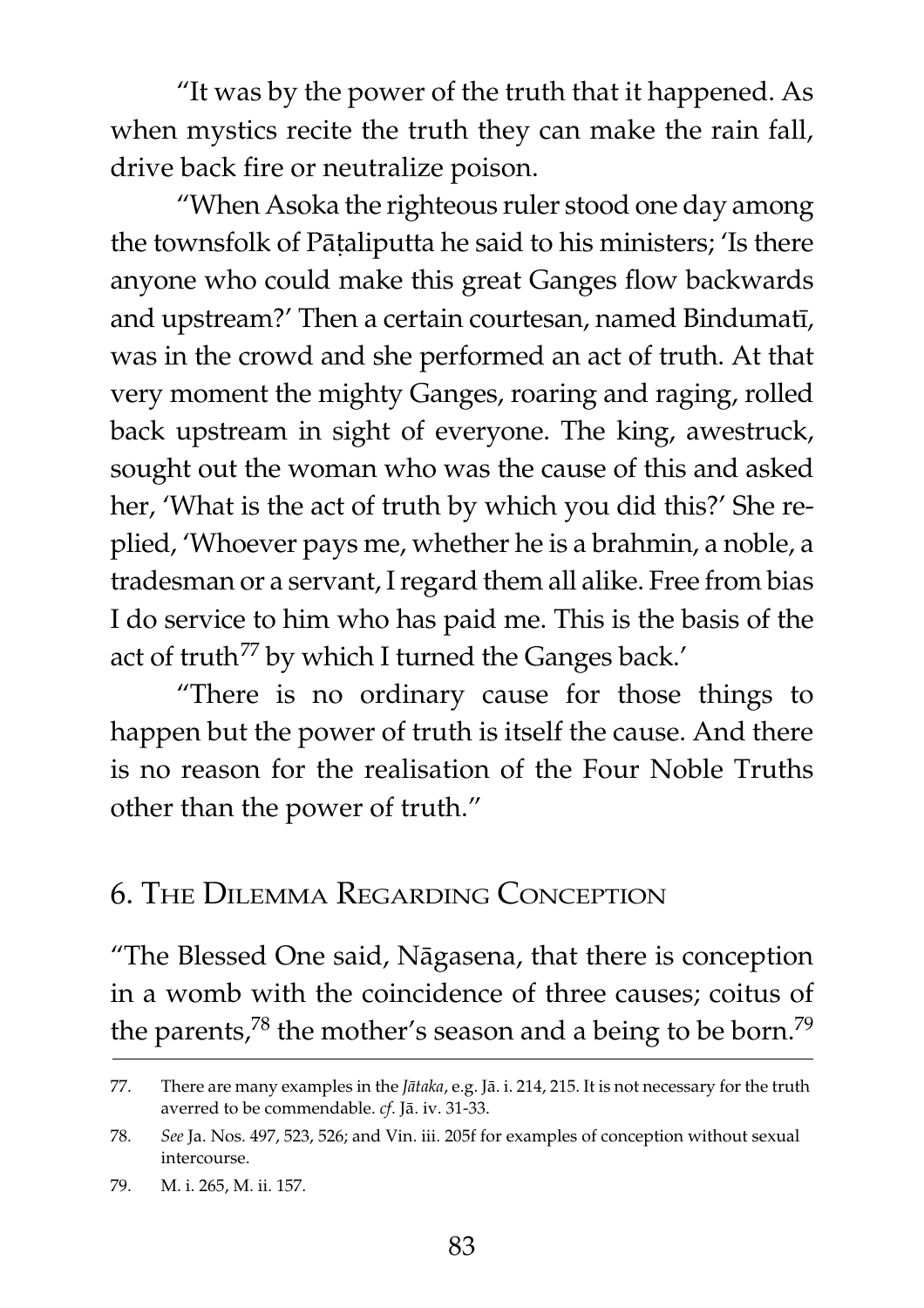However, he also said that when the ascetic Dukàla touched the navel of the ascetic woman Pàrikà with his thumb the boy Sāma was conceived. $80$  If the first statement is true then the latter must be false."

"Both statements are true, O king, but you should not think that there was any transgression in the latter case. Sakka, the king of the gods, having seen that those virtuous ascetics would become blind, entreated them to have a son. However, they would not consent to intercourse even to save their lives, so Sakka intervened by instructing Dukàla and thus Sàma was conceived."

## 7. The Duration of the Religion

"After the ordination of women, the Blessed One said that the pure doctrine would only last for five hundred years.<sup>81</sup> However, to Subaddha he said, 'So long as the brethren live the perfect holy life then this world will not be bereft of *arahants*.' These statements are contradictory."

"O king, the Blessed One did make both statements, but they are different in the spirit and in the letter. One deals with the duration of the pure doctrine whereas the other deals with the practice of the religious life, two things widely distinct. In saying five hundred years he was fixing a limit to religion but in speaking to Subaddha he was declaring in what religion consisted. If the sons of the Buddha continue to exert themselves in the five factors of striving, $82$ 

<sup>80.</sup> Jà. No. 540.

<sup>81.</sup> The Sri Lankan text gives an alternative reading of 5,000 years.

<sup>82.</sup> *Padhàna —* Confidence, good health, honesty, energy and wisdom.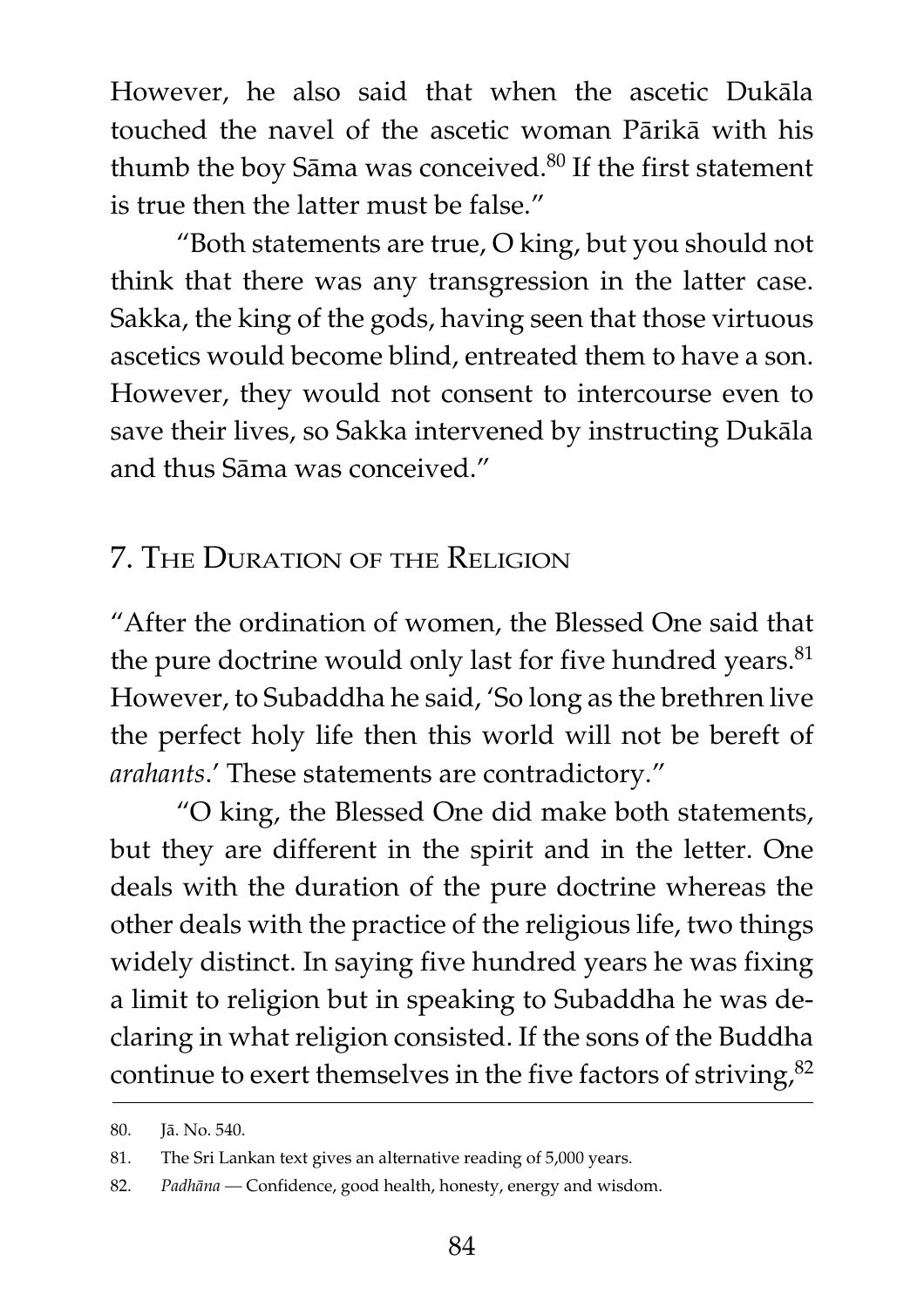<span id="page-84-0"></span>have a sincere desire for the three trainings,  $83$  perfecting themselves in conduct and virtue; then the glorious teaching of the Conqueror will long endure and stand more and more steadfast as the years roll on. The teaching of the Master, O king, has its root in practice, practice is its essence, and it stands as long as practice does not decline.

There are three modes of disappearance of a teaching. The decline of the attainment to a clear insight into it, of practice in accordance with it, and decline in the outward form of it. When the intellectual grasp ceases then even the man who conducts himself rightly has no clear understanding of it. By the decline of practice, promulgation of the *Vinaya* rules ceases and only the outward form of the religion remains. When the outward form ceases then the succession of the tradition is cut off."

#### 8. Purity of the Buddha

"If the Tathàgata destroyed all unwholesomeness in himself when he gained omniscience why did he get hurt by a splinter of rock that was thrown by Devadatta? If he did get hurt then he cannot have been free from all evil, for there is no feeling without *kamma*. All feeling has its root in *kamma* and it is only on account of *kamma* that feeling arises."

"No, great king, not all feeling has its root in *kamma*. There are eight causes of the arising of feelings. Excess of wind, of bile and of phlegm, the mixture of the three bodily fluids, variations in temperature, stress of circumstances,

<sup>83.</sup> *Sīla, samādhi, paññā* (Virtue, concentration and wisdom).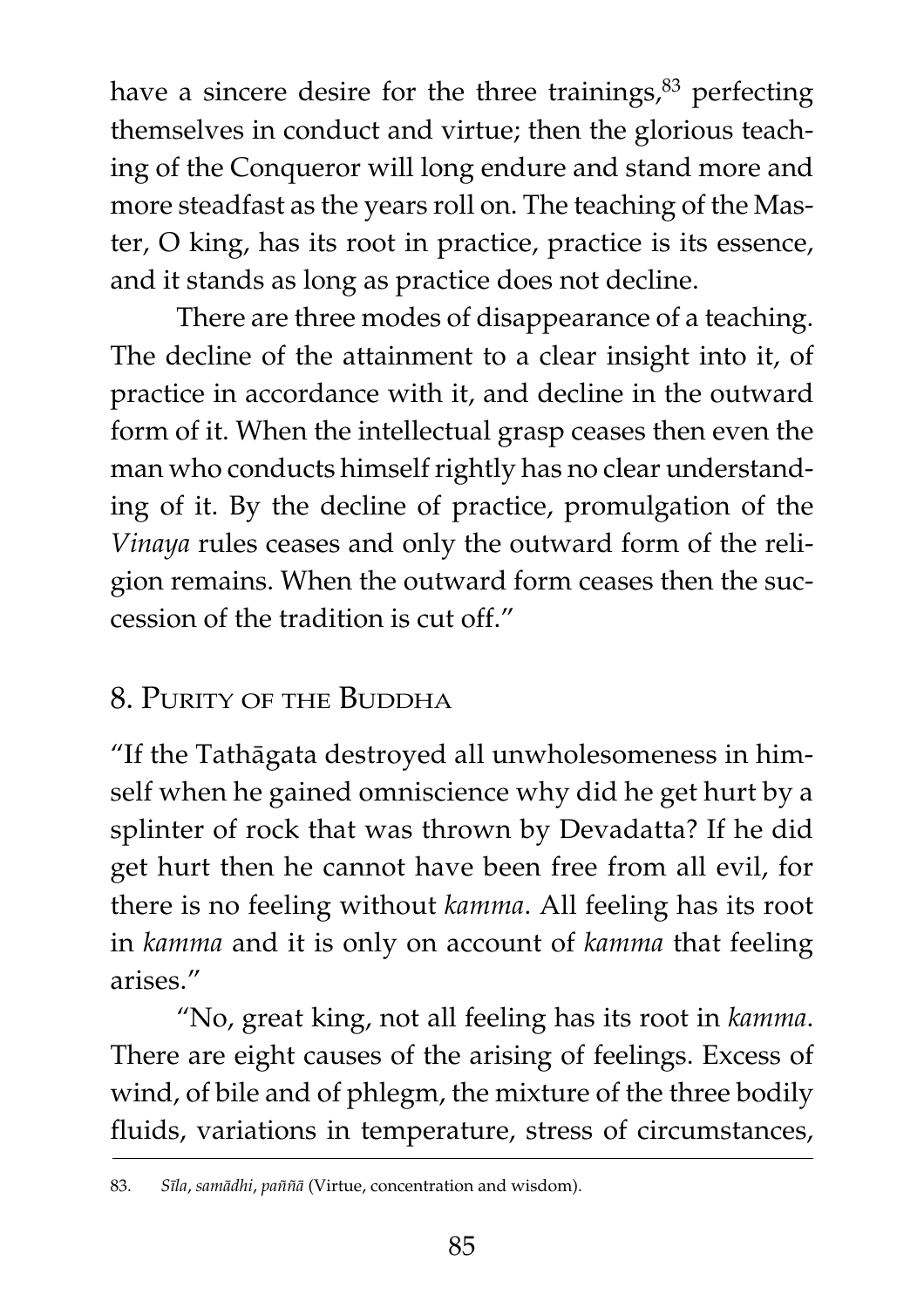external agency and *kamma*. Whoever says, 'It is only *kamma* that oppresses beings', thereby excludes the other seven reasons and that statement of theirs is wrong.

"When one's wind is disturbed it happens in one of ten ways; by cold, by heat, by hunger, by thirst, by overeating, by standing too long, by over exertion, by running, by medical treatment, or as a result of *kamma*. When the bile is disturbed it is in one of three ways; by cold, by heat or by unsuitable food. When the phlegm is disturbed it is in one of three ways; by cold, by heat or by eating and drinking. When these three disturbed fluids are mixed it brings about its own distinctive pain. Then there are pains arising from variations in temperature, stress of circumstances and by external agencies. There is also that pain which has *kamma* as its cause. So the pain that is due to *kamma* is much less than that due to other causes. The ignorant go too far when they say that everything that is experienced is produced as the fruit of *kamma*. Without a Buddha's insight no one can ascertain the extent of the action of *kamma*.

When the Blessed One's foot was grazed by the splinter of rock the pain was produced only by external agency. Although the Blessed One never suffered pain that was the result of his own *kamma*, or brought about by the stress of circumstances, he suffered pain from each of the other six  $causes<sup>84</sup>$ 

It was said, O king, by the Blessed One, 'There are certain pains, Sīvaka, which arise from bilious humours and you ought to know what they are for, it is a matter of com-

<sup>84.</sup> This is a controversial point. There are several references to the Buddha experiencing the result of previous *kamma* collected at Ap. i. 299ff.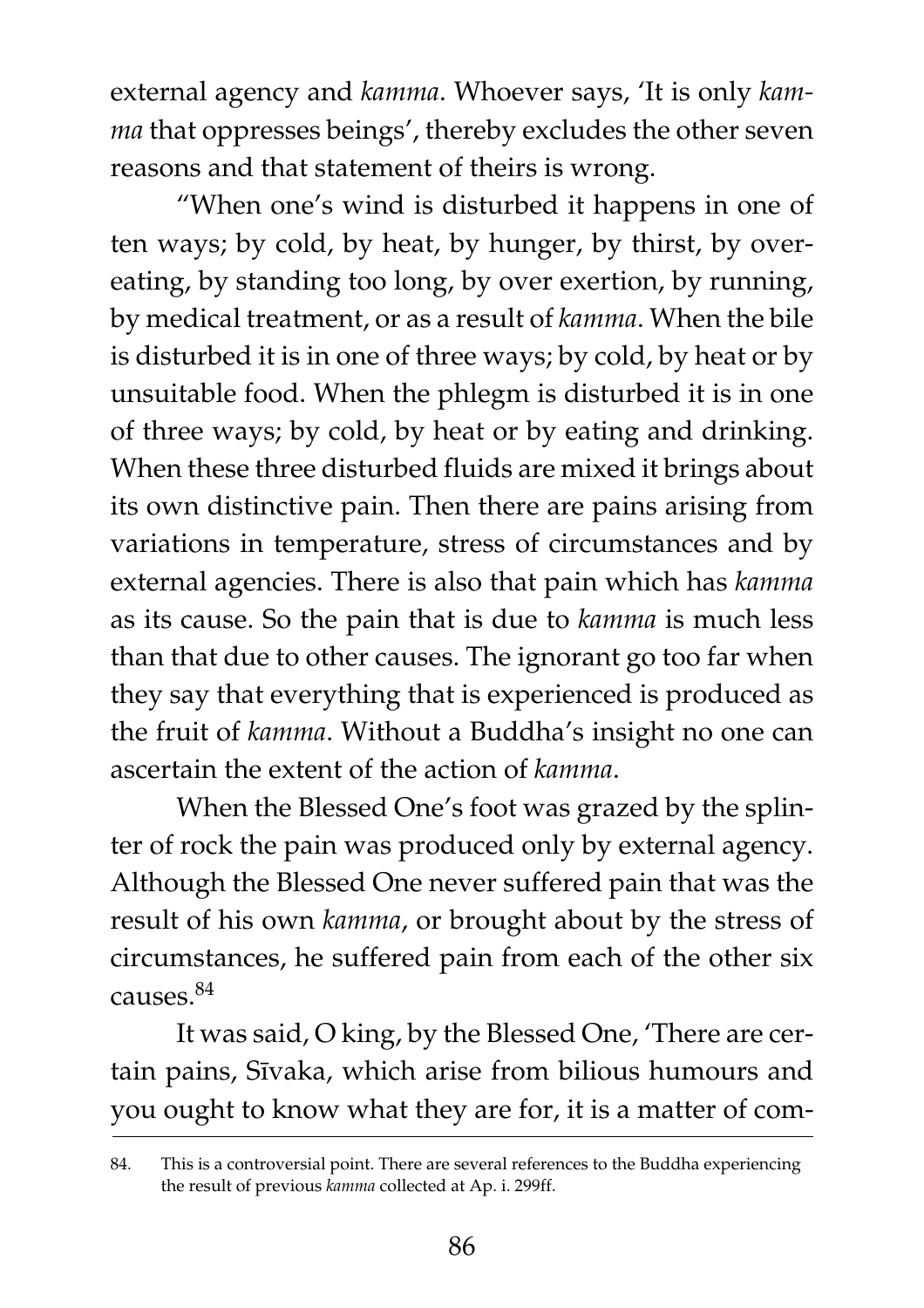mon knowledge. Those ascetics and Brahmans who are of the opinion and proclaim the view that all feelings that men experience are due to a previous act, go beyond certainty and knowledge and therein I say that they are wrong'."<sup>85</sup>

#### 9. PERFECTION OF THE BUDDHA

"If the Tathàgata had accomplished everything under the bodhi tree why did he spend a further three months in solitude? $86$  If a man has eaten and is satisfied, what is the use of further food; if a man is healthy, what is the use of him taking medicine?"

"O king, solitary meditation has many benefits. All the Tathàgatas attained to Buddhahood thereby and practised it in appreciation of its benefits to mankind. There are twenty-eight benefits of solitude: it guards him, increases his life expectancy, gives him vigour, conceals his failings, removes any bad reputation and brings fame, destroys discontent and brings satisfaction, banishes fear and endows him with confidence, removes sloth and fills him with zeal, takes away desire, hatred and delusion, subdues pride, disrupts discursive thought and makes the mind one-pointed, softens his mind and makes him light-hearted, makes him serious, brings him material gain, makes him worthy of reverence, brings him joy, fills him with delight, shows him the true nature of all formations, puts an end to rebirth, and gains for him all the fruits of a life of renunciation. It is be-

<sup>85.</sup> S. iv. 230f, *Moliya Sãvaka Sutta*.

<sup>86.</sup> Between the enlightenment (*Vesàkha*) and the first sermon (*Asàëha*) there are only two months, but there was an occasion when the Buddha spent three months in solitude. *cf*. Commentary to Dhp. v 6.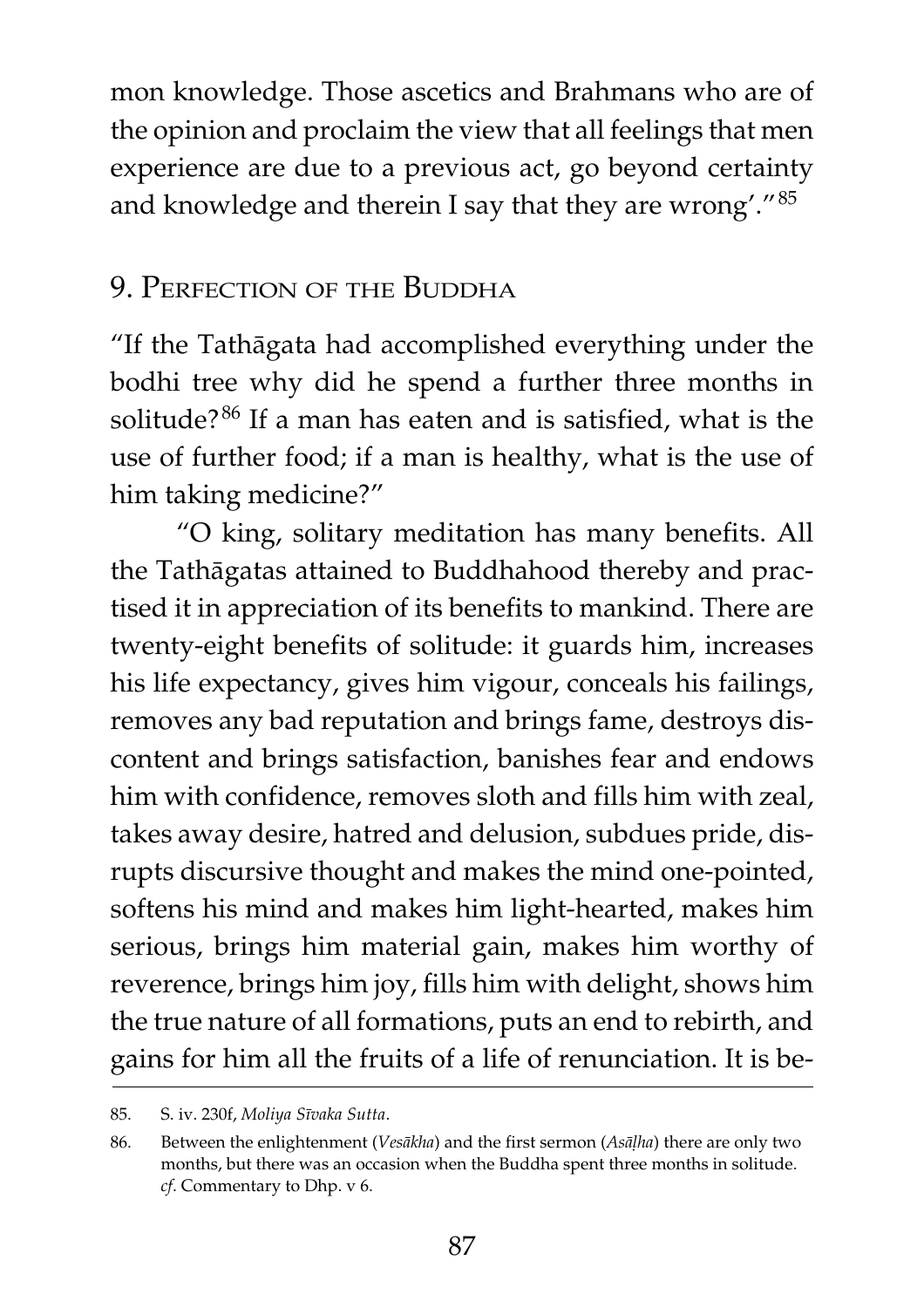<span id="page-87-0"></span>cause the Tathàgata has in mind these manifold benefits that he follows the practice of seclusion.

"There are altogether four reasons why the Tathàgatas devote themselves to solitude. For the sake of dwelling at ease, because of its blameless qualities, because it is the way to all noble things without exception, and because it has been praised and exalted by all the Buddhas. It is not because they have anything left to achieve or anything to add to what they have already accomplished but only because of these excellent advantages that they practice seclusion."

#### 10. EQUANIMITY OF THE BUDDHA

"The Buddha said that, if he wished, he could live for the remainder of the world-cycle<sup>87</sup> but he also said that he would die at the end of three months.<sup>88</sup> How can both of these statements be true?"

"Aeon, O king, in that connection means a man's lifespan and what the Buddha said was in order to exalt the bases of success (*iddhipàda*). The Blessed One was entirely free from desire for any kind of future life and condemned them all for he said, 'I find no beauty in the smallest part of future life, just as even a small quantity of excrement is of bad smell'."<sup>89</sup>

<sup>87.</sup> D. ii. 103. — A world-cycle (*kappa*) usually refers to a period of evolution and dissolution of the world but here it means a man's average life-span; about 100 years at the time of the Buddha, now onl*y* 75 years. It is said to be reducing by one year every century. An incalculable aeon (*asaïkheyya*) is much longer.

<sup>88.</sup> D. ii. 119.

<sup>89.</sup> A. i. 34.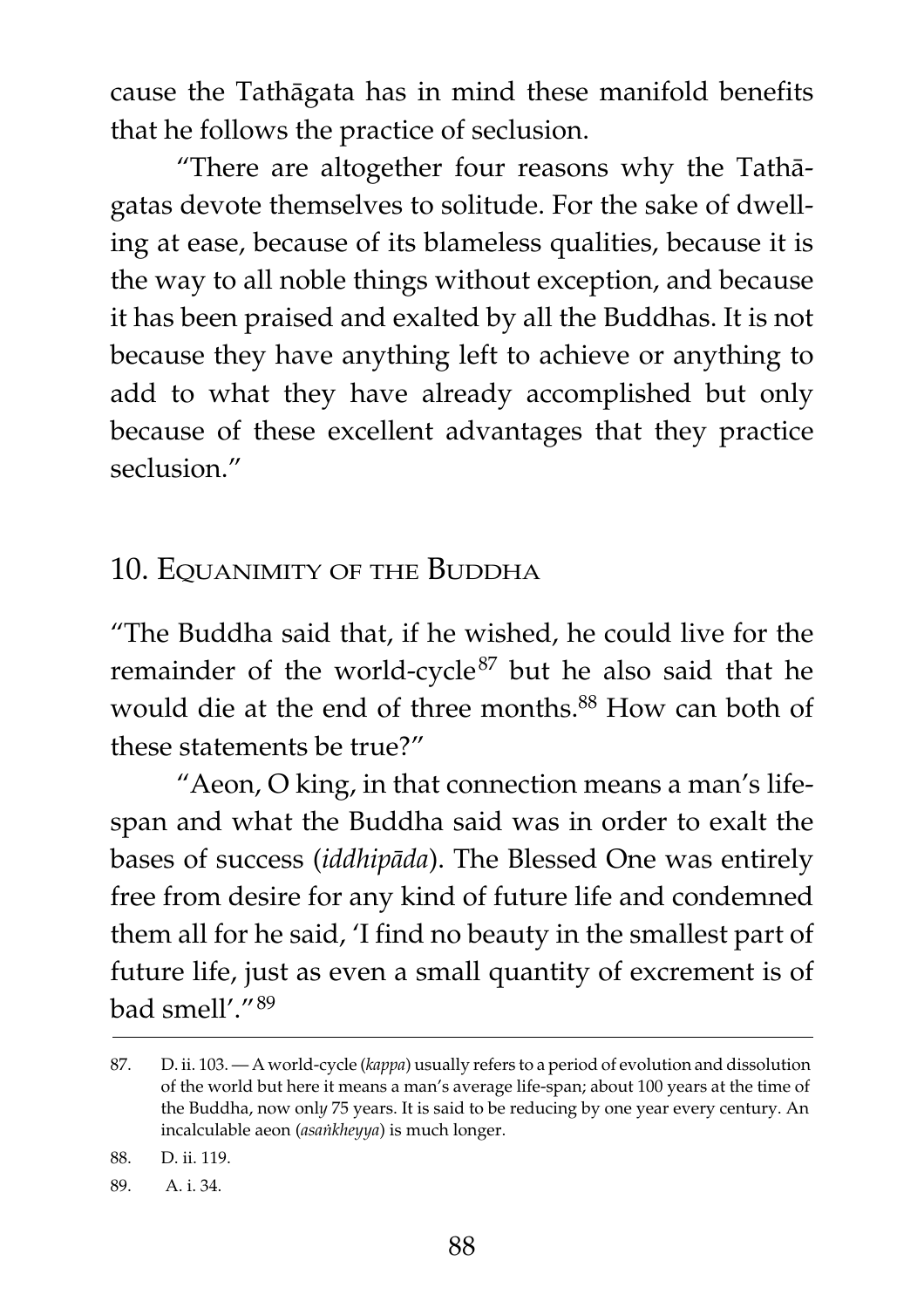# CHAPTER 9

## The Solving of Dilemmas (II)



11. The Minor and Lesser Precepts

"It has been said by the Blessed One, 'It is from higher knowledge, O monks, that I teach Dhamma.'90 Yet he also said, 'When I am gone, Ananda, let the Order, if it should

so wish, abolish the minor and lesser precepts.'91 Were then those precepts laid down in error and without due cause?"

"When the Blessed One, O king, said, 'Let the Order abolish the lesser and minor precepts', it was said in order to test the monks. As a king on his death bed would test his sons saying, 'The outer regions of my kingdom will be in danger of falling after my death.' Then, would his sons on the death of their father give up those outlying districts?"

"No indeed, venerable sir. Kings are grasping. The princes might, in their lust for power, subjugate an area twice what they already had but they would never willingly give up what they possessed."

"Just so, O king, the sons of the Buddha, in their enthusiasm for the Dhamma might keep even more than one hundred and fifty $92$  regulations but they would never give up any that had been laid down."

<sup>90.</sup> A. i. 276 *cf*. M. ii. 9.

<sup>91.</sup> D. ii. 154; Vin. ii. 287.

<sup>92.</sup> Excluding the 75 minor training rules there are 152 precepts.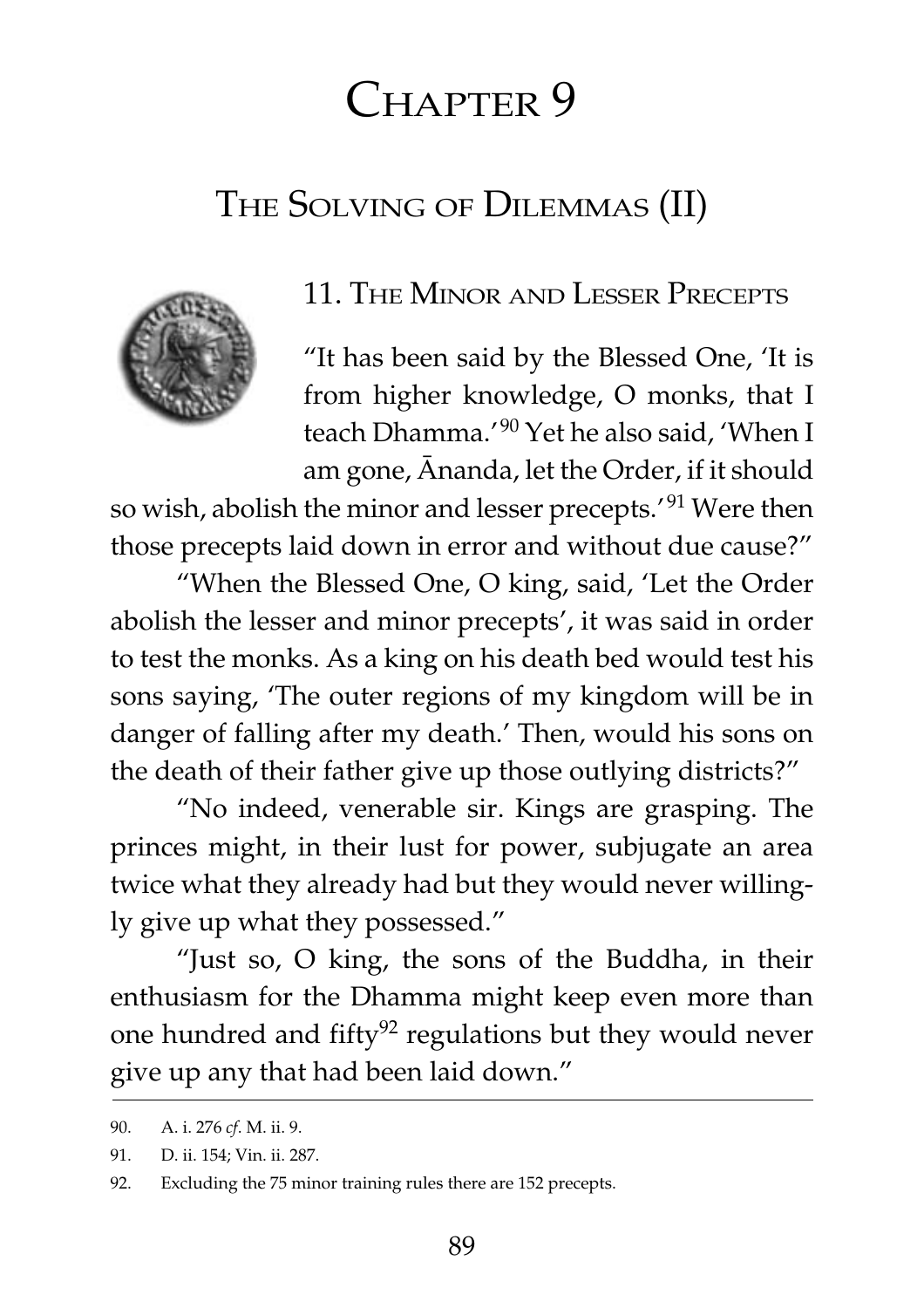"Venerable Nàgasena, when the Blessed One referred to the 'Minor and Lesser Precepts' people might be in doubt as to which these were."

"Those acts of wrong-doing $93$  are the lesser precepts, and wrong speech $94$  refers to the minor precepts. The elders who convened the First Buddhist Council were also not unanimous about this matter."

## 12. The Esoteric Teaching

"The Blessed One said to ânanda, 'In respect of the Dhamma the Tathàgata does not have the closed fist of a teacher who holds something back.'<sup>95</sup> Yet when he was questioned by Mālurikyāputta he made no answer.<sup>96</sup> Was it because of ignorance that he did not reply or did he wish to conceal something?"

"O king, it was not because of ignorance, nor for the sake of concealing anything that he did not answer. A question may be answered in one of four ways: directly, with an analysis, with a counter-question or by setting it aside.

"And what sort of question should be answered directly?

'Is matter impermanent? Is feeling impermanent? Is perception impermanent?' These should be answered directly.

"And what should be answered with an analysis? 'Is what is impermanent, matter?'

<sup>93.</sup> *Dukkaṭa*: Transgressions against the 75 training rules and other minor regulations.

<sup>94.</sup> *Dubbhàsita*: Frivolous or sarcastic speech that does not amount to lying or abuse of a monk.

<sup>95.</sup> D. ii. 100; S. v. 153.

<sup>96.</sup> M. ii. Sta. 63.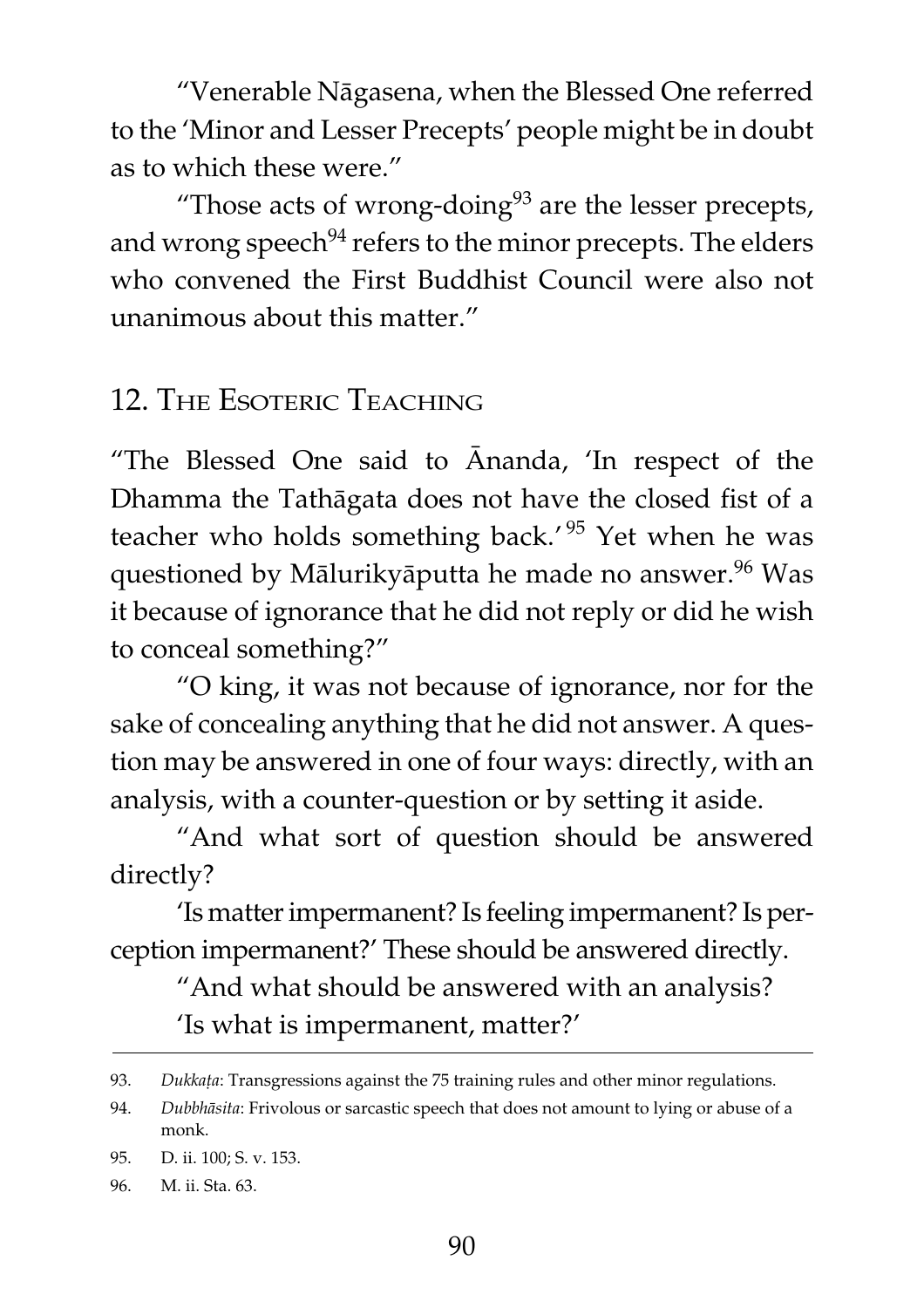"And what should be answered with a counterquestion?

'Can the eye perceive all things?'

"And which should be set aside?

'Is the world eternal? Is the world not eternal? Does the Tathàgata exist after death? Does he not exist after death? Is the soul the same as the body? Is the body one thing and the soul another?' It was to this sort of question that the Blessed One gave no reply to Màlurikyàputta. There was no reason to answer it. The Buddhas do not speak without reason."

#### 13. The Fear of Death

"The Blessed One said, 'All tremble at punishment, all are afraid of death.'97 Yet he also said, 'The *arahant* has passed beyond all fear.'98 How is it then? Do the *arahants* tremble at the fear of death? Or are the beings in hell afraid of death by which they may gain release from torment?"

"O king, it was not with regard to *arahants* that the Blessed One said, 'All tremble at punishment, all are afraid of death.' An *arahant is* an exception to that statement for all cause of fear has been removed by him. Suppose, O king, a king had four chief ministers who were faithful and trustworthy; would they be afraid if the king were to issue an order saying, 'All the people in my realm must pay a tax'?"

"No, Nàgasena, they would not be afraid because the tax does not apply to them, they are beyond taxation."

<sup>97.</sup> Dhp. v 129.

<sup>98.</sup> *cf*. A. ii. 172.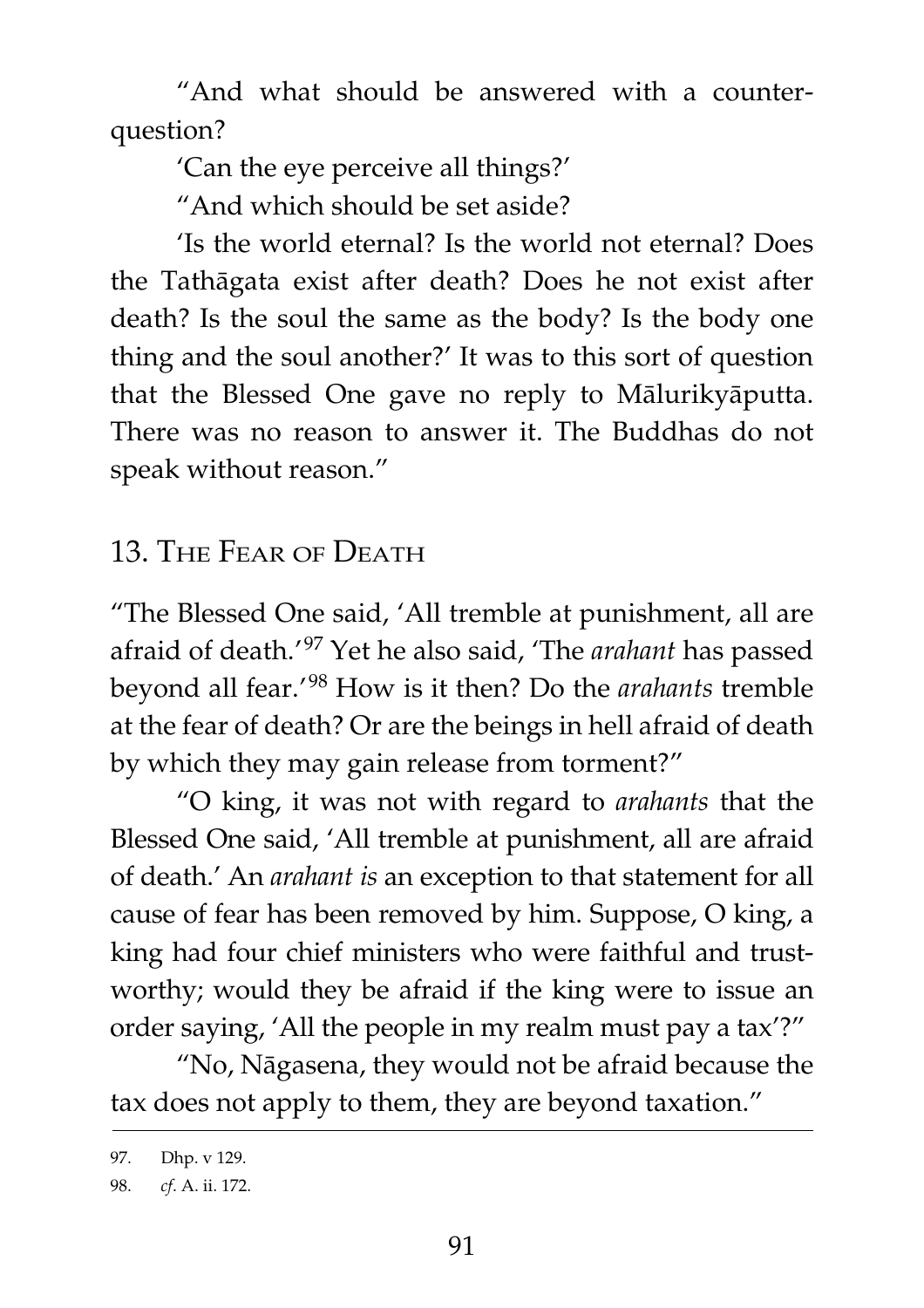"Just so, O king, the statement, 'All tremble at punishment, all fear death', does not apply to *arahants* because they are beyond the fear of death. There are these five ways, O king, in which the meaning of a statement should be established: by comparison with the text quoted; by 'taste' *i.e.* is it in accordance with other texts?; is it in accordance with the word of the teachers?; having considered his own opinion, *i*.*e*. is it in accordance with my own experience?; and, fifthly, by a combination of all these methods."

"Very well, Nàgasena, I accept that *arahants* are an exception to that statement, but surely those beings in hell cannot be afraid of the death by means of which they will gain release from that torment?"

"Those in hell are afraid of death, O king, for death is a condition that all those who have not seen the Dhamma are afraid of. Suppose, O king, a man kept prisoner in a dungeon were to be sent for by the king who wished to set him free. Wouldn't that prisoner be afraid of meeting the king?"

"Yes he would."

"Just so, O king, those beings in hell are afraid of death even though they will attain release from their torment."

## 14. PROTECTION FROM DEATH

"It was said by the Blessed One, 'Not in the sky, not in the ocean's midst, not in the most secluded mountain cleft, not in the whole wide world is found the spot where remaining one could escape the snare of death.'<sup>99</sup> Yet, on

<sup>99.</sup> Dhp. v 128.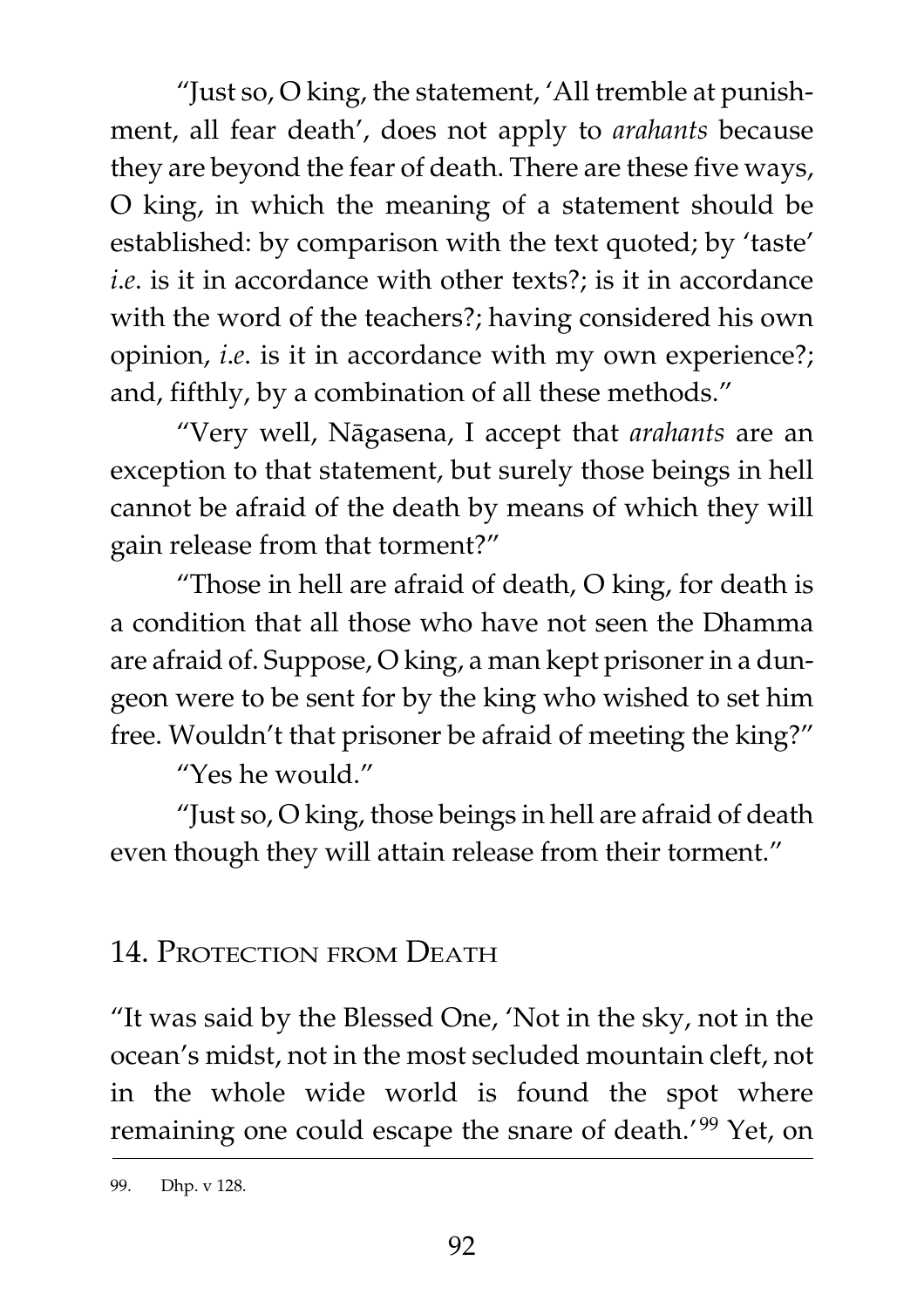the other hand, the protection verses (*paritta*) were prescribed by the Buddha for the protection of those in danger. If there is no escape from death then the *Paritta* ceremony is useless."

"*Paritta* verses, O king, are meant for those who have some portion of their life remaining. There is no ceremony or artificial means for prolonging the life of one whose lifespan has come to an end."

"But, Nàgasena, if he who has a term of life yet to run will live, and he who has none will die, then medicine and *Paritta* are alike useless."

"Have you ever seen or heard of a case of a disease being cured by medicine?"

"Yes, hundreds of times."

"Then your statement as to the ineffectiveness of *Paritta* and medicine must be wrong."

"Venerable Nàgasena, is *Paritta* a protection to everybody?"

"Only to some, not to all. There are three reasons for the failure of *Paritta*: the obstruction due to past *kamma*, that caused by present defilements, and the obstruction caused by lack of confidence. That which is a protection to beings loses its power through their own blemishes."

## 15. The Power of Màra

"Although you say that the Tathàgata was in constant receipt of alms<sup>100</sup> yet when he entered the Pañcasala

<sup>100.</sup> *cf*. A. ii. 87. "I, monks, enjoy a plentiful supply of alms when invited."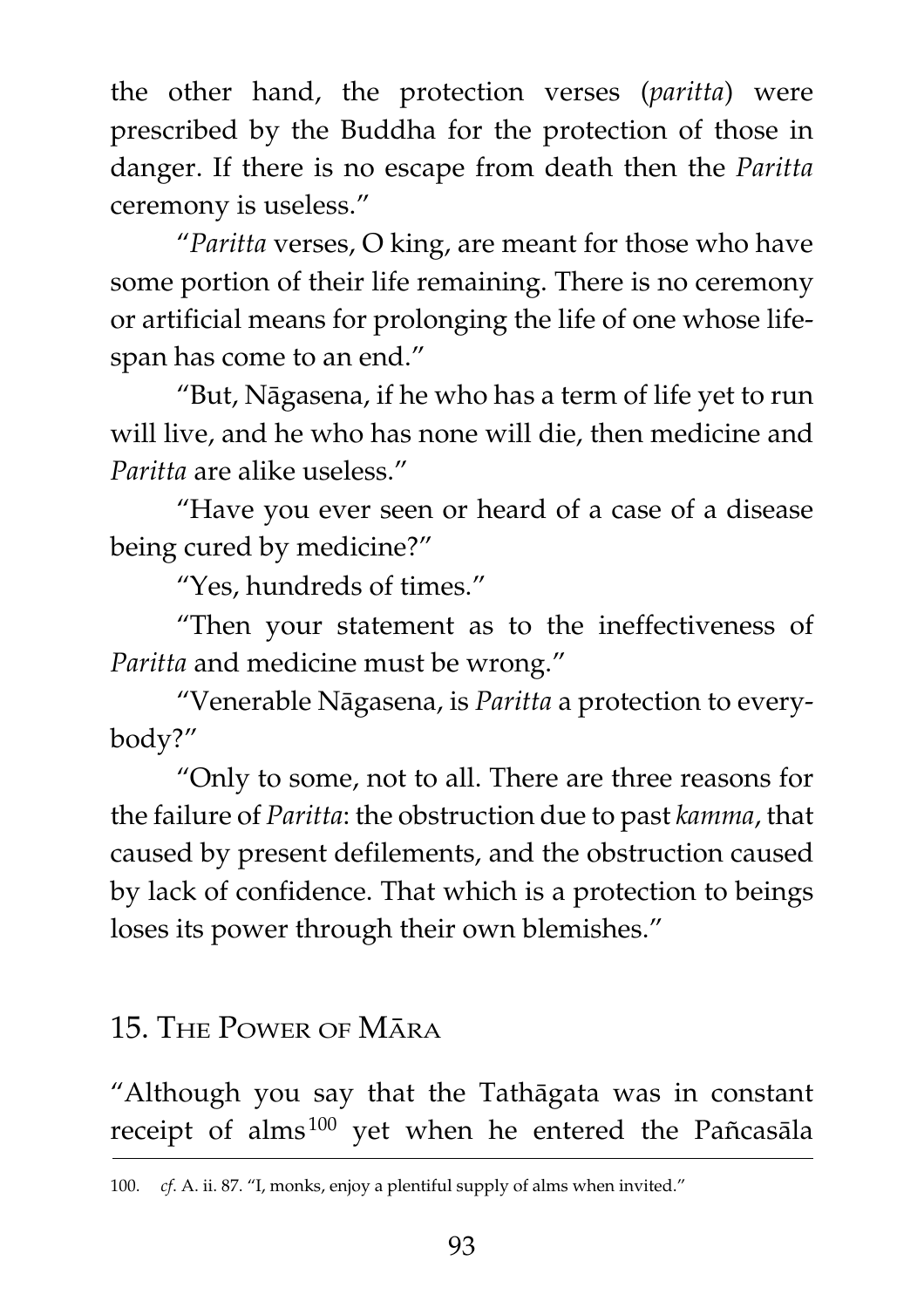village he received nothing due to the intervention of Màra.101 Is the power of Màra greater than the power of the Buddha or the power of demerit greater than the power of merit?"

"Great king, although what you said is true it is not enough reason to prove your assertion. Consider a gatekeeper at a royal palace. He might prevent someone from bringing a present for the king out of jealousy yet the king would not thereby be less powerful than the gatekeeper. There are four modes of obstructing a gift: to a gift not intended for any particular person, to one set aside for someone, to one being prepared for someone and to the enjoyment of a gift given to someone. In the case you mentioned the gift was not intended specifically for the Blessed One: if it had been no one could have obstructed it.

"There are four things, O king, connected with the Tathàgatas, to which no one can do any harm: the alms intended for him, the halo that surrounds him for one fathom, his omniscience and his life. These things are free from defect and unassailable by other beings and cannot be harmed. When Māra possessed the householders of Pañcasàla village it was as when robbers, by hiding in inaccessible places, beset the highways. However, if the king caught sight of them do you think they would be safe?"

"No, sir, he might have them cut to pieces."

"Just so, O king, if Màra had raised any obstruction to alms intended for the Blessed One his head would have split into a thousand pieces."

<sup>101.</sup> S. i. 113 f; DhA. iii. 257. Màra, as well as being the personification of evil, is a being who was an antagonist of the Buddha and appeared several times during his life to taunt him.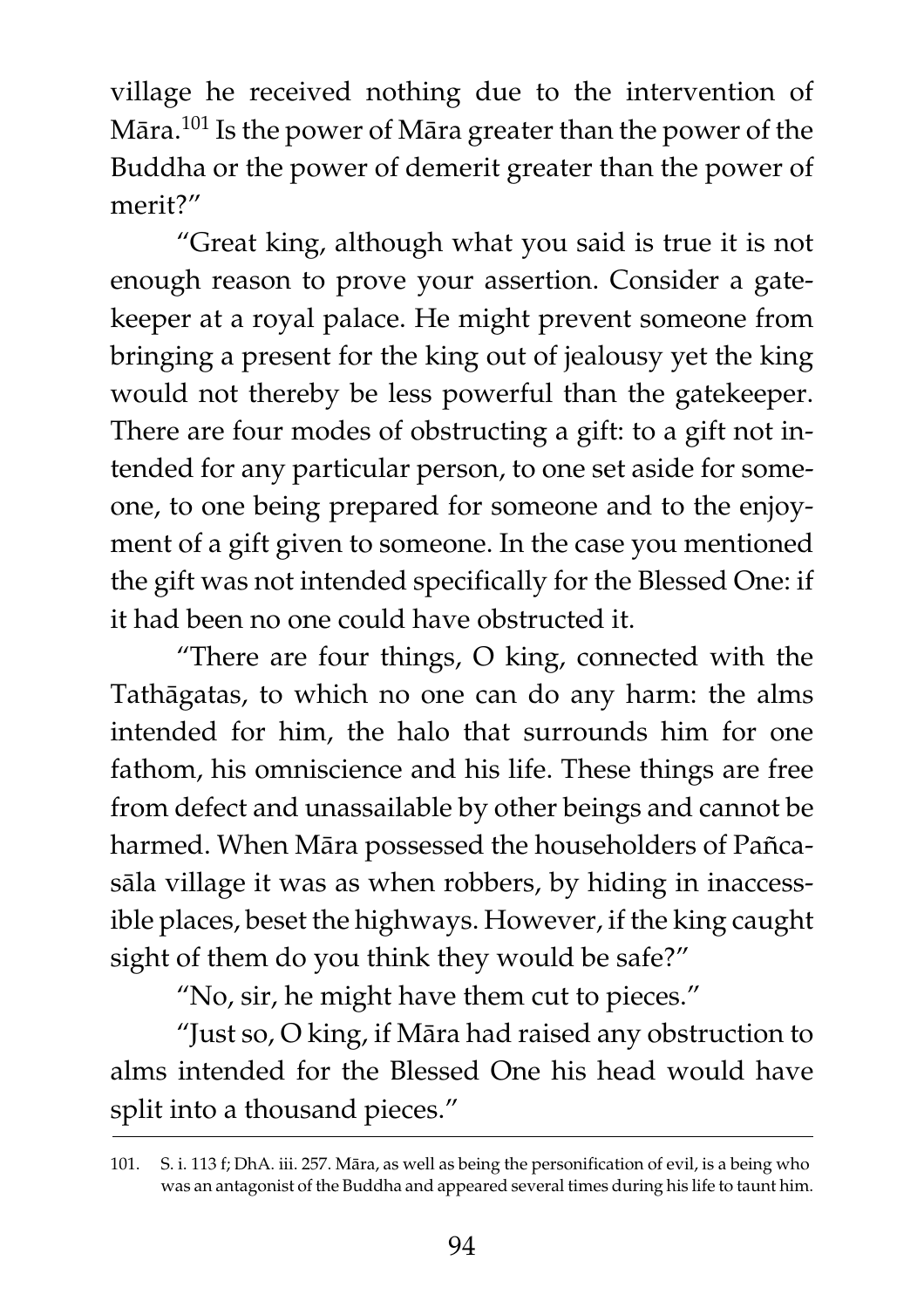#### 16. Knowledge of Wrong Doing

"This was said by the Blessed One, 'Whoever ignorantly deprives a living being of life accumulates great demerit.<sup>'102</sup> Yet in the training rule for monks concerning killing living beings he says, 'There is no offence if he does not know.'<sup>103</sup> How can both of these statements be true?"

"There are offences where there is no escape for one who does not know and there are offences where there is an escape.104 It was in regard to this second kind of offence that the Blessed One said there is no offence if he does not know."

## 17. The Buddha Is Not Possessive

"The Blessed One said, 'The Tathàgata does not think that he should lead the Order or that it is dependent upon him.'105 Yet regarding Metteyya Buddha he said, 'He will be the leader of an Order of several thousands as I am now the leader of an Order of several hundreds'."<sup>106</sup>

"O king, the sense in one passage is inclusive, in the other it is not. It is not the Tathàgata who seeks after a following but the followers who seek after him. It is merely a

- 105. D. ii. 100; *cf*. *M*. i. 459 (MLS. ii. 132).
- 106. D. iii. 76

<sup>102.</sup> The quotation given is taken out of context. There is no demerit at all in killing living beings unknowingly (as a blind man walking on ants). Hence I have said 'ignorantly' meaning he kills not knowing it is an unwholesome act which has evil results. *See*[, Question 8, Chapter Seven.](#page-84-0)

<sup>103.</sup> Vin. iii. 78; iv. 49, *etc*.

<sup>104.</sup> Compare, for example, *Pàcittiya* 51; in which taking intoxicants is an offence even if one does not know; to *Pàcittiya* 62 where using water with living organisms in it is an offence only if he knows.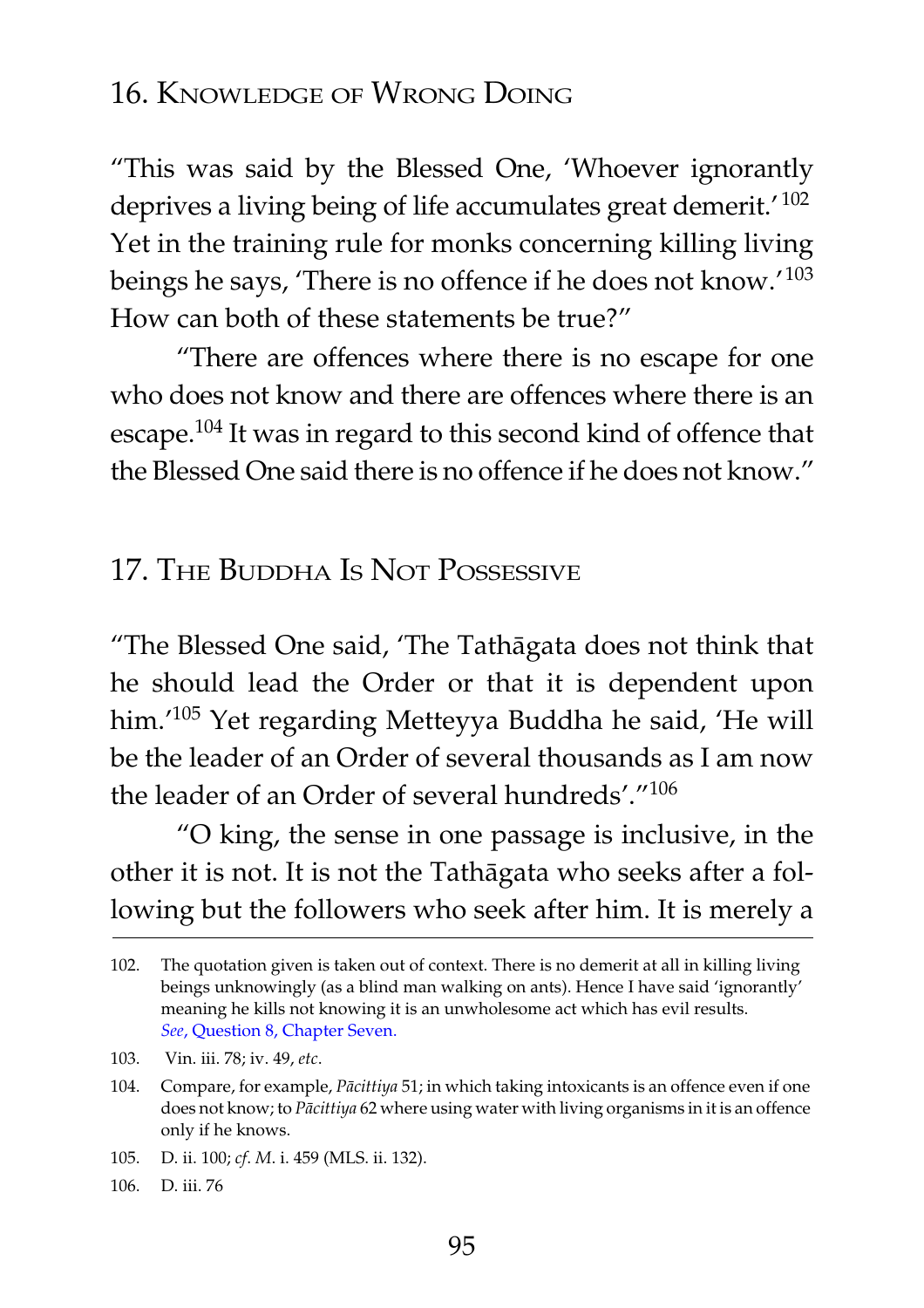common opinion that 'This is mine', it is not an ultimate truth. Affection is a frame of mind put away by the Tathàgata; he has put away possessiveness, he is free from the delusion 'This is mine', he lives only to help others. Just as a mighty rain cloud, O king, pours out its rain, and gives sustenance to grass and trees, to cattle and to men, and all living things depend on it, but the cloud has no feelings of longing with the idea that 'These are mine' — so too, the Tathàgata instructs all beings in good qualities and maintains them in goodness, and all beings depend on him but he has no concept of possession because he has abandoned all wrong views of self."

#### 18. The Unity of the Order

"You say that the Order of the Tathàgata could never be broken up.107 Yet Devadatta was able to lead away five hundred monks from the Blessed One".<sup>108</sup>

"It was due to the power of the schismatic that the schism occurred, for even a mother can be disunited from her son where there is one to make a rift. However, it was said in a special sense that the Order of the Tathàgata could not be broken up. It is an unheard of thing that his following could be disunited by anything done or any unkind word, wrong action, or injustice whatsoever of the Tathàgata himself. In that sense his following is invulnerable."

<sup>107.</sup> D. iii. 172.

<sup>108.</sup> Vin. ii. 198.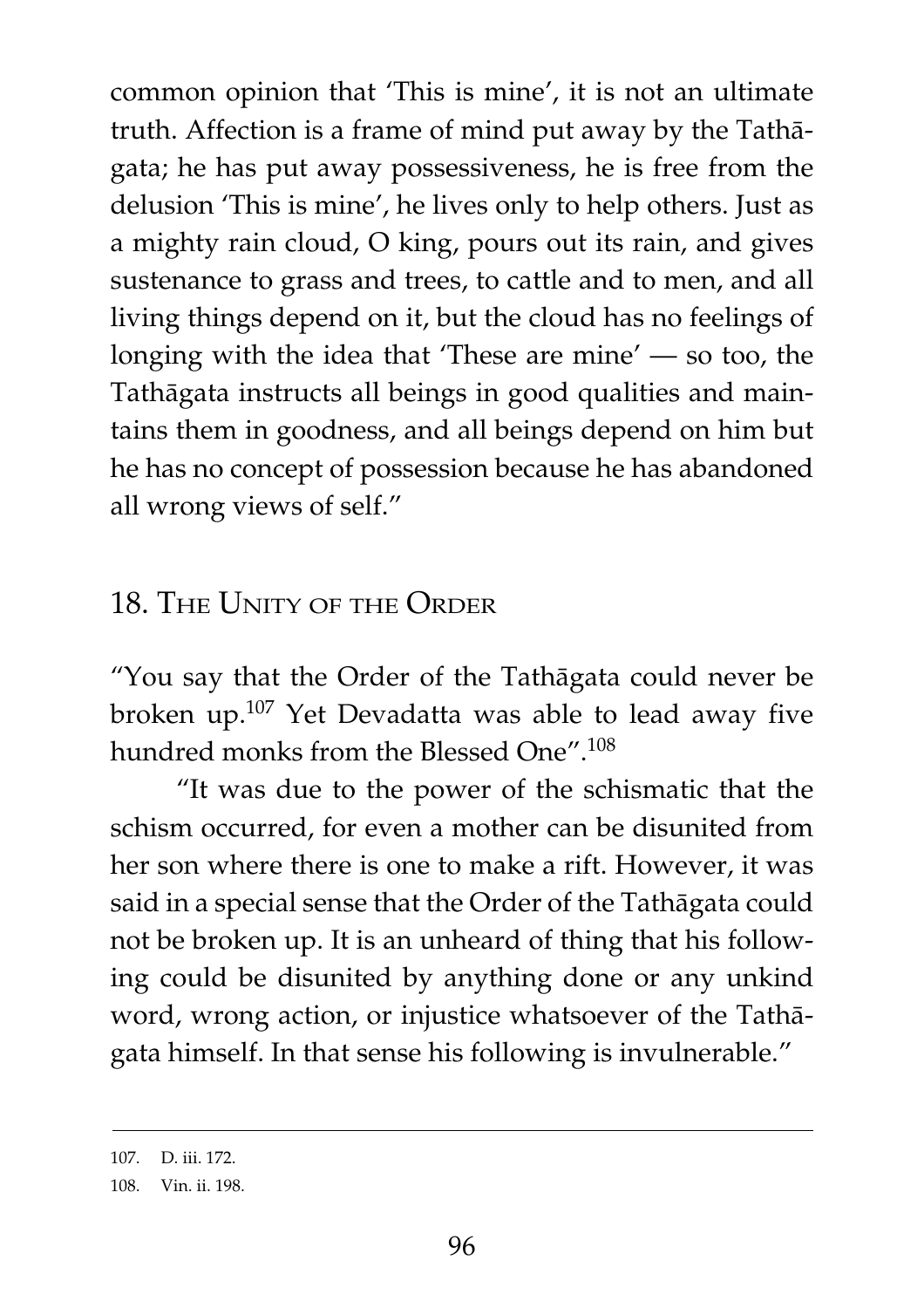# CHAPTER 10

## The Solving of Dilemmas (III)



#### 19. Dhamma is Best

"It was said by the Blessed One, 'For it is the Dhamma, O Vāsețțha, which is the best in the world.'109 Yet you say that the devout

layman who has gained stream-entry ought to pay respect to a novice even though he has no such spiritual attainment. If the Dhamma is indeed best then that custom is inappropriate."

"O king, there is a reason for that custom. There are twenty personal qualities $110$  and two outward signs that entitle a recluse to respect. He rejoices in the excellent Dhamma, he has the highest kind of self-control, he has good conduct, because of his mode of living [on alms], he is abstemious, he restrains his senses, he is patient, he is gentle, he lives alone, he delights in solitude, he delights in meditation, he is endowed with shame and fear of wrong-doing, he is energetic, he is earnest, he undertakes the precepts, he recites the scriptures, he questions the learned about the meaning, he delights in virtue, being homeless he is free from worldly attachments, he fulfils the precepts, and he has the two outward signs — a shav-

<sup>109.</sup> D. iii. 93.

<sup>110.</sup> Untraced, *see also* [Dilemma 62.](#page-137-0)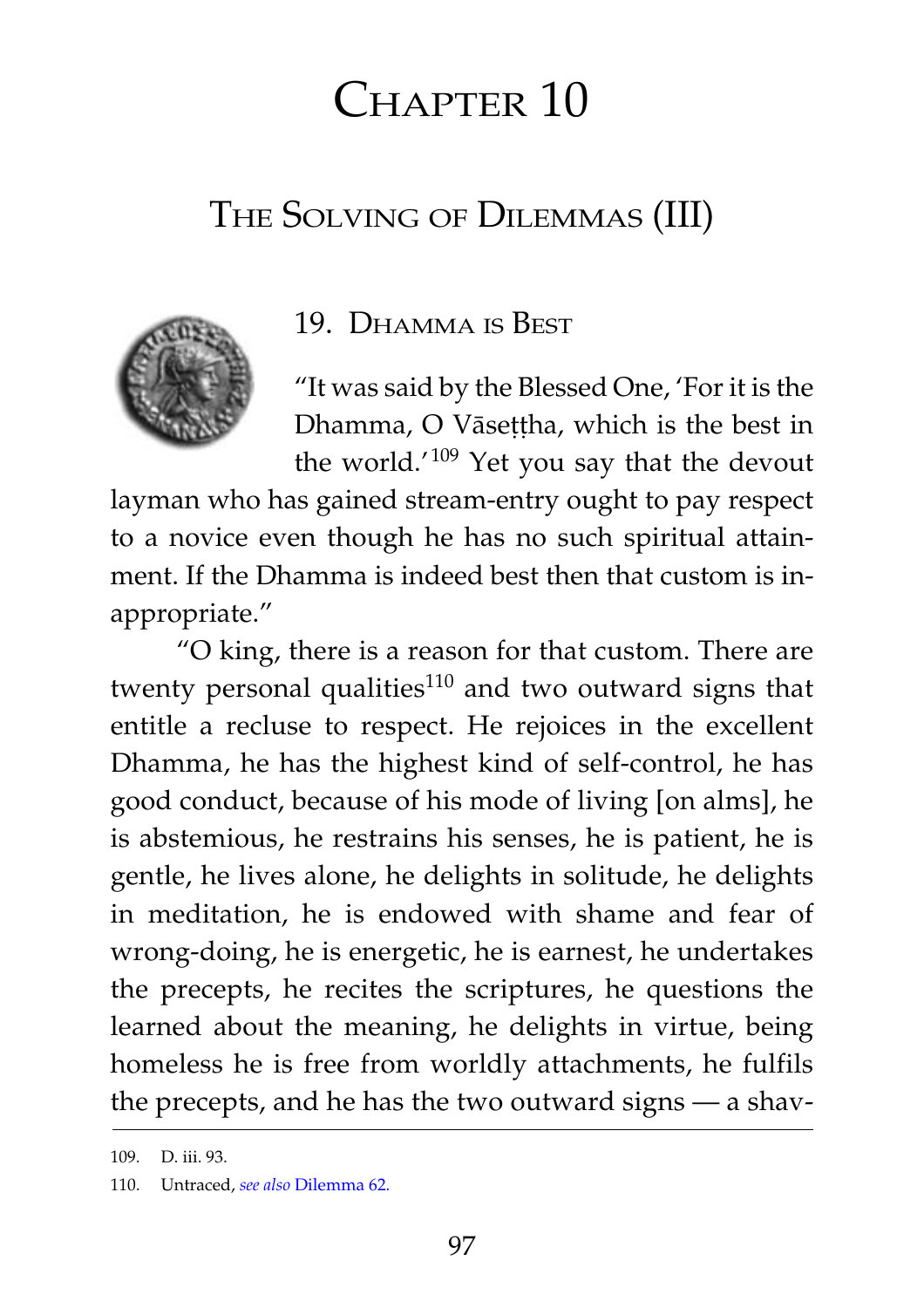en head and the yellow robe. In the practice and development of all these things a recluse lives. By undertaking this training and developing the virtues of a recluse he is progressing towards *arahantship*. Thus, because he sees him as in the company of the most worthy ones, the devout layman thinks it right and proper to revere the recluse though he may be just an ordinary person. Moreover, O king, because he sees him as one who is maintaining the monastic traditions, so too does the devout layman pay respect to the recluse. If a layman attains *arahant-ship*, only two destinations await him; either he must enter the Order that very day or else he must attain *parinibbàna*. Immovable, O king, is the state of renunciation, glorious and most exalted the condition of being a member of the Order of the Blessed One."

#### 20. The COMPASSION OF THE BUDDHA

"You say that the Tathàgata protects beings from harm and blesses them with goodness, $111$  yet when the Blessed One was preaching the discourse on the simile of the great mass of fire<sup>112</sup> to the monks, hot blood was ejected from the mouths of sixty monks. By his delivery of that discourse they came to harm and not good so that statement of yours is wrong."

"What happened to them was of their own doing." "But, Nàgasena, if the Tathàgata had not delivered

<sup>111.</sup> Untraced but *cf*. A. i. 20.

<sup>112.</sup> A. iv. 128-135.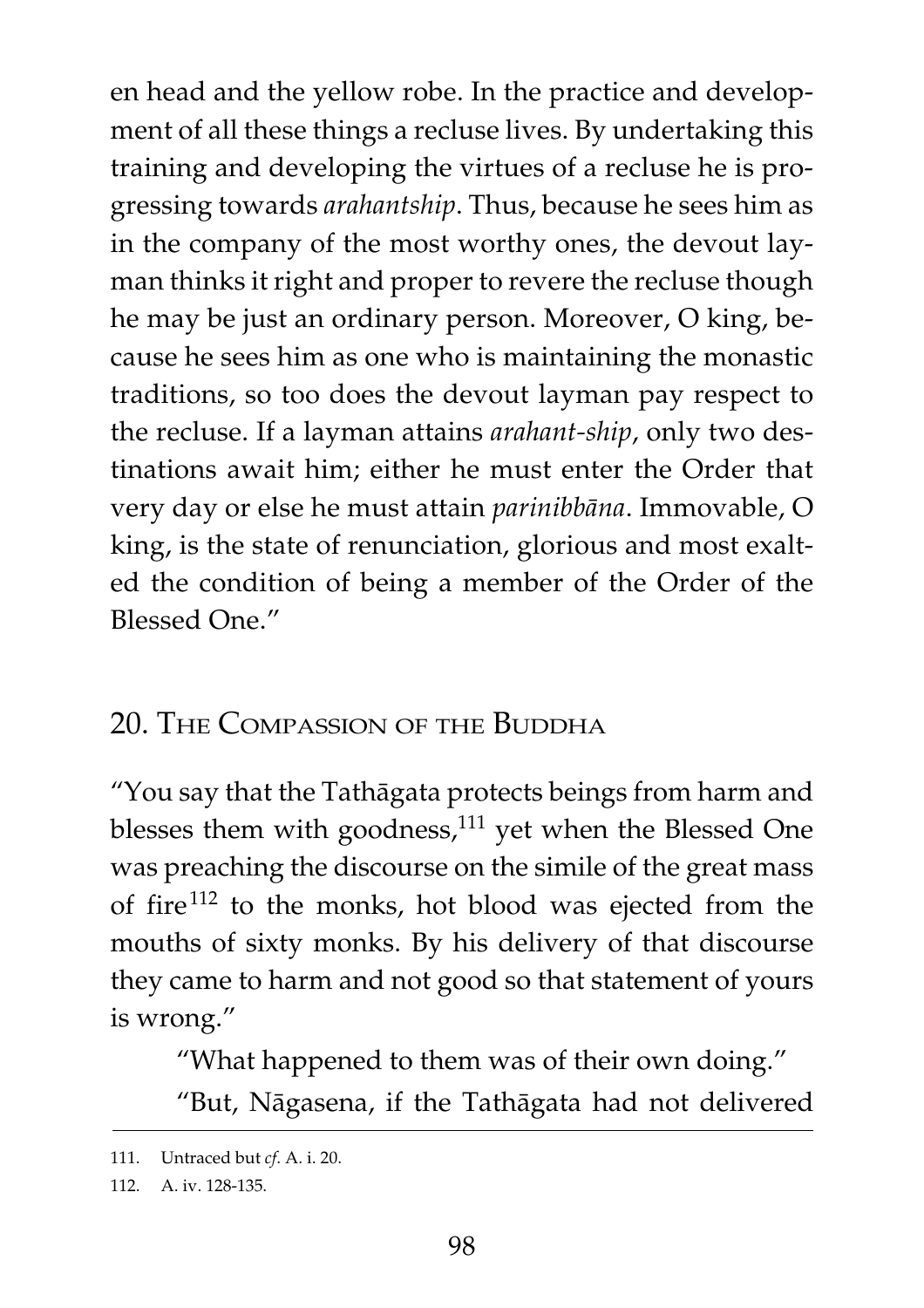that discourse would they have vomited hot blood?"

"No. When they took wrongly what was said the burning was kindled within them."

"Then it must have been that the Tathàgata was the chief cause to destroy them. If a snake were to crawl into an anthill, and a man in want of earth were to break into it and take the earth away, and so the snake was to die for want of air, would not the snake have been killed by that man's action?"

"Yes, O king. Nevertheless, when the Tathàgata delivered a discourse he never did so with malice but preached totally free from malice. Those who were practising rightly were enlightened, but those were practising wrongly, fell. Just, O king, as when a man shakes a mango tree, those fruits that are strongly fastened to it remain undisturbed but those that have rotten stalks fall to the ground."

"Then did not those monks fall because of the discourse?"

"Could a carpenter by doing nothing to a piece of timber and simply laying it aside, make it straight and fit  $for use?''$ 

"No venerable sir."

"Just so, O king, the Tathàgata could not, by merely watching over his disciples, have opened the eyes of those who were ready to see. However, by getting rid of those who took his words wrongly he saved those who were prepared to be saved, and it was because of their own defects that the evil-minded, fell."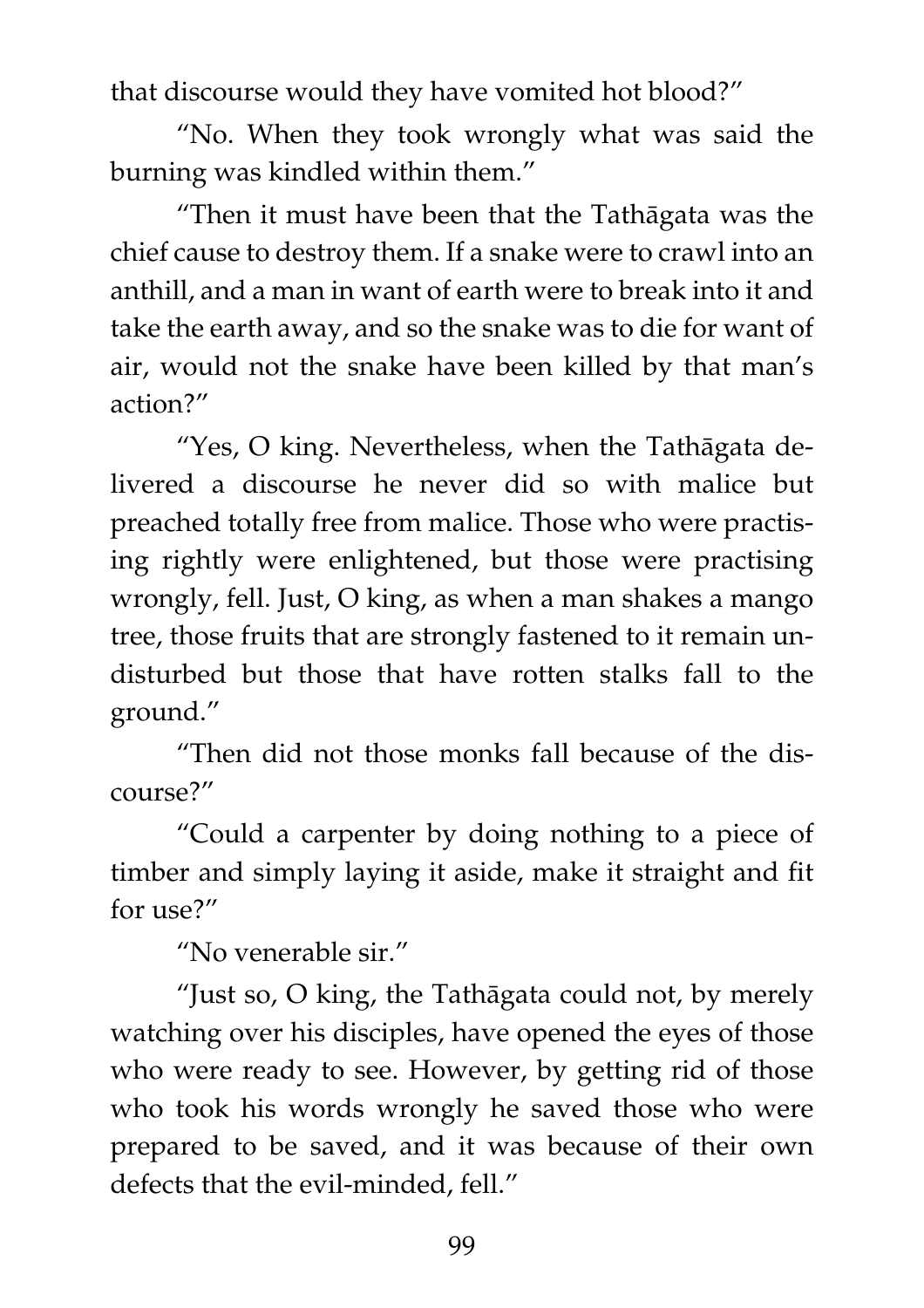#### 21. The modesty of the Buddha

"This too was said by the Blessed One:

"Control of the body is good, Good is control of speech, Control of the mind is good, Good is control is everything."<sup>113</sup>

"Yet when the Tathàgata was seated in the midst of the four congregations [monks, nuns, laymen and laywomen] he showed to Brahman Sela what should not be shown in public — the male organ concealed in a sheath.<sup>114</sup> If he did so then the first statement is false."

"The Blessed One did show to Sela the Brahman what should not be shown in public but it was by means of supernormal power that he created an image of it and only Sela saw that image. To him, in whom doubts had arisen about the Tathàgata, the Master showed the male organ concealed in a sheath by means of supernormal power for the sake of awakening him to the truth. Skilled in means, O king, was the Tathàgata. For the sake of scorning physical beauty the Master took Venerable Nanda to the celestial realm to see the lovely maidens there<sup>115</sup> and by means of a piece of clean white cloth did he awaken Venerable Cūļapanthaka to the impurity of the body."<sup>116</sup>

<sup>113.</sup> S. L 73; Dhp. v 361.

<sup>114.</sup> M. ii. Sta. 92; Sn. 103. This refers to one of the marks of the Buddha predicted by astrology. Not being able to see this, Sela was still in doubt.

<sup>115.</sup> Jà. ii. 92-94.

<sup>116.</sup> Jà. i. 116ff.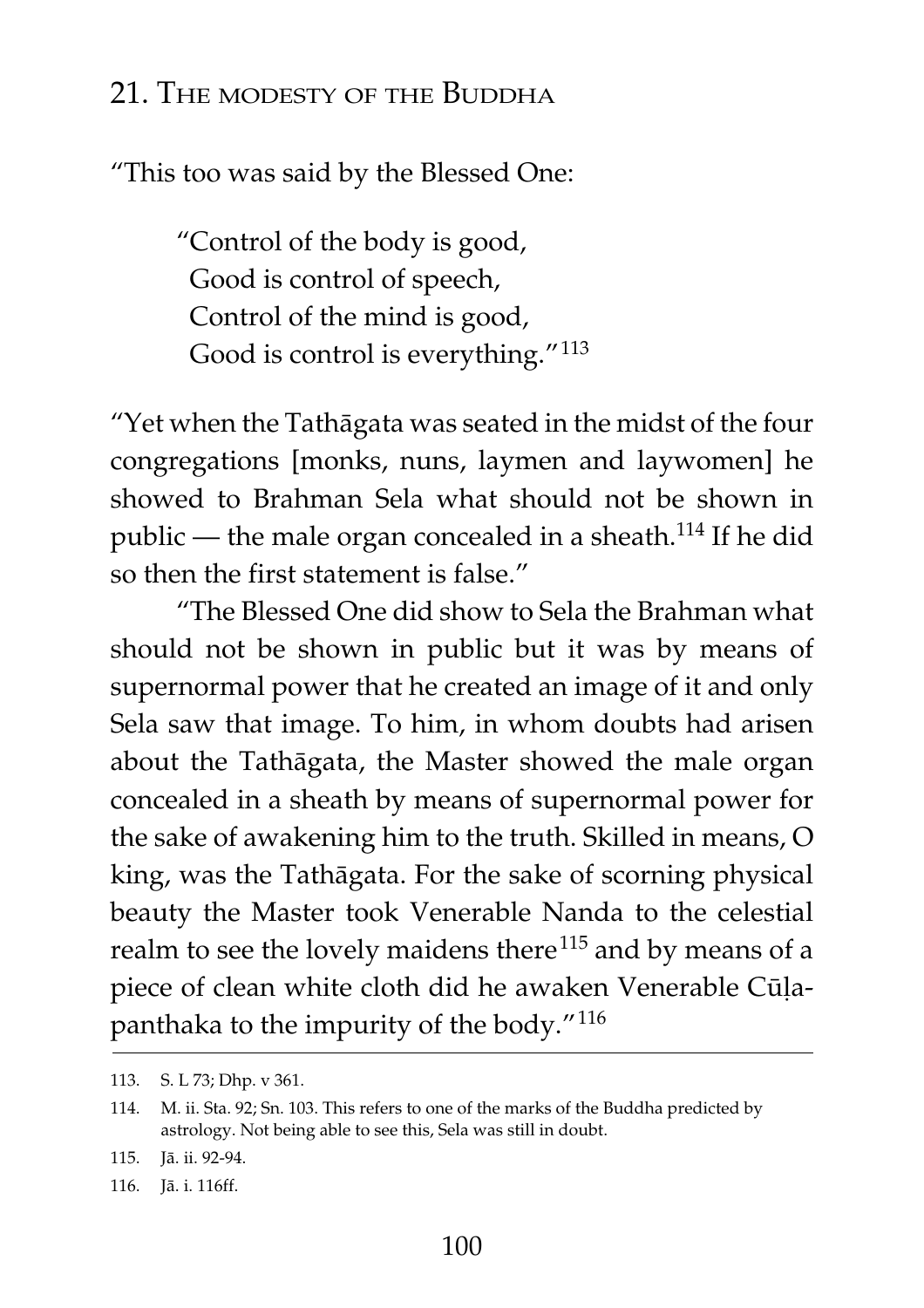## 22. THE PERFECT SPEECH OF THE BUDDHA

"Sàriputta the chief disciple said, 'The Tathàgata is perfect in speech, there is no fault of speech in the Tathàgata concerning which he should have to take care that no one else should know it.'<sup>117</sup> So why did the Buddha use harsh and abusive words to Sudinna the Kalanda and call him a stupid fellow?"<sup>118</sup>

"That was not out of rudeness, O king, but merely to show him the foolish and contemptible nature of his conduct in a way that would do him no harm. If any man in this birth does not attain to perception of the Four Noble Truths, his life has been in vain. The Blessed One used words of truth, they were no exaggeration. He admonished others only to destroy the disease of unwholesomeness. His words, even when stern, softened men's pride and made them humble. They were full of compassion and aimed at benefit as the words of a father to his children."

#### 23. The Talking Tree

"The Tathàgata said:

"Brahman! Why do you ask an unconscious thing, which cannot hear you, how it is today?

<sup>117.</sup> D. iii. 217.

<sup>118.</sup> Vin. iii. 20. The rule forbidding sexual intercourse was laid down because Sudinna was persuaded by his former wife to preserve the family line. Notably, because he was the first offender, he was allowed to remain a monk after his offence.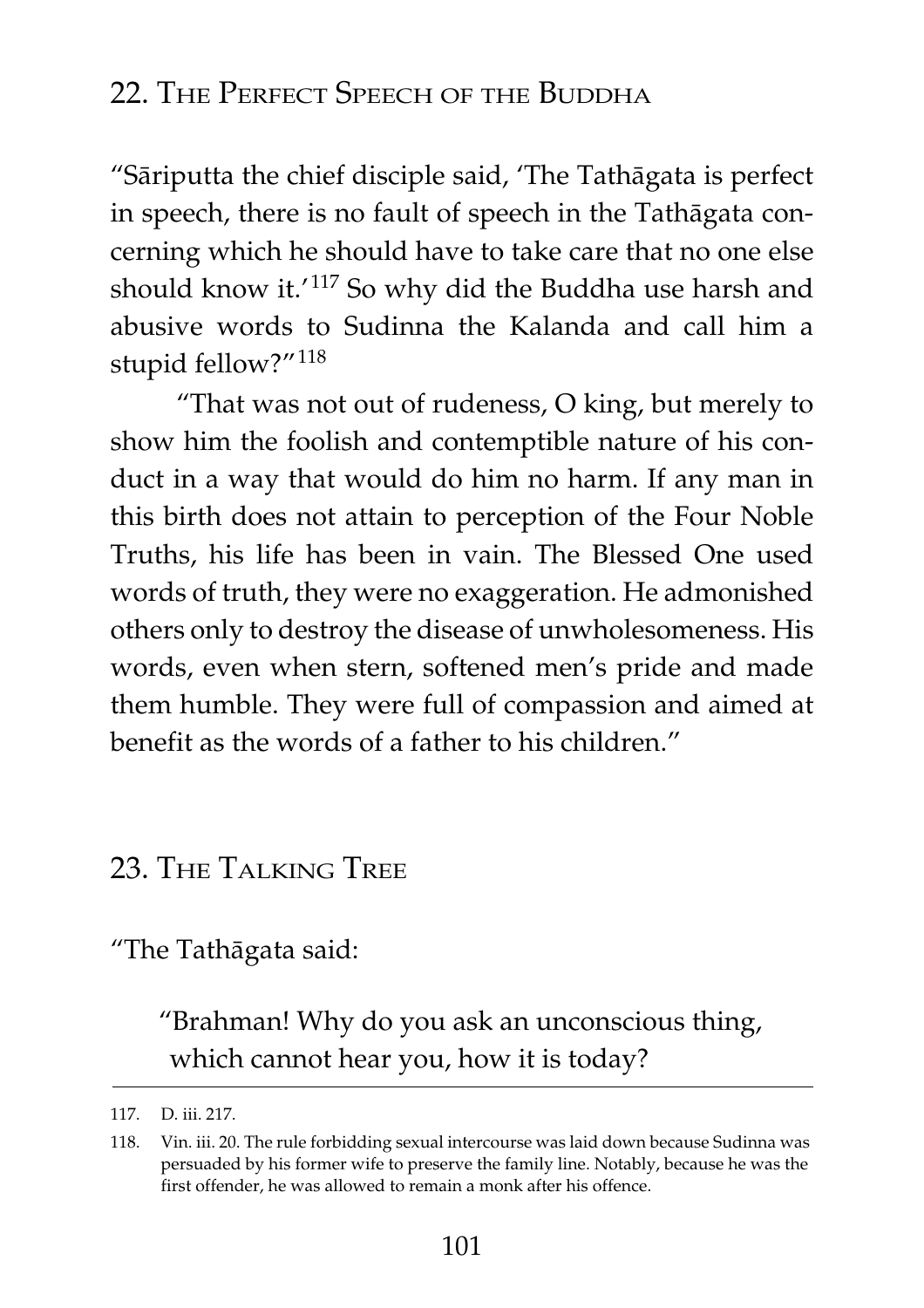Active, intelligent and full of life, how can you speak to this so senseless thing, this wild Palāsa tree?"<sup>119</sup>

"Yet, on the other hand, the Tathàgata said:

"And thus the aspen tree made reply, 'I, Bhàradvàja, can speak too. Listen to me.'<sup>120</sup>

"If, Nàgasena, a tree is an unconscious thing then this latter statement must be false."

"When the Blessed One said, 'aspen tree' it was just a conventional way of speaking, for though a tree being unconscious cannot speak, the word 'tree' was used as a designation for the deity who dwelt in it and this is a well known convention. Just, O king as a wagon laden with corn is called a 'corn-wagon' though it is not made of corn, it is made of wood. The Tathàgata, when expounding the Dhamma, did so by means of the common mode of speech."

#### 24. THE LAST MEAL

"It was said by the elders who convened the First Buddhist Council, 'When he had eaten Cunda the smith's food, thus have I heard, the Buddha felt a dire sickness, a sharp pain even unto death.'<sup>121</sup> Yet the Blessed One also said, 'These two offerings of food, ânanda, are of equal merit and are much more effective than any others: that, after which the

<sup>119.</sup> Jà. iii. 24.

<sup>120.</sup> Jà. iv. 210.

<sup>121.</sup> D. ii. 128.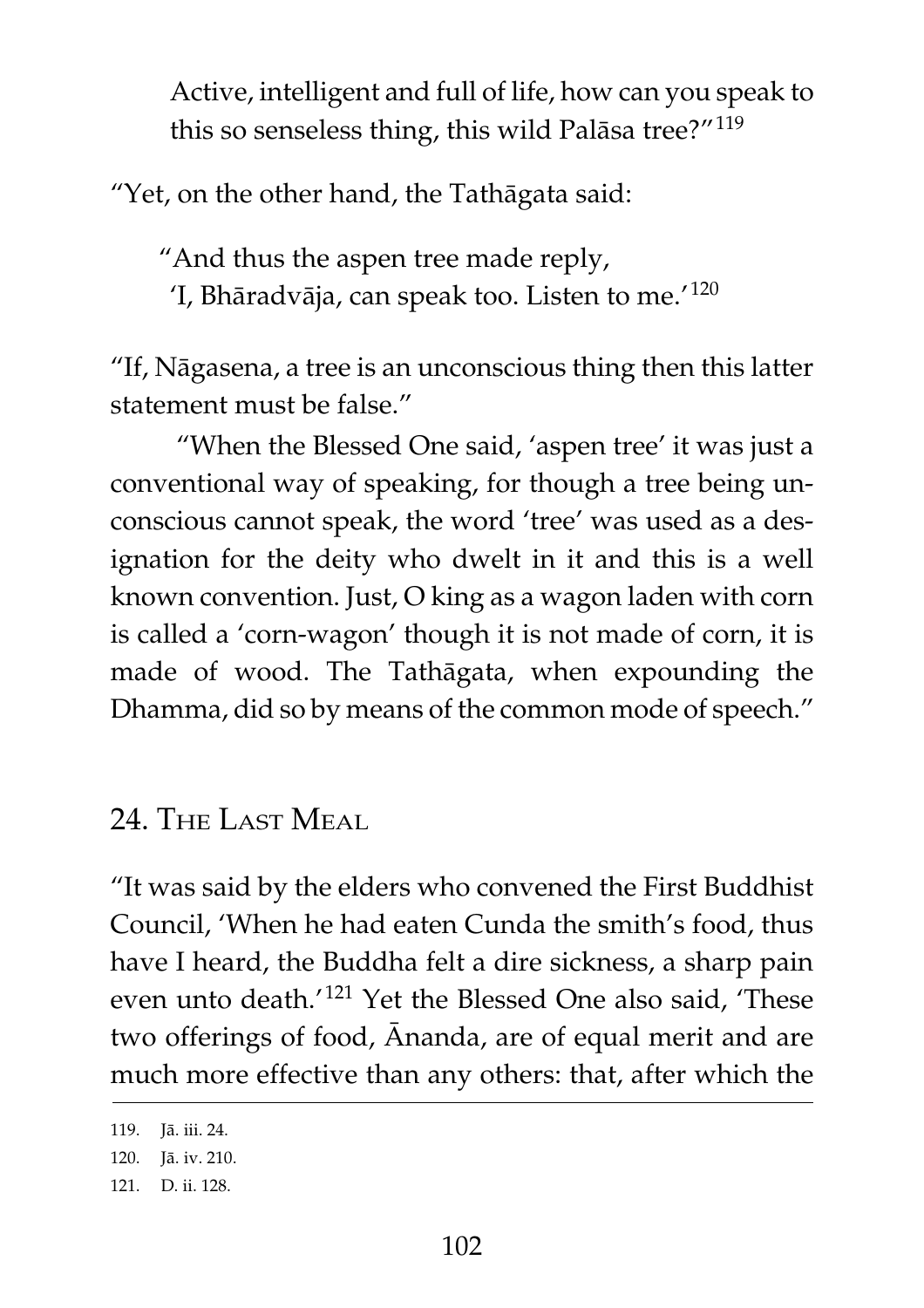Tathàgata attains to supreme enlightenment; and that, after which the Tathàgata attains to *parinibbàna*'.122

"If severe pains fell upon him after taking that last meal then the latter statement must be wrong."

"The last offering of food is of great advantage because of the Tathàgata's attainment of *parinibbàna*. It was not because of the food that the sickness fell upon the Blessed One but because of the extreme weakness of his body and the proximity of his death. These two offerings of food were of great and incomparable merit because of the attainment of the nine successive absorptions in forward and reverse order, which the Tathàgata gained after partaking of that food."

## 25. Adoration of Relics

"The Blessed One said, 'Do not hinder yourselves, ânanda, with honouring the remains of the Tathāgata.'<sup>123</sup> Yet on the other hand he said, 'Honour the relics of him who is worthy of honour, acting in that way you will go from this world to heaven.'<sup>124</sup> Which of these statements is right?"

"It was not to all men, O king, but to the sons of the conqueror [monks] that the first advice was given. Paying reverence to relics is not their work, but rather grasping the true nature of all formations, reasoning [paying attention to

<sup>122.</sup> D. ii. 135.

<sup>123.</sup> D. ii. 141.

<sup>124.</sup> Vv. 75 v 8.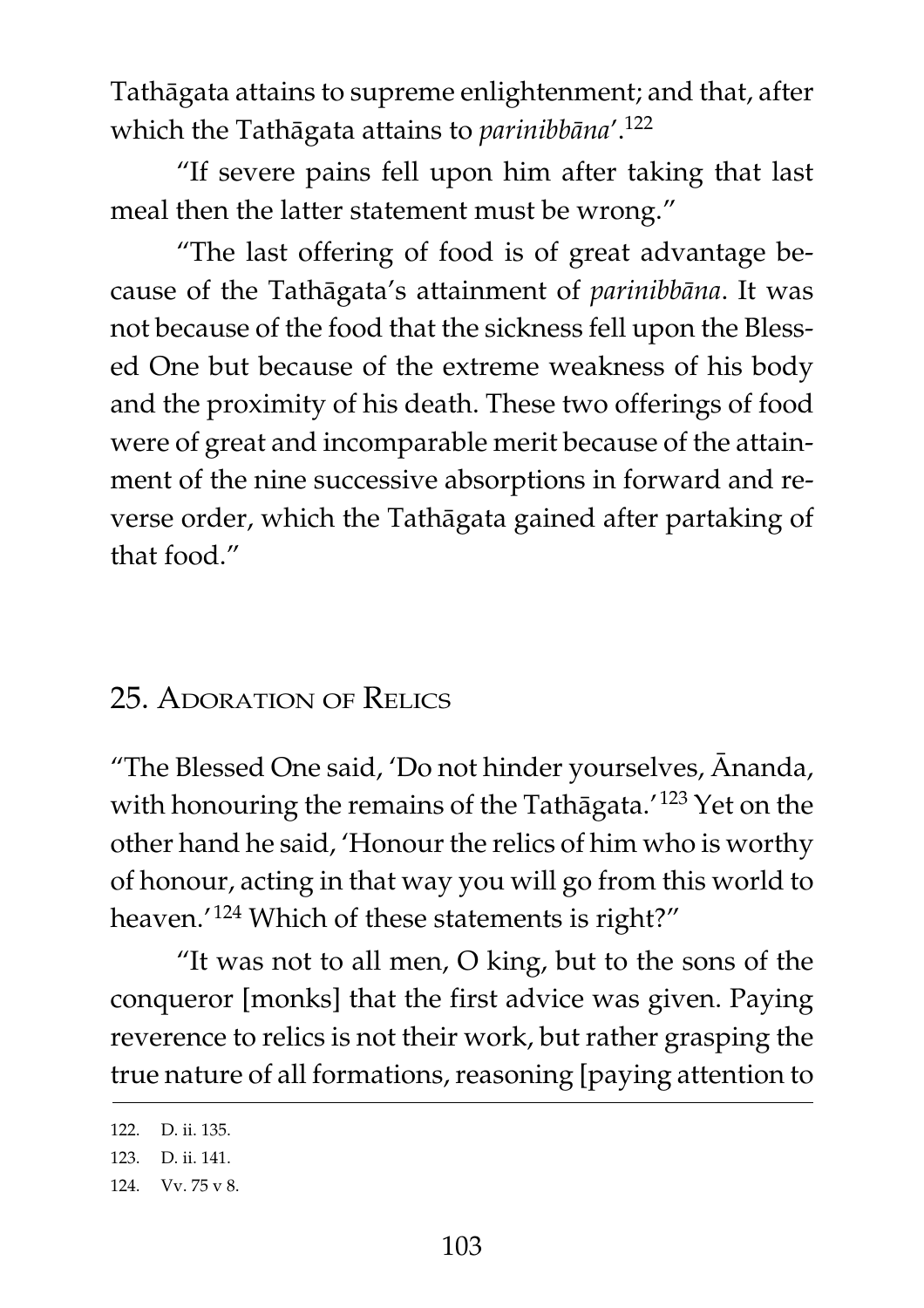impermanence *etc*.], insight meditation, getting hold of the essence of the meditation object, devotion to their own spiritual welfare, that is the work of the monks. Just, O king, as it is the business of princes to learn the arts of warfare and the laws of property while husbandry, trading and care of cattle are the business of householders."

#### 26. The Buddha's Foot is Injured

"You say that when the Blessed One walked along, the great earth, unconscious though it is, filled up the hollows and levelled the ground before his feet.<sup>125</sup> Yet you say that a splinter of rock grazed his foot.<sup>126</sup> Why then didn't that splinter of rock turn away from his foot?"

"O king, the splinter of rock did not fall by itself, but a rock was thrown down by Devadatta. Two rocks came together and intercepted it but a splinter of rock broke off and grazed the Blessed One's foot. A thing intercepted can easily slip through just as water taken up in the hands can easily slip through the fingers."

## 27. The True Recluse

"The Blessed One said, 'A man becomes a recluse by the destruction of the floods [sensuality, desire for rebirth,

<sup>125.</sup> Untraced, but *cf*. DA. 45.

<sup>126.</sup> Vin. ii. 193.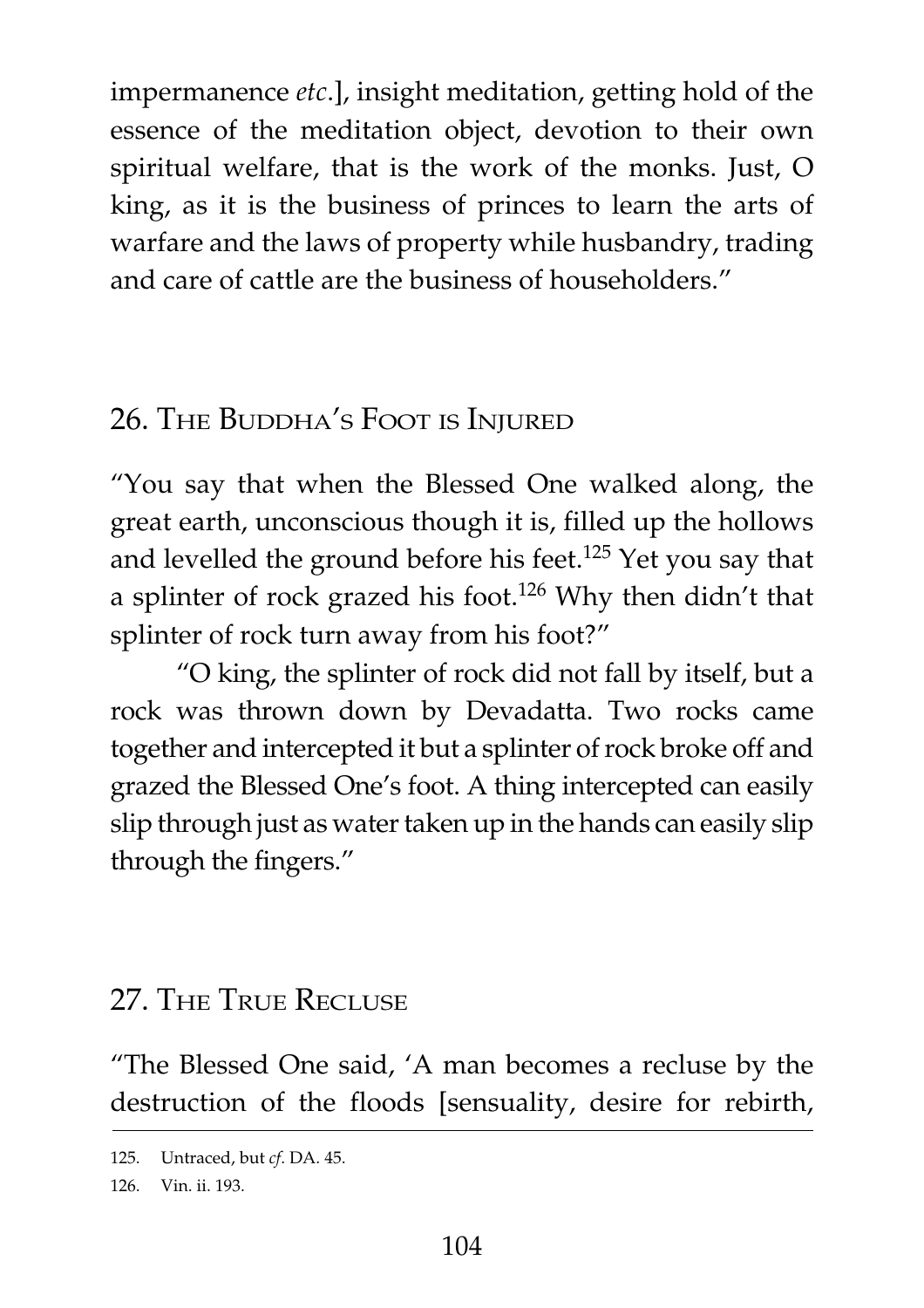personality belief and ignorance].'<sup>127</sup> Yet he also said, 'He is known in the world as a recluse who has these four qualities: patience, moderation in food, relinquishment and being without possessions.'<sup>128</sup> Now these four qualities are also found in those who are still imperfect, in whom the defilements have not yet been totally rooted out. This too is a double-edged problem."

"Both these statements, O king, were made by the Blessed One but the first is an inclusive statement whereas the second was said of the characteristics of recluses in general."

### 28. The Boasting of the Buddha

"The Blessed One said, 'If anyone should speak in praise of me, my teaching or the Order you should not on account of that be elated.<sup>'129</sup> Yet he was so delighted when Sela the Brahman praised him that he magnified his own virtue and said, 'A king, Sela, am I, the king supreme of righteousness. The royal chariot wheel of righteousness do I set rolling on — the wheel that no one can ever turn back.<sup>'130</sup> This too is a double-edged problem."

"Both statements, O king, are correct but the first was made to set forth truthfully and exactly the real nature of the teaching. The second passage was not spoken for gain,

130. M. ii. Sta. 92; Sn. v 554.

<sup>127.</sup> A. ii. 238, Pug. 63.

<sup>128.</sup> Jà. No. 441.

<sup>129.</sup> D. L 3; cf. M. i. 140.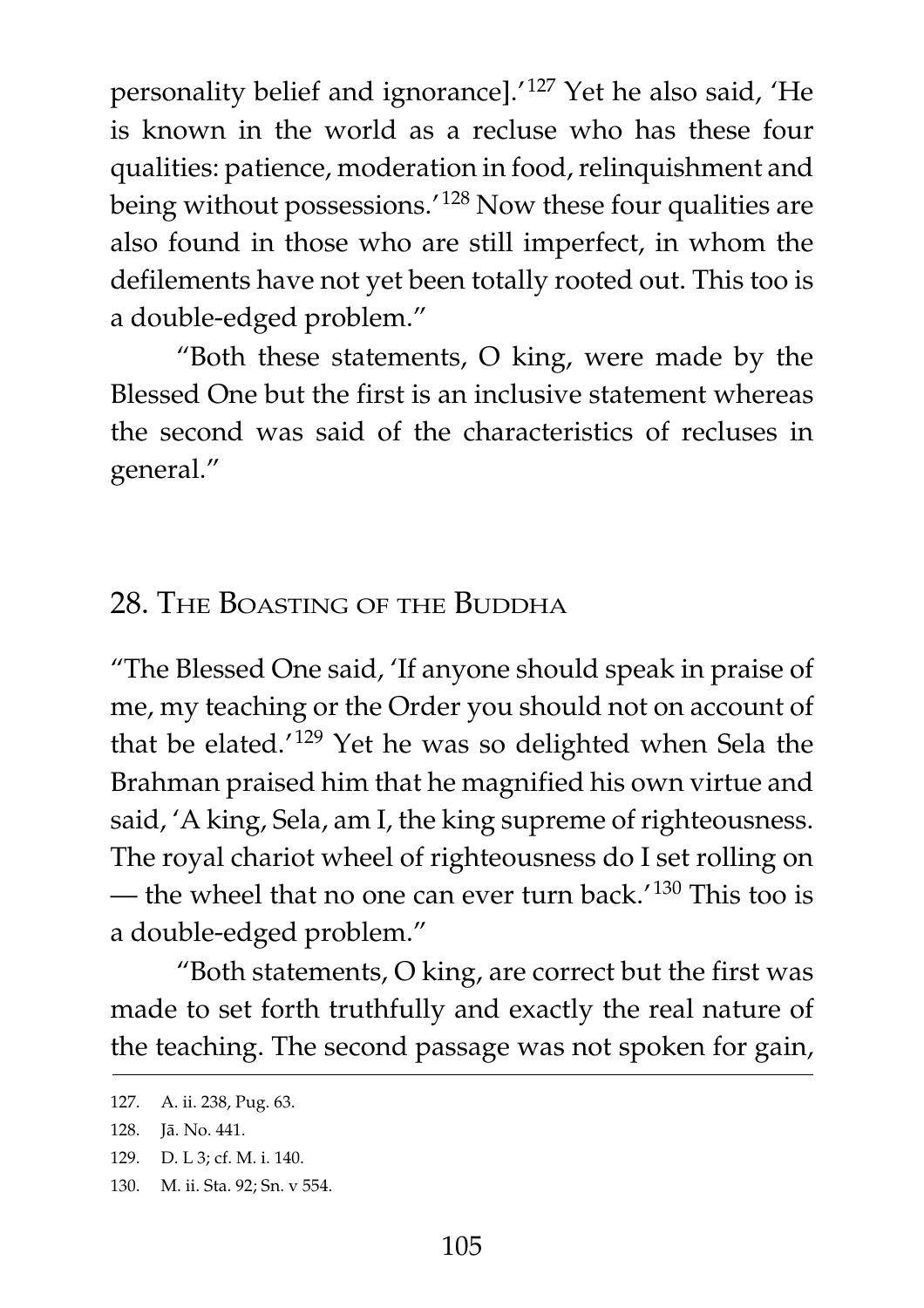fame, nor in a biased way, nor for the sake of winning over followers but was spoken with compassion and the knowledge that thereby three hundred brahmins would attain to knowledge of the truth."

### 29. Who Deserves Punishment?

"The Blessed One said, 'Doing no injury to anyone, dwell full of love and kindness in the world.<sup>'131</sup> Yet he also said, 'Restrain him who deserves restraint and encourage him who deserves encouragement.<sup>'132</sup> Now, restraint means the cutting off of hands and feet, imprisonment and so forth. If the first statement is correct then the second cannot be right."

"O king, to do no injury is a doctrine approved of by all the Buddhas; the second injunction however was used figuratively. It means restrain the agitated mind, encourage the slothful mind; restrain the unwholesome mind, encourage the wholesome mind; restrain unwise reflection, encourage wise reflection; restrain wrong practice, encourage right practice; the ignoble should be restrained, the noble encouraged; the thief [the evil-minded monk who desires gain, praise and fame] should be restrained and the honest man [the sincere monk who desires only to destroy defilements] should be encouraged."

"Now you have come round to the sense in my question. For how, venerable Nàgasena, is a robber to be subdued?"

<sup>131.</sup> Jà. No. 451 (Jà. iv. 71) v 9.

<sup>132.</sup> Jà. No. 521 (Jà. v. 116) v 19.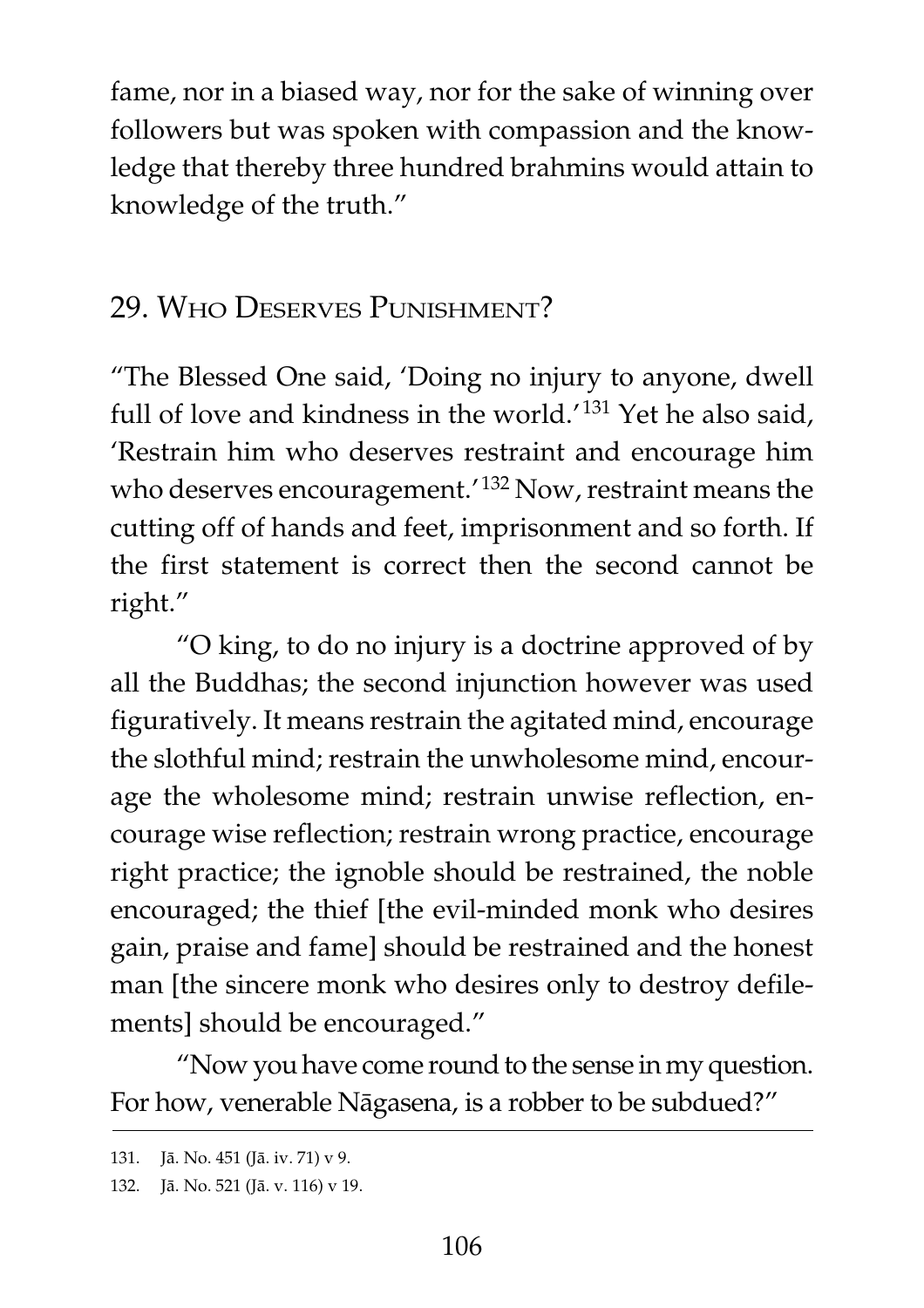"Thus, great king: if deserving rebuke let him be rebuked, if deserving a fine let him be fined, if deserving banishment let him be banished, if deserving death let him be put to death."

"Is then, Nàgasena, the execution of robbers part of the doctrine laid down by the Tathàgata?"

"Certainly not, O king. Whosoever may be put to death, he does not suffer execution by reason of the opinion put forward by the Tathàgata. He suffers by reason of what he himself has done."<sup>133</sup>

30. Dismissal of the order

"It was said by the Blessed One, 'I harbour not anger nor sulkiness'.134 Yet he dismissed Sàriputta and Moggallàna with their disciples.<sup>135</sup> Was it then not in anger that he did this?"

"The Tathàgata did dismiss the monks but not in anger. It was due to what they themselves had done that they were dismissed. As the great earth does not feel anger if a man stumbles and falls. It is the man's own fault that he stumbles. So too the Blessed One does not feel ill-will of any kind. He sent them away knowing, 'It will be for their good, happiness, purification and deliverance from suffering'."

<sup>133.</sup> Capital punishment was the norm and severe corporal punishment was also practised in the Buddha's time.

<sup>134.</sup> Sn. v 19.

<sup>135.</sup> M. ii. Sta. 67.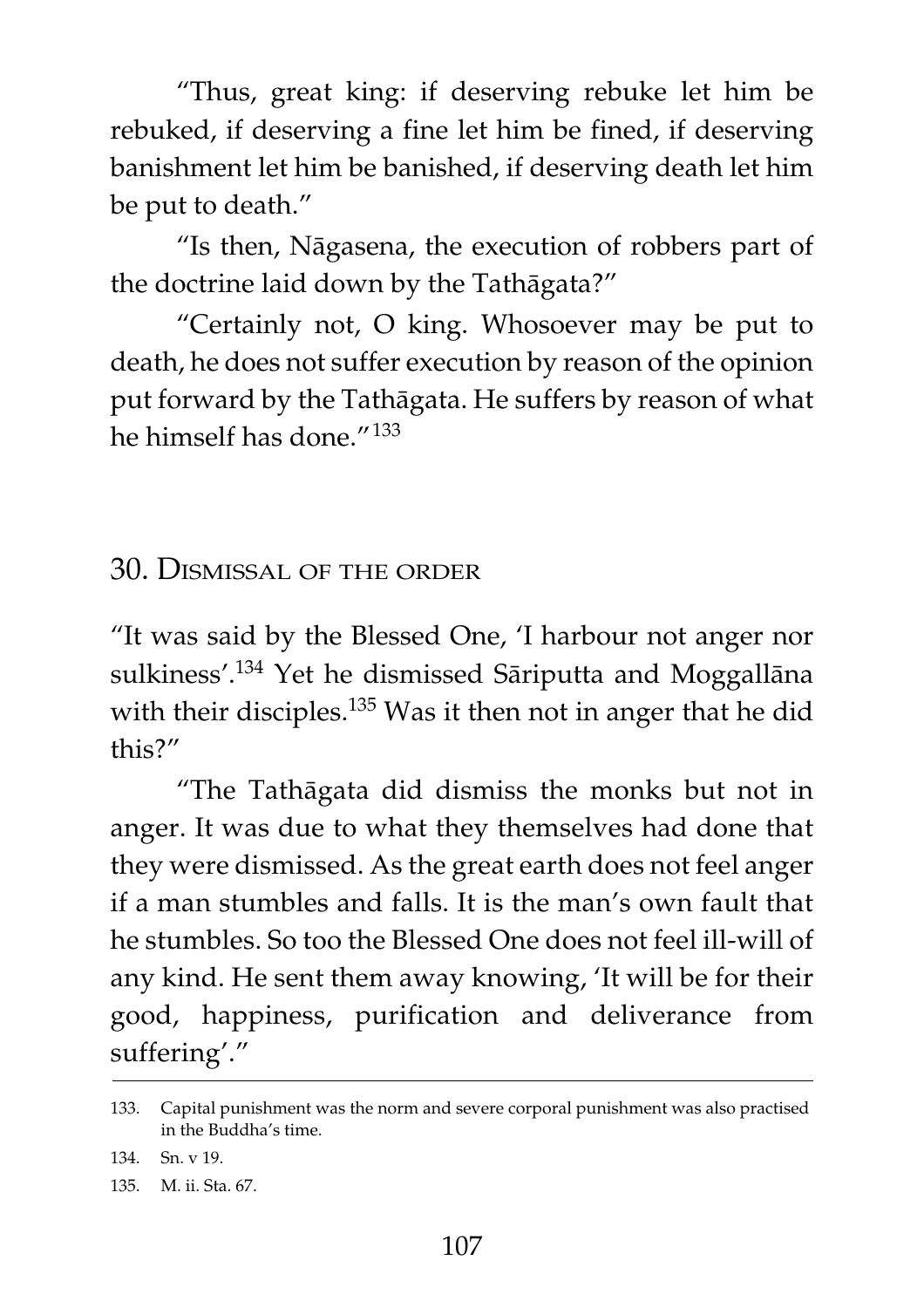# CHAPTER 11

## The Solving of Dilemmas (IV)



31. The Murder of Moggallàna

"This was said by the Blessed One, 'Moggallàna is the chief of those among my disciples who possess supernormal power.'<sup>136</sup>

Yet he was beaten to death with clubs.<sup>137</sup> Why did his powers fail him?"

"That, O king, was because he was then overwhelmed by the greater power of *kamma*. Even among things that are beyond the scope of the imagination one may be more powerful than the others. Among things that are unimaginable *kamma is* the most powerful. It is precisely the effect of *kamma* that overcomes and rules the rest, for no other influence is of any avail to the man in whom *kamma* is working out its inevitable result. Just as a man who has been found guilty of a crime will be punished and there is nothing his relatives may do to prevent it."

#### 32. Secrecy of the Vinaya

"It was said by the Blessed One, 'The *Dhamma* and *Vinaya* proclaimed by the Tathàgata shine forth when they are dis-

<sup>136.</sup> A. i. 23.

<sup>137.</sup> DhA. iii. 65f. Commentary on Dhp. vv 137 140.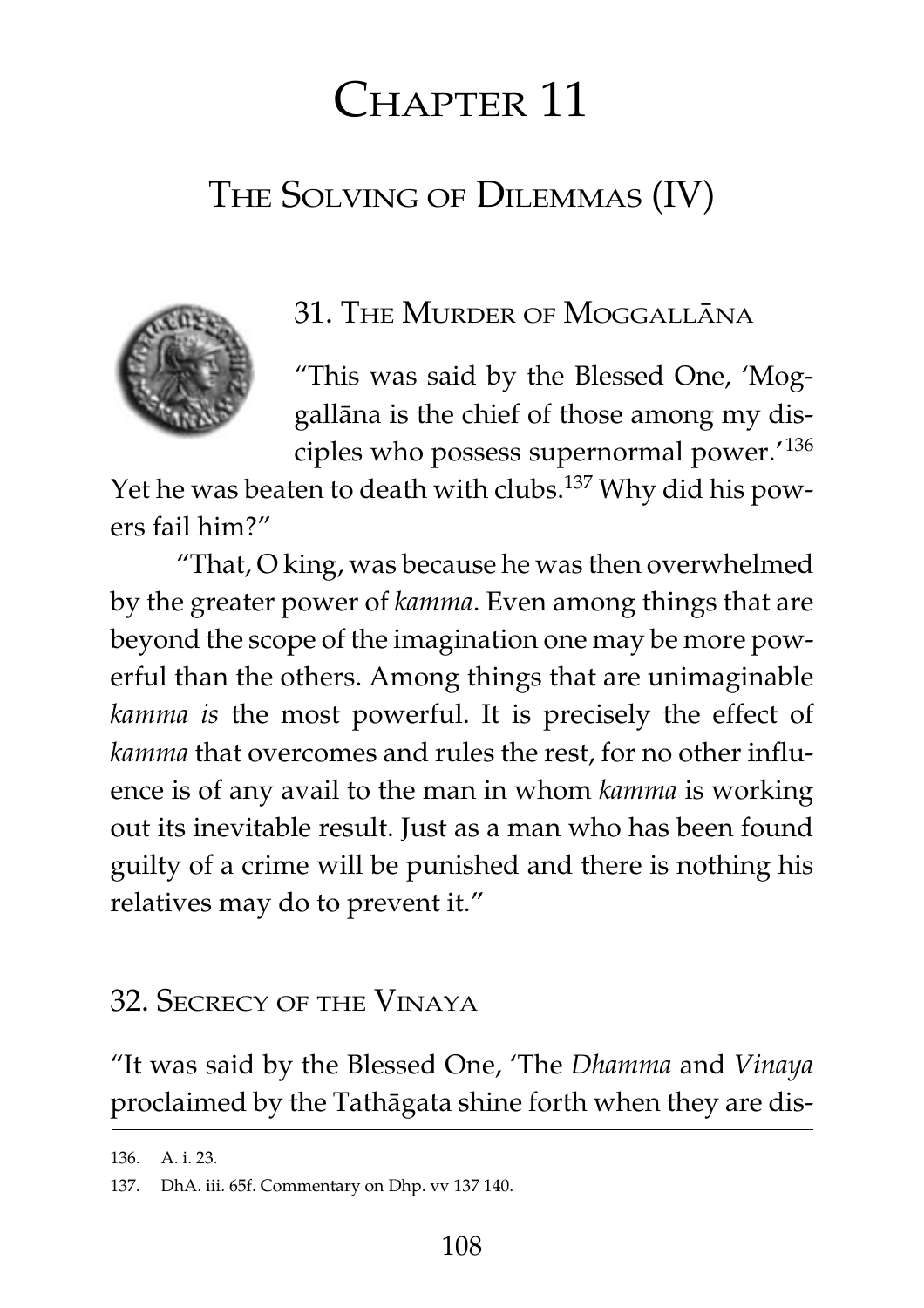played and not when they are unrevealed.'138 So why is the recitation of the *Pàtimokkha* done only in the presence of *bhikkhus*<sup>139</sup> and why is the *Vinaya Piṭaka* closed and privy to *bhikkhus*?"<sup>140</sup>

"O king, the reason for the *Pàtimokkha* being open only to *bhikkhus* is that it is a custom of all previous Buddhas, secondly out of respect for the *Vinaya* and thirdly out of respect for the *bhikkhus*. Just, O king, as the traditions of warriors are handed down among warriors alone so it is the tradition of the Tathàgatas that the recitation of the *Pàtimokkha* should take place only among *bhikkhus*. The *Vinaya* is venerable and profound. He who has reached proficiency in it may exhort others thus, 'Let not this profound teaching fall into the hands of those who are unwise where it would be despised and condemned, treated shamefully, ridiculed and found fault with'.141 Just as there are priceless possessions of kings that should not be used by men of the world, so too, the training and

<sup>138.</sup> A. i. 283.

<sup>139.</sup> Vin. i. 115, 135.

<sup>140.</sup> There is no prohibition against teaching the Vinaya to lay people. A wise lay person should learn the Vinaya to avoid corrupting the monks.

<sup>141.</sup> T.W. Rhys Davids had this to say about esoteric Buddhism; "The fact is that there has never been any such thing as esoteric teaching in Buddhism, and that the modern so called esoteric Buddhism is neither esoteric nor Buddhism. Its tenets, so far as they are Indian at all, are perfectly accessible, are well known to all those who choose to study the books of Indian mysticism, and are Hindu, not Buddhist. They are, indeed, quite contradictory to Buddhism, of which the authors of what they ignorantly call Esoteric Buddhism know but very little —- that little being only a portion of those beliefs which have been the common ground to all religious teachers in India. If one doctrine, more than any other, is distinctive of Buddhism, it is the ignoring, in ethics of the timehonoured belief in a soul — that is, in the old sense, in a separate creature inside the body, which flies out of it, like a bird out of a cage, when the body dies. Yet the Theosophists, who believe, I am told, in seven souls inside the human body (which would be worse according to true Buddhism than seven devils), still venture to call themselves Buddhists, and do not see the absurdity of their position!"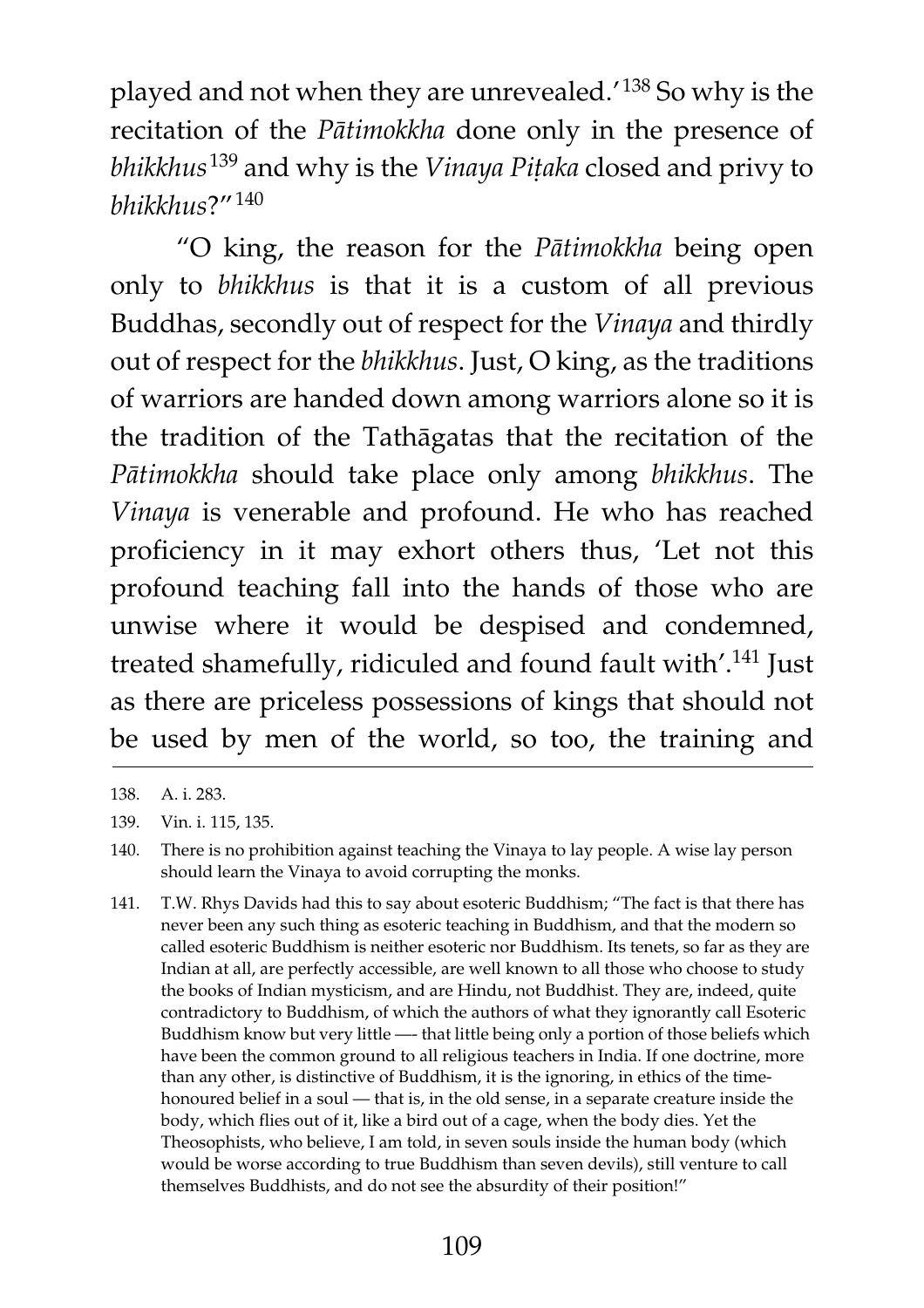traditions of the Blessed One for *bhikkhus* are their priceless possessions. That is why the recitation of the *Pàtimokkha* takes place only among *bhikkhus*."

# 33. Intentional Lying

"It has been said by the Blessed One, 'Intentional lying is an offence involving expulsion.'142 Yet he also said, 'Intentional lying is a light offence that must be confessed to another bhikkhu.'<sup>143</sup> How can both of these be right?"

"If a man were to strike another with his hand what punishment would you give him?"

"If the victim refused to overlook the matter we would fine the assailant."

"But if a man were to strike you, what punishment would you give him?"

"We would cut off his hands and feet, scalp him, plunder all his wealth and uproot his family up to the seventh generation."

"Just so, O king, the offence is light or heavy according to the subject matter. Intentional lying about the attainment of superhuman states such as the absorptions, supernormal power or the paths of spiritual attainment is an offence involving expulsion. However, intentional lying about other matters is only an offence involving confession."

<sup>142.</sup> Vin. iii. 94ff.

<sup>143.</sup> Vin. iii. 59, 66; Vin. iv. 2.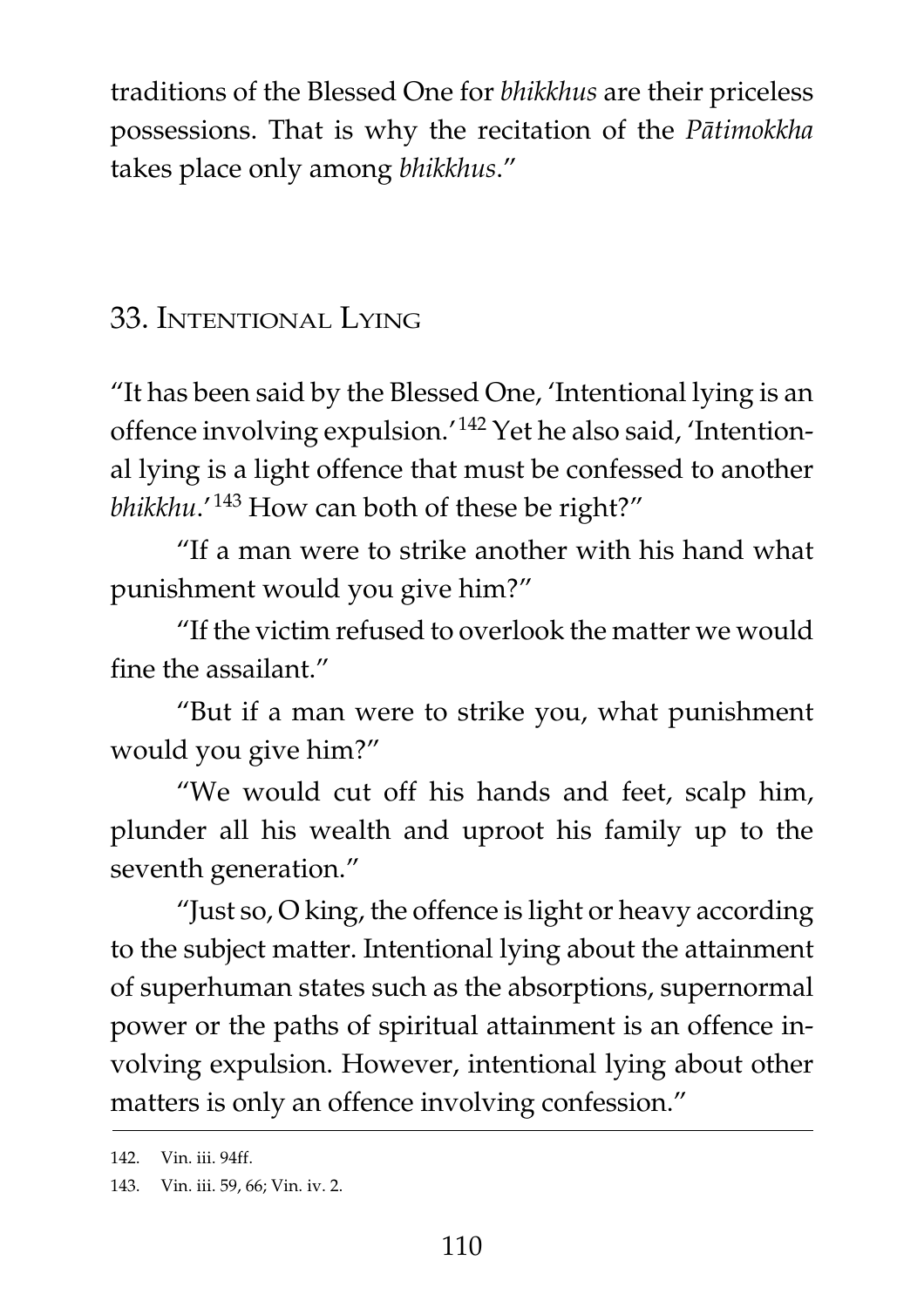"It was said by the Blessed One in the discourse on natural law, 'Long ago had the Bodhisatta's parents, chief disciples, etc., been predestined for the Bodhisatta.'<sup>144</sup> Yet it was also said, 'While still in the Tusita heaven the Bodhisatta makes eight investigations: whether the right moment has come for him to be reborn, the continent, the country, the family, the mother, the time in the womb, the month of the birth, and the time of the going forth. $145$  If his parents were already predestined why was it necessary for him to consider these things?"

"Both these statements, O king, are correct. With respect to eight things the future should be investigated before it comes to pass. A merchant should inspect goods before he buys them, an elephant should try a path with his trunk before he treads it, a carter should survey a ford before he crosses it, a pilot should plumb a shore he has not seen before, a physician should assess the remaining lifespan of a patient before treating him, a traveller should inspect a bridge before he walks on it, a *bhikkhu* should know the time before he starts his meal, and a Bodhisatta should investigate the family before he is born."

#### 35. On suicide

"It has been said by the Blessed One, 'A monk should not try to commit suicide [throw himself down from a preci-

<sup>144.</sup> *Mahàpadhàna Sutta*, D. ii. 17-20.

<sup>145.</sup> Jà. i. 48; DA. 428, (only 5 mentioned).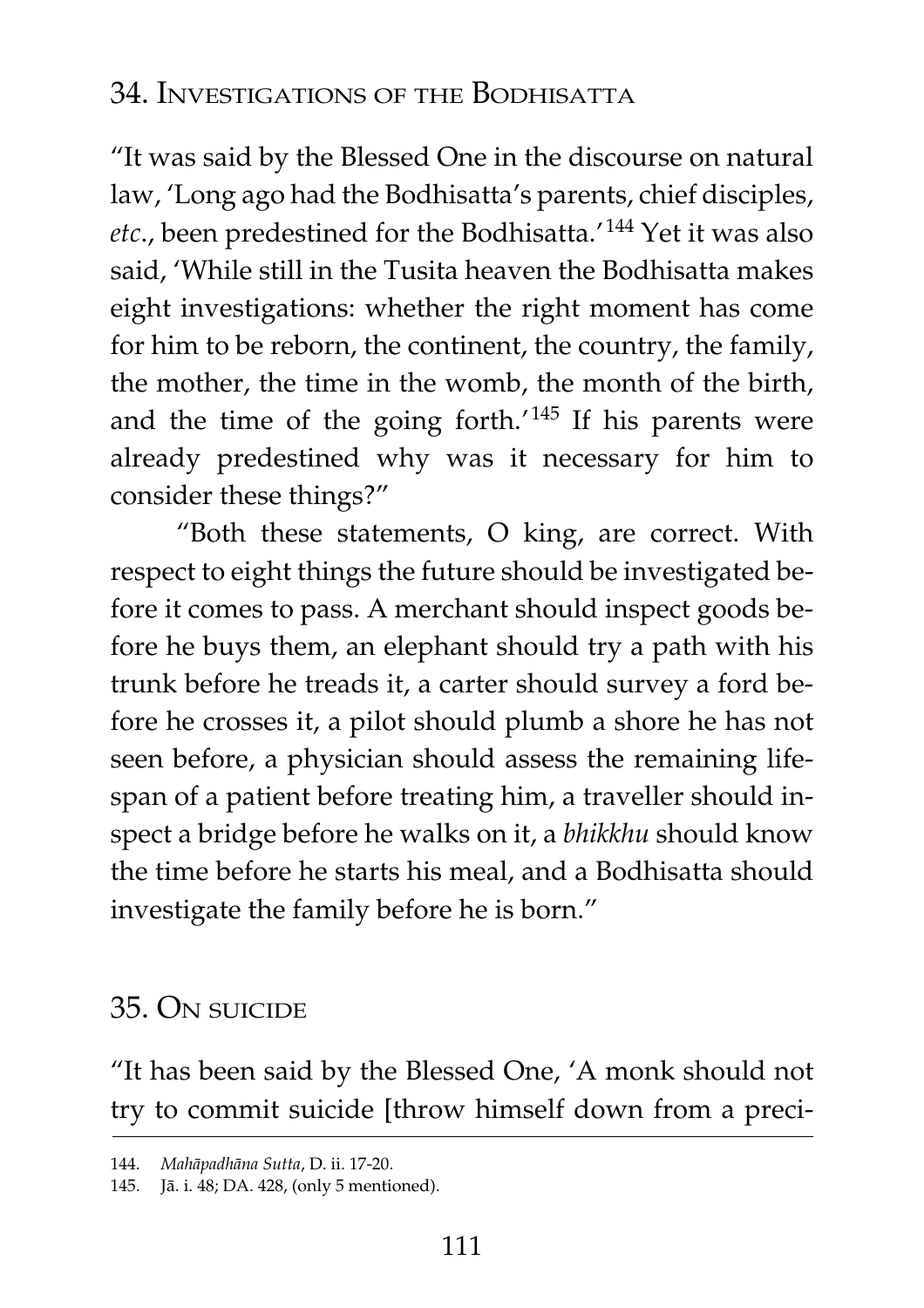pice]; whoever does so should be dealt with according to the rule.' $146$  Yet, on the other hand, you say that on whatever topic he was addressing the monks, he always, and with various similes, exhorted them to bring about the destruction of birth, old age, disease and death, and whosoever overcame them he honoured with high praise."

"O king, it is because an *arahant* is of great benefit to beings that he laid down that prohibition. One who has reached the goal is like a boat to carry people over the floods of sensuality, desire for rebirth, personality belief and ignorance; like a mighty rain-cloud he fills their minds with satisfaction and he is a guide to those who are lost. Out of compassion for living beings the Blessed One said, 'A monk is not to commit suicide.' And what is the reason the Blessed One urged us to put an end to birth, old age and death? Because of the limitless nature of the suffering of the round of rebirths the Blessed One, out of compassion for beings, urged them in many ways, with various similes to free themselves from the round of rebirths."

#### 36. Protection by Loving-kindness

"It has been said by the Blessed One, 'These eleven advantages may be expected by one who practises and makes a habit of loving-kindness towards all beings: he sleeps in peace; he wakes in peace; he dreams no evil dreams; he becomes dear to human beings and to non-human beings; the gods protect him; neither fire, nor poison, nor weapons can

<sup>146.</sup> Vin. iii. 74, 82 (an offence of wrong doing).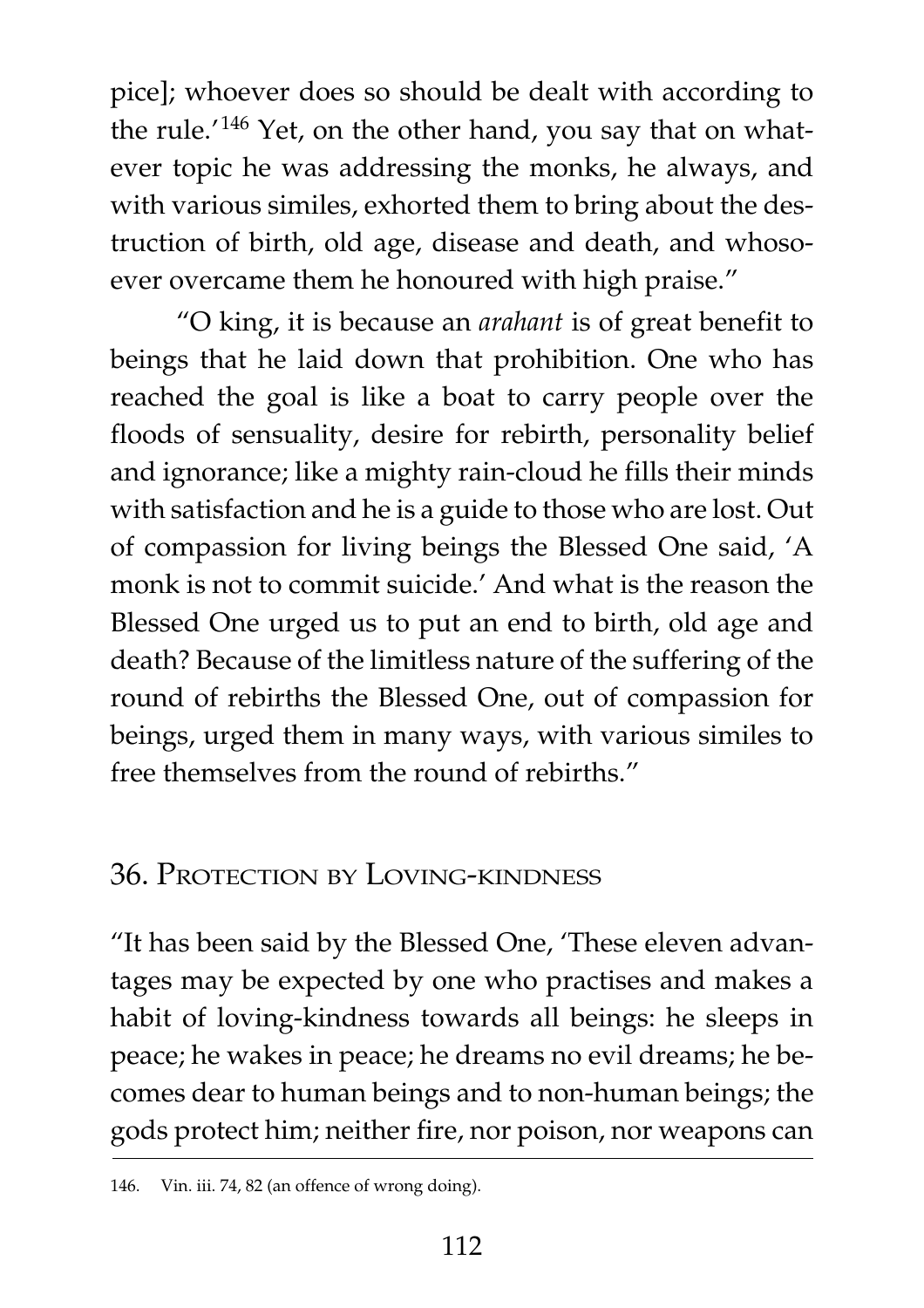harm him; his mind is quickly concentrated; his countenance is serene; he dies unconfused; and if he attains no higher he is reborn in the Brahmā realm.'<sup>147</sup> Why then was the youth Sàma, who dwelt full of loving-kindness, hit by a poisoned arrow fired by King Piliyakkha?"<sup>148</sup>

"O king, these eleven virtues of loving-kindness are dependent on love itself and not on the character of the person who practises it. Sàma practised the meditation on loving-kindness all the time. However, while he was collecting water, his mind lapsed from the meditation and at that moment King Piliyakkha shot him, so the arrow was able to hurt him."

# 37. Why Did Devadatta Prosper?

"Although you say that good deeds lead to rebirth in heaven or fortunate human births and that evil deeds lead to rebirth in states of misery or unfortunate human births; Devadatta, who was full of evil qualities, was often born in a position of superiority over the Bodhisatta, $149$  who was full of good qualities. Thus, Nàgasena, when Devadatta became the family chaplain of Brahmadatta, the king of Benares, then the Bodhisatta was a wretched outcaste. This is one case in which the Bodhisatta was inferior to Devadatta in birth and reputation. Again, when Devadatta became a king, a mighty monarch of the earth, the Bodhisatta was an elephant. In that

<sup>147.</sup> A. v. 342, Jà. 1 61; Vism. 311f.

<sup>148.</sup> Jà. No. 540 (Jà. vi. 76).

<sup>149.</sup> *cf*. Jà. Nos. 72, 122, 222, 241, 313, 358, 477, 438, 472, 474, 482, 492, 514, 516, 518.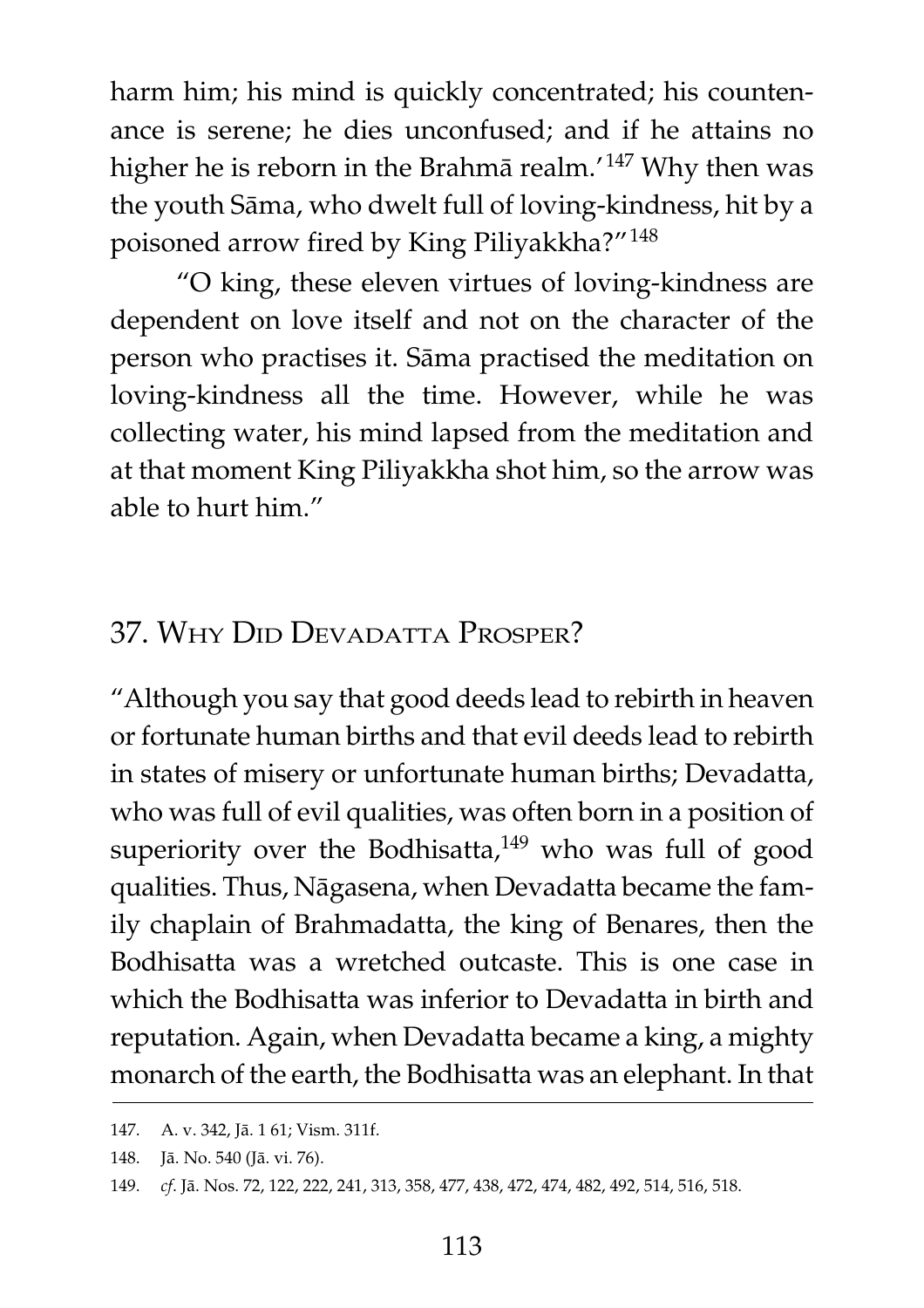case too, the Bodhisatta was inferior to Devadatta; and in many other cases too."

"It was as you say, O king."

"Then it follows that good and evil bear equal fruit."

"Nay, not so, O king. Devadatta was opposed by everybody but no one was hostile to the Bodhisatta. Yet, when he was a king, Devadatta protected and served the people and gave gifts to recluses and brahmans according to his inclination. Of no one can it be said, O king, that without generosity, self-restraint, observance of precepts and other virtues, he can reach prosperity. Nevertheless, all beings who are swept along in the endless round of rebirths meet with pleasant and unpleasant companions just as water whirled along in a river meets with pure and impure things. However, the comparison between the Bodhisatta and Devadatta should be regarded in the light of the unimaginable length of the round of rebirths; and it should also be remembered that the Bodhisatta was in heaven for aeons while Devadatta boiled in hell."

#### 38. The Weakness of Women

"It is said that a woman will always commit adultery if she finds a suitable lover.150 Yet Mahàsodha's wife refused to do any wrong even though offered a thousand pieces of gold."<sup>151</sup>

<sup>150.</sup> Jà. No. 542 (Jà. v. 435). One should not overlook the fact that if a woman does commit adultery, at least one man is usually involved too. So one should not infer that men are any more virtuous than women. If one finds a passage about women that seems derogatory, one should remember that such exhortations were given to celibate monks to restrain their natural inclinations. Nuns who wish to practise the holy-life should reflect similarly on the wickedness of men.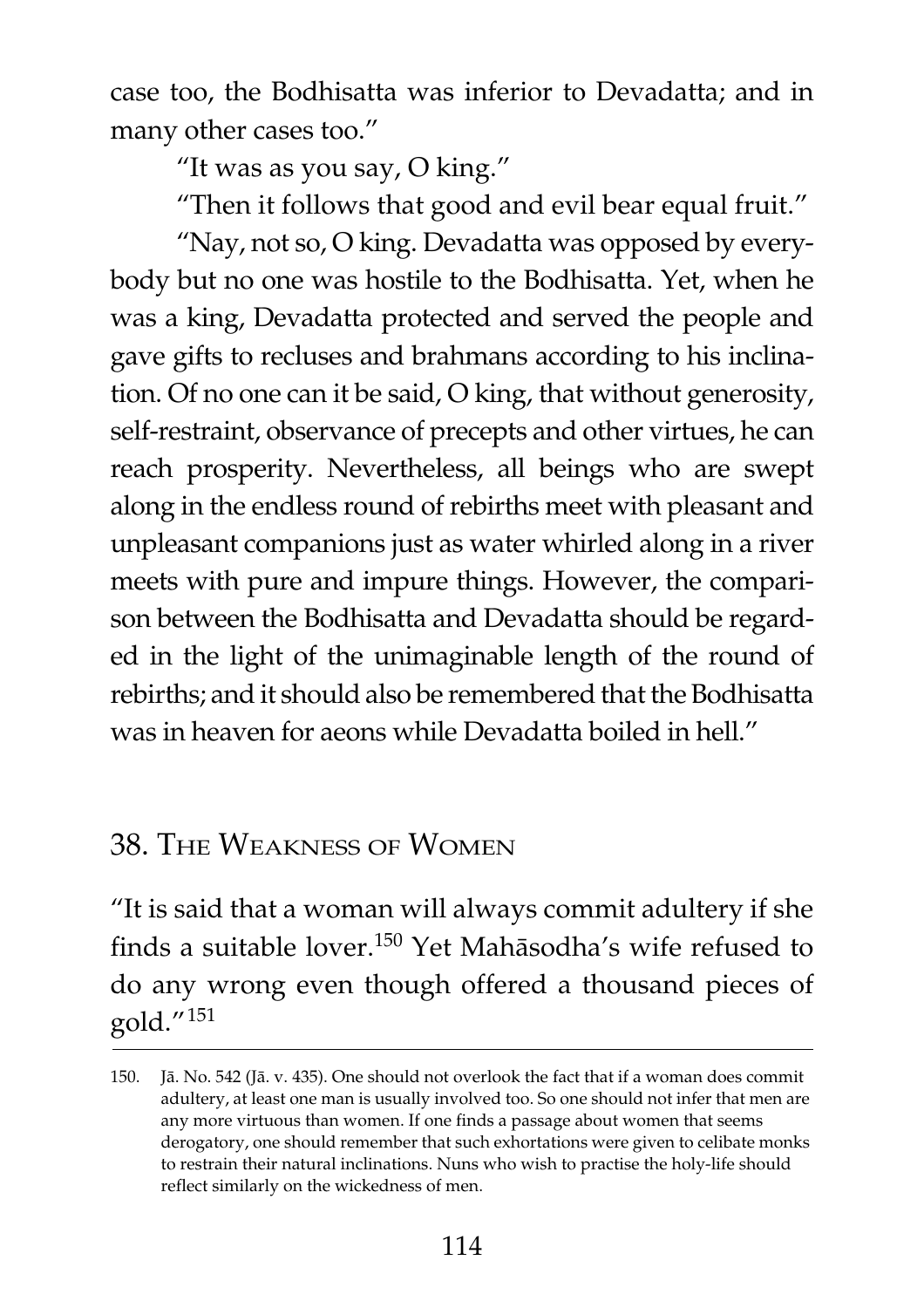"Amaradevã was virtuous. Through fear of censure in this world and through the fear of suffering in purgatory and because she loved her husband, and despised immorality and treasured virtue — for all of these reasons the opportunity seemed not fit to her. Her husband, Mahàsodha, was an ideal man, so she found no other man comparable to him; so for this reason too, she did no wrong."

# 39. ânanda's Courage

"It was said by the Blessed One that *arahants* have laid aside all fear.152 Yet when the intoxicated elephant Dhanapàlaka was charging towards the Buddha five hundred *arahants* fled, leaving  $\bar{A}$ nanda alone to protect the Buddha.<sup>153</sup> If *arahants* are free from all fear why did they flee?"

"They did not flee because of fear, O king, the *arahants* are free from fear. They only moved aside so ânanda's devotion to the Buddha would be manifested. They realised that if they didn't move the elephant wouldn't be able to approach. ânanda, who was not yet an *arahant*, remained by the Buddha's side to protect him and thus his courage and devotion were displayed. Because of this event great masses of people were emancipated from the bondage of defilements. It was because they foresaw these advantages that they moved aside."

<sup>151.</sup> Jà. vi. 367.

<sup>152.</sup> Dhp. v 351; Sn. 621.

<sup>153.</sup> Vin. ii. 194; Jā. v. 33ff. The ferocious elephant was known as Nāļāgiri but after he was tamed by the Buddha's *mettà* he bowed down and worshipped him. The crowd was thrilled to see this transformation and heaped ornaments upon the elephant's back. Henceforth he was known as Dhanapàlaka, bearer of wealth.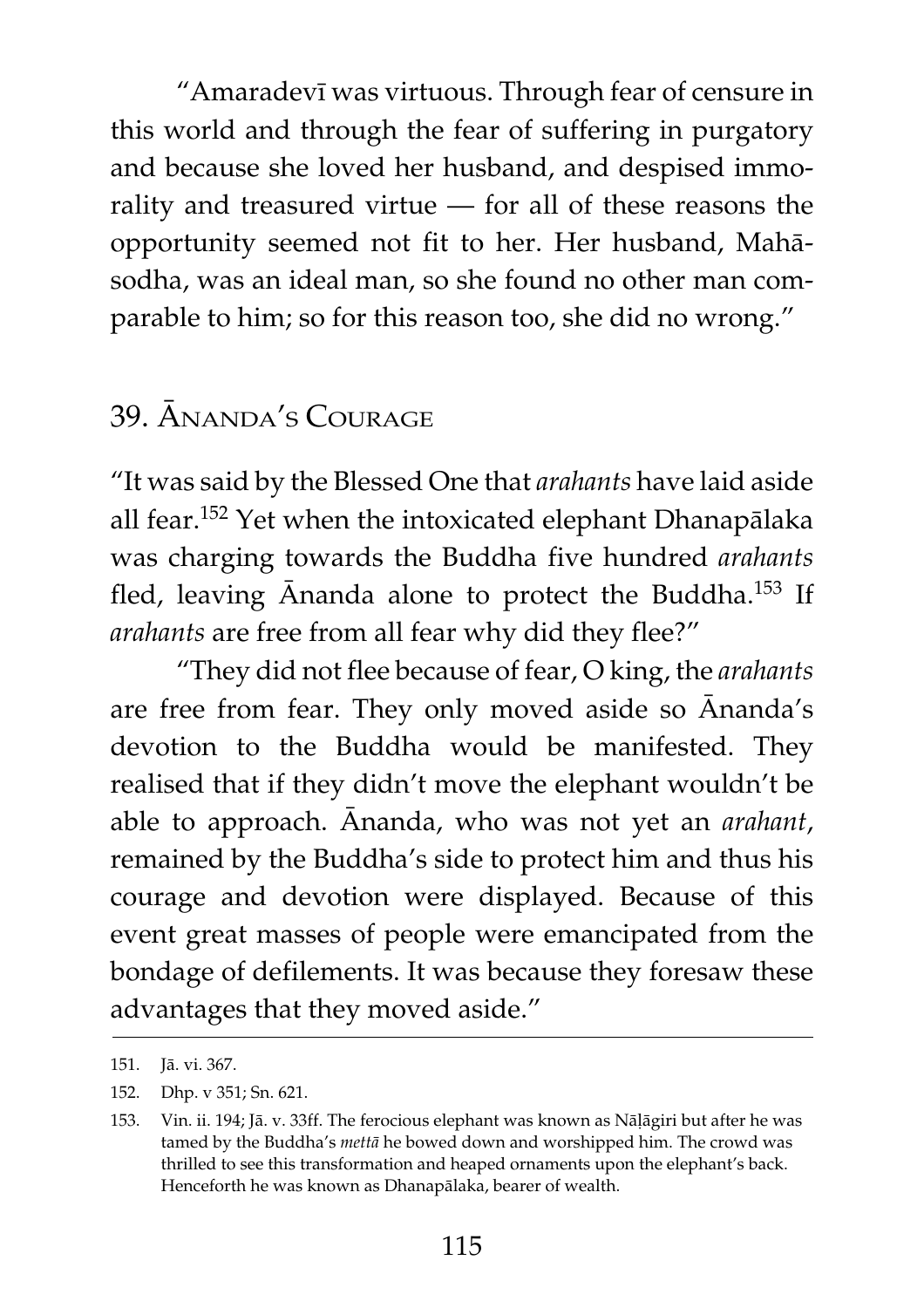# 40. The Buddha's Change of Heart

"You say that the Buddha is omniscient, yet when the company of monks led by Sàriputta and Moggallàna had been dismissed by him the Sakyans of Càtumà and Brahmà Sahampati placated the Buddha with similes.<sup>154</sup> Did he then not know those similes? If he did then why did he need to be placated?"

"The Tathàgata, O king, was omniscient yet he was conciliated by those similes. It was by means of similes that he himself had first preached that he was conciliated, and it was being thus won over that he signified his approval. It was, O king, as when an attendant novice serves his teacher with almsfood brought by the teacher himself and thereby pleases him and wins him over."

154. M. ii. Sta. 67.

—}{—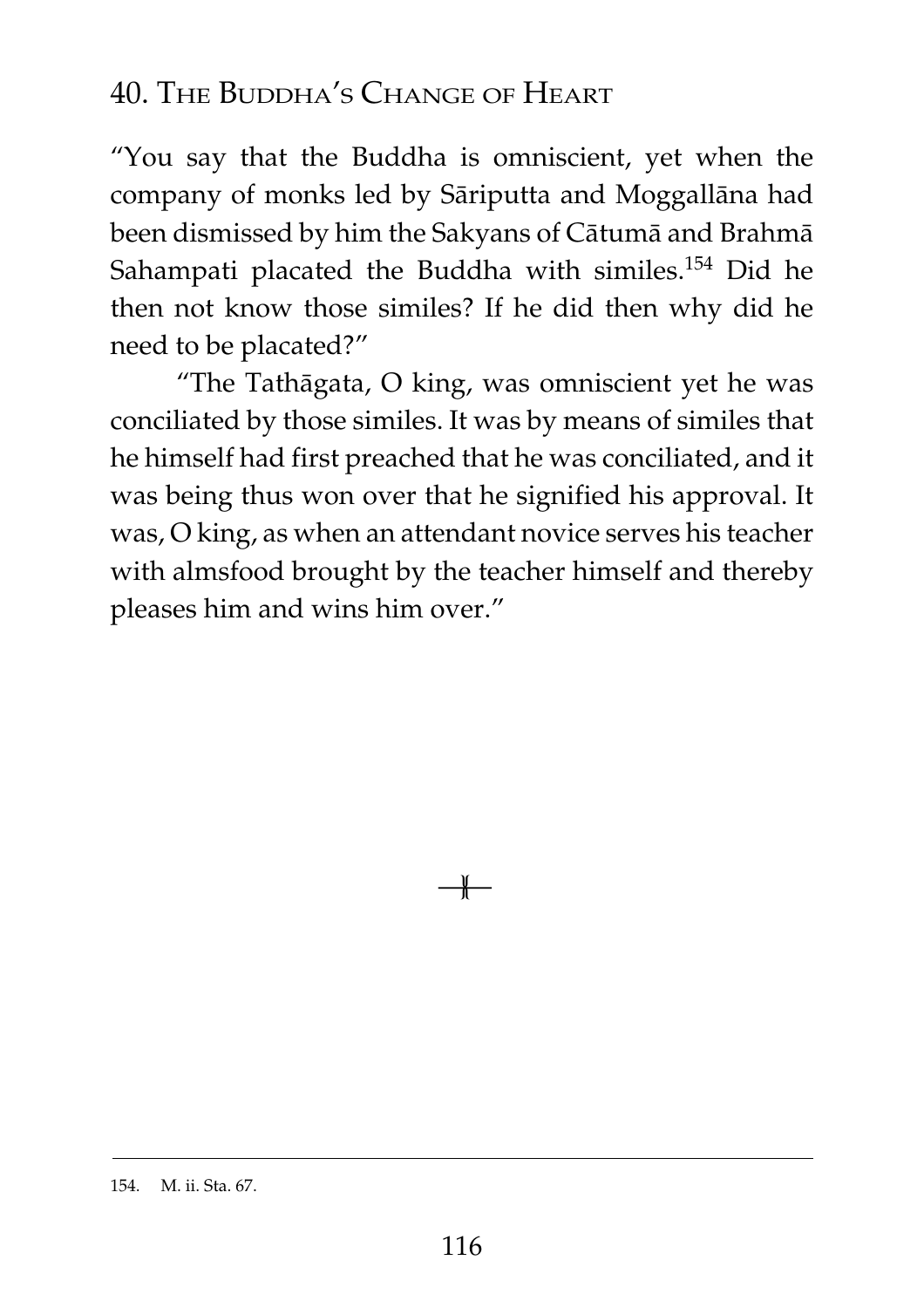# CHAPTER 12

# The Solving of Dilemmas (V)

41. On Dwelling Places

"It was said by the Blessed One:

"Fear is born from intimacy, Dust is from a house arisen. Homeless, free from intimacy, This is the sage's vision."<sup>155</sup>

"Yet he also said:

"Let the wise man have dwellings built and lodge learned men therein."<sup>156</sup>

"If the former statement was made by the Blessed One then the latter must be wrong."

"Both statements were made by the Tathàgata, O king, but the first was an inclusive statement as to the nature of things and as to what it is proper for recluses to desire. However, the second statement was said concerning two matters only. The gift of a dwelling place has been highly praised by the Buddhas because those who have made such a gift will be delivered from birth, old age, disease and death. Secondly, if there is a dwelling place it is easy for those who wish to listen to the Dhamma to visit the

<sup>155.</sup> Sn. v 207.

<sup>156.</sup> Vin. ii. 147; S. i. 100.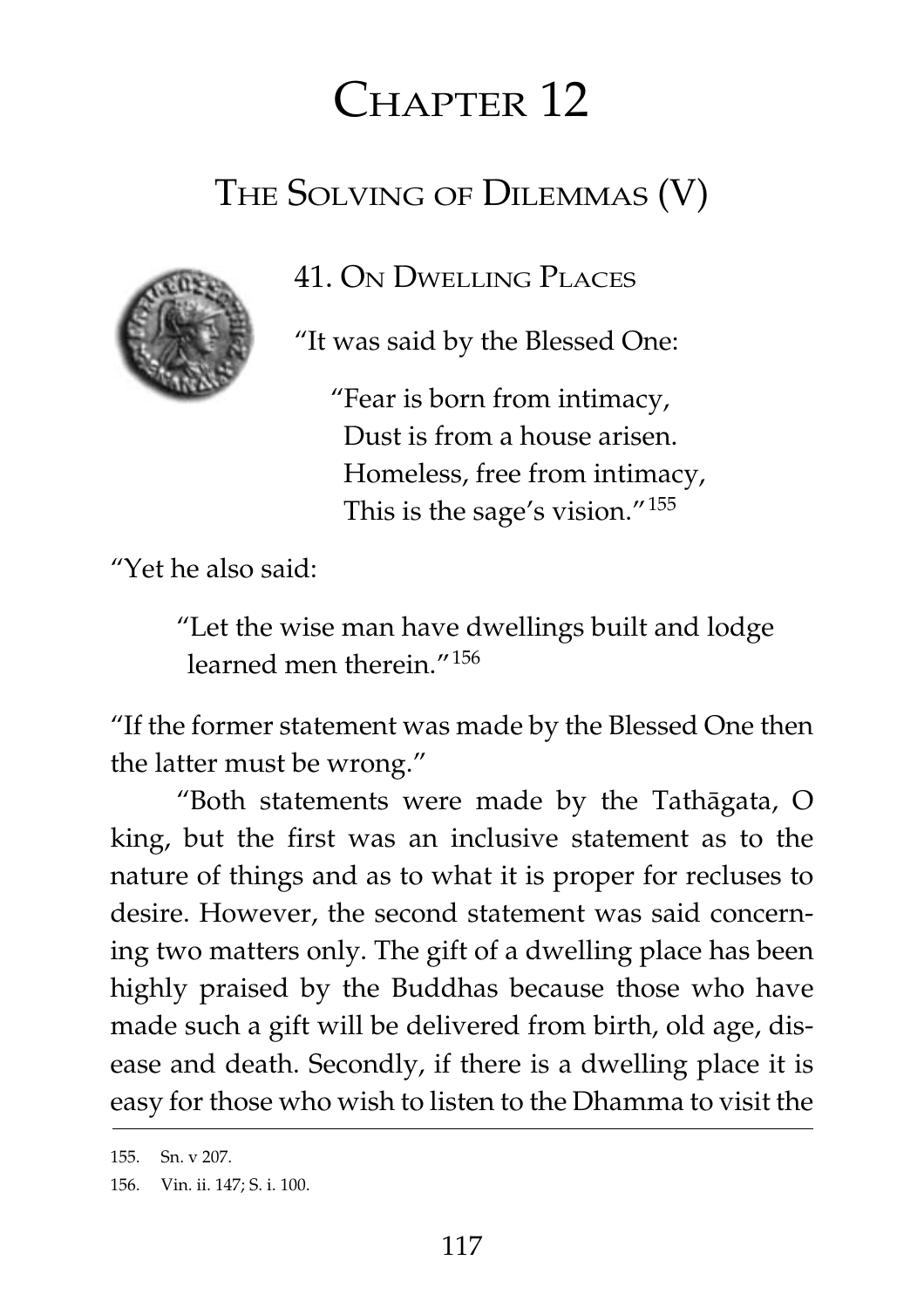*bhikkhus*, whereas if they stayed in the forest it would not be. However, it does not follow that the *bhikkhus* have a longing for a dwelling place."

#### 42. Restraint of the Stomach

"The Blessed One said, 'Do not be heedless in standing for alms, be restrained regarding the stomach.' 157 However, he also said, 'There were times, Udàyi, when I ate a full bowl of food or even more.'<sup>158</sup> This too is a double-edged problem."

"Both statements are correct, O king, but the former statement is inclusive and cannot be proved wrong. He who has no restraint as regards the stomach will kill living beings or steal for the sake of his stomach. It was bearing this in mind that the Blessed One said, 'Do not be heedless in standing for alms, be restrained regarding the stomach.' He who has self-control gains a clear insight into the Four Noble Truths and fulfils the life of a recluse. Didn't a mere parrot, O king, by his restraint as to his stomach shake the heaven of the thirty-three and bring down Sakka to wait on him?<sup>159</sup> However, when the Blessed One said, 'There were times, Udàyi, when I ate a full bowl of food or even more' it was concerning himself. He had accomplished all that can be accomplished by restraint, and like a perfect gem that needs no more polishing, he needed no more training."

<sup>157.</sup> Dhp. v 168. When the Buddha returned to his birth place, he went for alms since his relatives had not yet invited him for the meal.

<sup>158.</sup> M. ii. 7.

<sup>159.</sup> Jà. No. 429.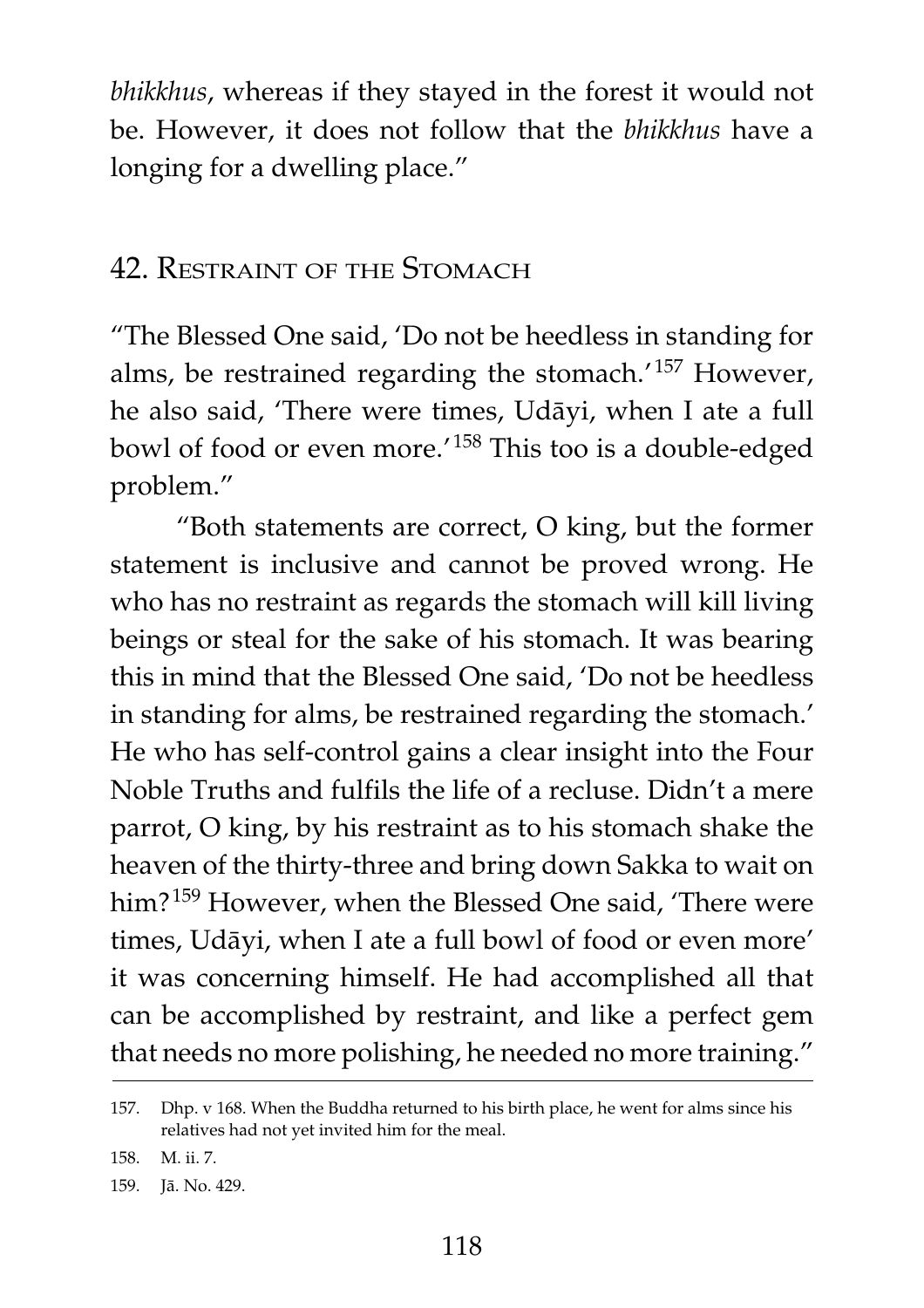#### 43. The Best of Men

"The Blessed One said, 'I, monks, am a Brahman, one to ask a favour of, always ready to give; this body that I bear will be my last, I am the supreme healer and physician.'160 Yet on the other hand he said, 'The chief among my disciples as regards physical health is Bakkula.'161 Now it is well known that the Blessed One suffered several times from diseases whereas Bakkula was always healthy. If the first statement is true then why was the Buddha less healthy than Bakkula?"

"Although it is true that Bakkula surpassed the Buddha in the matter of health and other disciples also surpassed him in other aspects yet the Blessed One surpassed them all in respect of virtue, concentration and wisdom; and it was in reference to this that he spoke the verse, 'I, monks, am a Brahman, one to ask a favour of, always ready to give; this body that I bear will be my last, I am the supreme healer and physician'."

"The Blessed One, O king, whether he is sick or not; whether he is practising the ascetic practices or not — there is no other being comparable to him. For this, O king, was said in the *Samyutta Nikāya*, 'Just as, monks, of all creatures; whether footless, or having two, four or many feet; whether having form or formless; whether conscious or unconscious, or neither conscious nor unconscious — of these the Tathàgata, the *arahant*, the Fully Enlightened One, is reckoned as the chief…'."<sup>162</sup>

<sup>160.</sup> Iti. 101.

<sup>161.</sup> As a result of treating Buddhas Anomadassī and Vipassī. A. i. 24.

<sup>162.</sup> S. v. 41.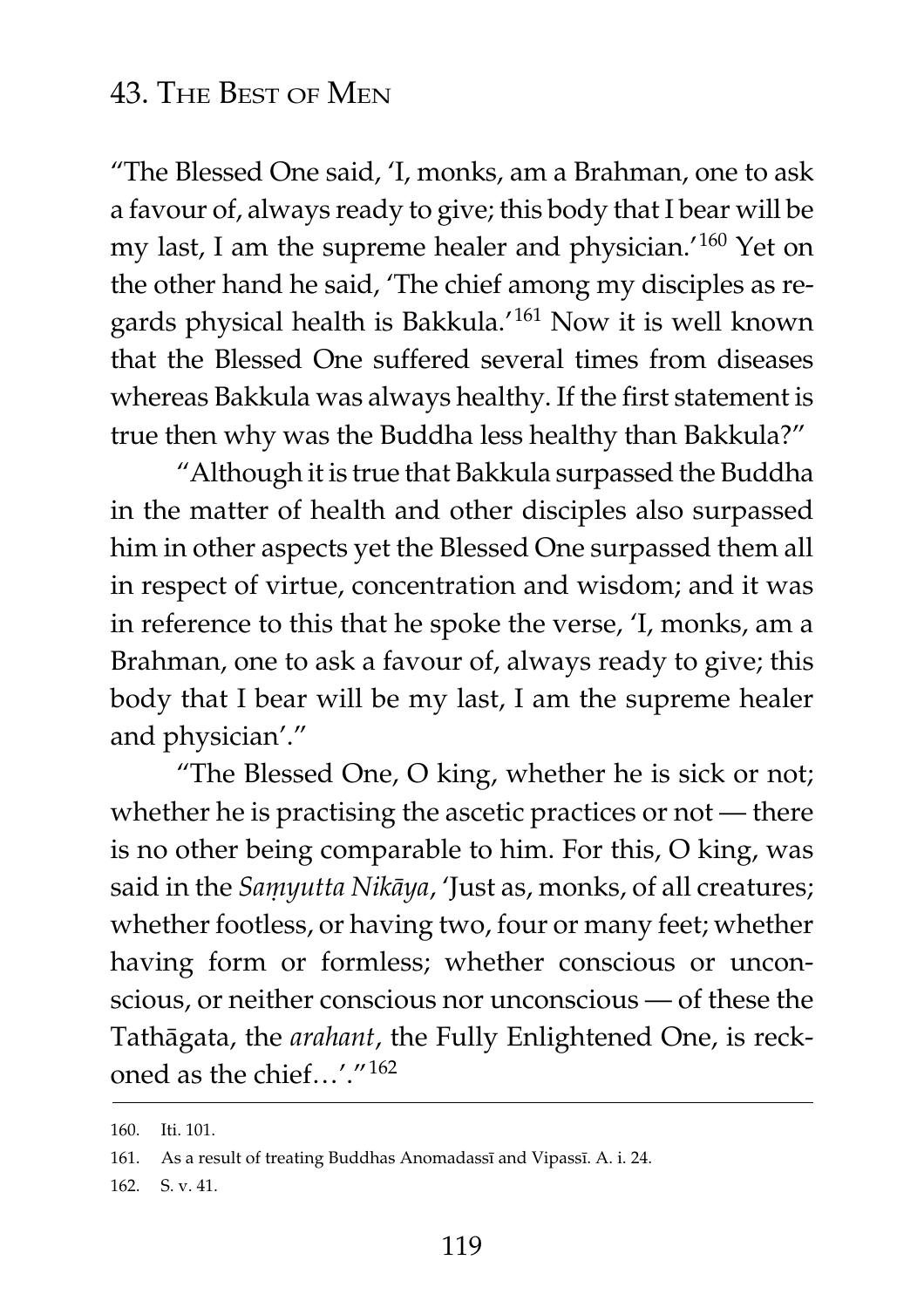## 44. The Ancient Path

"It was said by the Blessed One, 'The Tathàgata is the discoverer of a way that was unknown.<sup>'163</sup> Yet he also said, 'Now I perceived, O monks, the ancient path along which the previous Buddhas walked.<sup>'164</sup> This too is a doubleedged problem."

"It was because the path shown by previous Buddhas had long since disappeared and was not known by anyone, man or god, that the Buddha said, 'The Tathàgata is the discoverer of a way that was unknown.' Though that way had disintegrated, become impassable and lost to view — the Tathàgata, having gained a thorough knowledge of it, saw by his eye of wisdom that it was the path used by previous Buddhas. Therefore he said; 'Now I perceived, O monks, the ancient path along which the previous Buddhas walked.' It is as when a man clears the jungle and sets free a piece of land it is called his land, though he did not make the land."

#### 45. The Bodhisatta's Weakness

"It was said by the Blessed One, 'Already in former births when I was a man I had acquired the habit of not inflicting harm on living beings.<sup>'165</sup> However, when he was an ascetic called Lomasa Kassapa he had hundreds of animals killed and offered as a sacrifice.<sup>166</sup> Why was he not compassionate then?"

<sup>163.</sup> S. iii. 66; *cf*. S. i. 190.

<sup>164.</sup> *i*.*e*. The Path leading to *nibbàna*. S. ii. 105.

<sup>165.</sup> D. iii. 166.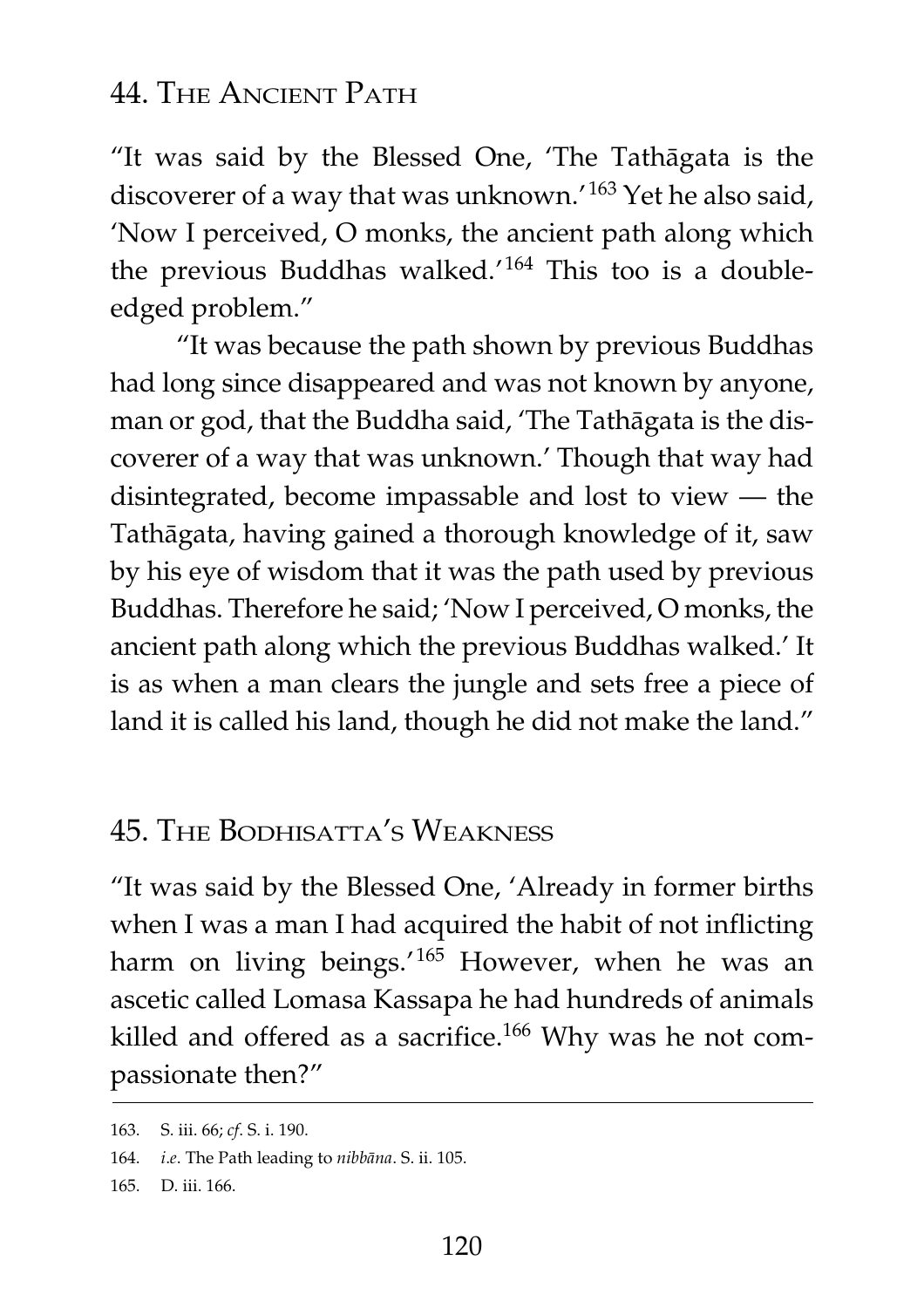"That sacrifice, O king, was done when Lomasa Kassapa was out of his mind through infatuation with Princess Candavati; not when he was conscious of what he was doing. Just as a madman, when out of his senses, will step into a fire or catch hold of a venomous snake or run naked through the streets, so it was only because the Bodhisatta was out of his mind that he performed the great sacrifice. Now an evil act done by a madman is not considered a grievous offence, nor is it grievous in respect of the fruit that it brings in a future life. Suppose, O king, that a madman had been guilty of a capital offence, what punishment would you inflict upon him?"

"What punishment is due to a madman? We should order him to be beaten and set free, that is all."

"So then, O king, it follows that the offence of one who is mad is pardonable. $167$  Just so was it in the case of Lomasa Kassapa who, after he regained his senses, renounced the world and became assured of rebirth in the Brahmà realm."

#### 46. Respect for the Robe

"Even when the Bodhisatta was an elephant he had respect for the yellow robe<sup>168</sup> but you also say that when he was the Brahman youth Jotipàla, even though he was then endowed with the discernment of a human being, he

167. *cf*. Vin. iii. 32, where there is no offence for one who is mad.

168. Jà. v. 49.

<sup>166.</sup> Jà. iii. 30ff, 514ff. In the *Jàtaka* story, Kassapa ordered the animals brou*g*ht for slaughter but when they were all tied down at the stake he came to his senses and set them free.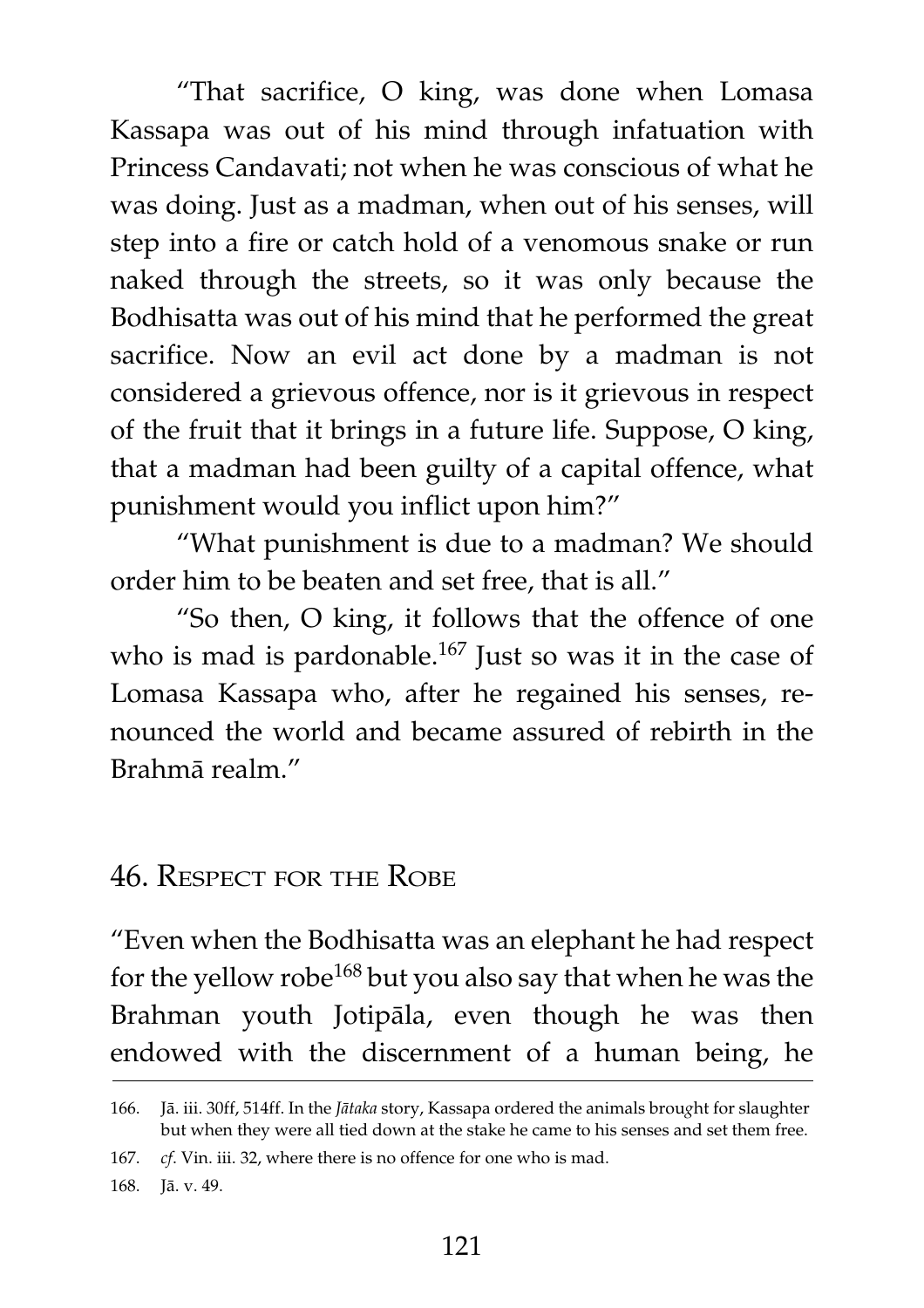reviled and abused the Buddha Kassapa, calling him a shaveling and good-for-nothing monk.<sup>169</sup> How can both of these statements be true?"

"O king, the Bodhisatta's rudeness when he was the Brahman youth Jotipàla was due to his birth and upbringing; all his family were unbelievers who worshipped Brahmà and thought that Brahmans were the highest among men. Just, O king, as even the coolest water will become warm when in contact with fire so, Jotipàla, though he was full of merit, yet when he was reborn into a family of unbelievers he became as if blind and reviled the Tathàgata. However, when he went to the presence of the Buddha Kassapa he realised his virtue and became his devoted disciple."

## 47. The Merit of the Potter

"It was said by the Blessed One, 'For three whole months the dwelling place of Ghatãkàra the potter remained open to the sky but no rain fell on it.<sup>170</sup> Yet it was said that rain fell on the hut of Buddha Kassapa.<sup>171</sup> Why did the hut of the Tathàgata get wet? If rain fell on the hut of the Buddha, who had so much merit, then it must be false that no rain fell on the hut of Ghatīkāra because of his great merit."

"O king, Ghatãkàra was a good man, full of virtue and rich in merit, who supported his blind parents by his humble trade. While he was away from the house, the monks, having confidence in the unstinting generosity of

<sup>169.</sup> M. ii. 47, Sta. 81.

<sup>170.</sup> M. ii. 53.

<sup>171.</sup> M. ii. 54.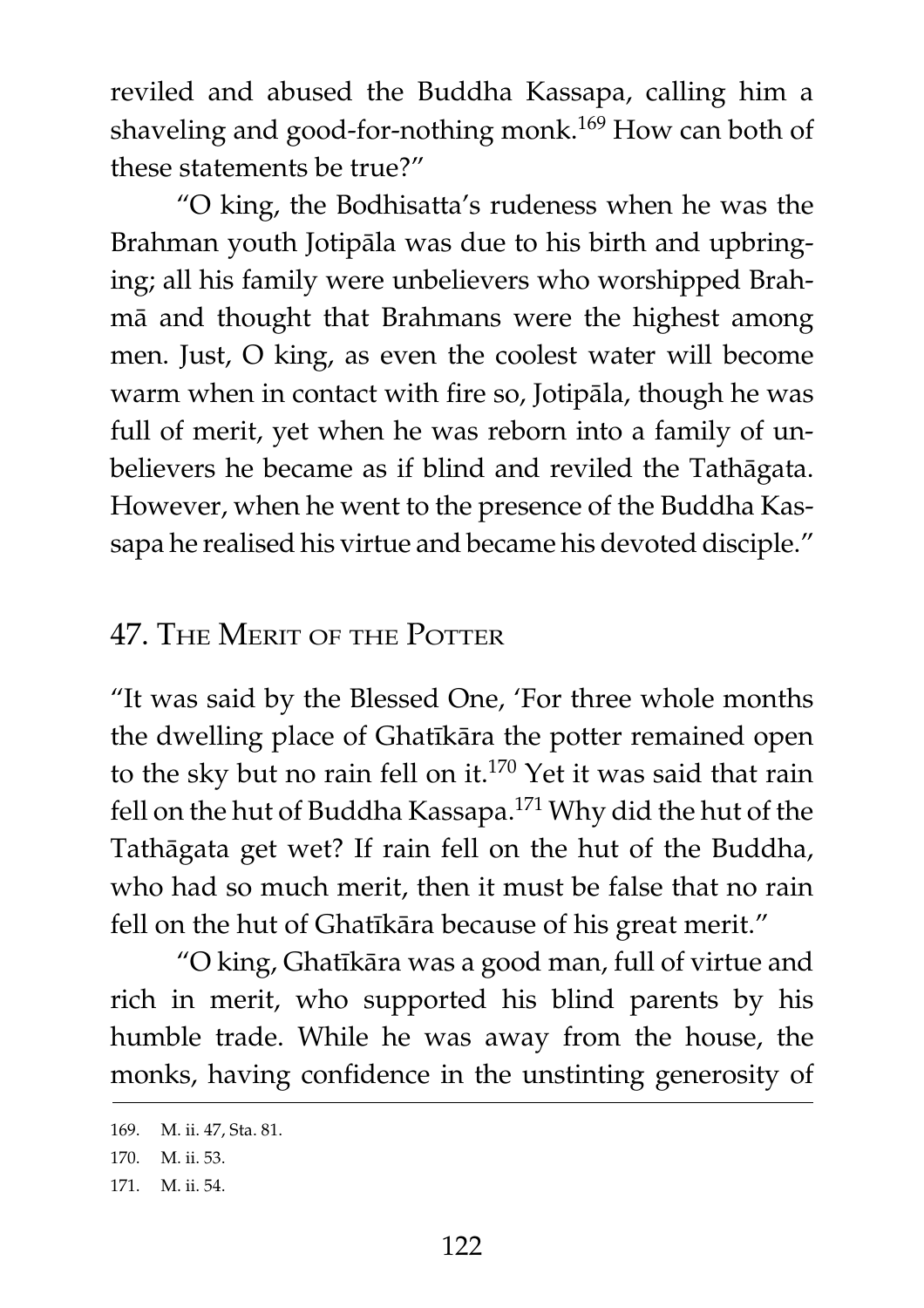Ghatãkàra, took away some thatch from the roof of his house to repair the hut of Buddha Kassapa. When Ghatīkāra returned he was neither angry nor disappointed but was full of joy because he had gained so much merit by giving something to the Tathàgata and ecstatic at the thought, 'The Blessed One has full confidence in me.' So great was his merit that it brought forth its result in this very life. The Tathàgata on the other hand, was not short of merit because the rain fell on his hut but he had considered, 'Let people not find fault saying that the Buddhas gain a livelihood by the use of supernormal powers.' Therefore the rain fell on his hut as it did on all the others except that of Ghatīkāra."

#### 48. King or Brahman?

"The Blessed One said, 'I, monks, am a Brahman, one to ask a favour of.'172 However, he also said, 'A king, Sela, am I.'173 If, Nàgasena, he was a king, then he must have spoken falsely when he said he was a Brahman, for he must have been either a Khattiya (a warrior) or a Brahman, he could not have belonged to both castes."

"It was not on account of his birth that he called himself a Brahman but because he was free from defilements, had attained to the certainty of knowledge and because he was one who maintained the ancient traditions of teaching and learning by heart, self-control and discipline.<sup>174</sup> As a

<sup>172.</sup> Iti. 101.

<sup>173.</sup> Sn. v 554.

<sup>174.</sup> See Dhp. Brāhmaņavagga.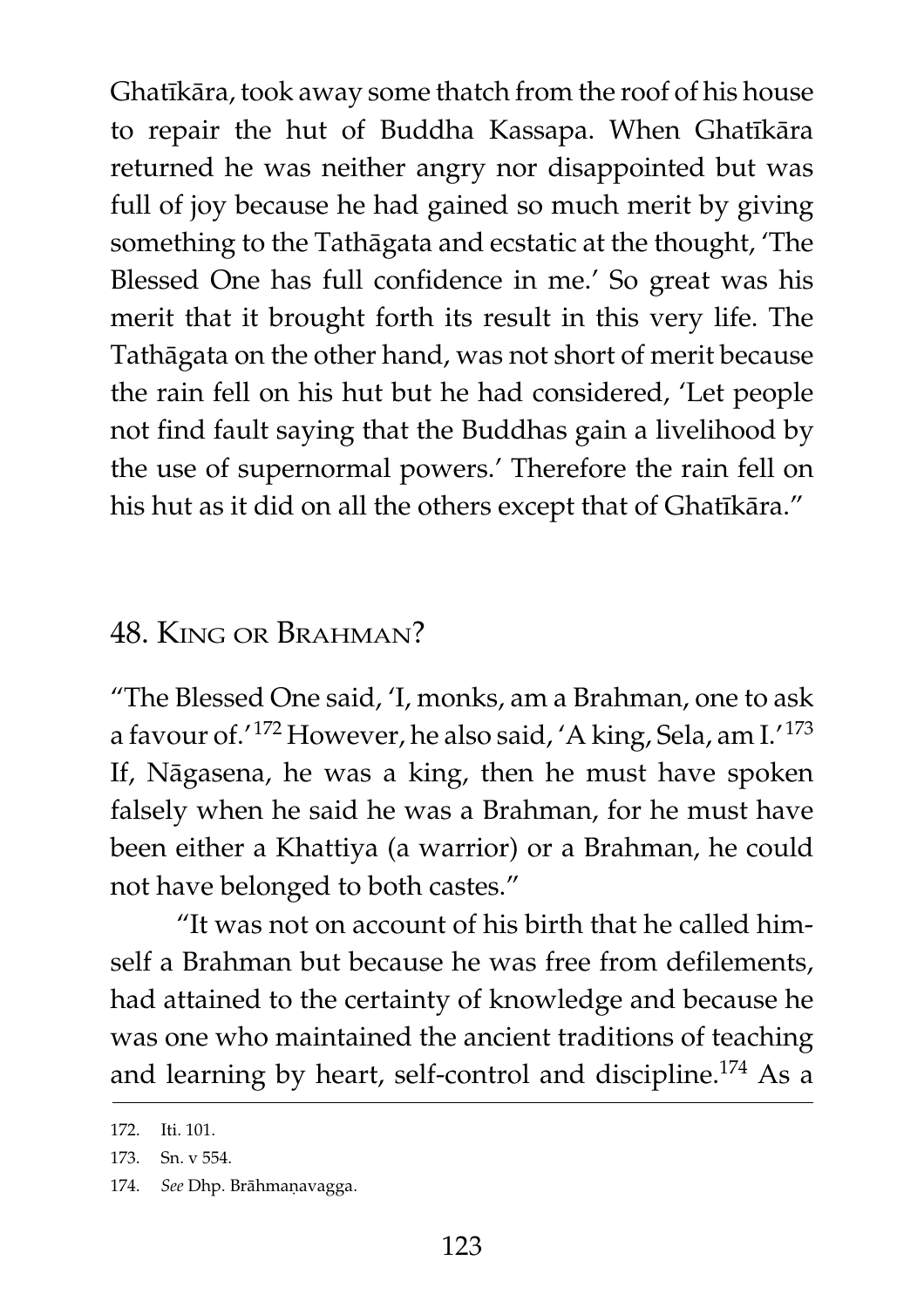king rules the people with the law, the Buddha rules the people by teaching Dhamma; bringing joy to those who live rightly and reproving those who transgress the noble law. Like a king who rules justly rules for a long time, the Buddha's religion endures for a long time because of his special qualities of righteousness."

#### 49. Right Livelihood

"You say that the Blessed One did not accept alms received by chanting verses $175$  but when preaching to laymen he generally spoke first of the benefits of giving and accepted the gifts offered.<sup>176</sup> If the first is true then why did he accept gifts gained by preaching?"

"It is the custom of the Tathàgatas to preach first of the benefits of giving to soften men's hearts before going on to preach of morality and higher matters but not on account of that could they justly be accused of hinting to get gifts. There is hinting that is improper and there is hinting that is blameless. Herein, if a *bhikkhu* begs for alms standing in an inconvenient place or making signs this is improper hinting;<sup>177</sup> but if he stands in the proper place where there are people who want to give and moves on if they do not want to give then this is proper and does not amount to hinting. That meal of the ploughman was offered in order to refute the subject of the verse recited, therefore the Tathàgata rejected it."

<sup>175.</sup> S. i. 167, Sn. v 81.

<sup>176.</sup> *cf*. D. i. Sta. 5.

<sup>177.</sup> Vism. 28.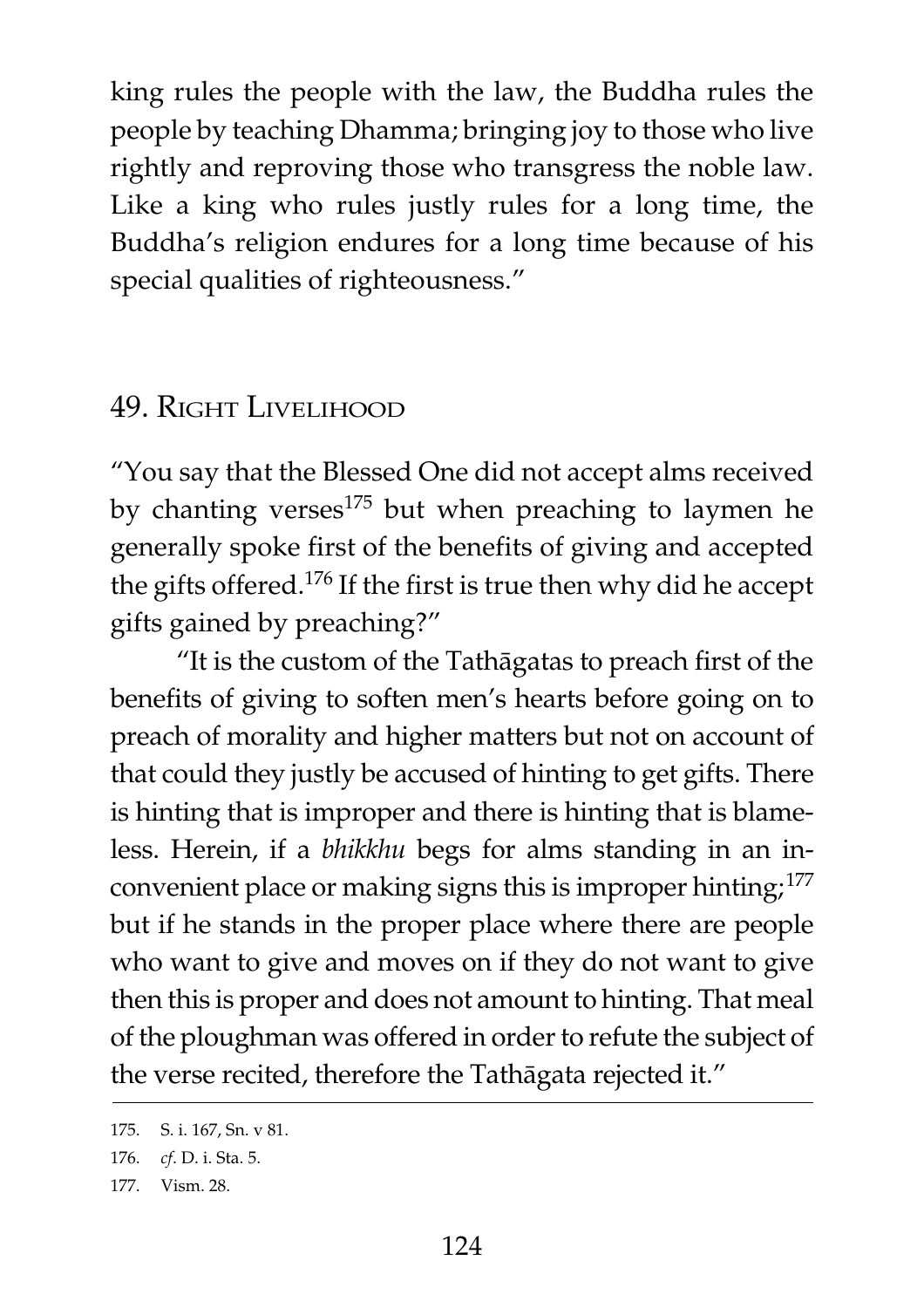## 50. The Reluctance of the Buddha

"You say that for four aeons (*asaïkheyya*) and 100,000 worldcycles (*kappa*) the Bodhisatta practised the perfections in order to gain omniscience, $178$  yet after he had gained omniscience his mind inclined to not teaching the Dhamma.179 Like an archer who had practised for many days might hesitate when the day for battle had come, even so did the Blessed One hesitate to teach the Dhamma. Was it then because of fear, or lack of clarity, or weakness, or because he was not omniscient that he hesitated?"

"No, great king, it was for none of those reasons. It was due to the profound nature of the Dhamma and to the exceedingly strong passion and delusion of beings that the Blessed One hesitated and considered to whom he should teach it and in what manner so that they would understand. Just, O king, as a king when he calls to mind the many people who gain their livelihood in dependence on him — the body-guards, courtiers, merchants, soldiers, messengers, ministers and nobles — he might be exercised at the thought; 'How can I conciliate them all?' Just so, O king, when the Tathàgata called to mind the strong passion and delusion of beings that he inclined rather to inaction than to preaching. It is also in the natural order of things that the Buddha should teach the Dhamma at the request of Brahmà, for at that time all men were worshippers of Brahmà and placed their reliance on him. Therefore, if one so high and mighty as Brahmà should incline to hear-

<sup>178.</sup> M. 1 53.

<sup>179.</sup> M. ii. 54.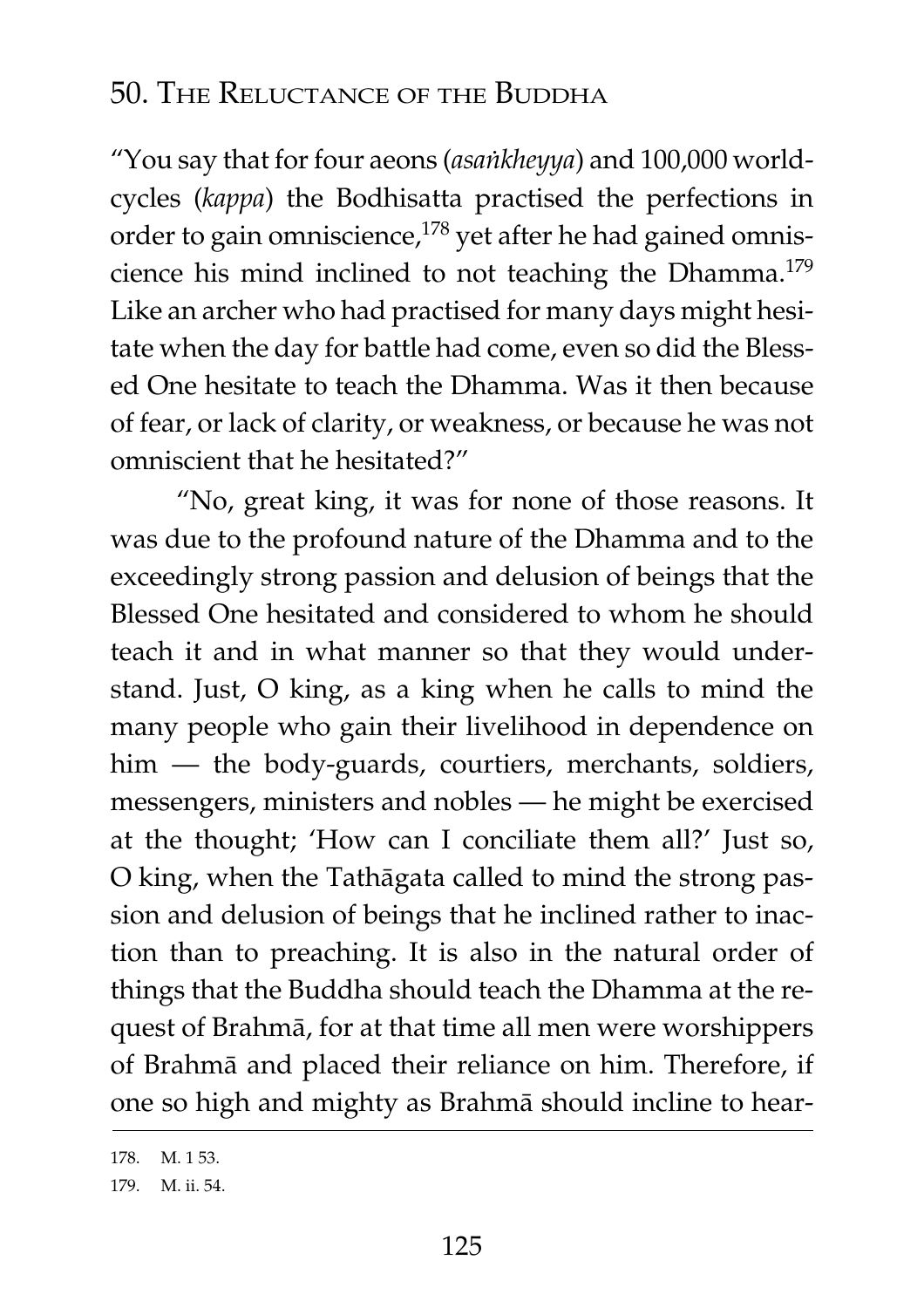ing Dhamma then the whole world of gods and men would become inclined to it and so for that reason too the Buddha waited to be asked before preaching the Dhamma."

# 51. The Buddha's Teachers

"The Blessed One said, 'I have no teacher, one like me does not exist. In the world with its gods no one equals me.'<sup>180</sup> Again he said, 'In this way, monks, did  $\bar{A}$ lāra the Kālāma, being my teacher, set me, his pupil, on exactly the same level as himself and honour me with the highest honour.'<sup>181</sup> This too is a double-edged problem."

"O king, when the Blessed One spoke of  $\bar{A}$  and the Kàlàma as his teacher he referred to the time when he was still a Bodhisatta and before he had attained Buddhahood. He was merely a teacher of worldly wisdom. It was in regard to transcendental matters such as knowledge of the Four Noble Truths and *nibbàna* that he said, 'I have no teacher, one like me does not exist. In the world with its gods no one equals me'."

 $\frac{1}{\sqrt{2}}$ 

<sup>180.</sup> Vin. i. 8; M. i. 171.

<sup>181.</sup> M. i. 165.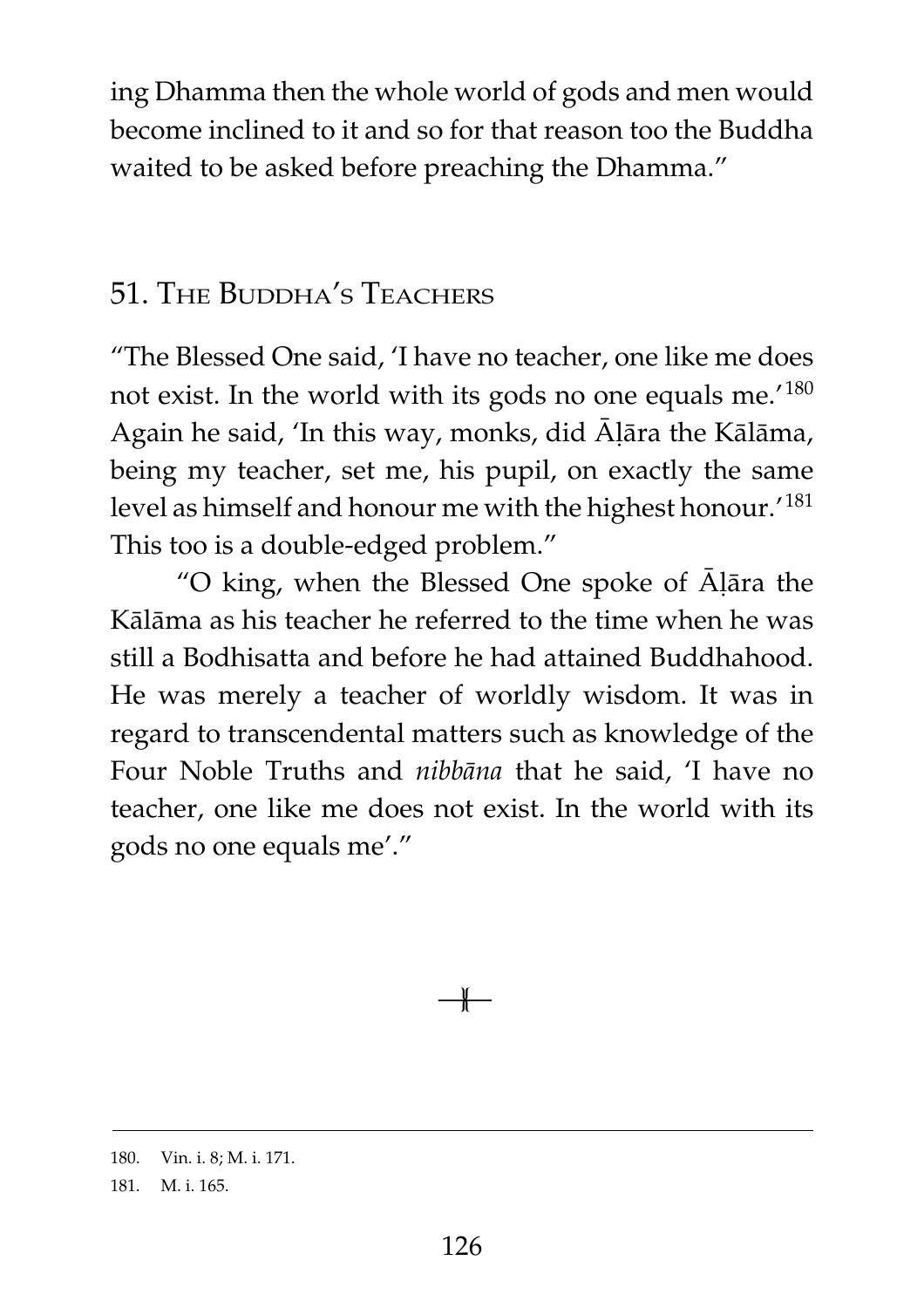# CHAPTER 13

# The Solving of Dilemmas (VI)



52. Two Buddhas Cannot Exist Together

"The Blessed One said, 'It is impossible that in one world two Perfectly Enlightened Buddhas could exist at the same time.'<sup>182</sup>

Yet, Nàgasena, if all the Tathàgatas teach the same teaching, why shouldn't they exist together? If there were two they could teach at ease and the world would be even more illumined."

"O king, if two Buddhas were to exist simultaneously this great earth could not bear the weight of their combined goodness, it would tremble and shake and break up.<sup>183</sup> Suppose, O king, a man had eaten as much food as he wanted so that he had no room for any more. Then, if he were to eat the same amount of food again, would he be at ease?" "Certainly not, venerable sir, if he were to eat again he would die."

"Likewise, O king, this earth could no more bear a second Tathàgata than that man could bear a second meal. Also, if there were two Buddhas, disputes would arise between their disciples and, moreover, the statement that says the Buddha is supreme and has no equal would become false."

<sup>182.</sup> M. iii. 65; A. i. 27; Vbh. 336.

<sup>183.</sup> At the birth of the Bodhisatta the earth shook seven times.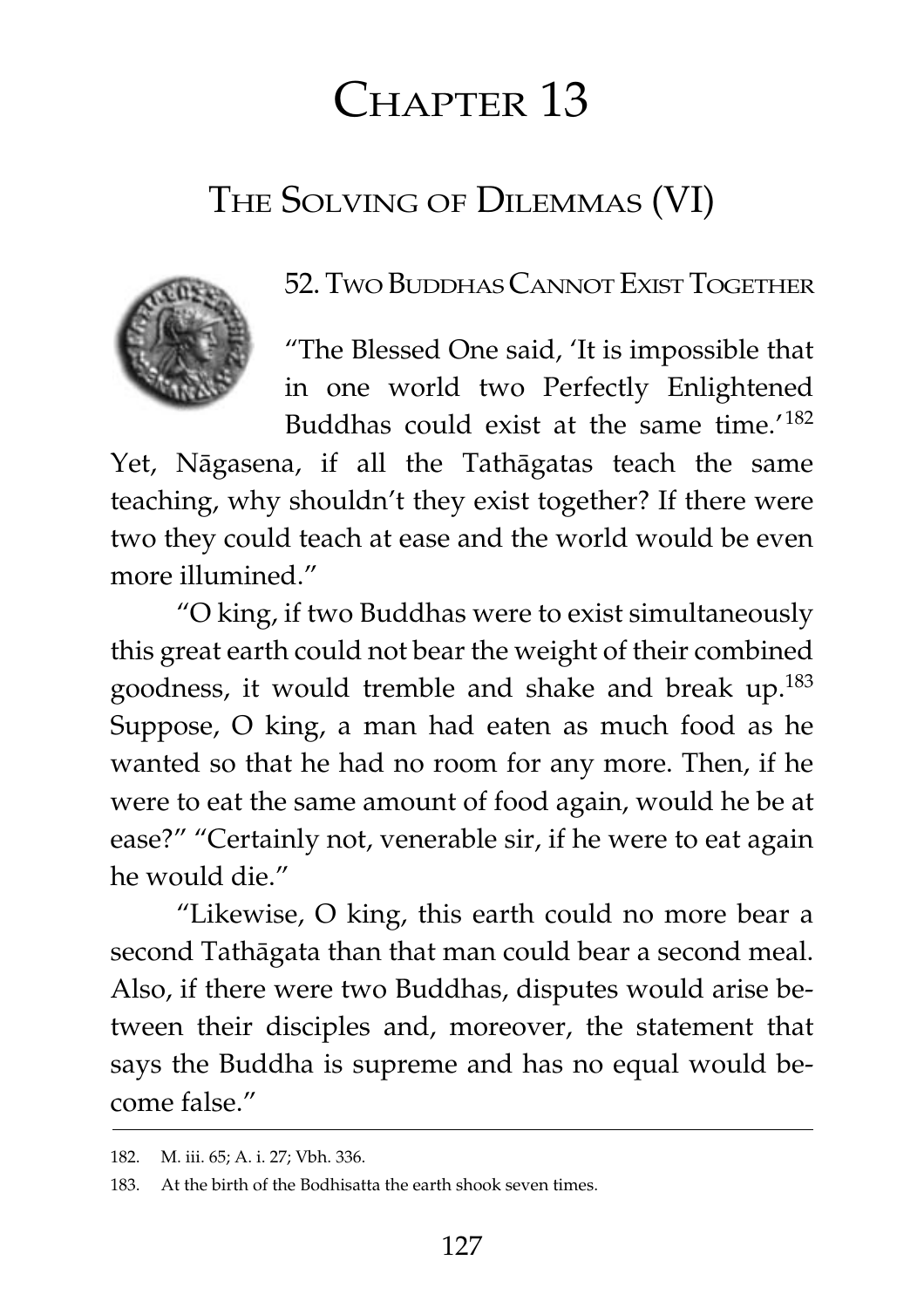"Well has this dilemma been explained. Even an unintelligent man would be satisfied, how much more a wise one.184 Well said, Nàgasena, I accept it as you say."

#### 53. Gifts to the order

"When Mahāpajāpatī Gotamī offered a bathing robe<sup>185</sup> to the Buddha he told her, 'Give it to the Order, Gotamã. If you give it to the Order I will be honoured and the Order too.' Was it because the Order is more important than the Buddha?"

"O king, it was not because an offering to him would not bear great fruit, but in order to show the greatness of the Order so that in times to come the Order might be esteemed. As, sir, a father praises his son in the royal court thinking, 'If he is established here now, he will be honoured by the people after I am gone'. Or suppose, O king, some man should bring a present to a king and the king presented that gift to someone else — to a soldier or a messenger — would that man therefore become superior to the king?"

"Certainly not, venerable sir. That man receives his wages from the king and it was the king who placed him in that position."

"Just so, O king, the Order did not become superior to the Tathàgata merely by the fact of a gift. There is not, O

<sup>184.</sup> Both Rhys Davids and I.B. Horner have translated the Pali: *kim na mādiso mahāpañño*. "…how much more then a wise man like me." This makes Milinda seem conceited and I can't see any reason for translating the passage like that.

<sup>185.</sup> *Vassikasātikam, see Pācittiya* 91. In the *Dakkhinavibhanga Sutta* (M iii 254), Mahāpajāpati offers a pair of cloths (*dussayugam*) that she made herself.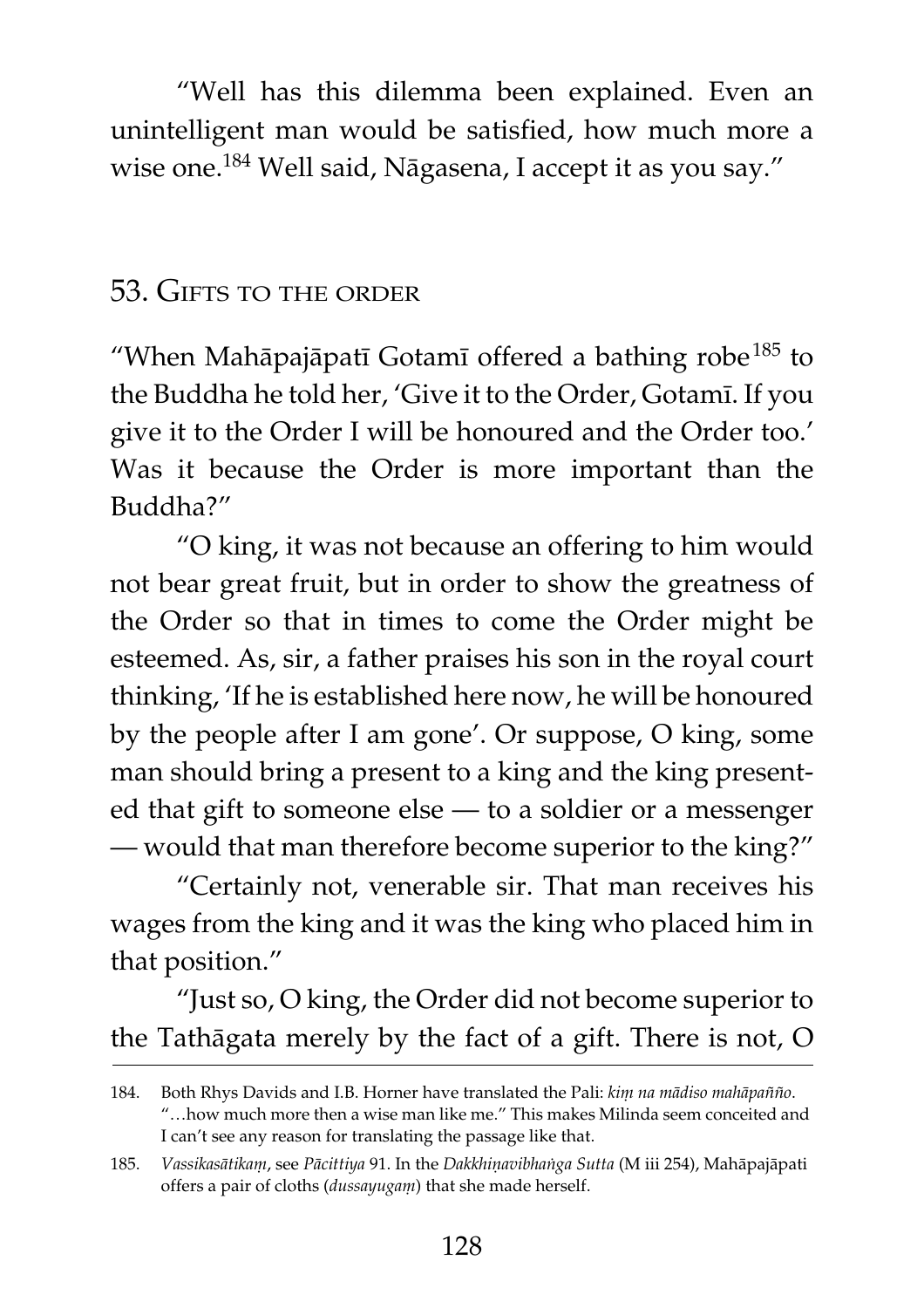king, any being more worthy of gifts than the Tath $\bar{a}$ gata,<sup>186</sup> for this was said by the Blessed One himself:

"There is one being; monks, who is born into the world for the good and benefit of many, out of compassion for the world, for the advantage and benefit of gods and men. Who is that being? A Tathàgata, an *arahant*, Buddha supreme."<sup>187</sup>

#### 54. The Advantages of a Recluse's Life

"The Blessed One said, 'I would praise either a layman or a monk who has practised rightly and attained the right method.'<sup>188</sup> If a layman, enjoying the pleasures of the senses, dwelling with wife and children, and using scents and accepting gold and silver, can attain *arahantship*, what is the advantage of being a monk with a shaven head, dependent on alms, fulfilling one hundred and fifty precepts<sup>189</sup> and adopting the thirteen ascetic practices? Your austerity is without effect, your renunciation is useless, your observance of the precepts is barren, your taking of the vows is vain. What is the use of heaping up hardship for yourselves if bliss can be reached in comfort?"

"It is true what you say, that the one who is practising rightly is best whether he is a monk or a layman. If a rec-

<sup>186.</sup> The author seems to have missed the point here. *cf*. M. iii. 256: "But when I, ânanda, say that an offering to the Order is incalculable and immeasurable I by no means say that a gift graded as to individuals is of greater fruit than an offering to the Order.

<sup>187.</sup> A. i. 20.

<sup>188.</sup> M. ii. 197, A. i. 69.

<sup>189.</sup> Excluding the 75 training rules there are 152.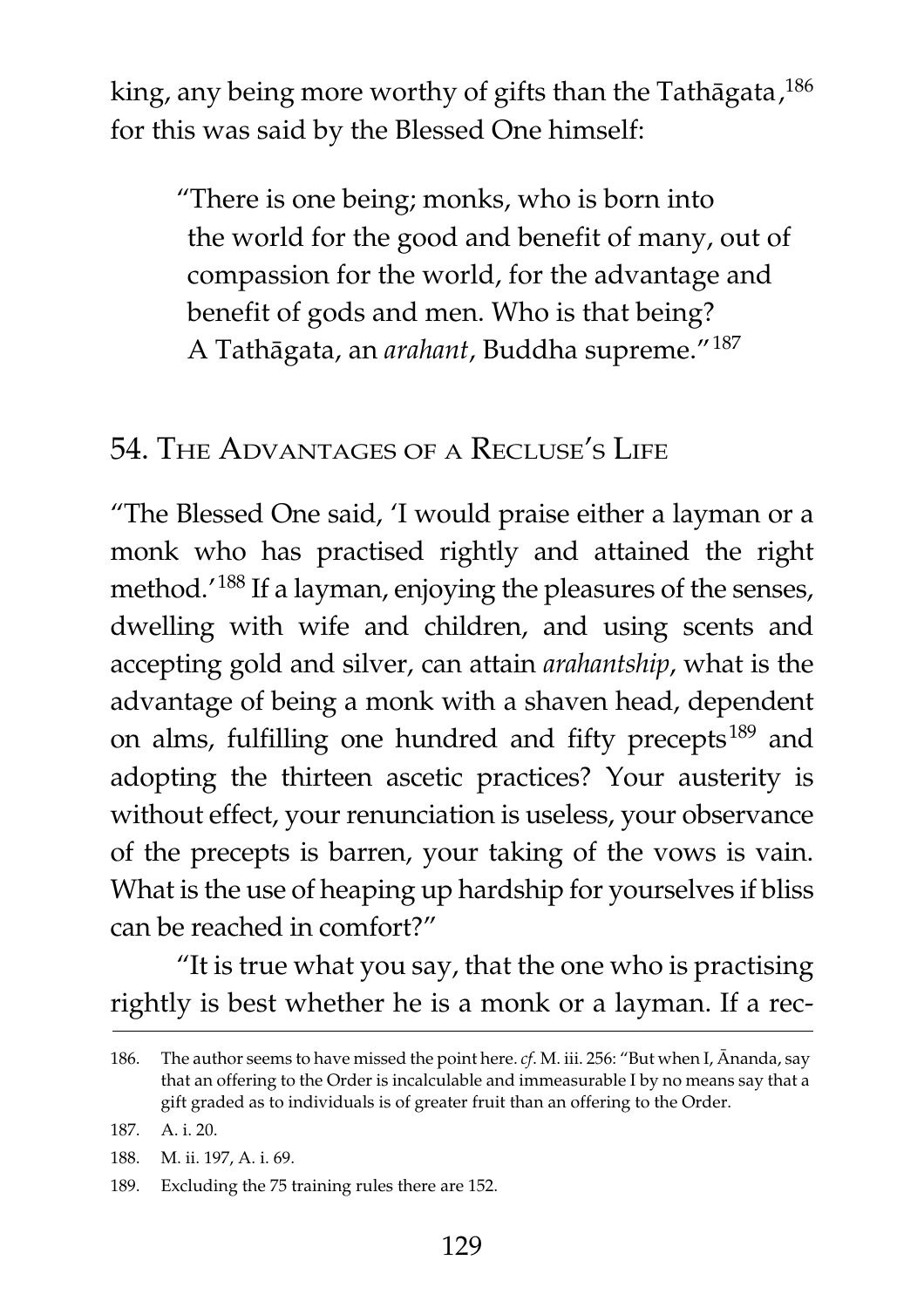luse, thinking 'I am a recluse' does not practice rightly, then he is far from recluseship. How much more then a householder in a layman's clothes! Nevertheless, the benefit of being a recluse is too great to measure. Being of few desires he is easily contented, he is aloof from society, strenuous, homeless, he fulfils the precepts, he is austere and skilled in the practice of shaking off defilements. That is why he can quickly accomplish any task that he undertakes; just, O king, as your javelin, because it is smooth and straight, can quickly reach its target."

## 55. The Practice of Austerities

"When the Bodhisatta was practising austerity with the utmost exertion he did not reach his goal, so he abandoned that practice thinking, 'Might there not be some other way to liberation?'<sup>190</sup> Yet when instructing his disciples he said:

"Bestir yourselves, renounce, Exert yourselves in my teaching, And destroy death's army As an elephant a house of reeds."<sup>191</sup>

"Why then did the Tathàgata instruct his disciples to follow a course that he himself had abandoned?"

"Because then, O king, and still now too, that is the only path and it is along that path that the Bodhisatta attained Buddhahood. Although the Bodhisatta, exerting

<sup>190.</sup> M. i. 246.

<sup>191.</sup> S. i. 156, Kvu. 203, Thag 256.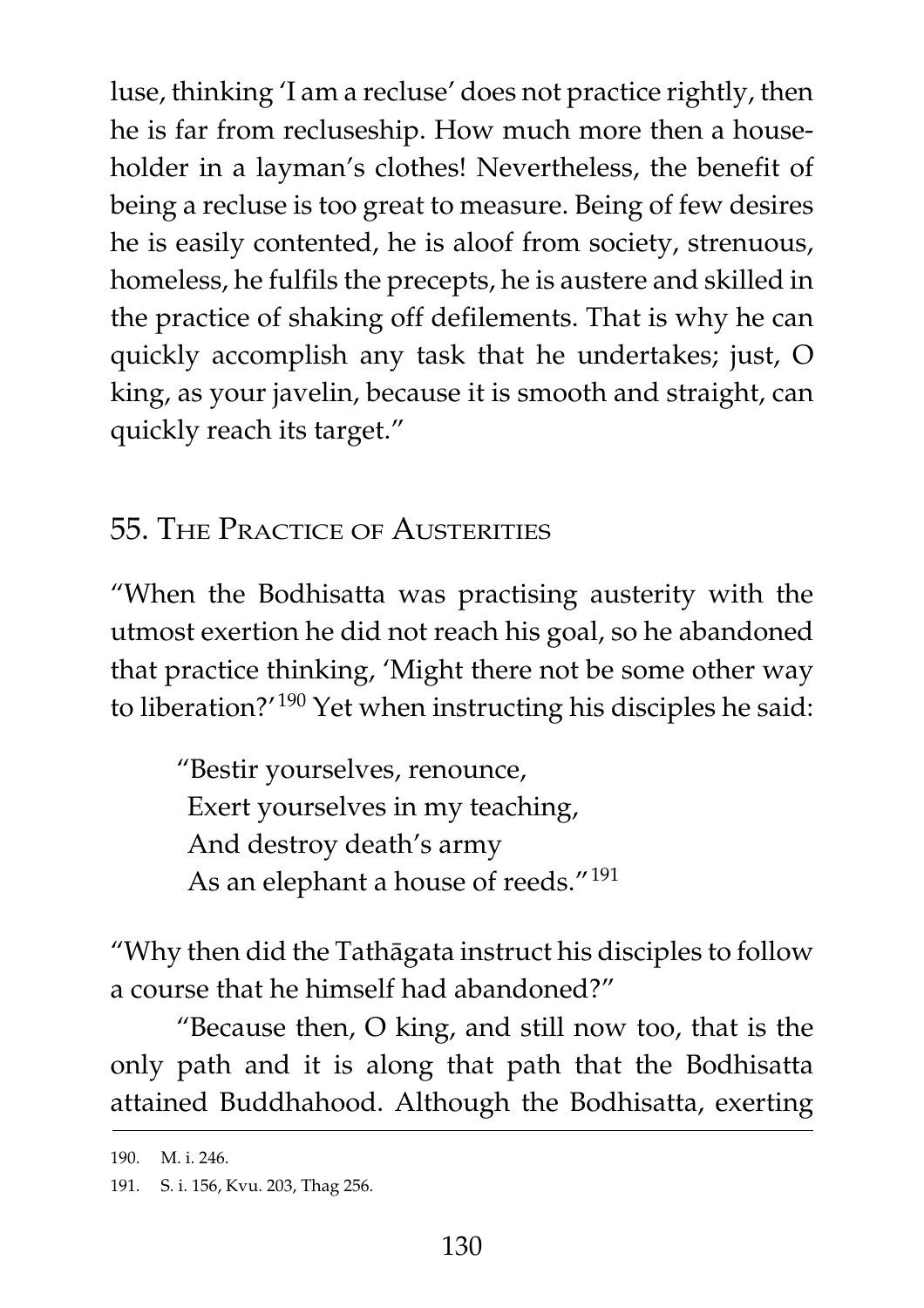himself strenuously, reduced the food he was taking to nothing at all, and by that lack of food became weak, yet when he returned to the use of solid food, it was by exertion that he attained Buddhahood. There was no fault in exertion itself but it was due only to the lack of food that exertion failed to bring its result. If a man, through too much haste, were to become exhausted and fall down, unable to go on, it would not be the fault of the earth that he fell down but due to his excessive exertion. If a man were to wear a robe and never have it washed, the fault would not lie with the water but with the man. That is why the Tathàgata exhorted and led his disciples along that very path; for that path is always ready, and always right."

#### 56. Reverting to Laylife

"Is it right to admit laymen to the Order before they have attained to the path of stream-entry? If such men give up the monk's life people might think that the religion is fruitless."

"If, O king, there was a pond of pure water and a man in need of a bath went there but turned back without bathing would the people blame the man or the pond?"

"They would blame the man."

"Even so, O king, the Tathàgata has constructed the pond full of the pure Dhamma thinking, 'Those who have defilements but are intelligent can remove their defilements here.' However, if anyone should revert to the household life without having removed his defilements, then the people would blame him, there would be no reason to find fault with the teaching. If only stream-winners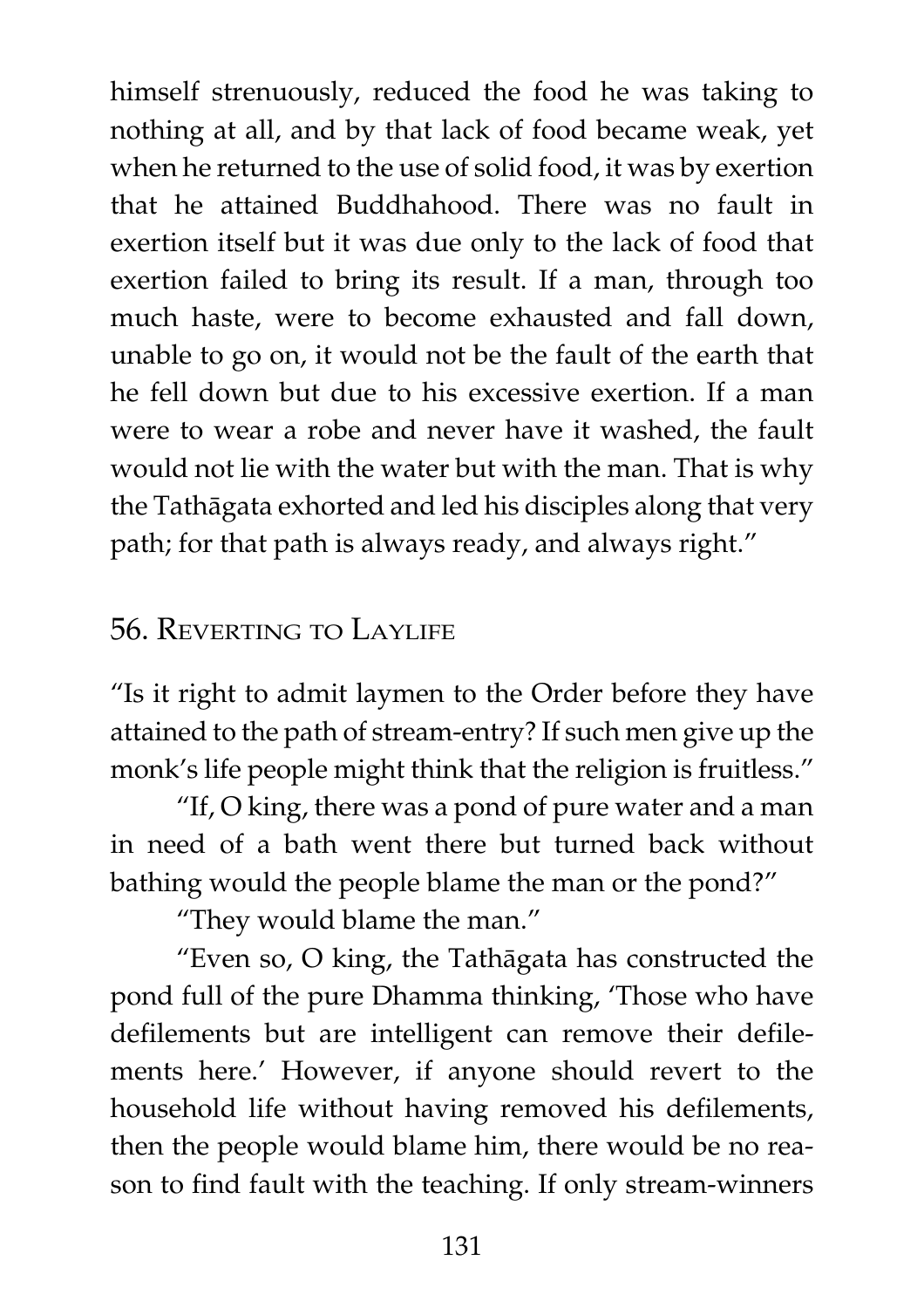were allowed to go forth then going forth would not be for the sake of purification. If a man, having had a bathing pond dug, said, 'Let only those who have already bathed make use of it' would that be of any use? Moreover, those who revert to the household life thereby show up five special qualities of the conqueror's teaching. They show how glorious it is, how pure it is, how free from association with evil, how difficult it is to penetrate the Dhamma and how many are the restraints of the holy life.

"How do they show its glory? Just, O king, as a man of low birth, poor and unintelligent, who comes into possession of a mighty kingdom, will soon be overthrown and deprived of his glory. So too, those who are without wisdom and have little merit, when they renounce the world, are unable to carry out the teaching of the Conqueror and revert to the lower state.

"How do they show its purity? Just, O king, as water, when it falls onto a lotus, slips off and cannot adhere to it; so too, those who are impure by nature, crafty and holders of wrong views; when they have been admitted to the religion of the Conqueror, it is not long before they disperse from that pure and faultless religion, unable to adhere to it.

"How do they show its freedom from association with evil? Just as the ocean does not tolerate the presence of a corpse but quickly brings it ashore and casts it on dry land; so too, O king, those who are evil-minded and lazy are unable to remain in the Order in association with the *arahants* who are free from stains.

"How do they show how hard the Dhamma is to penetrate? Just, O king, as those archers who are clumsy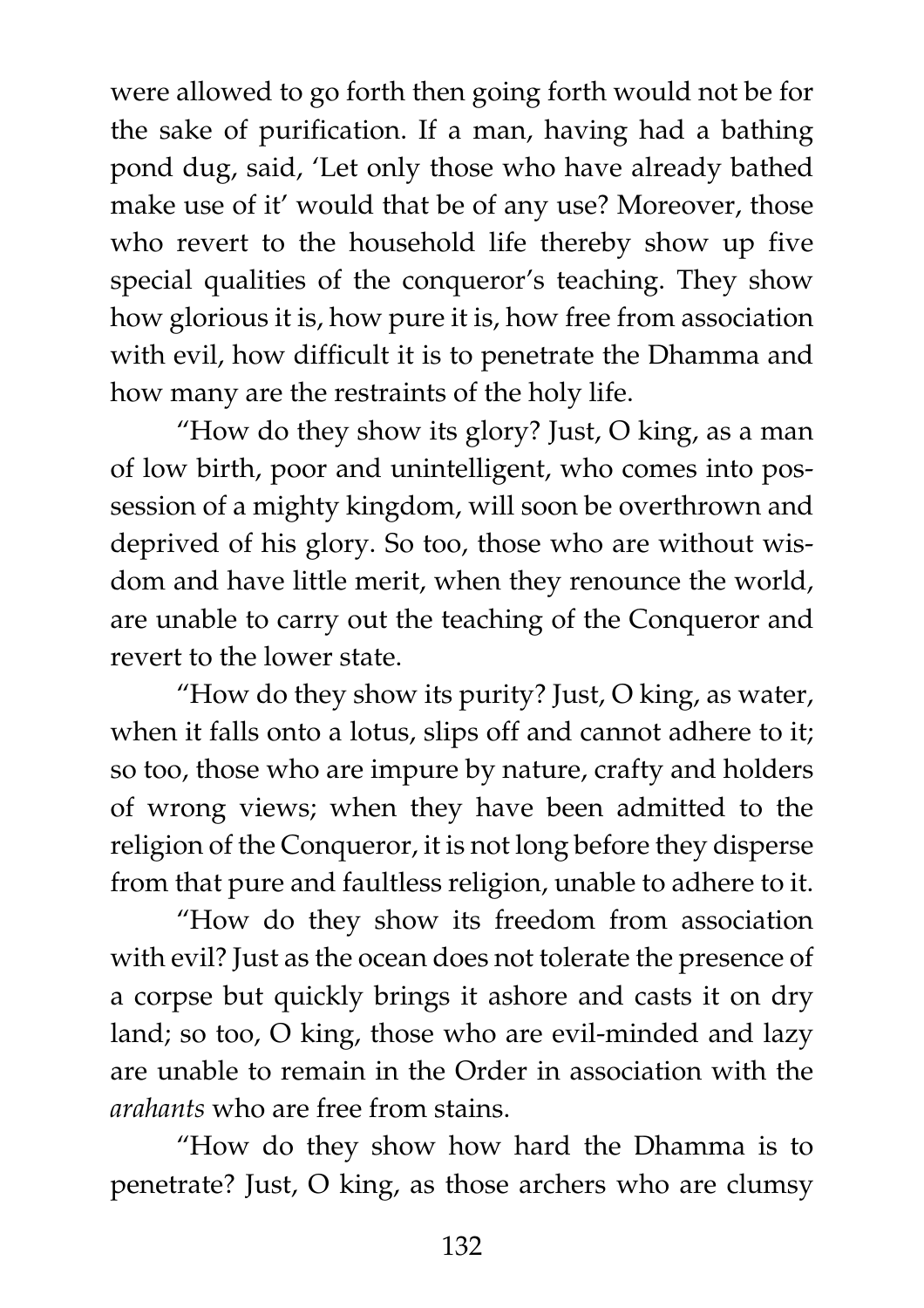and unskilled are unable to perform feats of archery like hair-splitting but miss the target; so too, those who are dull and stupid and renounce the world are unable to grasp the Four Noble Truths of the Conquerors, which are extremely subtle, and missing them, turn back to the lower state.

"How do they show the manifold restraints of the holy life? Just, O king, as a coward, when he has gone to a battle and is surrounded by the forces of the enemy on all sides, will turn back and take flight for fear of his life; so too, whoever are unrestrained, shameless, impatient and fickle, when they renounce the world they are unable to carry out the manifold precepts and revert to the lower state."

# 57. The Mastery of the Arahants

"You say that the *arahant* feels only one kind of feeling; physical feeling but not mental feeling.192 How can this be so? The *arahant* keeps going by means of his body. Has he then no power over his body? Even a bird is the ruler over the nest in which it dwells."

"O king, there are ten conditions inherent in the body over which the *arahant* has no control: cold, heat, hunger, thirst, excrement, urine, fatigue, old age, disease and death. Just as all beings living on the great earth depend on it but have no control over it, so the *arahant* depends on his body but has no control over it."

"Why, Nàgasena, does the ordinary man feel both

<sup>192.</sup> Untraced.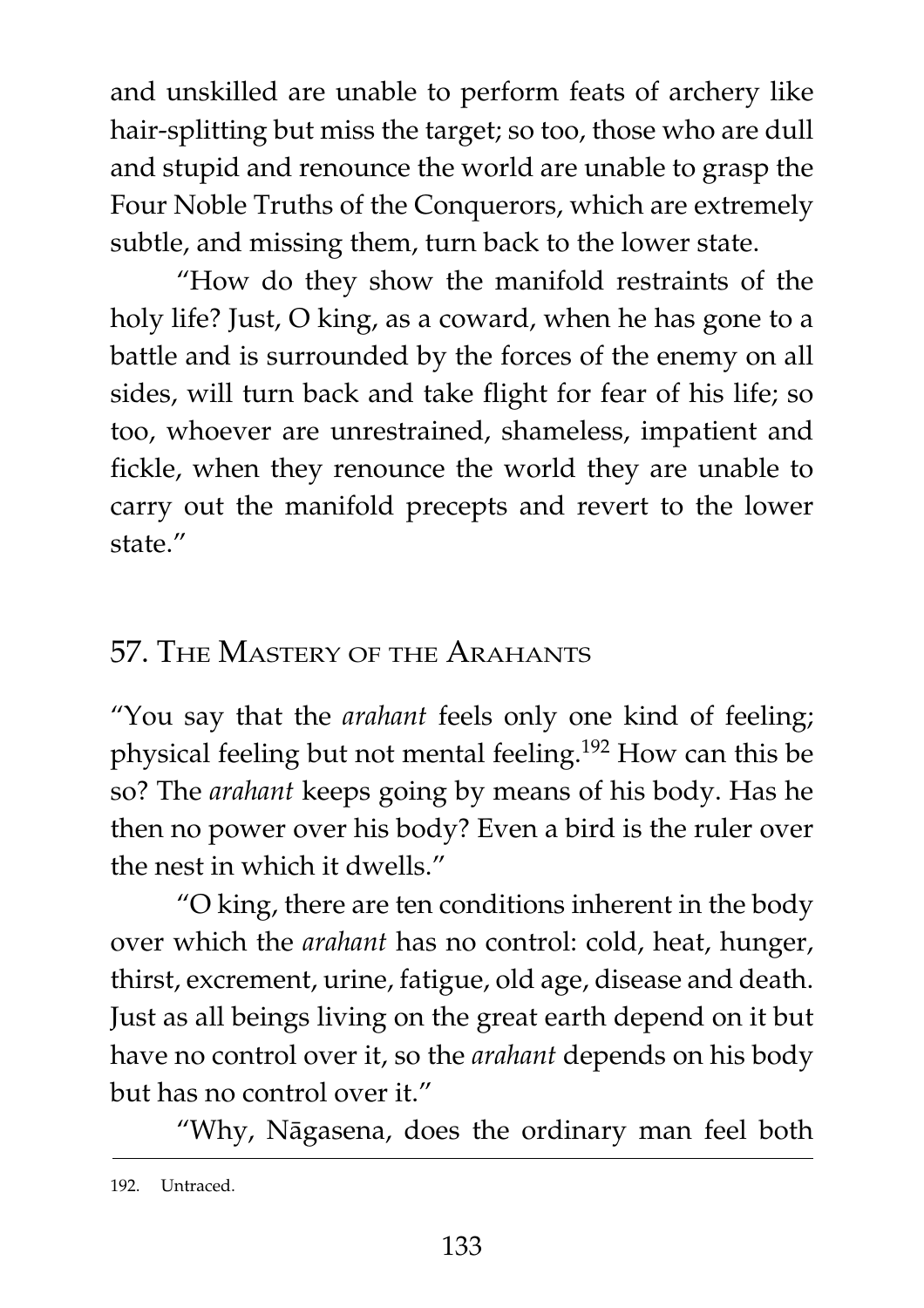bodily and mental feeling?"

"Because of the untrained state of his mind. Like a hungry ox tied up by a weak grass rope would easily break free, so an ordinary man's mind becomes agitated by pain, so he feels mental pain too. However, the *arahant*'*s* mind is well trained, so when his body is affected by pain he fixes his mind firmly on the idea of impermanence. His mind is not agitated and he feels no mental pain, just as the trunk of a great tree is unmoved by the wind although its branches may sway."

#### 58. Heinous Crimes

"If a layman had committed a heinous crime  $193$  before he entered the Order but was unaware of it, would he be able to attain the path of a stream-winner?"

"No, he would not, because the basis for understanding the Dhamma has been destroyed in him."

"But you say that to him who is aware of an offence there comes remorse, which causes an obstruction in the mind, and so he cannot comprehend the truth.<sup>194</sup> Yet in him who is unaware of his offence there is no remorse and he remains with peace of mind."

"If, O king, a man had eaten poison but was not aware of it, would he still die?"

<sup>193.</sup> The Pali has *Pàràjika* (offence of defeat) but a layman cannot commit these offences. What is meant is: killing one's mother, one's father, an *arahant*, drawing blood from a Tathàgata or violating a nun (the Sinhalese also gives damaging a bodhi tree). One guilty of these offences should not be ordained. If they are ordained they should be expelled.

<sup>194.</sup> *cf*. A. iii. 165, "One who does amiss is dejected and knows not the mind's release."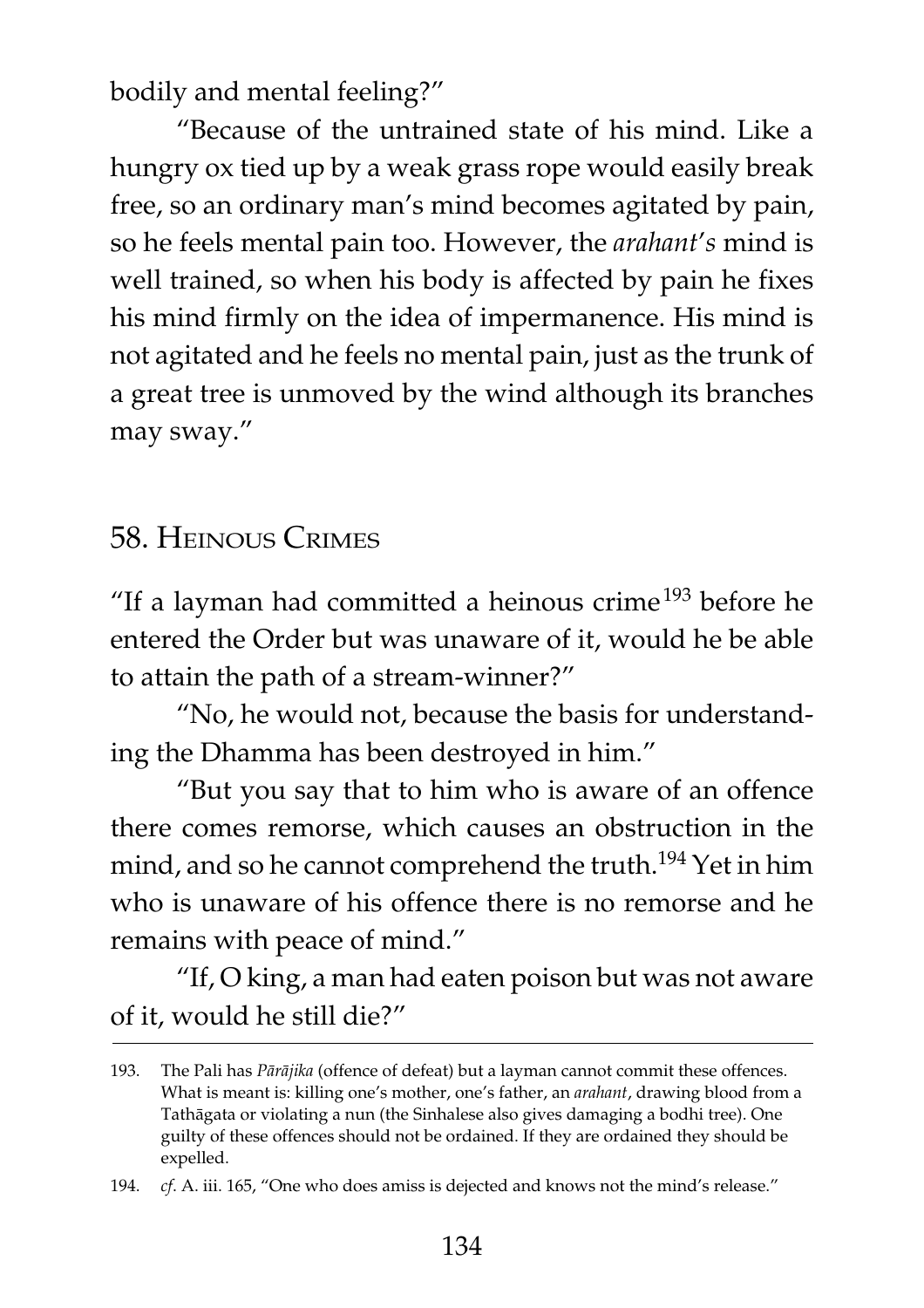"Yes, venerable sir."

"Just so, O king, even though a man was not aware of his offence he would not be able to comprehend the truth."

"Surely, Nàgasena, this must be the word of the Conqueror and to look for any fault in it is vain. It must be as you say; and I accept it thus."

#### 59. The Unvirtuous

"What is the difference between a layman who has done wrong and a monk who has done wrong?"

"There are ten qualities that distinguish a monk of poor moral habit from a layman of poor moral habit: he is full of reverence for the Buddha, Dhamma and Sangha; he recites the scriptures and asks about the meaning, he has heard much, he enters an assembly with dignity because he fears reproach, he guards himself in body and speech, he sets his mind on exertion, he is in company with the monks, and if he does any wrong he is discreet. Furthermore, in ten ways he purifies gifts of faith. By wearing the robe of the Buddhas, by his shaven head he bears the mark of sages, by being in company with other monks, by his having taken refuge in the Buddha, Dhamma and Sangha, by his dwelling in a lonely place suitable for exertion, by his quest for the wealth of the Dhamma, by preaching the excellent Dhamma, because he takes the Dhamma as his guiding light, because he regards the Buddha as supreme, and by his observance of the *Uposatha*. 195 For all these reasons he is

<sup>195.</sup> The full moon and new moon days on which the monks recite the disciplinary rules.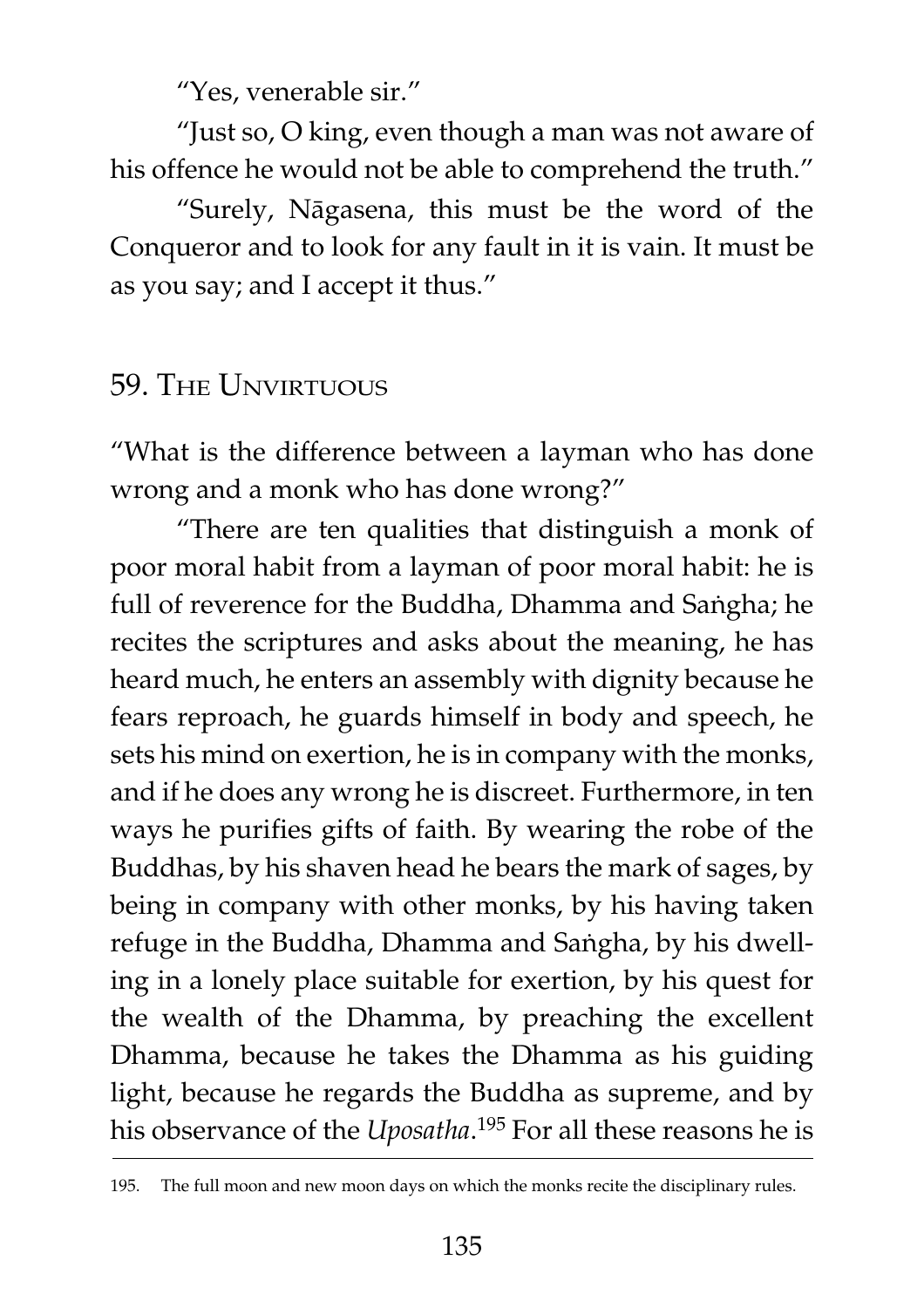worthy of offerings even though he has fallen from virtue. Just as hot water extinguishes a fire, a monk of poor moral habit purifies the gift of benefactors, for this was said by the Tathàgata in the *Majjhima Nikàya*:

"Whoever is virtuous and gives to the unvirtuous, A gift rightfully acquired, The mind well pleased, Firmly believing in the rich fruit of *kamma*, This is an offering purified by the giver."<sup>196</sup>

"Wonderful, Nàgasena, though I asked you an ordinary question you have given me an extraordinary answer, as a skilled cook would take an ordinary piece of meat and make with it a meal fit for a king."

## 60. Is Water Alive?

"There are some followers of other sects who say that you harm life by making use of cold water.<sup>197</sup> When water is heated in a vessel it makes various sounds; is this because it has a soul and is alive?"

"No great king, it is not alive. Water that is lying in shallow pools gets dried up by the heat of the sun and wind but it does not make any sound. Drums make a sound but they do not contain any life or living principle."

<sup>196.</sup> *cf*. MLS. ii. 41 n 4; D. i. 167.

<sup>197.</sup> M. iii. Sta. 142.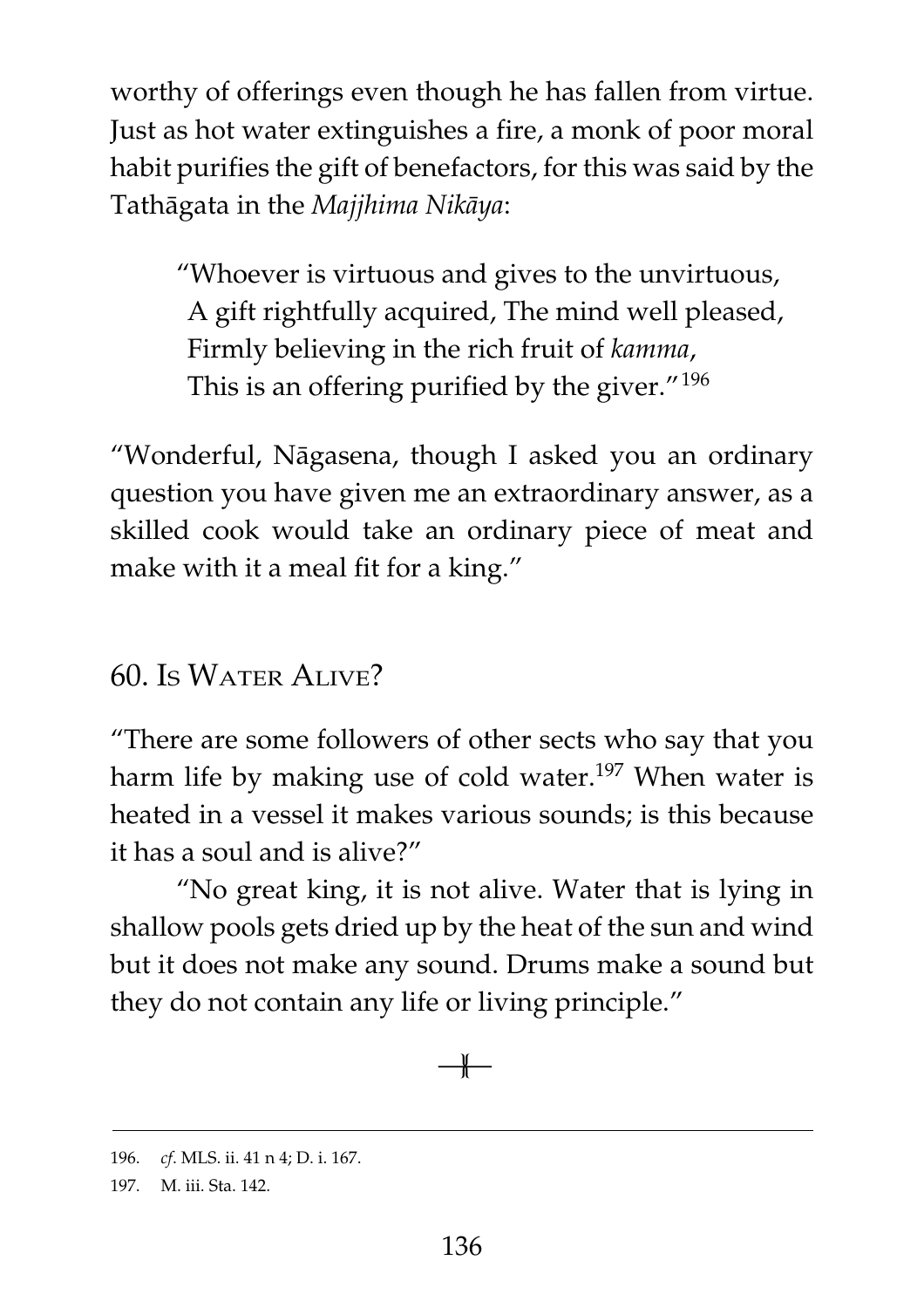# CHAPTER 14

# The Solving of Dilemmas (VII)



61. Be Without Impediments

"The Blessed One said, 'Live devoted to and delighting in that which is without impediments.'<sup>198</sup> What is it that is without

impediments?"

"The four fruits of the path and *nibbàna* are without impediments."

"But, Nàgasena, if that is so why do the monks concern themselves with learning the Buddha's discourses and with building repairs and offerings to the Order?"

"Those monks who do these things need to free their minds from impediments before they can attain the four fruits but those who are pure by nature have done such preparatory work in former births and can easily attain the fruits without such preparations. Just as in some areas a farmer can successfully grow crops without a fence but elsewhere he must first build a fence or a wall before he can grow a crop; or as one with supernormal powers can easily pick the fruits at the top of a tall tree but others have to construct a ladder first. Likewise, learning, enquiry, and other works are like a ladder and are helpful to those monks to reach the fruits of the four attainments. So long as there is need of discipleship, when even those like Venerable

<sup>198.</sup> Untraced, but *cf*. M. i. 65.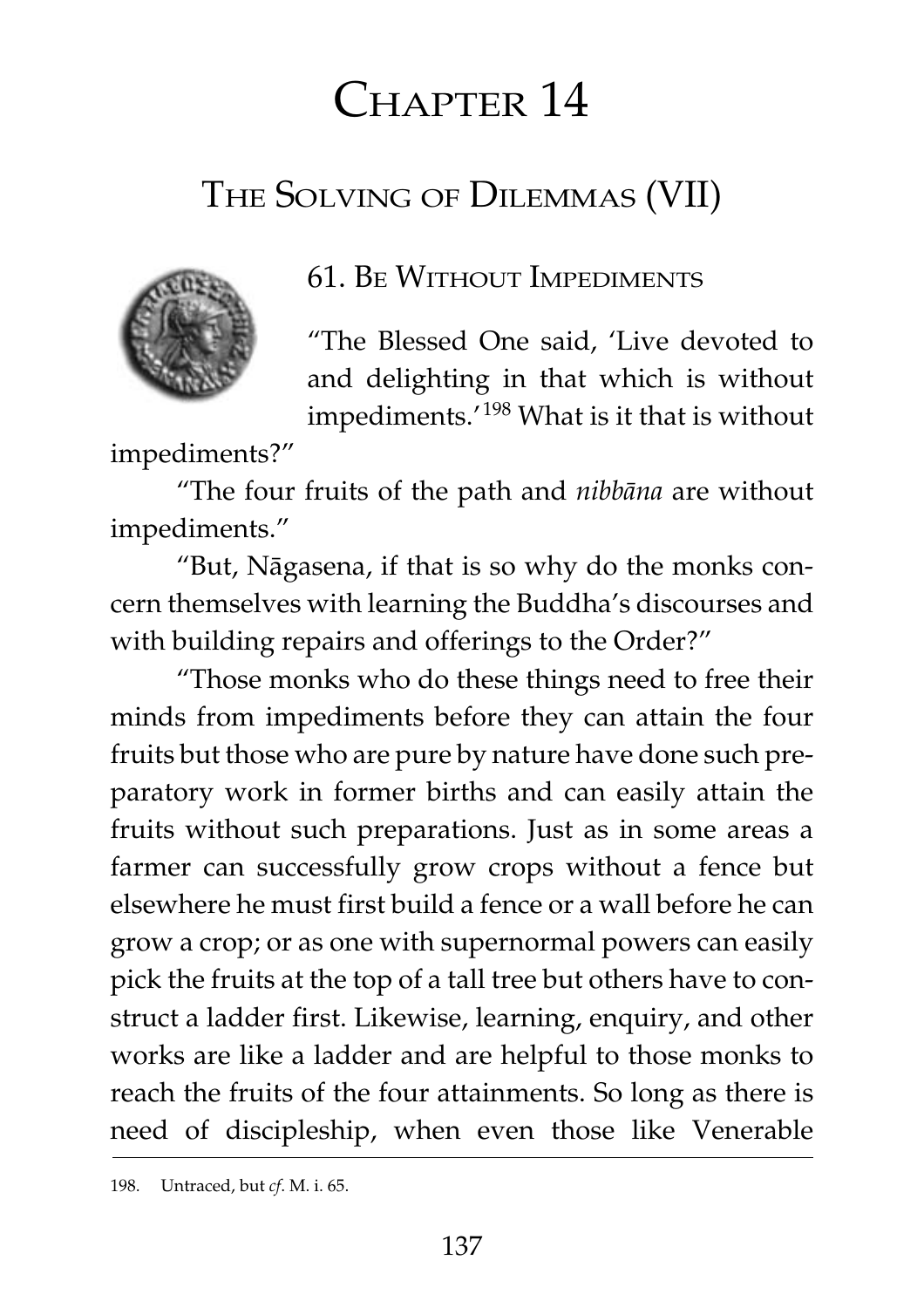Sàriputta find it impossible to attain *arahantship* without a teacher, so there will be a use for recitation of the scriptures and thus will those disciples become free from obstructions and attain *arahantship*."

# 62. The Lay Arahant

"You say that if a layman attains *arahantship* he must either enter the Order that very day or die and attain *parinibbàna*. 199 Yet if he is unable to find a robe and bowl and preceptor then that exalted condition of *arahantship* is a waste, for destruction of life is involved in it."

"The fault does not lie with *arahantship* but with the state of a layman, because it is too weak to support *arahantship*. Just as, O king, although food protects the life of beings it will take away the life of one whose digestion is weak – so too, if a layman attains *arahantship* he must, because of the weakness of that condition, enter the Order that very day or die."

## 63. The Offences of Arahants

"You say that an *arahant* cannot be of confused mindfulness.<sup>200</sup> Can he then commit any offence?"

"He can O king, as regards the size of his hut, by acting as a go-between, eating at the wrong time, eating what is not offered or in thinking he has not been invited when he has."

<sup>199.</sup> Untraced, but a layperson can attain arahantship.

<sup>200.</sup> cf. Pts. contr. 114.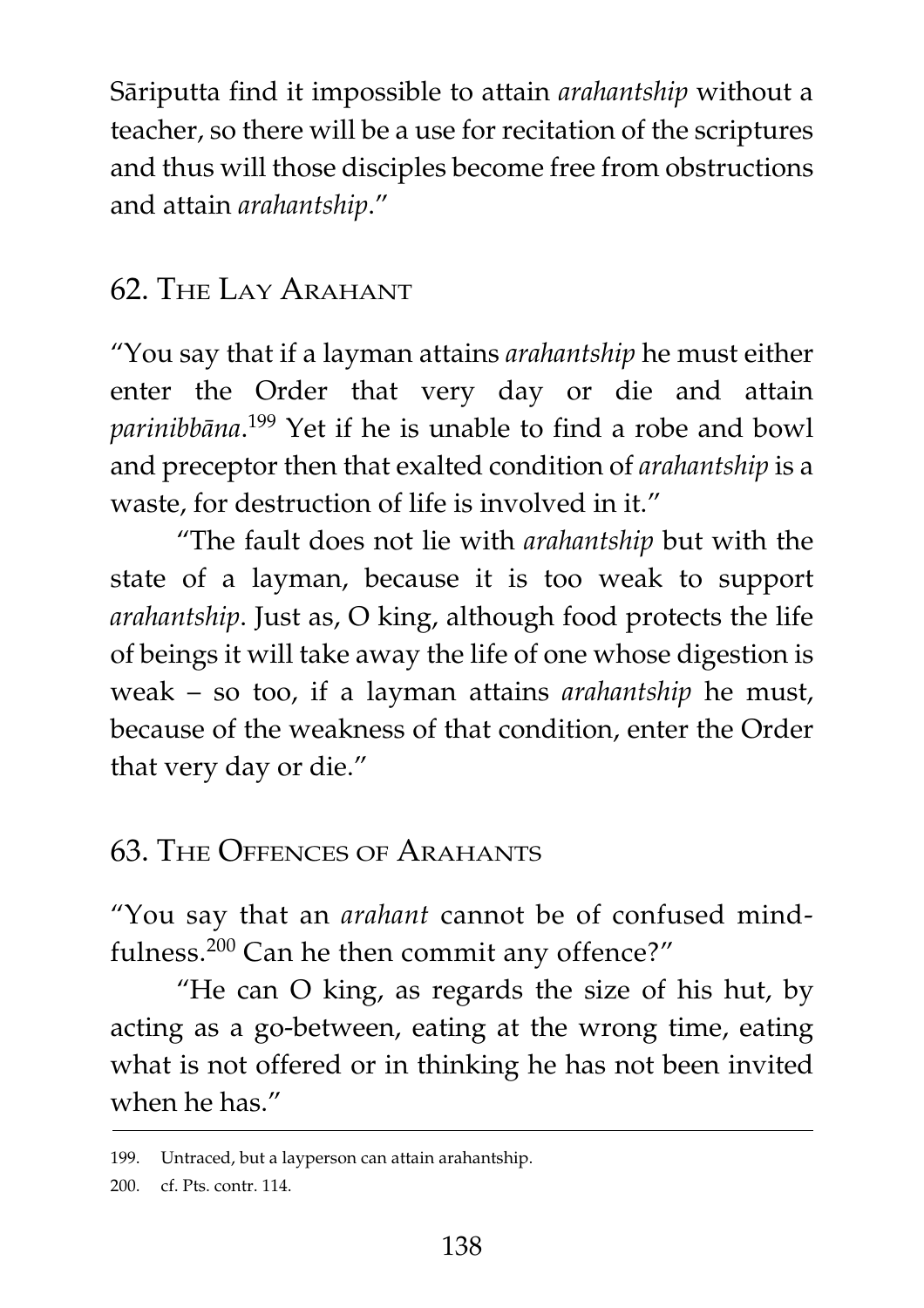"But you say that those who fall into an offence do so either from ignorance or disrespect. If an *arahant* can fall into an offence and there is no disrespect in an *arahant* then is there confusion of mindfulness?"

"No there is no confusion of mindfulness in an *arahant*. There are two kinds of offence. There are those things that are blameworthy in the eyes of the world, such as killing, stealing, *etc*., and there are those things that are only blameworthy for a monk, such as eating at the wrong time, damaging trees and plants or playing in the water, and many other things of a similar kind. These things, O king, are not wrong in the eyes of the world but they are wrong for a monk. An *arahant* is incapable of transgressing the former type of precept but he may break the other kind because he doesn't know everything. He may not know the time of day or the name and clan of some woman but every *arahant* knows about freedom from suffering."

# 64. What is Not Found in the World

"There are many different things found in the world, Nàgasena, but tell me what is not to be found in the world."

"There are three things, O king, that are not to be found in the world: anything, either conscious or unconscious, that does not decay and perish, that formation (*saïkhàra*) or conditioned thing that is permanent, and in the ultimate sense there is no such thing as a being." $^{201}$ 

<sup>201.</sup> Untraced.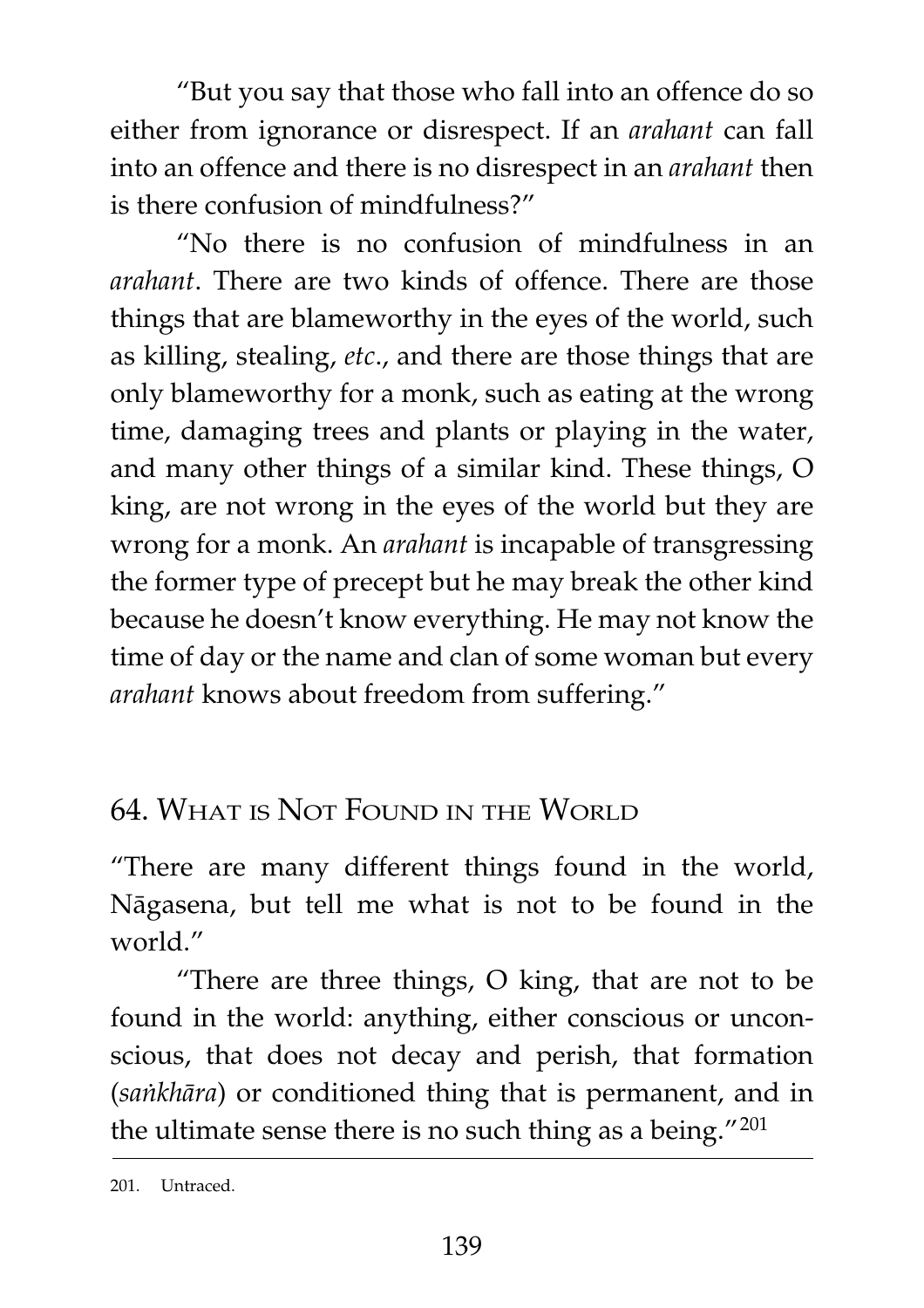"Nàgasena, there are things in the world that have come into existence through *kamma*, others are the result of a cause, and others are produced by season. Tell me, is there anything that does not fall into either of these three categories?"

"There are two such things, O king; space and *nibbàna*."

"Do not, Venerable Nàgasena, corrupt the words of the Conqueror, or answer a question without knowing what you are saying!"

"What have I said, O king, that you speak to me thus?"

"Venerable sir, it is right what you say about space but with hundreds of reasons did the Blessed One proclaim to his disciples the way to the realisation of *nibbàna* and yet you say that *nibbàna* is not the result of any cause."

"It is true, O king, that in many ways did the Blessed One point out a way to the realisation of *nibbàna* but he did not point out a cause for the arising of *nibbàna*."

"Here, Nàgasena, we go from darkness to greater darkness; from uncertainty to utter confusion. If there is a father of a child we would expect to find a father of the father. Just so, if there is a cause for the realisation of *nibbàna* we would expect to find a cause for its arising."

"*Nibbàna*, O king, is unconstructed, therefore no cause has been pointed out for its production. It cannot be said of *nibbàna* that it has arisen or can arise; that it is past, present or future; or cognizable by the eye, ear, nose, tongue or body."

"Then, Nàgasena, *nibbàna* is a condition that does not exist!"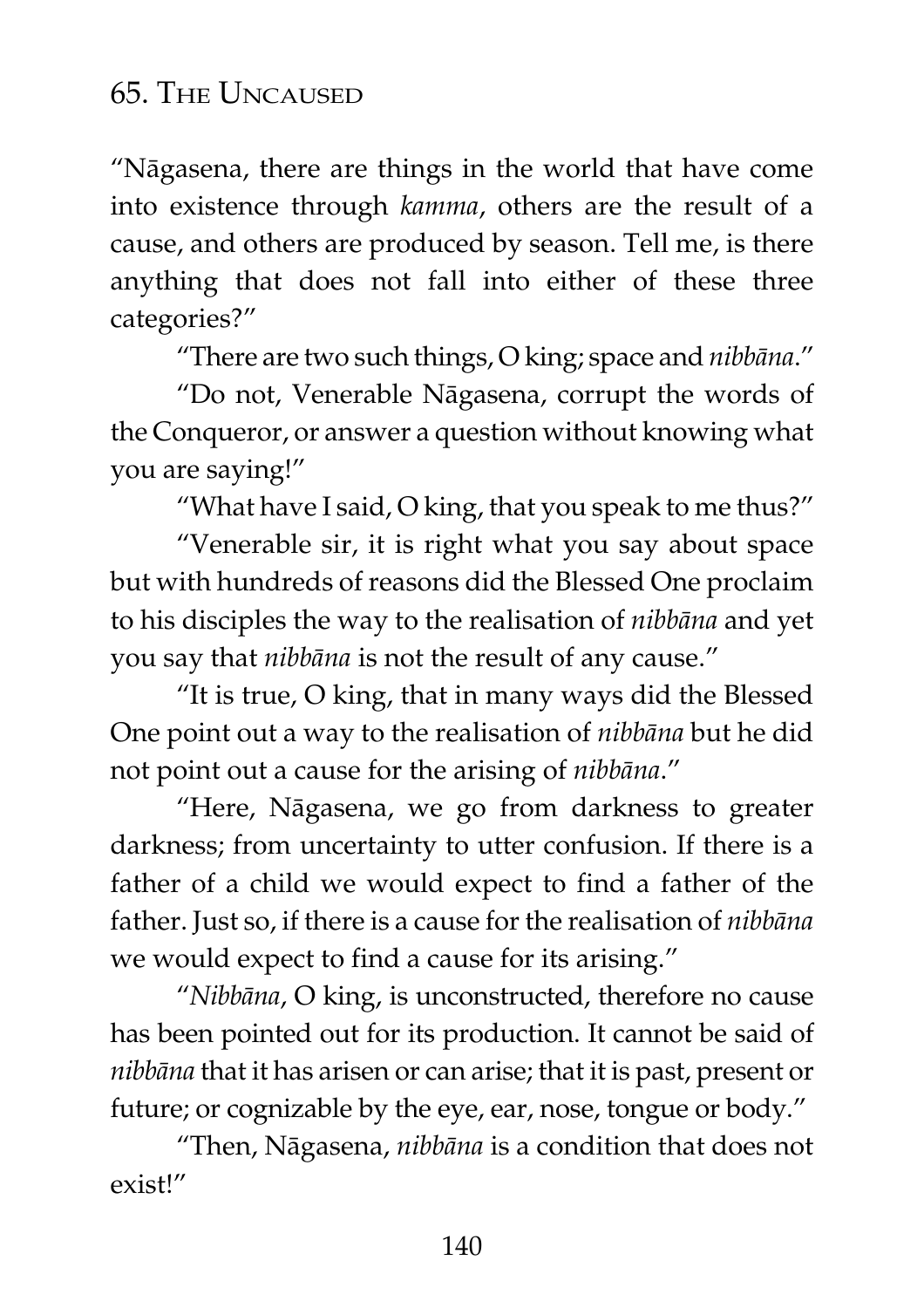"*Nibbàna* does exist, O king, and can be cognized by the mind.

A noble disciple whose mind is pure, lofty, sincere, unobstructed and free from craving can attain *nibbàna*."

"Then explain by means of similes what *nibbàna* is."

"Is there such a thing as the wind?"

"Yes there is."

"Then explain by means of similes what the wind is."

"It is not possible to explain what the wind is by means of similes but it exists all the same."

"Just so, O king, *nibbàna* exists but it is impossible to describe."

66. Modes of Production

"What is it that is *kamma*-born, what cause-born, and what season-born? What is it that is none of these?"

"All beings, O king are *kamma-born*. Fire, and all things growing out of seeds are cause-born. The earth, water and wind are season-born. Space and *nibbàna* exist independently of *kamma*, cause and season. Of *nibbàna*, O king, it cannot be said that it is perceptible by the five senses, but it is perceptible by the mind. The disciple whose mind is pure, and free from obstructions, can perceive *nibbàna*.

## 67. Demons

"Are there such things as *yakkhas* (demons) in the world?" "Yes, O king, there are."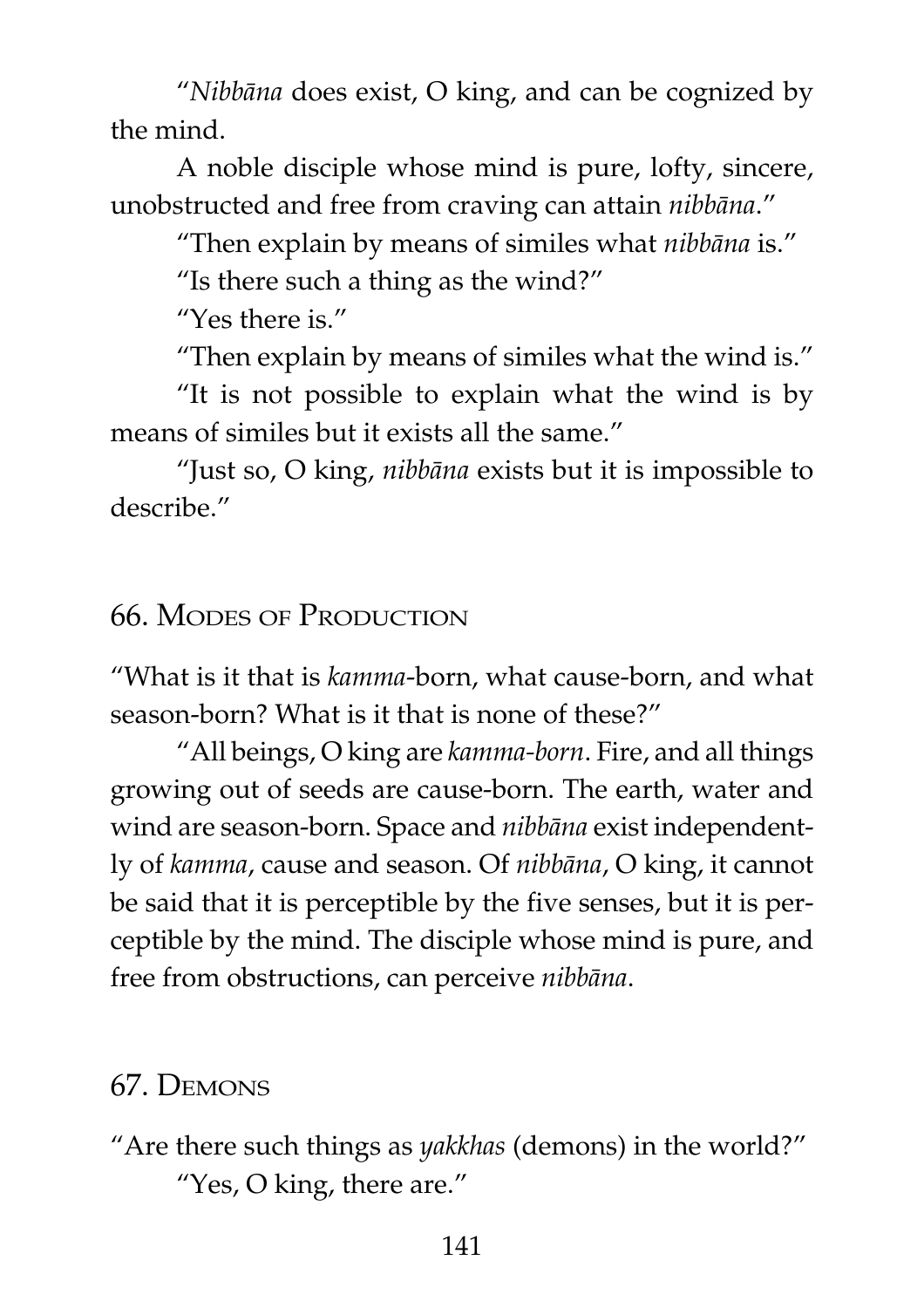"Then why aren't the remains of dead *yakkhas* seen?"

"Their remains are to be seen in the form of insects, such as maggots, ants, moths, snakes, scorpions, centipedes and other wild creatures."

"Who else, Nàgasena, could have solved this puzzle except one as wise as you!"

#### 68. Laying Down of Rules for Monks

"Those who are famous doctors are able to prescribe suitable medicine for a disease before the disease has arisen even though they are not omniscient. Why then, did the Tathàgata not lay down the rules for monks before the occasion arose but only when an offence had been committed and a great hue and cry was heard."

"The Tathàgata, O king, knew beforehand that all one hundred and fifty<sup>202</sup> rules would have to be laid down but he thought, 'If I lay down all of these rules at once there will be those who will not enter the Order for fear of the many regulations to be observed, therefore I will lay down the rules as the need arises'."<sup>203</sup>

## 69. The Heat of the Sun

"Why is the heat of the sun sometimes fierce and sometimes not?"

<sup>202.</sup> Mentioned also in Dilemma 54. Perhaps 150 rules were referred to as the 75 training rules are common to novices as well and hence there were 152 rules exclusively for monks.

<sup>203.</sup> *cf*. Vin. iii. 9, 10.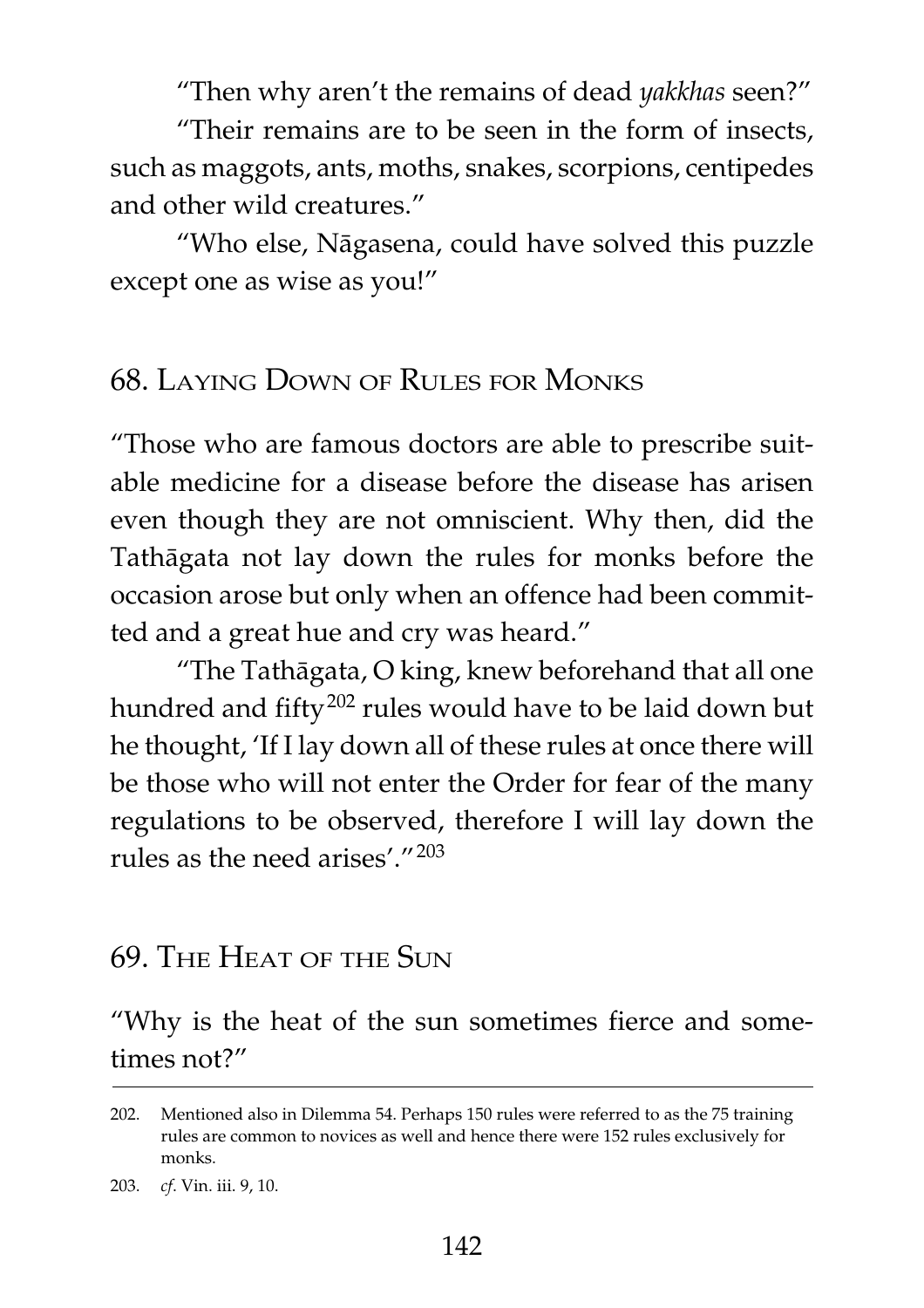"Obscured by four things, O king, the sun does not shine fiercely; by storm clouds, by mist, by dust clouds, or by the moon."<sup>204</sup>

"It is remarkable, Nàgasena, that the glorious sun, mighty though it is, could be obscured; how much more then, other beings!"

#### 70. The Winter Sun

"Why is the sun more fierce in winter than in summer?"

"In the winter the sky is clear so the sun shines fiercely but in the summer dust rises up and clouds accumulate in the sky so the heat of the sun is reduced."

—}{—

<sup>204.</sup> *cf*. Vin. 1295, A. 153. "Obscured by four things, O monks, the sun does not shine fiercely; by storm clouds, by mist, by dust clouds, or by eclipse. Obscured by four things recluses do not shine; by drinking intoxicants, by sexual relations, by accepting gold and silver, by wrong livelihood." Hence this dilemma is not at all out of place here.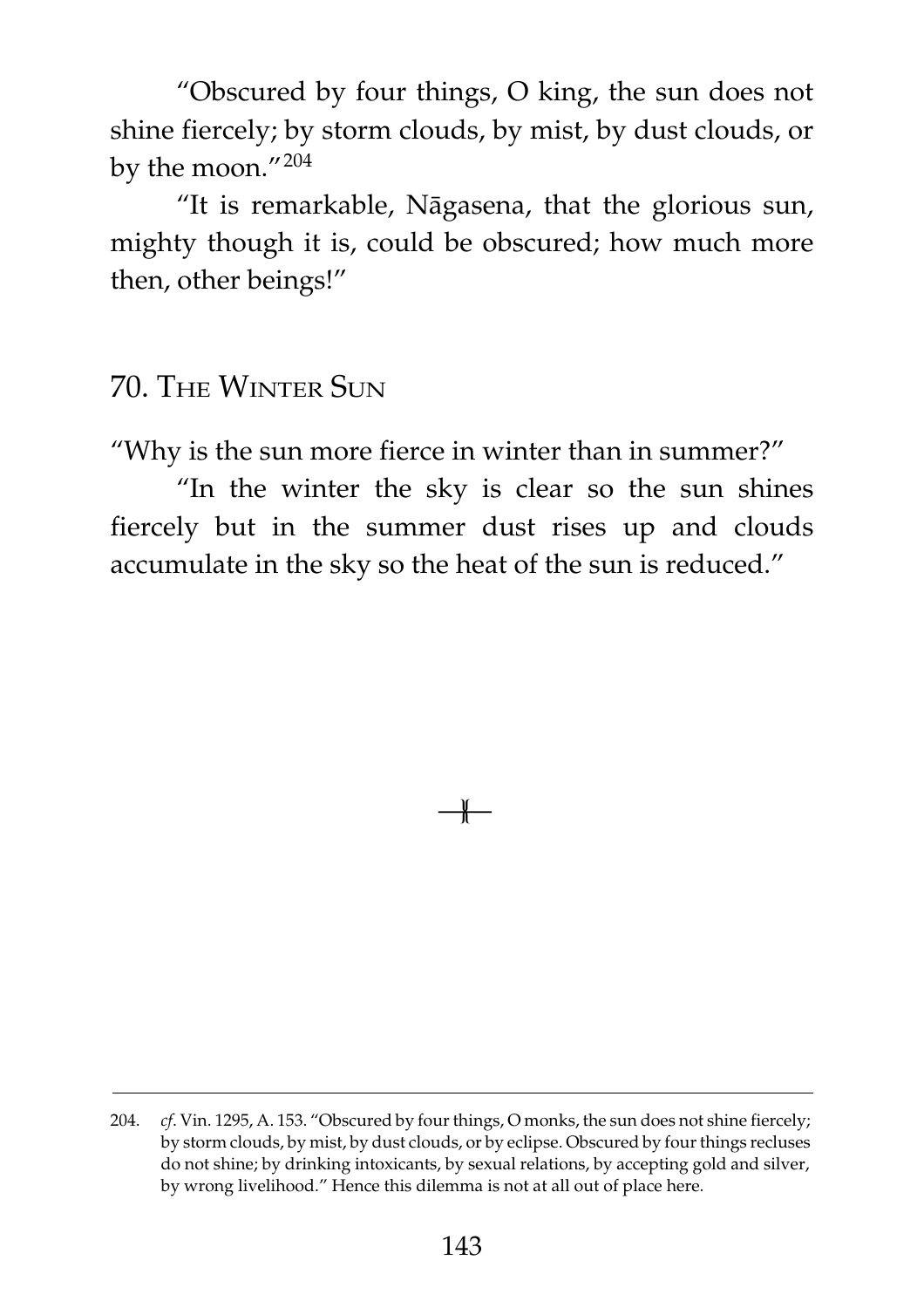# CHAPTER 15

# The Solving of Dilemmas (VIII)



71. The Gift of Vessantara

"Venerable Nàgasena, do all the Bodhisattas give away their wives and children, or was it only Vessantara?"<sup>205</sup>

"All of them do."

"But do those wives and children consent to it?"

"The wives do but the children do not due to their tender age."

"But was it then a meritorious deed if the children were terrified and cried at being given away?"

"Yes it was. As a man desiring merit might take a cripple wherever he wanted to go in an ox-cart and thereby the oxen would be made to suffer; or as a king might levy a tax in order to perform a great meritorious deed; so too, giving, though it may cause anguish to some, is conducive to rebirth in heaven. Is there, O king, any gift that should not be given?"

"Yes, Nàgasena, there are ten kinds of gifts that should not be given, the giving of which leads to rebirth in states of woe: a gift of intoxicants, of a festival, of a woman, of a man,206 of suggestive designs, weapons, poisons, chains or

<sup>205.</sup> Jà. No. 547 (Jà. vi. 479ff).

<sup>206.</sup> *Usabha*, according to the PED, is a bull which is the leader of the herd or a very strong man. Ven. Ledi Sayàdaw (*Bodhipakkhiya Dipanã* p.99, Manuals of Buddhism p.200) describes *usabha* as a very special bull, which can protect the whole herd and even the village from disease. However, in the above context a gift of a man (for sex) would be more consistent with a gift of a woman, neither of which would be meritorious.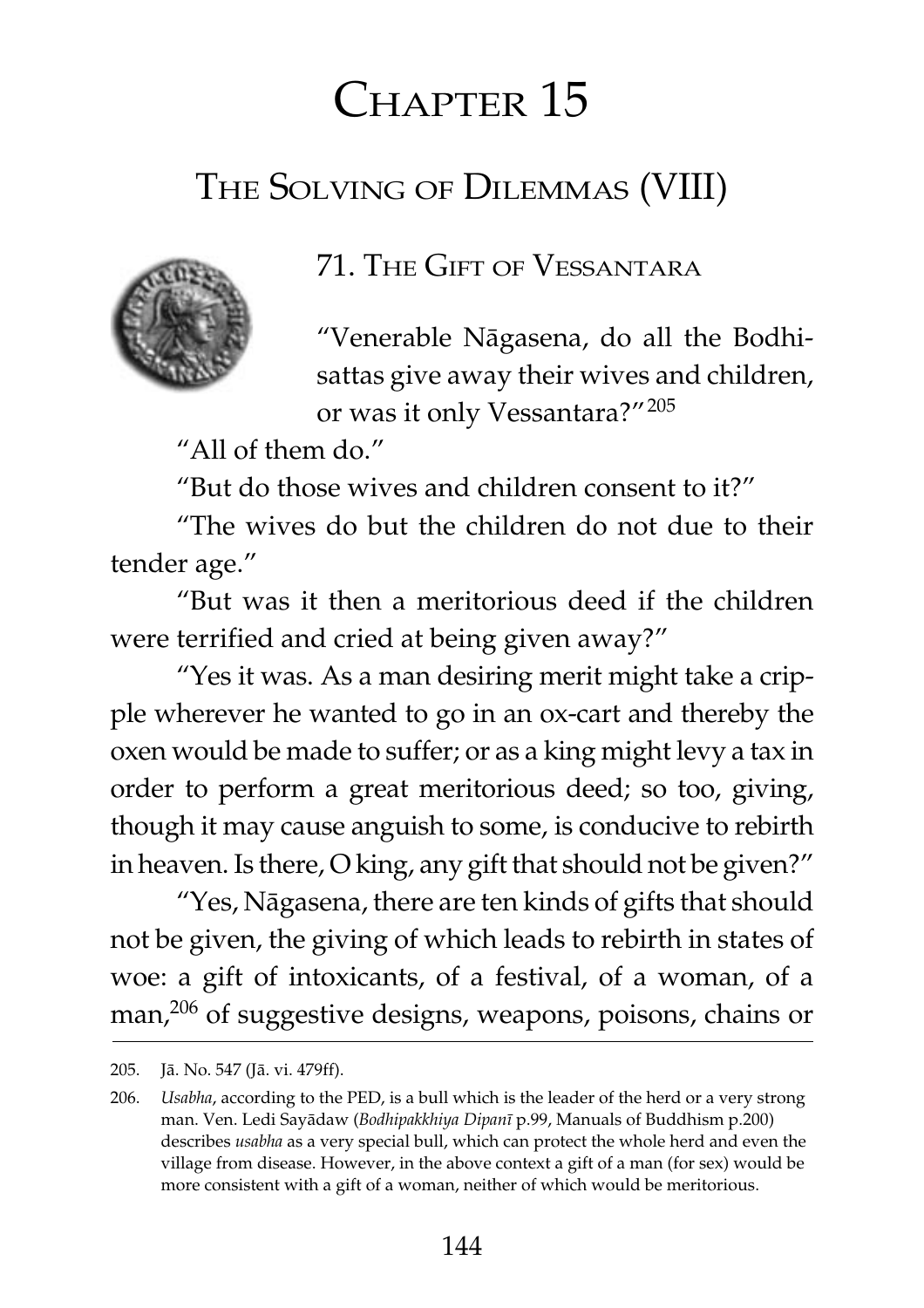instruments of torture, fowls and swine, or false weights and measures."

"I am not asking about gifts that are not approved of in the world. I am asking if there is any gift that should not be given when there is someone worthy of it."

"Then, Nàgasena, there is no gift that should not be given. When satisfaction in Dhamma has arisen, some people give a hundred thousand, or a kingdom or even their life."

"Then why do you criticize the gift of Vessantara so harshly? Is it not sometimes the case that a man in debt may sell his son or leave him as a pledge? Just so, Vessantara gave his son as a pledge against his future attainment of omniscience."

"Nevertheless, why did he not give himself instead?"

"Because that was not what was asked for. To offer something else would have been ignoble. Furthermore, O king, Vessantara knew that the Brahmin would be unable to keep the children as slaves for long since he was advanced in years. Anyway, he knew their grandfather would pay a ransom for their return."

"Skilfully, Nàgasena, has this puzzle been unravelled. The net of heresy has been torn to pieces. Well has the letter of the scriptures been maintained while you have thus explained the spirit. This is so and I accept it as you say."

## 72. Austerities

"Do all Bodhisattas practise austerities or was it only the Bodhisatta Gotama?"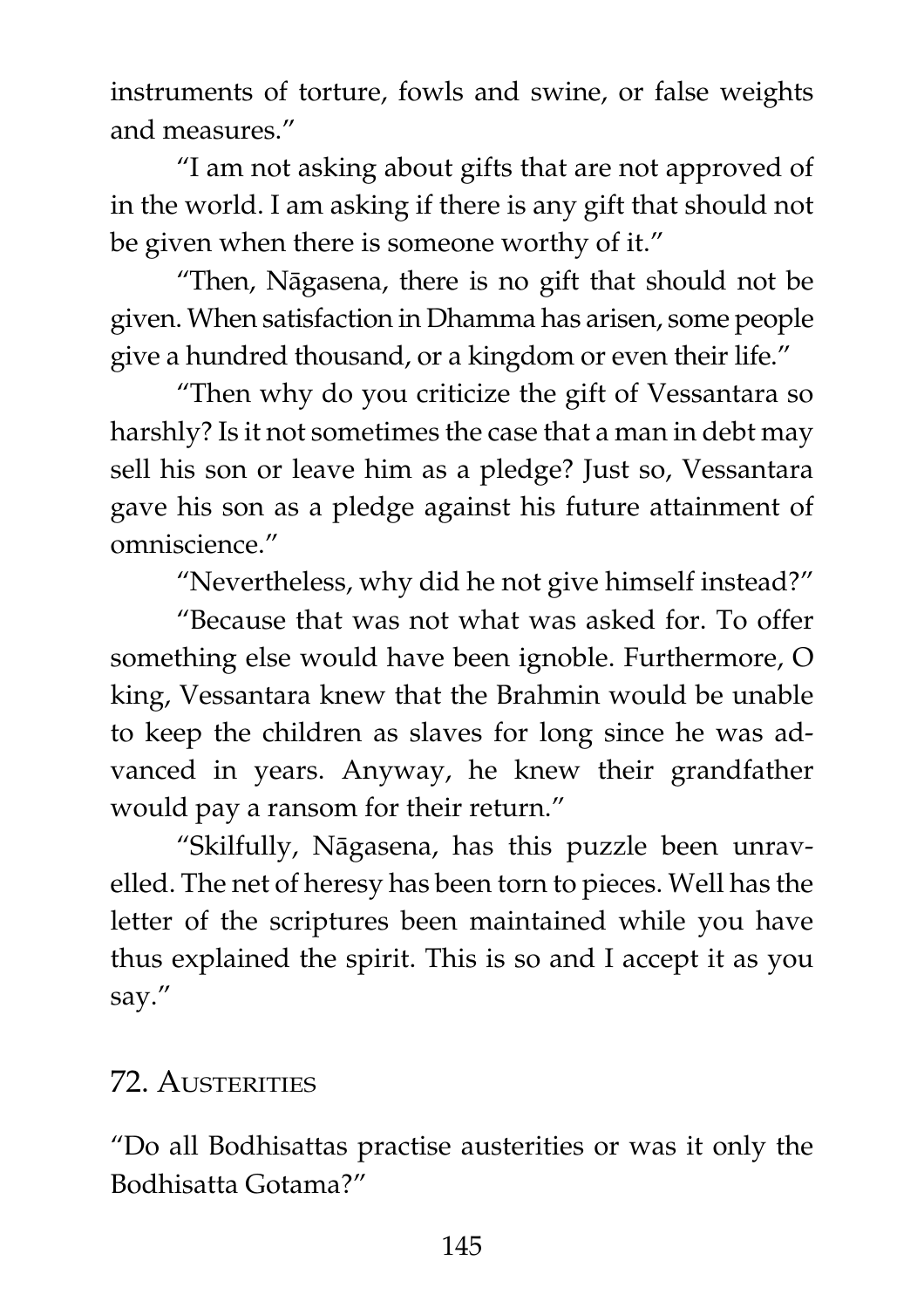"It was only the Bodhisatta Gotama.<sup>207</sup> In four respects there are differences between Bodhisattas. As to family (either warrior or priestly caste), length of time to develop the perfections, life span, and height. However, there is no difference between the Buddhas in respect of their virtue or wisdom. It was in order to bring his knowledge to maturity that he had to practise the austerities."

"Why then, Nàgasena, did he go forth while his knowledge was still immature? Why didn't he first mature his knowledge and then renounce the world?"

"When the Bodhisatta, O king, saw the women of his harem sleeping in disorder, then he became disgusted and discontented. On perceiving that his mind was filled with discontent, Màra said, 'Seven days from now you will become a Universal Monarch'. Yet, as if a red-hot iron bar had entered his ear, the Bodhisatta was filled with alarm and fear. Furthermore, O king, the Bodhisatta thought, 'Let me not incur blame among gods and men as being without occupation or means. Let me be a man of action and constant in earnestness.' Thus did the Bodhisatta undertake the austerities to bring his knowledge to maturity."

"Venerable Nàgasena, when the Bodhisatta was undergoing austerities it occurred to him 'Might there not be some other path to higher knowledge worthy of noble men?' Was he then confused about the correct way?"

"There are twenty-five conditions, O king, that cause weakness of mind: wrath, enmity, contempt, arrogance, envy, meanness, deceit, hypocrisy, obstinacy, contention,

<sup>207.</sup> M. Sta. 81, Ap. 301. As a result of abusing Buddha Kassapa in a former birth. *See* [Dilemma 46.](#page-120-0)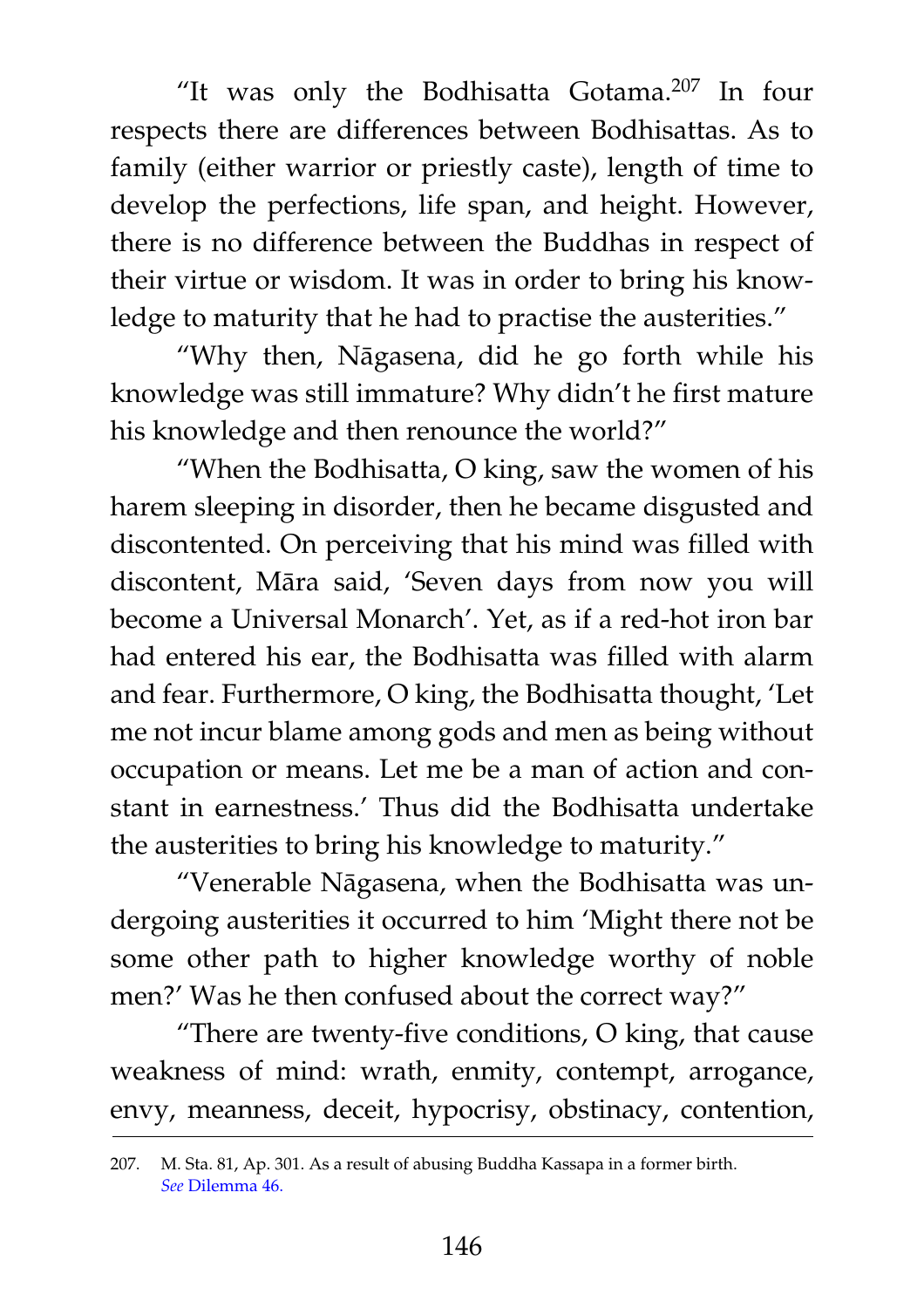pride, conceit, vanity, heedlessness, sloth, drowsiness, laziness, evil friends, sights, sounds, odours, tastes, sensations of touch, hunger and thirst, and discontent. It was hunger and thirst that seized hold of his body and thus his mind was not rightly directed to the destruction of the floods (*àsava*). The Bodhisatta had sought after the perception of the Four Noble Truths for many aeons so how could there arise any confusion in his mind as to the way? Nevertheless, he thought, 'Might there not be some other way to wisdom?' Formerly the Bodhisatta, when he was only one month old, had attained the four absorptions while meditating under the rose-apple tree while his father was ploughing."<sup>208</sup>

"Very good, Nàgasena, I accept it as you say. It was while bringing his knowledge to maturity that the Bodhisatta practised the austerities."

73. The Power of Evil

"Which is more powerful, wholesomeness or unwholesomeness?"<sup>209</sup>

"Wholesomeness is more powerful, O king."

"That is something I cannot believe, for those who do evil often experience the result of their deeds in this very life when they are punished for their crimes, $2^{10}$  but is there anyone who, by offering alms to the Order or by observing the *Uposatha* has received the benefit in this very life?"

<sup>208.</sup> M. i. 246, Jà. i. 57.

<sup>209.</sup> *cf*. [Question 7 in Chapter Seven.](#page-68-0)

<sup>210.</sup> The king is jumping to conclusions to say that criminals are experiencing the results of their evil deeds when they are punished. *See* [Dilemma 8; "W](#page-84-0)ithout a Buddha's insight no one can ascertain the extent of the action of *kamma*."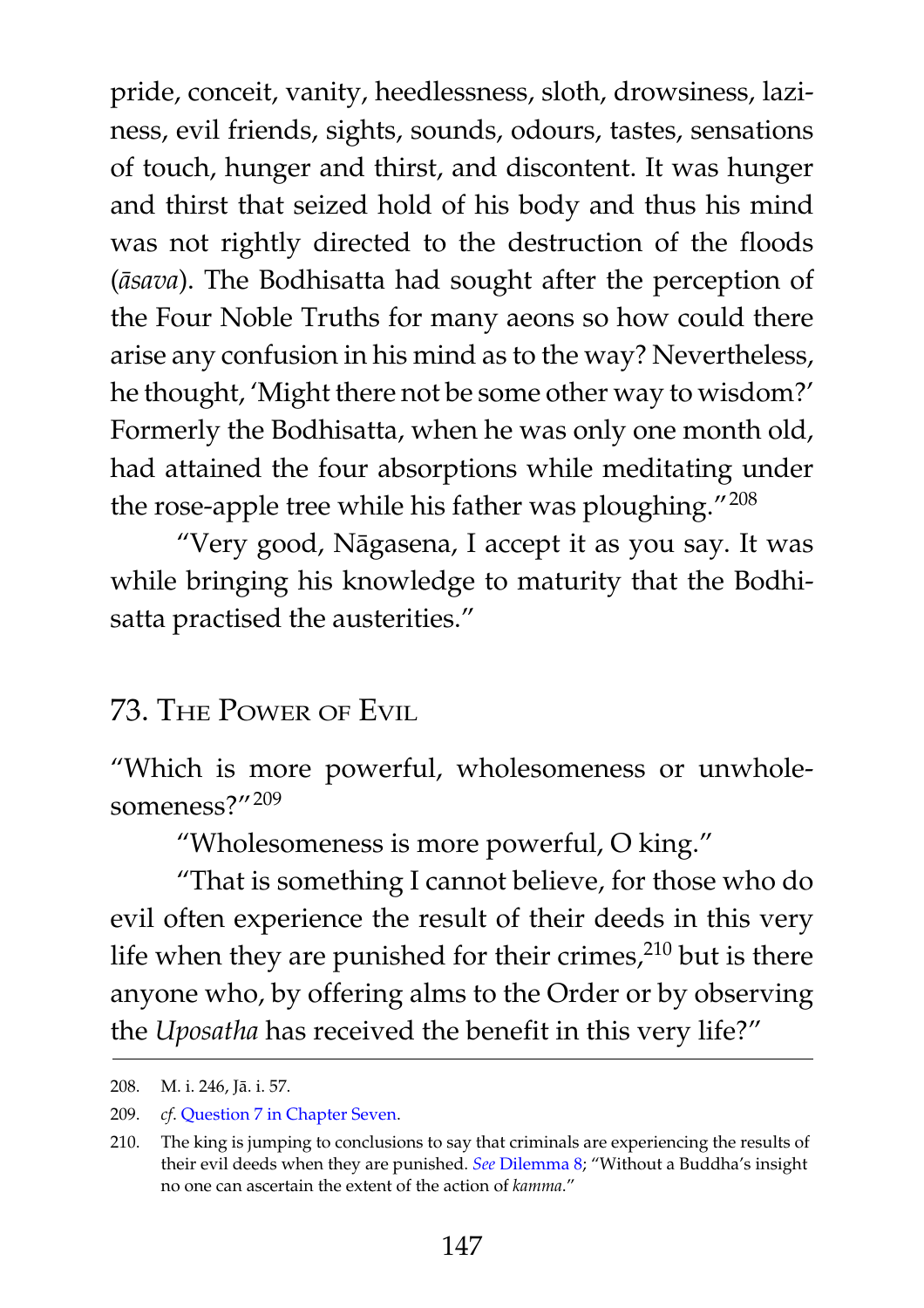"There are, O king,  $\sin^{211}$  such cases. The slave Puṇṇaka,<sup>212</sup> on giving a meal to Sāriputta, attained on the same day to the dignity of a treasurer. Then there was the mother of Gopàla, who sold her hair and therewith gave a meal to Mahà Kaccàyana and as a result became the chief queen of King Udena. The pious woman Suppiyà, who cut flesh from her own thigh to provide meat for a sick monk but on the very next day the wound healed. Mallikà, when a slave girl, gave her own gruel to the Blessed One and became, that very day, the chief queen of Kosala. Sumana the florist, who presented eight bunches of jasmine to the Blessed One, came into great prosperity and Ekasāṭaka the Brahman who gave the Blessed One his only garment and received that day the gift of 'All the Eights'."<sup>213</sup>

"So then, Nàgasena, for all your searching have you found only six cases?"

"That is so, O king."

"Then it is unwholesomeness that is more powerful than wholesomeness. For I have seen many men impaled on a stake for their crimes, and in the war waged by the general Bhaddasàla in the service of the Nanda royal family against Chandagutta there were eighty Corpse Dances, for they say that when a great slaughter has taken place the headless corpses rise and dance over the battle-field. All of those men came to destruction through the fruit of their evil

<sup>211.</sup> Seven, including five of these six, are referred to [in Dilemma 4; th](#page-80-0)e extra ones are Puṇṇa the worker and Punnā the slave-girl. The one here not referred to above is Punnaka the slave.

<sup>212.</sup> *Dàso* and *dàsi* refer to slaves; *bhàtako* was one who worked for a wage.

<sup>213.</sup> Eight elephants, eight horses, eight thousand *kahāpanas*, eight women, eight slaves, and the proceeds from eight villages.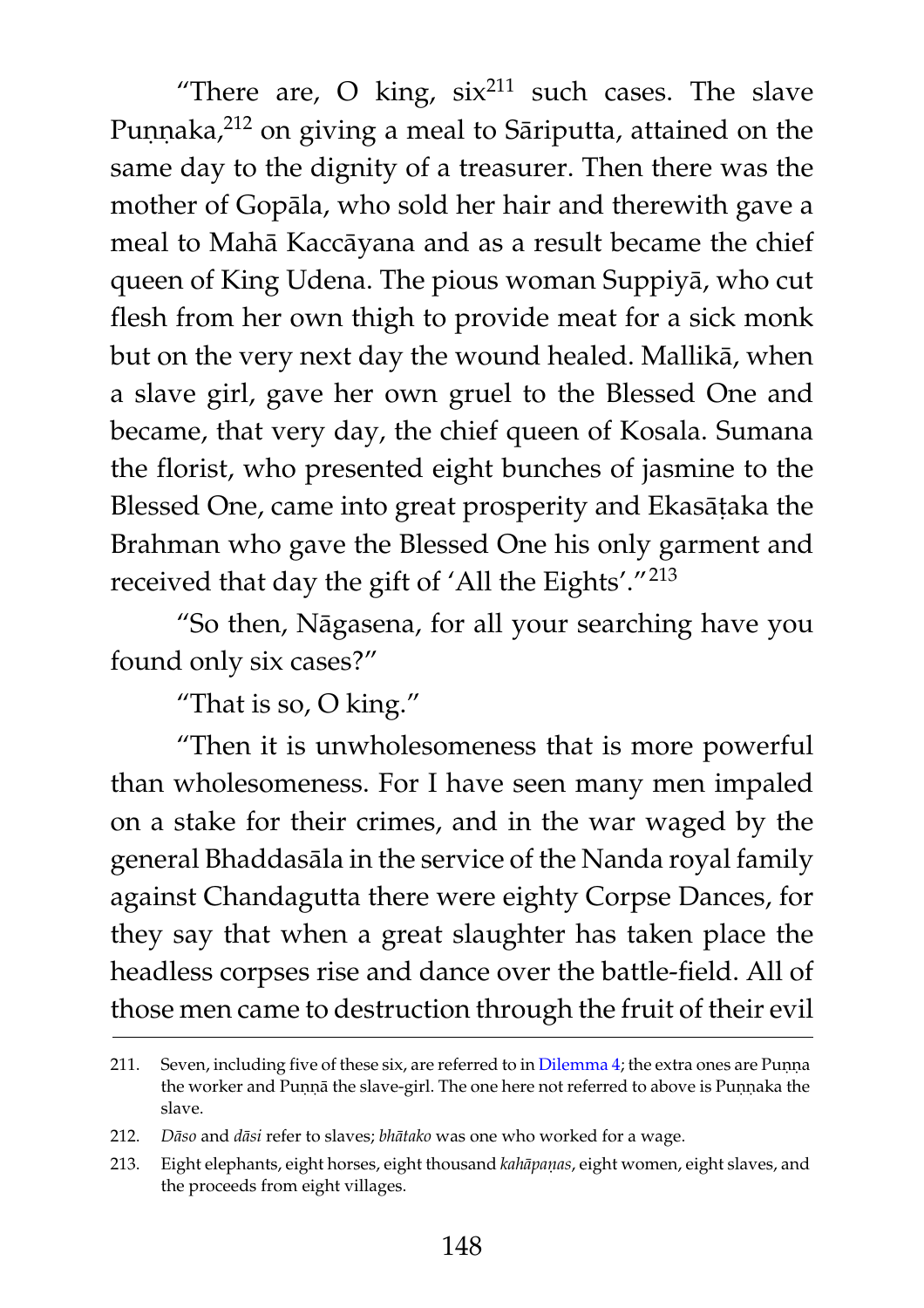deeds. Yet when King Pasenadi of Kosala gave the unparalleled alms-giving did he receive wealth or glory or happiness in the same life?"

"No, O king, he did not."

"Then surely, Nàgasena, unwholesomeness is more powerful?"

"Just, O king, as an inferior grain ripens in a month or two but the best grain ripens only after five or six months, good deeds ripen only after a long time. Furthermore, O king, the results of both good and evil will be experienced in a future life, but because evil is blameworthy it has been decreed that those who do evil will be punished by the law, yet they do not reward those who do good. If they were to make a law to reward the good doer then good deeds would also be rewarded in this very life."

"Very good, Nàgasena, only by one as wise as you could this puzzle be so well solved. The question put by me from the ordinary viewpoint has been made clear by you in the supramundane sense."

# 74. Sharing of Merit

"Is it possible for all deceased relatives to share in the merit of a good deed?"

"No. Only those who are born as hungry ghosts who feed off the merit of others are able to share in the merit. Those born in hell, those in heaven, animals, and hungry ghosts who feed on vomit, or hungry ghosts who hunger and thirst, or hungry ghosts who are consumed by craving, do not derive any profit."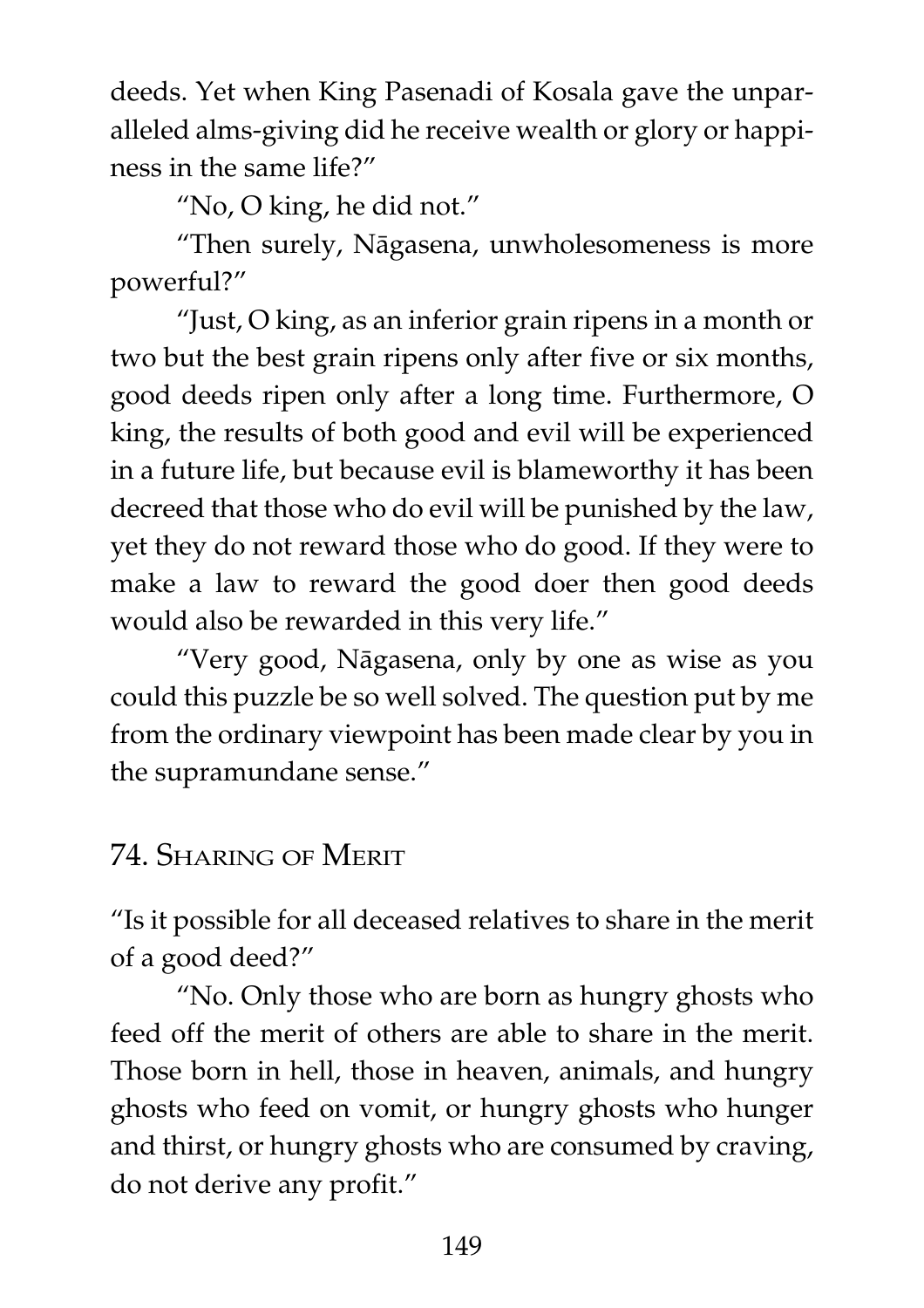"Then the offerings in those cases are fruitless, since those for whom they were given derive no profit."

"No, O king, they are not fruitless nor without result for the givers themselves derive benefit from it."

"Convince me of this by a reason."

"If some people prepared a meal and visited their relatives but those relatives did not accept the gift, would that gift be wasted?"

"No, venerable sir, the owners themselves would have it."

"Just so, O king, the givers derive benefit from their almsgiving."

"Is it then possible to share demerit?"

"This is not a question you should ask, O king. You will be asking me next why space is boundless and why men and birds have two legs whilst deer have four!"

"I do not ask you this to annoy you, but there are many people in the world who are perverted $^{214}$  or who lack common sense."<sup>215</sup>

"Though it is possible to ripen a crop with water from a tank it is not possible to use seawater. An evil deed cannot be shared with one who has not done it and has not consented to it. People convey water long distances by means of an aqueduct but they cannot convey solid rock in the same way. Unwholesomeness is a mean thing but wholesomeness is great."

"Give me an illustration."

"If a tiny drop of water were to fall on the ground

<sup>214.</sup> *Vàmagàmino*; *pàpagàhino* Evil-minded, who take hold of things wrongly.

<sup>215.</sup> *Vicakkhukà —* literally without eyes, (or perhaps just plain stupid).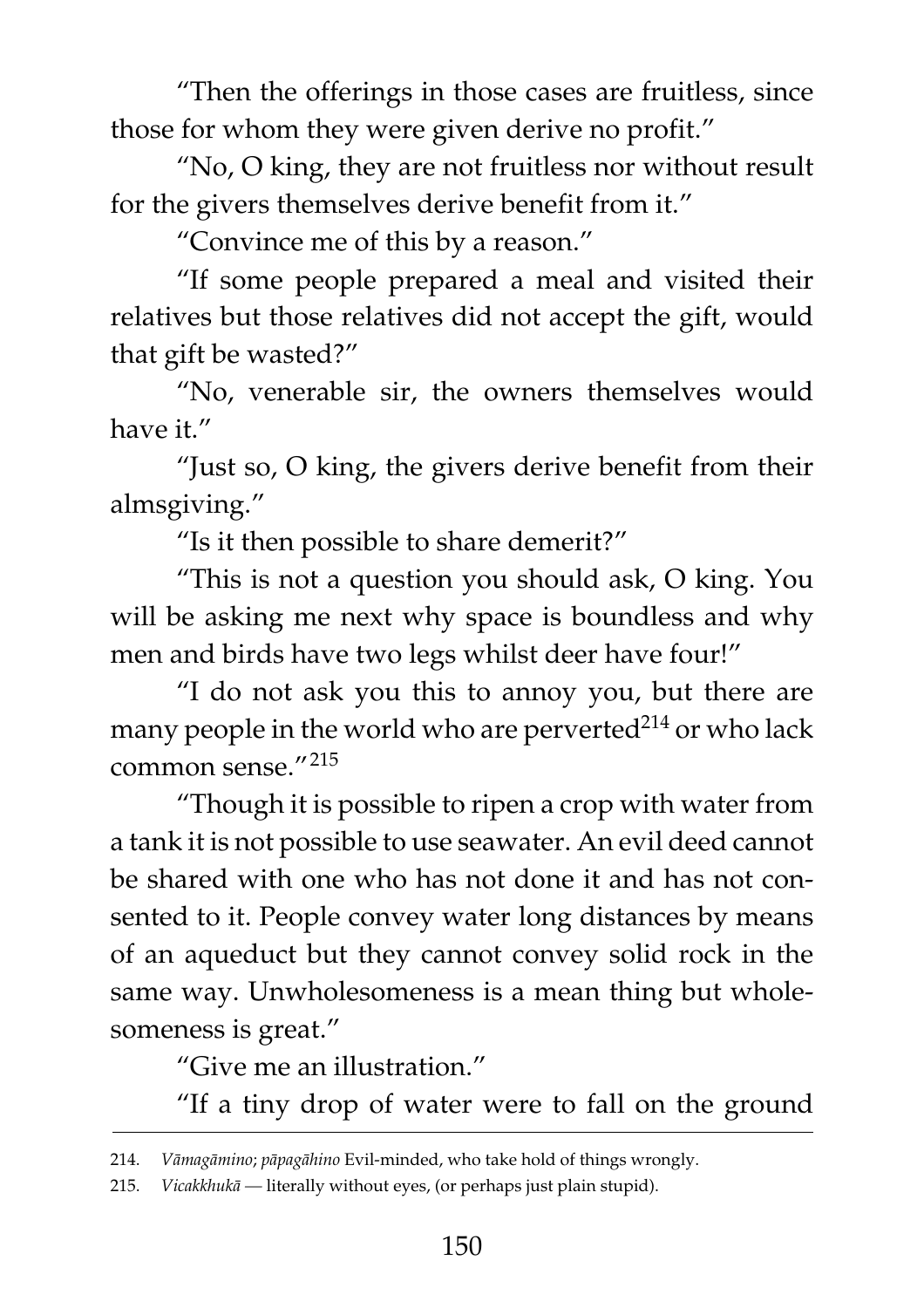would it flow over ten or twelve leagues?"

"Certainly not, it would only affect the spot where it fell."

"Why is that?"

"Because of its minuteness."

"Just so, O king, unwholesomeness is a mean thing and because of its minuteness affects only the doer and cannot be shared. However, if there was a mighty cloudburst would the water spread around?"

"Certainly, venerable sir, even for ten or twelve leagues."

"Just so, O king, wholesomeness is great and by reason of its abundance can be shared by gods and men."

"Venerable Nàgasena, why is it that unwholesomeness is so limited and wholesomeness so much more farreaching?"

"Whoever, O king, gives gifts, observes the precepts and performs the *Uposatha*, he is glad and at peace, and being peaceful his goodness grows even more abundantly. Like a deep pool of water from which as soon as water flows away on one side it is replenished from all around. Just so, O king, if a man were to transfer to others the merit of any good he had done even for a hundred years the more would his goodness grow. This is why wholesomeness is so great. However, on doing evil, O king, a man becomes filled with remorse and his mind cannot escape from the thought of it, he is depressed and obtains no peace, miserable and despairing he wastes away. Just, O king, as a drop of water falling onto a dry river-bed gains not in volume but is swallowed up on the very spot where it fell. This is why unwholesomeness is so mean and minute."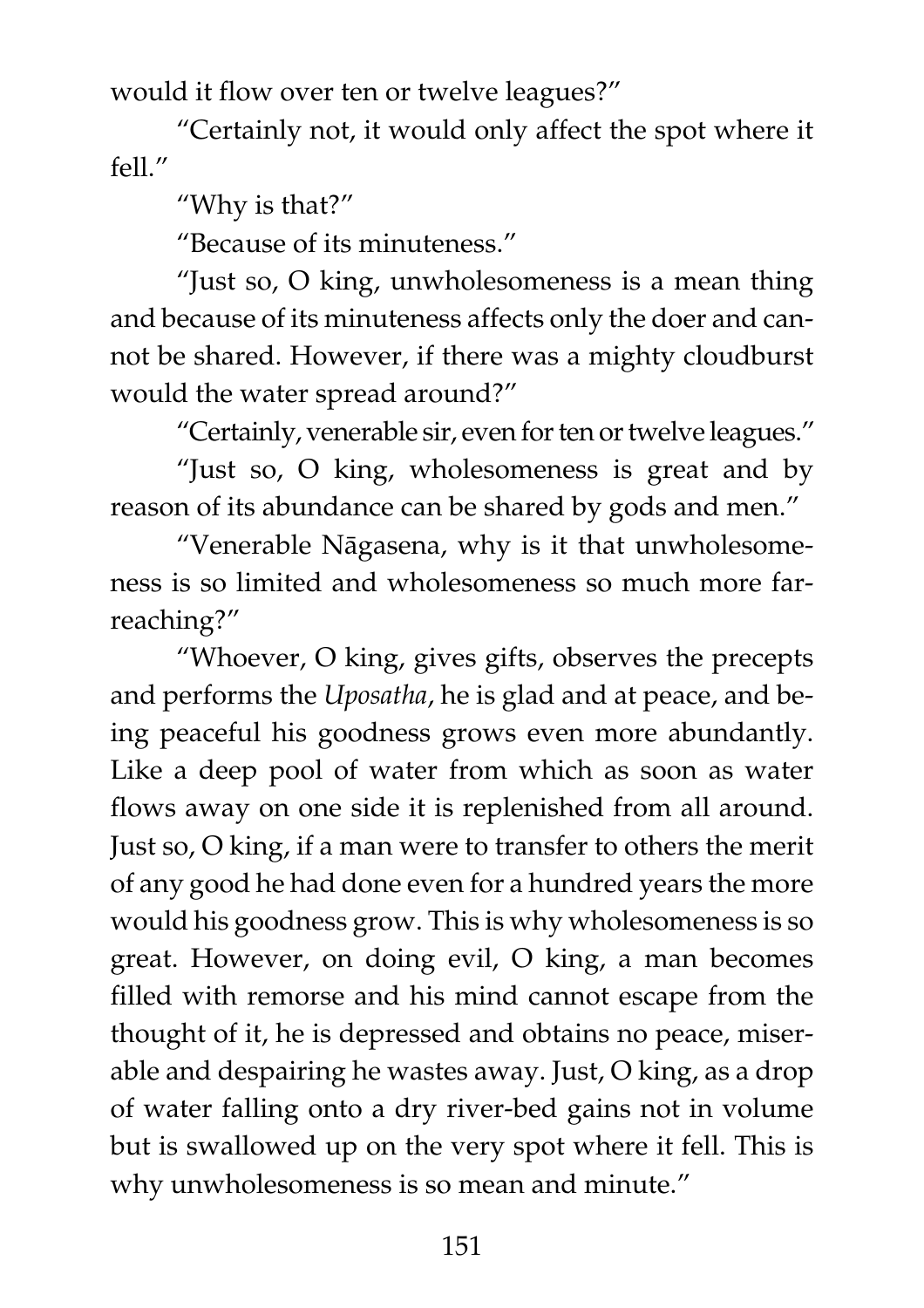### 75. Dreams

"What is this thing that people call a dream and who dreams it?"

"It is a sign coming across the path of the mind. There are six kinds of dreams. A person affected by wind sees a dream, a person affected by bile, by phlegm, by a deity, by their own habits, by a premonition. It is only the last of these that is true, all the others are false."

"When one dreams a dream is one awake or asleep?"

"Neither one nor the other. One dreams when one sleeps 'the monkey's sleep', which is midway between sleep and consciousness."

### 76. Premature Death

"Venerable Nàgasena, do all living beings die when their life-span comes to an end or do some die prematurely?"

"Both, O king. Like fruits on a tree that fall sometimes when ripe and sometimes before they are ripe due to the wind, or insects or sticks, so too, some beings die when their life-span ends but others die prematurely."

"But Nàgasena, all those who die prematurely, whether they are young or old, have reached the end of their predetermined life-span. There is no such thing as premature death."

"O king, there are seven kinds of premature death for those who, though they still have some life-span remaining, die prematurely: starvation, thirst, snake-bite, poison, fire, drowning, weapons. Death come about in eight ways: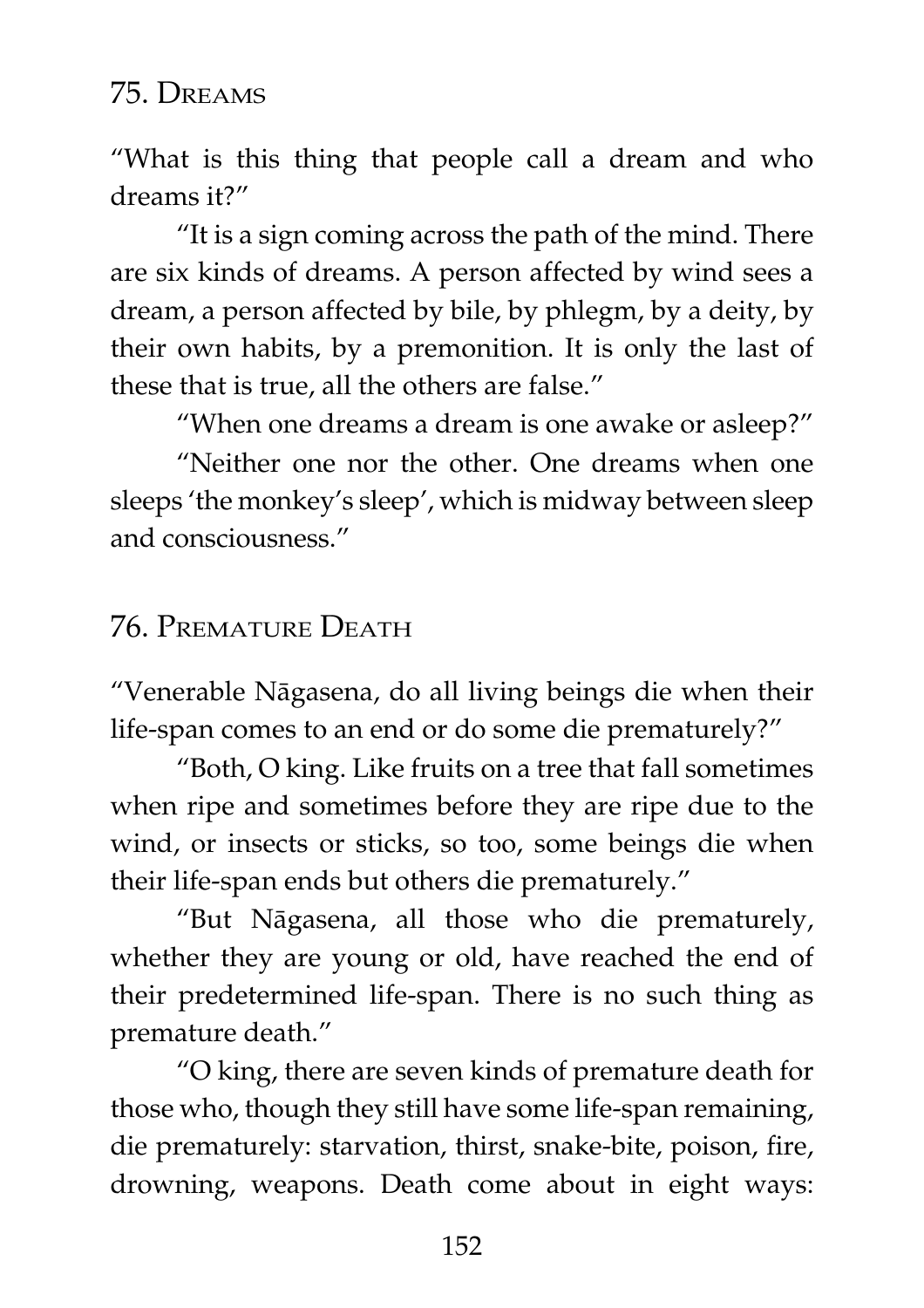through wind, bile, phlegm, a mixture of bodily fluids, change of temperature, stress of circumstances, outside agent, and *kamma*. 216 Of these, only that through *kamma* can be called the end of the life-span; the rest are all premature."

"Venerable Nàgasena, you say there is premature death. Give me another reason for that."

"A mighty fire, O king, that is exhausted and goes out when its fuel has been totally consumed and not before that by some other reason, is said to have gone out in the fullness of time. Just so a man who dies in old-age without any accident is said to reach the end of the life-span. However, in the case of a fire that is put out by a mighty cloudburst it could not be said that it had gone out in the fullness of time; so too whoever dies before his time due to any cause other than *kamma* is said to die a premature death."

### 77. Miracles at Shrines of Arahants

"Are there miracles at the shrines (*cetiya*) of all the *arahants* or only at some?"

"Only at some. By the volitional determination of three kinds of individuals there is a miracle: by an *arahant* while he is still alive, by deities, or by a wise disciple who has confidence. If there is no such volitional determination then there is no miracle even at the shrine of an *arahant* who had supernormal powers. However, even if there is no miracle one should have confidence after knowing about his pure and blameless conduct."

<sup>216.</sup> *See* [Dilemma 8.](#page-84-0)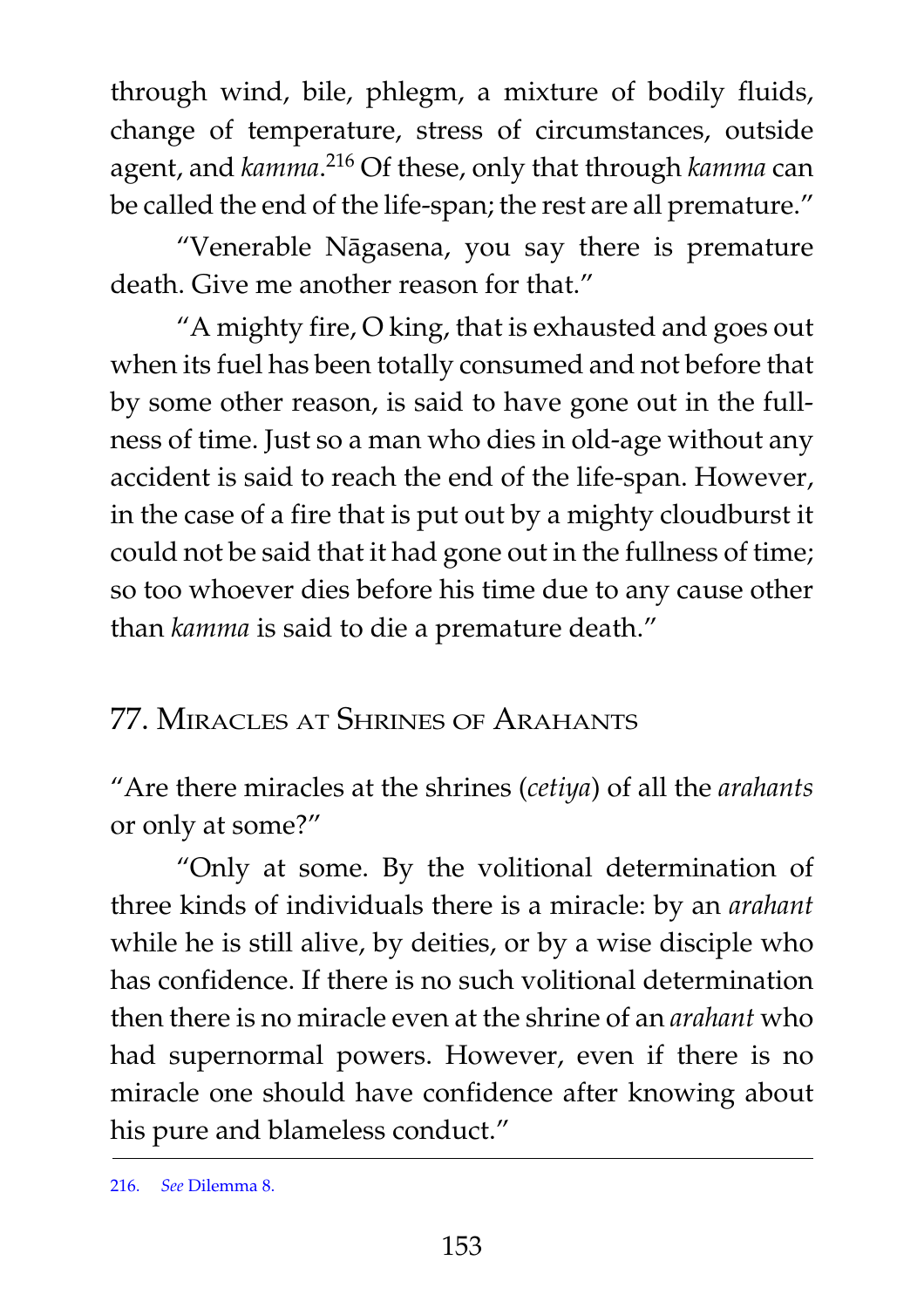# 78. Can Everyone Understand the Dhamma?

"Do all those who practise correctly attain insight into the Dhamma or are there some who do not?"

"There can be no attaining of insight for those who, though they practise correctly, are animals, hungry ghosts, holders of wrong views, frauds (*kuhaka*), matricides, patricides, murderers of *arahants*, schismatics, shedders of the blood of a Tathāgata, in the robes by theft, $2^{17}$  gone over to another sect, violators of nuns, concealing an offence entailing a meeting of the Order,<sup>218</sup> eunuchs (pandaka), and hermaphrodites. Neither is a child under seven years of age able to realise the Dhamma."

"What is the reason that a child under seven years of age is unable to attain insight? For a child is pure in mind and should be ready to realise the Dhamma."

"If a child under seven, O king, could feel desire for things leading to desire, hatred for things arousing hatred, could be fooled by misleading things and could distinguish between wholesomeness and unwholesomeness then insight might be possible for him. However, the mind of a child under seven, O king, is feeble and the unconditioned element of *nibbàna* is weighty and profound. Therefore, O king, although he practised correctly, a child of under seven could not realise the Dhamma."

<sup>217.</sup> Vin. i. 86. Putting on the robe himself he pretends to be a monk.

<sup>218.</sup> Oddly, no mention is made in this list of those guilty of *Pàràjika* offences, but they could be included as frauds.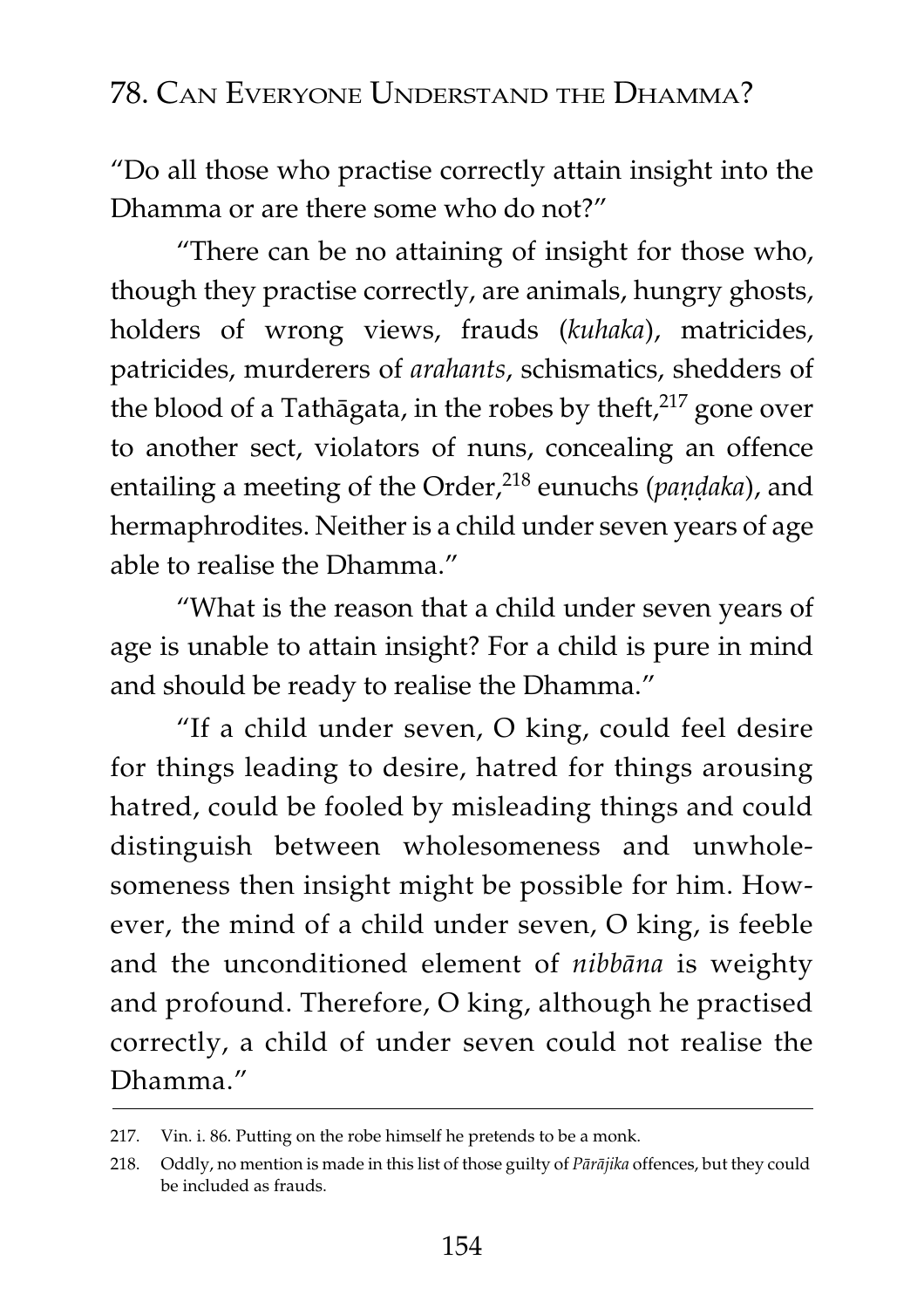# 79. The Bliss of Nibbàna

"*Is nibbàna* entirely blissful or is it partly painful?"

"It is entirely blissful."

"But that I cannot accept. Those who seek it have to practise austerity and exertion of body and mind, abstention from food at the wrong time, suppression of sleep, restraint of the senses, and they have to give up wealth, family and friends. They are blissful who enjoy the pleasures of the senses but you restrain and prevent such pleasures and so experience physical and mental discomfort and pain."

"O king, *nibbàna* has no pain; what you call pain is not *nibbàna*. It is true that those who seek *nibbàna* experience pain and discomfort but afterwards they experience the unalloyed bliss of *nibbàna*. I will tell you a reason for that. Is there, O king, such a thing as the bliss of the sovereignty of kings?"

"Yes there is."

"Is it mixed with pain?"

 $\gamma$ No."

"But why is it then, O king, that when the frontier provinces have revolted kings have to set out from their palaces and march over uneven ground, tormented by mosquitoes and hot winds, and engage in fierce battles at the risk of their lives?"

"That, venerable Nàgasena, is not the bliss of sovereignty. It is only the preliminary stage in the pursuit of that bliss. It is after they have won it that they enjoy the bliss of sovereignty. That bliss, Nàgasena, is not mixed with pain."

"Just so, O king, *nibbàna* is unalloyed bliss and there is no pain mixed in it."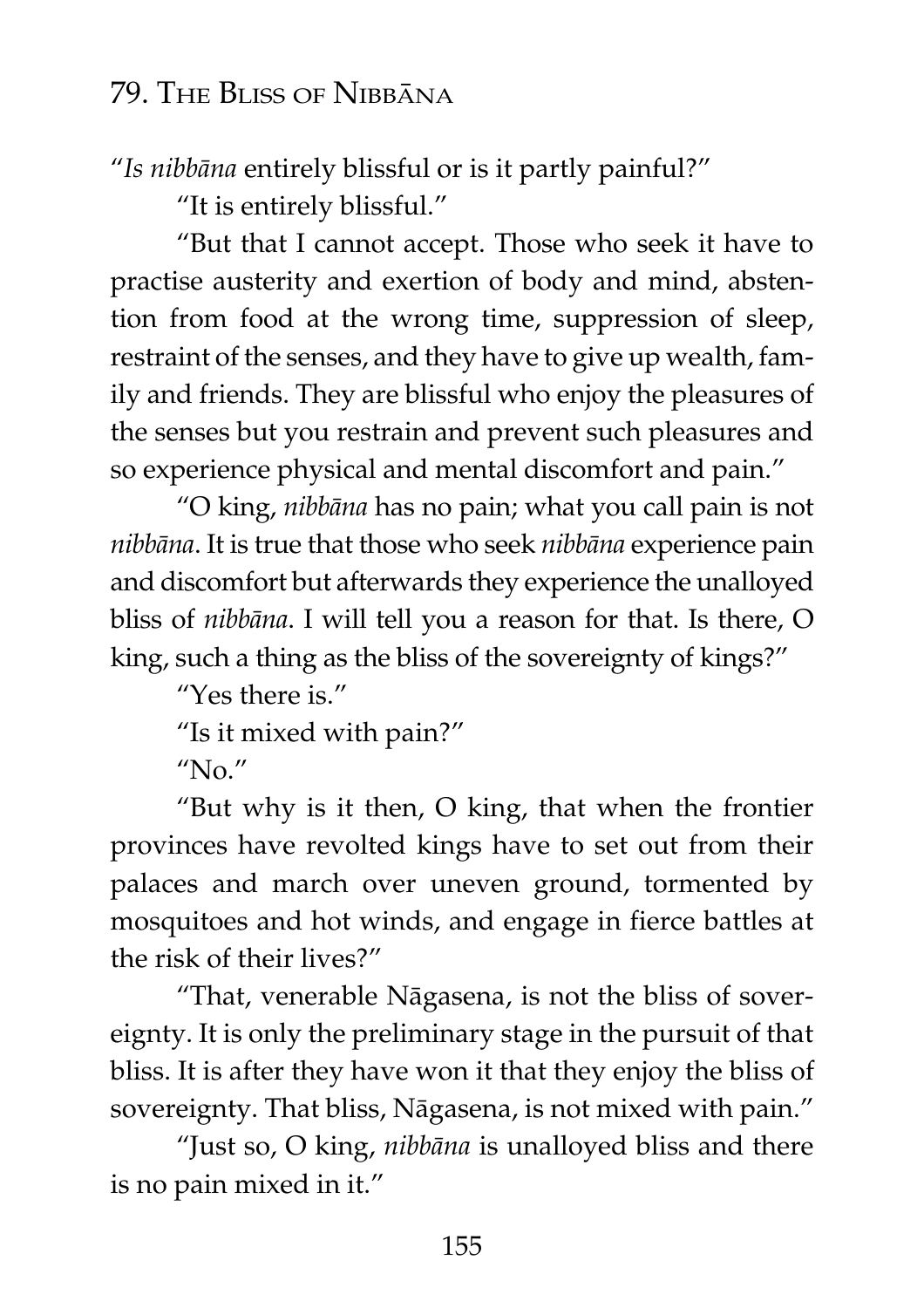#### 80. Description of Nibbàna

"Is it possible, Nàgasena, to point out the size, shape or duration of *nibbàna* by a simile?"

"No it is not possible; there is no other thing like it."

"Is there then any attribute of *nibbàna* found in other things that can be demonstrated by a simile?"

"Yes that can be done.

"As a lotus is unwetted by water, *nibbàna* is unsullied by the defilements.

"Like water, it cools the fever of defilements and quenches the thirst of craving.

"Like medicine, it protects beings who are poisoned by the defilements, cures the disease of suffering, and nourishes like nectar.

"As the ocean is empty of corpses, *nibbàna* is empty of all defilements; as the ocean is not increased by all the rivers that flow into it, so *nibbàna* is not increased by all the beings who attain it; it is the abode of great beings [the *arahants*], and it is decorated with the waves of knowledge and freedom.

"Like food, which sustains life, *nibbàna* drives away old age and death; it increases the spiritual strength of beings; it gives the beauty of virtue, it removes the distress of the defilements, it relieves the exhaustion of all suffering.

"Like space, it is not born, does not decay or perish, it does not pass away here and arise elsewhere, it is invincible, thieves cannot steal it, it is not attached to anything, it is the sphere of ariyans who are like birds in space, it is unobstructed and it is infinite.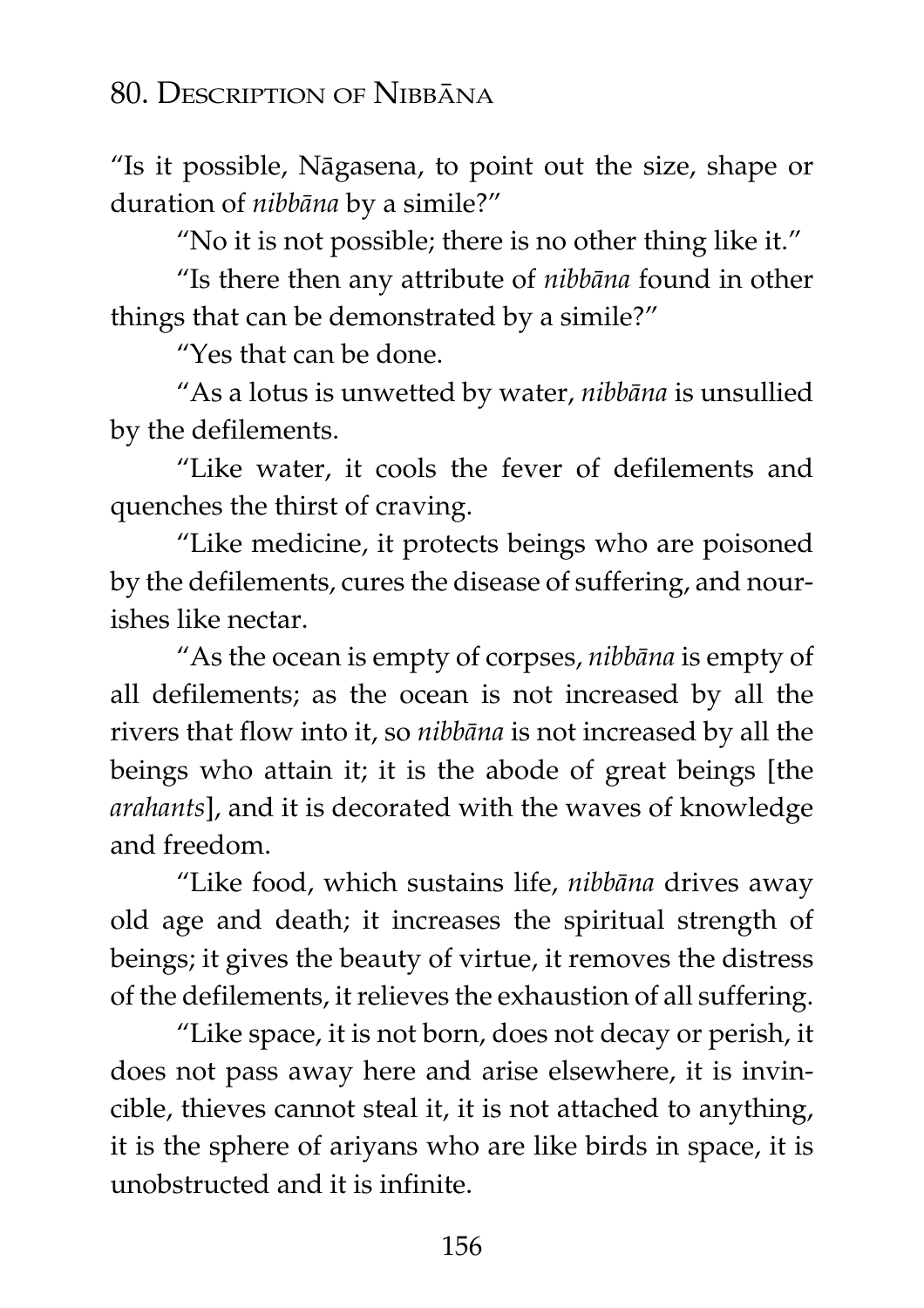"Like a wish-fulfilling gem, it fulfils all desires, causes delight and is lustrous.

"Like red sandalwood, it is hard to get, its fragrance is incomparable and it is praised by good men.

"As ghee is recognisable by its special attributes, so *nibbàna* has special attributes; as ghee has a sweet fragrance, *nibbàna* has the sweet fragrance of virtue; as ghee has a delicious taste, *nibbàna* has the delicious taste of freedom.

"Like a mountain peak, it is very high, immovable, inaccessible to the defilements, it has no place where defilements can grow, and it is without favouritism or prejudice."

# 81. The Realisation of Nibbàna

"You say, Nàgasena, that *nibbàna* is neither past, nor present nor future, neither arisen, nor not arisen, nor producible.219 In that case does the man who realises *nibbàna* realise something already produced, or does he himself produce it first and then realise it?"

"Neither of these, O king, yet *nibbàna* does exist."

"Do not, Nàgasena, answer this question by making it obscure! Make it clear and elucidate it. It is a point on which people are bewildered and lost in doubt. Break this dart of uncertainty."

"The element of *nibbàna* does exist, O king, and he who practises rightly and who rightly comprehends the formations according to the teachings of the Conqueror, he, by his wisdom, realises *nibbàna*.

<sup>219.</sup> Untraced. However, *cf*[. Dilemma 65.](#page-139-0)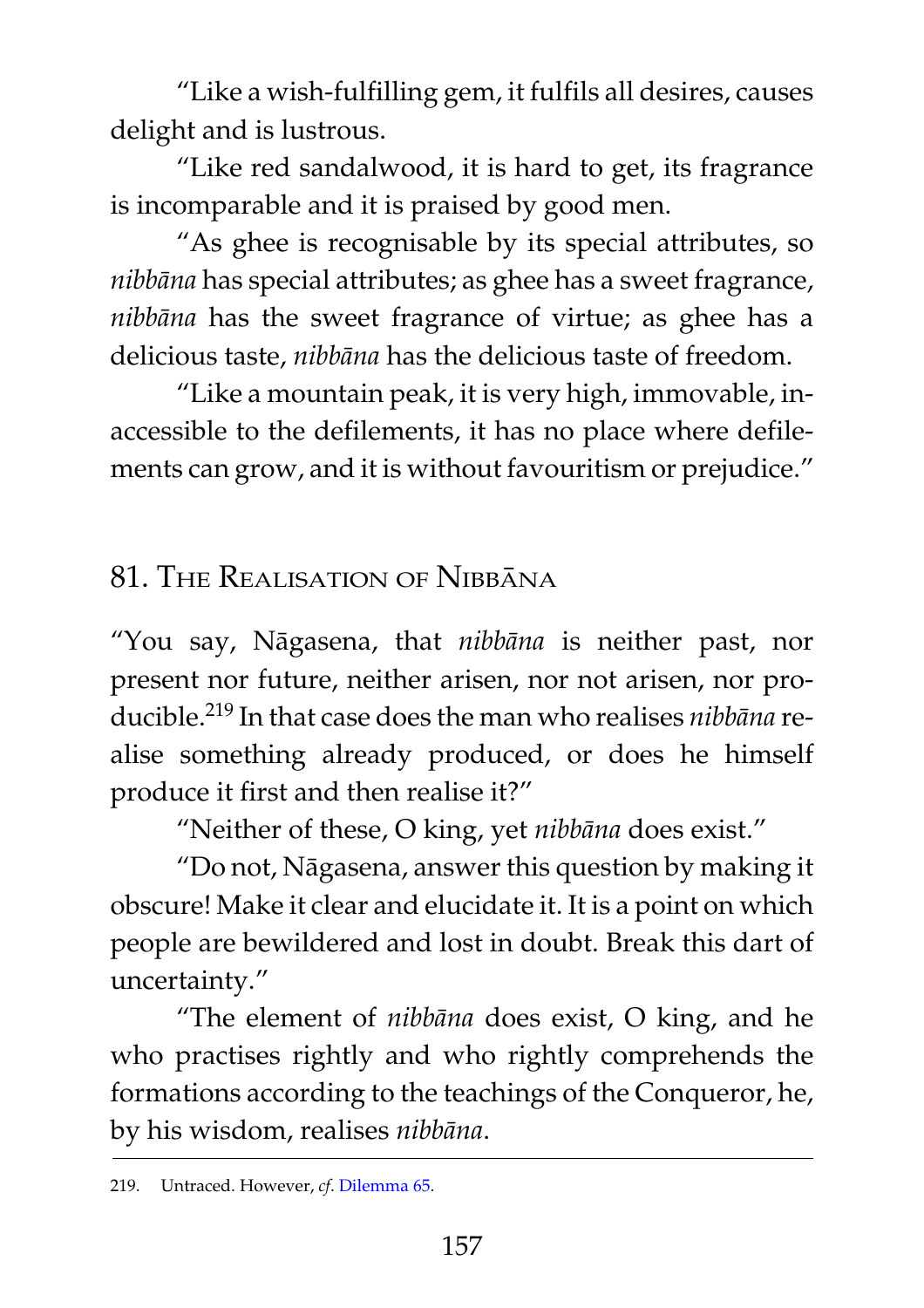"How is *nibbàna* to be shown? By freedom from distress and danger, by purity and by coolness. As a man, afraid and terrified at having fallen among enemies, would be relieved and blissful when he had escaped to a safe place; or as one fallen into a pit of filth would be at ease and glad when he had got out of the pit and cleaned up; or as one trapped in a forest fire would be calm and cool when he had reached a safe spot. As fearful and terrifying should you regard the anxiety that arises again and again on account of birth, old age, disease and death; as filth should you regard gain, honours and fame; as hot and searing should you regard the three-fold fire of desire, hatred and delusion.

"How does he who is practising rightly realise *nibbàna*? He rightly grasps the cyclic nature of formations and therein he sees only birth, old age, disease and death; he sees nothing pleasant or agreeable in any part of it. Seeing nothing there to be taken hold of, as on a red-hot iron ball, his mind overflows with discontent and a fever takes hold of his body; hopeless and without a refuge he becomes disgusted with repeated lives. To him who sees the terror of the treadmill of life the thought arises, 'On fire and blazing is this wheel of life, full of suffering and despair. If only there could be an end to it, that would be peaceful, that would be excellent; the cessation of all mental formations,' the renunciation of grasping, the destruction of craving, dispassion, cessation, *nibbàna*!'

"Therewith his mind leaps forward into the state where there is no becoming. Then has he found peace, then does he exult and rejoice at the thought, 'A refuge has been found at last!' He strives along the path for the cessation of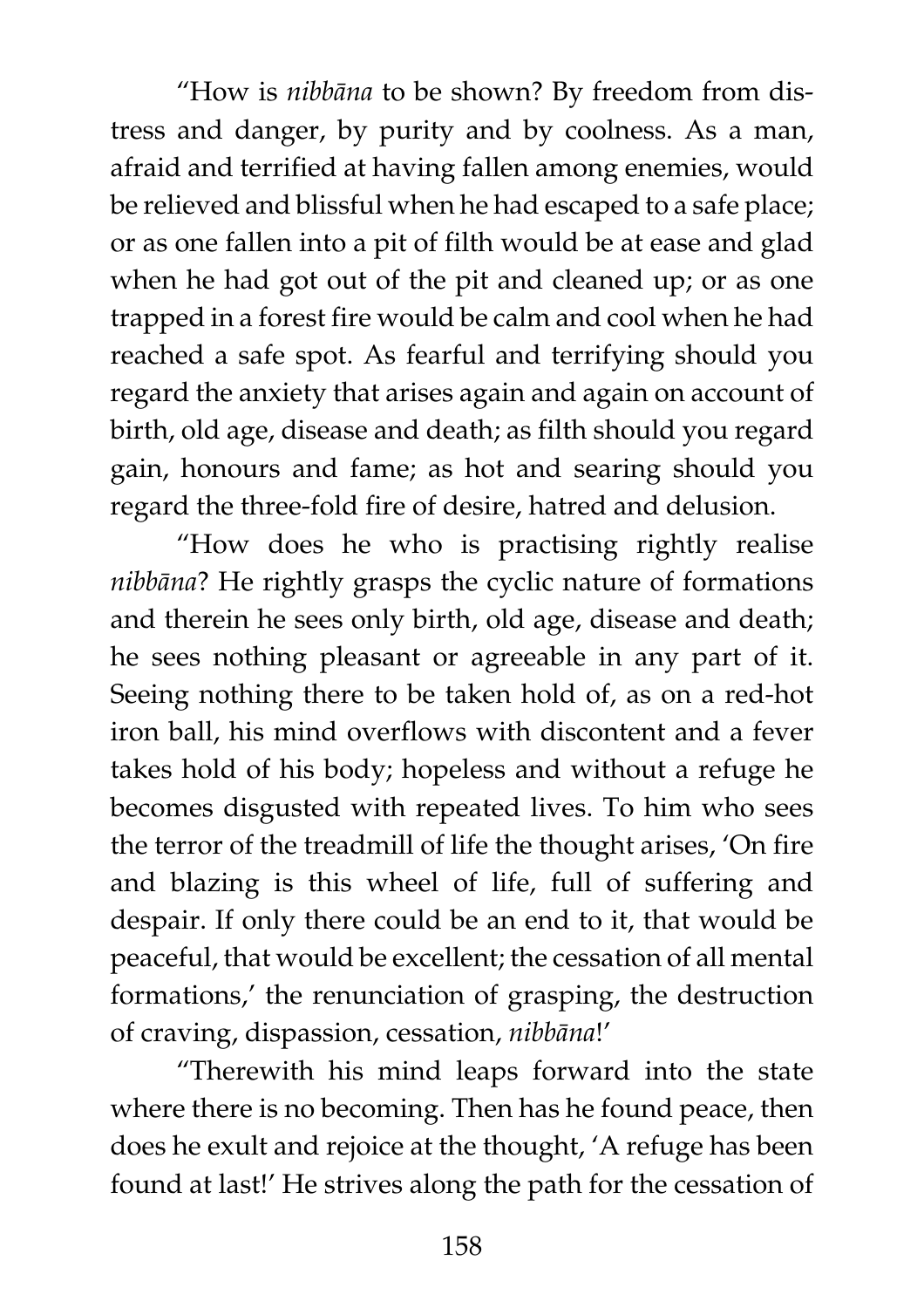formations, searches it out, develops it, and makes much of it. To that end he stirs up his mindfulness, energy and joy; and from attending again and again to that thought [of disgust with mental formations], having transcended the treadmill of life, he brings the cycle to a halt. One who stops the treadmill is said to have realised *nibbàna*."

# 82. Where is Nibbàna?

"Is there a place, Nàgasena, where *nibbàna is* stored up?"

"No there is not, yet it does exist. As there is no place where fire is stored up yet it may be produced by rubbing two dry sticks together.'

"But is there any place on which a man might stand and realise *nibbàna*?"

"Yes there is; virtue is the place; $220$  standing on that, and with reasoning, wherever he might be, whether in the land of the Scythians or the Bactrians, whether in China or Tibet,<sup>221</sup> in Kashmir or Gandhāra, on a mountain top or in the highest heavens; the one who practises rightly realises *nibbàna*. "

"Very good, Nàgasena, you have taught about *nibbàna*, you have explained about the realisation of *nibbàna*, you have praised the qualities of virtue, shown the right way of practice, raised aloft the banner of the Dhamma, established the Dhamma as a leading principle; not barren nor without fruit are the efforts of those with right aims!"

<sup>220.</sup> *cf*. abov[e Question 9 in Chapter One.](#page-37-0)

<sup>221.</sup> *Cilàta* is possibly Tibet. See *Geography of Early Buddhism*, B.C. Law.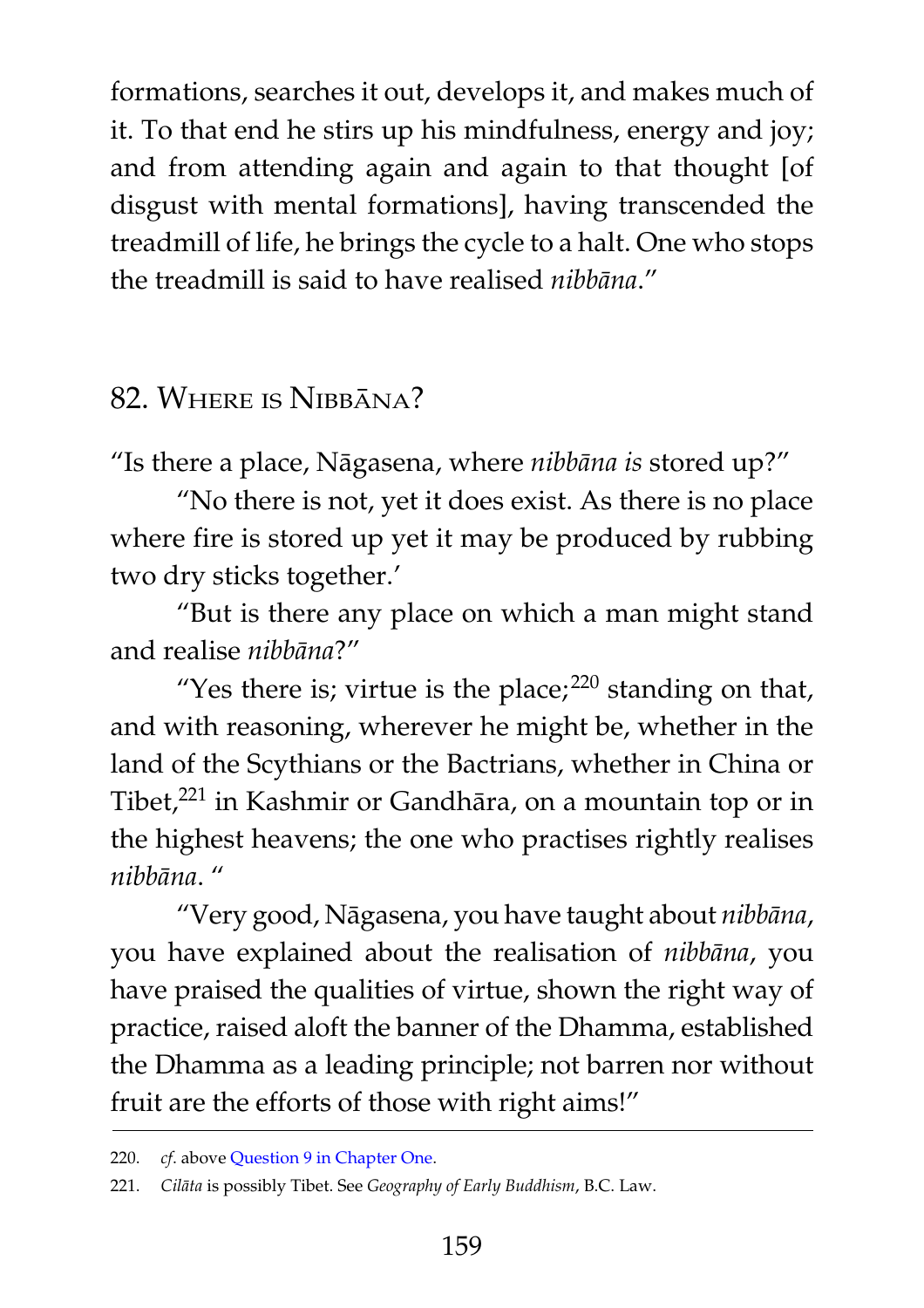# CHAPTER 16

# A Question Solved by Inference



Milinda the king went up to the place where Nàgasena was and, having paid respect to him, sat down at one side. Longing to know, to hear and to bear in mind, and wishing to dispel his ignorance,

he roused up his courage and energy, established selfpossession and mindfulness and spoke thus to Nàgasena:

"Have you, venerable Nàgasena, ever seen the Buddha?"<sup>222</sup>

"No, great king."

"Then have your teachers ever seen the Buddha?"

"No, great king."

"So, Nàgasena, the Buddha did not exist; there is no clear evidence of the Buddha's existence."

"Did those warriors exist who were the founders of the line of kings from which you are descended?"

"Certainly, venerable sir, there can be no doubt about that."

"Have you ever seen them?"

"No, venerable sir."

"Have your teachers and ministers of state who lay down the law ever seen them?"

"No, venerable sir."

<sup>222.</sup> cf. D. i. Sta. 13.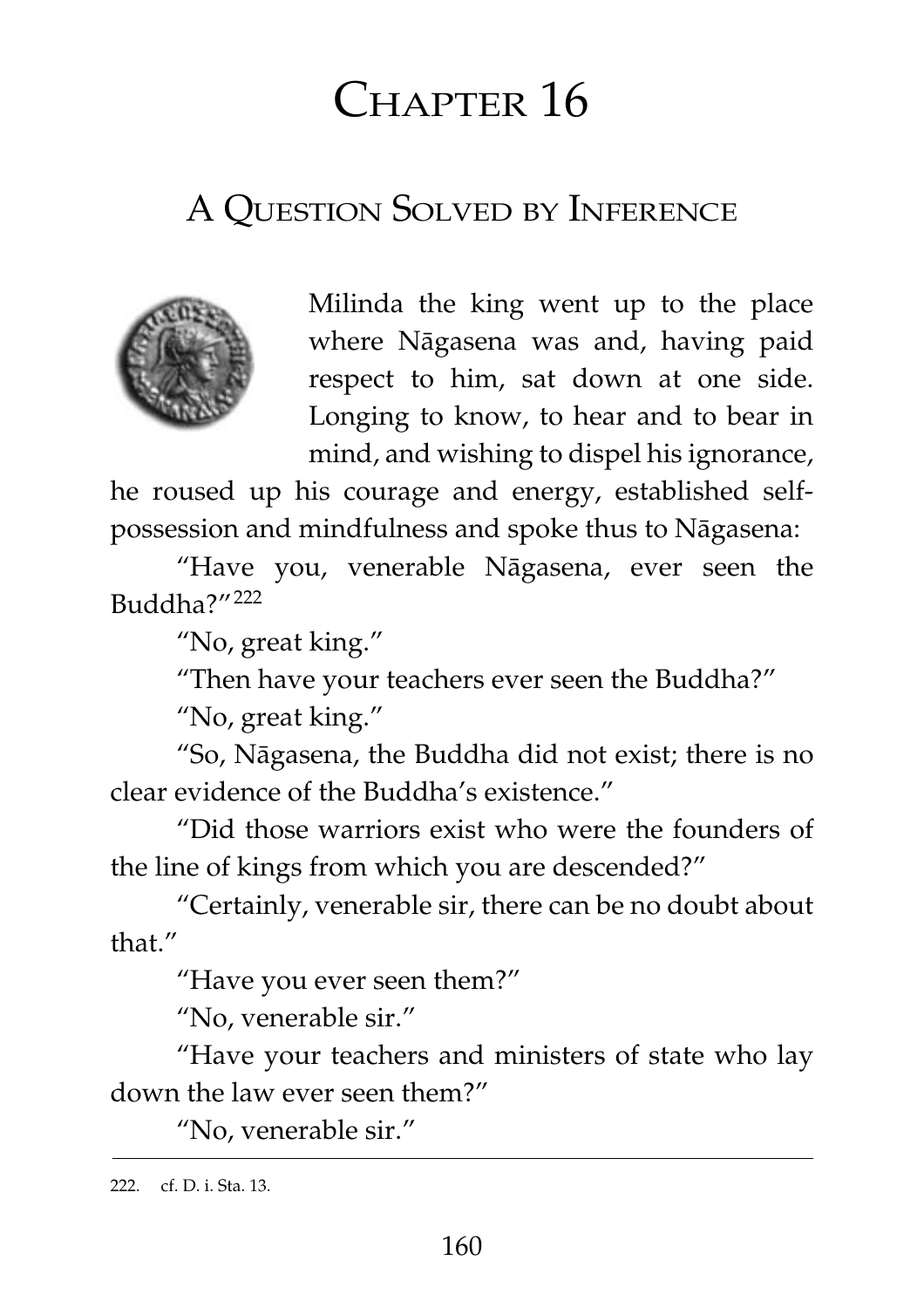"Then there is no clear evidence of the existence of those warriors of old."

"Nevertheless, Nàgasena, the royal insignia used by them are still to be seen and by these we can infer and know that the warriors of old really existed."

"Just so, O king, we can know that the Blessed One lived and believe in him. The royal insignia used by him are still to be seen. There are the four foundations of mindfulness, the four right efforts, the four bases of success, the five moral powers, the five controlling faculties, the seven factors of enlightenment and the eight factors of the path; and by these we can infer and know that the Blessed One really existed."

"Give me an illustration."

"As people seeing a fine, well-planned city would know it was laid out by a skilled architect; so the city of righteousness laid out by the Blessed One can be seen. It has constant mindfulness for its main street, and in that main street market-stalls are open selling flowers, perfume, fruits, antidotes, medicines, nectar, precious jewels and all kinds of merchandise. Thus, O king, the Blessed One's city of righteousness is well-planned, strongly built, well protected and thus impregnable to enemies; and by this method of inference you may know that the Blessed One existed."

#### "*What are the flowers in the city of righteousness*?"

"There are meditation objects made known by the Blessed One: the perception of impermanence, of unsatisfactoriness, soullessness, repulsiveness, danger, abandoning, dispas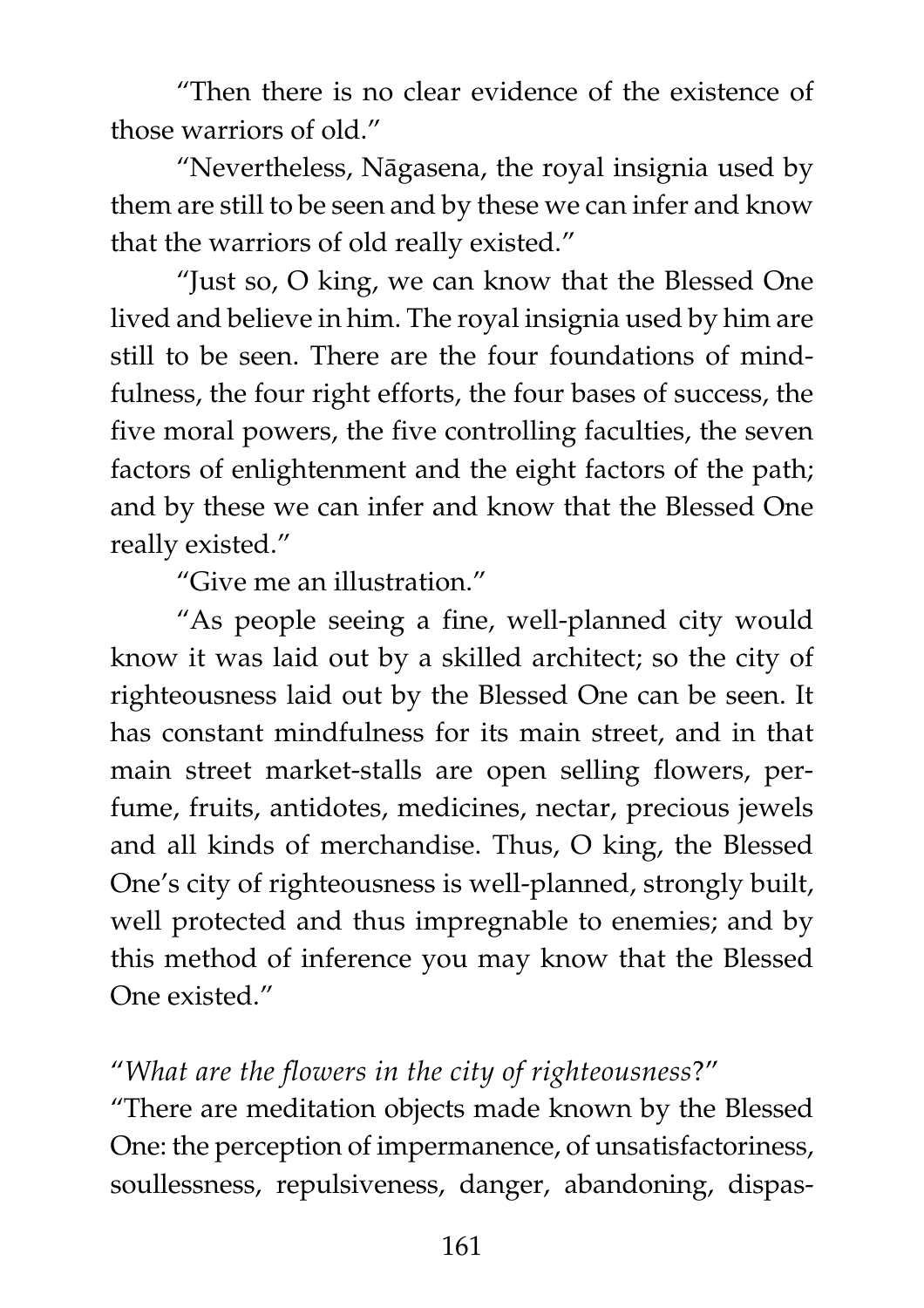sion, disenchantment with all worlds, the impermanence of all mental formations; the meditation on mindfulness of breathing, the perception of the nine kinds of corpses in progressive stages of decay, the meditations on lovingkindness, compassion, sympathetic-joy and equanimity; mindfulness of death and mindfulness of the thirty-two parts of the body. Whoever, longing to be free from old age and death, takes one of these as the subject for meditation can become free from desire, hatred and delusion, pride and wrong views, he can cross the ocean of *samsāra*, stem the torrent of craving and destroy all suffering. He can then enter the city of *nibbàna* where there is security, calm and bliss."

"*What are the perfumes in the city of righteousness*?"

They are the undertaking of the restraints of the three refuges, the five precepts, the eight precepts, the ten precepts, and the *Pàtimokkha* restraint for monks. For this was said by the Blessed One:

"No flower's scent can waft against the wind, Not sandalwood's, nor musk's, nor jasmine flower's. But the fragrance of the good goes against the wind In all directions the good man's name pervades."<sup>223</sup>

#### *"What are the fruits in the city of righteousness?"*

"They are the fruit of stream-winner, the fruit of oncereturner, the fruit of non-returner, the fruit of *arahantship*, the attainment of emptiness, the attainment of signlessness and the attainment of desirelessness."<sup>224</sup>

<sup>223.</sup> Dhp. v 54.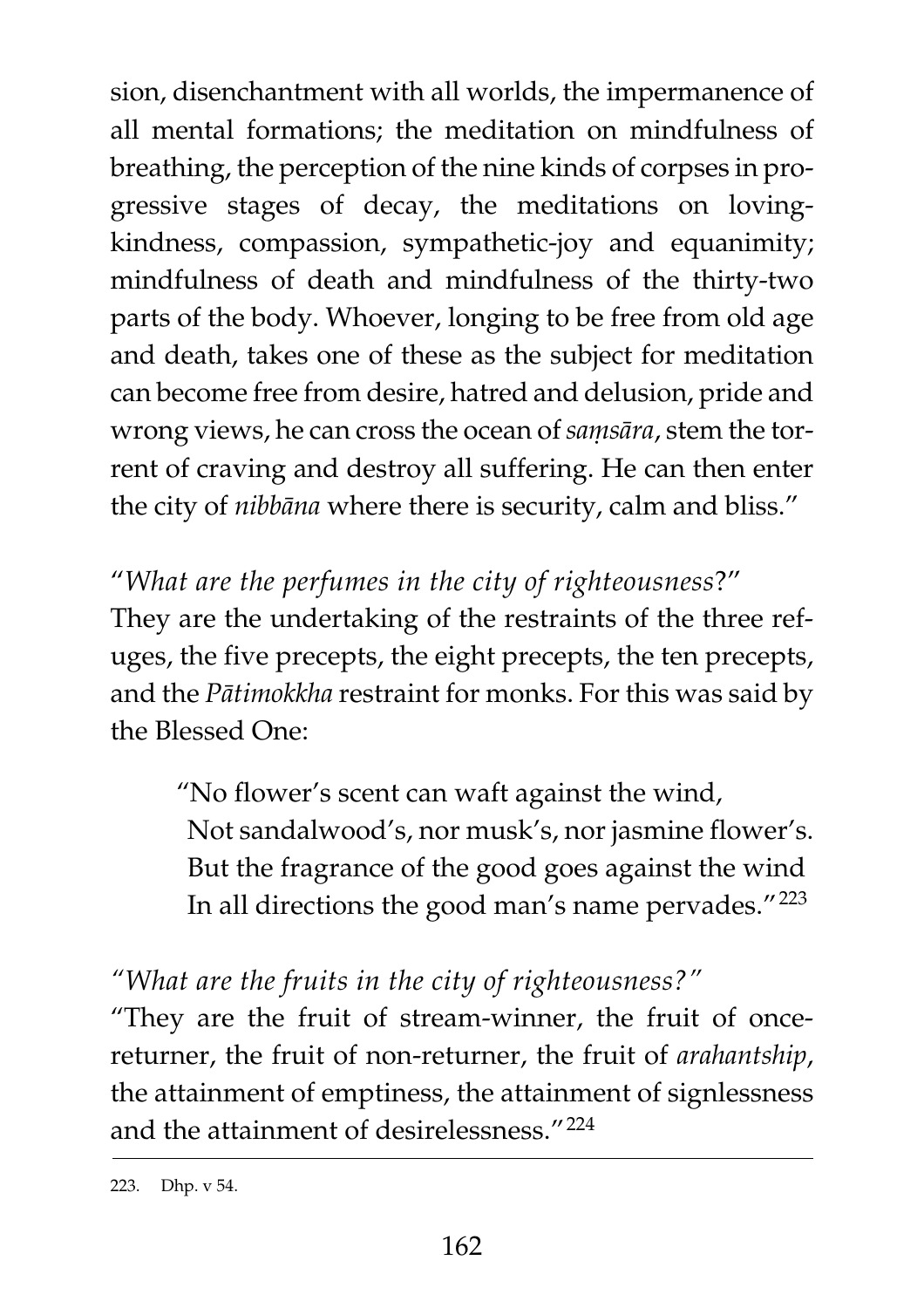#### "*What is the antidote in the city of righteousness*?"

"The Four Noble Truths are the antidote to counteract the poison of the defilements. Whoever longs for the highest insight and hears this teaching is set free from birth, old age, death, sorrow, pain, grief, lamentation and despair."

#### "*What is the medicine in the city of righteousness*?"

"Certain medicines, O king, have been made known by the Blessed One by which he cures gods and men. They are these: the four foundations of mindfulness, the four right efforts, the four bases of success, the five controlling faculties, the five moral powers, the seven factors of enlightenment, and the eightfold noble path. With these medicines the Blessed One cures men of wrong views, wrong thought, wrong speech, wrong actions, wrong livelihood, wrong effort, wrong mindfulness and wrong concentration. He rids them of desire, hatred and delusion, pride, personalitybelief, doubt, restlessness, sloth and torpor, shamelessness and recklessness and all other defilements.

#### "*What is the nectar in the city of righteousness*?"

"Mindfulness of the body is like nectar, for all beings who are infused with this nectar of mindfulness of the body are relieved of all suffering. For this was said by the Blessed One:

"They enjoy the nectar of the deathless who practise mindfulness of the body."<sup>225</sup>

225. A. i. 45.

<sup>224.</sup> One with great resolution contemplates impermanence and attains signlessness, one with great tranquillity contemplates unsatisfactoriness and attains desirelessness, one with great wisdom contemplates not-self and attains emptiness.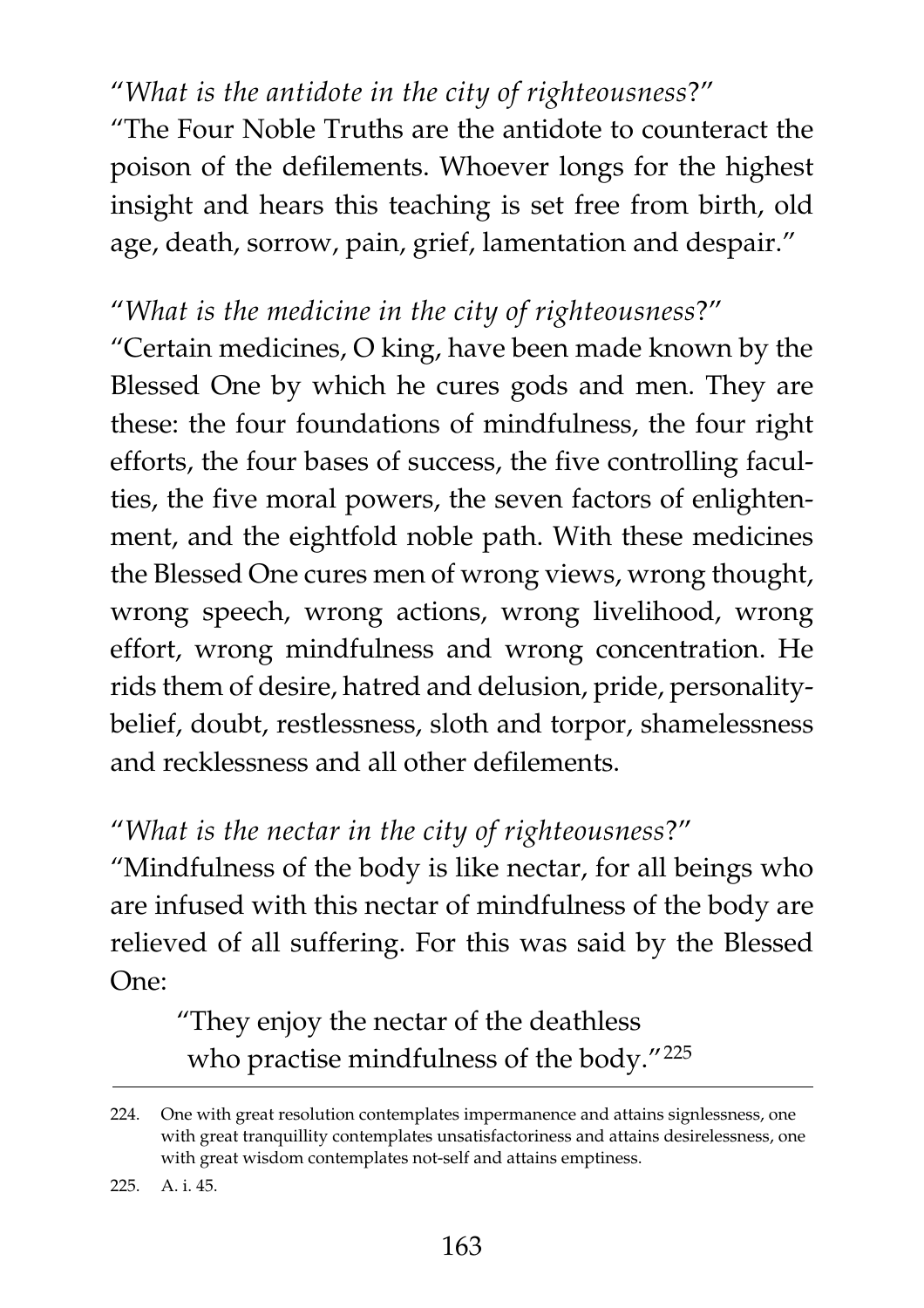"*What are the precious jewels in the city of righteousness*?" "Virtue, concentration, wisdom, freedom, knowledge and vision of freedom, knowledge of discrimination and the factors of enlightenment are the precious jewels of the Blessed One.

#### *\** "*What is the precious jewel of virtue*?

It is the virtue of restraint by the *Pàtimokkha* rules, the virtue of restraint of the sense faculties, the virtue of right livelihood, the virtue of reflection on the proper use of the four requisites of almsfood, medicine, robes and lodgings, the virtue of restraint according to the major, middle and minor codes of discipline<sup>226</sup> and the habitual virtue of the noble ones.

#### *\** "*What is the precious jewel of concentration*?

It is the first *jhàna* with initial application and sustained application, the second *jhàna* without initial application but with sustained application, the third *jhàna* with neither initial nor sustained application but with pure joy, bliss and one-pointedness; and it is the concentration on emptiness, on signlessness and desirelessness. When a monk wears this jewel of concentration, evil, unprofitable thoughts are shed from his mind like water from a lotus leaf.

<sup>226.</sup> Described in detail in the *Sàma¤¤a Phala Sutta of* the *Dãgha Nikàya*, these disciplines list all kinds of wrong livelihood for a monk, such as fortune telling and getting involved in householder's business, and all misbehaviour such as playing games.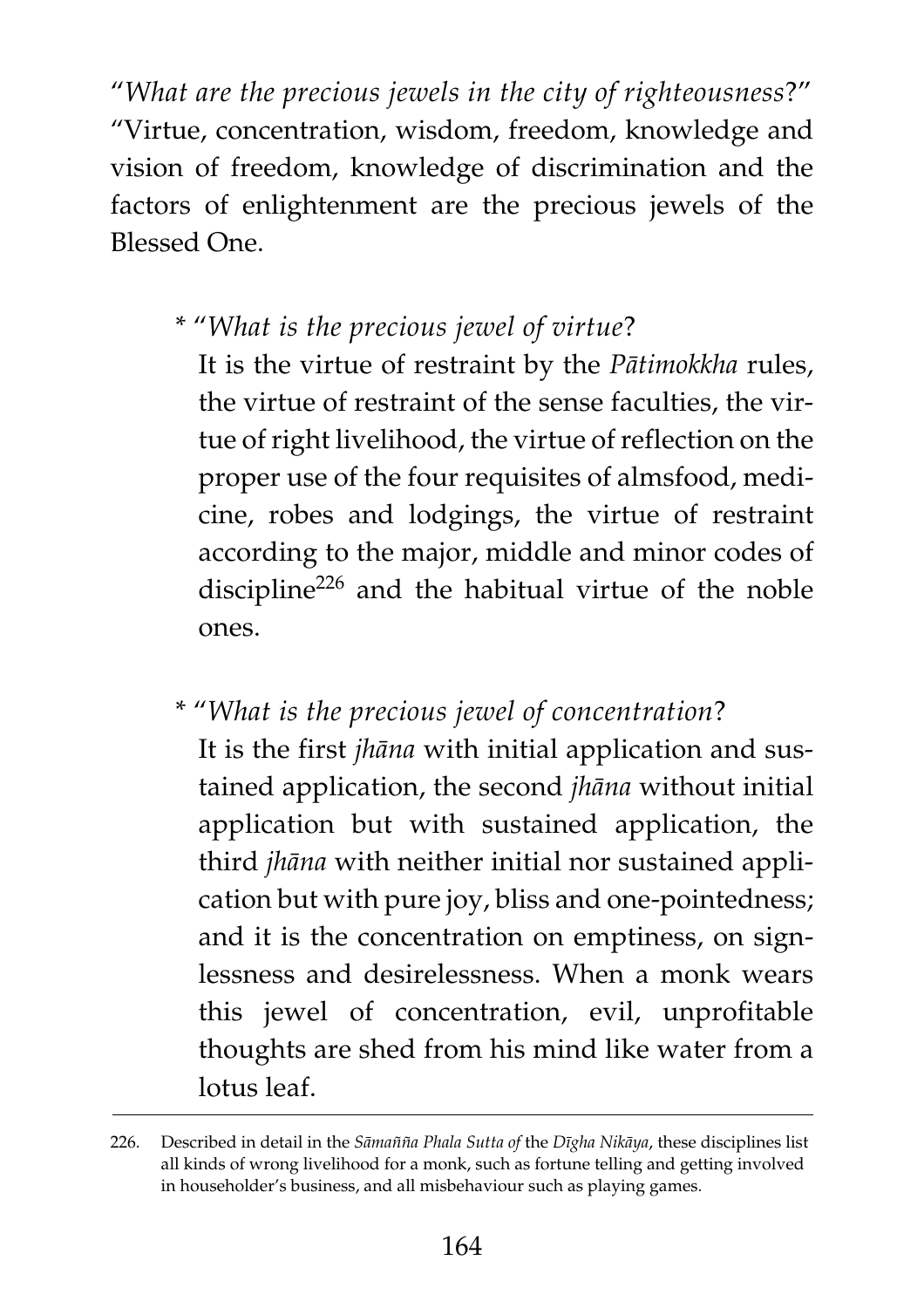- *\** "*What is the precious jewel of wisdom*? It is the knowledge of what is wholesome and what unwholesome, what blameless and what blameworthy, and knowledge of the Four Noble Truths.
- *\** "*What is the precious jewel of freedom*? *Arahantship* is the gem of gems, the precious jewel of freedom adorned with which a monk outshines all others.
- *\** "*What is the precious jewel of knowledge and vision of freedom*?

It is the knowledge by which the noble disciple reviews the paths, the fruits and *nibbàna*, and reflects on the defilements that have been got rid of and the defilements that still remain.

*\** "*What is the precious jewel of knowledge of discrimination*?

It is the analytical insight of meaning, law, language and intelligence. Whoever is adorned with this jewel is unafraid when approaching any kind of assembly, confident in the knowledge that he can answer any kind of question that might be put to him.

*\** "*What is the precious jewel of the factors of enlightenment*?

They are the jewels of mindfulness, investigation of truth, energy, joy, tranquillity, concentration and equanimity. Adorned with these jewels the monk illumines the world with his virtuousness."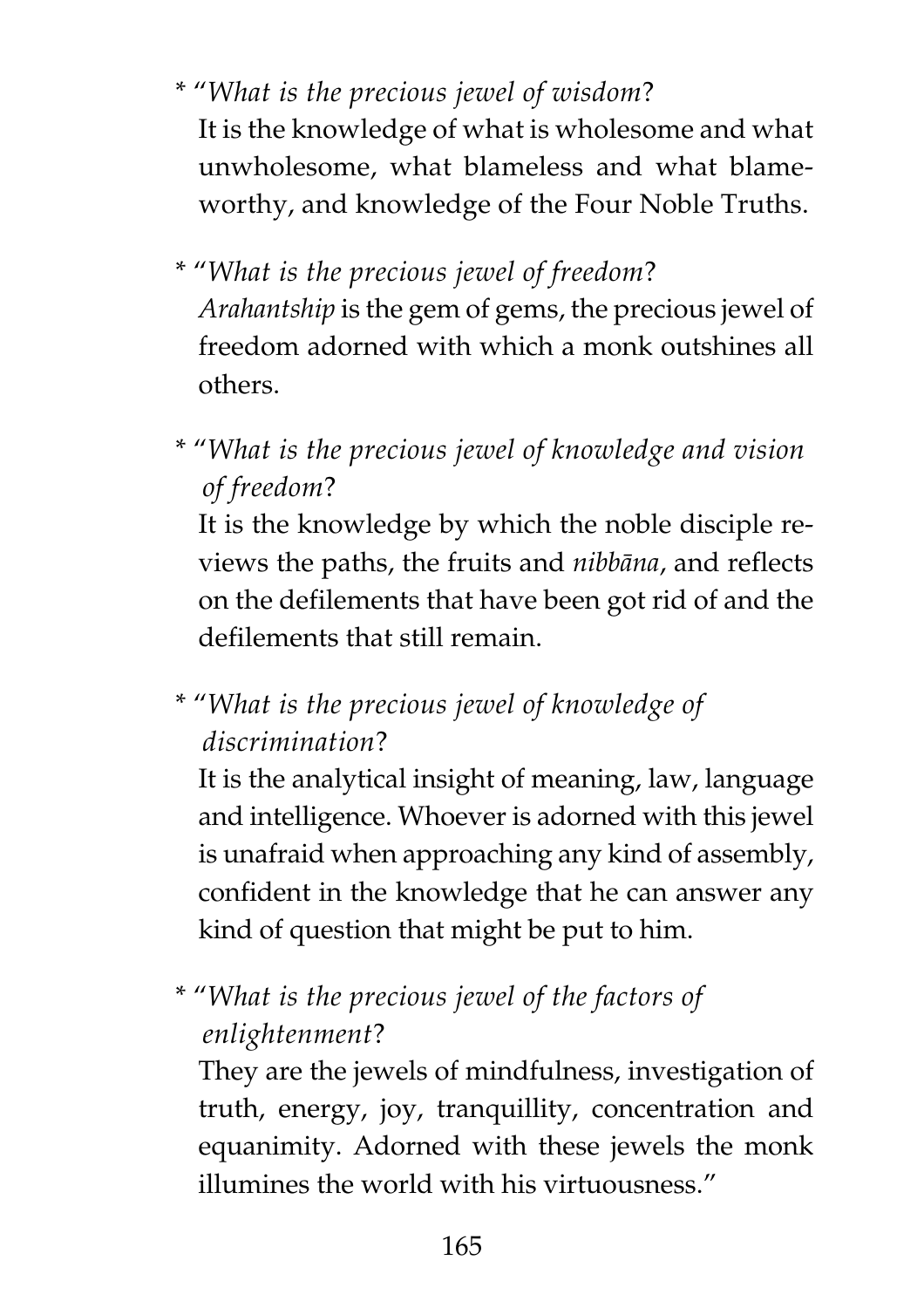# CHAPTER 17

# THE ASCETIC PRACTICES



The king saw monks in the forest, lone and far away from men, keeping hard vows. Then he saw householders at home, enjoying the sweet fruits of the Noble Path. Considering both of these deep doubts he

felt, "If laymen also realise the truth, then surely making vows must be worthless. Come! Let me ask that best of teachers, wise in the threefold collection of the Buddha's words, skilled to overthrow the arguments of the opponents. He will be able to resolve my doubts!"

Milinda approached Nàgasena, paid respects to him, and seated at one side asked: "Venerable Nàgasena, is there any layperson who has attained *nibbàna*?"

"Not only one hundred or a thousand but more than a billion227 have attained *nibbàna*. "

"If, Nàgasena, laypeople living at home, enjoying the pleasures of the senses can attain *nibbàna* what is the use of the extra vows? If one's enemies could be subdued with fists alone what would be the use of seeking weapons? If trees could be climbed by clambering up what would be the use of ladders? If it was comfortable to lie on the bare ground what would be the use of beds? Just so, if a layperson can attain *nibbàna* even while living at home what is the use of the extra vows?"

<sup>227.</sup> As well as human beings there were millions of deities and Brahmas who realised *nibbàna* while listening to the Dhamma.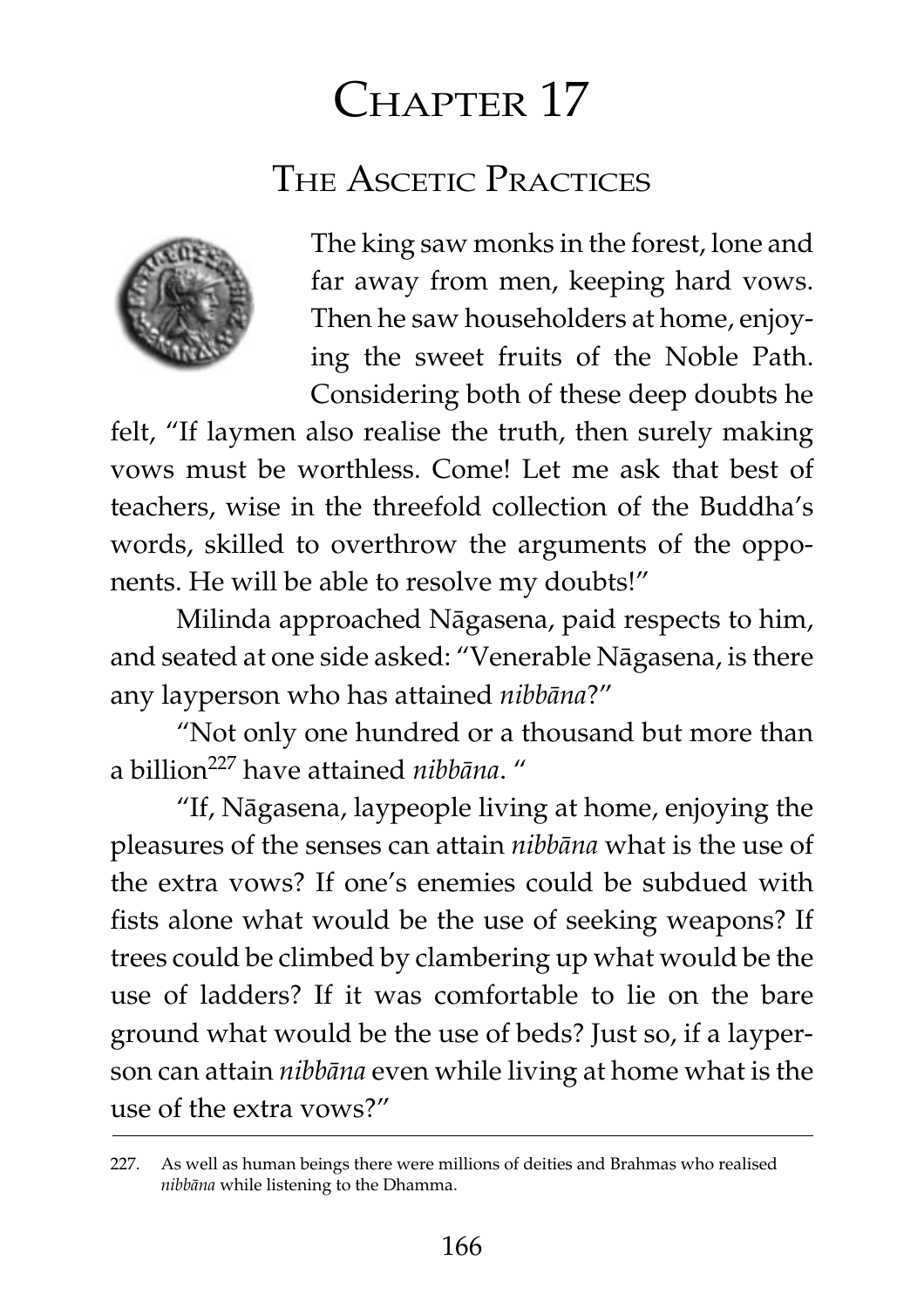"There are, O king, twenty-eight virtues of these practices on account of which the Buddhas have a high regard for them. The keeping of the vows is a pure mode of livelihood, its fruit is blissful, it is blameless, it brings no suffering to others, it gives confidence,  $228$  it doesn't oppress, $229$  it is certain to bring growth in good qualities, it prevents back-sliding, it doesn't delude, it is a protection, it fulfils one's desires, it tames all beings, it is good for selfdiscipline, it is proper for a recluse, he is independent,  $230$ he is free,231 it destroys desire, it destroys hatred, it destroys delusion, it humbles pride, it cuts off discursive thoughts and makes the mind one-pointed, it overcomes doubts, it drives away sloth, it banishes discontent, it makes him tolerant, it is incomparable, it is beyond measure, and it leads to the destruction of all suffering.

"Whosoever carries out these vows becomes endowed with eighteen good qualities. His conduct is pure, his practice is fully accomplished, his actions and speech are well-guarded, his thoughts are pure, his energy is stirred up, his fear is allayed, views of personality are dispelled, wrath dies away and love arises, he eats perceiving the repulsive nature of food, he is honoured by all beings, he is moderate in eating, he is full of vigilance, he is homeless and can dwell wherever it suits him, he detests evil, he delights in solitude, and he is always heedful.

<sup>228.</sup> He is free from fear of robbers.

<sup>229.</sup> That is by the need to protect property.

<sup>230.</sup> He is unattached to families.

<sup>231.</sup> He is free to go anywhere. Vism. 59-83.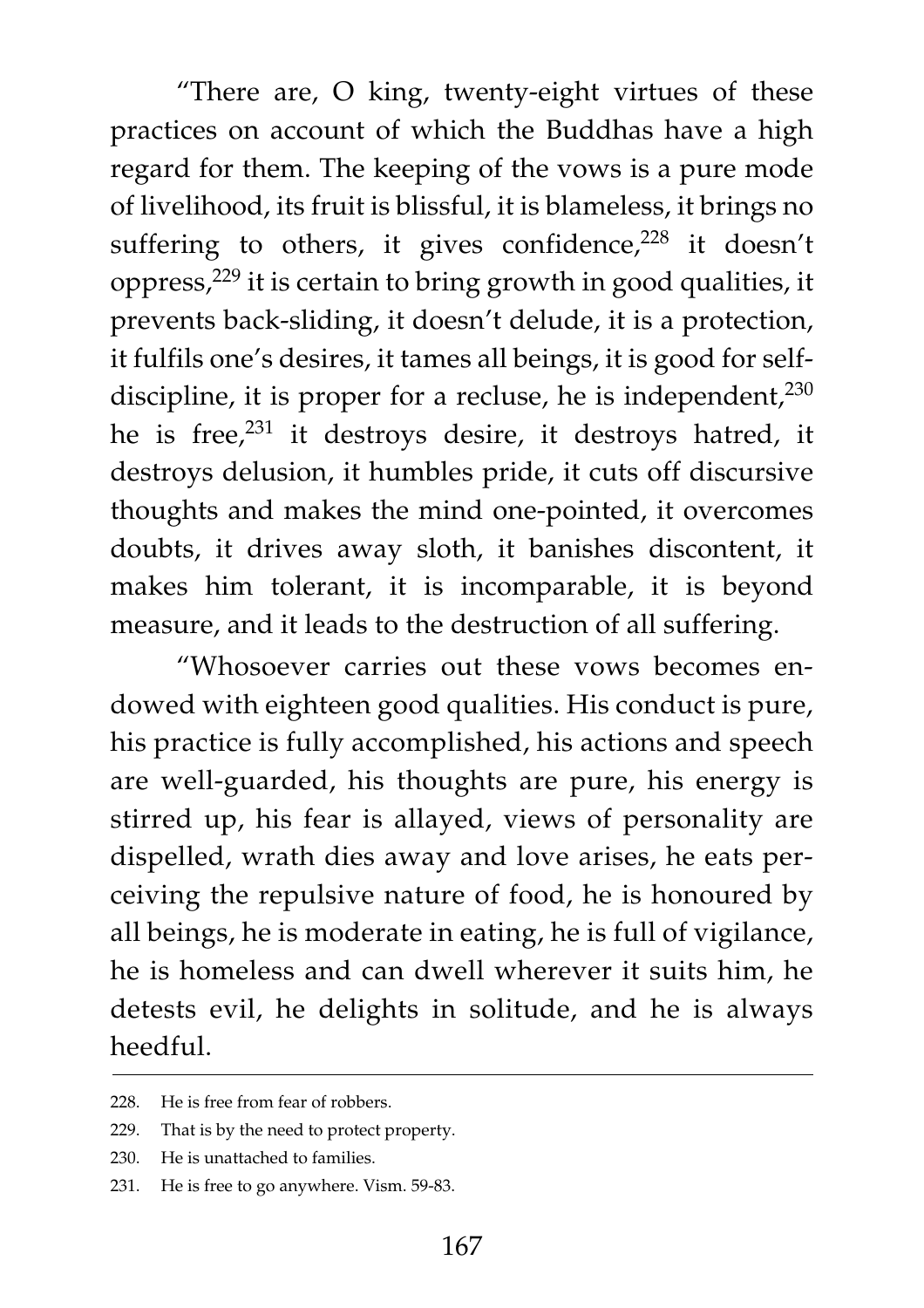"These ten individuals are worthy of undertaking the vows: one full of confidence, full of shame, full of courage, void of hypocrisy, one who is self-reliant, steadfast, desirous of training, of strong determination, very introspective, and one who is of a loving disposition.

"All those laypeople who realise *nibbàna* while living at home do so because they practised these vows in former births. There is no realisation of the goal of *arahantship* in this very life without these vows. Only by the utmost zealousness is *arahantship* attained. Thus the value of keeping the vows if full of value and might.

"Whosoever, O king, having evil desires in his mind, should take upon himself these vows seeking after material gain shall incur a double punishment; in this world he will be scorned and ridiculed and after death he will suffer in hell.

"Whosoever, O king, whose conduct is consistent with monkhood, who is worthy of it, who desires little and is content, given to seclusion, energetic, without guile, and has gone forth not from desire for gain or fame but with confidence in the Dhamma, wishing for deliverance from old age and death, he is worthy of double honour for he is loved by gods and men and he quickly attains the four fruits, the four kinds of discrimination, $232$  the three-fold vision<sup>233</sup> and the sixfold higher knowledge.<sup>234</sup>

"What are the thirteen vows? Wearing rag-robes, using only three robes, living only on alms-food, begging

<sup>232.</sup> Pațisambhidāñāņa — Discrimination of meaning, law, language and intelligence.

<sup>233.</sup> *Tevijjà —* Recollection of past lives, knowledge of the arising and passing away of beings, knowledge of destruction of the floods (*àsava*).

<sup>234.</sup> *Abhiññāna* — Supernormal power such as flying through the air, the divine ear or clairaudience, penetration of minds, plus the above three.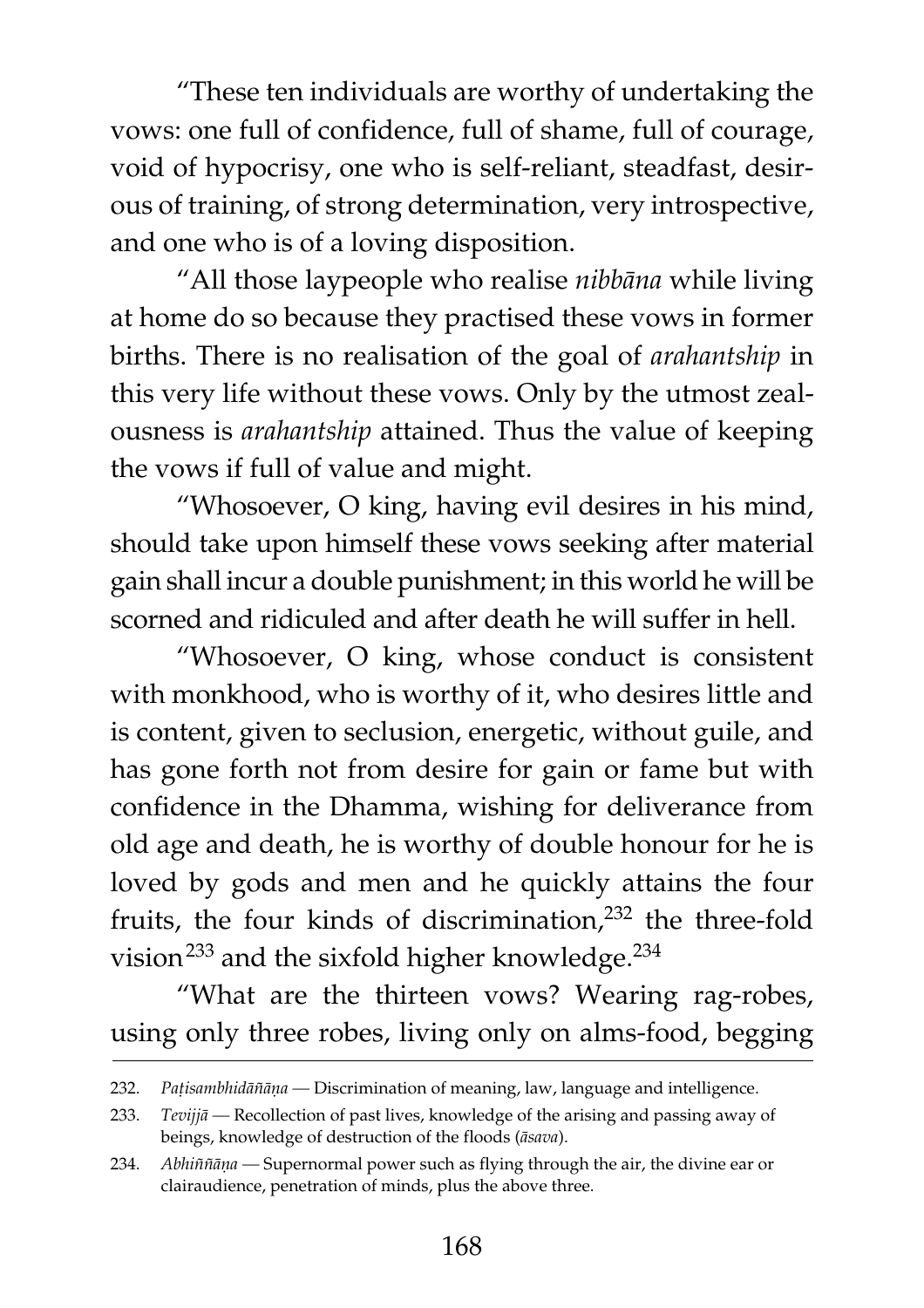from house to house without preference, eating one meal a day, eating from the bowl only, refusing later food, dwelling in the forest, dwelling at the root of a tree, dwelling in the open, dwelling in a cemetery, using any sleeping place allotted to him, and not lying down to sleep. $235$ 

"It was by the observance of these vows that Upasena was able to visit the Blessed One when he was dwelling in solitude<sup>236</sup> and it was by these same vows that Sariputta became of such exalted virtue that he was declared second only to the Blessed One himself in ability to preach the Dhamma."<sup>237</sup>

"Very good, Nàgasena, the whole teaching of the Buddha, the supramundane attainments and all the best achievements in the world are included in these thirteen ascetic practices."



© Copyright Christine Fitzmaurice

235. See Vism. 59ff, for details.

236. Vin. iii. 230ff.

237. A. i. 23, cf. S. i. 191.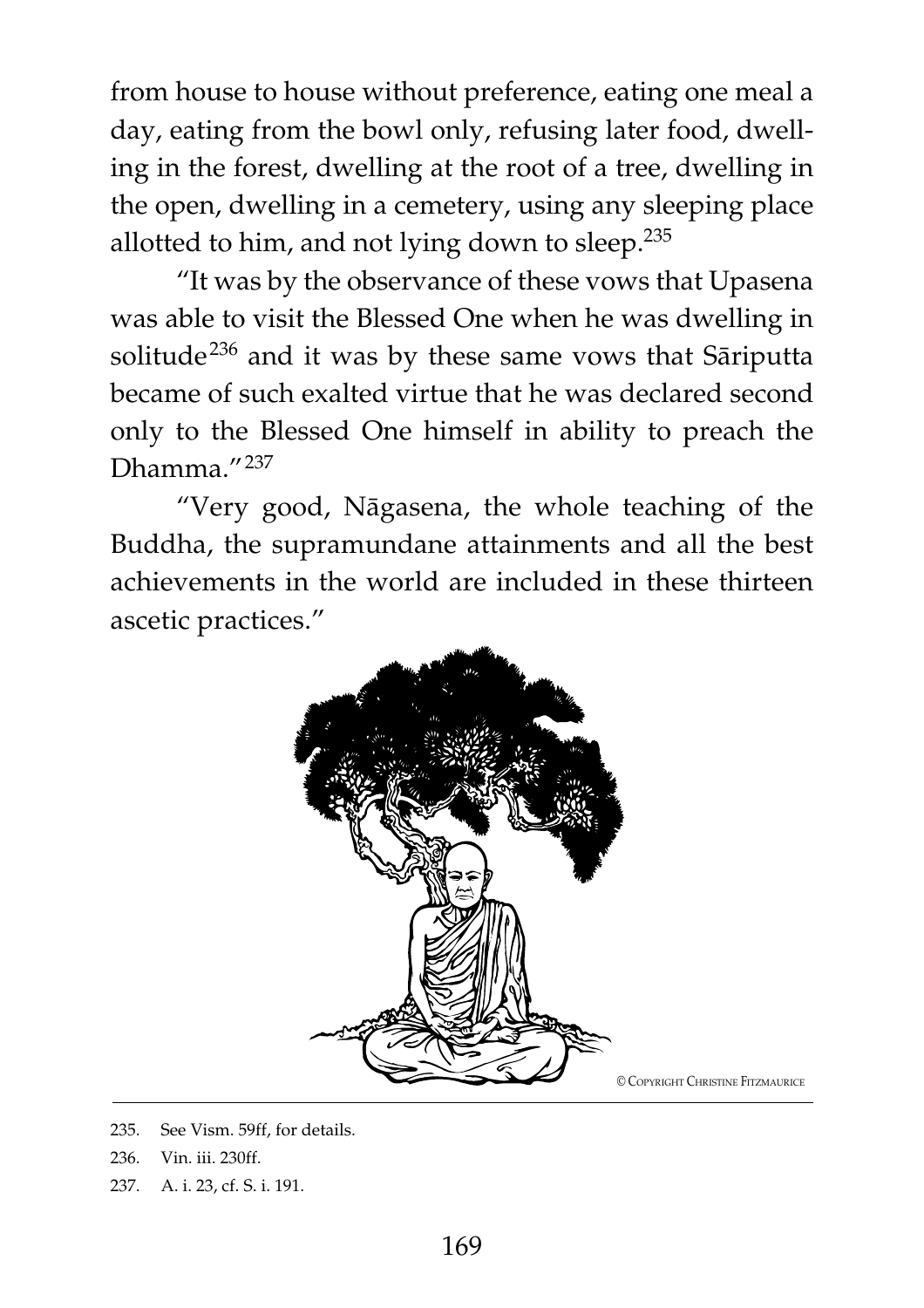# CHAPTER 18

# The Similes



"Venerable Nàgasena, with which qualities must a monk be endowed in order to realise *arahantship*?<sup>238</sup>

# 1. *The Donkey*

"Just, O king, as the donkey, wherever he may lie down, does not rest long; so should the monk who is intent on *arahantship* not rest long."

### 2. *The Cockerel*

"As the cockerel goes to roost at the proper time; so should the monk quickly perform his duties<sup>239</sup> after the almsround and enter a solitary place for meditation.

"As the cockerel rises early; so should the monk rise early.

"As the cockerel constantly scratches the ground in search of food; so should the monk constantly reflect on the food he takes reminding himself, 'I eat this not for enjoyment, nor for complexion, but merely to appease the pain of hunger and to enable me to practise the holy life, thus I shall put an end to sorrow'.

<sup>238.</sup> In the Pali text, 67 similes are given but some of them are repetitive and others rely for their effectiveness on a play on words in Pali which is difficult to translate so I have only included a selection here. The numbering, however, has been retained to make crossreference easier.

<sup>239.</sup> As a point of interest, one of the duties mentioned is sweeping the surround to the *cetiya* or pagoda. In the time of Asoka some 84,000 were built in India, but above in Dilemma 25 honouring the remains of the Tathàgata was not the duty of monks. In the *Mahàyàna Vinaya* there are a number of extra minor training rules relating to the proper conduct with regard to *cetiyas*.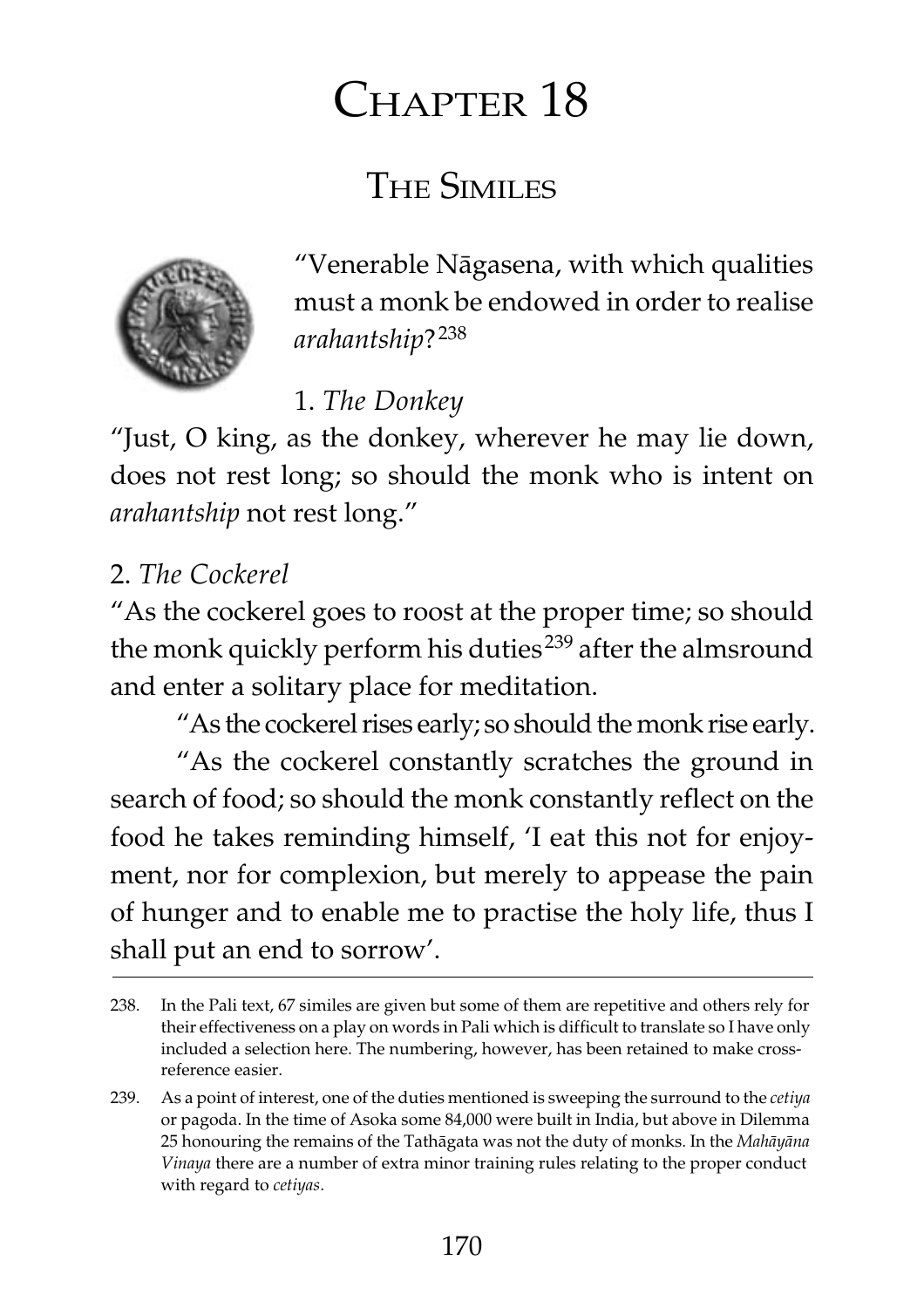"As the cockerel, though it has eyes, is blind at night; so should the monk while meditating be as if blind, paying no attention to sense objects that might disturb his concentration.

"As the cockerel, even though driven off with sticks and stones, will not desert his roost; so should the monk not give up his mindfulness whether he is engaged in making robes, in building, teaching, studying the scriptures, or in other work.

#### 4. *The Female Panther*

"As the panther conceives only once and does not resort again to the male; so should the monk, seeing the suffering inherent in rebirth, resolve not to enter on any future existence. For this was said by the Buddha, O king, in the *Dhaniya Sutta* of the *Sutta Nipàta*:

"Having broken the fetters like a bull, as an elephant having broken the creepers, so there will be no more rebirth for me. Therefore, rain, O cloud, if you like!"<sup>240</sup>

## 7. *The Bamboo*

"As the bamboo bends whichever way the wind blows; so should the monk be flexible and conform to the teaching.

#### 10. *The Monkey*

"As the monkey dwells in a mighty tree, well covered with branches; so should the monk dwell with a learned teacher, who is worthy of veneration and able to instruct him.

<sup>240.</sup> Sn. v 29. Trnsl. Hammalawa Saddhàtissa.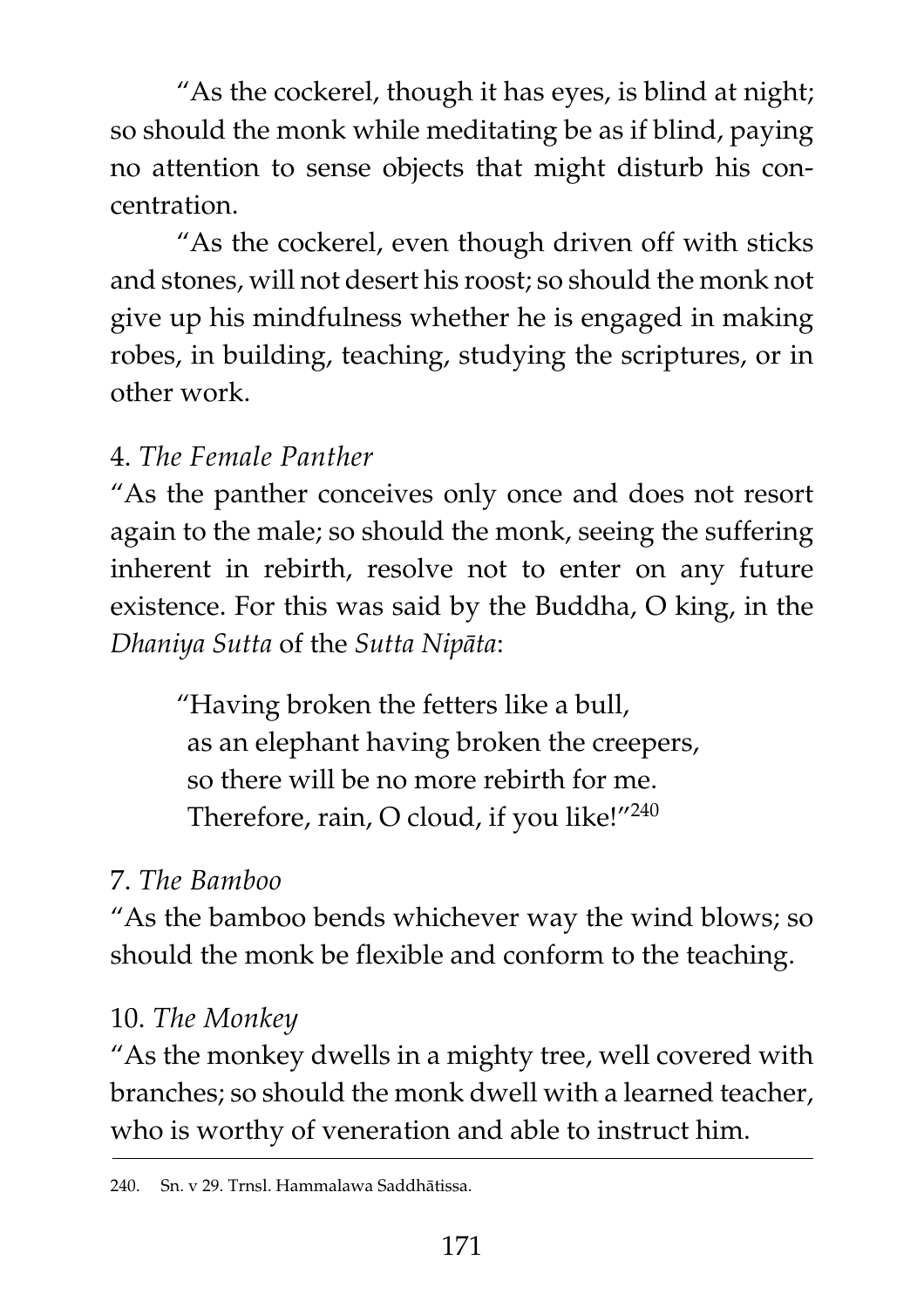#### 12. *The Lotus*

"As the lotus remains undefiled by the water in which it is born and grows; so should the monk be undefiled by support, offerings and veneration.

"As the lotus remains lifted far above the water; so should the monk remain far above worldly things.

"As the lotus trembles in the slightest breeze; so should the monk tremble at the mere thought of doing any evil, seeing danger in the slightest fault.

#### 20. *The Ocean*

"As the ocean casts out corpses on the shore; so should the monk cast out defilements from his mind.

"As the ocean, though it contains many treasures, does not cast them up; so should the monk possess the gems of the attainments but not display them.

"As the ocean associates with mighty creatures; so should the monk associate with those fellow disciples who are of few desires, virtuous, learned and wise.

"As the ocean does not overflow its shore; so should the monk never transgress the precepts even for the sake of his life.

"As the ocean is not filled up even by all the rivers that flow into it; so should the monk never be satiated with hearing the teaching and instruction in the *Dhamma*, *Vinaya* and *Abhidhamma*.

#### 21. *The Earth*

"As the great earth is unmoved by fair or foul things thrown down on it; so should the monk remain unmoved by praise or blame, support or neglect.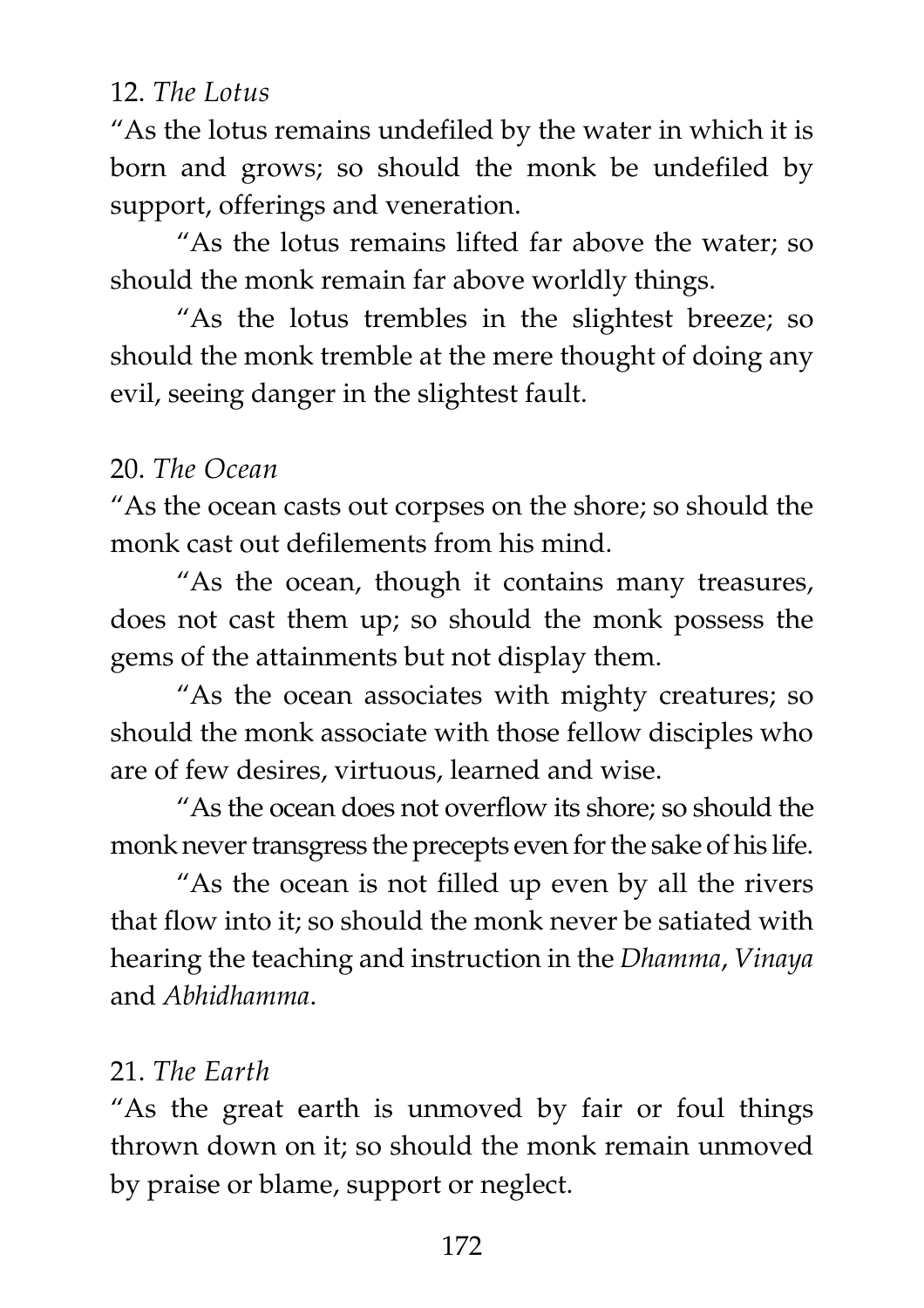"As the great earth is unadorned but has its own odour; so should the monk be unadorned with perfumes but endowed with the fragrance of his virtue.

"As the great earth is never weary though it bears many things; so should the monk never be weary of giving instruction, exhortation and encouragement.

"As the great earth is without malice or fondness; so should the monk be without malice or fondness.

#### 22. *Water*

"As water naturally remains still; so should the monk be without hypocrisy, complaining, hinting, and improper behaviour and remain undisturbed and pure by nature.

"As water always refreshes; so should the monk, full of compassion, always seek the good and benefit of all.

"As water never harms anyone; so should the monk, earnest in effort, never do any wrong that would produce quarrels or strife, or anger or discontent. For it was said by the Blessed One in the *Kaõha Jàtaka*:

"O Sakka, Lord of all the world, a choice thou didst declare: No creature be aught harmed for me,

O Sakka, anywhere, Neither in body nor in mind:

this, Sakka, is my prayer."<sup>241</sup>

# 27. *The Moon*

"As the moon increases day by day in the waxing phase; so should the monk increase in good qualities day by day.

<sup>241.</sup> Jà. iv. 14. PTS trnsl.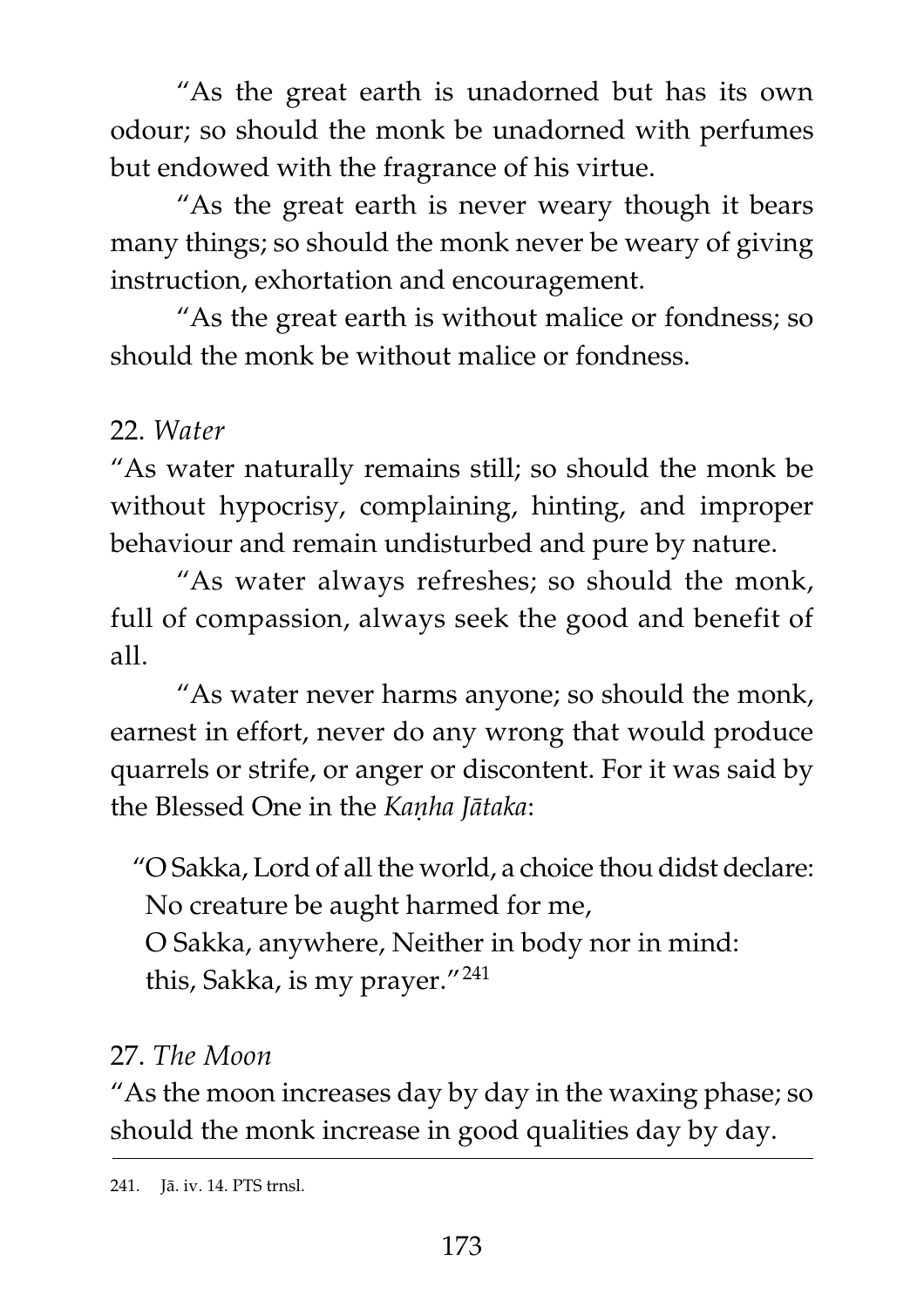#### 30. *The Universal Monarch*

"As the universal monarch gains the favour of the people by the four bases of popularity [generosity, affability, justice and impartiality] so should the monk gain the favour of monks and laity.

"As the universal monarch allows no robbers to dwell in his realm; so should the monk allow no cruel, lustful or angry thought to dwell in his mind.

"As the universal monarch travels all over the world examining the good and the bad; so should the monk examine himself thoroughly as to his thoughts, words and deeds.

#### 35. *The Mongoose*

"As the mongoose protects himself with an antidote before approaching a snake; so should the monk protect himself with loving-kindness before approaching the world, which abounds in anger and malice, strife and contention.

#### 40. *The Elephant*

"As the elephant turns his whole body when he looks round; so should the monk turn his whole body when he looks round, not glancing this way and that but keeping his eyes well controlled.

"As the elephant lifts up his feet and walks with care; so should the monk be mindful and clearly comprehending in walking.

#### 46. *The Indian Crane*

"As the Indian crane warns people about their future fate with his cry; so should the monk warn people about their future fate with his teaching of Dhamma.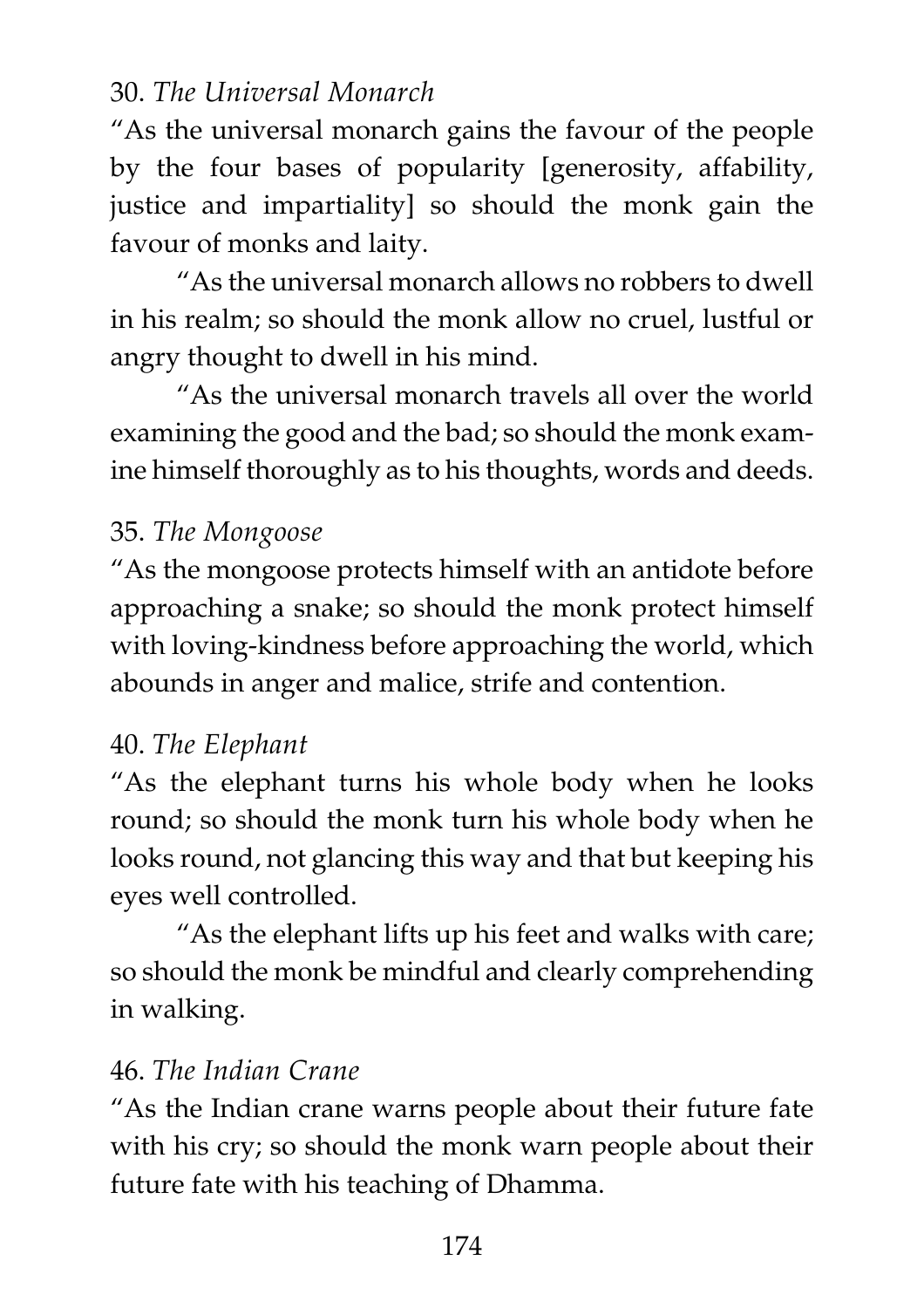#### 47. *The Bat*

"As the bat, though he sometimes enters men's houses, soon leaves; so should the monk, though he enters men's houses for alms, soon leave.

"As the bat when he frequents men's houses does no harm; so should the monk when visiting men's houses do no harm there, being easily supportable and considerate of their welfare.

#### 48. *The Leech*

"As the leech feeds until he is satisfied before he lets go; so should the monk take a firm hold of his meditation object and drink the delicious nectar of freedom until he is satisfied.

## 50. *The Rock Snake*

"As the rock snake can survive for many days without food but still keep himself alive; so should the monk be able to keep himself going even though he receives only a little alms. For this was said by Venerable Sàriputta:

"Whether it be dry food or wet he eats, let him to full repletion never eat. The good recluse goes forth in emptiness, and keeps to moderation in his food. If but four mouthfuls or five he gets, let him drink water for what cares a man with mind on *arahantship* fixed for ease. $1242$ 

<sup>242.</sup> Thag. vv 982, 983.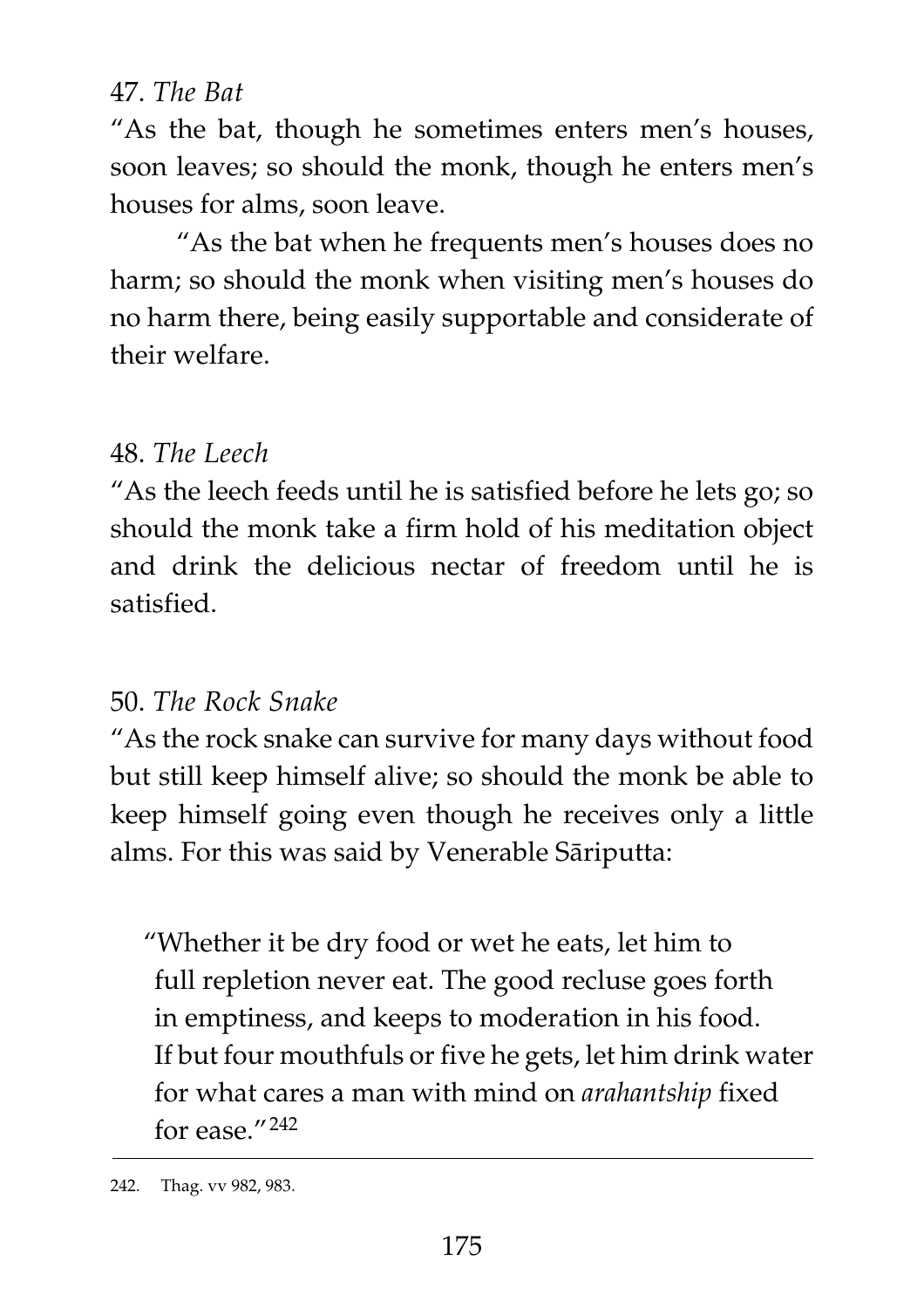#### 60. *The Carpenter*

"As the carpenter discards rotten wood and takes only sound timber; so should the monk discard wrong views like eternalism, nihilism, the soul is the body, the soul is one thing the body another, all teachings are alike excellent, the unconditioned is an impossibility, men's actions are useless, there is no holy life, when a being dies a new being is reborn, conditioned things are eternally existing, the one who acts experiences the result thereof, one acts and another experiences the result, and all other such wrong views on the result of *kamma* (intention) and action (*kiriya*). Having discarded all such paths he should seize the idea of voidness, which is the true nature of conditioned things.

#### 61. *The Waterpot*

"As the waterpot that is full makes no noise; so should the monk be not garrulous even though he knows much, for this was said by the Blessed One:

"Listen to the sound of water.

Listen to the water running through chasms and rocks. It is the minor streams that make a loud noise, The great waters flow silently."

"The hollow resounds and the full is still. Foolishness is like a half-filled pot; The wise man is a lake full of water."<sup>243</sup>

<sup>243.</sup> Sn. vv 720, 721, trnsl. Hammalawa Saddhàtissa. Only the second verse.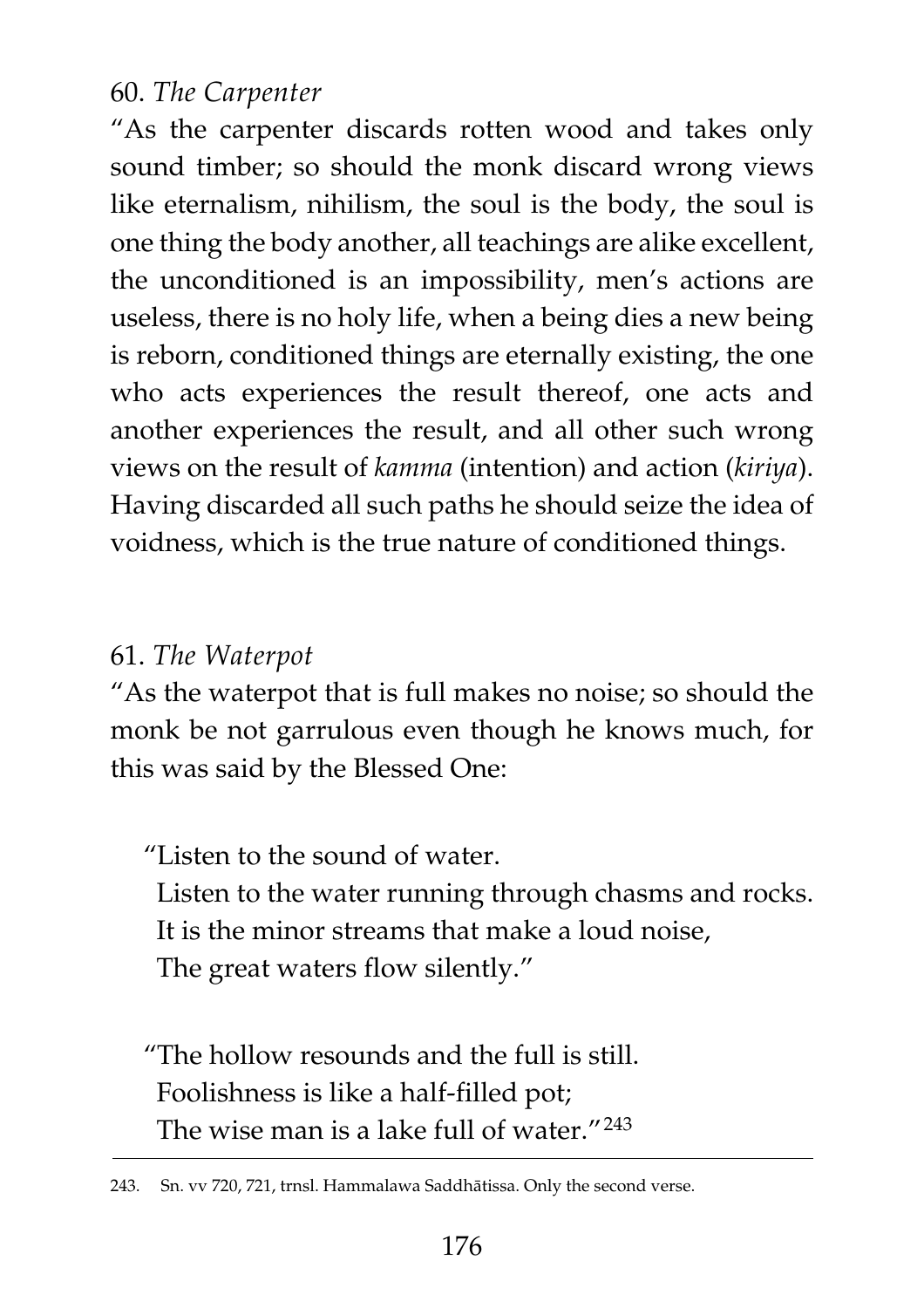# **CONCLUSION**

On the conclusion of this debate between the elder and the king the great earth shook six times, lightning flashed and the gods rained down flowers from heaven. Milinda was filled with joy of heart and all his pride was subdued. He ceased to have any doubt about the Triple Gem and, renouncing all obstinacy, like a cobra deprived of its fangs he said, "Most excellent, venerable Nàgasena! You have solved the puzzles that were worthy of a Buddha to solve. Among the Buddha's followers there is no one like you, except for Venerable Sàriputta. Please forgive me for my faults. May you accept me as a follower, as one gone for refuge for as long as life lasts."

The king, with his soldiers, supported the elder and his large following and had a dwelling place constructed called Milinda Vihàra. Later, Milinda handed over his kingdom to his son and, going forth into homelessness, he developed his insight and attained *arahantship*.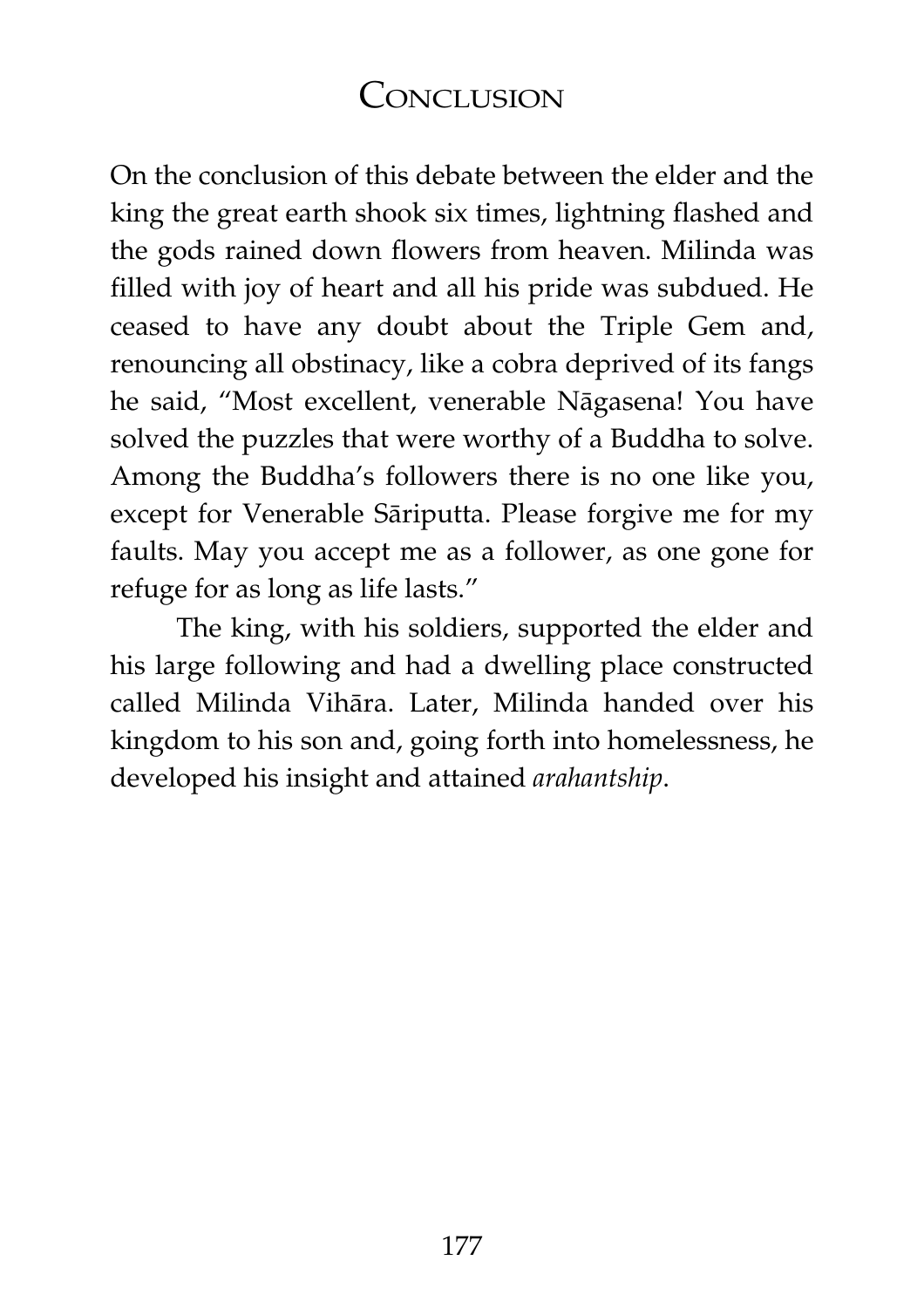# **BIBLIOGRAPHY**

#### **Translations of the Milinda Pañha**

- Horner, I.B., translator. *Milinda's Questions*, 2 Vols. Reprint, London, 1969.
- Rhys Davids, T.W., translator. *The Questions of King Milinda*, Vol. XXXV. and XXXVI. Sacred Books of the East, Oxford 1890, 1894 respectively. Reprints: New York, 1973, Delhi, 1969.

#### **Pali Texts of the Milinda Pa¤ha**

- Burmese script, Chațtha Sangīti Edition. Rangoon 1960.
- Trenckner, V., editor. Roman script edition, London, 1880. Reprint, London 1962.
- Jaini, Padmanabh S. editor. *Milinda Țika, roman script edition, London 1961.*

#### **Secondary Sources**

- Bhikkhu Thich Minh Chau M.A. PhD. author. *Milinda Pa¤ha and Nàgasenabhikshusåtra*, (*A Comparative Study*) Sole Agent: Firma K.L.M., Calcutta
- Quintos, L. (R.C.) author. *Buddhism in Dialogue* (*The Moral System of Buddhism According to the Milinda Pa¤ha with a Christian Theological Reflection*) Cardinal BEA Institute, Loyola School of Theology, Atteneo de Manilla University, 1977.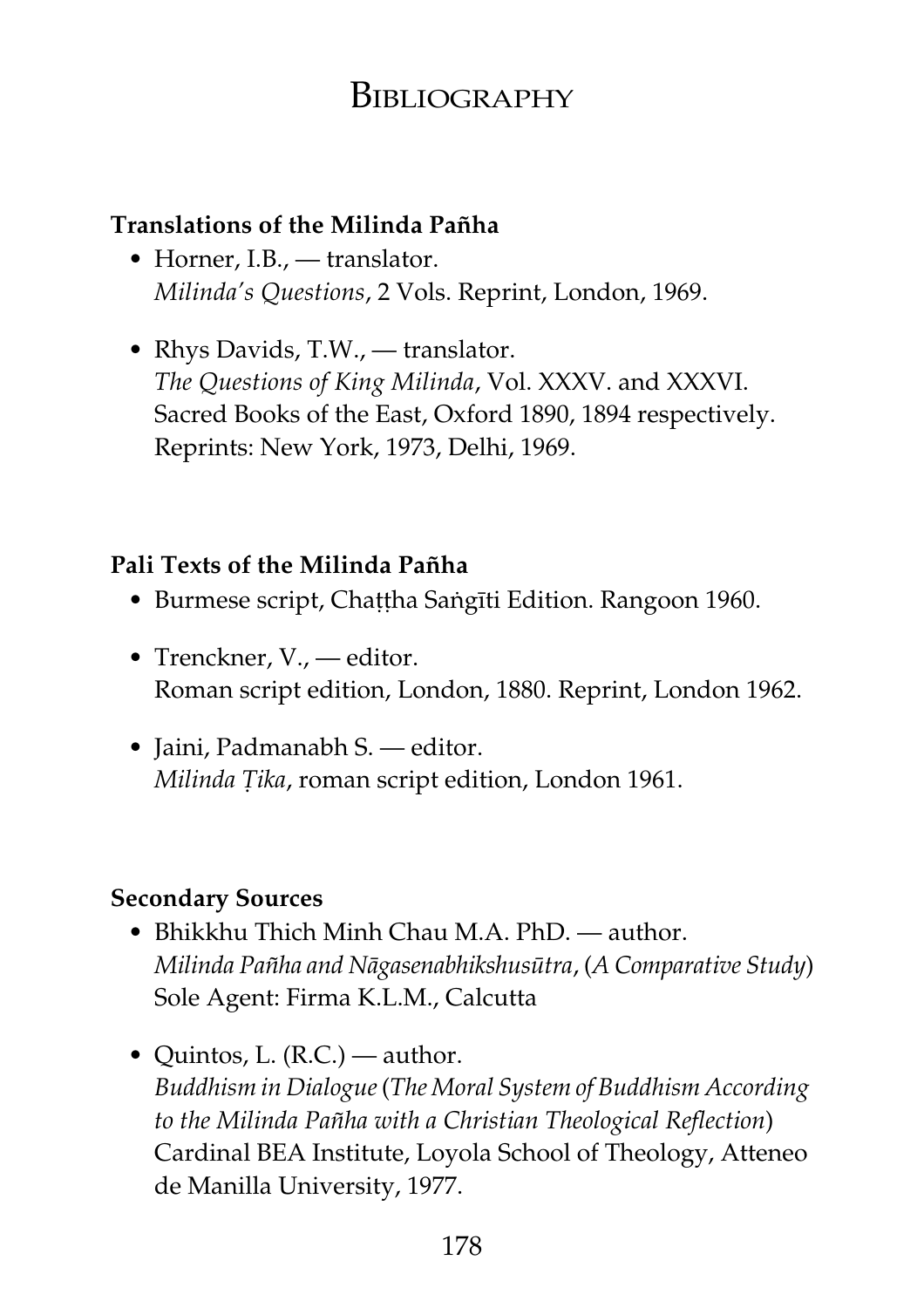- Rabindra Nath Basu M.A. PhD. author. *A Critical Study of the Milinda Pa¤ha*, Firma K.L.M. Ltd, Calcutta, 1978.
- Rhys Davids, Mrs. C.A.F author. *The Milinda Questions* (*An Inquiry into its Place in the History of Buddhism with a Theory as to its Author*), London, 1930.

#### **Historical Sources**

- Smith, V.A. author. *ASOKA - The Buddhist Emperor of India*, Clarendon Press, Oxford, 1901. *Early History of India* (*Including Alexander*'*s Campaigns*), Clarendon Press, Oxford, 1924.
- Rhys Davids, T. W. author. *BUDDHISM - Its History and Literature*, London, 1896. Reprint, Calcutta, 1962.
- *Buddhist India*, Calcutta, 1950. Delhi, 1971.
- Law, B.C. author. *A History of Pali Literature*, Vol II, 1933, pp. 353–372. *Geography of Early Buddhism*
- Narain, A.K. author. *The Indo Greeks*, Oxford, 1957.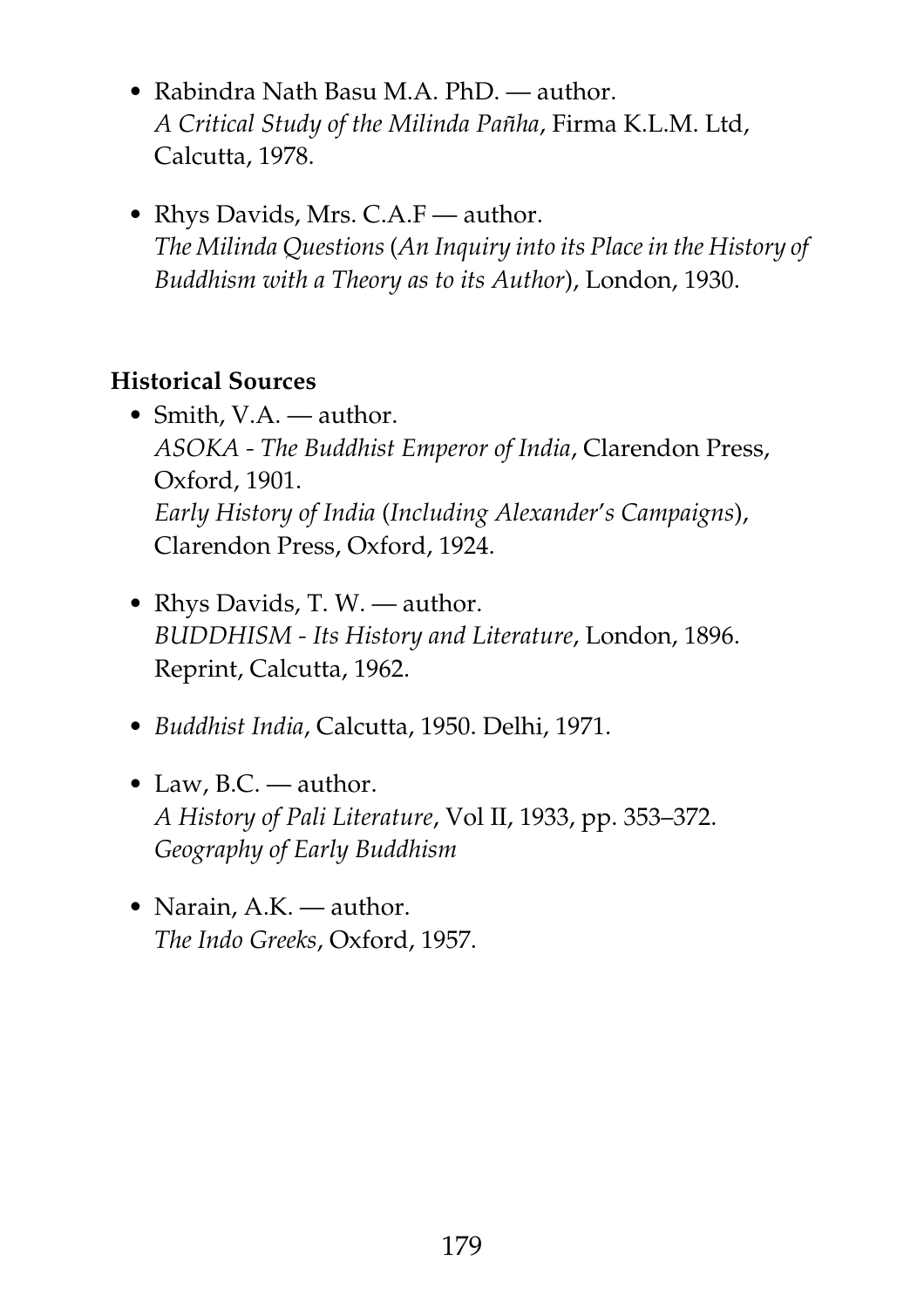# Glossary

#### **4 Fruits of the Path**

- 1. **The Stream-winner** (*sotàpanna*). On realising *nibbàna* for the first time the stream-winner destroys the three fetters of personality-belief, belief in rites and rituals, and doubts. He is incapable of committing any of the heinous crimes and if he does any other evil he is incapable of concealing it. He is assured of attaining *arahantship* within seven lives at the most.
- 2. **The Once-returner** (*sakadàgàmi*) greatly reduces the strength of the fetters of desire and ill-will and will, at most, be reborn only once more on earth before attaining *arahantship*.
- 3. **The Non-returner** (*anàgàmi*) eradicates totally the fetters of desire and ill-will and will not be reborn again on earth but will gain *arahantship* in the higher planes of *devas* or *Brahmàs*.
- 4. **The Arahant** removes the remaining five fetters, destroys all ignorance and craving and puts an end to all forms of rebirth, thus gaining the final goal of the holy life.

## **4 Modes of Fearlessness** (*vesàrajja*)

The Blessed One said, "I do not see any grounds on which anyone might reprove me as to: 1) being fully awakened, 2) the floods being fully destroyed, 3) knowledge of what is an obstacle to progress, 4) knowledge of Dhamma that leads to the destruction of the floods.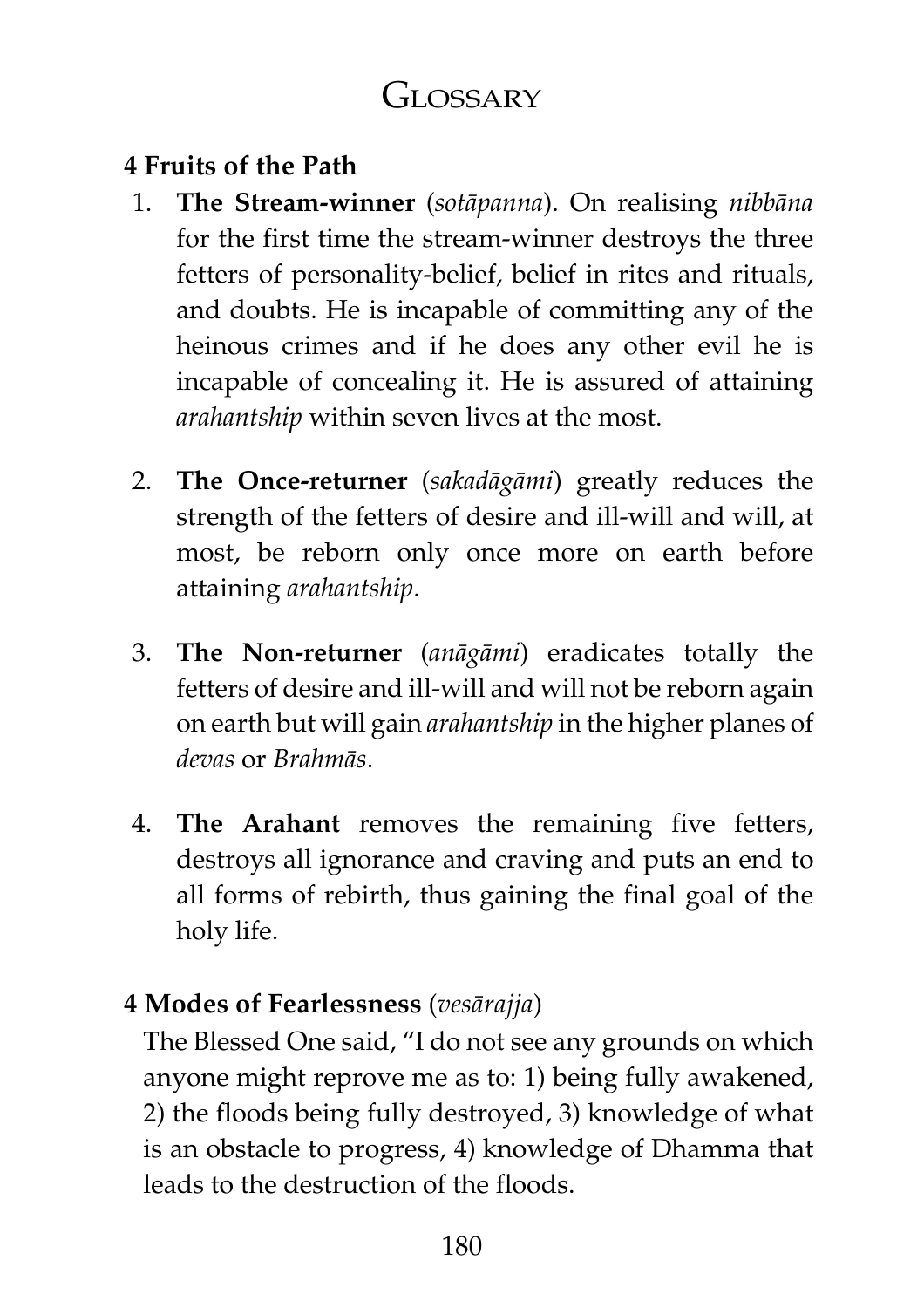# **5 Aggregates of Being** (*khandha*)

When we say 'living being' it is just a conventional way of speaking. Underlying this convention are the wrong views of personality-belief, permanence and substantiality. However, if we consider more carefully what a living being or a person really is we will find only a stream of ever changing phenomena. These can be arranged in five groups: the body or material phenomena; feelings, perceptions, mental formations and consciousness. It should not be understood that these groups are something stable; they are only categories.

### **5 Hindrances** (*nīvarana*)

Sensual desire, ill-will, sloth and torpor, restlessness and remorse, doubt. These defilements are called hindrances because they obstruct the development of concentration.

### **8 Causes of Earthquakes**

- 1. This earth is supported by water, the water by air, the air by space. At times great winds blow strongly and the water is shaken. When the water is shaken, the earth is shaken. (N.B. Water is the element of cohesion or fluidity, air the element of motion. These elements are present even in molten rock).
- 2. A recluse or deity of great power causes the earth to shake by the power of concentration.
- 3. When the Bodhisatta passes away from the Tusita heaven, mindfully and deliberately, and is conceived in his mother's womb, the great earth shakes.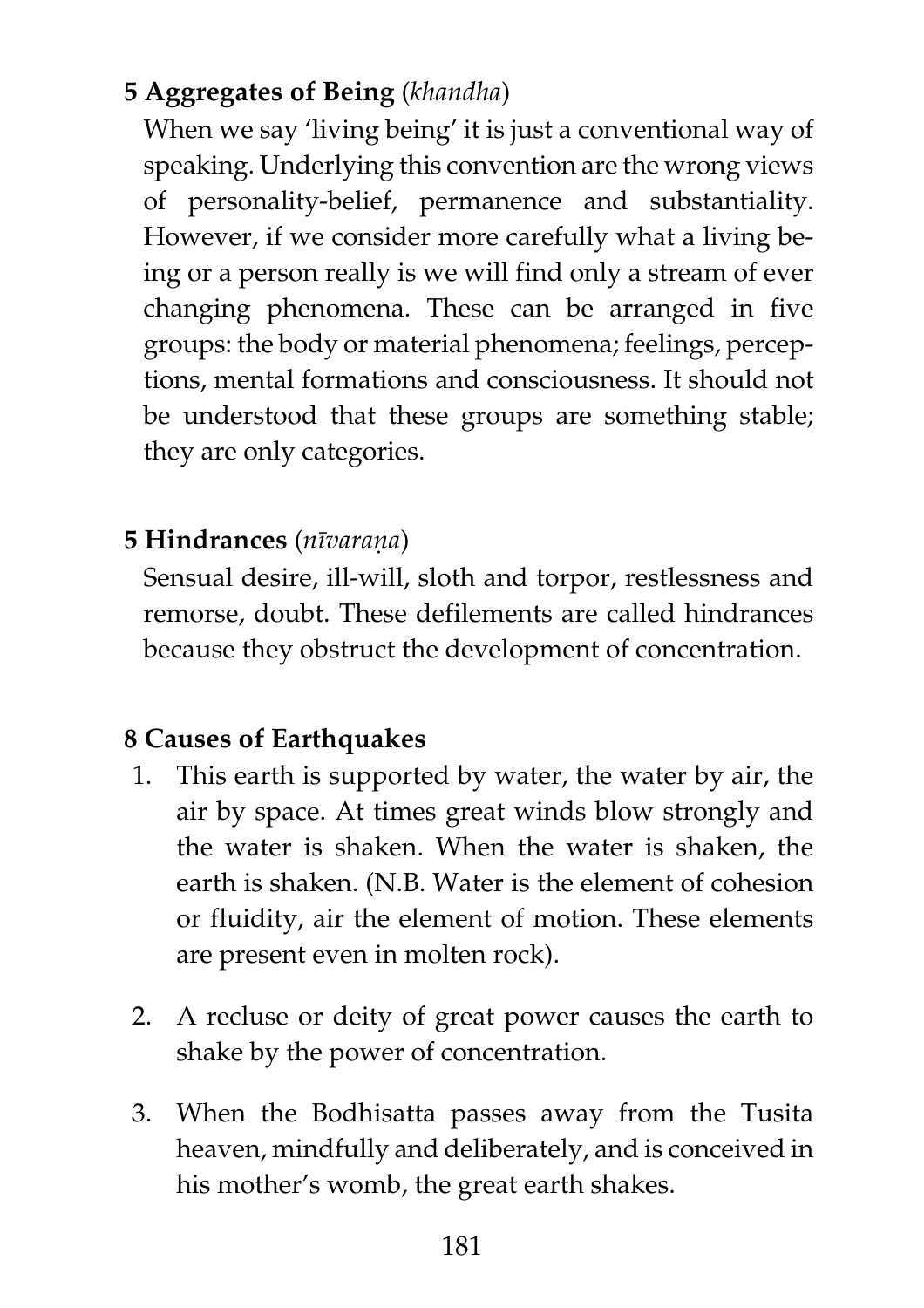- 4. When the Bodhisatta issues forth from his mother's womb, mindfully and deliberately, the great earth shakes.
- 5. When the Tathāgata attains the supreme and perfect enlightenment the great earth shakes.
- 6. When the Tathàgata sets in motion the wheel of the Dhamma the great earth shakes.
- 7. When the Tathàgata, mindfully and deliberately, gives up the life-sustaining mental process, the great earth shakes. (He could prolong his life by supernormal power but not being asked, he gives up the possibility and announces the time of his death.)
- 8. When a Buddha passes away and attains *parinibbàna* the great earth shakes.

### **10 Fetters** (samyojana)

Sensual desire (*kàmachanda*), ill-will (*byàpàda*), pride (*māna*), personality-belief (sakkāyadițțhi), doubt (vicikicchā), adherence to rites and ceremonies (*sãlabattaü*), desire for existence (*råparàga*), jealousy (*issà*), avarice (*macchariya*), ignorance (*avijjà*).

### **10 Perfections** (*pàramã*)

Generosity (*dàna*), virtue (*sãla*), renunciation (*nekkhamma*), wisdom (*pa¤¤à*), energy (*viriya*), patience (*khanti*), truthfulness (sacca), determination (adhițțhāna), loving-kindness (*mettà*) and equanimity (*upekkhà*).

# **18 Characteristics of a Buddha** (*Buddhadhammà*)

1–3) Seeing all things; past, present and future. 4–6) Propriety of action, speech and thought. 7–12) Establishment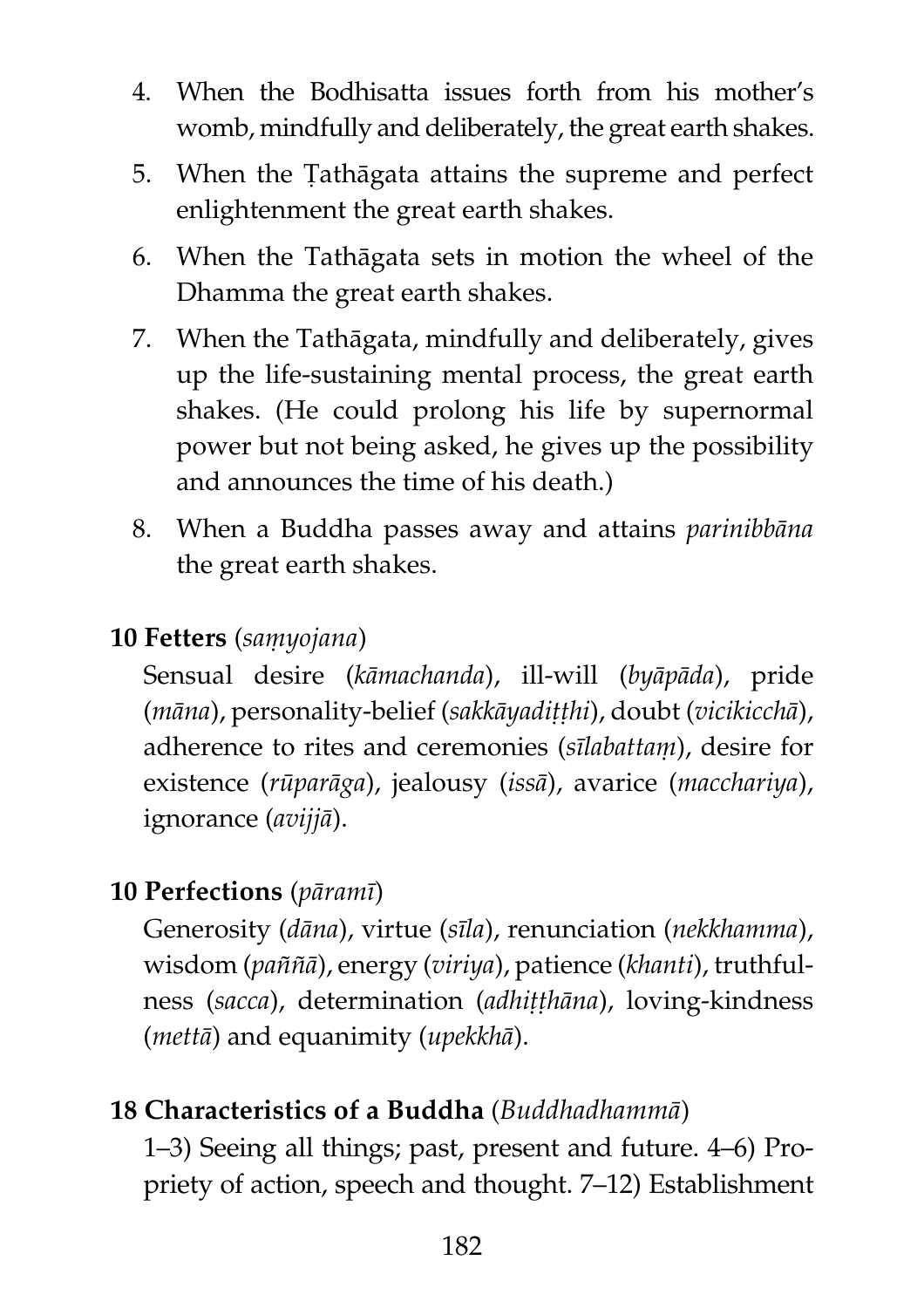of the following so that they cannot be frustrated by others: intentions, doctrines, that which proceeds from concentration, energy, liberation and wisdom. 13) Avoiding pleasures or anything that could invite ridicule; 14) Avoiding strife and contention. 15) Omniscience. 16) Doing all things fully conscious. 17) Doing all things with some purpose. 18) Not doing anything from unwise partiality.

### **32 Parts of the Body** (for contemplation)

Head hairs, body hairs, nails, teeth, skin; flesh, sinews, bones, bone-marrow, kidneys; heart, liver, membranes, spleen, lungs; large intestine, small intestine, mesentery, gorge, faeces; bile, phlegm, pus, blood, sweat; solid fat, liquid fat, saliva, nasal mucus, synovic fluid, urine, brain.

- **Abhidhamma** the higher teaching. It uses the analytical method. Whereas the discourses use the conventional language of man or being the *Abhidhamma* uses terms like 'five aggregates of being,' mind and matter, visible object and sensitive eye-base *etc*.
- **Absorptions** (*jhàna*) Stages of mental concentration gained by inhibiting the five hindrances. The result of these states is rebirth in the Brahmà realm.
- **Austerities** (*dukkarakàrikà*) These are practices of self mortification, which were practised by the Bodhisatta. They should be distinguished from ascetic practices (*dhutaïga*), which, although difficult, are neither ignoble nor unprofitable.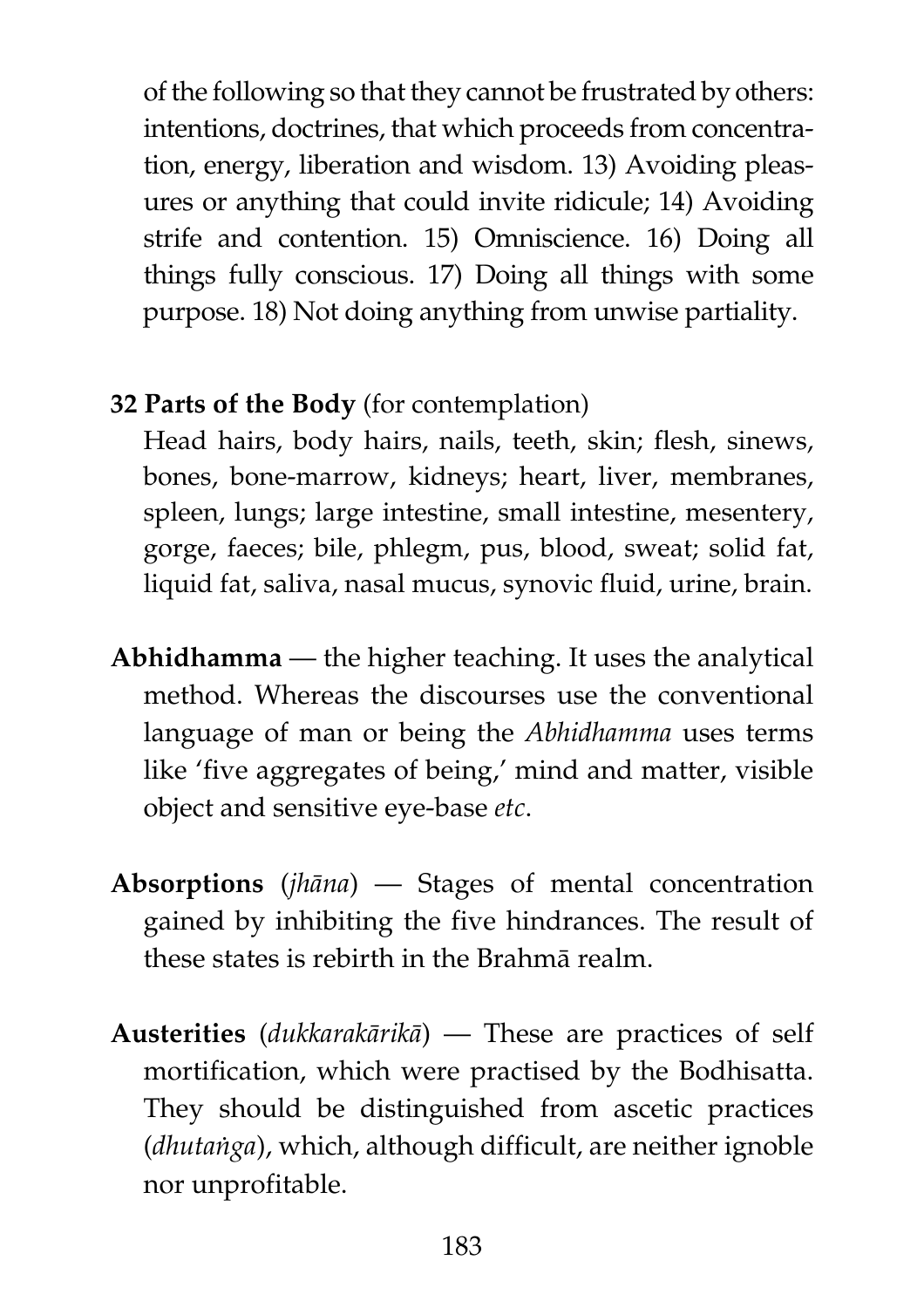**Arahant** — See 4 Fruits of the Path.

- **Bactrian Greek** (*Yonaka*). There are several references to *Yonaka* other than in the *Milinda Pa¤ha*. An inscription in caves at Nasik, near Bombay refers to nine *Yonaka* who were donors, and the *Mahāvamsa* has references to monks from Yona, one Yonadhammarakkhita who must have been a Bactrian Greek *bhikkhu*.
- **Bhikkhu** A Buddhist monk who has received the higher ordination. The literal meaning is 'beggar' though a *bhikkhu* is not allowed to beg, but may only stand and wait for alms to be offered.
- **Bodhisatta** A being totally dedicated to the attainment of the perfect enlightenment of a Buddha, for which one has to develop the perfections for many aeons.
- **Bodhi Tree** The tree under which the Bodhisatta became Buddha. The ânanda Bodhi Tree was a sapling of the original tree that ânanda brought to Sàvatthi to remind people of the Buddha when he was away. Another sapling was sent to Sri Lanka by Asoka and is still worshipped.
- **Brahmà** A god or divine being who is in a plane of existence detached from sensuality.
- **Brahmacàrin** One who leads a life of chastity.
- **Brahman** A Hindu priest or one of that caste.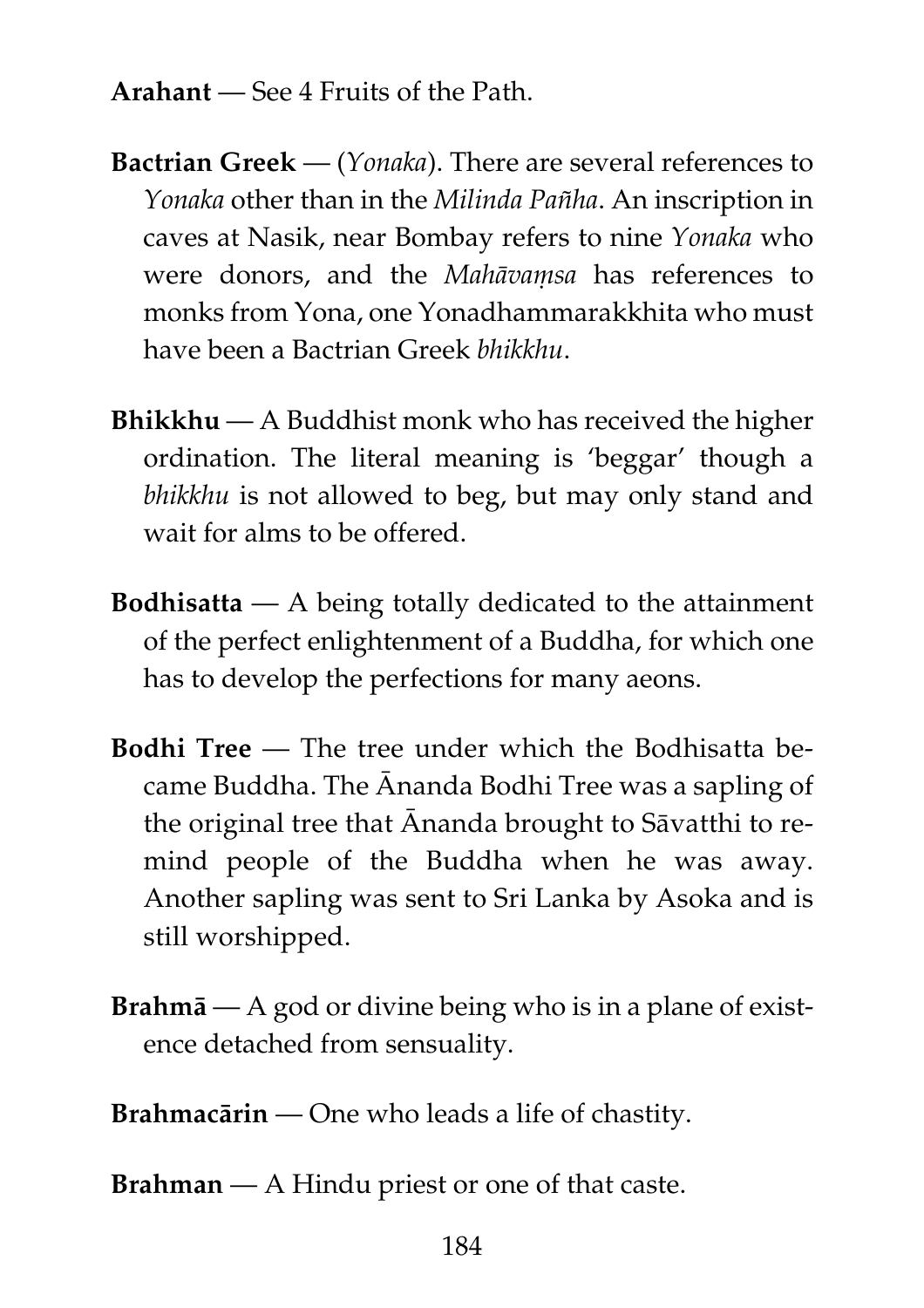- **Càra** (good conduct) is the fulfilment of duties. Its counterpart, *sãla*, is refraining from wrong-doing.
- **Merit** (*puññā*) Good actions that are the basis for happiness and prosperity in the round of rebirths.
- **Minor and Lesser Precepts** The *Pāṭimokkha* rules are arranged in seven groups in order of severity. Offences of Defeat (*pàràjika*), Formal Meeting (*saïghàdisesa*), Indeterminate (*aniyata*), Forfeiture (*nissaggiyà pàcittiya*), Expiation (*pàcittiya*), Confession (*patidesaniyà*) and Wrongdoing (*dukkaṭa*). Wrong speech (*dubhāsita*) is not included in the *Pāṭimokkha* itself but is found elsewhere in the *Vinaya* rule. The author's decision on this matter is very reasonable, since the *pàcittiya* rules include killing animals, drinking intoxicants, telling lies, hitting or abusing monks. These could not be called 'minor' training rules that the Buddha might have considered optional after his passing away.

**Non-returner** — See 4 Fruits of the Path. **Once-returner** }

**Parinibbàna** — The death of a Buddha, Pacceka Buddha or *arahant*.

**Patimokkha** — The 227 training rules that the monks recite in the *Uposatha* day ceremony every full-moon and newmoon.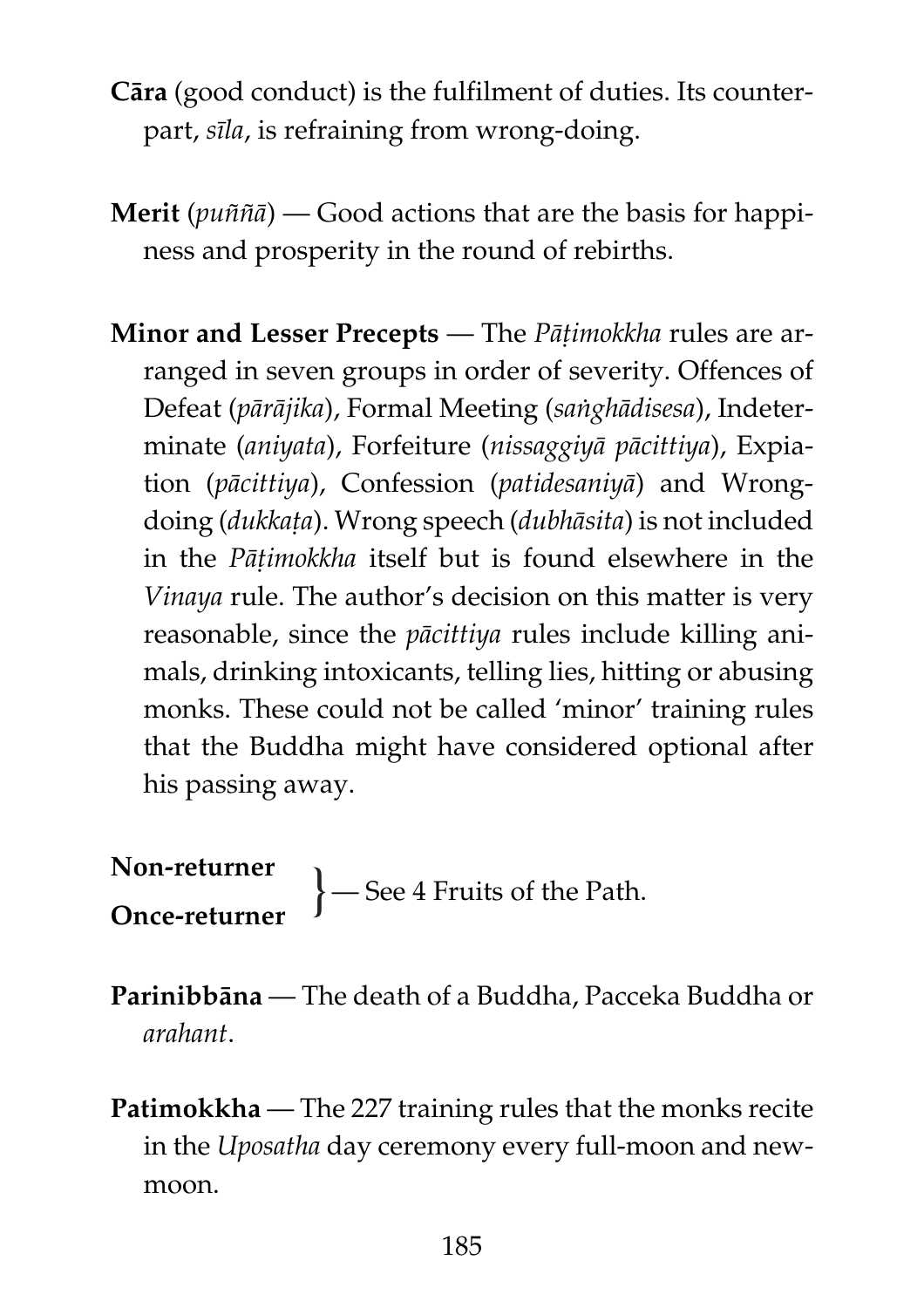- **Puthujjana** (Ordinary Person) A distinction should be made between a blind worldling (*andho puthujjana*) and a well-informed person (*kalyàõa puthujjana*). Neither is free from personality belief, but the well-informed person who has faith in the Buddha's enlightenment and believes in *kamma* will cultivate the path to enlightenment. The blind worldling, who holds wrong views, will rarely do wholesome deeds like charity, let alone take up the arduous practice of meditation for concentration or insight.
- **Rains** (*vassa*) The three months from August to October during which the monks remain in one place. A monk's seniority is measured in rains or the number of years he has been a monk.
- **Reasoning** (*yoniso manasikàra*) Often translated as 'Systematic attention'. It means paying attention to the characteristics that reduce defilements rather than to those that increase them.
- **Samaņa** A recluse or ascetic, not necessarily Buddhist.
- **Solitary Buddha** A Pacceka Buddha or one who attains enlightenment without the help of an Omniscient Buddha. Unlike an Omniscient Buddha, the Solitary Buddha has not fully developed the ability to teach others.
- **Stream-winner** See 4 Fruits of the Path.
- **Sutta** The collection of discourses containing the majority of the Buddha's teaching to both monastics and laity.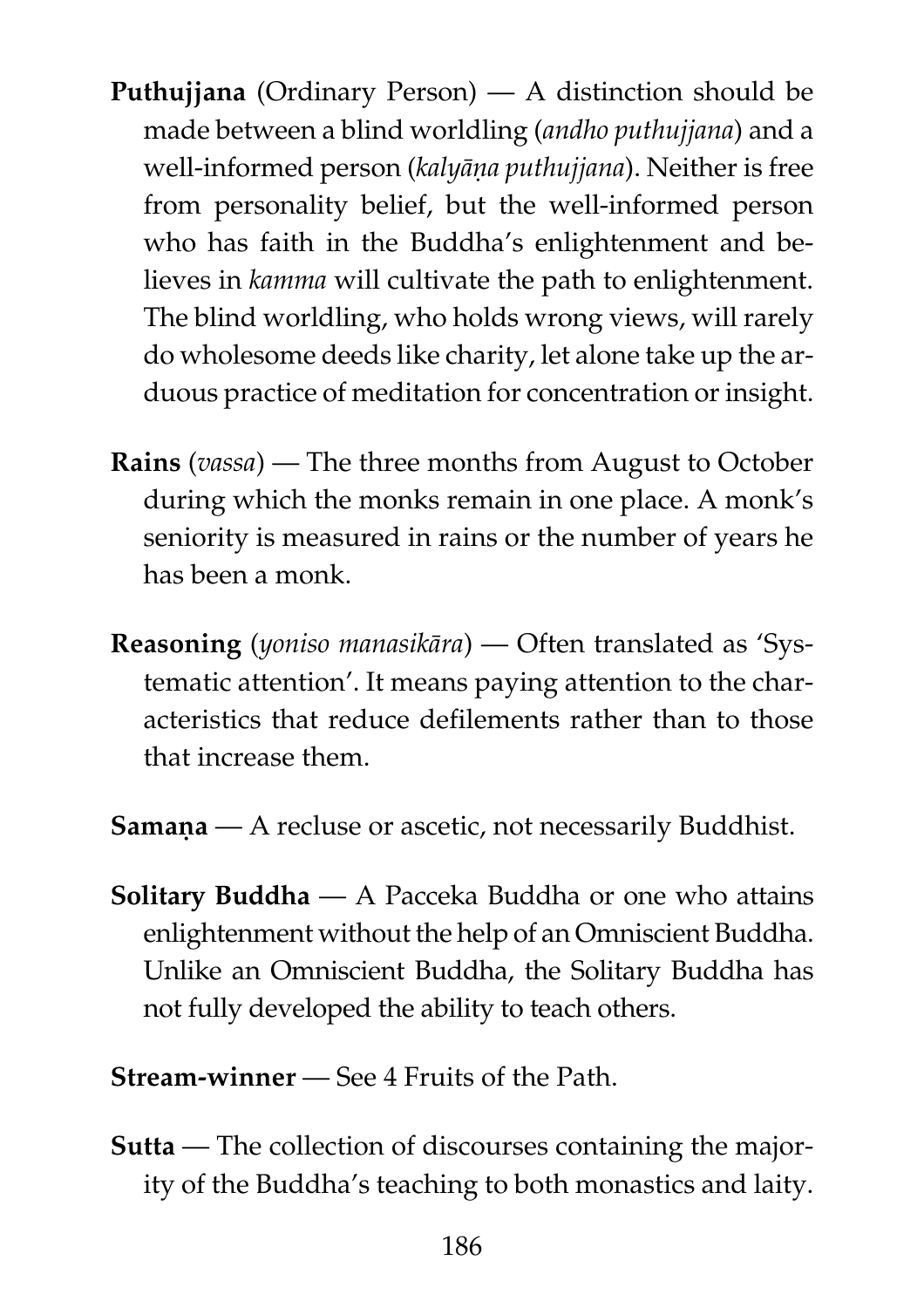- **Tipițaka** The threefold collection of *Sutta*, *Vinaya* and *Abhidhamma*; *i*.*e*. discourses, disciplinary rules and philosophy.
- **Vedagå** is used in the *Milinda Pa¤ha* in the sense of a soul or experiencer who sees, hears, smells, tastes, feels or knows. It is also an epithet of the Buddha meaning 'The one who has attained to knowledge'.
- **Vinaya** The six books of the *Tipițaka* that deal with the monks' discipline and other regulatory matters.
- **Visuddhimagga** A much respected manual, written in Pali in the 3rd century A.D. by Venerable Buddhaghosa, that elucidates the three-fold training of virtue, concentration and wisdom.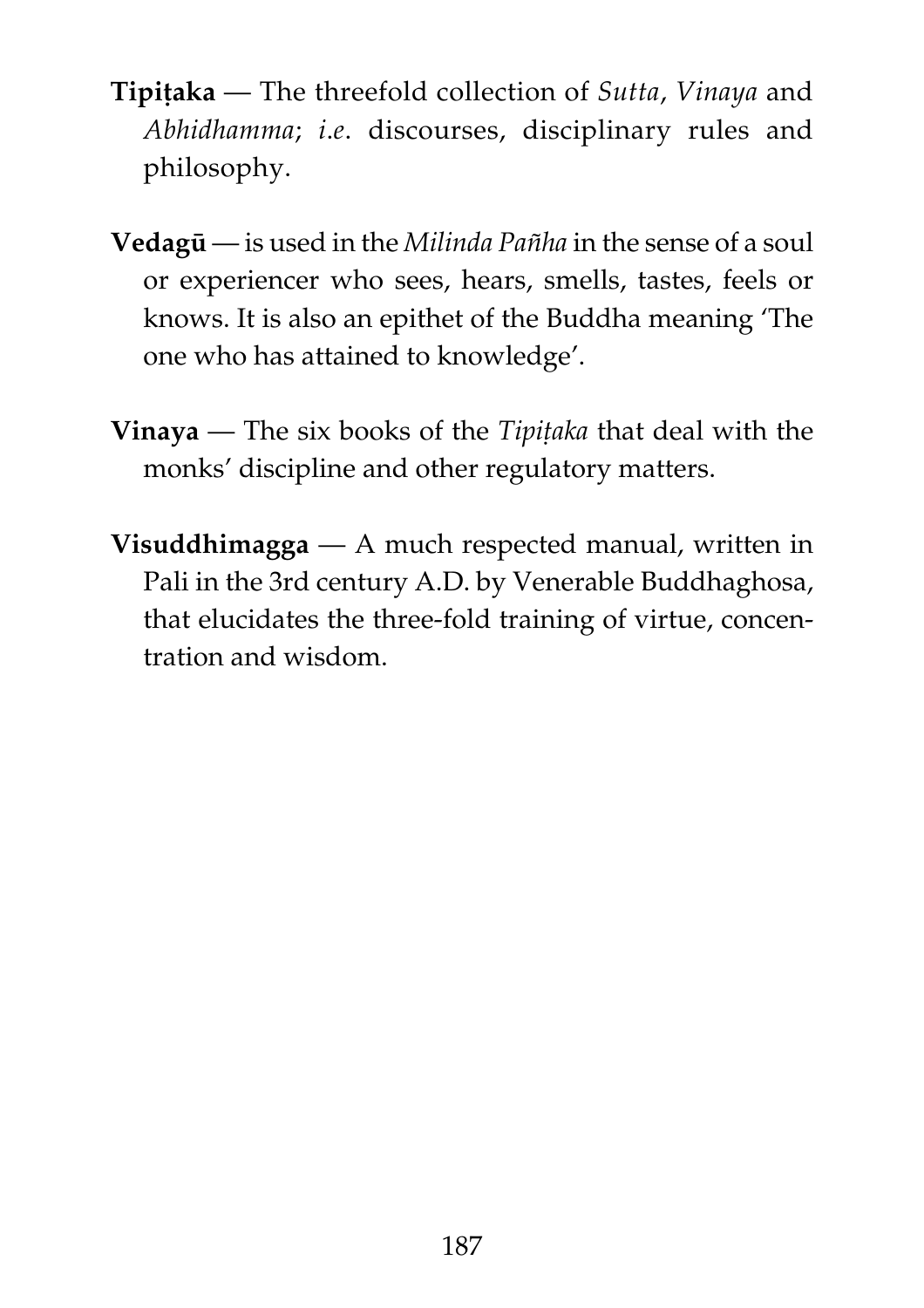# QUOTATIONS

- Ch.1 §1 *Yathà hi aïgasambhàra*, *hoti saddo ratho iti*. *Evaü khandhesu santesu*, *hoti* '*satto*' *ti sammutã*'*ti*. (S. i. 135)
- Ch.1 §9 *Sile patiññhàya naro sapa¤¤o*, *cittaü pa¤¤a¤ca bhāvayam. Ātāpi nipako bhikkhu, so imam vijataye jața'nti*. (S. *i.* 13)
- Ch.1 §10 *Saddhāya tarati ogham, appamādena annavam. Vīriyena dukkhamacceti*, *pa¤¤àya parisujjhatã*'*ti*. (S. i. 214)
- Ch.1 §11 *Vãriyavà kho bhikkhave ariyasàvako akusalaü pajahati*, *kusalaü bhàveti*. *Sàvajjaü pajahati*, *anavajjaü bhàveti*. *Suddhamattànaü pariharatã*'*ti*. (A. iv. 110)
- Ch.1 §12 *Sati¤ca khvàhaü bhikkhave sabbatthikaü vadàmã*'*ti*. (S. v. 115)
- Ch.1 §13 *Samàdhiü bhikkhave bhàvetha*, *samàhito bhikkhave bhikkhu yathàbhåtaü pajànàtã*'*ti*. (S. iii. 13; v. 414)
- Ch.2 §4 *Nàbhinandàmi maraõaü*, *nàbhinandàmi jãvitaü*. *Kàla¤ca pañikaïkhàmi*, *nibbisaü bhatako yathà*. *Nàbhi*… *pe*… *pañikaïkhàmi*, *sampajàno patissato*'*ti*. (Thag. 1002,3)
- Ch.3 §3 Anekajātisamsāram sandhāvissam anibbisam gahakāram gavesanto dukkhā jāti punappunam. Gahakā*rakadiññhosi puna gehaü na kàhasi sabbà te phàsukà bhaggā gahakūtam visankhatam visankhāragatam cittaü taõhànaü khayamajjhagà*. (Dhp. vv 153,4)
- Ch.4 §2 *Kamassakà màõava sattà kammadàyàda kammayonã kammabandhå kammappañisaraõà*, *kammaü satte vibhajati yadidaü hãnappaõãtatàyà*'*ti*. (M. iii. 203)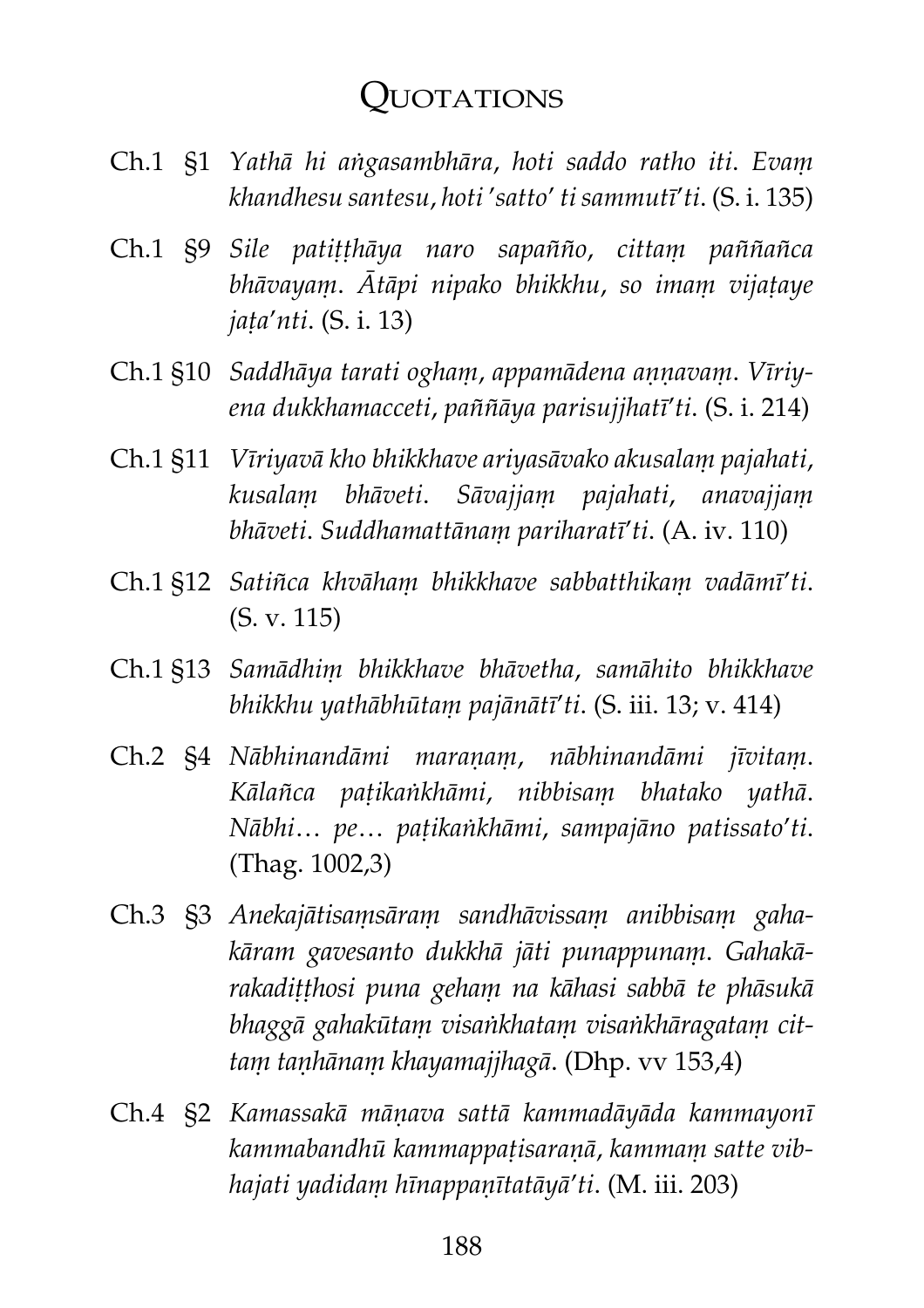#### **Dilemma**

- 4. *Aññhime ânanda hetå aññha paccayà mahato bhåmicàlassa pàtubhàvayà*'*ti*. (D. ii. 107; A. iv. 312)
- 7. *Pa¤ceva dàni ânanda vassasatàni* [*sahassàni*] *saddhammo thassatã*'*ti*. (Vin. ii. 256; A. iv. 278)
- 7. Ime ca Subhadda bhikkhū sammā vihareyyum, asuñño loko ara*hantehi assà*'*ti*. (D. ii. 152)
- 9. Twenty-eight Advantages of Solitude

Katame ațțhavīsati, idha mahārāja pațisallānam pațisal*lãyamànaü attànaü rakkhati*, *àyuü vaóóeti*, *balaü deti*, *vajjaü padahati*, *ayasamapaneti*, *yasamupaneti*, *aratiü vinodeti*, *ratimupadahati*, *bhayamapaneti*, *vesàrajjàü karoti*, *kosajjamapaneti*, *vãriyamabhijaneti*, *ràgamapaneti*, *dosamapaneti*, *mohamapaneti, mānam nihanti, vitakkam bhañjati, cittam ekaggaü karoti*, *mànasaü snehayati* (*samanupassantà*), *hàsaü janeti*, *garukaü karoti*, *làbhamuppàdayati*, *namassiyaü karoti*, *pãtiü pàpeti*, *pàmojjaü karoti*, *saïkhàrànaü sabhàvaü dassayati*, *bhavappañisandhiü ugghàñeti*, *sabbasàma¤¤aü deti*.

- 10. *Tathàgatassa kho ânanda cattàro iddhipàdà bhàvità bahulãkatà yànãkatà vatthukatà anuññhità paricità susamàraddhà*, *so* ākankhamāno Ānanda Tathāgato kappam vā tițtheyya kappā*vasesam vā'ti.* (D. ii. 103; S. v. 259)
- 10. Ito tiņņam māsānam accayena tathāgato parinibbāyissatī'ti. (D. ii. 119; S. v. 262)
- 10. *Seyyathàpi bhikkhave appamattakopi gåtho duggandho hoti*. Evameva kho aham bhikkhave appamattakampi bhavam na *vaõõemi antamaso accharàsaïghàtamattampã*'*ti*. (A. i. 34)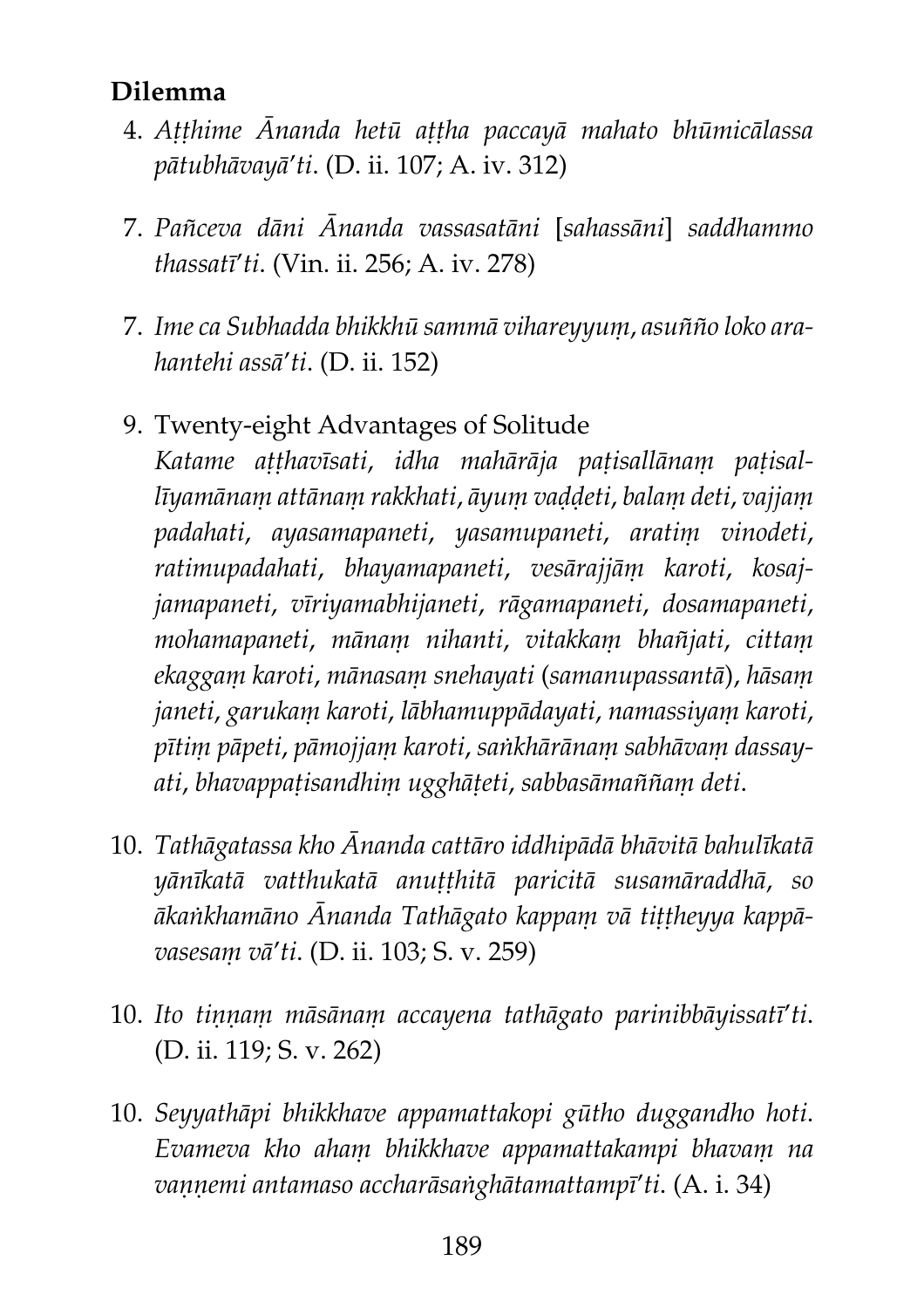- 11. Abhiññāyāham bhikkhave dhammam desemi no ana*bhi¤¤àyà*'*ti*. (A. i. 276)
- 11. *âkaïkhamàno ânanda saïgho mamaccayena khuddànukhuddakàni sikkhàpadàni samåhanatå*'*ti*. (D. ii. 154)
- 12. *Natthānanda tathāgatassa dhammesu ācariyamuṭṭhī'ti*. (D. ii. 100)
- 13. *Sabbe tasanti daõóassa*, *sabbe bhàyanti maccuno*'*ti*. (Dhp. v 129)
- 13. *Arahà sabbabhayamatikkanto*'*ti*. (Untraced but cf. S. i. 125; Thag 707, and Buddhaguṇnagāthavalī v 1003)
- 14. Na antalikkhe na samuddamajjhe, na pabbatānam vivaram  $pa*vissa*$ *. Na vijjatī so jagatippadeso, yatthațțhito mucceyya maccupàsà*'*ti*. (Dhp. v 128)
- 15. Lābhī tathāgato cīvara-piņ*dapāta-senāsana-gilānappaccayabhesajja-parikkhàràna*'*nti*. (A. iii. 242)
- 15. Pañcasālam brahmaņagāmam piņ*dāya pavisitvā kiñcideva alabhitvà yathàdhotena pattena nikkhanto*'*ti*. (S. i. 113f)
- 16. Yo ajānanto pāņātipātam karoti, so balavataram apuññam *pasavatã*'*ti*. (Untraced)
- 16.  *anàpatti ajànantassà*'*ti*. (Vin. iii. 78)
- 17. Tathāgatassa kho Ānanda na evam hoti, "Aham bhikkhu*saïghaü pariharissàmã*'*ti*. (D. ii. 100)
- 17. So anekasahassam bhikkhusangham pariharissati, seyyathāpi *ahaü etarahi anekasataü bhikkhusaïghaü pariharàmi*'*ti*. (D. iii. 76)
- 18. *Tahhàgato abhejjapariso*'*ti*. (D. iii. 172)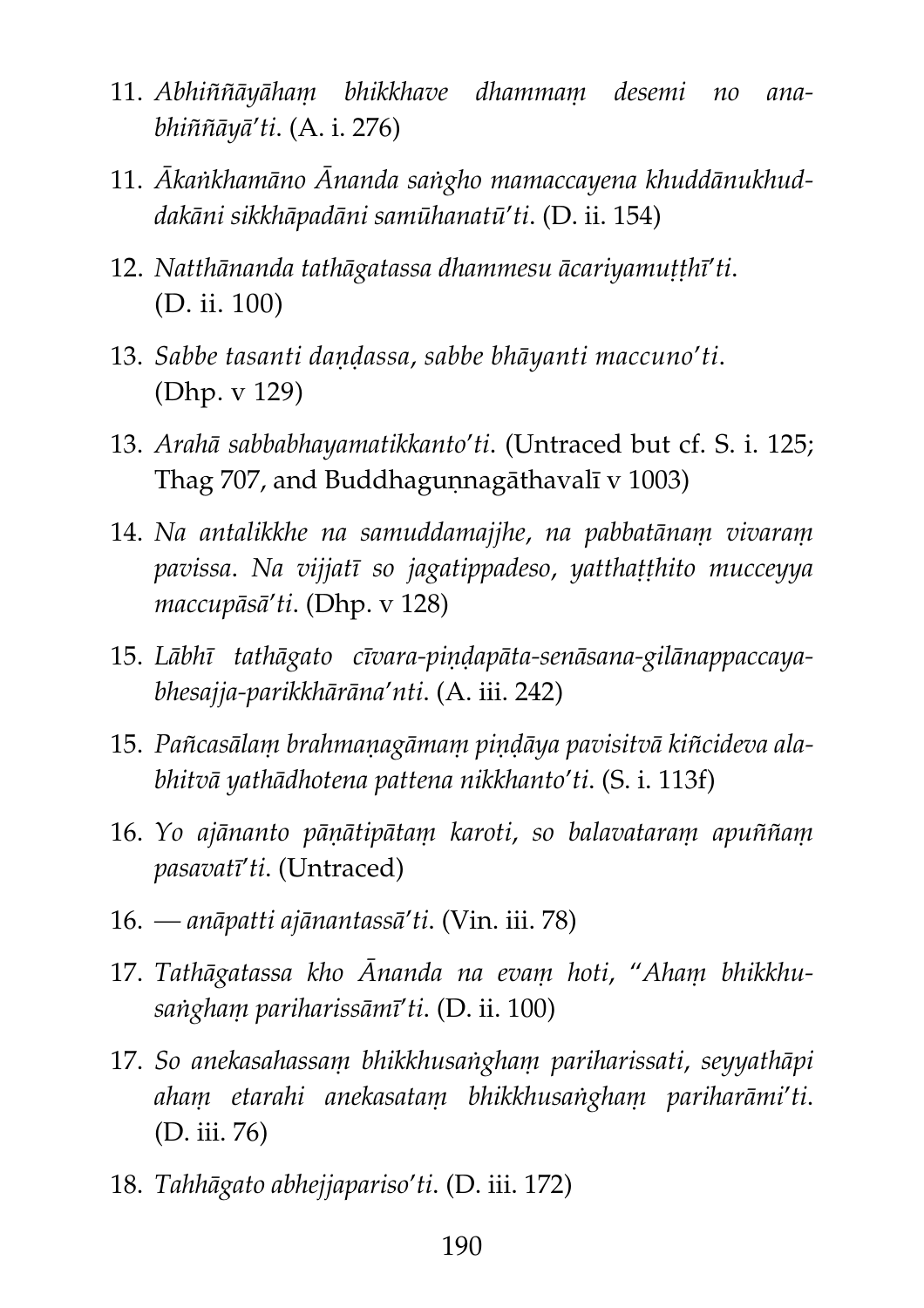- 18. *Devadattena ekappahàraü pa¤ca bhikkhusatàni bhinnànã*'*ti*. (Vin. ii. 199)
- 19. *Dhammo hi Vāsețtha sețtho janetasmim dițthe ceva dhamme abhisamparàye cà*'*ti*. (D. iii. 93ff.)
- 19. *Upāsakogihīsotāpanno pihitāpāyoditthippatto viññātasāsano* bhikkhum vā sāmaneram vā puthujjanam abhivādeti *paccutthetī'ti.* (Miln. 162)
- 19. Twenty Qualities of a Recluse

*Katame vãsati samaõassa samaõakaraõà dhammà dve ca*  $l$ *ingāni*, sețțho (*sețțhabhūmisayo*): *dhammārāmo*, aggo niyamo,  $c\bar{a}$ ro, *vihāro*, samyamo, samvaro, khanti, soraccam, ekatta*cariyà*, *ekattàbhirati*, *pañisallànaü*, *hiriottappaü*, *vãriyaü*, *appamàdo*, *sikkhàsamàdànaü* (*sikkhàpadhànaü*), *uddeso*, *paripucchà*, *sãlàdi-abhirati*, *niràlayatà*, *sikkhàpadapàripårità*;  $k$ āsāvadhāraņam, bhaņḍubhāvo.

- 20. *Tathàgato sabbasattànaü ahitamapanetvà hitamupadahatã*'*ti*. (cf. A. i. 20)
- 20. *Saññhimattànaü bhikkhånaü uõhaü lohitaü mukhato uggata*'*nti*. (A. iv. 128 ff.)
- 21. Kāyena samvaro sādhu, sādhu vācāya samvaro. Manasā sam*varo sàdhu*, *sàdhu sabbattha saüvaro*'*ti*. (S. i. 73; Dhp. v 361)
- 21. *Selassa brahmanassa kosohitam vattaguyham dassesi*. (M. Sta. 92)
- 22. *Parisuddhavacãsamàcàro àvuso tathàgato*, *natthi Tathàgatassa vacãduccaritaü*, *yaü tathàgato rakkheyya*, "*Mà me idaü paro a¤¤àsã*'*ti*. (D. iii. 217)
- 22. *Moghapurisa*. (Vin. iii. 20)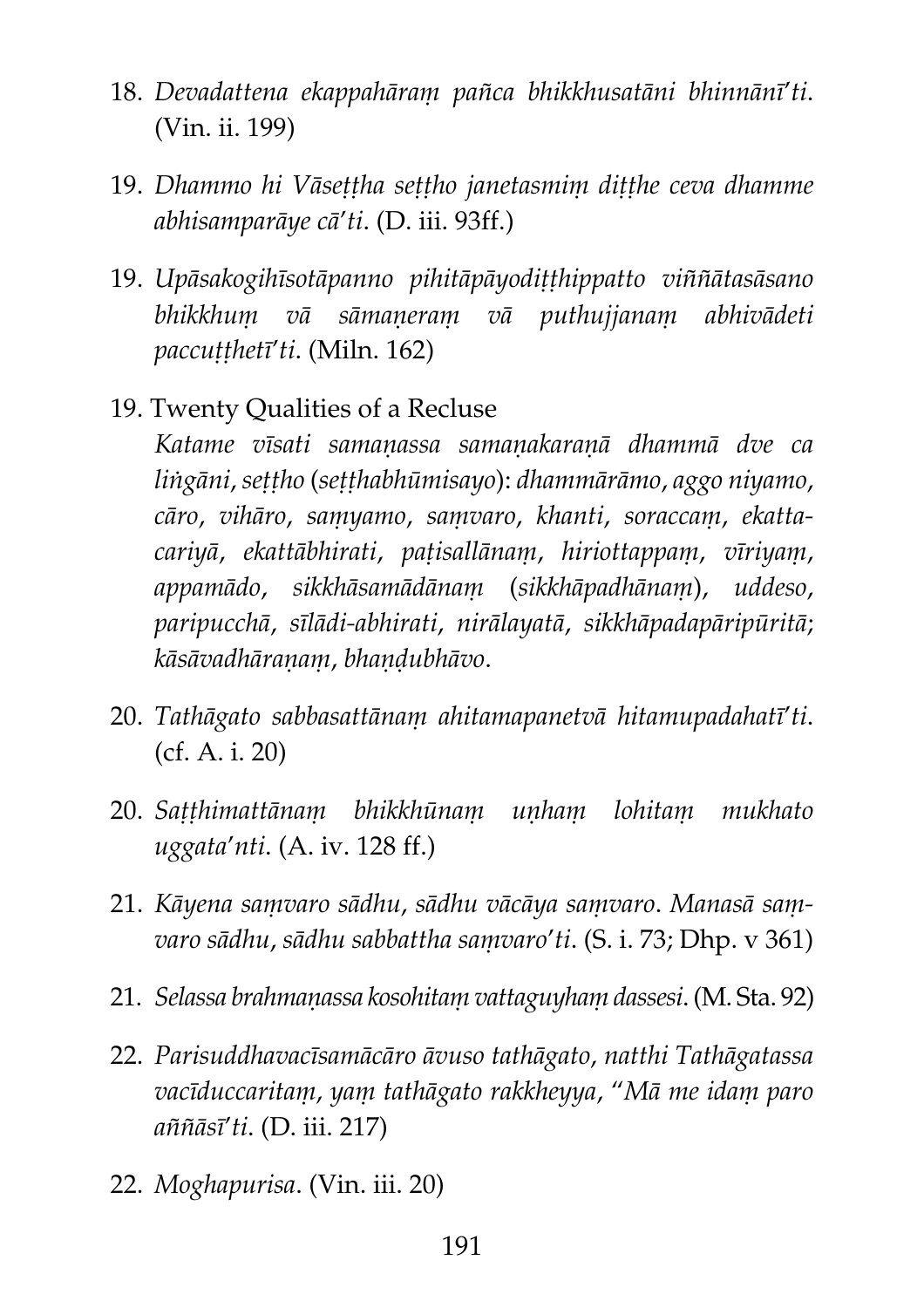- 23. *Acetanaü bràhmaõa assuõantaü*, *jàno ajànantamimaü palàsaü*. *âraddhavãriyo dhuvaü appamatto*, *sukhaseyyaü pucchasi kissa hetu*'*ti*. (Ja. iii. 24)
- 23. *Iti phandanarukkhopi*, *tàvade ajjhabhàsatha*. *Mayhampi vacanaü atthi*, *bhàradvàja suõohi me*'*ti*. (Jà. iv. 210)
- 24. Cundassa bhattam bhuñjitvā, kammārassāti me sutam. Abād*haü samphusã dhãro*, *pabàëhaü màraõantika*'*nti*. (D. ii. 128)
- 24. Dve'me Ānanda piņḍapātā samasamaphalā samavipākā ativiya aññehi piṇḍapātehi mahapphalatarā ca mahānisamsatarā *ca*, *katame dve*, *ya¤ca piõóapàtaü paribhu¤jitvà tathàgato* anuttaram sammāsambodhim abhisambujjhi; yañca piņḍa*pàtaü paribhu¤jitvà tathàgato anupàdisesàya nibbànadhàtuyà parinibbàyati*. (D. ii. 135)
- 25. *Abyàvañà tumhe ânanda hotha tathàgatassa sarãrapåjàyà*'*ti*. (D. ii. 141)
- 25. Pūjetha nam pūjaniyassa dhātum. Evam kira saggamito gam*issathà*'*ti*. (Vv. 75 v 8)
- 26. *Bhagavato gacchantassa ayam acetanā mahāpathavī ninnam unnamati*, *unnataü onamatã*'*ti*. (cf. DA. 45)
- 26. *Bhagavato pàdo sakalikàya khato*'*ti*. (Vin. ii. 193)
- 27. *Asavānam khayā samano hotī'ti*. (A. ii. 238)
- 27. Catubbhi dhammehi samangibhūtam, tam ve naram samanam *àhu loke*'*ti*. *Tatrime cattàro dhammà — khanti*, *appàhàratà*, *rativippahānam, ākiñcaññam.* (Ku. 5. p 204, Burmese Pițaka)
- 28. *Mamaü và bhikkhave pare vaõõaü bhàseyyuü*, *dhammassa và*, *saïghassa và vaõõaü bhàseyyuü*, *tatra tumhehi na*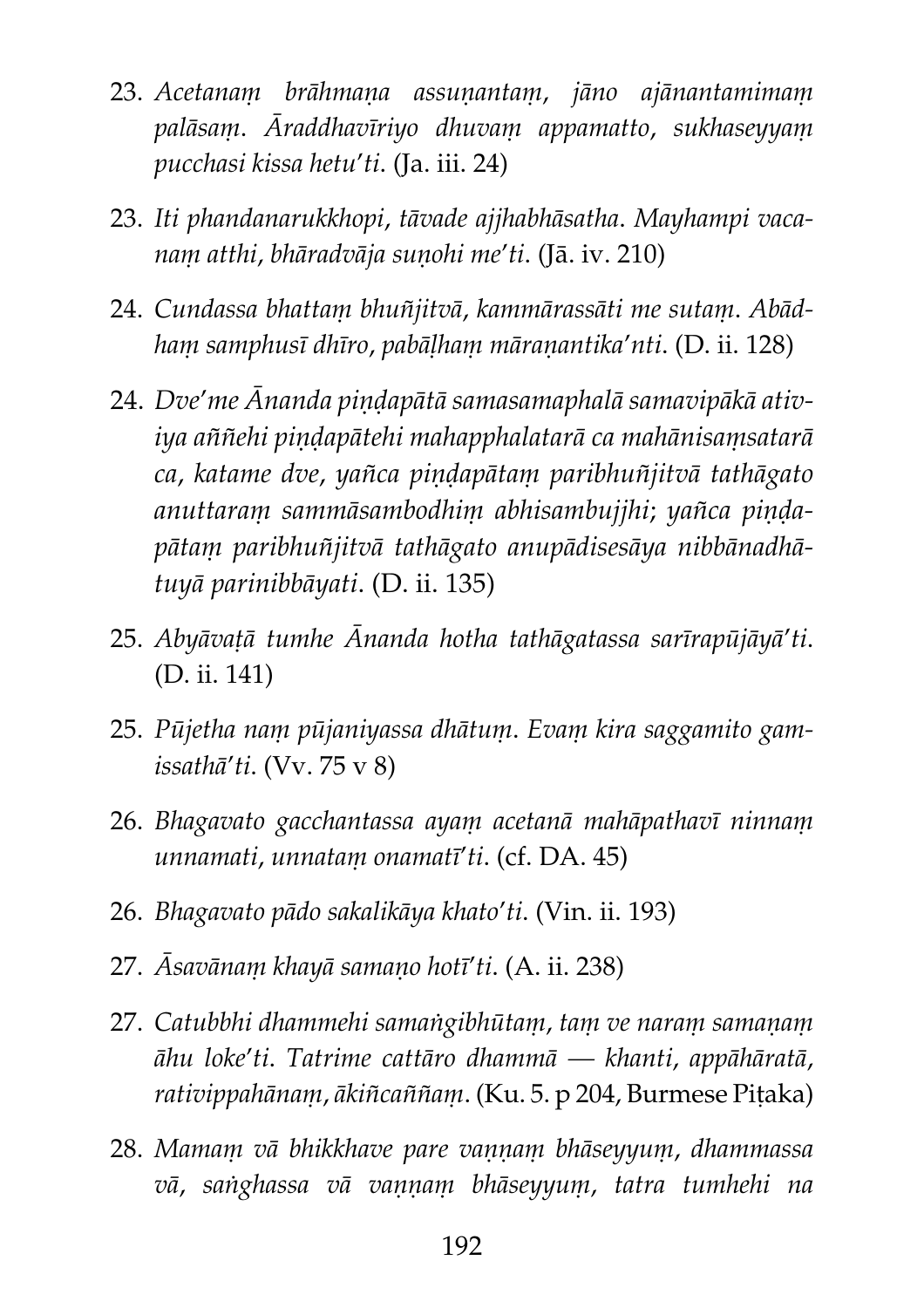$\bar{A}$ nando, na somanassam, na cetaso uppilāvitattam kara*õãya*'*nti*. (D. i. 3)

- 28. *Ràjàhamasmi selàti*, *dhammaràjà anuttaro*. *Dhammena cakkaü vattemi, cakkam appațivattiya'nti.* (M. Sta 92; Sn. v 554)
- 29. *Ahiüsàya cara loke*, *piyo hohisi maümivà*'*ti*. (Jà. iv. 71 v 9)
- 29. *Niggaõhe niggahàrahaü*, *paggaõhe paggahàraha*'*nti*. (Ja. v. 116)
- 30. *Akkodhano vigatakhilohamasmã*'*ti*. (Sn. v 19)
- 31. Etadaggam bhikkhave mama sāvakānam bhikkhūnam iddhi*mantànaü yadidaü Mahàmoggallàno*'*ti*. (A. i. 23)
- 32. *Tathàgatappavedito bhikkhave dhammavinayo vivaño virocati no pañicchanno*'*ti*. (A. i. 283)
- 32. Pātimokkhudeso kevalañca vinayapitakam pihitam paticchan*nam.* (Vin. i. 115)
- 33. *Sampajànamusàvàde pàràjiko hotã*'*ti*. (Vin. iii. 94)
- 33. Sampajānamusāvāde lahukam āpattim āpajjati ekassa santike *desanàvatthuka*'*nti*. (Vin. iv. 59)
- 34. *Pubbeva bodhisattànaü màtàpitaro niyatà honti*, *bodhi niyatà hoti*, *aggasàvakà niyatà honti*, *putto niyato hoti*, *upaññhàko niyato hotã*'*ti*. (Mahàpadhàna Sutta. D. ii. 11 ff)
- 34. Tusite kāye thito bodhisatto attha mahāvilokanāni viloketi; *kàlaü viloketi*, *dãpaü*… *desaü*… *kulaü*… *janettiü*… *àyuü*… *māsam*... nekkhammam viloketī'ti. (Ja. i. 48)
- 35. *Na bhikkhave attànaü pàtetabbaü*, *yo pàteyya*, *yathàdhammo kàretabbo*'*ti*. (Vin. iii. 82)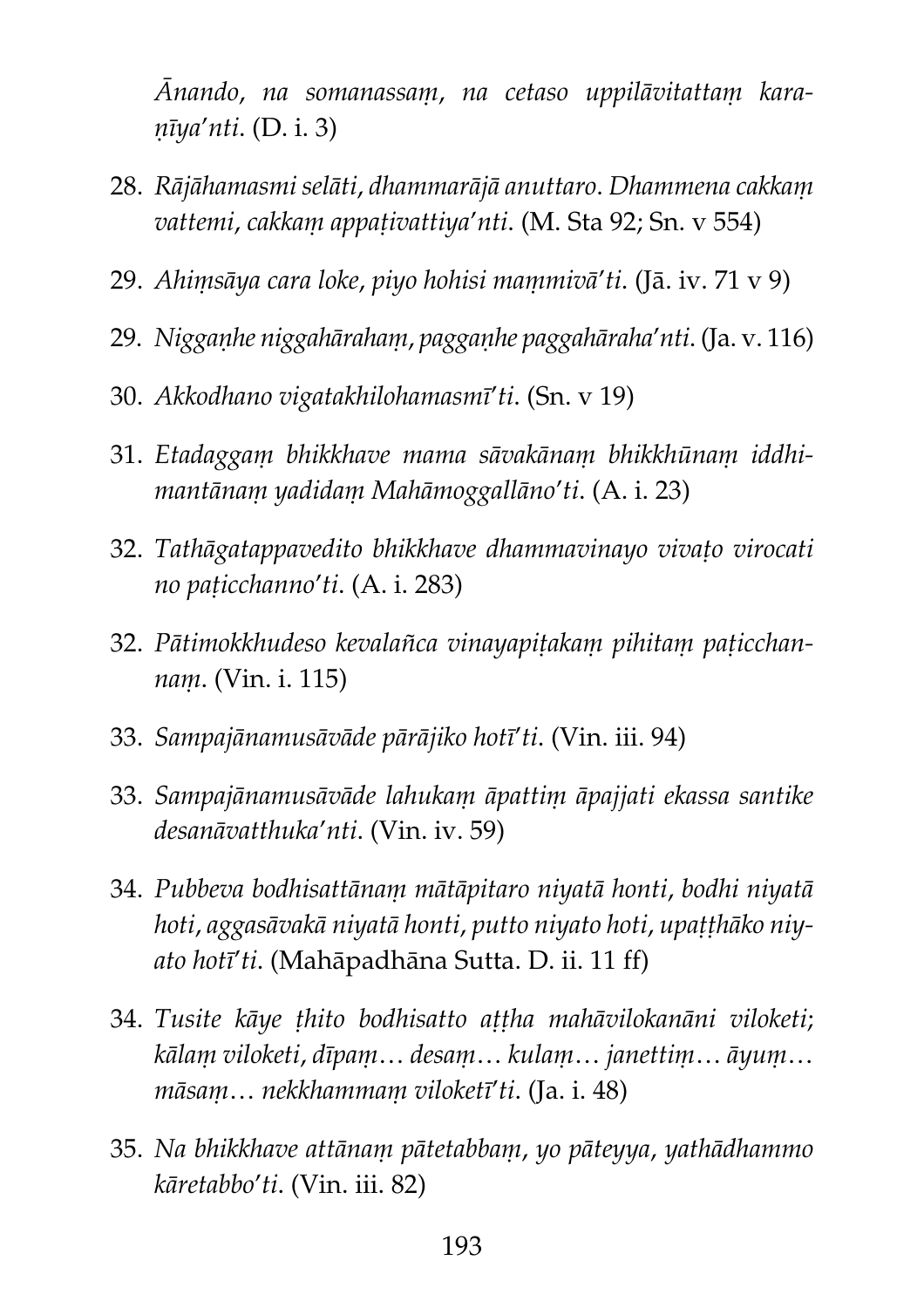- 36. *Mettàya bhikkhave cetovimuttiyà àsevitàya bhàvitàya bahu*līkatāya yānikatāya vatthukatāya anuțțhitāya paricitāya *susamàraddhàya ekàdasànisaüsà pàñikaïkhà*. *Katame ekàdasa*, sukham supati, sukham patibujjhati, na pāpakam supinam pas*sati*, *manussànaü piyo hoti*, *amansussànaü piyo hoti*, *devatà rakkhanti, nāssa aggi vā visam vā sattham vā kamati, tuvatam cittaü samàdhiyati*, *mukhavaõõo vippasãdati*, *asammåëho kàlaü karoti*, *uttariü appañivijjhanto brahmalokåpago hotã*'*ti*. (A. v. 342)
- 36. *Sàmo kumàro mettàvihàrã migasaïghena parivuto pavane vicaranto pãëiyakkhena ra¤¤a viddho visapãtena sallena tattheva mucchito patito*'*ti*. (Jà. vi. 76)
- 38. Mahosadhassa bhariyā amarā nāma itthī gāmake *thapitā pavut*thapatikā raho nisinnā vivittā rājappațisamam sāmikam kar*itvà sahassena nimantãyamàna pàpaü nàkàsi*'*ti*. (Jà. vi. 367)
- 39. *Vigatabhayasantàsà arahanto*'*ti*. (Dhp. v 351; Sn. v 621)
- 39. Nagare rājagahe dhanapālakam hatthim bhagavati opatantam *disvà pa¤ca khãnàsavasatàni pariccajitvà jinavaraü pakkantàni* disāvidisam ekam *thapetvā theram Ānandam.* (Vin. ii. 194)
- 40. *Tathàgatena Sàriputtamoggallànappamukhe bhikkhusaïghe paõàmite càtumeyyakà ca sakyà brahmà ca sahampati* bījūpamañca vacchataraṇūpamañca upadassetvā bhagavantaṃ *pasàdesuü khamàpesuü nijjhattaü akaüså*'*ti*. (M. Sta. 67)
- 41. *Santhavato bhayaü jàtaü*, *niketa jàyate rajo*. *Aniketamasanthavam, etam ve munidassana'nti.* (Sn. v 207)
- 41. *Vihàre kàraye ramme*, *vàsayettha bahussute*'*ti*. (Vin. ii. 147; Sn. v 100)
- 42. *Uttițihe nappamajjeyya, udare samyato siyā'ti*. (Dhp. v 168)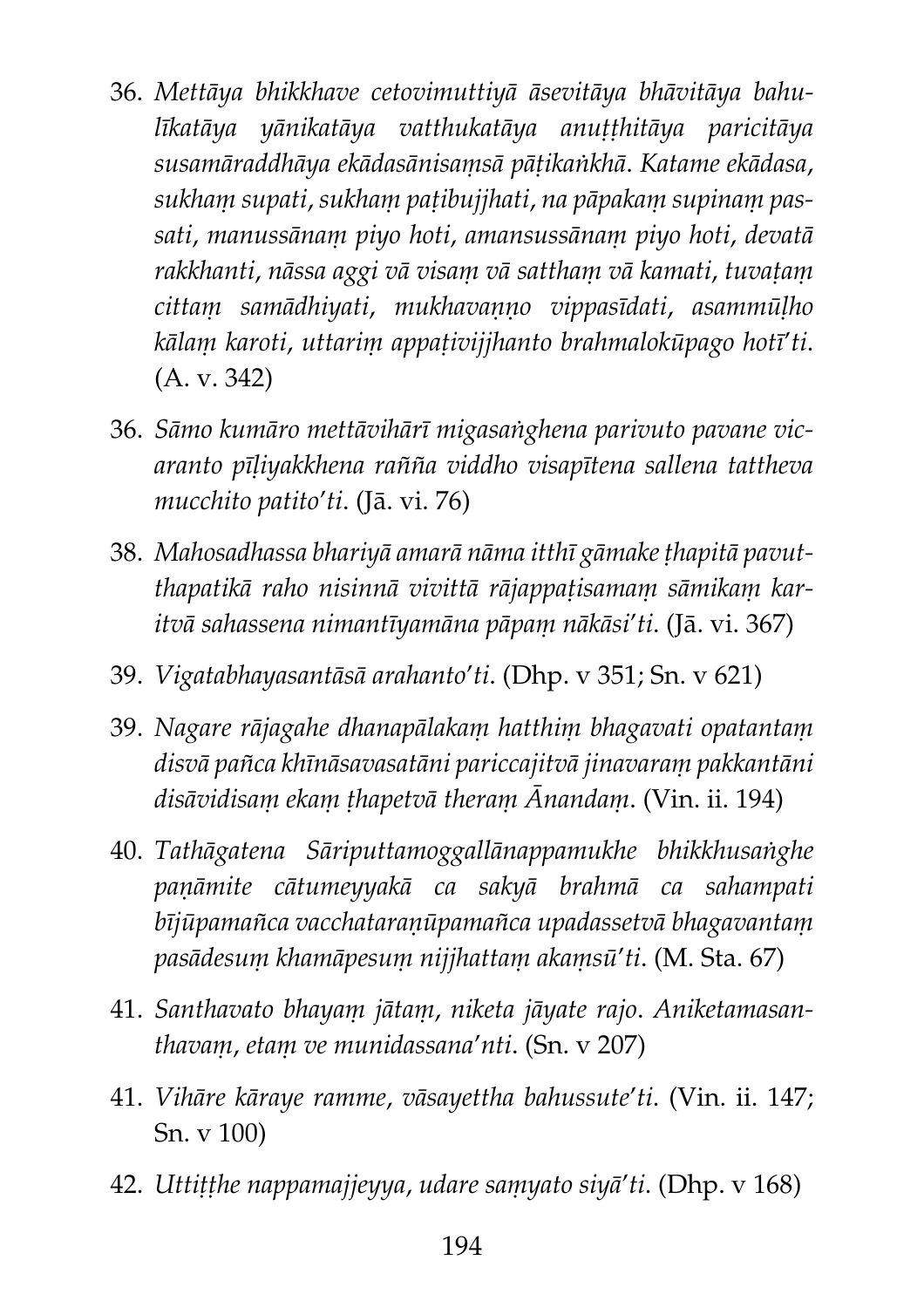- 42. *Ahaü kho panudàyi appekadà iminà pattena samatittikampi bhu¤jàmi*, *tiyyopi bhu¤jàmi*'*ti*. (M. ii. 7)
- 43. *Ahamasmi bhikkhave brāhmaņo yācayogo sadā payatapāņi antimadehadharo anuttaro bhisakko sallakatto*'*ti*. (Iti. 101)
- 43. Etadaggam bhikkhave mama sāvakānam bhikkhūnam appābād*hànaü yadidaü bàkulo*'*ti*. (A. i. 24)
- 44. *Tathàgato bhikkhave arahaü sammàsambuddho anuppannassa maggassa uppàdethà*'*ti*. (S. iii. 66; S. i. 190)
- 44. *Addasam khvāham bhikkhave purānam maggam purānam a¤jasaü pubbakehi sammàsambuddhehi anuyàta*'*nti*. (S. ii. 105)
- 45. Pubbe vāham manussabhūto samāno sattānam avihethaka*jàtiko ahosi*'*nti*. (D. iii. 166)
- 45. *Lomasakassapo nàma isi samàno anekasate pàõe ghàtayitvà vàjapeyyuü mahàya¤¤aü yajã*'*ti*. (Jà. iii. 514f)
- 46. *Vamissametanti paràmasanto*, *kàsàvamaddakkhi dhajaü* isīnam. Dukkhena phuțțhassudapādi saññā, arahaddhajo sab*bhi avajjharåpo*'*ti*. (Jà. v. 49)
- 46. Jotipālamāņavo samāno kassapam bhagavantam arahantam sammāsambuddham mundakavādena samanakavādena asabb*hàhi pharusàhi vàcàhi akkosi paribhàsã*. (M. ii. 47)
- 47. Ghațikārassa kumbhakārassa āvesanam sabbam temāsam  $\bar{a}$ kāsacchadanam aṭṭhāsi, na devotivassī'ti. (M. ii. 53)
- 47. *Kassapassa tatthàgatassa kuñi ovassatã*'*ti*. (M. ii. 54)
- 49. Gāthābhigītam me abhojaneyyum, sampassatam brāhmaņa *nesa dhammo*. *Gàthàbhigãtaü panudanti buddhà*, *dhamme satã bràhmaõa vuttiresà*'*ti*. (S. i. 167; Sn. v 81)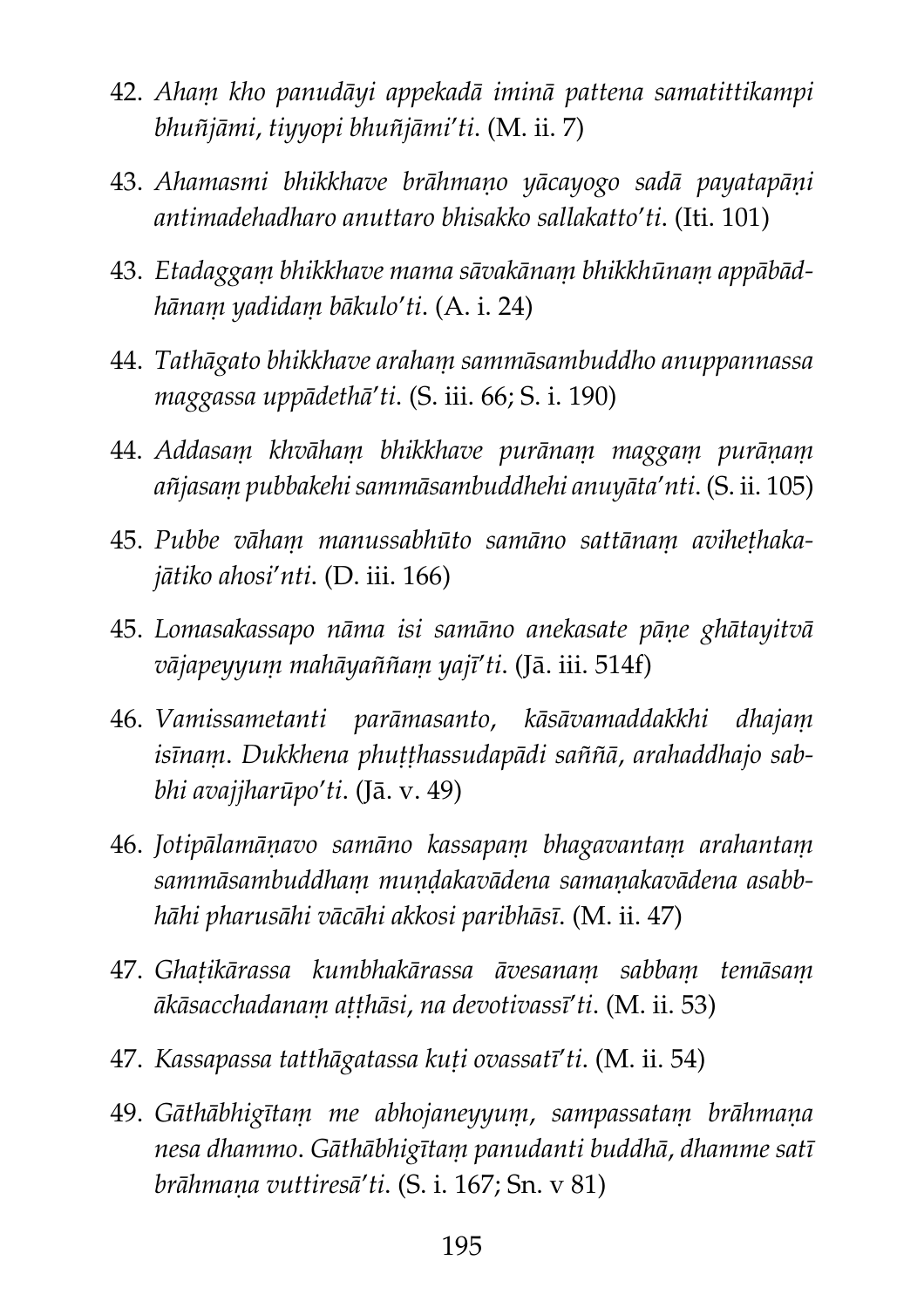- 50. *Tathàgatena catåhi ca asaïkheyyehi kappànaü satasahassena* ca etthantare sabbaññutañāņam paripācitam mahato janakā*yassa samuddharaõàyà*'*ti*. (cf. Cp. i. 1)
- 50. *Appossukkatàya cittaü nami*, *no dhammadesanàyà*'*ti*. (Vin. i. 5; cf. S. i. 136)
- 51. *Na me àcariyo atthi*, *sadiso me na vijjati*. (Vin. i. 88; M. i. 171)
- 51. *Iti kho bhikkhave àëàro kàlàmo àcariyo me samàno antevàsiü maü samànaü attanà samasamaü ñhapesi*, *ulàràya ca maü påjàya påjesã*'*ti*. (M. i. 165)
- 52. Ațțhānametam bhikkhave anavakāso, yam ekissā lokadhātuyā dve arahanto sammāsambuddhā apubbam acarimam uppa*jjeyyum, netam thānam vijjatī' ti.* (M. iii. 65; A. i. 27; Vbh. 336)
- 53. *Saïghe Gotami dehi*, *saïghe te dinne aha¤ceva påjito bhavissàmi saïgho cà*'*ti*. (M. iii. 253)
- 53. *Ekapuggalo bhikkhave loke uppajjamàno uppajjati bahujanahitàya bahujanasukhàya lokànukampàya atthàya hitàya* sukhāya devamanussānam katamo ekapuggalo, tathāgato ara*haü sammàsambuddho*. (A. i. 21)
- 54. Gihino vāham bhikkhave pabbajitassa vā sammāpațipattim vannemi, gihī vā bhikkhave pabbajito vā sammāpatipanno sam*māpațipattādhikaraņahetu ārādhako hoti ñāyam dhammam kusala*'*nti*. (M. ii. 197; A. i. 69 § 10)
- 55. Na kho panāham imāya katukāya dukkarakārikāya adhigacchāmi uttarimanussadhammam alamariyañāņadassanavis*esam, siyā nu kho añño maggo bodhāyā'ti*. (M. *i*. 246)
- 55. *ârambhatha nikkhamatha*, *yu¤jatha buddhasàsane*. *Dhunàtha maccuno senaü*, *naëàgàraüva ku¤jaro*'*ti*. (S. i. 156; Kvu. 203)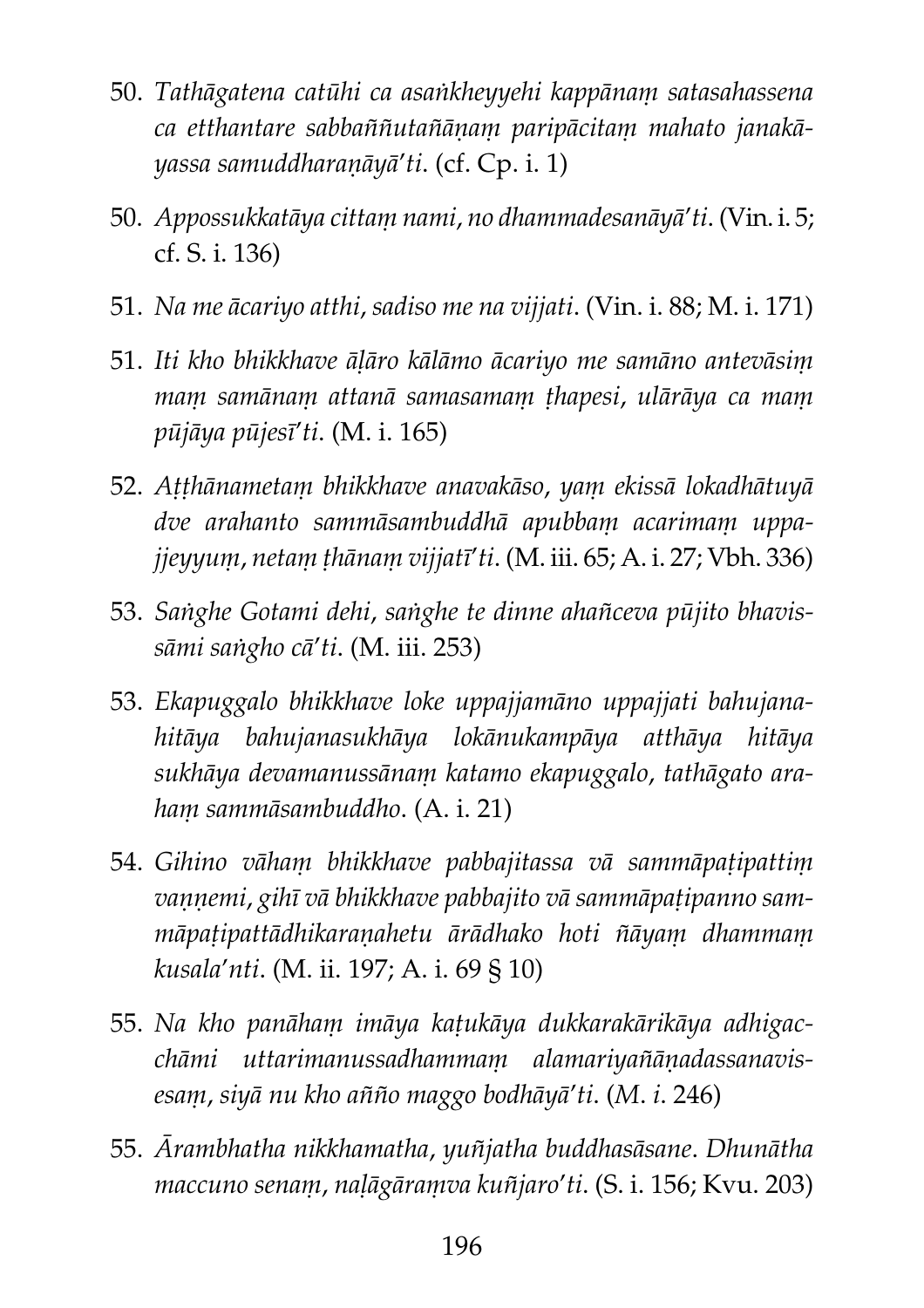- 57. *Arahā ekam vedanam vedayati kāyikam na cetasika'nti*. (Untraced)
- 58. *Jānantassa kukkuccam hoti, kukkucce sati āvaranam hoti, āvațe citte dhammàbhisamayo na hotã*'*ti*. (Untraced)
- 59. Yo sīlavā dussīlesu dadāti dānam, dhammena laddham supas*annacitto*. *Abhisaddahaü kammaphalaü uëàraü*, *sà dakkhiõà dàyakato visujjhatã*'*ti*. (M. Sta. 142)
- 61. *Nippapa¤càràmà bhikkhave viharatha nippapa¤caratino*'*ti*. (Untraced but cf. M. i. 65)
- 62. *Yo gihã arahattaü patto*, *dve vàssa gatiyo bhavanti ana¤¤à*, *tasmiü yeva divase pabbajati và parinibbàyati và*. *No so divaso sakkà atikkametu*'*nti*. (Untraced)
- 63. *Vigatasatisammosà kho mahàràja arahanto*, *natthi ara*hantānam satisammosoti. (Untraced. cf. Pts.Contr. 114)
- 64.  *katamàni tãõi*, *sacetanà và acetanà và ajaràmarà loke natthi*, *sarikhàrànaü niccatà natthi*, *paramatthena sattåpaladdhi natthi*. (Untraced)
- 65. *âkàso mahàràja*, *akammajo ahetujo anutujo*, *nibbànaü mahàràja akammajaü ahetujaü anutujaü*. *Ime kho mahàràja*, *dve akammajà ahetuja anutujà*'*ti*. (Miln. 268.)
- 69. *Såriyassapi tàva tejosampannassa rogo uppajjissati*, *kimaïgaü pana a¤¤esaü satthànaü*, *natthi bhante esà vibhatti a¤¤assa a¤¤atra tavàdisena buddhimatà*'*ti*. (Miln. 274.)
- 72. Twenty-five Conditions Causing Weakness *Kodha*, *apanàho*, *makkho*, *paëàso*, *issà*, *macchariyam*, *màyà*, *sàñheyyuü*, *tambho*, *sàrambho*, *màno*, *atimàno*, *mado*,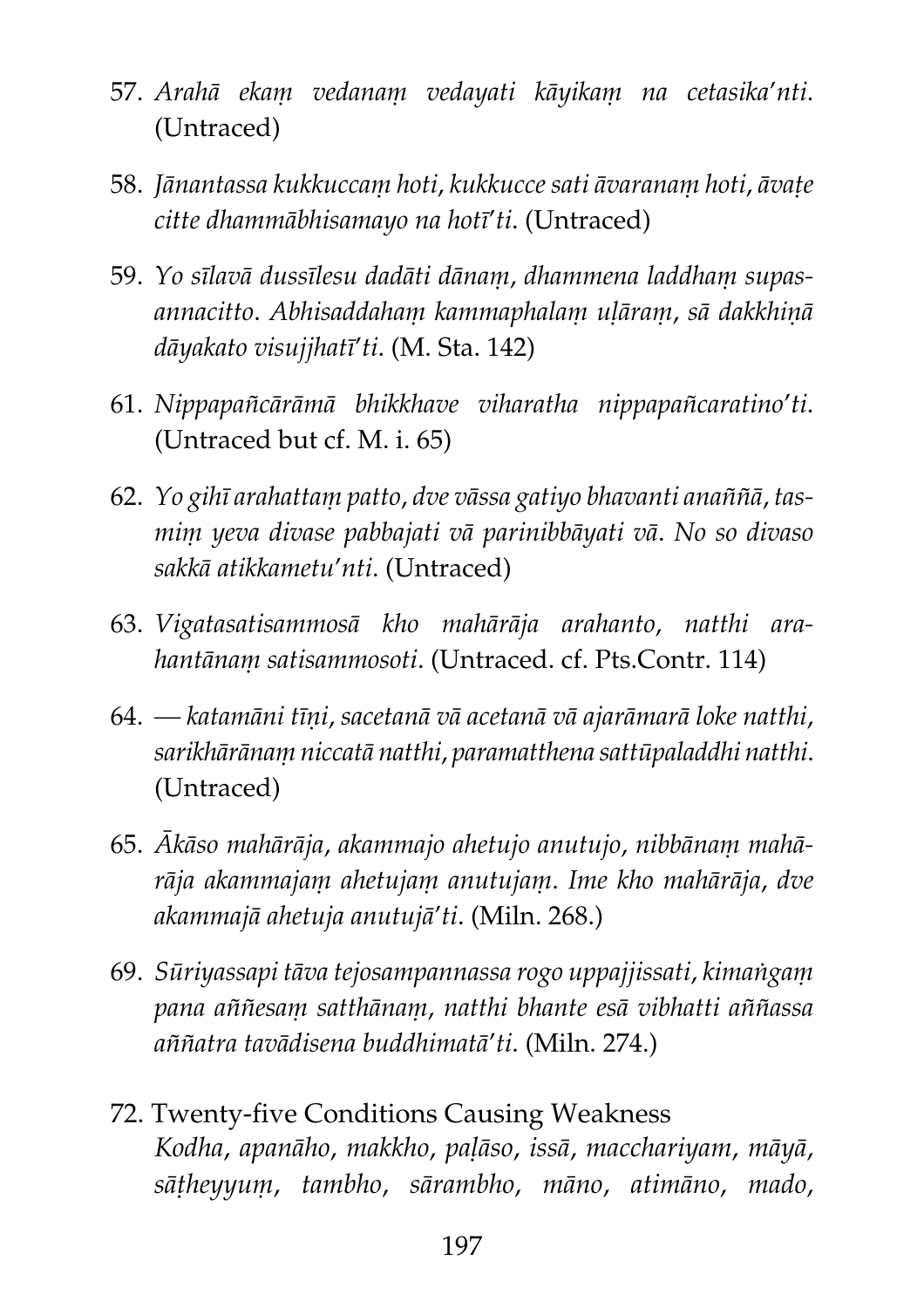*pamàdo*, *thinamiddhaü*, *tandi* (*nandã*), *àlasyam*, *pàpamittatà*, *råpà*, *saddà*, *gandhà*, *rasà*, *phoññhabbà*, *khudàpipàsà*, *arati*… (Miln. 289.)

- 81. *Nibbànaü na atãtaü*, *na anàgataü*, *na paccuppannaü*, *na uppannam, na anuppannam na uppādanīya'nti*. (Untraced)
- 81. So appavattatthāya maggam āyūhati gavesati bhāveti bahulīkaroti tassa tadattham sati santițțhati, tadattham vīriyam san*tiññhati*, *tadatthaü pãti santiññhati*, *tassa taü cittaü aparàparaü* manasīkaroto pavattam samatikkamitvā appavattam okkamati, *appavattamanuppato mahàràja sammàpañipanno* '*nibbànaü sacchikarotã*'*ti vuccati*. (Miln. 326.)

#### **A Question Solved by Inference**

*Na pupphagandho pañivàtameti*, *na candanaü taggaramallikà và*. *Sata¤ca gandho pañivàtameti*, *sabbà disà sappuriso pavàyati*. (Dhp. v 54)

Amatam te bhikkhave paribhuñjanti, ye kāyagatāsatim pari*bhunjantã*'*ti*. (A. i. 45)

#### **The Ascetic Practices**

Suddhājīvam sukhaphalam anavajjam na paradukkhāpanam abhayam asamp*lanam ekantavaddikam aparihāniyam amāyam*  $\bar{a}$ rakkhā patthitadadam sabbasattadamanam samvarahitam patirūpam anissitam vippamuttam rāgakkhayam dosakkhayam mohakkhayam mānappahānam kuvitakkacchedanam kankhavi*taraõaü kossajjaviddhaüsanaü aratippahànaü khamanaü* atulam appamānam sabbadukkhakkhayagamanam. (Miln. 351.)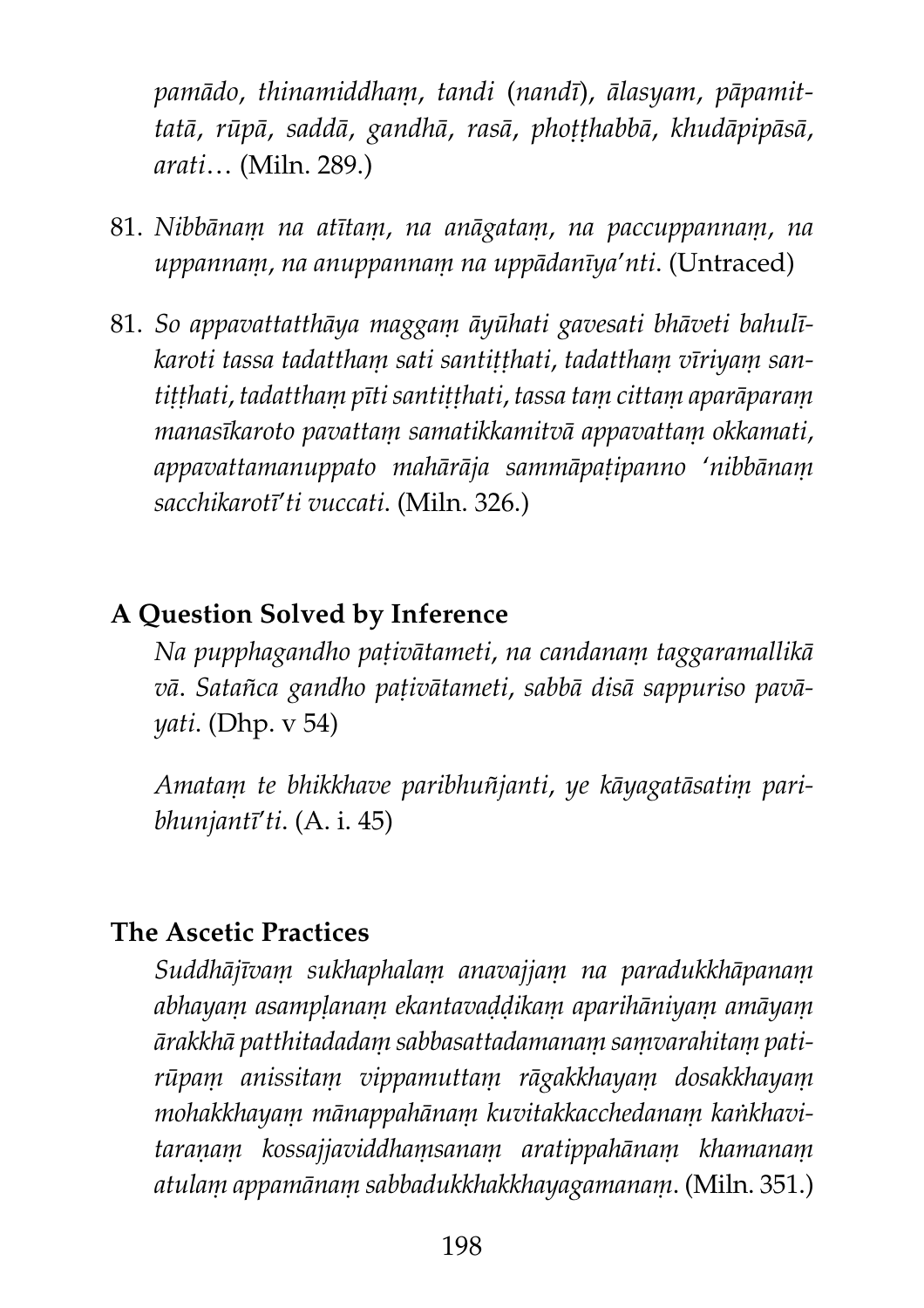# **Simile**

- 60. Sassatam ucchedam tam jīvam tam sarīram aññam jīvam aññam sarīram taduttamam aññaduttamam akatamabhabbam apurisakāram abrāhmacariyavāsam sattavināsam navasattapātibhāvam sankhārasassatabhavam yo karoti so pațisam*vedeti a¤¤o karoti a¤¤o pañisaüvedeti kammaphaladassanà ca* kiriyaphaladițthi ca ito evarūpāni ceva aññāni ca vivādapathāni apanetvā sankhārānam sabhāvam paramasuññatam *nirãhanijjãvataü* (*nisattanijãvataü*) *accantaü su¤¤ataü àdiyitabbam.* (Miln. 413.)
- 61. Yadūnakam tam saņati, yam pūram santameva tam. Adda*kumbhåpamo* [*rittakumbhåpamo*] *bàlo*, *rahado påro*'*va paõóito*'*ti*. (Sn. v 721)